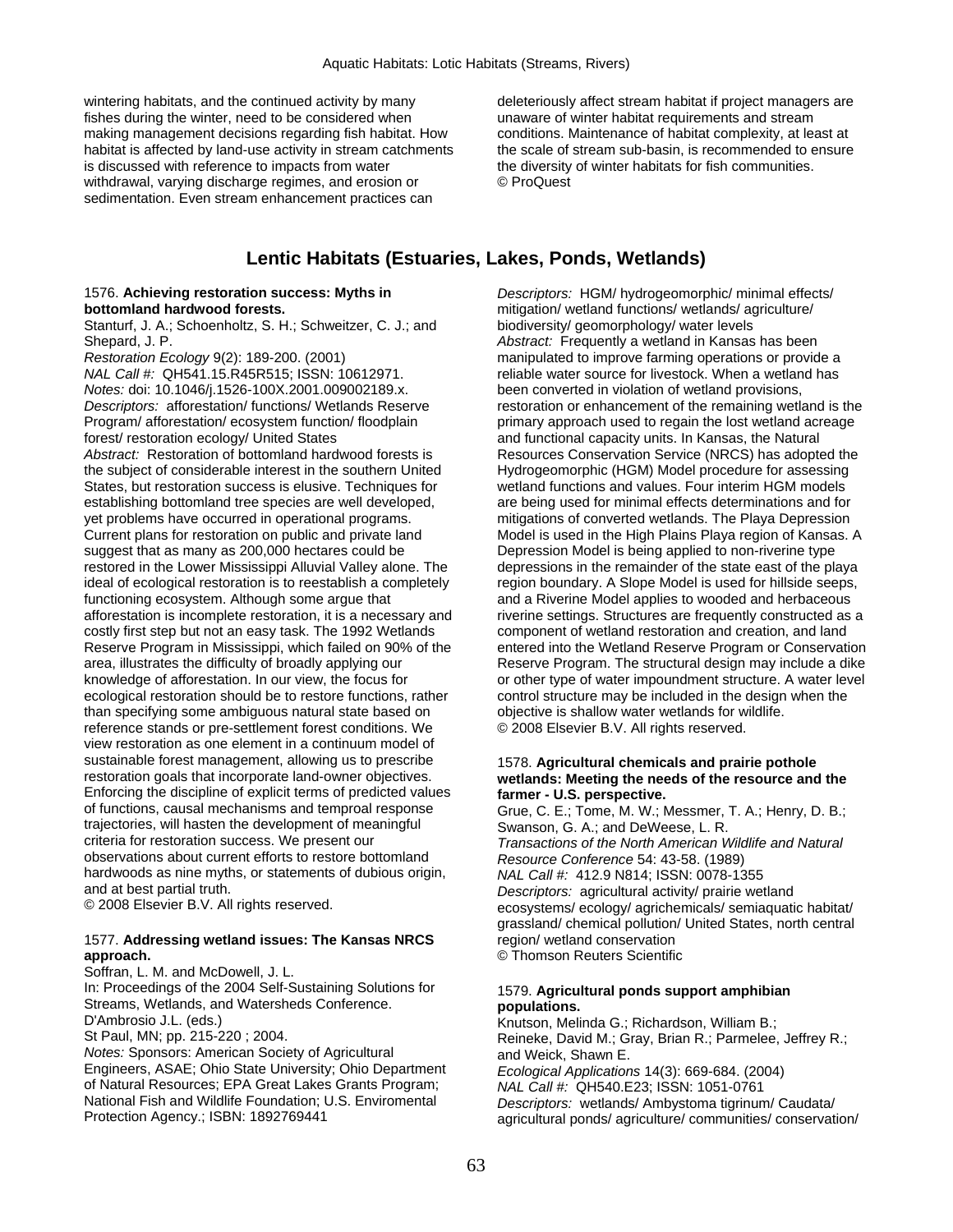ecosystems/ freshwater ecology/ habitat management/ agricultural production, economic viability of farms, and the habitat use/ Minnesota, Houston County/ Minnesota, resulting wetland habitat quality for geese, in view of the Winona County/ land zones/ Minnesota/ nitrogen/ uncertainty concerning representation of farmers' land-use phosphorus/ ponds/ productivity/ reproduction/ reproductive decision making processes (management styles). We then success/ species diversity/ wildlife/ tiger salamander simulate shifts in land use, rice and cattle production, farm *Abstract:* In some agricultural regions, natural wetlands are profitability, and level of wetland habitat use by geese that scarce, and constructed agricultural ponds may represent might result from three alternative federal resource policy important alternative breeding habitats for amphibians. Scenarios and three alternative farmers' management Properly managed, these agricultural ponds may effectively styles. We found changes in land-use allocation, rice and increase the total amount of breeding habitat and help to cattle production, and farm profitability resulting from the sustain populations. We studied small, constructed policy scenarios affected habitat use by geese. Policy agricultural ponds in southeastern Minnesota to assess financial incentives, market price for rice, level of rice their value as amphibian breeding sites. Our study production, and farm size were important factors that examined habitat factors associated with amphibian affected wetland habitat use by geese. The management reproduction at two spatial scales: the pond and the styles of farmers affected the quality of wetland habitat landscape surrounding the pond. We found that small when policy scenarios required rice to be grown with agricultural ponds in southeastern Minnesota provided conventional production methods. In this case, farmers, breeding habitat for at least 10 species of amphibians. particularly those who were concerned about maintaining Species richness and multispecies reproductive success farming as a way of life, continued rice production and were more closely associated with characteristics of the maintained wetland habitat for geese even when crop pond (water quality, vegetation, and predators) compared subsidies decreased over time. The public benefited from with characteristics of the surrounding landscape, but the decision making of these farmers because the individual species were associated with both pond and important indirect use value (wildlife habitat and water landscape variables. Ponds surrounded by row crops had quality) and existence value (biodiversity and cultural similar species richness and reproductive success history) of rice agriculture was maintained as an compared with natural wetlands and ponds surrounded by agroecosystem. non-grazed pasture. Ponds used for watering livestock had © 2008 Elsevier B.V. All rights reserved. elevated concentrations of phosphorus, higher turbidity, and a trend toward reduced amphibian reproductive 1581. Agricultural wetland management for success. Species richness was highest in small ponds, **conservation goals: Invertebrates in California** ponds with lower total nitrogen concentrations, tiger **ricelands.** salamanders (Ambystoma tigrinum) present, and lacking or O'Malley, Rachel Emerson<br>
fish. Multispecies reproductive success was best in ponds In: Invertebrates in freshwa fish. Multispecies reproductive success was best in ponds In: Invertebrates in freshwater wetlands of North America:<br>
With lower total nitrogen concentrations, less emergent<br>
Fology and management/ Batzer, Darold P · Rader vegetation, and lacking fish. Habitat factors associated with Russell B.; and Wissinger, Scott A.<br>higher reproductive success varied among individual New York: John Wiley & Sons. 199 species. We conclude that small, constructed farm ponds, *Notes:* ISBN: 0471292583.<br>
properly managed, may help sustain amphibian populations *NAL Call #:* QL365.4.A1l58 properly managed, may help sustain amphibian populations in landscapes where natural wetland habitat is rare. We *Descriptors:* Invertebrata/ farming and agriculture/ recommend management actions such as limiting livestock agricultural wetlands management for conservation/<br>access to the pond to improve water quality, reducing conservation measures/ agricultural wetlands conservation access to the pond to improve water quality, reducing conservation measures/ agricultural wetlands conservation<br>nitrogen input, and avoiding the introduction of fish. a coals/ habitat management/ agricultural wetlands/ nitrogen input, and avoiding the introduction of fish. goals/ habitat management/ agricultural wetlands/<br>CNISC entitivated land habitat/ California/ agricultural wetla

### 1580. **Agricultural production and wetland habitat** © Thomson Reuters Scientific **quality in a coastal prairie ecosystem: Simulated effects of alternative resource policies on land-use** 1582. **Agricultural wetlands and waterbirds: A review.**

*Ecological Modelling* 150(1-2): 23-43. (2002) *NAL Call #:* QL671; ISSN: 1524-4695. *Notes:* doi: 10.1016/S0304-3800(01)00459-8. Waterbirds: Integrated Approaches. *Descriptors:* ecosystem management/ land use/ migratory *Descriptors:* agricultural ecosystem/ wetlands/ habitat waterfowl/ natural resource policy/ systems modeling/ changes/ habitat utilization/ aquatic birds/ habitat/<br>wildlife habitat/ agricultural ecosystem/ ecological modeling/ agriculture/ breeding sites/ foraging behavior/ ric wildlife habitat/ agricultural ecosystem/ ecological modeling/ agriculture/ breeding sites/ foraging behavior/ rice fields/<br>ecosystem management/ land use/ waterfowl/ wetland/ aves/ ecology/ community studies/ conservation United States/ Anas/ Anatidae/ Anser/ Anser caerulescens management and recreation caerulescens/ Anser sp./ Bos taurus/ Oryza sativa *Abstract:* Waterbird use of a Abstract: We describe an integrated systems model of the increased as natural wetlands continue to decline coastal prairie ecosystem in Texas, USA to simulate the worldwide. Little information exists on waterbird use of effect of alternative federal resource policy scenarios (crop wetland crops such as taro, hasu, and wild rice. Several subsidies) for rice (Oryza sativa) on land-use decisions of reports exist on waterbird use of cranberry bog systems.<br>
farmers and the subsequent impact on lesser snow goose linformation exists on waterbird use of rice fiel farmers and the subsequent impact on lesser snow goose Information exists on waterbird use of rice fields, especially<br>(Anser caerulescens caerulescens) habitat. We evaluate by herons and egrets. Rice fields encompass over the ability of the model to predict shifts in land use,

Ecology and management/ Batzer, Darold P.; Rader, New York: John Wiley & Sons, 1999; pp. 857-885. cultivated land habitat/ California/ agricultural wetlands conservation value and management

**decisions.** Czech, H. A. and Parsons, K. C. Waterbirds 25(2 [supplement]): 56-65. (2002) *Notes: Literature review. Managing Wetlands for* Aves/ ecology/ community studies/ conservation, wildlife Abstract: Waterbird use of agricultural wetlands has by herons and egrets. Rice fields encompass over 1.5 million  $km<sup>2</sup>$  of land and are found on all continents except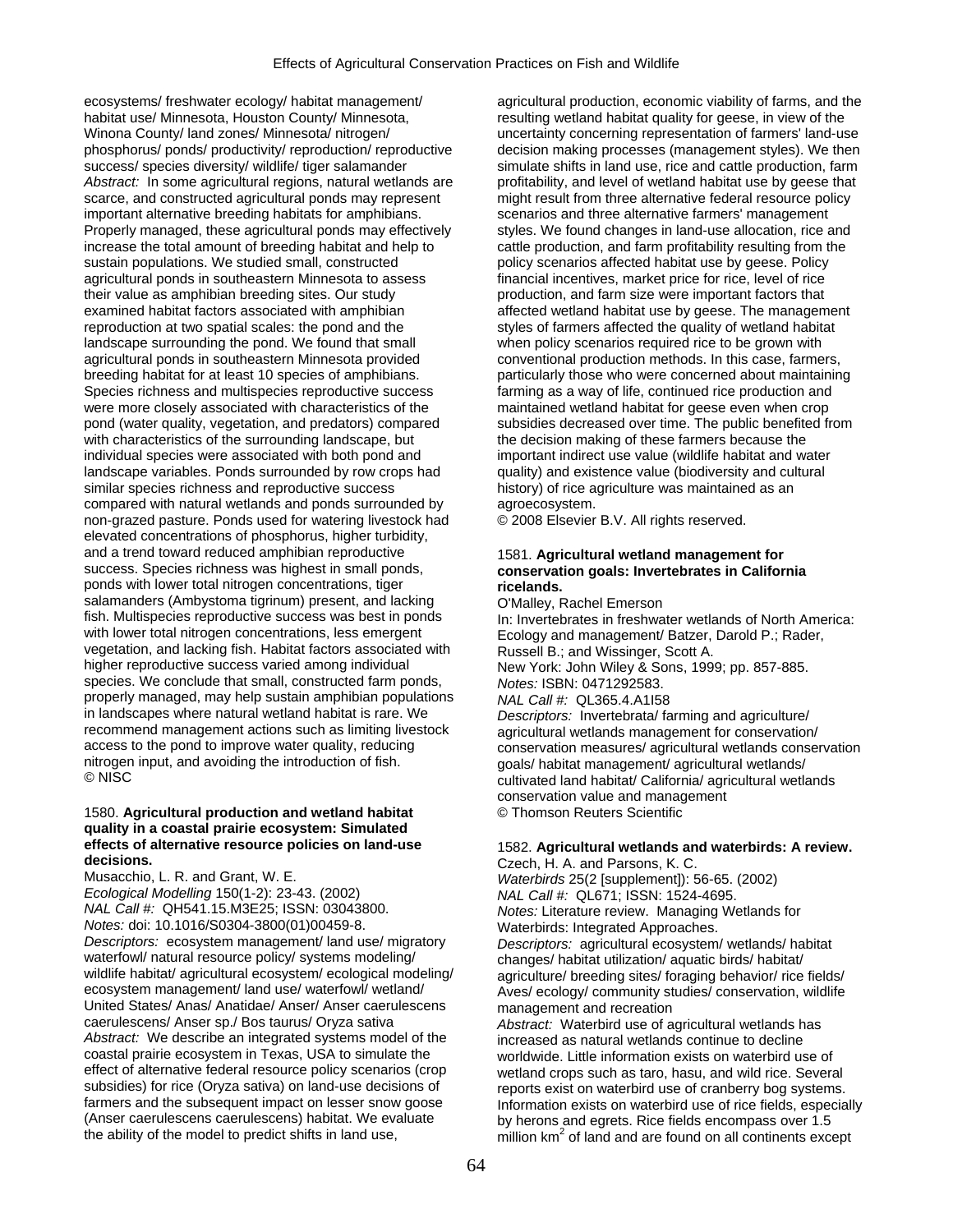Antarctica. Rice fields are seasonally flooded for cultivation most agronomic benefits, we recommend that rice growers and to decoy waterfowl, and drawn down for sowing and forgo autumn disking and flood fields until early March, harvest. A wide variety of waterbirds including wading birds, which will provide moderate straw reduction, good weed<br>shorebirds, waterfowl, marshbirds, and seabirds utilize rice suppression, and predicted savings of \$22.24 shorebirds, waterfowl, marshbirds, and seabirds utilize rice fields for foraging and to a lesser extent as breeding sites. (U.S.) (\$9.00-25.47/ac). Maintenance of floods on ricefields In some areas, especially Asia, waterbirds have come to until early March also benefits waterfowl and other rely upon rice fields as foraging sites. However, few reports waterbirds by providing foraging habitat throughout winter.<br>
exist on waterbird use of rice ecosystems outside of the  $\odot$  2008 Elsevier B.V. All rights reserv exist on waterbird use of rice ecosystems outside of the Mediterranean Region. Species that are commonly found utilizing agricultural wetlands during the breeding season, 1585. **Altering succession and improving habitat at**  migration, and as wintering grounds are listed. General **created wetlands in Wyoming.**<br> **created wetlands in Wyoming.**<br> **Calvert Univers** trends and threats to waterbirds utilizing agricultural Mckinstry, Mark Calvert. University of Wyoming, 2004.<br>
wetlands, including habitat destruction and degradation, Mores: Degree: PhD: Advisor: Anderson, Stanley H. wetlands, including habitat destruction and degradation, *Notes: Degree: PhD; Advisor: Anderson, Stanley H.*<br>Contaminant exposure, and prey fluctuations are presented. *Descriptors: wetlands/ succession/ Wyoming/ water* contaminant exposure, and prey fluctuations are presented. *Descriptors:* wetlands/ succession/ Wyoming/ waterfowl/

### 1583. **Agriculture and wildlife: Ecological implications** *Abstract:* In northeast Wyoming over 1,500 wetlands have **of subsurface irrigation drainage. been** created through bentonite mining. These wetlands

*Descriptors:* farming and agriculture/ subsurface irrigation region that (1) are located within complexes of >5 within 1 drainage/ wetland fauna/ semiaquatic habitat/ chemical km, (2) have variable depths to accommodate various<br>
pollution/ agricultural irrigation/ wetlands/ United States, feeding strategies, and (3) have abundant submersed

## 1584. Agronomy implications of waterfowl management

Manley, S. W.; Kaminski, R. M.; Reinecke, K. J.; and

*Descriptors:* agronomic benefits/ habitat management/ native topsoil. Plant species for experimental trials were Mississippi Alluvial Valley/ Oryza sativa/ red rice/ rice/ straw disposal/ wetlands/ winter flooding/ winter weeds/ and alkalinity common among these wetlands. Generally,<br>agronomy/ environmental economics/ rice/ waterfowl/ all plants (10 species of both submersed and emergent agronomy/ environmental economics/ rice/ waterfowl/ all plants (10 species of both submersed and eme<br>wildlife management/ Mississippi/ Anatidae/ Oryza plants) had higher growth weights and survival in wildlife management/ Mississippi/ Anatidae/ Oryza rufipogon/ Oryza sativa/ Poaceae microcosms with the topsoil or topsoil and bentonite mixed

waterfowl and other waterbirds in several North American of topsoil into these wetlands. Several plants did well und<br>wintering areas, including the Mississippi Alluvial Valley various treatments and in field trials, includ wintering areas, including the Mississippi Alluvial Valley various treatments and in field trials, including some t<br>(MAV), Rice growers are likely to adopt management are of high value to wildlife (Potamogeton pectinatus, (MAV). Rice growers are likely to adopt management are of high value to wildlife (Potamogeton pectinatus,<br>
practices that provide habitat for waterfowl if agronomic Vallisneria americana, Scirpus validus, Scirpus maritimus practices that provide habitat for waterfowl if agronomic Vallisneria americana, Scirpus validus, Scirpus maritimus,<br>
benefits also occur. Therefore, we conducted a replicated Eleocharis palustris). I also evaluated the us field experiment during autumn through spring 1995-1997 to study effects of postharvest field treatment and winter- introduce propagules of native aquatic plants. The use of<br>water management on agronomic variables including<br>salvaged-wetland soil increased (1) the number of plan water management on agronomic variables including biomass of residual rice straw, cool-season grasses and species present at a wetland over time (richness), (2) the<br>forbs (i.e. winter weeds) and viability of red rice (oryza total vegetation coverage in a treated wetland o forbs (i.e., winter weeds), and viability of red rice (oryza total vegetation coverage in a treated wetland over tim<br>sativa var.), The treatment combination of postharvest and (3) the total plant biomass in a treated wetla sativa var.). The treatment combination of postharvest and (3) the total plant biomass in a treated wetland. I<br>disking and flooding until early March reduced straw 68% ecommend that future reclamation include the use of disking and flooding until early March reduced straw 68%,<br>from 9.938 kg/ba after harvest to 3.209 kg/ba in spring topsoil and salvaged-wetland soil to improve aquatic plant from 9,938 kg/ha after harvest to 3,209 kg/ha in spring. topsoil and salvaged-wetland soil to improve aquatic pla<br>Treatment combinations that included flooding until early growth as well as plantings of select wetland spec Treatment combinations that included flooding until early growth as well as plantings of select wetland species to<br>March were most effective in suppressing winter weeds and improve plant diversity and biomass at these wetl March were most effective in suppressing winter weeds and improve<br>decreased their biomass in spring by 83% when compared. © NISC decreased their biomass in spring by 83% when compared to the average of other treatment combinations. Effects of treatment combinations on spring viability of red rice differed between winters, but no significant effects were found within winters. Autumn disking followed by flooding until early March reduced rice straw and suppressed winter weeds the most, but with additional costs. To obtain the

habitat use/ aquatic vegetation/ plant biomass/ habitat improvement

Lemly, A. Dennis ranged in age from one to over 50 years old and represent *Journal of Arid Environments* 28(2): 85-94. (1994) one of the largest wetland creation projects in the world. *NAL Call #:* QH541.5.D4J6; ISSN: 0140-1963. They also served as a large experiment in self designing *Notes:* Literature review. ecosystems. I found that waterfowl used wetlands in this feeding strategies, and (3) have abundant submersed and western region emergent vegetation. I evaluated 48 wetlands in three age © Thomson Reuters Scientific classes to determine aquatic plant succession. These wetlands were dominated by wind-dispersed emergents<br>and generally have low species richness and plant **in Mississippi ricefields. biomass.** During the reclamation process no attempt was<br>Manley S. W.: Kaminski, R. M.: Reinecke, K. J.: and **made to introduce aquatic plants into these wetlands**, most Gerard, P. D. of which were isolated from other wetlands and sources of *Wildlife Society Bulletin* 33(3): 981-992. (2005) propagules by 50 km or more. I designed several *NAL Call #:* SK357.A1W5; ISSN: 00917648. experiments using greenhouse microcosms and field trials *Notes:* doi: 10.2193/0091-7648(2005)33 to identify plants that could be propagated at these [981:AIOWMI]2.0.CO;2.<br>Descriptors: agronomic benefits/habitat management/ native topsoil. Plant species for experimental trials were *Abstract:* Ricefields are important foraging habitat for soil, suggesting that reclamation should include the addition waterfowl and other waterbirds in several North American of topsoil into these wetlands. Several plant benefits also occur. Therefore, we conducted a replicated Eleocharis palustris). I also evaluated the use of salvaged-<br>
field experiment during autumn through spring 1995-1997 wetland soil in six newly-created wetlands as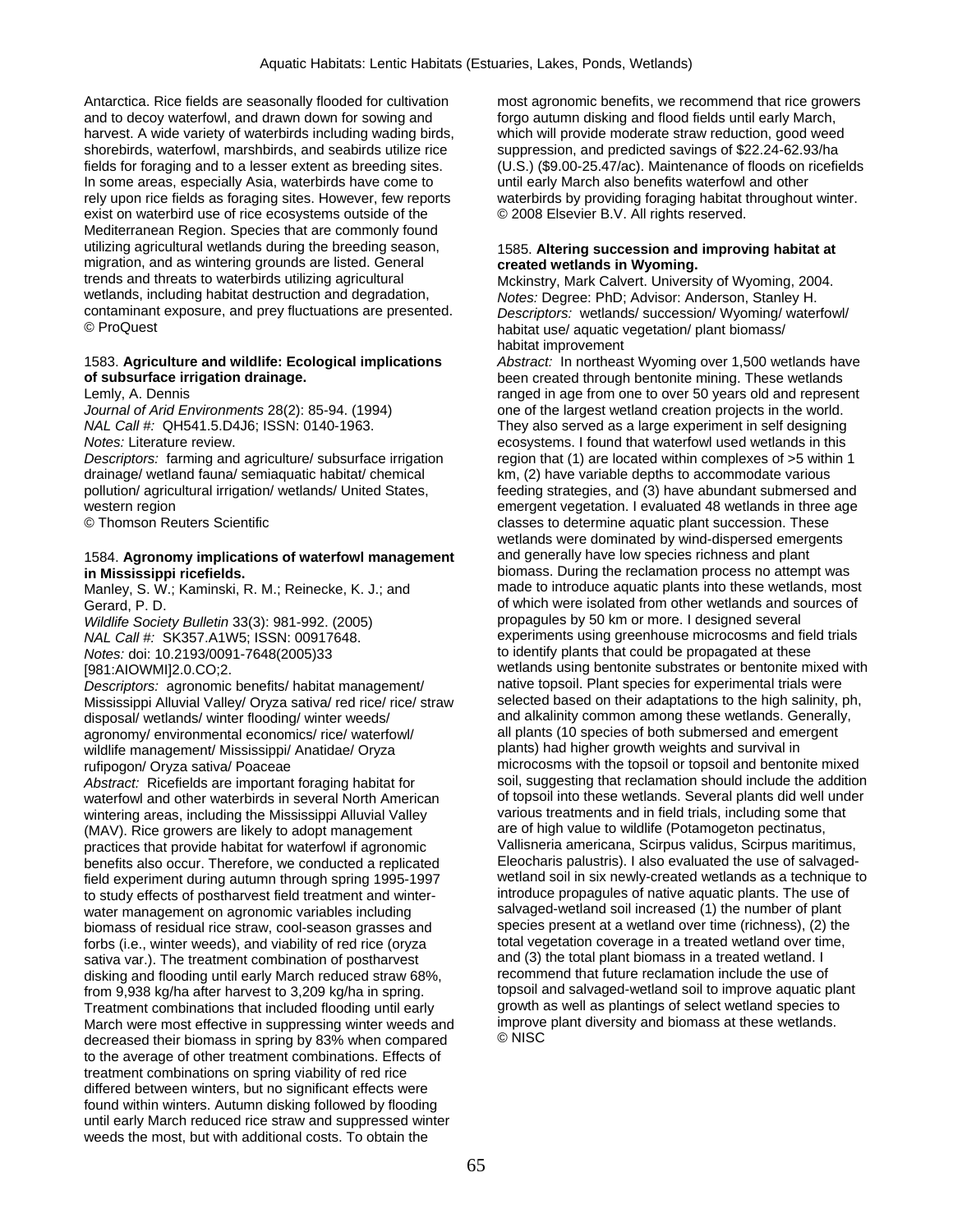Washington, DC: Environmental Protection Agency;<br>EPA/171/R-92/006, 1992.

*Descriptors:* wetlands/ land use/ agriculture/ economic **changing landscape: Implications for wetland**  analysis/ sociological aspects/ environmental impact/ **mitigation in the Willamette Valley, Oregon, USA.**<br> **Pearl Christopher A: Adams Michael Li Leuthold National Pearl Christopher A: Adams Michael Li Leuthold National** wildlife management and recreation and survey and Bury, R. Bruce

*Abstract:* Conversion of wetlands in Iowa, Kansas, *Wetlands* 25(1): 76-88. (2005) Missouri, and Nebraska into agricultural dry lands in the *NAL Call #:* QH75.A1W47; ISSN: 0277-5212<br>Descriptors: wetland mitigation/ breeding occ profit from what landowners would otherwise consider a landscape characteristics<br>unprofitable land. The activity has resulted in substantial a abstract: Despite concerned losses of wetlands valued for their unique ability to mitigate amphibians in western North America, few field studies flood and storm damage, control erosion, discharge and have documented occurrence patterns of amphibians recharge groundwater, improve water quality, and support a<br>wide diversity of fish, wildlife, and vegetation. Utilizing fish, in Oregon's Willamette Valley and used an information wide diversity of fish, wildlife, and vegetation. Utilizing fish, in Oregon's Willamette Valley and used an information<br>wildlife, and vegetation from wetlands for profit is a way for subsecretic approach (AIC) to rank the wildlife, and vegetation from wetlands for profit is a way for theoretic approach (AIC) to rank the associations between<br>wetland owners to recognize the value their wetlands add<br>native amphibian breeding occurrence and wet wetland owners to recognize the value their wetlands add native amphibian breeding occurrence and wetland<br>to their property, Landowners then have an incentive to characteristics, non-native aquatic predators, and to their property. Landowners then have an incentive to characteristics, non-native aquatic predators, and<br>preserve rather than convert their wetlands. [Sponsored and scape characteristics in a mixed urban-agricul preserve rather than convert their wetlands. [Sponsored landscape characteristics in a mixed urban-agricultural<br>Landscape, Best predictors varied among the five native by Environmental Protection Agency, Kansas City, KS. landscape. Best predictors varied among the five native<br>Region VII.] amobibians and were generally consistent with life histor

## 1587. Amphibian colonization and use of ponds created **for trial mitigation of wettand loss.**

Bay. Some amphibians continued breeding migrations to have a multi-year larval stage) were associated with captured at Sun Bay, but many of the salamander colonists species make some use of upland habitats, only one had been collected. The created ponds became permanent, (rough-skinned newt) was strongly associated with had been collected. The created ponds became permanent, amphibians differed among the three created ponds, as well as between these ponds and the prior amphibian lowlands.<br>
community at the filled wetland and the contemporaneous 
© Thomson Reuters Scientific community at the filled wetland and the contemporaneous community at the reference wetland. Mean size at metamorphosis was smaller at the created ponds than at 1589. **Amphibian occurrence and wetland** 

opposite was true for two salamanders. We conclude that Richter, Klaus O. and Azous, Amanda L. the created ponds provided partial mitigation for the loss of *Wetlands* 15(3): 305-312. (1995) the natural amphibian breeding habitat. Differences<br>between the created ponds and the natural wetlands were

1586. **Alternative uses of wetlands other than** likely related to differences in their hydrologic regimes, size, **conventional farming in Iowa, Kansas, Missouri, and substrates, vegetation, and surrounding terrestrial habitats**<br>**Nebraska.** and to the limited availability of colonists of some species. **Nebraska. and to the limited availability of colonists of some species. Leventhal. E. and the limited availability of colonists of some species. Colonists** of some species. Leventhal. E.  $©$  2008 Elsevier B.V. All rights reserved.

## 1588. Amphibian occurrence and aquatic invaders in a

Pearl, Christopher A.; Adams, Michael J.; Leuthold, Niels;

Descriptors: wetland mitigation/ breeding occurrence/

Abstract: Despite concern about the conservation status of Region VII.]<br>
© ProQuest Consider the matter of the differences and were generally consistent with life history<br>
differences Pacific tree frog (Pseudacris regilla) and longdifferences. Pacific tree frog (Pseudacris regilla) and longtoed salamander (Ambystoma macrodactylum) occurrence was best predicted by the absence of non-native fish. **for trial mitigation of wetland loss. Northern red-legged frog (Rana a. aurora) and Pechmann, J. H. K.; Estes, R. A.; Scott, D. E.; and northwestern salamander (Ambystoma gracile)** northwestern salamander (Ambystoma gracile) were most Gibbons, J. W. Strongly related to wetland vegetative characteristics. The Strongly related to wetland vegetative characteristics. The Vetlands 21(1): 93-111. (2001) occurrence of rough-skinned newts (Taricha granulosa), a *NAL Call #:* QH75.A1W47; ISSN: 02775212 migratory species that makes extensive use of terrestrial *Descriptors:* amphibians/ migration/ wetland creation/ habitats, was best predicted by greater forest cover within 1 habitat creation/ mitigation/ ponds<br>
Abstract: Created ponds were built as an experiment in experiment of occurrence for four of the five native species. In contrast *Abstract:* Created ponds were built as an experiment in of occurrence for four of the five native species. In contrast, mitigating the loss of a wetland to construction. We amphibians were not strongly related to native f amphibians were not strongly related to native fish monitored amphibian breeding population sizes and presence. We found little evidence supporting negative juvenile recruitment at these created ponds for 8.5 years effects of the presence of breeding populations of bullfrog and compared the populations to those observed at the (Rana catesbeiana) on any native species. Only the two original wetland, Sun Bay  $( \leq 600 \text{ m from the created})$  Ambystoma salamanders were associated with wetland ponds), and at an undisturbed reference wetland, Rainbow permanence. Northwestern salamanders (which usually Sun Bay even after it was filled with soil. Few of the anuran permanent waters, while long-toed salamanders were colonists of the created ponds had been previously associated with temporary wetlands. Although all the associated with temporary wetlands. Although all the whereas Sun Bay and Rainbow Bay were temporary ponds. surrounding landscape conditions. Instead, our analysis Juveniles of two salamander species and 10 species of suggests that within-wetland characteristics best predict frogs and toads metamorphosed and emigrated from the amphibian occurrence in this region. We recommend that amphibian occurrence in this region. We recommend that created ponds during the study. By the final years of the wetland preservation and mitigation efforts concentrate on study, the community structure of adult and juvenile sites lacking non-native fish for the conservation of native amphibians in the Willamette Valley and other western

## the reference site for two species of frogs, whereas the **characteristics in the Puget Sound Basin.**

**Descriptors: breeding habitat/ hydrology/ land use/** predation/ vegetation class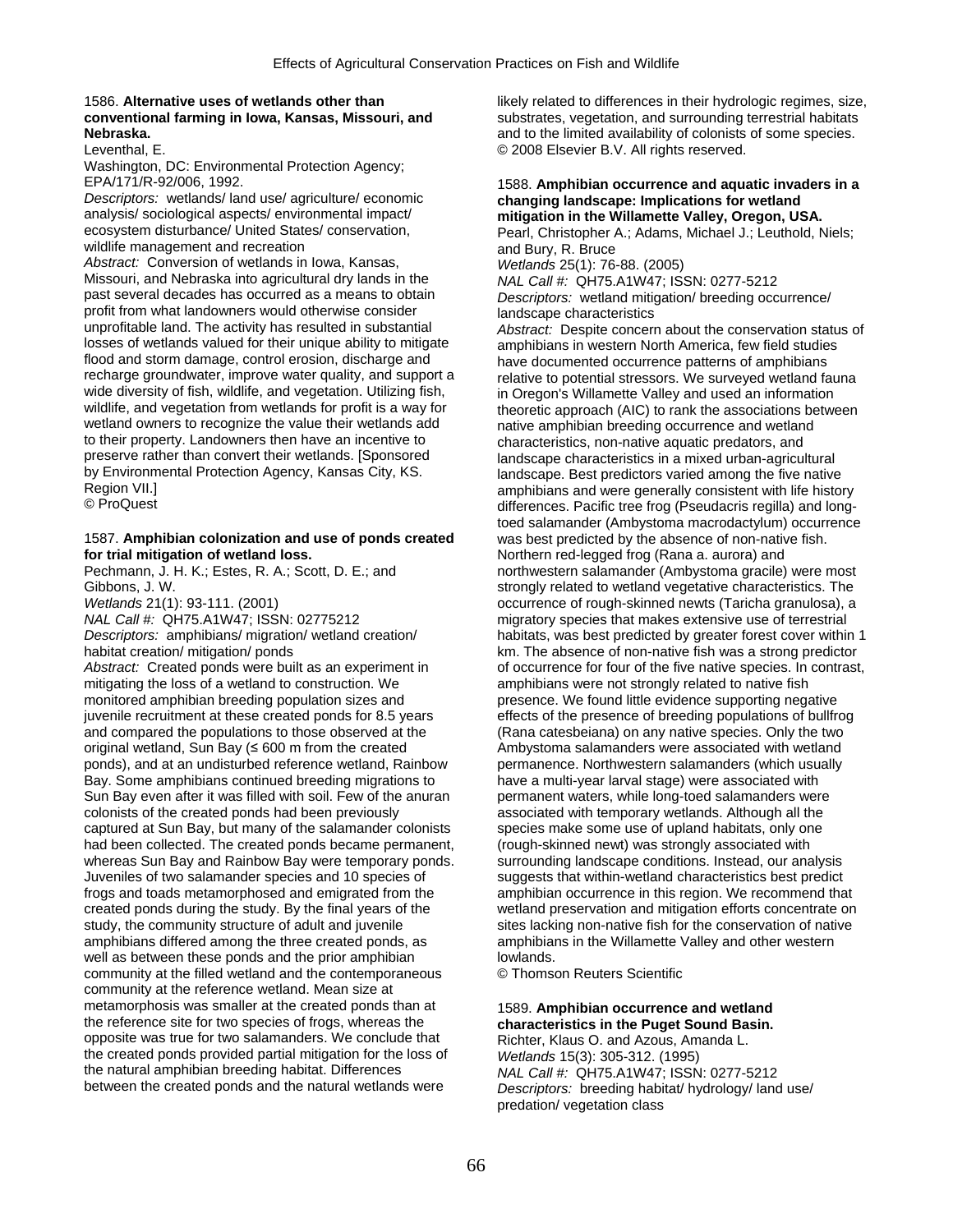*Abstract:* We studied the pattern of amphibian distributions 1591. **Analysis of wetland trends and management**  within 19 wetlands of the Puget Sound Basin in King **alternatives for Georgia.** County, Washington State from 1988 through 1991. Woolf, S. W. and Kundell, J. E.<br>Amphibian richness was compared to wetland size, Atlanta: Environmental Resourd vegetation classes, presence of bullfrog and fish predators, of Technology; Report No. Erc 01-85, 1985. 154 p. permanence, and land use. Low velocity flow and low fluctuation were correlated with high species richness. Seasonal persistence of water was unrelated to species richness. Wetland size, distance to other wetlands *Abstract:* Georgia is experiencing ' Sunbelt ' population favorable for breeding, fish and bullfrog predators, and the growth and expansions in agricultural and forestry number of vegetation classes found at a wetland were production resulting in increased pressure to convert water-level fluctuation and percent watershed urbanization generated by the Fish & Wildlife Service 's National were correlated with low species richness. Small and Wetland Inventory, Georgia Department of Natural structurally simple wetlands often have high value Resource 's Landsat Land use study, and Soil<br>
amphibian habitat, and traditional reliance on wetland size Conservation Service 's National Resources Inventory. amphibian habitat, and traditional reliance on wetland size and broad vegetation classes without site-specific studies should be avoided when assessing habitat value for intertainment identified for Georgia. A review of case law and statutory amphibians. law was conducted and wetland management activities of

### 1590. **An analysis of economic incentives in wetlands** Georgia. (Woolf-U. GA)<br> **policies addressing biodiversity.** © ProQuest policies addressing biodiversity.

Fernandez, L.<br>Science of the Total Environment (1-3): 107-122. (1999) *NAL Call #:* RA565.S365; ISSN: 0048-9697. **southeastern Ontario wetland**<br>*Notes:* Special issue: Managing for biodiversity for the Findlay, C. S. and Houlahan, J. *Notes:* Special issue: Managing for biodiversity for the Findlay, C. S. and Houlahan, J.<br>protection of nature; doi: 10.1016/S0048-9697(99)00311-3. Conservation Biology 11(4): 1000-1009. (Aug. 1997) protection of nature; doi: 10.1016/S0048-9697(99)00311-3. *Descriptors:* wetlands/ biodiversity/ policies/ restoration/ *NAL Call #:* QH75.A1C5 ; ISSN: 0888-8892 environmental protection/ economic analysis/ *Descriptors:* wetlands/ plant populations/ community environmental economics/ legislation/ nature conservation/ composition/ man-induced effects/ anthropogenic factors/ environmental restoration/ simulation/ California/ resources species diversity/ plants/ roads/ forestry/ Vertebrata/ management/ wildlife habitat/ costs/ evaluation process Canada, Ontario/ species richness/ forest practices/ *Abstract:* This paper offers an economic analysis of vertebrates/ conservation/ mechanical and natural changes/ economic incentives within the Habitat Conservation Plan vater and plants economic incentives within the Habitat Conservation Plan water and plants<br>
and Wetlands Mitigation Bank policies. Both policies are *Abstract:* We examined the relationship between the and Wetlands Mitigation Bank policies. Both policies are relatively new policies for protection and restoration of richness of four different wetland taxa (birds, mammals, ecosystems such as wetlands that support biodiversity. The herptiles, and plants) in 30 southeastern Ontario, Canada components of the policies such as the measures of wetlands and two anthropogenic factors: road construction success, conversion of biological units into economic units, and forest removal/conversion on adjacent lands. Data and timing of the actions by policymakers and landowners were obtained from two sources: road densities and forest influence the incentives to carry out protection and cover from 1:50,000 Government of Canada topographic restoration. A stochastic optimal control model is developed maps and species lists and wetland areas from Ontario which incorporates ecological uncertainty of wetlands Ministry of Natural Resources wetland evaluation reports. restoration. The model helps in examining the decisions of Multiple regression analysis was used to model the how much to invest in a wetlands mitigation bank or habitat relationships between species richness and wetland area, conservation plan. The model is calibrated with data from road density, and forest cover. Our results show a strong California bioeconomic parameters. Numerical simulation of positive relationship between wetland area and species the model provides a sensitivity analysis of how model richness for all taxa. The species richness of all taxa except parameters of restoration costs, stochastic biological mammals was negatively correlated with the density of growth, discount rate, and the market value of credits affect paved roads on lands up to 2 km from the wetland.<br>
the traiectory of investment and the optimal stopping state Furthermore, both herptile and mammal species ric the trajectory of investment and the optimal stopping state of wetlands quality when the investment ends. The analysis of wetlands quality when the investment ends. The analysis showed a strong positive correlation with the proportion of reveals that more restoration will occur when there is a strong forest cover on lands within 2 km. Thes reduction in restoration costs, an increase in biological evidence that at the landscape level, road construction and uncertainty or an increase in the value of wetlands credits. forest removal on adjacent lands pose significant risks to Continued restoration is harder to justify at a higher wetland biodiversity. Furthermore, they suggest that most discount rate and cost. existing wetland policies, which focus almost exclusively on

Atlanta: Environmental Resources Center, Georgia Institute hydrologic characteristics of water flow, fluctuation, and *Descriptors:* wetlands/ coastal marshes/ Georgia/ land use/<br>
permanence, and land use. Low velocity flow and low salt marshes/ alternative planning/ drainage/ ero estuaries/ flood control/ forest management/ marshes/ soils/<br>urban runoff/ vegetation/ water management/ waterfowl unrelated to total number of species. Increasing mean wetlands to other uses. An analysis was undertaken of data Wetland acreage, distribution, types, and trends were © Thomson Reuters Scientific federal, state, and local governments were determined. Alternative management strategies were identified for

## *Science of the Total Environment* (1-3): 107-122. (1999) 1592. **Anthropogenic correlates of species richness in**

forest cover on lands within 2 km. These results provide © ProQuest activities within the wetland itself and/or a narrow buffer zone around the wetland perimeter, are unlikely to provide adequate protection for wetland biodiversity. © ProQuest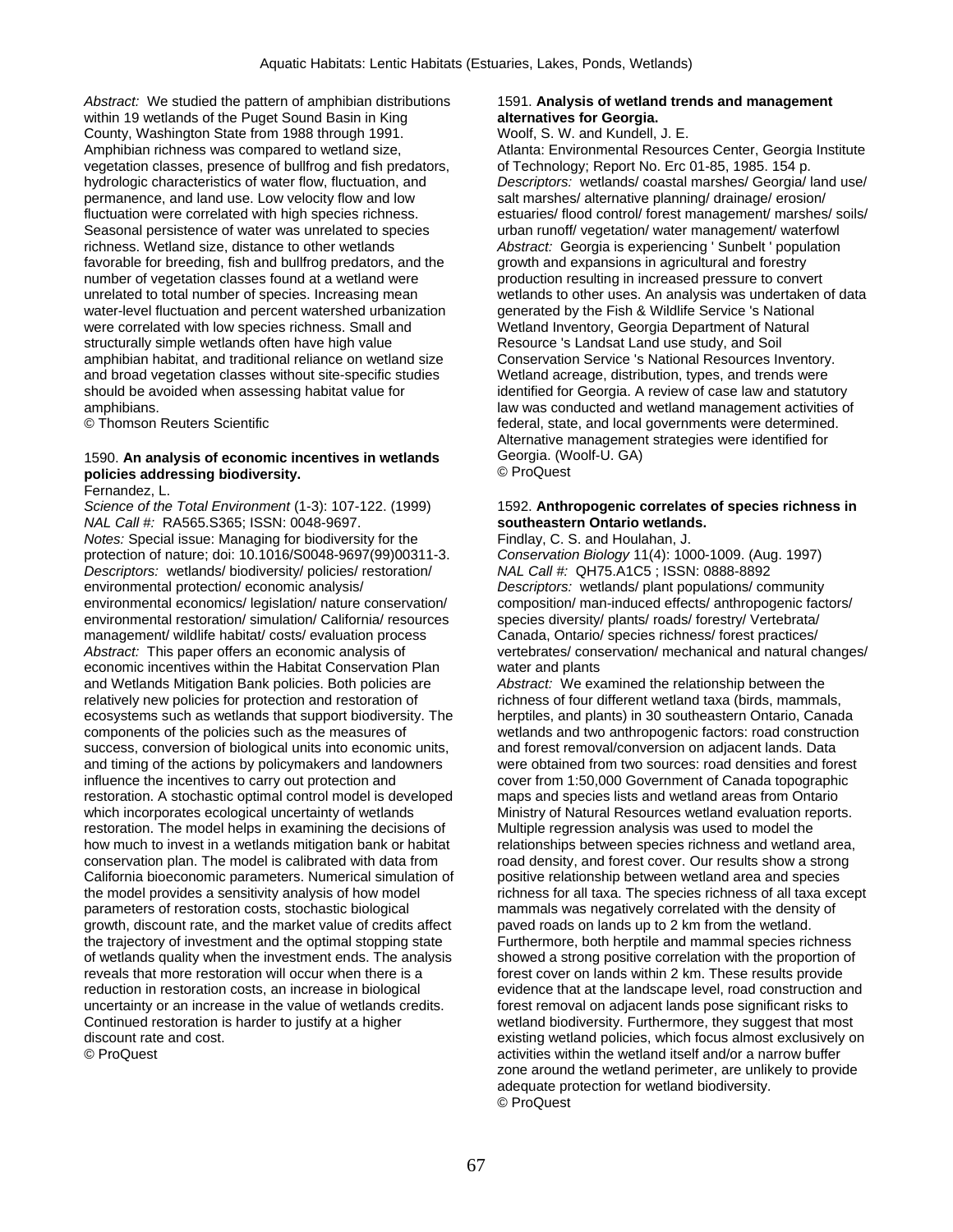1593. **Anthropogenic effects on the biodiversity of** restored and reference wetlands. Numbers of species **riparian wetlands of a northern temperate landscape.** calling and abundance indices of northern leopard frogs, *Journal of Environmental Management* 53(4): on restored versus reference wetlands. The number of 349-377. (1998) species calling in restored wetlands was positively

*Descriptors:* wetlands/ assessment/ land use/ fish/ aquatic wetlands, the number was positively associated with invertebrates/ riparian vegetation/ effects/ biodiversity/ proximity with forested perimeters and area of ope resource management/ riparian forests/ biological positively correlated with percent cattail and, in reference indicators/ human activity/ forestry practices/ birds/ wetlands, with proximity to other wetlands. Our results Amphibia/ Minnesota/ disturbance/ vertebrates/ Chordata/ suggest that small wetland restoration projects may be a

*Abstract:* The present study explores the relationships research on reproductive success and on local population between riparian wetland communities and anthropogenic trends in restored wetlands to determine if restoration is disturbances, including urban, forestry and cultivated land. beneficial for anurans on PEI.<br>Small stream riparian wetlands in central Minnesota, USA,  $\circ$  2008 Elsevier B.V. All rights reserved. Small stream riparian wetlands in central Minnesota, USA, provided an opportunity to detect these relationships because land use within the region is heterogeneous, 1595. Aquatic invertebrate and plant responses<br>
resulting in disturbance gradients at the scales of stream<br>
following mechanical manipulations of moist-sc reach and landscape. The research tested 2 hypotheses: **habitat.**  organismal groups (wet meadow vegetation, shrub carr Gray, M. J.; Kaminski, R. M.; Weerakkody, G.; vegetation, aquatic macro-invertebrates, amphibians, fish Leopold, B. D.; and Jensen, K. C.<br>and birds) respond differently to various types of Wildlife Society Bulletin 27(3): 770 anthropogenic disturbance; and the observed biological responses are dependent on the spatial scale of the responses are dependent on the spatial scale of the *Descriptors:* aquatic invertebrates/ hydrophytes/ indicators of landscape condition within the near vicinity of wetland management<br>small stream riparian wetlands, and fish community and management and managers m composition corresponded to broader landscape land use to set back succession and increase interspersion of patterns. It is suggested that the type of anthropogenic emergent vegetation and water for migrant and winter patterns. It is suggested that the type of anthropogenic emergent vegetation and water for migrant and wintering<br>disturbance and the spatial scale at which the disturbance waterbirds. We evaluated effects of autumn applica disturbance and the spatial scale at which the disturbance waterbirds. We evaluated effects of autumn applications of<br>occurs will have variable consequences to different burning these manipulations on aquatic invertebrates organismal groups. If the effectiveness of the proposed plants during 2 subsequent winters and growing seasons,<br>
indicators is verified, then managers can strategically<br>
respectively at Noxubee National Wildlife Refuge indicators is verified, then managers can strategically respectively, at Noxubee National Wildlife Refuge,<br>monitor the biota and accurately interpret the results. The Mississippi Greatest seed mass was in tilled and o monitor the biota and accurately interpret the results. The Mississippi. Greatest seed mass was in tilled and disked<br>strength and interpretability of bird and fish relationships to blots in 1993 (P≤0.008) and in tilled plo strength and interpretability of bird and fish relationships to plots in 1993 (P≤0.008) and in tilled plots in 1994<br>Iand use of riparian wetlands suggest that indicator and (P≤0.008). Plant species diversity generally was criteria development are warranted. the second of tilled plots in both years (P≤0.05). Mowed and control plots<br>© CABI

*Descriptors:* anuran call survey/ marsh monitoring responses. We recommend autumn mowing if moist-soil program/ NAWMP/ small wetlands/ wetland restoration/ habitats exist in early seral stages and contain desirable abundance estimation/ amphibians/ habitat restoration/ seed-producing plants that are robust and do not readily species occurrence/ wetland/ Canada/ Bufo americanus/ topple following flooding to create open water areas for Pseudacris crucifer/ Rana clamitans/ Rana pipiens/ waterbirds. Rana sylvatica © 2008 Elsevier B.V. All rights reserved.

*Abstract:* In 1990, the North American Waterfowl Management Plan (NAWMP) implemented a small-wetland and the sequatic invertebrate responses to timber harvest i<br>The storation program in Prince Edward Island (PEI), Canada. **and in a bottomland hardwood wetland of South Ca** Wetlands were restored by means of dredging accumulated Batzer, D. P.; George, B. M.; and Braccia, A. sediment and organic debris to create open water and *Forest Science* 51(4): 284-291. (2005) emulate pre-disturbance conditions. Three call surveys *NAL Call #:*  99.8 F7632; ISSN: 0015-749X<br>were conducted in the spring and summer of 1998 and *Descriptors:* wetlands/ lowland forests/ hard 1999 to estimate abundance and occurrence of spring logging/ clearcutting/ Aedes/ Culicidae/ community peepers (Pseudacris crucifer), wood frogs (Rana sylvatica), structure/ indicator species/ environmental impact/ northern leopard frogs (Rana pipiens). American toads South Carolina (Bufo americanus), and green frogs (Rana clamitans) on This citation is from AGRICOLA.

Mensing, D. M.; Galatowitsch, S. M.; and Tester, J. R. green frogs, and spring peepers were significantly higher *NAL Call #:* HC75.E5J6; ISSN: 0301-4797 correlated with proximity to freshwater rivers; in refernce invertebrates/ riparian vegetation/ effects/ biodiversity/ proximity with forested perimeters and area of open water.<br>
landscape/ land resources/ resource conservation/ Cocurrence of calling green frogs in restored wetland Occurrence of calling green frogs in restored wetlands was animals good conservation tool for anurans. We recommend further

## following mechanical manipulations of moist-soil

Wildlife Society Bulletin 27(3): 770-779. (1999)<br>NAL Call #: SK357.A1W5; ISSN: 0091-7648 Mississippi/ moist-soil management/ waterfowl habitat/

Abstract: Managers mow, disk, and till moist-soil habitats occurs will have variable consequences to different entity these manipulations on aquatic invertebrates and moist-soil<br>organismal groups. If the effectiveness of the proposed hands during 2 subsequent winters and growing s land use of riparian wetlands suggest that indicator and (P≤0.008). Plant species diversity generally was greatest in<br>criteria development are warranted. produced greatest aquatic invertebrate mass in winter 1992-93 (P≤0.025) and diversity in both winters (P≤0.01). 1594. **Anuran call surveys on small wetlands in Prince** Invertebrate mass and plant standing crop generally did not **Edward Island, Canada restored by dredging of differ among treatments in winter 1993-94 and both years, sediments.**<br>
Stevens, C. E.; Diamond, A. W.; and Gabor Shane, T. S. Soil habitats to increase plant species diversity and seed soil habitats to increase plant species diversity and seed *Wetlands* 22(1): 90-99. (2002) yield. For large-scale management, disking may be more *NAL Call #:* QH75.A1W47; ISSN: 02775212 practical than tilling and would likely yield similar plant

# in a bottomland hardwood wetland of South Carolina. Descriptors: wetlands/ lowland forests/ hardwood forests/

68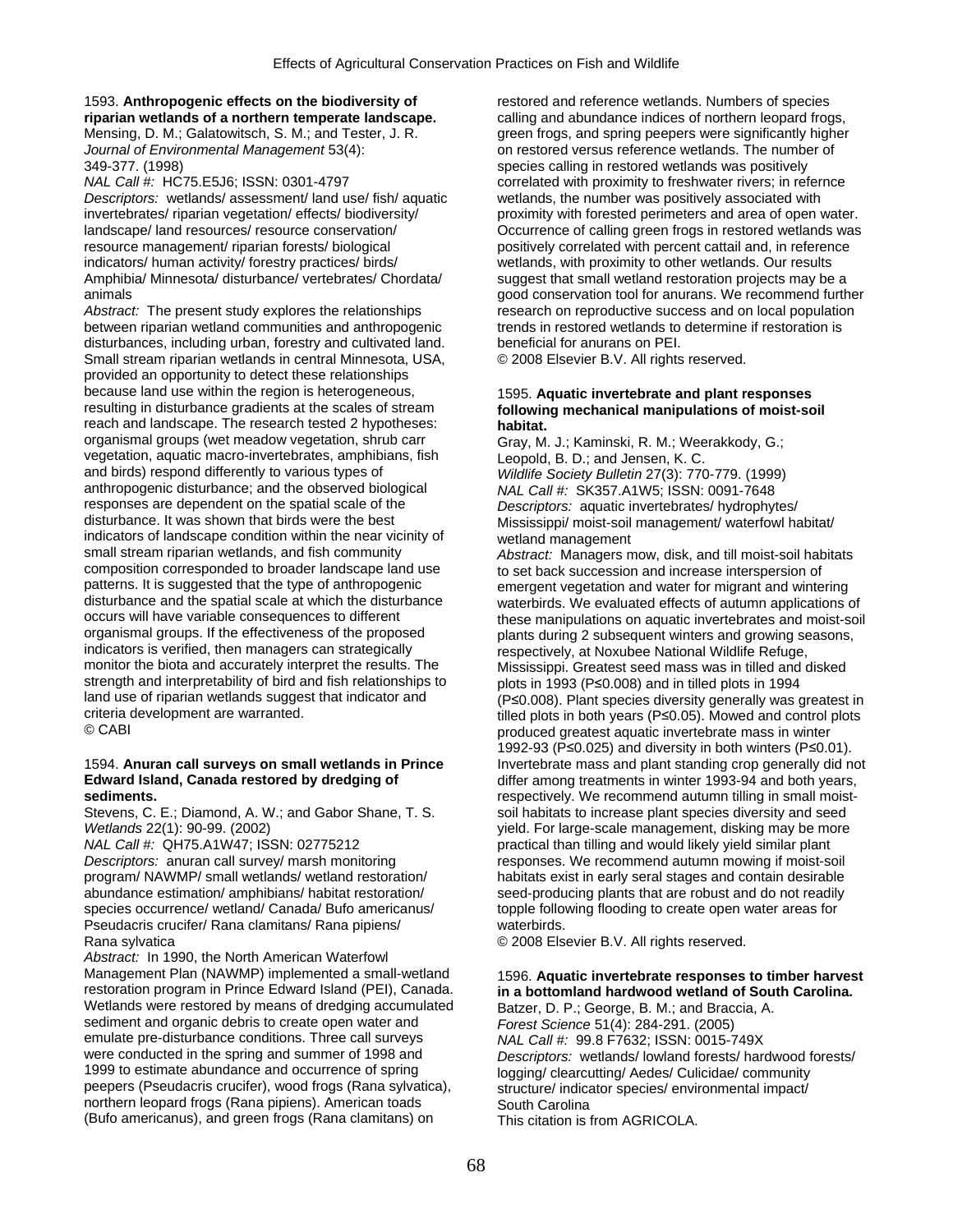## 1597. **Aquatic macroinvertebrate assemblages in** *Abstract:* Wetland habitats continue to be lost at a

Kordek, W. S. wetlands found in arid and semi-arid environments, where *Hydrobiologia* 541(1): 175-188. (2005) they serve as foci of regional biodiversity. This is especially naturally<br>
NAL Call #: 410 H992: ISSN: 00188158. This is especially true of the playa wetlands of the Southern High Pl *NAL Call #:* 410 H992; ISSN: 00188158. true of the playa wetlands of the Southern High Plains of Notes: doi: 10.1007/s10750-004-5706-1. *Descriptors:* invertebrates/ macroinvertebrates/ mitigation wetland/ wetland construction/ wetlands/ wildlife/ biodiversity/ biomass/ composition/ ecosystems/ ocean biogeographic and landscape features on the diversity of habitats/ quality assurance/ wetlands/ human disturbances/ aquatic macroinvertebrates in playa wetlands. macroinvertebrates/ mitigation/ quality habitat/ lakes/ Macroinvertebrates were collected from playas three times<br>macroinvertebrate/ species richness/ wetland/ West during the spring and summer of 1994 and categorized as Virginia/ Annelida/ Anura/ Invertebrata/ Isopoda/ resident or transient taxa based on life history strategies.<br>Oligochaeta (Metazoa)/ Physidae/ Planorbidae research politiciary politiciary was estimated using taxonomic ric *Abstract:* Many wetlands have been constructed in West (richness) and Fisher's log-series alpha (alpha).<br>Virginia as mitigation for a variety of human disturbances, Surrounding land-use practices influenced resident Virginia as mitigation for a variety of human disturbances, but no comprehensive evaluation on their success has been conducted. Macroinvertebrates are extremely externally transient richness, as well as resident alpha. However, valuable components of functioning wetland ecosystems. The relationships differed among sampling dates. Regression As such, benthic and water column invertebrate analyses suggested that transient richness and alpha were communities were chosen as surrogates for wetland influenced more by insular characteristics than by function in the evaluation of 11 mitigation and 4 reference landscape features. The converse was true for resident wetlands in West Virginia. Mitigation wetlands ranged in richness and alpha . Therefore, both insular and landscape age from 4 to 21 years old. Overall familial richness, characteristics affected the diversity of macroinvertebrates diversity, density and biomass were similar between in playa wetlands, but impacts were dependent on lifemitigation and reference wetlands (p > 0.05). Within open history strategy and time since inundation (i.e., sampling in reference wetlands, but mass of common taxa from targeting macroinvertebrates in playa wetlands will need to<br>water column samples was higher in mitigation wetlands (p focus on the wetlands and characteristics of adjacen water column samples was higher in mitigation wetlands (p < 0.05) Planorbidae density from benthic samples in watershed features.<br>
emergent habitats was higher in reference than mitigated © ProQuest emergent habitats was higher in reference than mitigated wetlands. Benthic Oligochaeta density was higher across open water habitats in mitigation wetlands. All other benthic open water habitats in mitigation wetlands. All other benthic 1599. **Assessing conservation trade-offs: Identifying**  common water column orders, Isopoda density was higher **target bird species.** in reference wetlands, but Physidae density was higher in Elphick, C. S.<br>mitigation wetlands. Within mitigation wetlands, emergent Biological Conservation 117(1): 105-110. (2004) mitigation wetlands. Within mitigation wetlands, emergent areas contained higher richness and diversity than open *NAL Call #:* S900.B5; ISSN: 00063207.<br>areas. These data indicate that mitigation and reference *Notes: doi: 10.1016/S0006-3207(03)002* areas. These data indicate that mitigation and reference *Notes:* doi: 10.1016/S0006-3207(03)00264-7. assemblages, especially among benthic populations. The landbird/ passerines/ raptors/ arable land/ avifauna/<br>few observed differences are likely attributable to conservation management/ ecological impact/ flood differences in vegetative community composition and nontarget organism/ trade-off/ waterfowl<br>structure. Mitigation wetlands currently support abundant Abstract: Lexamined how winter flooding structure. Mitigation wetlands currently support abundant *Abstract:* I examined how winter flooding of post-harvest and productive invertebrate communities, and as such, example ince fields - a management practice used to benefit<br>provide quality habitat for wetland dependent wildlife waterbirds - affects field use by other birds. In add provide quality habitat for wetland dependent wildlife waterbirds - affects field use by other birds. In addition to<br>species, especially waterbirds and anurans. © Springer waterbirds previously studied I recorded 56 bird s

## **wetlands: The role of landscape and island common in unflooded fields were all carnivorous or <b>biogeographic characteristics.**<br> **biogeographic characteristics. common** a pranivorous in winter. whereas species that wer

Hall, D. L.; Willig, M. R.; Moorhead, D. L.; Sites, R. W.;

biogeography/ community composition/ ecology/ fauna/ negative effects for some birds, but has no discernible<br>biodiversity/ aquatic organisms/ life history/ regression effects on most species studied and may benefit some analysis/ Texas/ Texas, Southern High Plains/ landscape passerines.<br>ecology/ island biogeography  $\heartsuit$  2008 Else

**mitigated and natural wetlands.** unsettling rate, especially freshwater emergent wetlands Balcombe, C. K.; Anderson, J. T.; Fortney, R. H.; and that are isolated geographically. These are the predominant Texas, USA. The factors that determine and maintain biotic<br>diversity in these wetlands are understood poorly. Consequently, this study examined the effect of island during the spring and summer of 1994 and categorized as Diversity was estimated using taxonomic richness richness, whereas playa surface area affected resident and water habitats, total benthic invertebrate density was higher date). Consequently, conservation and management efforts

## the effects of flooding rice fields for waterbirds on non-

Descriptors: agriculture/ California, Central Valley/ conservation management/ ecological impact/ flooding/ species, especially waterbirds and anurans. © Springer waterbirds previously studied, I recorded 56 bird species in<br>2005.<br>Communismed rice fields. Of these five were more abundant in flooded 2005. rice fields. Of these, five were more abundant in flooded fields, ten were more abundant in unflooded fields, no difference was detected for 19, and the remainder were too 1598. **Aquatic macroinvertebrate diversity of playa** rare to draw any conclusions. Species that were more granivorous in winter, whereas species that were more common in flooded fields were mostly insectivores Fish, E. B.; and Mollhagen, T. R. commonly associated with aquatic habitats. The net effects *Wetlands* 24(1): 77-91. (2004)<br>
MAL Call #: QH75.A1W47; ISSN: 0277-5212<br>
Species in flooded fields, but no difference in the species species in flooded fields, but no difference in the species *Descriptors:* wetlands/ macrofauna/ species diversity/ richness of other landbirds. Winter flooding potentially has effects on most species studied and may benefit some

 $@$  2008 Elsevier B.V. All rights reserved.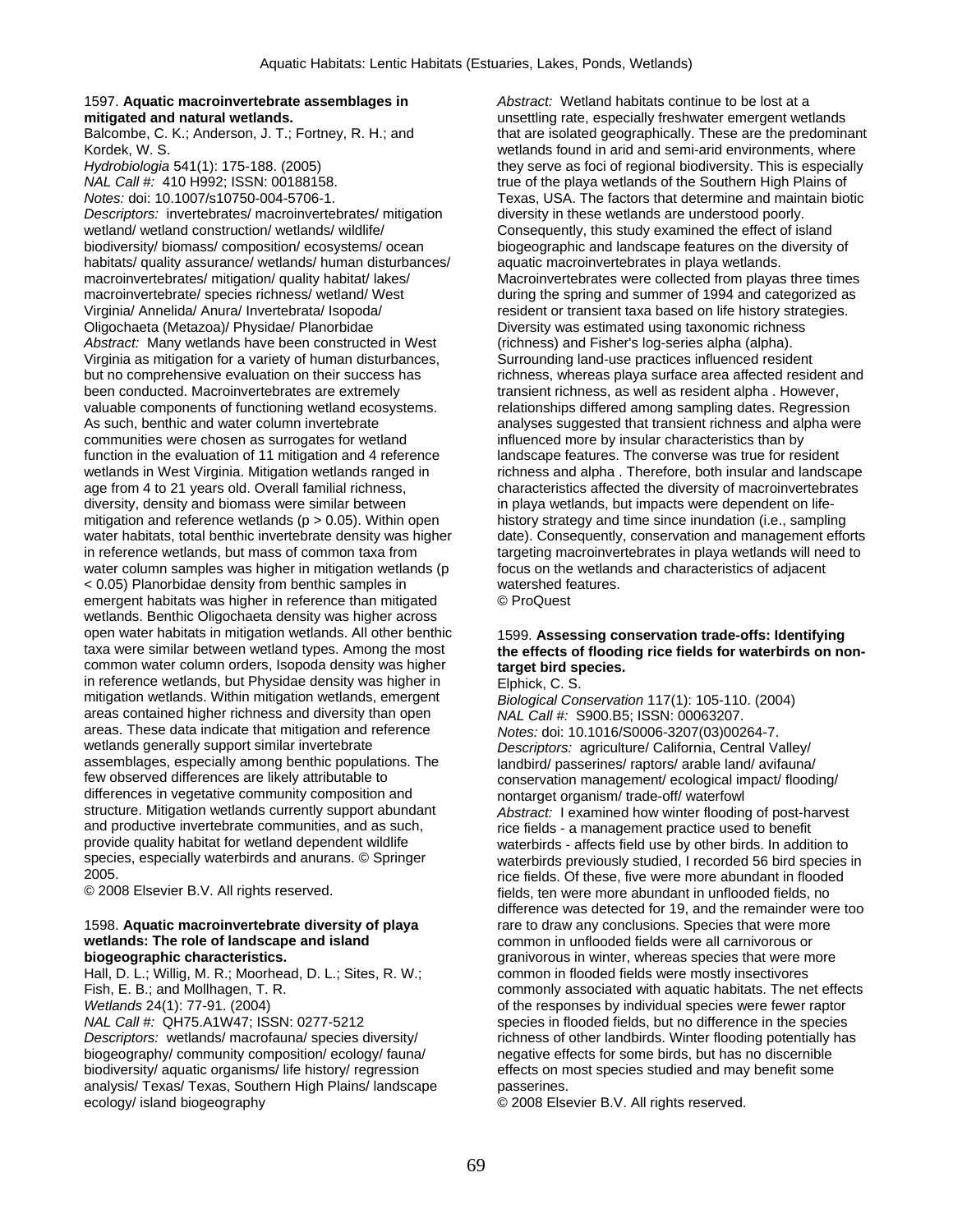### 1600. **Assessing drought-related ecological risk in the** *Descriptors:* amphibians/ birds/ livestock grazing/ **Florida Everglades.** northeastern Oregon/ stock ponds

*Descriptors: drought/ Everglades/ fire/ risk assessment/* environmental stress/ wader/ water management/ drought or long-toed salamanders (Ambystoma macrodactylum) stress/ environmental impact assessment/ risk assessment/ were found between fenced and unfenced ponds. Fencing birds/ ecosystem/ models, theoretical/ natural disasters/ at least a portion of stock ponds in forested areas provides

*Abstract:* In the winter-spring of 2001, South Florida experienced one of the worst droughts in its recorded<br>history. Out of a myriad of ecological concerns identified during this time, the potential for catastrophic peat fire and **of southern Michigan, USA.**<br>
negative impacts to wading bird reproduction emerged as **the impact of the contract of the manufacture** contract to wading bird r critical issues. Water managers attempted to strike a *Wetlands* 22(4): 647-660. (2002) balance between the environment and protection of water *NAL Call #:* QH75.A1W47; ISSN: 0277-5212<br>supplies for agriculture and urban interests. It became *Descriptors: biodiversity/ biogeography: pop* evident, however, that a broad-scale, integrated way to modeling/ mathematical and computer techniques/ avian<br>portray and prioritise ecological stress was lacking in the community/ breeding status/ floodplain/ forested rip portray and prioritise ecological stress was lacking in the community/ breeding status/ floodplain/ forested riparian<br>Florida Everglades, despite this being considered a wetlands/ plant species dominance/ plant species ric necessary tool for addressing issues of environmental plant species structure/ species composition/ vegetation<br>protection. In order to provide a framework for evaluating composition/ vegetation structure/ wetlands ecology protectioh. In order to provide a framework for evaluating composition/ vegetation structure/ wetlands ecology<br>various water management operations using real-time *Abstract:* Descriptive studies are an important first s information, we developed GIS-based indices of peat-fire risk and wading bird habitat suitability. These indices, subclasses. Objectives of this study were to gather<br>based on real physical, chemical, and biological data, benchmark information on the composition and stru describe two ecological conditions that help define the vegetation from minimally impacted riparian forested<br>physical and biological integrity of the Everglades. In vertland sites in Michigan, USA, and to determine if s addition to providing continuous, updated assessments composition of the breeding bird community and relative<br>throughout the drought period, we incorporated predictive densities of individual species varied among riparian throughout the drought period, we incorporated predictive densities of individual species varied among riparian and<br>models of water levels to evaluate how various water and adjacent upland forest zones. Plant species richn models of water levels to evaluate how various water example adjacent upland forest zones. Plant species richness,<br>management alternatives might exacerbate or alleviate dominance, and structure differed greatly between management alternatives might exacerbate or alleviate dominance, and structure differed greatly between<br>ecological stress during this time.<br>floodplain wetlands and uplands and were similar a

## **during high tides, San Pablo Bay, California.** were found only in floodplains and 4 solely in the uplands.

Hulst, Miriam D.; Hall, Linnea S.; Morrison, Michael L.; and Detectable patterns of avian density across riparian and Bias, Michael L. upland forest zones were evident for 31 breeding species.

37: 88-91. (2001) zones, although a few species were more prevalent within

*Descriptors:* conservation measures/ ecology/ distribution forests. Forested riparian wetlands in this region act as within habitat/ brackish habitat/ abiotic factors/ physical essential breeding habitats for many avian species not<br>
factors/ land and freshwater zones/ Reithrodontomys often found in upland areas and are especially importa raviventris (Muridae): habitat management/ salt marsh obligate riparian species and rare or declining breeding levee/ diked areas/ restoration/ zonation/ winter high tides/ birds observed within our sites. These results are<br>water movements/ California/ Sonoma County/ San Pablo consistent with many studies across North Americ Bay National Wildlife Refuge/ Muridae/ Rodentia, Mammalia/ chordates/ mammals/ vertebrates © Thomson Reuters Scientific as compared to more xeric forests and other upland

### 1602. **Avian and amphibian use of fenced and unfenced** © Thomson Reuters Scientific **stock ponds in northeastern Oregon forests.**

Bull, E. L.; Deal, J. W.; and Hohmann, J. E. USDA Forest Service Rocky Mountain Research Station; PNW-RP-539, 2001. 9 p.

*NAL Call #:* A99.9 F7625Uni no. 539

http://www.treesearch.fs.fed.us/pubs/2964

Smith, S. M.; Gawlik, D. E.; Rutchey, K.; Crozier, G. E.; *Abstract:* The abundance of birds and amphibian larvae was compared between fenced and unfenced stock ponds *Journal of Environmental Management* 68(4): in 1993 to determine if fencing improved the habitat for 355-366. (2003)<br>
MAL Call #: HC75.E5J6 ; ISSN: 03014797.<br>
Were fenced had significantly higher densities of bird *NAL Call #:* HC75.E5J6 ; ISSN: 03014797. were fenced had significantly higher densities of bird species, guilds, and taxonomic groups than stock ponds<br>that were unfenced. No differences in the relative wading birds/ drought/ environmental management/ abundance of larvae of Pacific treefrogs (Pseudacris regilla) water supply/ United States habitat for a greater diversity and abundance of birds.<br>Abstract: In the winter-spring of 2001, South Florida © 2008 Elsevier B.V. All rights reserved.

### 1603. Avian communities in forested riparian wetlands

Inman, Rainy L.; Prince, Harold H.; and Hayes, Daniel B. supplies for agriculture and urban interests. It became *Descriptors:* biodiversity/ biogeography: population studies/ Florida Everglades, despite this being considered a wetlands/ plant species dominance/ plant species richness/<br>necessary tool for addressing issues of environmental plant species structure/ species composition/ vegetation Abstract: Descriptive studies are an important first step in developing assessment models for regional wetland based on real physical, chemical, and biological data, benchmark information on the composition and structure of describe two ecological conditions that help define the vegetation from minimally impacted riparian forested physical and biological integrity of the Everglades. In wetland sites in Michigan, USA, and to determine if species addition to providing continuous, updated assessments composition of the breeding bird community and relat ecological stress during this time.<br>© 2008 Elsevier B.V. All rights reserved. Floodplain wetlands and uplands and were similar among<br>Flood D. This media on the special and we are among the section of the special website of zones within floodplain forests. Of 54 breeding bird species recorded through point count surveys (1998-99), 39 were 1601. **Assessing salt marsh harvest mouse movements** observed in both floodplain and upland forests, while 11 *Transactions of the Western Section of the Wildlife Society* Most species preferred areas closest to the river over other *NAL Call #:* SK351.W523; ISSN: 0893-214X interior floodplains or uplands as compared to riverside often found in upland areas and are especially important for consistent with many studies across North America, where riparian forests have been found to support disproportionately large numbers of breeding bird species habitats.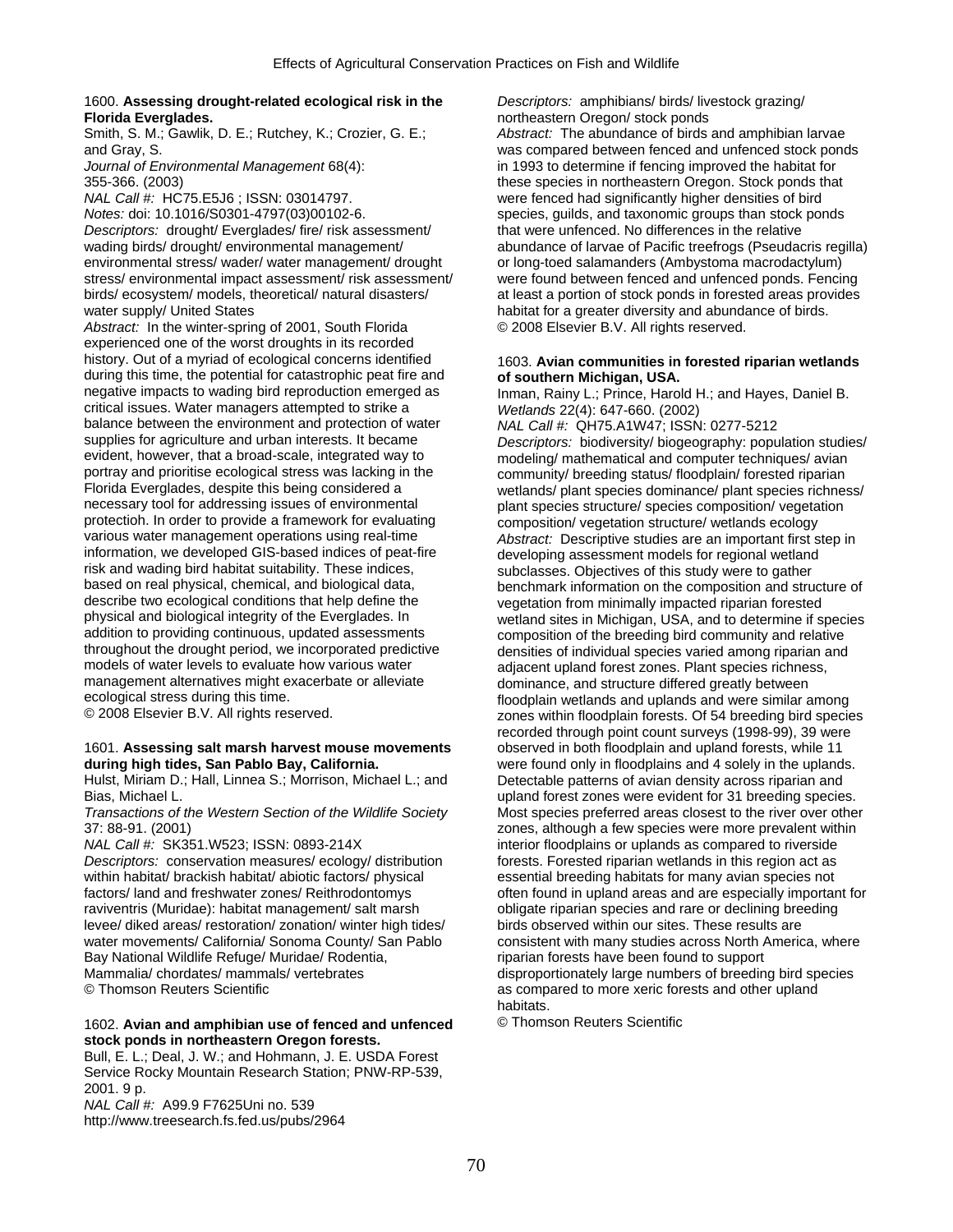1604. **Avian communities of created and natural** americana) and Great Egrets (Ardea alba) were **wetlands: Bottomland forests in Virginia.** significantly more abundant in enriched than unenriched Snell Rood, Emilie C. and Cristol, Daniel A. **Arror Cristol, and a areas in a dry year**, 1991. Great Egrets and all wading *Condor* 105(2): 303-315. (May 2003) species combined were significantly more abundant in *NAL Call #:* QL671.C6; ISSN: 0010-5422 enriched than unenriched areas in the wet year, 1995. *Descriptors:* Aves/ habitat management/ created vs. Great Blue Herons (Ardea herodias) and White Ibises natural forest wetland communities/ community structure/ (Eudocimus albus) did not differ in abundance between semiaquatic habitat/ forest and woodland/ created vs. enriched and unenriched areas in the dry or wet year. A<br>
natural forest wetlands/ Virginia/ Chowan River Basin/ significant interaction between water depth and nutrient conservation significance increased with water depth only in nutrient-enriched areas Abstract: The federal government requires those who presumably because the enriched areas had greater food with the goal of no net loss of wetlands. In the summer of Bird abundance appeared to increase in nutrient-enriched 2000, we tested whether forested wetlands created an areas; however, this increase was accompanied by a shift average of 8 years earlier had developed avian in species composition typically found in the unenriched communities similar to natural wetlands of the same age in Everglades and was a fundamental change in the

southeastern Virginia. We compared six created wetlands Everglades' distinctive structure. to five natural (reference) wetlands that had undergone © Thomson Reuters Scientific ecological succession after clearcutting. We also created a trajectory of expected avian community development by 1606. **Avian response to vegetative pattern in playa**  comparing 20 reference wetlands, logged 1-25 years **wetlands during winter.**  earlier, to mature forested wetlands that had not been Smith, L. M.; Haukos, D. A.; and Prather, R. M. logged for 50 years or more. Created wetlands had *Wildlife Society Bulletin* 32(2): 474-480. (2004) significantly lower avian richness and diversity, and a *NAL Call #:* **SK357.A1W5; ISSN: 00917648**<br>different community composition, than reference wetlands. *Descriptors: Hemi-marsh/ Playas/ Southern* These differences were likely due to the fact that created waterfowl/ wetlands/ Calcarius mccownii<br>wetlands supported low numbers of the expected passerine *Abstract:* Breeding-bird communities inh wetlands supported low numbers of the expected passerine *Abstract:* Breeding-bird communities inhabiting northern<br>species. In addition, natural wetlands supported species of prairie wetlands have been shown to have higher higher conservation concern, as measured by Neotropical and diversities in wetlands with a well-interspersed 50:50<br>migratory status, trophic level, habitat specificity, and vegetative cover water ratio than in those wetlan migratory status, trophic level, habitat specificity, and vegetative cover:water ratio than in those wetlands with a<br>wetland dependency. The trajectory of avian community big big happen or lower proportion of cover. Potent wetland dependency. The trajectory of avian community higher or lower proportion of cover. Potential reasons for<br>development indicated that the created wetlands were such a response include increased food or visual isolati development indicated that the created wetlands were such a response include increased food or visual isolation<br>developmentally behind reference wetlands or were and spacing of breeding birds. We manipulated coverwate developmentally behind reference wetlands or were and spacing of breeding birds. We manipulated coverwater<br>following a different developmental trajectory altogether.<br>ratios (75:25, 50:50, 25:75) in Southern Great Plains pl We hypothesize that the differences between created and and examined avian response (i.e., species richness, non-<br>The reference forested wetlands were due to unnatural patterns waterfowl bird density and waterfowl density) reference forested wetlands were due to unnatural patterns waterfowl bird density, and waterfowl density) to these<br>of hydrology or retarded vegetation development on patterns in winter. We found the highest species richne of hydrology or retarded vegetation development on patterns in winter. We found the highest species richness<br>Created wetlands. It should not be assumed that created and generally the highest waterfowl densities in the 50:5 created wetlands. It should not be assumed that created and generally the highest waterfowl densities in the 50:50<br>
forested wetlands can provide full ecosystem replacement<br>
cover water treatment. Because the amount of veg forested wetlands can provide full ecosystem replacement cover:water treatment. Because the amount of vegetative<br>food was similar among treatments and waterfowl

pollution/ fertilizers and pesticides/ phosphates/ Florida/ optimize waterfowl use and avian species richness. North Everglades/ community response to nutrient  $\heartsuit$  2008 Elsevier B.V. All rights reserved. enrichment

*Abstract:* We studied the effects of nutrient enrichment on 1607. **Avian use of natural and created salt marsh in**  the bird community in an oligotrophic wetland, the Florida<br>**Everglades. Among the non-wading birds surveyed in 1996** Darnell, Traci M. and Smith, Elizabeth H. Everglades. Among the non-wading birds surveyed in 1996 and 1997, Boat-tailed Grackles (Quiscalus major) and *Waterbirds* 27(3): 355-361. (2004) Common Moorhens (Gallinula chloropus) were consistently *NAL Call #:* QL671; ISSN: 1524-4695 Yellowthroats (Geothlypis trichas) were consistently more marsh island/ intertidal area/ natural salt marsh island<br>abundant in unenriched sites. The abundance of Red-<br>Abstract: Bird use of three created salt marsh islands. abundant in unenriched sites. The abundance of Red- *Abstract:* Bird use of three created salt marsh islands, winged Blackbird (Agelaius phoeniceus) was not example on the constructed from dredged material near the Aransas<br>Significantly different between enriched and unenriched example and Mational Wildlife Refuge, Texas, USA, was significantly different between enriched and unenriched National Wildlife Refuge, Texas, USA, was compared with<br>Sites. Among wading birds, Wood Storks (Mycteria https://www.that.of natural marsh to provide feedback prior t

significant interaction between water depth and nutrient community structure in created vs. natural forest wetlands/ status in the wet year indicated that wading bird abundance destroy wetlands to preserve, restore, or create new ones availability than unenriched areas at the same water depth.

Descriptors: Hemi-marsh/ Playas/ Southern High Plains/ prairie wetlands have been shown to have higher densities following a different developmental trajectory altogether. ratios (75:25, 50:50, 25:75) in Southern Great Plains playas<br>We hypothesize that the differences between created and rate and examined avian response (i.e., specie for natural forested wetlands.<br>© Thomson Reuters Scientific in the state of the similar among treatments and waterfowl<br>inhabiting playes during winter are forming pair bo inhabiting playas during winter are forming pair bonds, it is most likely that the optimal edge and visual isolation 1605. **Avian response to nutrient enrichment in an** provided in the 50:50 cover:water treatment contributed to **oligotrophic wetland, the Florida Everglades.** its high use and richness. Nonwaterfowl bird density was Crozier, Gaea E. and Gawlik, Dale E. not have not different among the treatments. Many nonwaterfowl *Condor* 104(3): 631-642. (Aug. 2002) birds using playas in winter, such as McCown's longspur *NAL Call #:* QL671.C6; ISSN: 0010-5422 (Calcarius mccownii), occur as nonbreeding feeding flocks, *Descriptors:* Aves/ community structure/ wetland are not forming pair bonds, and likely are not responding to community response to nutrient enrichment/ semiaquatic particular cover:water treatments. Playa wetland biologists habitat/ oligotrophic wetland/ fertilizer and pesticide should create a well-interspersed 50:50 cover:water ratio to

Descriptors: Aransas National Wildlife Refuge/ artificial salt that of natural marsh to provide feedback prior to additional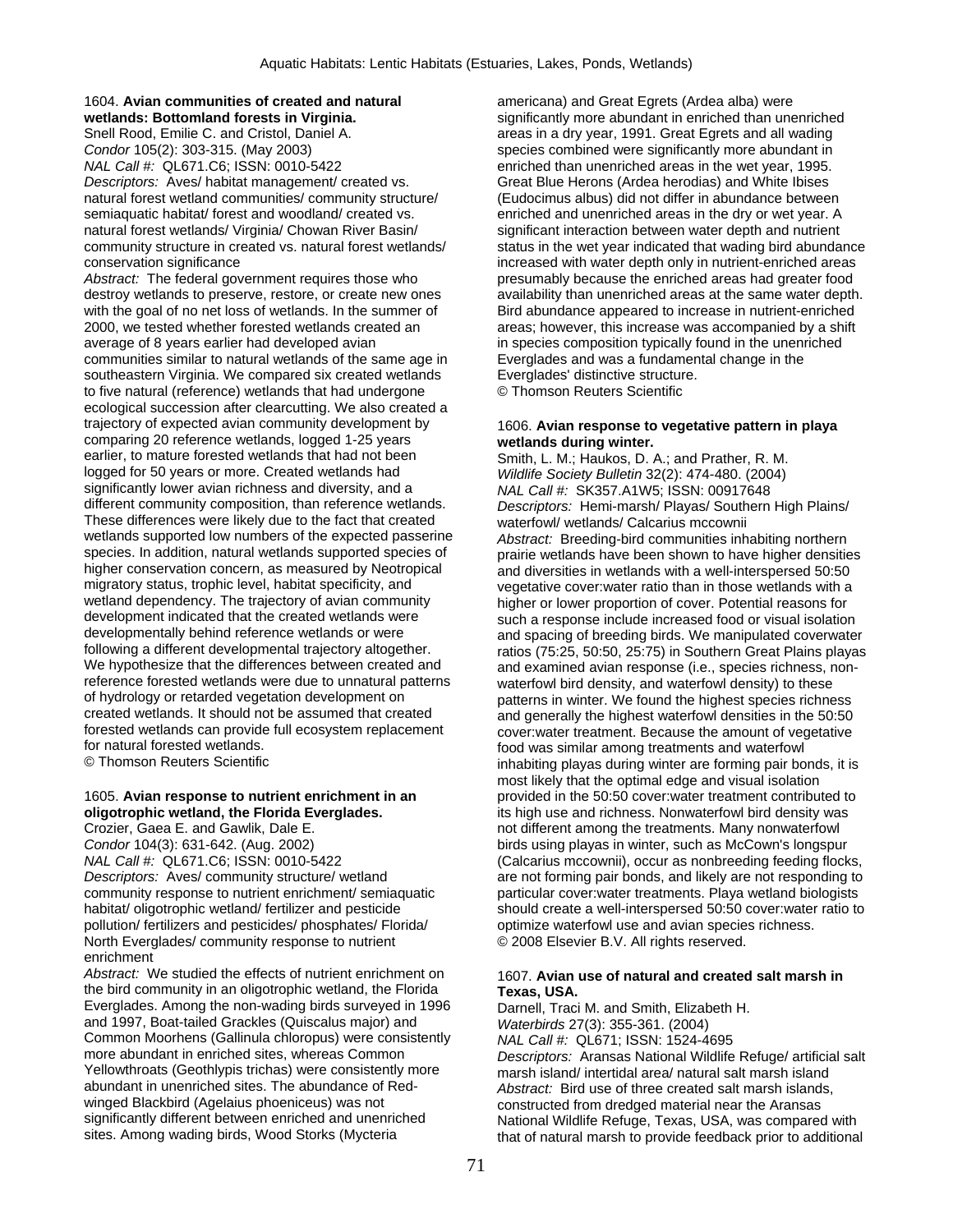marsh construction. Habitat associations of four bird groups 1609. **Avifauna of agricultural wetlands on three farms**  (shorebirds, perching birds, wading birds, and gulls and **in eastern South Dakota.**  terns) were similar in all sites, but relative contributions of Kirschenmann, Thomas R.; Hubbard, Daniel E.; and each group to total avian abundance differed. Differences in Rickerl, Diane H. site-use by birds were largely explained by differences in *South Dakota Academy of Science: Proceedings* 79: ratios of available habitat types, which were products of 183. (2000) their geomorphic designs. Created marsh designs differed *NAL Call #:* 500 SO82; ISSN: 0096-378X substantially from the natural marsh, where the *Descriptors:* birds/ communities/ ecosystems/ farmland/ unvegetated exposed-substrate and shallow-water habitats status/ wetlands/ lowlands/ Aves/ numerical studies unvegetated exposed-substrate and shallow-water habitats preferred by waterbirds were prominent features. The *Abstract:* In this study, the authors evaluated the avian use oldest created site (four years old) differed most from the of wetlands on three farms each using a different natural marsh. Intertidal areas in the site were almost agricultural management system: a conventional system completely overgrown by vegetation, resulting in (CON), an organic system (ORG), and transitional no-till dominance of the avian assemblage by perching birds system (TNT). Waterfowl pair abundance varied for (especially grackles, Quiscalus spp.) rather than waterbirds. individual species on individual wetland classes (temporary, In the newer created sites (two years old), where vegetation seasonal, and semipermanent water regimes) both had not completely overgrown the intertidal areas, avian between systems and between years in 1993 and 1994.<br>
assemblages were more typical of the natural marsh. Total waterfowl pair abundance was generally higher in assemblages were more typical of the natural marsh. Total waterfowl pair abundance was generally higher<br>However, vegetation cover was expanding in these sites, the remporary wetlands on the ORG and/or TNT farming However, vegetation cover was expanding in these sites, causing a reduction in waterbird habitat area. Efforts to systems depending on year; however, it was higher in ensure availability of unvegetated habitat in created sites seasonal and semipermanent wetlands on the CON will improve their structural similarity to natural marsh in the farming system. Species richness was typically higher on study area, and will likely increase their functional similarity the ORG system for individual wetland classes when all for avian species. wetland classes were combined. Abundance of non-

Scheffers, B. R.; Harris, J. B. C.; and Haskell, D. G. Journal of Field Ornithology 77(2): 178-183. (2006) sizes and habitat conditions among the farms, the influence *NAL Call #:* 413.8 B534; ISSN: 02738570. of the type of systems, if any, were observed.<br>Notes: doi: 10.1111/i 1557-9263.2006.00039.x © NISC *Notes:* doi: 10.1111/j.1557-9263.2006.00039.x. *Descriptors:* aerial invertebrates/ avian diversity/ hardwood forest/ point count/ vernal pool/ wetland 1610. **The avifauna of an agricultural wetland complex**  *Abstract:* Although ephemeral ponds act as small hotspots **in the western Gulf Coastal Plain of Louisiana, USA.**  of plant, invertebrate, and salamander diversity, the Musumeche, Michael J.; Huner, Jay V.; Mikuska, Tibor;<br>
importance of such ponds for birds has been little studied. Richard, Gregory; and Leonard, Billy importance of such ponds for birds has been little studied. We hypothesized that ephemeral ponds on the Cumberland *Proceedings of the Louisiana Academy of Sciences* 64: Plateau in Tennessee would support a greater abundance, 22-37. (2002); ISSN: 0096-9192 richness, and diversity of birds than the surrounding *Descriptors:* conservation measures/ ecology/ man-made hardwood forests. In 2004, we recorded all birds seen or habitat/ land zones/ Aves: habitat management/ seasonal heard in 10 min within 50-m radius circles at 25 ephemeral abundance relationships/ checklists/ seasonal checklist/ ponds. We repeated the counts at control sites located 150 population dynamics/ seasonal abundance/ semiaquatic m from each pond in the surrounding forest. To quantify habitat/ agricultural wetland/ species survey and seasonal potential food availability, we captured aerial invertebrates abundance/ cultivated land habitat/ Louisiana/ St. Landry using sweep nets at four points around a subsample of Parish/ birds/ chordates/ vertebrates eight ephemeral ponds and at an equal number of control © Thomson Reuters Scientific sites. We found significantly greater bird abundance, richness, and species diversity at ephemeral ponds than at 1611. **The avifauna of constructed treatment wetlands** control sites, and that pond area was not associated with **in south Florida used for Everglades restoration** either bird abundance or richness. Bird community Chimney, Michael J. and Gawlik, Dale E. composition at pond and control sites was similar. Aerial *Florida Field Naturalist* 35(1): 9-21. (2007); invertebrates were significantly more abundant at ISSN: 0738-999X<br>ephemeral ponds than at adjacent forest sites, providing *Descriptors:* habit ephemeral ponds than at adjacent forest sites, providing *Descriptors:* habitat/ land zones/ semiaquatic habitat/ one possible explanation for greater bird abundance at stormwater treatment wetlands/ annotated checklists/<br>ephemeral ponds. ©2006 Association of Field community structure/ man-made habitat/ Florida/ Aves ephemeral ponds. ©2006 Association of Field community structure/ man-made habitat/ Florida/ Aves/<br>Crnithologists. community structure/ vertebrates/ vertebrates

Ornithologists.<br>
© 2008 Elsevier B.V. All rights reserved.<br>
Abstract: Constructed treatm

© Thomson Reuters Scientific waterfowl breeding birds, both individual species and total birds was typically higher on the ORG and/or TNT farming 1608. **Avifauna associated with ephemeral ponds on** systems. The authors conclude that they could not detect any consistent trends in avian use between systems. Due to the inherent variation between the wetland numbers,

## in south Florida used for Everglades restoration.

Abstract: Constructed treatment wetlands invariably create wildlife habitat (Kadlec and Knight 1996, U.S. Environmental Protection Agency 1999, Knight et al. 2001). Habitat improvement can be dramatic, especially when these systems are built on degraded areas such as farm fields (Hickman 1994). The South Florida Water Management District (SF-WMD) and the U.S. Army Corps of Engineers have built a complex of large treatment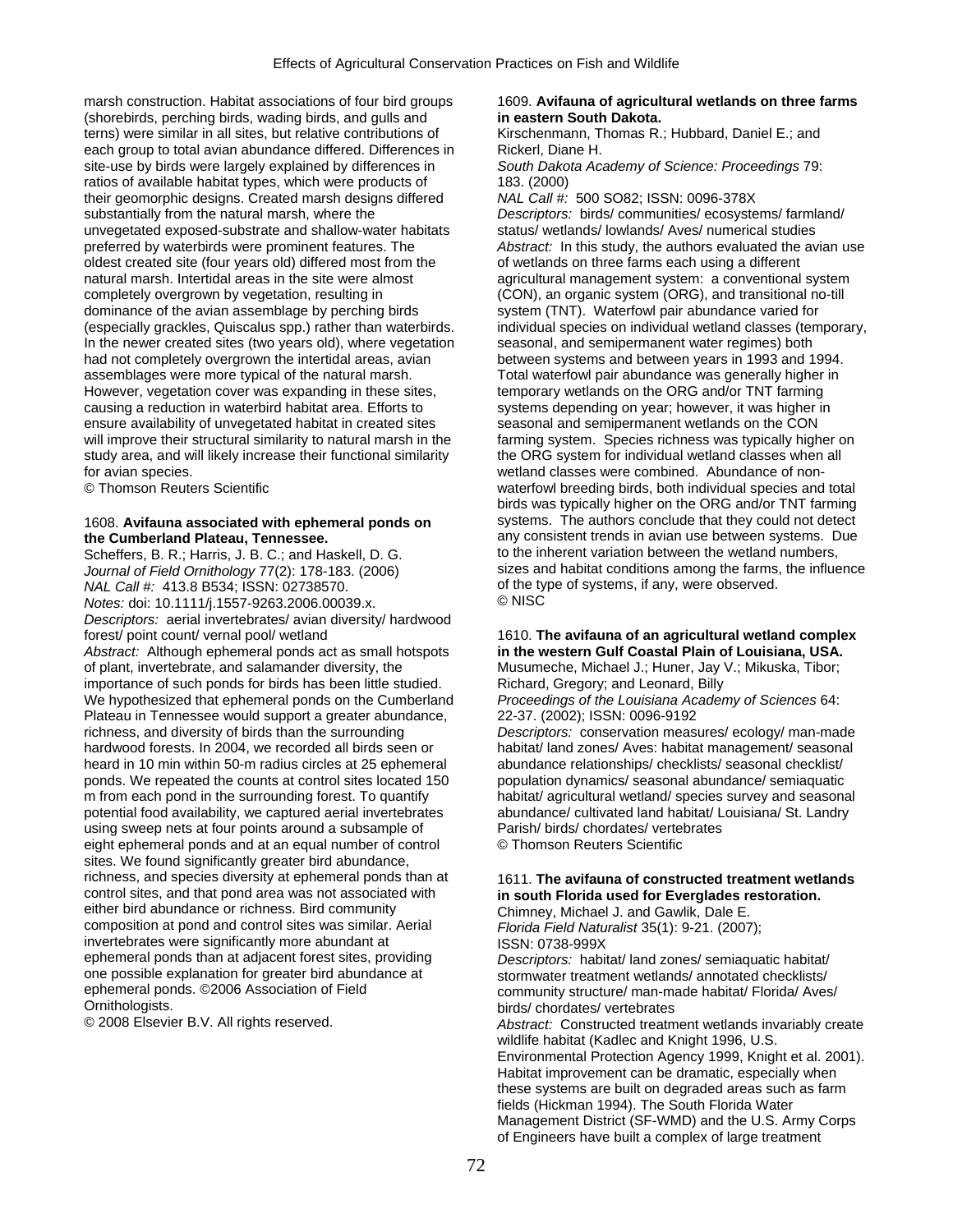wetlands, known as Stormwater Treatment Areas (STAs), 1613. **Behavior of migrant shorebirds in playas of the** on reclaimed farmland in south Florida as part of a multi- **Southern High Plains, Texas.**  billion dollar effort by State and Federal governments to Davis, Craig A. and Smith, Loren M. protect and restore the Everglades (Chimney and Goforth *Condor* 100(2): 266-276. (1998) 2001, Sklar et al. 2005, SFWMD 2006). Current plans call *NAL Call #:* QL671.C6; ISSN: 0010-5422 for the STAs to encompass more than 17,000 ha. These *Descriptors:* activity budget/ fall/ feeding/ playas/ sleeping/ wetlands were designed to treat and reduce high spring/ shorebirds/ Southern High Plains/ Texas<br>
phosphorus concentrations in stormwater runoff from the *Abstract:* Playas in the Southern High Plains (SHP) are phosphorus concentrations in stormwater runoff from the *Abstract:* Playas in the Southern High Plains (SHP) are Everglades Agricultural Area (EAA) before this water enters the northern portion of the remaining Everglades, the Water playas to migrant shorebirds is not clearly understood. We Conservation Areas (WCAs) (Fig. 1). The STAs have conducted diurnal time-activity budgets on American attracted a high abundance and diversity of wildlife species, Avocets (Recurvirostra americana), Long-billed Dowitchers including many birds. This paper presents a checklist of the (Limnodromus scolopaceus), Least Sandpipers (Calidris avifauna found in two of the STAs and compares STA bird minutilla), and Western Sandpipers (C. mauri) in spring and community composition and species richness with regional fall 1993 and 1994 in 69 play as on the SHP of Texas.

## **constructed wetlands: The case of the Irvine ranch** 41-50% of their time feeding and 34-40% of their time

Fleming Singer, Maia S. and Horne, Alexander J. *Ecological Engineering* 26(2): 147-166. (2006) alert, and aggressive behaviors. American Avocets and *Descriptors:* conservation measures/ ecology/ habitat periods and slept most during the early period. Least utilization/ habitat/ land zones/ Aves: disturbance by man/ Sandpipers fed most during the early period, whereas utilization/ habitat/ land zones/ Aves: disturbance by man/ requirements/ habitat management/ community structure/ throughout the day. Each of these species use different<br>habitat preference/ semiaguatic habitat/ California/ Irvine/ behavioral strategies in response to such factors habitat preference/ semiaquatic habitat/ California/ Irvine/ vertebrates **nocturnal foraging, and diet. Playas appear to serve as** nocturnal foraging, and diet. Playas appear to serve as

Irvine, CA, is a 32 ha series of shallow ponds created to migration.<br>maximize nitrate removal rates while maintaining 90% open <sup>©</sup> Thomson Reuters Scientific maximize nitrate removal rates while maintaining 90% open water and episodically exposed shoreline for avian habitat. Design elements created non-ideal denitrification conditions 1614. **Benthic invertebrates at foraging locations of**  by diminishing an organic carbon source (emergent **nine waterbird species in managed wetlands of the**  vegetation) and increasing sediment exposure to oxygen. **northern San Joaquin Valley, California.**  SJWS aqueous nitrogen and avian data (1999-2002) were Safran, R. J.; Isola, C. R.; Colwell, M. A.; and analyzed to discern whether design and operating Williams, O. E.<br>
conditions allowed for simultaneous nitrate removal and Wetlands 17(3): 407-415. (1997) conditions allowed for simultaneous nitrate removal and diverse, abundant avian habitat. Average TIN removal *NAL Call #:* QH75.A1W47; ISSN: 0277-5212 efficiency was 80% while average TN removal efficiency *Descriptors:* wetlands/ San Joaquin Valley/ invertebrates/ was 60%; the difference reflects Org-N production in the forages/ water depth/ site selection/ water birds/ benthic marsh. Based on Chl-a measurements, roughly 40% of fauna/ midges/ aquatic habitat/ oligochaetes/ ecology/ Org-N produced in the system was present as algae. The zoobenthos/ aquatic birds/ habitat selection/ food highest annual nitrate removal rates occurred April-May availability/ Invertebrata/ California  $(350-500 \text{ mg/m}^2/d)$  and September-October (250-425) mg/m<sup>2</sup>/d). First order rate constants ranged 30.7-47.5 m year-1. Seasonal plantings of barnyard grass (Echinocloa species of waterfowl and shorebirds, benthic invertebrates crus-galli) were intended to serve as a carbon amendment (especially Chironomidae) are an important dietary for denitrification, however, there was no difference in component that influences habitat selection. Consequently, nitrate removal between amended and non-amended we sampled benthic invertebrates and measured water conditions, likely because data averaging obscured a small, depth at foraging locations of nine waterbird species and<br>localized enhancement signal. Average avian species paired random sites in the Grasslands of the norther localized enhancement signal. Average avian species richness was high, ranging between 65 and 76 species Joaquin Valley, California, USA from January to April 1994 month-1, while average relative abundance was mid-range, and 1995. Our resulting habitat-selection models indicate at 65-83 birds ha-1 month-1. Birds observed included significant differences in benthic invertebrate densities or common and rare species. © 2005 Elsevier B.V. All rights biomasses at foraging and random locations for three of

and other treatment wetlands.<br>
© Thomson Reuters Scientific 
and During both seasons, Least and Western Sandpipers spent

To-80% of their time feeding. Long-billed Dowitchers spent

C Thomson Reuters Scientific 70-80% of their time feeding. Long-billed Dowitchers spent 77% of their time feeding in spring, but spent more time 1612. **Balancing wildlife needs and nitrate removal in** sleeping and less feeding in fall. American Avocets spent **water district's San Joaquin Wildlife Sanctuary.** Sleeping during each season. All four species spent vertical transmitted and Horne Alexander I<br>Fleming Singer, Maia S, and Horne, Alexander I, example a minimal time engag *NAL Call #:* TD1.E26; ISSN: 0925-8574 <br>*Descriptors:* conservation measures/ ecology/ habitat periods and slept most during the early period. Least wetland construction for nitrate removal vs wildlife feeding activities of Western Sandpipers remained 70-80%<br>
requirements/ habitat management/ community structure/ throughout the day. Each of these species use different San Joaquin Wildlife Sanctuary/ Aves/ birds/ chordates/ migration distances, energetic needs, differential predation, *Abstract:* The San Joaquin Wildlife Sanctuary (SJWS), important intermediate stopover sites for shorebirds during<br>Irvine CA is a 32 ha series of shallow ponds created to migration.

Abstract: The ecologies of waterbirds are closely tied to the distribution and abundance of food resources. For many reserved.<br> **Exercise 2** of the species and significant differences in water depths<br> **Exercise 2** of the species and significant differences in water depths<br> **Exercise 2** of the species and significant differences in water between foraging and random locations for four of nine species. Additionally, we observed significant interspecific differences in water depths at foraging locations shorebirds used shallow habitats (<10 cm), whereas most waterfowl species foraged in deep water (>20 cm).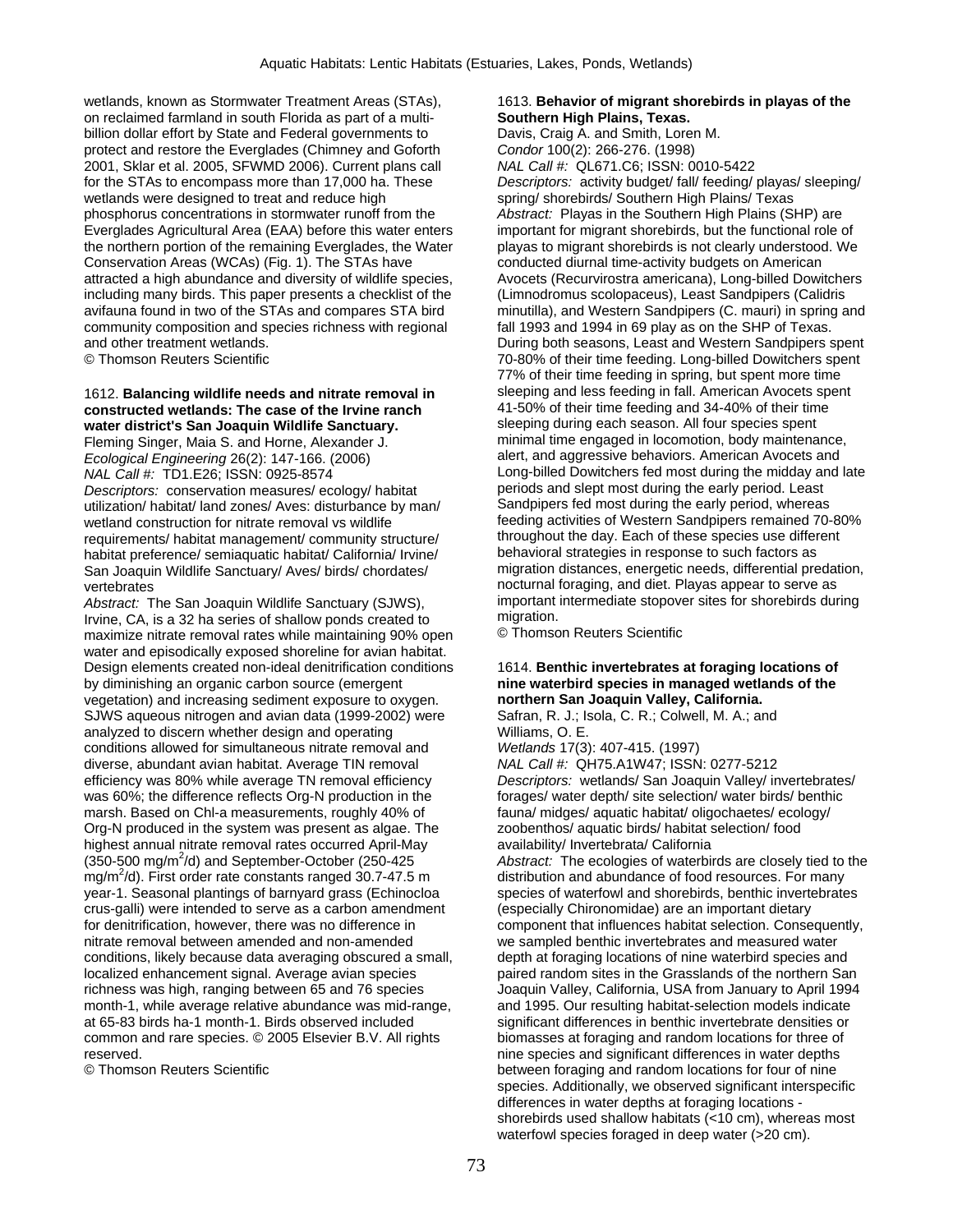Waterfowl foraged over a wider range of water depths than 1617. **Biological diversity of created forested wetlands**  shorebirds, indicating greater behavioral flexibility in habitat **in comparison to reference forested wetlands in the**  use. Our results indicate that selection of foraging habitat **Bay watershed.**<br>
by smaller bodied waterbirds, including dowitchers, dunlin, Perry, M. C.; Osenton, P. C.; and Stoll, C. S. by smaller bodied waterbirds, including dowitchers, dunlin, western sandpiper, and least sandpiper is strongly In: Proceedings of the conference: Conservation of influenced by water depth, which mediates the availability biological diversity: A key to the restoration of the<br>of benthic invertebrates. Additionally, foraging site selection Chesapeake Bay ecosystem and beyond. Therres, of benthic invertebrates. Additionally, foraging site selection Chesapeake Bay ecosystem of more mobile taxa that are able to forage in a wide range (eds.); pp. 261-268; 2001. of more mobile taxa that are able to forage in a wide range of water depths, including northern shoveler and American green-winged teal, is influenced by invertebrate biomass. species/ aquatic reptiles/ aquatic birds/ aquatic mammals/ The broad range of water depths used by waterfowl and the population structure/ species diversity/ biodiversity/ relatively restricted depths used by shorebirds indicate that dominant species/ nature conservation/ habitat water depth can be manipulated to benefit a multitude of improvement/ comparative studies/ watersheds/ Anura/ waterbird species. The second species of the scape of the Scaphiopus holbrookii/ Peromyscus leucopus/ Microtus

## **combine to silence the Illinois chorus frog in Arkansas.** The management and recreation<br>Trauth, Joy B.: Trauth, Stanley E.: and Johnson, Ronald L. Abstract: Amphibians, reptiles, birds, and mammals were

*Wildlife Society Bulletin* 34(2): 514-518. (June 2006)

*Descriptors:* amphibiotic species/ droughts/ environmental diversity of these habitats. Amphibians and reptiles were<br>protection/ habitat/ life span/ nature conservation/ rare caught in pitfall and funnel traps associated protection/ habitat/ life span/ nature conservation/ rare caught in pitfall and funnel traps associated with 15.4-m<br>species/ recruitment/ reproduction/ vulnerability/ wetlands/ (50-ft) drift fences. Birds were surveyed wit species/ recruitment/ reproduction/ vulnerability/ wetlands/

*Abstract: A primary threat to amphibians in North America* is the loss of wetland areas used for reproduction,<br>especially small, temporary, and isolated wetlands. The wetlands than on the created wetlands. The red-backed especially small, temporary, and isolated wetlands. The fragmented distribution limited to a few isolated populations (Scaphiopus holbrooki), and the wood frog (Rana sylvation in Arkansas, Illinois, and Missouri, Precision land-leveling were captured on the reference wetlands, in Arkansas, Illinois, and Missouri. Precision land-leveling combined with seasonal drought conditions has resulted in created sites. The wood frog was captured at all reference<br>a significant population decline and range contraction for sites and may represent the best amphibian spe a significant population decline and range contraction for sites and may represent the best amphibian species to<br>this species in Arkansas, Distributional surveys conducted characterize a forested wetland. Reptiles were not this species in Arkansas. Distributional surveys conducted characterize a forested wetland. Reptiles were not caught<br>from 1987 through 2004 indicate a 61% range contraction in sufficient numbers to warrant comparisons. Nin from 1987 through 2004 indicate a 61% range contraction from a maximum of 59  $km<sup>2</sup>$  to a current range of approximately 23  $km^2$ . Additionally, there has been a lack of recruitment the past 2 years for a species that typically sites represented those typically found in nonforested<br>possesses a 2–3-year lifespan. Because the Clean Water habitats. Mammal species were similar on both sites possesses a 2–3-year lifespan. Because the Clean Water habitats. Mammal species were similar on both sites, but<br>Act will only protect isolated vernal pools if the continued overall the reference sites had three times the n Act will only protect isolated vernal pools if the continued overall the reference sites had three times the numbe<br>existence of a threatened or endangered species is caught on created sites. The meadow vole (Microtus existence of a threatened or endangered species is eaught on created sites. The meadow vole (Microtus<br>
ieopardized, the future of this subspecies of chorus frog in pennsylvanicus) was the dominant species captured on jeopardized, the future of this subspecies of chorus frog in pennsylvanicus) was the dominant species captured on<br>Arkansas is both tenuous and problematic, In the absence created sites, and the white-footed mouse (Peromysc Arkansas is both tenuous and problematic. In the absence created sites, and the white-footed mouse (Peromyscus<br>of immediate protection and babitat modification through leucopus) was the dominant species on reference sites of immediate protection and habitat modification through leucopus) was the dominant species on reference sites,<br>the reintroduction of depressions, we argue extirpation of with little habitat overlap for these two species. use of precision land-leveling may have implications for other amphibian species worldwide. differences from species expected for a forested wetland. © ProQuest The created forested wetlands appear to provide good

Izuno, F. T.; Rice, R. W.; and Capone, L. T. *Descriptors:* agriculture/ swamps/ ecosystems/ crop **the Wetlands and Archands Reserve Program** Rewa, C. management/ environmental protection/ geographical Rewa, C.<br>Natiation/ drainage/ habitats/ farms/ pumps/ fertilizers/ The Rewa, C. Comprehensive review of Farm Bill contributions to variation/ drainage/ habitats/ farms/ pumps/ fertilizers/ low input agriculture/ Florida wildlife conservation, 1985-2000/ Heard, L. P;

Descriptors: wetlands/ ecosystems/ forests/ amphibiotic © ProQuest pennsylvanicus/ Plethodon cinereus/ Rana sylvatica/ Hemidactylium scutatum/ Maryland/ eastern spadefoot 1615. **Best management practices and drought** toad/ habitat community studies/ conservation, wildlife

Trauth, Joy B.; Trauth, Stanley E.; and Johnson, Ronald L. *Abstract:* Amphibians, reptiles, birds, and mammals were *NAL Call #:* SK357.A1W5. *Notes:* Commentary.<br>*Descriptors: amphibiotic species/ droughts/ environmental diversity of these habitats. Amphibians and reptiles were* wildlife<br>Abstract: A primary threat to amphibians in North America surveyed by capture in live traps. More species and total Illinois chorus frog (Pseudacris streckeri illinoensis) is salamander (Plethodon cinereus), the four-toed salamander<br>
narticularly vulnerable and exists today in a highly (Hemidactylium scutatum), the eastern spadefoot particularly vulnerable and exists today in a highly (Hemidactylium scutatum), the eastern spadefoot<br>
fragmented distribution limited to a few isolated populations (Scaphiopus holbrooki), and the wood frog (Rana sylvatica) bird species were recorded on created sites and 55 bird species on the reference sites. Bird species on the created<br>sites represented those typically found in nonforested the reintroduction of depressions, we argue extirpation of with little habitat overlap for these two species. Although<br>this species in Arkansas may be imminent. The increasing species richness and total number of animals w this species in Arkansas may be imminent. The increasing species richness and total number of animals were high for<br>use of precision land-leveling may have implications for serreted forested wetlands, these survey results habitat for wildlife, but are probably not providing the full Functions and values of the forested wetlands that they<br> **coexistence of agriculture and the Everglades coexistence of agriculture and the Everglades**<br>
© ProQuest **environment.** 

### *HortScience* 34(1): 27-33. (1999) 1618. **Biological responses to wetland restoration:**  *NAL Call #:* SB1.H6; ISSN: 0018-5345 **Implications for wildlife habitat development through**

This citation is from AGRICOLA.<br>This citation is from AGRICOLA. Management Institute (U.S.); Series: Technical Report USDA-NRCS-WHMI.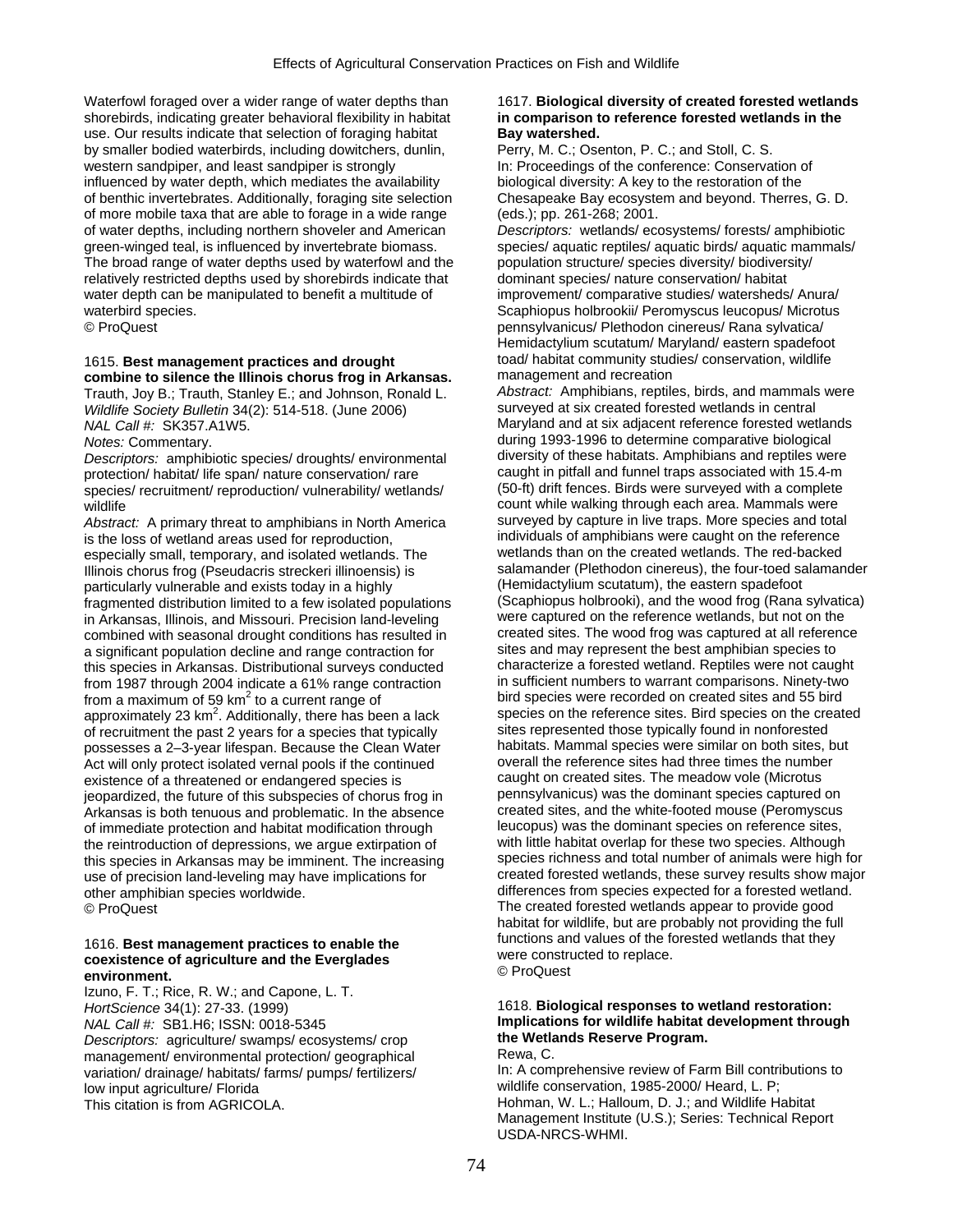Madison, MS: U.S. Department of Agriculture, 2000; while serving critical functions as migratory, breeding and

## semi-permanent wetlands in the Sacramento Valley,

California/ community patterns/ Sacramento Valley

## marsh during summer.<br> **marsh during summer.**<br> **contexts compared to contexts that were terrestrial and**

marshes/ flooding/ species diversity/ wildlife management/ birds, but they should go further and explicitly considered relations of the birds, but they should go further and explicitly considered relations of the street of salt marshes/ plant populations/ rainfall/ habitat utilization/ landscape context of wetlands as well. Specifically,<br>summer/ habitat selection/ environment management/ wetlands located in complex and/or wetland contexts summer/ habitat selection/ environment management/ marine birds/ ecological zonation/ Texas/ Aves/ San should have a higher conservation value than similar<br>Remard National Wildlife Refune Bernard National Wildlife Refuge **Observer Contexts. Bernard National Wildlife Refuge Context Context**<br>Abstract: Birds were surveyed during summer 1985 in five <sup>©</sup> 2008 Elsevier B.V. All rights reserved.

adjacent saline vegetation zones and during summers 1986 and 1991 in 6 adjacent vegetation zones on the San 1622. **Black duck pair and brood abundance before and**<br>Bernard National Wildlife Refuge on the upper Texas **after wetland stabilisation.** Bernard National Wildlife Refuge on the upper Texas **after wetland stabilisation.**  Coast. Although 66 bird species were recorded, numbers Seymour, N. R.; Thabane, L.<br>Sexter and species varied among years and only 17 were nesting Wildfowl 53: 119-125. (2002) and species varied among years, and only 17 were nesting *Wildfowl* 53: 119-125. (2002) species. A few bird species used all vegetation types at *NAL Call #:* SK351.W575; ISSN: 09546324 some time, but most were limited by vegetation structure or *Descriptors:* distribution/ ducks/ habitat/ wildlife water presence. Olney's three-square bulrush (Scirpus management/ abundance/ habita<br>
olneyi), saltgrass (Distichlis spicata), and mudflats were stabilization/ waterfowl/ wetlands olneyi), saltgrass (Distichlis spicata), and mudflats were stabilization/ waterfowl/ wetlands<br>especially favored feeding and resting areas in response to *Abstract:* Changes in the abundance of Black Duck pairs especially favored feeding and resting areas in response to *Abstract:* Changes in the abundance of Black Duck pairs periodic flooding and had the greatest frequency of use as and broods in four manipulated wetlands and 52 references<br>well as species richness. Reduced rainfall and water depths wetlands were compared. There was an increase well as species richness. Reduced rainfall and water depths during 1986 were reflected in a change toward birds number of pairs and broods at manipulated sites following<br>
favoring drier conditions Heavy rainfall in 1991 decreased manipulation, while unstabilised sites experienced a favoring drier conditions. Heavy rainfall in 1991 decreased manipulation, while unstabilised sites experienced a decl<br>diversity but increased usage and favored freshwater and in bird numbers during the same period. However diversity but increased usage and favored freshwater and in bird numbers during the same period. However, there<br>swimming birds. Although tidally influenced wetlands often were no significant differences in brood sizes or h swimming birds. Although tidally influenced wetlands often were no significant differences in brood sizes or hatch<br>are considered uniform, dynamic water and salinity regimes success either at manipulated or reference sites are considered uniform, dynamic water and salinity regimes success either at manipulated or reference sites. The<br>observed along this coast must be considered in the design results have implications for current management p observed along this coast must be considered in the design of any management or conservation program.<br>
© ProQuest<br>
© ProQuest

## 1621. **Birds in North American Great Lakes coastal wet**

Riffell, S. K.; Keas, B. E.; and Burton, T. M. **wetland in northwestern Minnesota.**  *Landscape Ecology* 18(2): 95-111. (2003) Delehanty, David J. and Svedarsky, W. Daniel *NAL Call #:* QH541.15.L35 L36; ISSN: 09212973. *Prairie Naturalist* 25(3): 213-218. (1993) *Notes: doi: 10.1023/A:1024411218155. Descriptors:* birds/ Great Lakes coastal wetlands/ *Descriptors:* wetlands/ birds/ behavior/ colonization/ landscape context/ Michigan/ principal component analysis/ ecosyste<br>regression analysis/ wet meadows/ wetland conservation © NISC

regression analysis/ wet meadows/ wetland conservation and management/ abundance/ avifauna/ conservation status/ landscape/ patch use/ species richness/ 1624. **Bottomland hardwood forest management for**  wetland management **black bears in Louisiana.**

*Abstract:* Landscape context can influence species Weaver, K. M.; Tabberer, D. K.; Moore, L. U.; richness, abundance, or probability of patch-use by birds. Chandler, G. A.; Posey, J. C.; and Pelton, M. R. Little is known, however, about the effects of landscape In: Proceedings of the 44th Annual Conference context on birds in wetland-dominated landscapes. This Southeastern Association of Fish and Wildlife Agencies. lack of knowledge is alarming because many wetlands are Richmond, Va.; Vol. 44: Southeastern Association of Fish threatened by development and other human impacts,

pp. 95-116. foraging habitat. To address this lack of knowledge, we *NAL Call #:* aS604.6 C66 2000 censused birds in North American Great Lakes coastal wet *Descriptors:* Wetlands Reserve Program/ wetlands/ meadows located along the northern Lake Huron shoreline riparian areas/ wildlife habitats/ California/ Mississippi in Michigan (USA) during 1997 and 1998. Using a suite of multivariate techniques, we first accounted for effects of 1619. **Bird community patterns of spring-seasonal and** area and within-patch habitat characteristics before testing **California.**<br> **California.**<br> **California.**<br> **California.**<br> **California.**<br> **California.**<br> **CALIFORNIA ARTICALIST AND PERIOR PARTICALIST AND PARTICAL PROPERTIES.**<br> **CALIFORNIA ARTICAL PROPERTIA ARTICAL PROPERTIAL PROPERTIES** patterns were apparent. First, avian species richness,<br>abundance, and probability of patch-use by some species Corvallis, Oregon: Oregon State University, 2001. abundance, and probability of patch-use by some species<br>Descriptors: seasonal wetlands/ restoration/ birds/ were higher for wet meadows located in complex contexts *Descriptors:* seasonal wetlands/ restoration/ birds/ were higher for wet meadows located in complex contexts of<br>California/ community patterns/ Sacramento Valley (adjacent to many patch types) compared to simpler contexts (adjacent to only one patch type). Second, these variables were higher for wet meadows located in wetland 1620. **Bird-habitat relationships in a Texas estuarine**  marsh daring summer.<br>Weller, M. W. road-impacted, dominated by open water habitats, or<br>Wellends 14/4): 293-300 (1994) Wetlands 14(4): 293-300. (1994)<br>
MAL Call #: QH75.A1W47; ISSN: 0277-5212<br>
Descriptors: birds/ habitats/ estuarine environment/<br>
marches/ flooding/ species diversity/ wildlife management/<br>
marches/ flooding/ species diversi

species abundance.

© 2008 Elsevier B.V. All rights reserved.

## **meadows: Is landscape context important?** 1623. Black tern colonization of a restored prairie<br>Riffell S. K.: Keas B. F.: and Burton T. M. **Werelland in northwestern Minnesota**.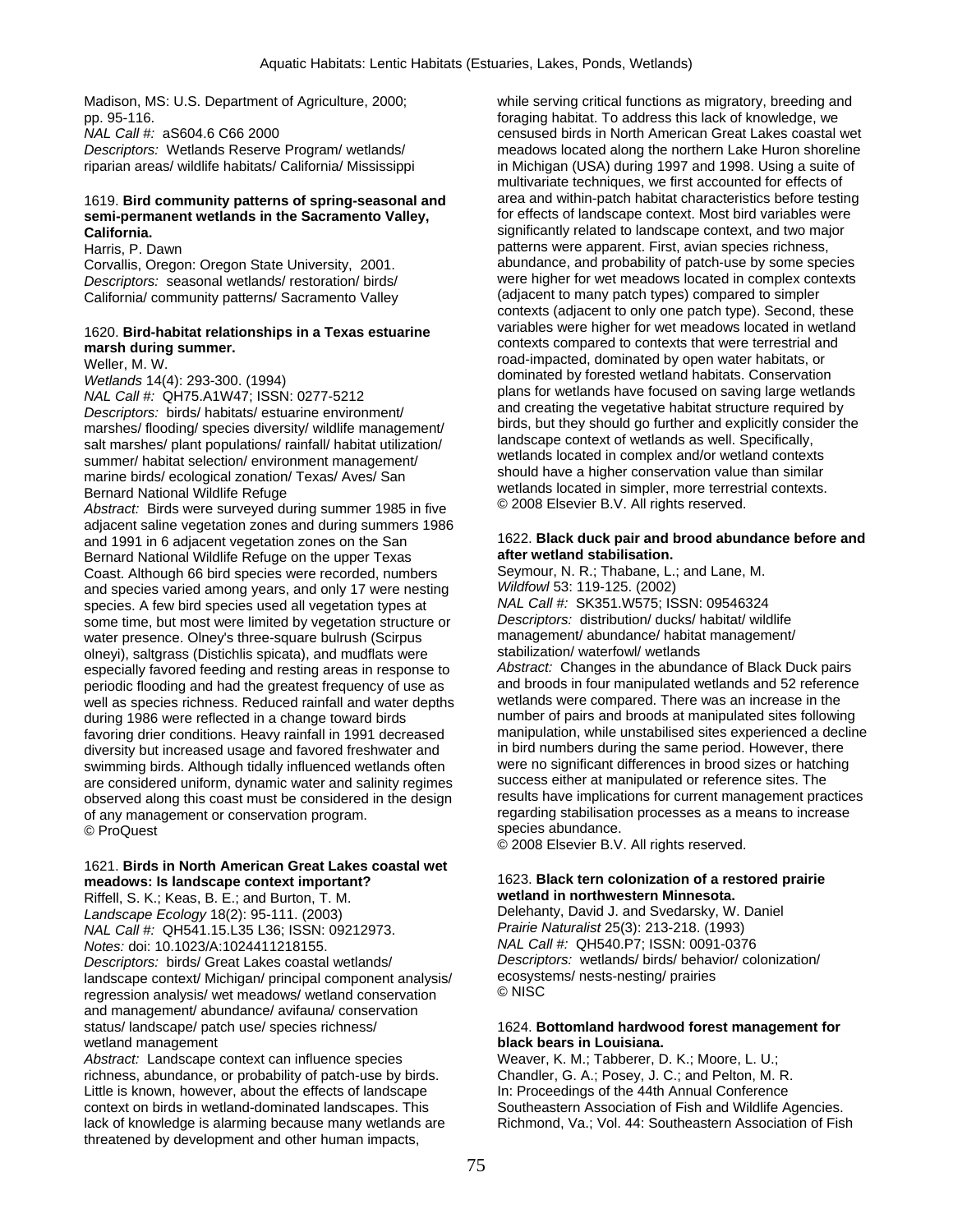*Abstract:* Recommendations were outlined for bear habitat (Molothrus ater) parasitized a significantly greater management based on a review of the literature and proportion of red-winged blackbird nests at natural than at preliminary evidence from ongoing studies that were restored wetlands. Incomplete development of typical<br>developed in concert with the Tensas River National vegetation structure evidently depresses bird species developed in concert with the Tensas River National vegetation structure evidently depresses bird species<br>
Wildlife Refuge Forest Habitat Management Plan.<br>
Wildlife Refuge Forest Habitat Management Plan.<br>
Wildlife Refuge F © NISC year before and during the first year of our study

### 1625. **Bottomland hardwoods of the Mississippi Alluvial** conducted during periods of relatively high precipitation to **Valley: Characteristics and management of natural** *complement*<br> **function** structure and composition **only the Structure** function, structure, and composition.

Hamel, Paul B. and Foti, Thomas L.

Service, Southern Research Station; GTR-SRS-042, **Plains of Texas.** 

http://www.srs.fs.usda.gov/pubs/2474 *NAL Call #:* 409.6 So8 ; ISSN: 0038-4909

Abstract: A symposium entitled "Bottomland hardwoods of species density the Mississippi Alluvial Valley: characteristics and *Abstract:* The High Plains of Texas is one of the management of natural function, structure, and southernmost nontraditional breeding areas for many duck composition" convened on October 28, 1995, as part of the species in North America. Because of a paucity of Natural Areas Conference, October 25-28, 1995, In information on breeding ducks there, we conducted Fayetteville, AR. The symposium's goal was to provide information that managers need to begin restoring the during May and June from 1988 through 1992. Breeding composition, structure, and function of off rest ecosystems pairs of 15 species were observed on 6 types of ponds in the Mississippi Alluvial Valley. Included in the (natural and man-made wetlands containing surface water). proceedings from that symposium are 8 of 13 Mallard (Anas platyrhynchos) density ranged from 9.1 to presentations. These peer-reviewed contributions address historical conditions of forests in the Mississippi Alluvial Valley (two papers), historical changes that are reflected in survey periods included). Occupancy rates were highest on today's forests (one paper), the effect of historic and playa lakes and impoundments, though all pond types had<br>prehistoric rainfall patterns (one paper), forest fauna in the occupancy rates exceeding 26% (all surveys and prehistoric rainfall patterns (one paper), forest fauna in the region (two papers), the effect of herbivory on forest Duck pairs per occupied pond were highest on playa lakes vegetation (one paper), and management of bottomland (>7 and >4 on May and June surveys, respectively), hardwood forests for multiple outputs (one paper). A ninth followed by impoundments (> 5 and > 2) and entrenched paper, concerning characteristics of old-growth forests, is a draws (>2 and >3). Although the density of breeding pairs posthumous submission authored by Dr. James T. Tanner; and the tenth paper was published in another venue. The lower than in prominent nesting areas (e.g., >200 in the intended audience of these proceedings includes managers San Luis Valley. CO; >600 in central Montana; >2,000 in of private, State, and Federal lands, as well as land California; >4,000 in the Prairie Pothole Region), management planners from a range of jurisdictions. information reported here further confirms the use of the

### 1626. **Breeding bird communities of recently restored** importance as a major habitat area for waterfowl in the **and natural prairie potholes.**

Delphey, P. J. and Dinsmore, J. J. © Thomson Reuters Scientific *Wetlands* 13(3): 200-206. (1993) *NAL Call #:* QH75.A1W47; ISSN: 0277-5212 1628. **Breeding ecology and nesting habitat**  reclamation/ community composition/ comparative studies/ **York.**  environmental restoration/ Aves/ Iowa/ natural wetlands/ Lor, Socheata and Malecki, Richard A.<br>
environmental restoration/ aquatic birds/ reclamation/ Waterbirds 29(4): 427-436. (Dec. 2006) environmental restoration/ aquatic birds/ reclamation/ comparative studies *NAL Call #:* QL671

*Abstract:* We compared the breeding bird communities of *Descriptors:* birds/ wildlife habitat/ breeding/ nesting/ natural and recently restored prairie potholes in northern marshes/ New York Iowa in 1989 and 1990. Species richness of breeding birds *Abstract:* Nesting habitats and nest success of five species was higher ( $P < 0.05$ ) at natural wetlands, although duck of marsh birds were studied during 1997 and 1998 at the pair counts and species richness were not significantly **Iroquois National Wildlife Refuge (NWR)** and the adjacent different between wetland types (P > 0.1). Common Oak Orchard and Tonawanda State Wildlife Management yellowthroat (Geothlypis trichas), red-winged blackbird Areas (WMA) located in western New York. Nest searches

and Wildlife Agencies; pp. 342-350; 1990. (Agelaius phoeniceus), marsh wren (Cistothorus palustris), *NAL Call #:* SK1.S6 **but and swamp sparrow (Melospiza georgiana) were each** and swamp sparrow (Melospiza georgiana) were each *Descriptors:* telemetry/ forest practices/ techniques/ more abundant at natural than at restored wetlands during Louisiana/ Northeast Region at least one year (P < 0.05). Brown-headed cowbirds richness at recently restored prairie potholes. Drought the undoubtedly affected our results. Similar studies should be

## Asheville, NC: U.S. Department of Agriculture, Forest 1627. **Breeding ducks and their habitats in the High**

2001. 109 p. Ray, James D.; Sullivan, Brian D.; and Miller, Harvey W. *NAL Call #:* aSD143.G46 no. 42 *Southwestern Naturalist* 48(2): 241-248. (2003) *Descriptors:* bottomland hardwoods/ forest history/ *Descriptors:* roadside survey: applied and field techniques/ mammals/ Mississippi Alluvial Valley/ old growth/ central flyway/ breeding areas/ impoundments: habitat/ songbirds/ wetland restoration occupancy rates/ playa lakes: habitat/ ponds: habitat/

information on breeding ducks there, we conducted<br>roadside surveys of breeding ducks and their habitats 23.1 pairs/100  $km^2$ , and density for all species combined ranged from 14.8 to 46.7 pairs/100  $km^2$  (all years and in the High Plains of Texas (47 pairs/100  $km^2$ ) is generally Playa Lakes Region by breeding ducks and illustrates its Central Flyway.

## *Descriptors:* wetlands/ droughts/ aquatic birds/ **associations of five marsh bird species in western New**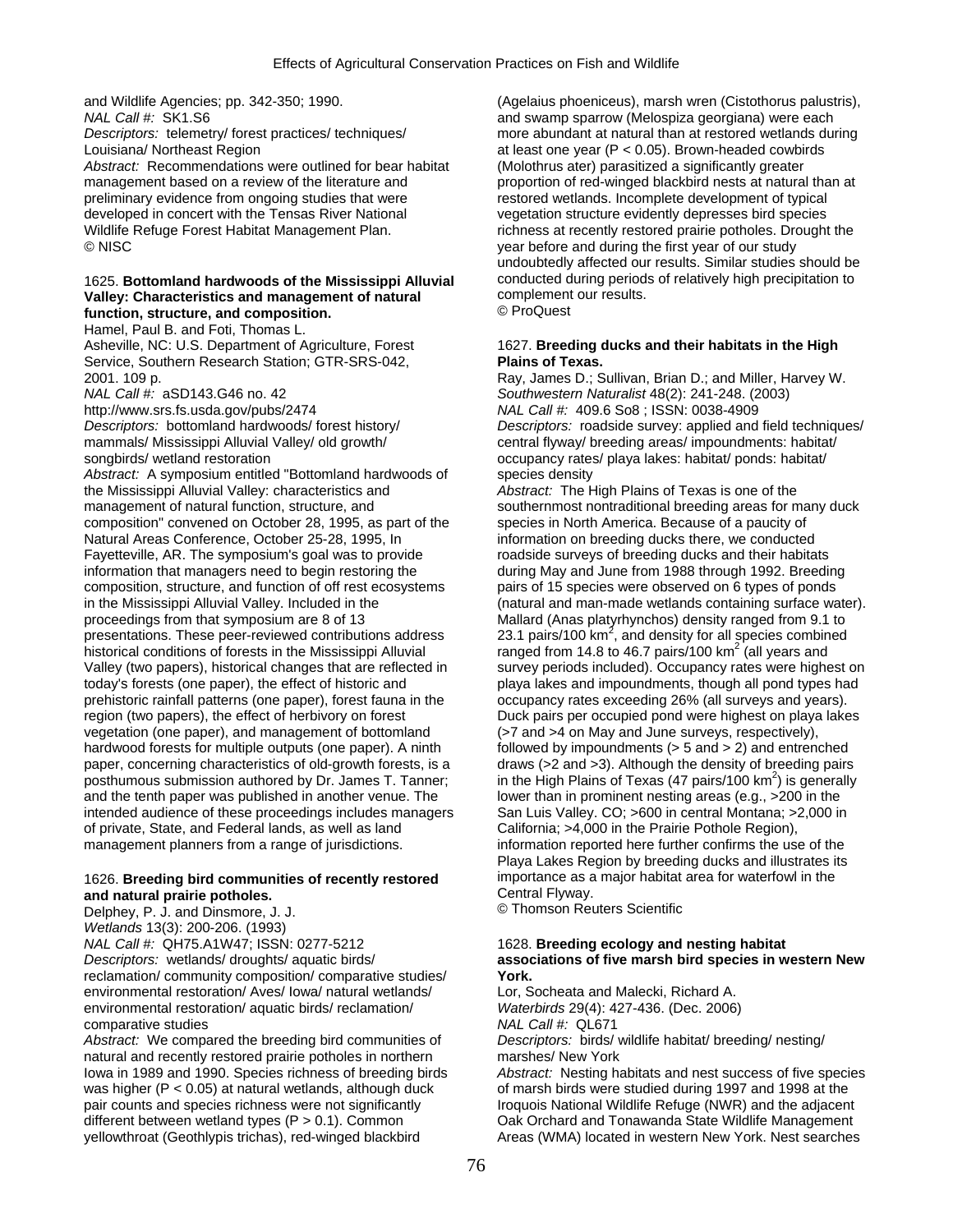located 18 American Bittern (Botaurus lentiginosus), 117 Saskatchewan/ survival probability/ breeding season/ Least Bittern (Ixobrychus exilis), 189 Pied-billed Grebe female/ habitat restoration/ radiotelemetry/ survival/ (Podilymbus podiceps), 23 Sora (Porzana carolina), and 72 waterfowl/ wetland/ Canada/ Anas platyrhynchos<br>Virginia Rail (Rallus limicola) nests. Average nest densities Abstract: As part of the Prairie Habitat Joint Venture Virginia Rail (Rallus limicola) nests. Average nest densities in 1998, our best nest searching year, ranged from 0.01/ha (PHJV) Habitat Assessment Project, we radiomarked and for Soras (N = 8) to 0.28/ha for Pied-billed Grebes (N = tracked daily 2,249 female mallard ducks (Anas 160). Mayfield nest success estimates for Least Bittern platyrhynchos) in the Prairie Pothole Region (PPR) of were 80% (N = 16) in 1997 and 46% (N = 37) in 1998. Nest Canada. We conducted our study at 19 different 54- to 78success estimates were  $72%$  (N = 55) for Pied-billed Grebe,  $43\%$  (N = 6) for Sora, and 38% (N = 20) for Virginia estimated female survival probability during the 90-day Rail. Nests of all five species were located in 70% period following arrival on the breeding area and employed emergent vegetation with a mean water depth of 24-56 cm information-theoretic approaches to select among and an average vegetation height that ranged from 69-133 competing models that described factors affecting survival cm. Logistic regression models were developed for each probability. We investigated the relationship between species using habitat variables at nest and random site female survival and 3 periods of the nesting season, female locations. Each model was ranked with Akaike's age (yearling vs. older), upland habitat treatments, Information Criterion for small sample size (AICc). In longitude, and habitat variables. Our model estimates of general, our best models indicated that increased emergent female survival probability ranged between 0.62 (SE vegetation and horizontal cover with shallow water depths improved the odds of encountering marsh bird nests in the 0.004) for the 90-day period. The best approximating model wetlands of western New York. We suggest that managing indicated that female survival was (1) lowest when most wetlands as a complex, at different stages of succession, females were nesting, and (2) depended on longitude and would best benefit marsh bird species. percent wetland habitat such that survival was lowest at

Muir Hotaling, N. E.; Kuenzel, W. J.; and Douglass, L. W. nest survival may not have a concurrent impact on Southeastern Naturalist 1(3): 233-252. (2002) *Southeastern Naturalist* 1(3): 233-252. (2002) survival unless a significant portion of the nesting portion of the n<br>NAL Call #: IPSP11706: ISSN: 15287092 *NAL Call #:* IPSP11706; ISSN: 15287092 population is affected. *Descriptors: Aves/ Maryland/ breeding/ surveys/ wetland* restoration/ birds/ habitat selection

*Abstract:* We evaluated breeding season (May-July) bird 1631. **Breeding waterbird wetland habitat availability**  species richness, abundance, and diversity in 21 restored **and response to water-level management in Saint John**  wetlands and several associated habitats (woodlots, **River floodplain wetlands, New Brunswick.**  cultivated and uncultivated fields, and hedgerows) on Connor, K. J. and Gabor, S. Maryland's Eastern Shore over two years. Ninety-seven *Hydrobiologia* 567(1): 169-181. (2006) bird species were encountered over all habitats, while 72 of *NAL Call #:* 410 H992; ISSN: 00188158. these species were found in wetlands. Of those birds found *Notes:* doi: 10.1007/s10750-006-0051-1. in wetlands, 35 species (49%) were wetland dependent and *Descriptors:* brood-rearing habitat/ floodplain/ waterbird/ 13 species (18%) were breeding. Wetland-dependent, waterfowl/ wetland shorebird, and total species richness and bird abundance *Abstract:* Wetland management by the Eastern Habitat were lowest in fields and highest in restored wetlands. Total Joint Venture (EHJV) has focused primarily on water level avian abundance and species richness in woodlots were control to increase the amount of available brood-rearing similar to values in restored wetlands, but species habitat for waterfowl along the Saint John River floodplain composition differed. The density of individuals and of in New Brunswick. Impounded wetlands make up species was highest in hedgerows and restored wetlands. approximately 13% of the Saint John River Floodplain Bird abundance, species richness, and diversity were complex. Study objectives included an evaluation of higher in restored wetlands in the second year of the study. waterfowl brood, and wetland obligate bird use of Richness showed no regression relationship ( $p > 0.05$ ) with impoundments and seasonally flooded wetlands within the either site age or cover-to-water ratio. Restored emergent Saint John River floodplain. Historical water level data and marshes in eastern Maryland provide habitat for wetland a GIS wetlands inventory were used to estimate the birds, but benefits must be weighed against the loss of bird duration of flooding on seasonally flooded wetland habitats, use in habitats converted into a wetland.  $\blacksquare$  and the distribution and relative amount of brood-rearing © 2008 Elsevier B.V. All rights reserved. habitat throughout the breeding period by region. Aerial

Devries, J. H.; Citta, J. J.; Lindberg, M. S.; Howerter, D. W.; and Anderson, M. G.<br>
Journal of Wildlife Management 67(3): 551-563. (2003) Than on seasonally flooded wetlands during both years of *Journal of Wildlife Management* 67(3): 551-563. (2003) *NAL Call #:* 410 J827; ISSN: 0022541X obligate birds was significantly greater on impoundments Descriptors: abdominal implants/ Alberta/ Anas than on seasonally flooded wetland habitat. Generally, use<br>
platyrhynchos/ known fate models/ mallard/ Manitoba/ of seasonally flooded wetlands by wetland obligate birds platyrhynchos/ known fate models/ mallard/ Manitoba/ of seasonally flooded wetlands by wetland ob<br>NAWMP/ Prairie Pothole Region/ predation/ radiotelemetry/ during late summer declined while the use of NAWMP/ Prairie Pothole Region/ predation/ radiotelemetry/

 $km<sup>2</sup>$  sites for 1 year per site from 1993 to 1998. We female survival probability ranged between 0.62 (SE =  $0.028$ ) and 0.84 (SE =  $0.018$ ) and averaged 0.76 (SE = © ProQuest western sites with low wetland densities. Management efforts to reduce wetland loss, especially in western regions 1629. **Breeding season bird use of restored wetlands in** of the Canadian PPR, may positively influence female **eastern Maryland.**<br>
Muir Hotaling, N. F.: Kuenzel, W. J.: and Douglass, L. W. **F. A. St. A. St. A. St. A. St. A. St. A. St. A. St. A**<br>
Muir Hotaling, N. F.: Kuenzel, W. J.: and Douglass, L. W. **Rest survival may not have** 

brood surveys and call response surveys were used to 1630. **Breeding-season survival of mallard females in** estimate the relative abundance of waterfowl broods and **the Prairie Pothole Region of Canada.** breeding wetland obligate birds respectively. The overall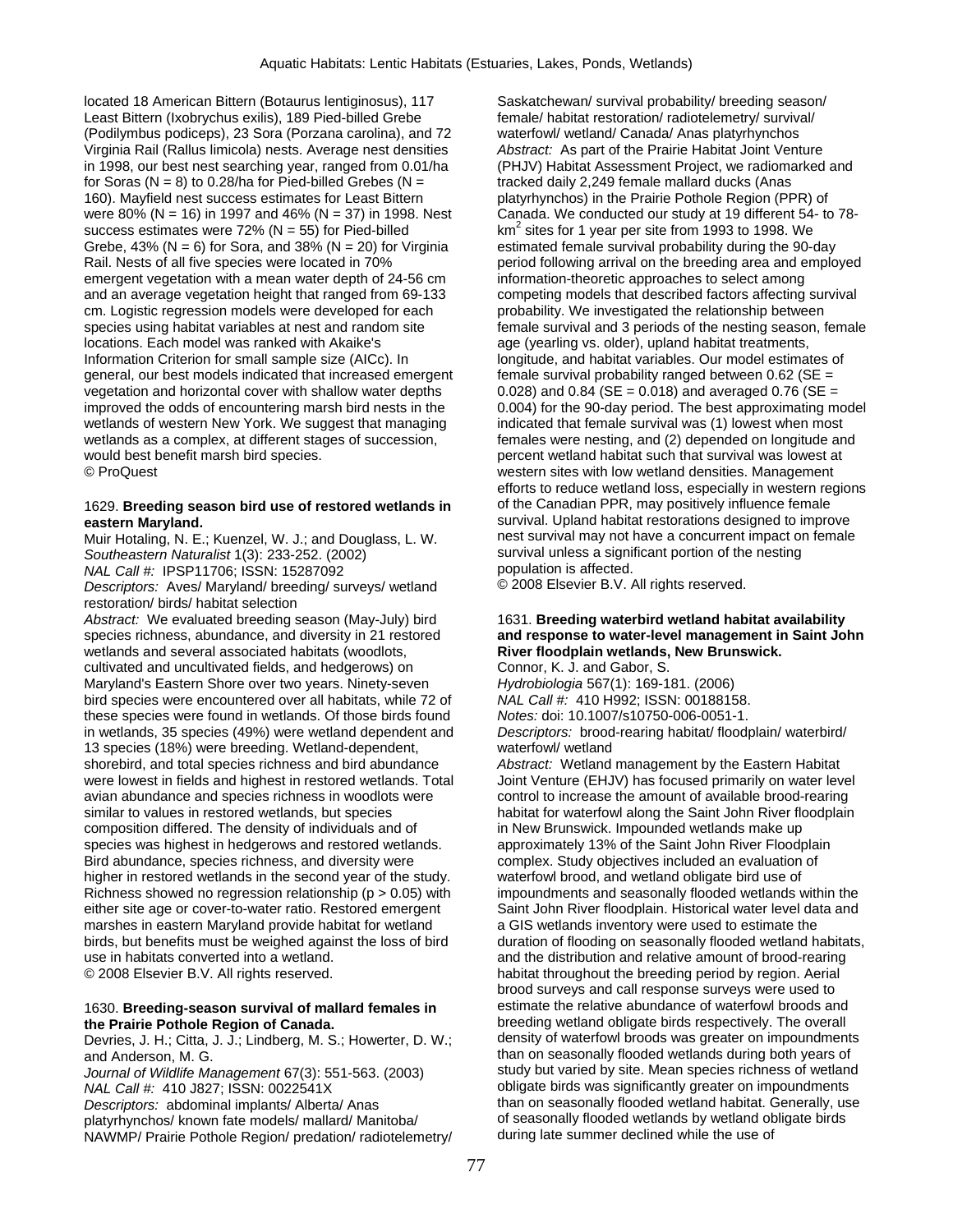impoundments increased. Current habitat management for wetlands, mesocosm results suggest that large amounts of waterfowl appears to be compatible with habitat NO-3- can be removed from the overlying water by a requirements of wetland obligate birds by increasing the combination of sediment and plant mechanisms.<br>availability of interspersed open water and emergent © Thomson Reuters Scientific availability of interspersed open water and emergent vegetation throughout the breeding season. A watershedbased analysis of wetland habitat suggests future wetland 1633. **Carrying capacity and diel use of managed playa**  management should focus on enhancing current **wetlands by nonbreeding waterbirds.** impoundments within the Saint John River floodplain. Anderson, J. T. and Smith, L. M.<br>Resources must be secured for maintenance and water *Mildlife Society Bulletin 27(2)* level manipulation within existing managed wetlands rather *NAL Call #:* SK357.A1W5; ISSN: 0091-7648 than the construction of additional impoundments. Further *Descriptors:* wetlands/ management/ habitat utilization/<br>evaluation of the distribution of wetland habitat types in the carrying capacity/ flooding/ ecosystem mana evaluation of the distribution of wetland habitat types in the carrying capacity/ flooding/ ecosystem management/<br>province is essential to identifying focus areas for waterbird migratory species/ playas/ activity patterns/ province is essential to identifying focus areas for waterbird migratory species/ playas/ activity patterns/ nighttime/<br>
conservation throughout NB. © Springer 2006.<br>
daytime/ diurnal variations/ aquatic birds/ nature conservation throughout NB. © Springer 2006. daytime/ diurnal variations/ aquatic birds/ nature<br>© 2008 Elsevier B.V. All rights reserved. example the conservation/ Southern High Plains/ waterfowl/ n

### **removal from wetland mesocosms. now all management practices** moist-soil management practices

David, Mark B.; Gentry, Lowell E.; Smith, Karen M.; and *Abstract:* Playa wetlands on the Southern High Plains of

*Descriptors:* biochemistry and molecular biophysics/ previous evaluation of wetland management has conservation/ pollution assessment control and metal considered only diurnal use by waterfowl and has agricultural non point source pollution/ bioprocess waterfowl abundance, and waterfowl carrying capacity<br>
engineering/ carbon availability/ constructed wetlands/<br>
based on seeds and invertebrates among playas varying *Abstract: Constructed wetlands have been developed to* remove agricultural non-point source pollution from tile nocturnal and diurnal periods during the winters of 1994 drainage waters in the Midwest, but their effectiveness and 1995 and 1995-1996. Waterbird species richness and function are not known. This study investigated the diversity were greater in November flooded, moistsoil removal from water columns in a constructed wetland. **Figure 1** flooded, unmanaged; and November flooded, unmanaged Experimental mesocosms (20.32 cm diameter PVC pipes) playas. Waterfowl were more abundant in November<br>were buried upright to a depth of 15 cm into wetland flooded, moist-soil managed playas than in the other sediments to enclose a 7.5 L water column (23 cm depth). Six mesocosms were placed in areas with bare soil and six nocturnal than diurnal counts. Evaluation of moist-soil were placed in areas supporting reed canary grass management using diurnal counts only showed no (Phalaris arundinacea). Treatments were either  $NO_{3}$ - waterfowl-use benefit. Carrying capacity, based on seed additions (10 mg NO<sub>3</sub>-N L<sup>-1</sup> increase in concentration in the biomass, was greater in managed than in unmana additions (10 mg NO.<sub>3</sub>-N L<sup>-1</sup> increase in concentration in biomass, was greater in managed than in unmanaged<br>water column) or NO.<sub>3</sub>- Plus glucose additions (10 mg playas. Potential use days, using invertebrate abundance water column) or NO<sub>-3</sub>- Plus glucose additions (10 mg playas. Potential use days, using invertebrate abundance, NO<sub>-3</sub>--N L<sup>-1</sup> and 50 mg C L<sup>-1</sup> increases in water column) to was higher in playas flooded in September than in the mesocosms during April and June. In April, (11- 12 November. Moist-soil management of playas is effective in degree C water temperature) over a 7 day time span,  $NO_{-3}$  increasing waterbird diversity and waterfowl abundance. If cntdot concentrations in the overlying water decreased the main purpose is to evaluate effectiveness o approximately 50% in non-grass treatments, with or without management for waterfowl, then monitoring of nocturnal glucose additions. All or nearly all of the  $NO_{3}$ - was and diurnal use is essential.<br>
removed from the grass mesocosms in April, and glucose  $\bullet$  ProQuest removed from the grass mesocosms in April, and glucose additions did not increase the removal rate. In June (27 degree C water temperature) NO-3- concentrations 1634. **Carrying capacity of wetland habitats used by**  decreased to zero for all treatments in 48 hours or less. **breeding greater snow geese.**  Presence of grass did not affect the rate of NO<sub>-3</sub>- decrease; Masse, H.; Rochefort, L.; and Gauthier, G.<br>however, glucose additions increased the rate to < 24 *Journal of Wildlife Management* 65(2): 271 hours. When calculated on a mass basis in the NO-3 only mesocosms, removal of NO<sub>-3</sub>- was 0.25 and 0.42 g NO<sub>-3</sub>mesocosms, removal of NO<sub>-3</sub>- was 0.25 and 0.42 g NO<sub>-3</sub>--<br>N m<sup>-2</sup> d<sup>-1</sup> in the April non-grass and grass treatments, management Canada, Nunavut/ population number/ respectively, and 1.6 and 1.4 g NO<sub>-3</sub>--N m<sup>-2</sup> d<sup>-1</sup> in the June breeding sites/ herbivores/ food availability/ ecosystem corresponding treatments. Calculated Q<sub>-10</sub> values of NO<sub>-3</sub>- management/ environment management/ Chen<br>removal per day for non-grass and grass treatments were caerulescens atlantica/ Canada. Nunavut. Bylot 3.3 and 2.2, respectively. Depending on amounts and snow goose/ management/ population dynamics/<br>seasonal timing of inputs of NO<sub>3</sub>- to the conservation wildlife management and recreation

Wildlife Society Bulletin 27(2): 281-291. (1999) conservation/ Southern High Plains/ waterfowl/ monitoring/ habitats/ species diversity/ soil management/ seeds/ 1632. **Carbon, plant, and temperature control of nitrate** invertebrates/ Aves/ Texas/ New Mexico/ birds/ winter/

Kovacic, David A. Texas and New Mexico provide essential wintering habitat *Transactions of the Illinois State Academy of Science* 90 for migratory waterbirds. Moist-soil management practices (3-4): 103-112. (1997)<br>
MAL Call #: 500 IL6; ISSN: 0019-2252 **have been implemented in playas**, yet no variations on the<br>
timing of management have been attempted. In addition, timing of management have been attempted. In addition, considered only diurnal use by waterfowl and has not management/ wildlife management: conservation/ considered invertebrates. We compared waterbird diversity, negricultural non point source pollution/ bioprocess we waterfowl abundance, and waterfowl carrying capacity engineering/ carbon availability/ constructed wetlands/ based on seeds and invertebrates among playas varying in<br>
nitrate/ pollution/ temperature/ tile drainage waters flooding date (September vs. November) and management flooding date (September vs. November) and management regimes (moist-soil managed vs. unmanaged) during interaction of C availability and temperature on NO-3- managed than in September flooded, managed; September flooded, moist-soil managed playas than in the other<br>treatments, and counts were 10.5 times higher during the main purpose is to evaluate effectiveness of wetland

Journal of Wildlife Management 65(2): 271-281. (Apr. 2001)<br>NAL Call #: 410 J827; ISSN: 0022-541X management/ Canada, Nunavut/ population number/ caerulescens atlantica/ Canada, Nunavut, Bylot I./ greater conservation, wildlife management and recreation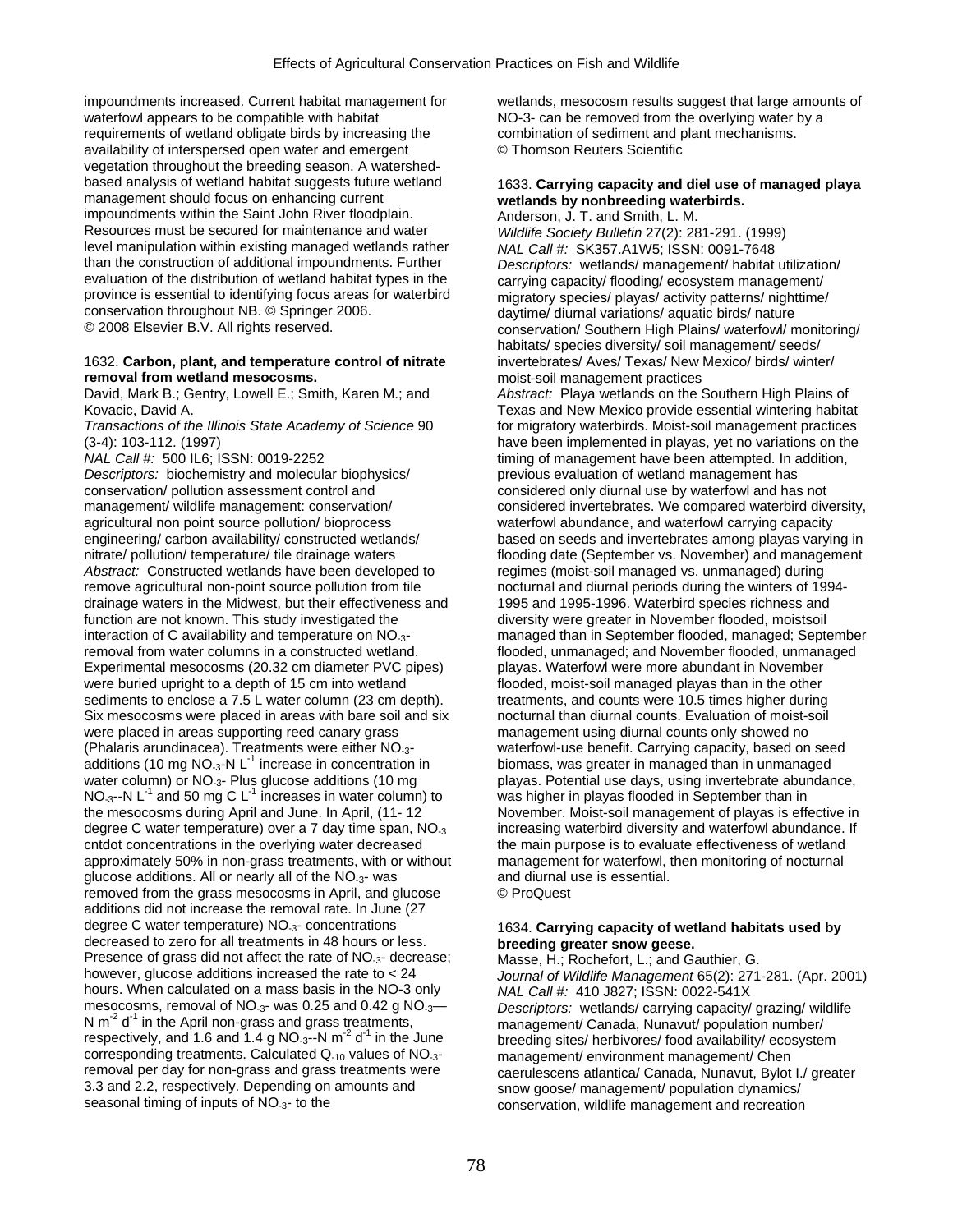Abstract: Because geese can damage their arctic breeding current cattail management activities annually impact <1% habitats through overgrazing, there is debate about limiting of the total wetland acreage. The affects of these the rapid growth of the greater snow goose (Chen management actions on wildlife populations, however, are caerulescens atlantica) population and setting a population largely unknown. goal. To answer these questions, we assessed the This citation is from AGRICOLA. nutritional carrying capacity of freshwater wetland habitats for breeding greater snow geese at the Bylot Island colony, 1636. **Cattle grazing mediates climate change impacts**  Nunavut, Canada. Specifically, we (1) mapped the different **on ephemeral wetlands.**  types of wetlands on the island; (2) estimated net Pyke, Christopher R. and Marty, Jaymee<br>aboveground primary production of these habitats; (3) Conservation Biology 19(5): 1619-1625 compared total food availability with predicted total food *NAL Call #:* QH75.A1C5; ISSN: 0888-8892 requirements of the current population; and (4) validated *Descriptors:* climatic changes/ grazing/ feeding behavior/ our predictions of plant biomass consumed by comparing amphibiotic species/ environmental impact/ wetlands/<br>them to the intensity of goose grazing measured.<br>resource management/ vulnerability/ rare species/ Freshwater wetlands represented  $173 \pm 6$  km<sup>2</sup> or 11% of the total area of the south plain of Bylot Island. Streams reproduction/ conservation/ temperature effects/ and wet polygons were the most important habitats in terms Ambystoma californiense/ Caudata/ California/ of availability of suitable forage plants for geese. The California tiger salamander<br>average net aboveground primary production ranged from *Abstract:* Climate change in 21.0  $\pm$  4.6 along lakes to 46.0  $\pm$  9.8 g/m<sup>2</sup> in polygon  $21.0 \pm 4.6$  along lakes to  $46.0 \pm 9.8$  g/m<sup>2</sup> in polygon and algorithmanagement decisions; interactions between global channels. We estimated the total food supply available for channels and local resource management ho geese in wetlands at 2,625 ± 461 tons in 1997 but only have been quantified. We used a combination of  $1,247 \pm 473$  tons in 1996, a year of low plant production. experimental manipulations and simulation modeling to experimental manipulations and simulation modeling to experiment for goslings at  $\frac{1}{2}$  investigate the  $8.1 \pm 0.6$  kg/bird, for breeding adults at 7.9  $\pm$  2.3, and for and regional climate change on vernal pool communities.<br>
nonbreeding adults at 4.7  $\pm$  1.5, and we predicted the total Data from a grazing exclosure study nonbreeding adults at 4.7 ± 1.5, and we predicted the total Data from a grazing exclosure study indicated that 3 years<br>Summer food requirements of the goose population at after the removal of grazing ungrazed vernal pools summer food requirements of the goose population at after the removal of grazing, ungrazed vernal pools dried an<br>1,201 ± 160 tons. The predicted amount of biomass are average of 50 days per vear earlier than grazed control 1,201  $\pm$  160 tons. The predicted amount of biomass average of 50 days per year earlier than grazed control<br>1.201  $\pm$  160 tons. The predicted amount of a represent to that regional climate change control removed (32  $\pm$  7%) agreed well with the actual amount of pools. Modeling showed that regional climate change could<br>biomass removed measured in mid-August (39  $\pm$  11%) in also alter vernal pool hydrology. Increased temp biomass removed measured in mid-August (39 ± 11%) in also alter vernal pool hydrology. Increased temperatures<br>1997, but not in 1996 (67 ± 27% vs 26 ± 17%, respectively), and winter precipitation were predicted to increase 1997, but not in 1996 (67  $\pm$  27% vs 26  $\pm$  17%, respectively), and winter precipitation were predicted to increase periods possibly because the goose population was lower that year of inundation. We evaluated the ecolo possibly because the goose population was lower that year of inundation. We evaluated the ecological implications of<br>due to poor breeding success. In 1997, the goose interactions between grazing and climate change for population was at 46 ± 10% of the theoretical short-term branchiopods and the California tiger salamander carrying capacity (341,000 geese) of the wetlands of Bylot (Ambystoma californiense) at four sites spanning a<br>Island. We recommend keeping the goose population and alatitudinal climate gradient Grazing played an import Island. We recommend keeping the goose population latitudinal climate gradient. Grazing played an important<br>In the suitability of vernal pool bydrologic below this theoretical carrying capacity.<br>
© ProQuest
conditions for fairy shrimp and salamander reproduction
© ProQuest

Ralston, S. T.; Linz, G. M.; Bleier, W. J.; and Homan, H. J. and play a critical role in maintaining the hydrologic *Journal of Aquatic Plant Management* 45: 21-24. suitability of vernal pools for endangered aquatic

*Descriptors:* wildlife habitat/ cattails/ habitat management/ The biophysical impacts of land management may be North Dakota critical for understanding the vulnerability of ecological

Abstract: Wetlands in the Prairie Pothole Region (PPR) of systems to climate change. North Dakota provide important habitats for a plethora of © ProQuest invertebrate and vertebrate animals. Since 1991, glyphosate-based (N-phosphonomethyl-glycine) herbicides 1637. **Changes in piping plover nesting habitat**  have been used to manage dense cattail (Typha spp. L.) **availability at Great Plains alkaline wetlands, 1938** stands on 29,522 ha of wetlands in the PPR to disperse **1997.**  blackbird roosts. Limited information exists on the Root, Brian G. and Ryan, Mark R. abundance and distribution of this important habitat. We *Wetlands* 24(4): 766-776. (2004) took aerial photographs and used geospatial analysis tools *NAL Call #:* QH75.A1W47; ISSN: 0277-5212 to identify wetland basins and cattail coverage on randomly *Descriptors:* alkaline wetland/ fire frequency/ flooding selected sample sites within the PPR. We found that intered impact/ ground water hydrology/ livestock grazing intensity/<br>impact/ ground water hydrology/ livestock grazing intensity/ average wetter availability/ surface and 1.1 ha, respectively. Average wetland size was 1.1 ha; water level/ total beach habitat/ vegetation encroachment<br>whereas, wetlands with cattails averaged 2.4 ha. Cattail *Abstract: Alkaline wetland beaches provide cruc* whereas, wetlands with cattails averaged 2.4 ha. Cattail *Abstract:* Alkaline wetland beaches provide crucial habitat<br>was most commonly found in palustrine systems, semi-<br>for breeding piping piping ployers (Charadrius melo was most commonly found in palustrine systems, semi-<br>
permanent wetlands, and wetlands with surface water<br>
northern Great Plains of the United States and Canada. permanent wetlands, and wetlands with surface water northern Great Plains of the United States and Canada.<br>19 beta throughout the growing season. Our data showed that Vegetation encroachment has been identified as a poter

Conservation Biology 19(5): 1619-1625. (2005) resource management/ vulnerability/ rare species/ hydrology/ environmental effects/ precipitation/

Abstract: Climate change impacts depend in large part on changes and local resource management, however, rarely investigate the effects of interactions between cattle grazing interactions between grazing and climate change for conditions for fairy shrimp and salamander reproduction. The ecological importance of the interaction varied 1635. **Cattail distribution and abundance in North** nonlinearly across the region. Our results show that grazing **Dakota. Can confound hydrologic changes driven by climate changes driven by climate change** (Jan. 2007). **invertebrates and amphibians. These observations suggest** http://skralston.com/Scott/Downloads/ an important limitation of impact assessments of climate Ralston%20JAPM21-24.pdf change based on experiments in unmanaged ecosystems.

long term recovery/ nesting habitat availability/ surface Vegetation encroachment has been identified as a potential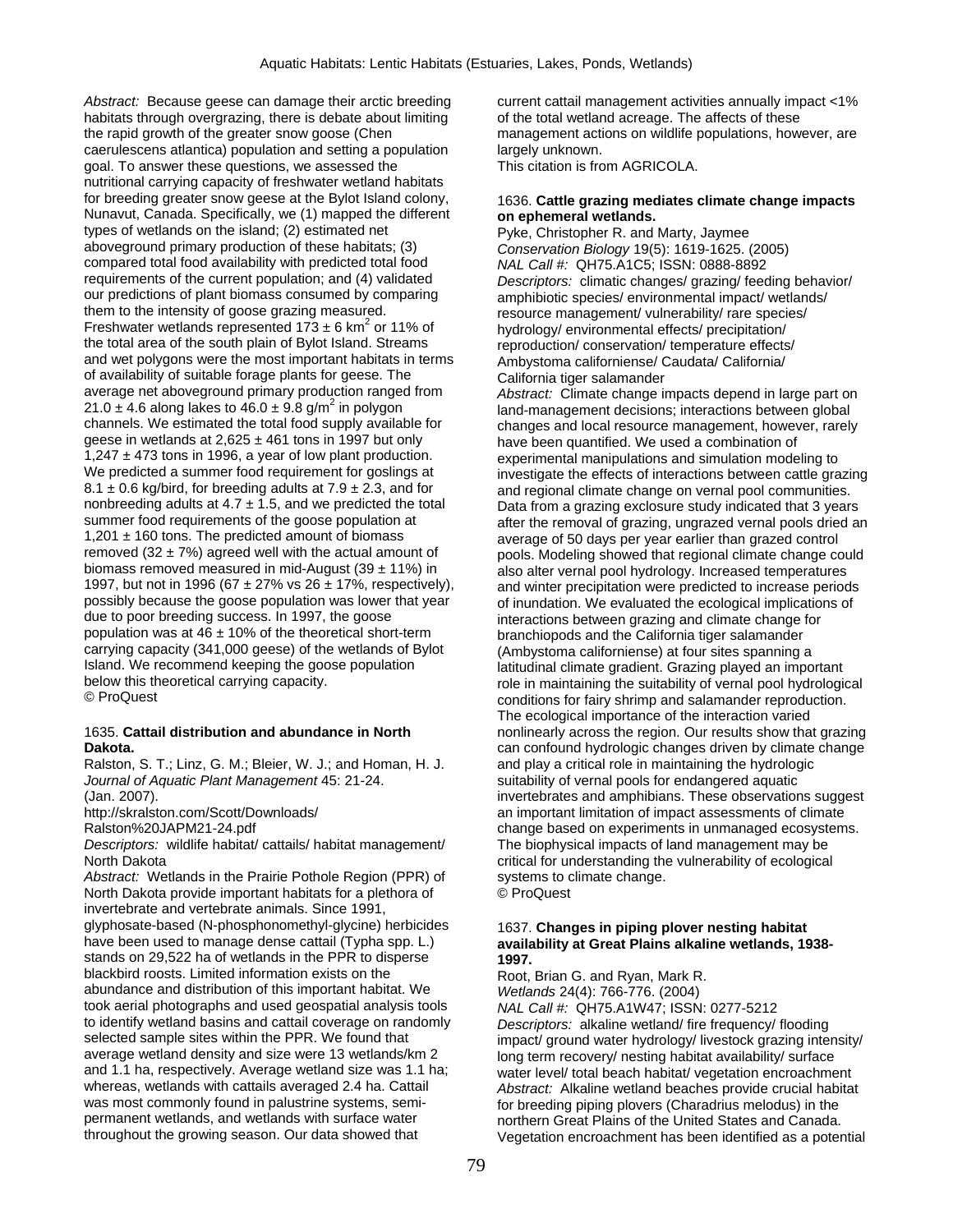threat that decreases alkaline beach habitat availability, but diversity, which showed that overall landscape diversity the long-term status of these breeding habitats has not was lower at mitigation sites than at project sites. Despite been evaluated. We measured vegetation changes at two these results, the ecological significance of vernal pool<br>North Dakota alkaline wetland complexes from 1938 to mitigation practices remains unclear for several reason 1997. Total beach habitat, including lower beaches that The lack of maps showing exact locations of vernal pools at were impacted by flooding, varied substantially among project sites make it difficult to precisely determine vernal years based on changes in surface-water levels. Quantities pool acreage and distribution among edaphic settings.<br>
of upper-beach habitats, which were not affected by and additionally, more research is needed to determine p inundation, were negatively correlated with precipitation amounts during the previous five-year periods. We distributions and the effects of mitigation area management measured declines in upper-beach habitat averaging 0.89 practices on species distribution and persistence. ha/yr and 0.20ha/yr at our two wetland complexes from  $\heartsuit$  2008 Elsevier B.V. All rights reserved. 1938 to 1997, suggesting that long-term changes in factors other than precipitation (e.g., ground-water hydrology, 1640. **Chironomidae (Diptera) and vegetation in a** livestock grazing intensity, or fire frequency) may be **created wetland and implications for sampling.** negatively affecting beach availability. Vegetation reduction Streever, W. J.; Evans, D. L.; Keenan, C. M.; and may be critical to long-term recovery of threatened piping Crisman, T. L.<br>plovers in the Great Plains. Wetlands 1503 plovers in the Great Plains. *Wetlands* 15(3): 285-289. (1995)

Vasander, Harri; Laiho, Raija; and Laine, Jukka ecological associations/ invertebrates/ habitats/ Diptera/ Trettin, Carl C.; Jurgensen, Martin F.; Grigal, David F.; and habitat improvement (physical)/ habitat improvement

Boca Raton, Fla.: CRC Press, Inc., 1997; pp. 109-119. vegetation patterns/ Diptera/ Chironomidae *Notes:* ISBN: 1566701775. Meeting paper: International *Abstract:* Although invertebrate communities are used in Symposium on the Ecology and Management of Northern *Descriptors:* biodiversity/ forestry/ freshwater ecology: with plant community distribution in natural aquatic wetland/ peatland drainage/ species diversity to examine associations between chironomoid (Diptera) © Thomson Reuters Scientific entity and the series of the genera and emergent vegetation communities in a single

## 1639. Changes in vernal pool edaphic settings through

*Wetlands Ecology and Management* 12(3): 165-178. (2004) *NAL Call #:* QH541.5.M3 W472; ISSN: 09234861 dominated by Pontederia cordata and areas dominated by

process that has been frequently criticized for its inability to common chironomid genera (P < 0.05, Wilcoxon Rank S<br>adequately replicate the ecosystem functions of the original Test). Results suggest that sampling designs adequately replicate the ecosystem functions of the original Test). Results suggest that sampling designs for studies<br>intact wetlands. We analyzed past mitigation practices in comparing benthic invertebrate communities fro intact wetlands. We analyzed past mitigation practices in comparing benthic invertebrate communities from n<br>two rapidly growing counties in California's Great Central and created wetlands should consider the possible two rapidly growing counties in California's Great Central and created wetlands should consider the possible<br>Valley to determine if mitigation procedures are re-<br>associations between vegetation and invertebrate Valley to determine if mitigation procedures are re-<br>arranging the vernal pool landscape by substituting more communities. arranging the vernal pool landscape by substituting more communities.<br>
common or less ecologically significant pool types (as  $\circ$  ProQuest common or less ecologically significant pool types (as defined by soil type and geomorphology) for rarer or ecologically richer pool types. Results indicate that most 1641. **Coastal wetlands of the Upper Great Lakes:**  development projects impacting vernal pools conduct at **Distribution of invertebrate communities in response to**  least a portion of their mitigation requirements at a site with **environmental variation.**  similar edaphic settings. However, when examined at a landscape-scale across all development projects, the more Armitage, Brian J. common edaphic settings such as Northern Hardpan and In: Invertebrates in freshwater wetlands of North America: Low Terrace pools are increasing while more rare types Ecology and management/ Batzer, Darold P.; such as Northern Claypan and Volcanic Mudflow pools are Rader, Russell B.; and Wissinger, Scott A. decreasing. Results also show that Drainageway pools, a New York: John Wiley & Sons, 1999; pp. 949-994. less-specialized pool type with generally lower species *Notes:* ISBN: 0471292583. richness, are becoming more common through mitigation. *NAL Call #:* QL365.4.A1I58 These results are confirmed by an analysis of landscape *Descriptors:* Invertebrata/ community structure/ population

mitigation practices remains unclear for several reasons. Additionally, more research is needed to determine precise<br>relationships between edaphic settings and species

# created wetland and implications for sampling.

© Thomson Reuters Scientific *NAL Call #:* QH75.A1W47; ISSN: 0277-5212 *Descriptors:* wetlands/ sampling/ vegetation patterns/ 1638. **Changes in species diversity in peatlands** artificial wetlands/ ecosystems/ vegetation cover/ habitat **drained for forestry. improvement (physical)/ habitat improvement (biological)/** In: Northern forested wetlands: Ecology and management/ Chironomidae/ Florida/ artificial wetlands/ vegetation cover/ Gale, Margaret R. (biological)/ ecological associations/ invertebrates/ habitats/ Forested Wetland, Traverse City, Michigan, USA; example atterns of invertebrate community structure are frequently Cochrane, Ontario, Canada; August 24-31, 1994. ignored. Invertebrate distributions are generally associated ecology, environmental sciences/ northern forested ecosystems. In this study, 180 core samples were collected created freshwater herbaceous wetland in central Florida. **mitigation at the project and landscape scale. abundant (p < 0.05, Wilcoxon Rank Sum Test) in areas with** Wacker, M. and Kelly, N. M.<br>Wetlands Ecology and Management 12(3): 165-178 (2004) open water, but no differences were found between areas *Descriptors:* California/ HGM/ mitigation/ regulation/ mixed emergent vegetation. Samples from an area of open vernal pools/ wetlands<br>Abstract: Vernal pool mitigation is a highly controversial showed significant differences in abundances of all *Abstract: Vernal pool mitigation is a highly controversial* showed significant differences in abundances of all<br>process that has been frequently criticized for its inability to common chironomid genera (P < 0.05, Wilcoxon

density/ coastal wetland fauna/ distribution within habitat/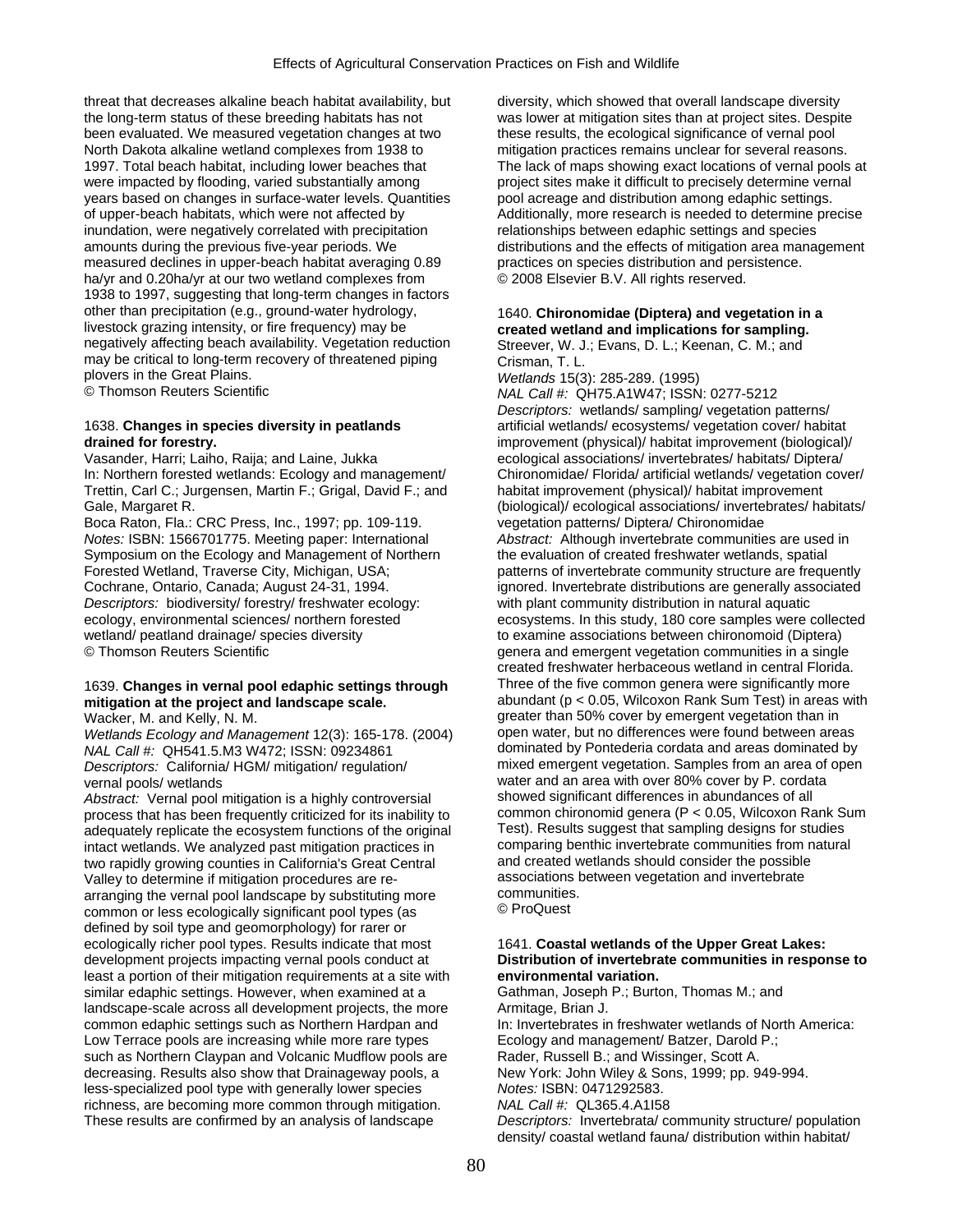semiaquatic habitat/ wetland communities/ environmental colonization of recently restored wetlands by amphibians, © Thomson Reuters Scientific colonization. Eight amphibian species rapidly colonized

## **Issues and examples. Section 2.1 Section 2.1 Section** Species, including four not found in restored wetlands

*Descriptors: Wetland conservation---United States---*<br>Planning

*Descriptors:* behavior/ terrestrial ecology: ecology, environmental sciences/ dipnetting/ applied and field 1645. **Comparing ecological functions of natural and** <br> **created wetlands for shorebirds in Texas.**<br> **created wetlands for shorebirds in Texas.** techniques: drift fence array/ applied and field techniques: **created wetlands for shorebirds in Texas**<br>**frog cell/ applied and field techniques:** funnel trapping/ **bluesed** Brusati, Elizabeth D.; DuBowy, Paul J.; and frog cell/ applied and field techniques: funnel trapping/ Brusati, Elizabeth D.; Dubbow, Papping, Paul J.; Dub<br>Sapplied and field techniques: pitfall trapping/ applied and Lacher, Thomas E. applied and field techniques: pitfall trapping/ applied and Lacher, Thomas E.<br>
field techniques/ clay substrates/ colonization/ conservation Waterbirds 24(3): 371-380. (2001) field techniques/ clay substrates/ colonization/ conservation *Waterbirds* 24(3): 371-380. (2001) biology/ created wetlands: habitat/ flooded areas/ forests: habitat/ hydroperiods/ species diversity/ terraced sites/ *Descriptors:* fecal analysis: analytical method/ fixed point

Abstract: The colonization by amphibians and reptiles of a method/ offshore transects: survey method/ chick<br>newly created wetland was investigated at a site along provisioning/ diet/ estuaries: habitat/ food resource newly created wetland was investigated at a site along entitioning and provisioning diet/ estuaries: habitat/ food resource<br>Sands Road in Davidsonville, Anne Arundel County, MD entitioning foraging ecology habitat choice h Sands Road in Davidsonville, Anne Arundel County, MD. exact partitioning/ foraging ecology/ habitat choice/ habitat<br>This 52-hectare artificial wetland was constructed in a exact differences/ intercolony differences/ pisciv This 52-hectare artificial wetland was constructed in a differences/ intercolony differences/ piscivory/ prey choice<br>
gradient design that resulted in four distinct terraced sites satellite imagery/ sea surface temperature gradient design that resulted in four distinct terraced sites satellite imagery/ sea surface tem<br>that temporarily retain rainwater. This palustrine wetland ratios/ water masses: delineation that temporarily retain rainwater. This palustrine wetland ratios/ water masses: delineation<br>site, surrounded by an emergent, young, shrub-scrub. Abstract: We compared shorebird behavior, abundance site, surrounded by an emergent, young, shrub-scrub, *Abstract:* We compared shorebird behavior, abundance forested area, is characterized by the appearance of and prey availability between natural and created wetlands<br>shallow temporarily flooded areas over a clay substrate that along the Gulf of Mexico, Texas, USA. Locations i shallow temporarily flooded areas over a clay substrate that along the Gulf of Mexico, Texas, USA. Locations included<br>Framains wet even during the driest periods of the year with Aransas National Wildlife Refuge, the Nuece remains wet even during the driest periods of the year with Aransas National Wildlife Refuge, the Nueces River Delta,<br>A groundwater depth less than 1.5 m. The adjacent patural and Mustang Island. Few significant difference a groundwater depth less than 1.5 m. The adjacent natural and Mustang Island. Few significant differences existed<br>forest bordering the Patuxent River served as a patural invertebrate density or biomass between sites; great forest bordering the Patuxent River served as a natural invertebrate density or biomass between sites; greater<br>indicator of amphibian and reptile activity and a source for differences were found seasonally than between nat indicator of amphibian and reptile activity and a source for differences were found seasonally than between natural<br>site colonization. The created wetland site was monitored and created sites. Non-metric multidimensional s site colonization. The created wetland site was monitored and created sites. Non-metric multidimensional scaling of<br>over two field seasons (March through September 1995-96) avian abundance separated Mustang Island from Nue over two field seasons (March through September 1995-96) avian abundance separated Mustang Island from Nueces<br>using linear transects, frog calls, drift fence arrays, pitfall Belta, Cluster analysis of behavior of Black-bel using linear transects, frog calls, drift fence arrays, pitfall Delta. Cluster analysis of behavior of Black-bellied Plover and dipnets. Sampling. conducted for 54 (Pluvialis squatarola), Long-billed Curlew (Numenius and funnel traps, and dipnets. Sampling, conducted for 54 (Pluvialis squatarola), Long-billed Curlew (Numenius<br>days revealed a total of twenty-eight species (16 minutiles americanus), "peeps" (Calidris minutilla, C. pusill days revealed a total of twenty-eight species (16 americanus), "peeps" (Calidris minutilla, C. pusilla), and<br>amphibians and 12 reptiles). The colonization of this Willet (Catoptrophorus semipalmatus), showed no clear amphibians and 12 reptiles). The colonization of this created wetland compared favorably in diversity to differences in their behavior on natural and created sites.<br>
adiacent, natural forest, Factors best explaining differences Mustang Island sites were more similar to each o adjacent, natural forest. Factors best explaining differences Mustang Island sites were more similar to each other than<br>in herpetofaunal activity, across the different sites within the to Nueces Delta. All created sites ha in herpetofaunal activity, across the different sites within the created wetland, were density of vegetation surrounding the and tidal circulation, which appear to facilitate invertebrate waterbody and hydroperiod. and avian recruitment. © Thomson Reuters Scientific © Thomson Reuters Scientific

## **in Minnesota. and natural wetlands in North and South Dakota.**

*American Midland Naturalist* 145(2): 388-396. (2001) *NAL Call #:* 410 M58; ISSN: 0003-0031 *Journal of Wildlife Management* 65(4): 676-684. (2001) *Descriptors:* aquatic vegetation cover/ colonization/ habitat *Abstract:* Twelve wetlands (7 recently restored; 5 South Dakota/ waterfowl/ wetland restoration/ avifaunal/ reference) in central and southern Minnesota were habitat restoration/ habitat use/ waterfowl/ wetland/ reference) in central and southern Minnesota were habitat restoration of the 1998 habitat restoration was example the monitored during the 1998 habitat use of assessed the United States monitored during the 1998 breeding season to assess

variables/ abiotic factors/ coastal wetlands/ water compare the amphibian fauna to that of reference wetlands movements/ Great Lakes/ North America and identify important factors influencing the probability of recently restored wetlands and established breeding 1642. **Collaborative planning for wetlands and wildlife:** populations. Reference wetlands were inhabited by twelve Porter, Douglas R. and Salvesen, David. (Ambystoma laterale, Notophthalmus viridescens, Washington, DC: Island Press; 293 p. (1995) Pseudacris crucifer and Rana clamitans). Most local habitat<br>
NAL Call #: OH76 C65 1995; ISBN: 1559632879 variables, such as water chemistry or aquatic vegetation *NAL Call #:* QH76.C65 1995; ISBN: 1559632879.<br>Descriptors: Wetland conservation---United States--- cover, were not influential in determining species richness patterns in recently restored wetlands. Size and spatial This citation is from AGRICOLA. including the state of restored wetlands, however, were important predictors of species richness. Habitat suitability also influenced the probability of colonization for some species. 1643. **Colonization of herpetofauna to a created**  The results of this study indicate that restored wetlands are<br> **Wetland.**<br>
The results of this study indicate that restored wetlands are<br>
Toure Tishaka A and Middendorf George A<br>
The results of this study indicate that res Toure, T'shaka A. and Middendorf, George A.<br>
Bulletin of the Maryland Herpetological Society 38(4):<br>
99-117. (2002)<br>
NAL Call #: QL640.M3; ISSN: 0025-4231<br>
MAL Call #: QL640.M3; ISSN: 0025-4231<br>
MAL Call #: QL640.M3; ISSN:

vegetation density/ waterbodies<br>Abstract: The colonization by amphibians and reptiles of a method/ offshore transects: survey method/ chick

## 1644. **Colonization of restored wetlands by amphibians** 1646. **Comparison of avian communities on restored**

Lehtinen, Richard M. and Galatowitsch, Susan M. Ratti, J. T.; Rocklage, A. M.; Giudice, J. H.; Garton, E. O.;<br>American Midland Naturalist 145(2): 388-396 (2001) and Golner. D. P.

suitability/ restored wetlands/ water chemistry *Descriptors:* avian community/ birds/ habitat/ North Dakota/<br>Abstract: Twelve wetlands (7 recently restored: 5 South Dakota/ waterfowl/ wetland restoration/ avifauna/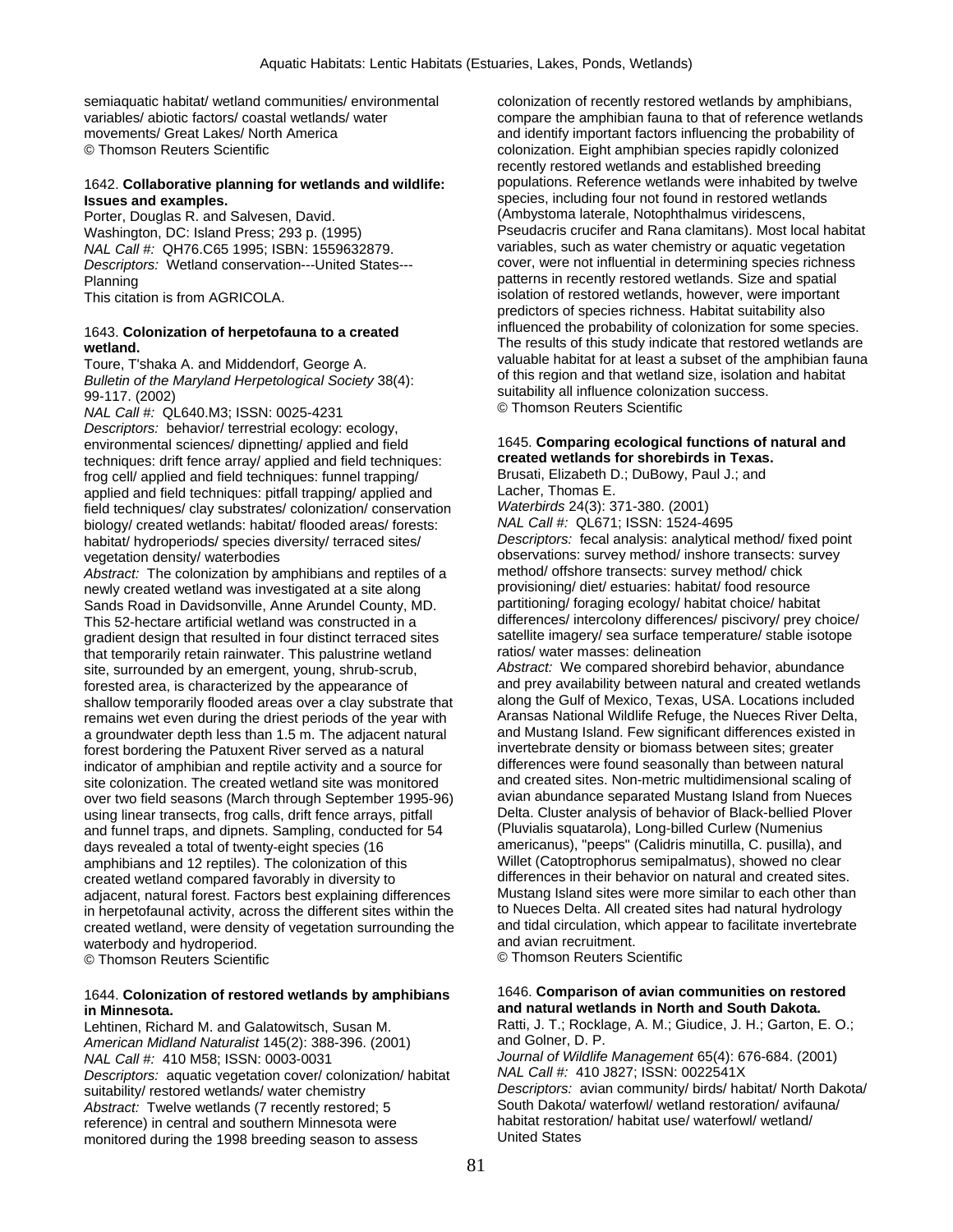*Abstract:* We compared avian use of 39 restored and 39 1648. **Comparison of wetland structure and function on**  natural wetlands in North and South Dakota during spring **grazed and ungrazed salt marshes.**  and summer of 1997 and 1998. Wetlands were widely Reader, Judy and Craft, Christopher distributed, but restored- and natural-wetland pairs were *Journal of the Elisha Mitchell Scientific Society* 115(4): from the same geographic locale and had similar 236-249. (1999) characteristics, including wetland size. We conducted *NAL Call #:* 500 EL4; ISSN: 0013-6220 paired comparisons between restored and natural wetlands *Descriptors:* estuarine ecology: ecology, environmental for wetland-bird density, waterfowl-breeding pairs, and sciences/ backmarsh elevation/ benthic community/ wetland-avian abundance, species richness, and diversity. biomass: aboveground, belowground/ carbon: nitrogen We also compared abundance, species richness, and ratio/ grazing effects/ herbivory/ nitrogen:phosphorus ratio/ diversity of birds on upland areas adjacent to wetlands. primary productivity/ salinity/ salt marshes/ soil Canada goose (avian scientific names in Appendix A), development/ species composition/ species density/ mallard, redhead, and ruddy duck had higher densities on streamside elevation/ tidal inundation/ restored wetlands. We failed to detect differences in overall wetlands: function, structure avian abundance, species richness, or diversity, between *Abstract:* Macrophyte productivity, soil development, and restored and natural wetlands. We conclude that restored benthic invertebrate communities were compared on wetlands in the Prairie Pothole Region supported similar grazed and ungrazed salt marshes to examine the effects<br>avian communities with equal or higher abundances than of grazing by feral ponies on wetland structure and fu those of natural wetlands. The marshes had similar geomorphology (embayment),

Hartzell, Dena; Bidwell, Joseph R.; and Davis, Craig A. Wetlands 27(4): 794-805. (Dec. 2007)

*Descriptors: Aves/ constructed wetlands/ depressional* 

Abstract: Created wetlands and water bodies that have ungrazed marsh. There was no difference in C:N ratios were<br>wetland characteristics (old farm ponds) appear to provide the two marshes, but N:P ratios were higher in the wetland characteristics (old farm ponds) appear to provide many of the habitat attributes of natural systems. To ungrazed marsh (9:1-19:1) than the grazed marsh (6:1-<br>compare the biological and physical characteristics of 11:1), suggesting that more N is available for marsh compare the biological and physical characteristics of 11:1), suggesting that more N is available for marsh<br>
natural and created wetlands, we evaluated water organisms at the ungrazed site. Total benthic infauna natural and created wetlands, we evaluated water organisms at the ungrazed site. Total benthic infaunation organisms at the ungrazed site. Total benthic infaunation organisms at the ungrazed site. Total benthic infaunation chemistry and a suite of metrics associated with the plant, density did not differ between the grazed (31,265  $\text{macro}$  macroinvertebrate, and avian assemblages at 12 natural organisms/m<sup>2</sup>) and ungrazed (45,511 organisms/m macroinvertebrate, and avian assemblages at 12 natural organisms/m<sup>2</sup>) and ungrazed (45,511 organisms/m<sup>2</sup>)<br>and six created systems in central Oklahoma. The natural marshes. However, the density of subsurface deposit and six created systems in central Oklahoma. The natural turbidity levels than the created wetlands. Of 43 metrics across the three biotic assemblages, seven were  $\frac{1}{2}$  organisms/m<sup>2</sup>), perhaps as a result of lower soil organic significantly different between the two wetland types. The matter and reduced food availability. Our findings proportions of hemipteran insects from the family Corixidae suggested that herbivory by feral ponies co-ops primary<br>and insectivorous bird species were both greater in patural productivity that would otherwise enter the de and insectivorous bird species were both greater in natural productivity that would otherwise enter the detritus base<br>than created wetlands. The proportion of perennial plant salt marsh food web. This hypothesis should be than created wetlands. The proportion of perennial plant salt marsh food web. This hypothesis should be tested<br>species the proportion of invertebrates in the shredder subing manipulative studies (e.g. exclosures) that excl species, the proportion of invertebrates in the shredder using manipulative studies (e.g. exc<br>
feeding quild, the number of Ephemeroptera, Trichoptera, the ponies from areas of the marsh. feeding guild, the number of Ephemeroptera, Trichoptera, the ponies from areas of the m<br>Sphaeridae, and dragonfly (ETSD) taxa, the proportion of Commission Reuters Scientific Sphaeridae, and dragonfly (ETSD) taxa, the proportion of individuals in the dominant bird taxa, and the proportion of avian edge species were all greater in created wetlands 1649. **Composition of breeding bird communities in**  than in natural wetlands. The community similarity (based **Gulf Coast Chenier Plain marshes: Effects of winter**  on Jaccard's similarity index) in the two wetland types was **burning.**  38% for plants, 56% for macroinvertebrates, and 65% for Gabrey, S. W. and Afton, A. D. birds. For some individual metrics, assemblage members *Southeastern Naturalist* 3(1): 173-185. (2004) had similar attributes (e.g., proportion of omnivorous taxa) although the specific taxa often differed between natural *Descriptors:* breeding birds/ waterfowl/ prescribed burning/ and created wetlands. These differences may influence the marshes/ winter burns/ Agelaius/ Agelaius phoeniceus/ performance of certain assessment methods when they are Ammodramus maritimus/ Anatidae/ Aves/ Emberizinae/ applied to created wetlands. Icteridae/ Quiscalus major/ Spartina patens

of grazing by feral ponies on wetland structure and function. © 2008 Elsevier B.V. All rights reserved. elevation (streamside and backmarsh), tidal inundation (1 m), salinity (25-35 ppt), soil type (Carteret series), and plant 1647. **A comparison of natural and created** species composition (Spartina alterniflora Loisel) but **depressional wetlands in central Oklahoma using** differed with respect to the presence or absence of ponies. **metrics from indices of biological integrity. Concept of the State of the State of the U.** Over a two year period, above and belowground (0-30 cm depth) biomass were significantly lower in the grazed Hartzell. Dena: Bid marsh (aboveground = 196-400 g/m<sup>2</sup>, belowground = 828-*NAL Call #:* QH75.A1W47 **and the field of the set of the set of the field of the ungrazed marsh (aboveground = 588-<br>Descriptors: Aves/ constructed wetlands/ depressional 671 g/m<sup>2</sup>; belowground = 4,921-6,730 g/m<sup>2</sup>). Redu** 1049 g/m<sup>2</sup>) than the ungrazed marsh (aboveground = 588wetlands/ IBI/ macroinvertebrates/ natural wetlands/ Spartina biomass at the grazed marsh resulted in less soil<br>seasonal differences/ vegetation<br>seasonal differences/ vegetation organic carbon, nitrogen, and phosphorus than at the ungrazed marsh. There was no difference in C:N ratios at wetlands had significantly shallower depths and higher feeders was significantly lower in the grazed marsh (10,370 turbidity levels than the created wetlands Of 43 metrics  $(16.877)$  than in the ungrazed marsh (16,877

© ProQuest *Abstract:* Marsh managers along the Gulf Coast Chenier Plain frequently use winter burns to alter marsh vegetation and improve habitat quality for wintering waterfowl. However, effects of these burns on marsh avifauna are not well documented. We recorded abundances of breeding bird species and vegetation structure in burned and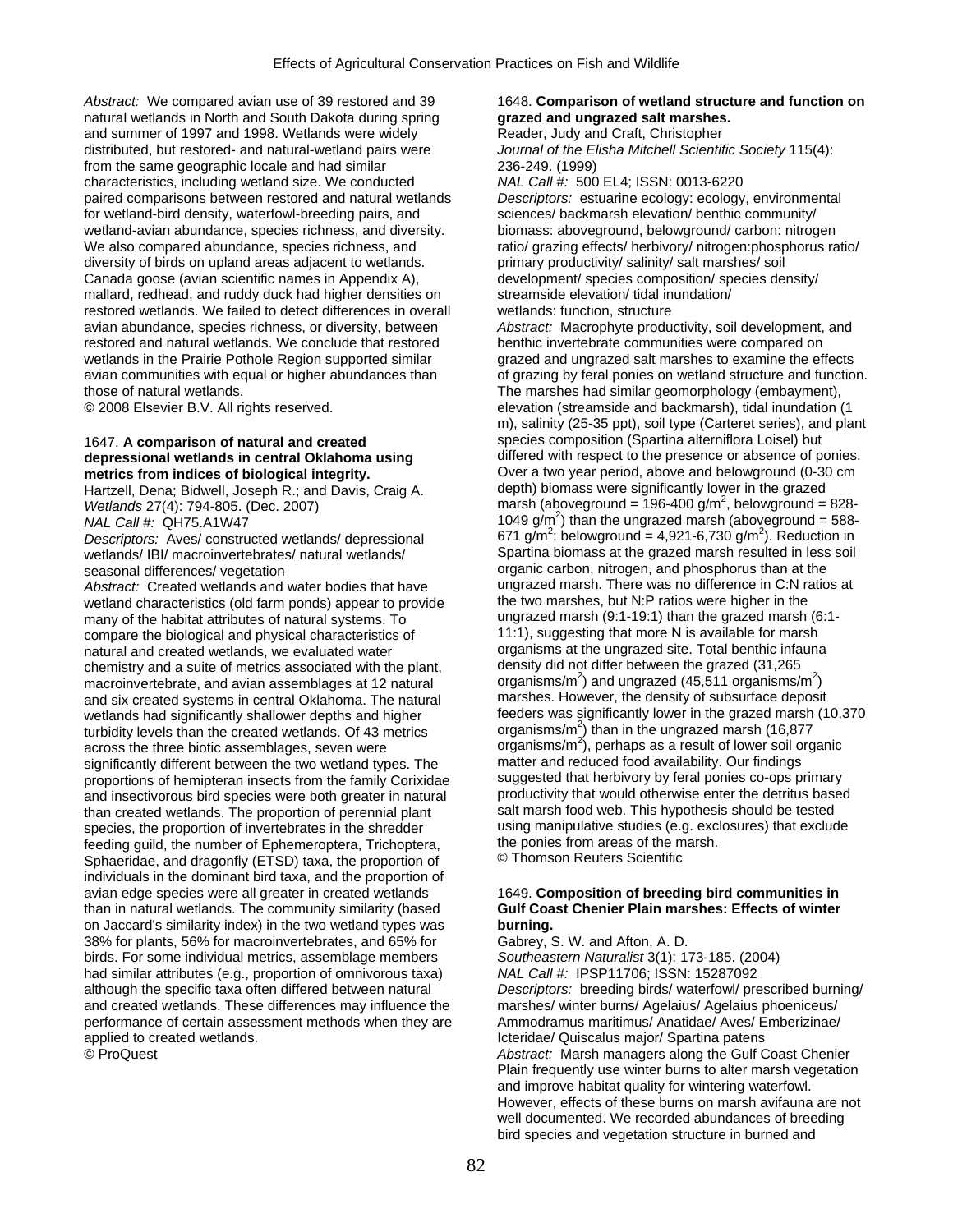unburned control marshes during one breeding season 1651. **Consequences of prairie wetland drainage for**  before (1996) and two breeding seasons after (1997, 1998) **crustacean biodiversity and metapopulations.**  experimental winter burns. We used non-metric Jenkins, D. G.; Grissom, S.; and Miller, K.<br>multidimensional scaling analysis to assess the extent and Conservation Biology 17(1): 158-167. (Feb. 2003) multidimensional scaling analysis to assess the extent and *Conservation Biology* 17(1): 158-167. (Feb. 2<br>direction of changes in bird community compositions of *NAL Call #:* QH75.A1C5; ISSN: 0888-8892 direction of changes in bird community compositions of burned and unburned control marshes and to investigate *Descriptors:* wetlands/ prairies/ drainage/ biological the influence of vegetation structure on bird community diversity/ metapopulations/ historical ecology/ temporary<br>composition. Overall, we found that Seaside Sparrows ponds/ community composition/ freshwater crustaceans/ (Emberizidae: Ammodramus maritimus [Wilson]) and Redwinged Blackbirds and Boat-tailed Grackles (Icteridae: genetics/ population genetics/ species extinction/ man-Agelaius phoeniceus [L.] and Quiscalus major Vieillot, induced effects/ land use/ agriculture/ Crustacea/ Illinois/ respectively) comprised > 85% of observed birds. In burned conservation/ mechanical and natural changes marshes during the first breeding season following *Abstract:* Much of Illinois was once wet prairie, dotted with experimental burns (1997), icterid abundance increased ancient (ca. 10,000-year-old) ephemeral wetlands. Most while Seaside Sparrow abundance decreased relative to wetland habitat (85%) was converted to agriculture over a pre-burn (1996) conditions. This pattern was reversed span of about 100 years (ca. 1850-1950). The during the second breeding season post-burn. No obvious consequences of this severe habitat fragmentation on during the second breeding season post-burn. No obvious patterns of change in avian abundance were detected in unburned control marshes over the 3-year period. We studied crustacean communities (weekly stovepipe Qualitative changes in breeding bird community samples throughout hydroperiods) for 3 years in a set of composition were related to effects of winter burning on extant ephemeral wetlands in Illinois. We generated percent cover of dead vegetation and Spartina patens species-sites curves by rarefaction and extrapolated those (Aiton) Muhl. curves to conservatively estimate that 83-85 crustacean

## 1650. **Consequences of habitat loss and fragmentation** crustacean species were driven to extinction in Illinois

Lehtinen, R. M.; Galatowitsch, S. M.; and Tester, J. R. Wetlands 19(1): 1-12. (1999)

*Descriptors:* wetlands/ habitat changes/ conservation/ structure of extant crustacean metapopulation. Simulation<br>habitats/ amphibians/ land use/ marshes/ geographical indicated that conversion of the former wet prairie to habitats/ amphibians/ land use/ marshes/ geographical disturbance/ nature conservation/ Amphibia/ Minnesota/ amphibians/ habitat fragmentation

spatial scales likely influence wetland amphibian greatest extinction rates have yet to occur for ephen<br>assemblages but have not been investigated in detail. We wetland crustaceans. However, selection for limited assemblages but have not been investigated in detail. We examined the significance of habitat loss and dispersal during habitat fragmentation may contribute to fragmentation, as well as selected within-wetland extinction debt for extant species. Conservation programs<br>conditions. affecting amphibian assemblages in twenty-one can preserve much of the historical biodiversity of conditions, affecting amphibian assemblages in twenty-one can preserve much of the historical biodiversity of<br>
dlacial marshes. Wetlands were located within urban and ephemeral wetlands, but future wetland biodiversity wil glacial marshes. Wetlands were located within urban and ephemeral wetlands, but future wetland biodiversity glacial entity in the success of those efforts. The USA and were distributed across two ecoregions: tallgrass prairie and northern hardwood forest. We surveyed of wetland conservation efforts to agriculture in the United<br>amphibian assemblages and used a geographic information States should be instructive for other regions. amphibian assemblages and used a geographic information States should be instructive for our system to quantify for other regions. system to quantify land-use variables at three scales: 500, 1000, and 2500 m. Ten species of amphibians were detected, the most abundant being Rana pipiens, 1652. **Conservation compliance and wetlands**  Ambystoma tigrinum, and Bufo americanus. Amphibian **conservation provisions of the omnibus farm acts of**  species richness was lower with greater wetland isolation **1985, 1990 and 1996.**  and road density at all spatial scales in both ecoregions. Brady, S. J.<br>Amphibian species richness also had a negative limic A compre relationship with the proportion of urban land-use at all spatial scales in the hardwood forest ecoregion, and species richness was greater in wetlands with fish and Management Institute (U.S.); Series: Technical Report Ambystoma tigrinum. These biotic relationships are less USDA/NRCS/WHMI. Madison, MS: U.S. Department of consistent and more difficult to interpret than are land-use Agriculture, 2000; pp. 5-17. relationships. The data presented here suggest that *NAL Call #:* aS604.6 C66 2000 decreases in landscape connectivity via fragmentation and *Descriptors:* conservation compliance/ Conservation reversing those landscape changes should be an important part of a regional conservation strategy. © ProQuest

ponds/ community composition/ freshwater crustaceans/<br>species diversity/ historical account/ long-term records/ wetland communities and metapopulations are unknown. © 2008 Elsevier B.V. All rights reserved. species may have inhabited approximately 4 million ephemeral wetlands that once existed in Illinois; 8-9 during drainage; and 75-76 crustacean species are extant in the few remaining ephemeral wetlands of Illinois. We *Wetlands* 19(1): 1-12. (1999)<br>
Mat. Call #: QH75.A1W47; ISSN: 0277-5212<br> **ALL Call #: QH75.A1W47; ISSN: 0277-5212** the potential effects of habitat fragmentation on the genetic<br>structure of extant crustacean metapopulation. Simulations information systems/ species extinction/ ecosystem agriculture may have reduced crustacean metapopulations<br>disturbance/ nature conservation/ Amphibia/ Minnesota/ to isolated populations that are more vulnerable to future *Abstract:* Landscape-level variables operating at multiple curvilinear species-sites relationships suggest that the<br>spatial scales likely influence wetland amphibian greatest extinction rates have yet to occur for ephemer agricultural regions of central and southwestern Minnesota, depend heavily on the success of those efforts. The<br>LISA and were distributed across two ecoregions: tallorass consequences of historical wetland loss and the imp habitat loss. Despite severe habitat fragmentation,

In: A comprehensive review of Farm Bill contributions to wildlife conservation. 1985-2000/ Heard. L. P: Hohman, W. L.; Halloum, D. J.; and Wildlife Habitat

Reserve Program/ Wetlands Reserve Program/ Farm Bill/<br>laws and regulations/ wildlife habitats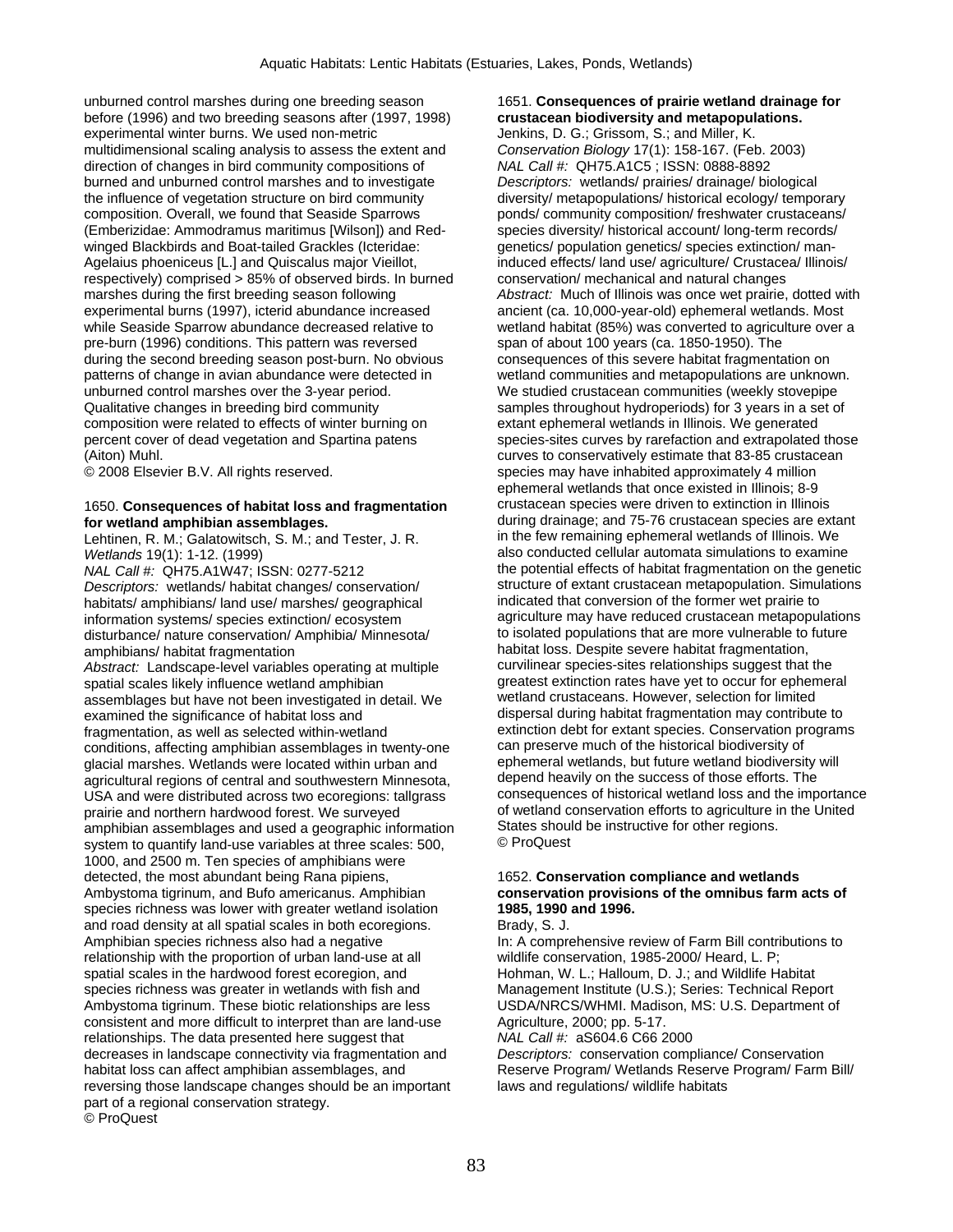### 1653. **Conservation implications of flooding rice fields** *Abstract:* Amphibian monitoring is important for successful **on winter waterbird communities.** conservation practices in timbered forests. Three ponds

*Descriptors: California/ shorebird/ waterfowl/ wading birds/ agricultural wetland/ rice farming/ conservation value/* habitat management **captures.** Species of focus included Rana sylvatica and

Abstract: The effects of flooding harvested rice fields on Ambystoma maculatum because they are known to be waterbird communities were studied during winter. Variation philopatric thus providing data on the continued use of in the number of waterbird species, overall densities of all these ponds as breeding sites. During both years, trapped according to their relative abundance and population trends individual tags. Breeding R. sylvatica ( $n = 15$ ) were were examined. Each variable was tested for differences captured in early spring 2005. No breeding R. sylvatica<br>among: (a) flooded and unflooded fields; (b) flooded fields were captured in 2004. In 2005, juvenile captures that received different rice straw manipulations; and (c) increased from 2004 (n = 30). No A. maculatum were fields with different water depths. Flooded fields were used captured. Phenological differences between ponds, fields with different water depths. Flooded fields were used by waterbirds more than unflooded fields according to most possibly due to elevation or hydrology, will be presented. criteria, although wading bird densities did not differ Adult R. sylvatica increased pond use, while larval success between flooded and unflooded fields. In terms of in ponds remains to be seen. Tadpoles did not successfully conservation value, flooded fields contributed considerably metamorphose from 2 ponds in 2005. Clear-cut treatments more to waterbird conservation than unflooded fields. The surrounding the ponds will be applied in 2006 and results number of waterbird species, total waterbird density, and will be compared to these baseline data. the density of wading birds differed significantly among © NISC straw management treatments, though in different ways. Water depth significantly affected all measures, but in all 1656. **Constructed wetlands for wastewater treatment** cases most of the variation went unexplained. Bird **and wildlife habitat: 17 case studies.** cases most of the variation went unexplained. Bird densities were explained best by asymptotic relationships, <br>with shorebird densities greatest in shallow water and Washington DC: U.S. Environmental Protection waterfowl and wading bird densities greatest in deeper EPA832-R93-005, 1993. 174 p.<br>conditions. Waterbird richness and conservation value both Motes: EP 1.2:W 53/7 (SuDocs). conditions. Waterbird richness and conservation value both were greatest at depths of 10-15cm. Intentionally flooding *NAL Call #:* TD756.5.C65--1993<br>
fields during winter significantly affected numerous aspects *Descriptors:* Constructed wetlang fields during winter significantly affected numerous aspects *Descriptors:* Constructed wetlands---United States---Case of the waterbird community. The method of flooding also studies/ Sewage---Purification---Biological treatment---<br>influenced the waterbird community, although these effects United States---Case studies/ Habitat---Fcology--influenced the waterbird community, although these effects United States---Case studies/ Habitat---Ecology---<br>Modification--- I Inited States---Case studies

## 1654. **Conservation of aquatic insects: Worldwide crisis** 1657. **Constructing freshwater wetlands to replace**

*NAL Call #:* 410 Am3; ISSN: 0003-1569 [AMZOAF]. Vol. 3, 1995; pp. 127-135.<br> *Notes:* Literature review.Paper presented at the *Notes: Special issue: Trop Notes:* Literature review.Paper presented at the *Notes:* Special issue: Tropical rivers, wetlands and special *Symposium*, "The Crisis in Invertebrate Conservation," topics: Conference: International Conference on Tropic Symposium, "The Crisis in Invertebrate Conservation," exercision topics; Conference: International Conference on Tropical<br>Annual Meeting of the American Society of Zoologists and exercision of the annemoration of the 65th Annual Meeting of the American Society of Zoologists and Limnology in Commemoration of the 65th Anniversary of<br>the Canadian Society of Zoologists, December 27-30, The Ruttner-Thienemann Limnological Sunda Expedition the Canadian Society of Zoologists, December 27-30, The Ruttner-Thienemann Limnological Sunda Expedition,<br>1992, Vancouver, British Columbia, Includes references. Salatiga (Indonesia), 4-8, Jul 1994; ISBN; 979-8792-01 1992, Vancouver, British Columbia. Includes references. Salatiga (Indonesia), 4-8 Jul 1994; ISBN: 979-8792-01-3.<br>Descriptors: aquatic insects/ nature conservation/ Descriptors: wetlands/ nature conservation/ fishery *Descriptors:* aquatic insects/ nature conservation/ *Descriptors:* wetlands/ nature conservation/ fishery endangered species/ species diversity/ legislation/ management/ agricultural runoff/ water quality control/<br>biodiversity/ Ambrysus amargosus<br>Florida/ mining/ phosphates/ conservation wildlife This citation is from AGRICOLA. management and recreation

### 1655. **Constructed ponds as mitigated habitat for wood** wetland conservation, but as economies and populations **(Ambystoma maculatum).** the U.S.A. legislation encourages the construction of

Good, C. D.; Pauley, T. K.; and Keyser, P. wetlands as mitigation for unavoidable wetland loss. *Southeastern Biology* 53(2): 225. (2006); ISSN: 1533-8436 Construction of over 4000 ha of freshwater wetlands in *Descriptors:* amphibia/ wood frog/ spotted salamander/ Florida's phosphate mining district (latitude 28 N, longitude freshwater environments/ amphibia/ Aeschnidae/ wetland construction in the tropics. Extensive field data Rana sylvatica/ Ambystoma maculatum from industry reports and from government-supported

Elphick, C. S. and Oring, L. W. were constructed in 3 forested areas on MeadWestvaco's *Agriculture, Ecosystems and Environment* 94(1): 17-29. Wildlife and Ecosystem Research Forest in Randolph (Jan. 2003) County, WV. To determine habitat suitability for breeding *NAL Call #:* S601.A34 **but and Sepannia and Sepannia** and larval amphibians, studies were conducted in 6 ponds<br>Descriptors: California/ shorebird/ waterfowl/ wading birds/ during 2004, and all 9 in 2005. Drift fence metho paired funnel traps (16 per pond) were used for amphibian waterbirds, wading birds, waterfowl, and shorebirds, and a amphibians were measured and given 1 pond specific mark<br>measure of conservation value that weighted species with viable implant elastomer. In 2005, juveniles were with viable implant elastomer. In 2005, juveniles were given were captured in 2004. In 2005, juvenile captures ( $n = 146$ ) increased from 2004 ( $n = 30$ ). No A. maculatum were

Washington, DC: U.S. Environmental Protection Agency; often were small.<br>
This citation is from AGRICOLA.<br>
This citation is from AGRICOLA This citation is from AGRICOLA This citation is from AGRICOLA.

## **or localized threats.** impacted natural wetlands: A subtropical perspective.<br>Polhemus, D. A. (Polhemus, D. A. et al. 1999) Streever W. J. Kiefer, J. H. and Crisman, T. I

Polhemus, D. A.<br>American Zoologist 33(6): 588-598. (1993) Streever, W. J.; Kiefer, J. H.; and Crisman, T. L.<br>In: Tropical Limnology/Timotius, K. H. and Goel *In: Tropical Limnology/ Timotius, K. H. and Goeltenboth, F.;* 

Florida/ mining/ phosphates/ conservation, wildlife

*Abstract:* Numerous tropical nations are interested in frogottinue to grow wetland losses will continue to accrue. In ponds/ conservation actions/ habitat suitabilities/ breeding/ 82 W) provides a subtropical perspective on the potential of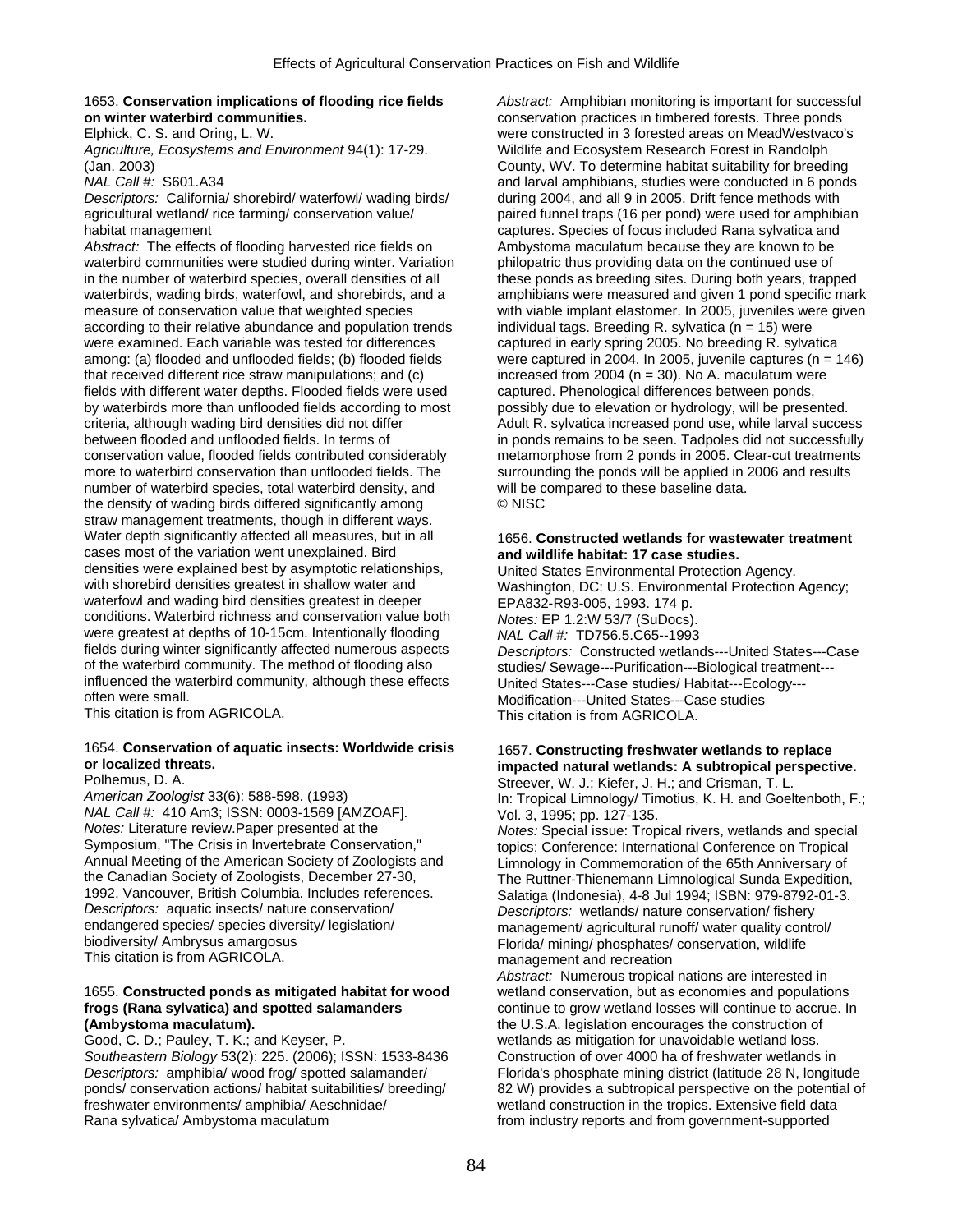research indicate that vegetation, fish, meiofauna, and time for reference marshes ranged from 33.2 to 50.7%, but benthic invertebrate communities of some constructed for transplanted sites the value ranged from 26.4 to 60.1%. wetlands are similar to those of nearby natural wetlands. In Our study shows that numerous factors need to be this paper, six "principles of wetland construction" are examined in determining if restored marshes will function presented to summarize and synthesize experience gained as natural habitats. The development of a standardized set through the construction of wetlands in central Florida: 1. of reference criteria would assist in evaluating whether or The potential benefits offered by construction of wetlands not transplanted marshes are functioning as designed.<br>
should only be considered when loss of natural wetlands is © ProQuest should only be considered when loss of natural wetlands is unavoidable. 2. Clear and realistic goals should be formulated for each wetland construction project. 3. 1659. **Creation and restoration of riparian habitat in**  Establishment of the appropriate hydrology should be a **southwestern arid and semi-arid regions.**<br>
primary concern in wetland construction. 4. Establishment and conservative services on R R · Mills G S · and Carothers S primary concern in wetland construction. 4. Establishment Johnson, R. R.; Mills, G. S.; and Carothers, S. W.<br>and maintenance of vegetation involve both active and In: Wetland Creation and Restoration: The Status and maintenance of vegetation involve both active and In: Wetland Creation and Restoration: The Status of the<br>
passive strategies. 5. Because wetland construction Science Covelo Calif : Island Press. 1990: pp. 351-366 technology is still in a developmental stage, all projects *Notes:* ISBN: 1559630450. should be carefully monitored. 6. If monitoring reveals *NAL Call #:* QH541.5.M3W462<br>major faults with a constructed system, remedial measures *Descriptors:* artificial wetlands/ major faults with a constructed system, remedial measures *Descriptors:* artificial wetlands/ habitat restoration/ riparian<br>
should be taken Future wetland construction projects in the land/ water resources management/ wet tropics may benefit from wetland constructior experience in arid lands/ planting management/ research priorities/<br>Florida's subtropics. riparian vegetation/ riparian waters/ soil-water-plant

## 1658. **Created and restored marshes in the Lower** *Abstract:* Though the literature on characteristics, values,

*Water Quality Research Journal of Canada* 32(3): 599-618. available. Because these projects are so recent,

salmon/ aquatic plants/ artificial wetlands/ rehabilitation/ have involved the planting of vegetation and not the

*Abstract:* Ecological comparisons of transplanted, natural creation or restoration projects in the Southwest include: (reference) and disrupted (unvegetated) marsh sites on the depth to water table; soil salinity and texture; amount and Fraser River estuary, British Columbia, were conducted frequency of irrigation; effects of rising and dropping water between 1991 and 1994. The study examined vegetative tables on planted trees; protection from vandalism, off-road biomass and cover, invertebrate abundance, fish vehicles, and livestock; monitoring of growth rates as well abundance, fish residency, fish food, and submergence as survival; and project design flexible enough to allow for time for the three habitats. Standing crop biomass at three major modifications. Because the creation and restoration transplant sites was within the range of values for reference of riparian habitats in the Southwest is new and mostly sites, but was much lower at an unstable site where experimental, more information is needed for virtually every sediment slumping had occurred. The percent cover of aspect of revegetation. Two major questions that need to Lyngbyei's sedge (Carex lyngbyei) in eight transplant sites be answered are whether planted trees survive for more was <50% of that observed in adjacent reference sites than a few years and reach expected sizes, and what when data were averaged over the study area; rushes ranges of planting parameters are most cost-effective. (Juncus spp.) were more abundant in transplant sites. In all Specific information needs include the identification of: the study reaches, abundance of invertebrates at transplant most suitable watering regimes; suitable soil conditions for and reference sites was significantly higher than at various tree species; long- term survival and growth rates;<br>disrupted sites. In several instances, invertebrate and effects of variable water levels on planted trees. abundance at transplant sites was greater than at reference © ProQuest sites. No significant difference (p>0.05) was observed among marsh sites when chum salmon (Oncorhynchus 1660. **Decline of duck nest success revisited: and chinook salmon (O. tschawytscha)** fry abundance **Relationships with predators and wetlands in** were compared. However, chinook and sockeye smolt **prairie environments.**<br>
catches were significantly different (p<0.05) among marsh **prever M.C. Wins-Pu** sites and were usually higher at disrupted sites. In nine Clark, R. G.<br>sites in the North Arm and Deas Slough area chum fry *Auk* 121(2): 497-508. (2004) sites in the North Arm and Deas Slough area chum fry residency was examined. At one transplant site (DE1) *NAL Call #:* 413.8 AU4 ; ISSN: 00048038<br>marked chum fry were caught up to 48 h after release. No *Descriptors:* Anas acuta/ Anas clypeata/ A fry were caught 1 h after release at a transplant site (DI1) Anas platyrhynchos/ Anas strepera<br>and a disrupted site (DE4). At the remaining sites, fry were *Abstract:* Covariation among factor and a disrupted site (DE4). At the remaining sites, fry were *Abstract:* Covariation among factors that may affect nest caught up to 1 and 3 h after release. At all sites, over 80% success of dabbling ducks in the Prairie Pothole Region of of the total number of food organisms examined in chum fry North America (e.g. productivity of upland stomachs were harpacticoid copepods. Mean submergence

Science, Covelo, Calif.: Island Press, 1990; pp. 351-366.

land/ water resources management/ wetland restoration/ Florida's subtropics.<br>© ProQuest riparian vegetation/ riparian waters/ soil-water-plant<br>relationships/ vegetation establishment/ relationships/ vegetation establishment/ water resources development

**Fraser River, British Columbia: Summary of their** and functions of riparian habitats in the arid and semiarid **functioning as fish habitat.** Southwestern region of the United States is fairly extensive, Levings, C. D. and Nishimura, D. J. few papers that pertain to its creation or restoration are (1997); ISSN: 1201-3080 evaluations of successes and failures are based on short-<br>
Descriptors: Canada, British Columbia, Fraser River/ term results; long-term survival and growth rates are as ye *term results: long-term survival and growth rates are as yet* marshes/ aquatic habitat/ estuaries/ invertebrates/ smolt/ unknown. In most cases, creation and restoration projects comparison studies/ environmental restoration/ creation of conditions suitable for the natural regeneration Oncorhynchus of riparian habitats. Important considerations for riparian and effects of variable water levels on planted trees.

## **Relationships with predators and wetlands in dynamic**

Drever, M. C.; Wins-Purdy, A.; Nudds, T. D.; and Descriptors: Anas acuta/ Anas clypeata/ Anas discors/ North America (e.g. productivity of upland and wetland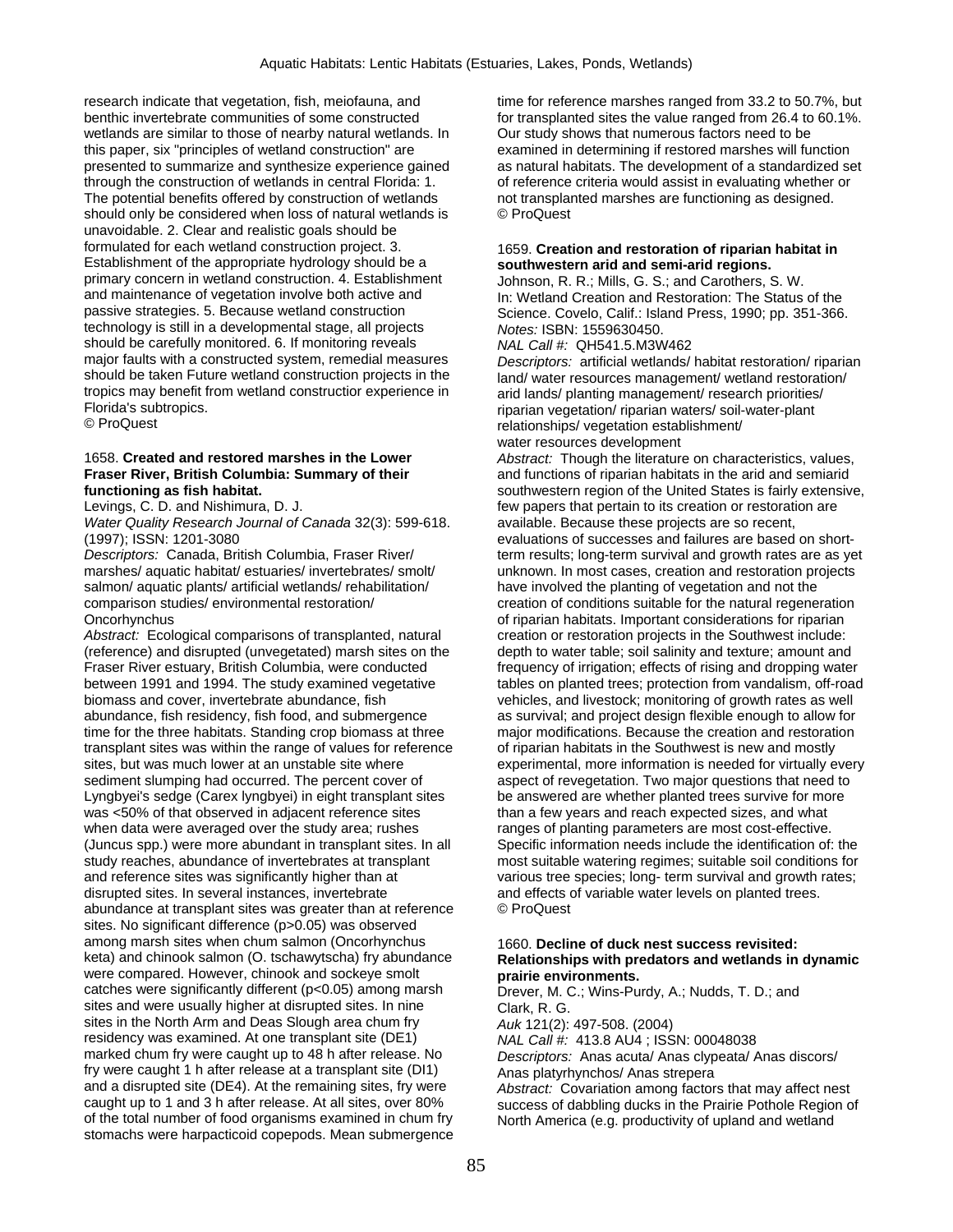habitat related to climate variation, and duck and predator topography. Speciose sites (those yielding 65 to 82 densities) often confounds efforts to interpret the effect of vertebrate species) were relatively large [≥0.09 ha (.22 ac)], any individual factor. A comparison of nest success of with a significant pool area. Depauperate sites (only 11 to dabbling ducks at sites with and without predator 20 species captured) were smaller, with no pool area and management provided an opportunity to separate the effect little woody vegetation. Considerable environmental of predation pressure from other factors because predator benefits could be realized by slightly modified design and management has occurred over a range of climatic management of drop pipe structures. Results of this study<br>conditions. We updated an existing study on temporal suggest habitat benefits are minimal for sites smaller than conditions. We updated an existing study on temporal suggest habitat benefits are minimal for sites smaller than<br>trends of nest success for prairie ducks in the Prairie 0.1 ha (0.2 ac), for sites lacking woody vegetation, Pothole Region of North America by compiling recent sites that do not have at least 20% of their area below the estimates of nest success for five species of dabbling ducks inlet weir elevation. (Mallard [Anas platyhrynchos], Northern Pintail [A. acuta], © 2008 Elsevier B.V. All rights reserved. Northern Shoveler [A. clypeata], Blue-winged Teal [A. discors], and Gadwall [A. strepera]). In addition, we 1662. **Designing wetlands for amphibians: The**  sites where nest predators were excluded or removed. We **in structuring of amphibian communities.**  used pond density calculated from annual surveys for Porej, D. and Hetherington, T. E.<br>breeding waterfowl as an index of upland and wetland Wetlands Ecology and Managem productivity and a correlate of predator and duck density. At *NAL Call #:* QH541.5.M3 W472; ISSN: 09234861. unmanaged sites, the best approximating local regression *Notes:* doi: 10.1007/s11273-004-0522-y. model suggested that, rather than having undergone a *Descriptors:* Ambystoma/ American bullfrog/ amphibian<br>monotonic decline, average nest success has fluctuated community/ colonization/ green frog/ babitat restoration/ monotonic decline, average nest success has fluctuated community/ colonization/ green frog/ habitat restoration/<br>through time, although those changes do not appear to be leopard frog/ Ohio/ predation/ small-mouthed salaman through time, although those changes do not appear to be leopard frog/ Ohio/ predation/ small-mouthed salamander/<br>associated with changes in pond density. At sites where wetland mitigation/ community structure/ habitat res associated with changes in pond density. At sites where wetland mitigation/ community structure/ habitat restoration/<br>predators were excluded, nest success did not vary with littoral environment/ species diversity/ wetland predators were excluded, nest success did not vary with littoral environment/ species diversity/ wetlands/ United<br>time but varied positively with pond density in the previous States/ Ambystoma maculatum/ Ambystoma opacum/ time but varied positively with pond density in the previous States/ Ambystoma maculatum/ Ambystoma opacum/<br>States/ Ambystoma next ambustoma texanum/ Amphibia/ Amphiuma means/ A year, although that effect was tempered by high pond and positional texanum/ Amphibia/ Amphiuma means/ Anura/<br>density in the year of observation. At sites where predators Felidae/ Notophthalmus viridescens/ Panthera pardus density in the year of observation. At sites where predators Felidae/ Notophthalmus viridescens/ Panthera pardus/<br>were removed but could emigrate back into study plots, Rana catesbeiana/ Rana clamitans/ Rana sylvatica/ nest success varied widely over time and we found no Salamandridae<br>evidence of an effect of pond density. We show that nest Abstract: Unde evidence of an effect of pond density. We show that nest *Abstract:* Under section 401 and section 404 of the Clean management than at sites without predator management, in the USA may be conditional on restoring or creating<br>and that this relationship varies with climatic conditions.<br>The lacement wetlands. Success of wetland mitigation and that this relationship varies with climatic conditions, "The replacement' wetlands. Success of wetland mitigation<br>The possibly related to complex interactions within and among efforts in adequately replacing lost wildl possibly related to complex interactions within and among efforts in adequately replacing lost wildlife habitats depends<br>duck species, their predators, and their prey. duck species, their predators, and their prey.<br>© 2008 Elsevier B.V. All rights reserved. exercise that the structure of wetland faunal communities. We

## **control structures for ecological benefits.** wetland age and size on amphibian diversity in 42

*Descriptors:* amphibians/ birds/ ecological impairment/ 1-7). There is strong evidence for the positive association erosion control/ fish/ gully/ mammals/ reptiles/ riparian between amphibian species richness and presence of a zone/ species diversity/ ecological impact/ erosion control/ shallow littoral zone, and the negative association with gully erosion/ riparian zone/ soil water/ United States presence of predatory fish. There was no evidence for the *Abstract:* Stream channel incision often triggers formation association between species richness and age, size, of tributary gullies. These gullies erode and extend into amount of forest cover within 200 m, nor the amount of waters and degrade aquatic habitats. Standard practice for that local species richness in wetlands with shallows was gully treatment involves damming using an earthen 1.76 species higher on average than in wetlands without embankment with drainage provided by an L-shaped metal shallows (95% CI from 0.75 to 2.76). The presence of presence of presence of presence of presence of presence of presence of presence of presence reduction in pipe. To date, thousands of these structures, also known as drop pipes, have been constructed in riparian zones species richness by an estimated 1.21 species (95% CI adjacent to agricultural areas, but environmental criteria from 0.29 to 2.11). Replacement wetlands were placed in have played no role in design. Sixteen drop pipe sites areas with little or no existing forest cover, and amphibian (defined as the region of temporary or permanent species associated with forested wetlands were either rare impoundment created by the structure) in northwestern (eastern newt, spotted salamander) or not present at all Mississippi were sampled for fish, amphibians, reptiles, (marbled salamander, wood frog). In addition, we surveyed birds, and mammals; and physical habitat characteristics all replacement wetlands constructed under section 401 in<br>were assessed by sampling vegetation and surveying site Ohio since 1990, and found that predatory fish were were assessed by sampling vegetation and surveying site

0.1 ha (0.2 ac), for sites lacking woody vegetation, and for

## importance of predatory fish and shallow littoral zones

breeding waterfawl and *Management* 13(4): 445-455. (2005)

Rana catesbeiana/ Rana clamitans/ Rana sylvatica/

Water Act, permission to degrade existing natural wetlands affect the structure of wetland faunal communities. We examined the effects of the presence of predatory fish, 1661. **Design and management of edge-of-field water** shallow vegetated littoral zone, emergent vegetation cover, Shields, F. D.; Smiley, P. C.; and Cooper, C. M. replacement wetlands located in the Ohio's North Central *Journal of Soil and Water Conservation* 57(3): Tillplain ecoregion. We recorded 13 species of pond-151-157. (2002) breeding amphibians, and the average local species *NAL Call #:* 56.8 J822 ; ISSN: 00224561 richness ([α-richness) was 4.2 ± 1.7 species per site (range fields, generating sediments that pollute downstream emergent vegetation cover at the study sites. It is estimated present in 52.4% of the sites and that shallows were absent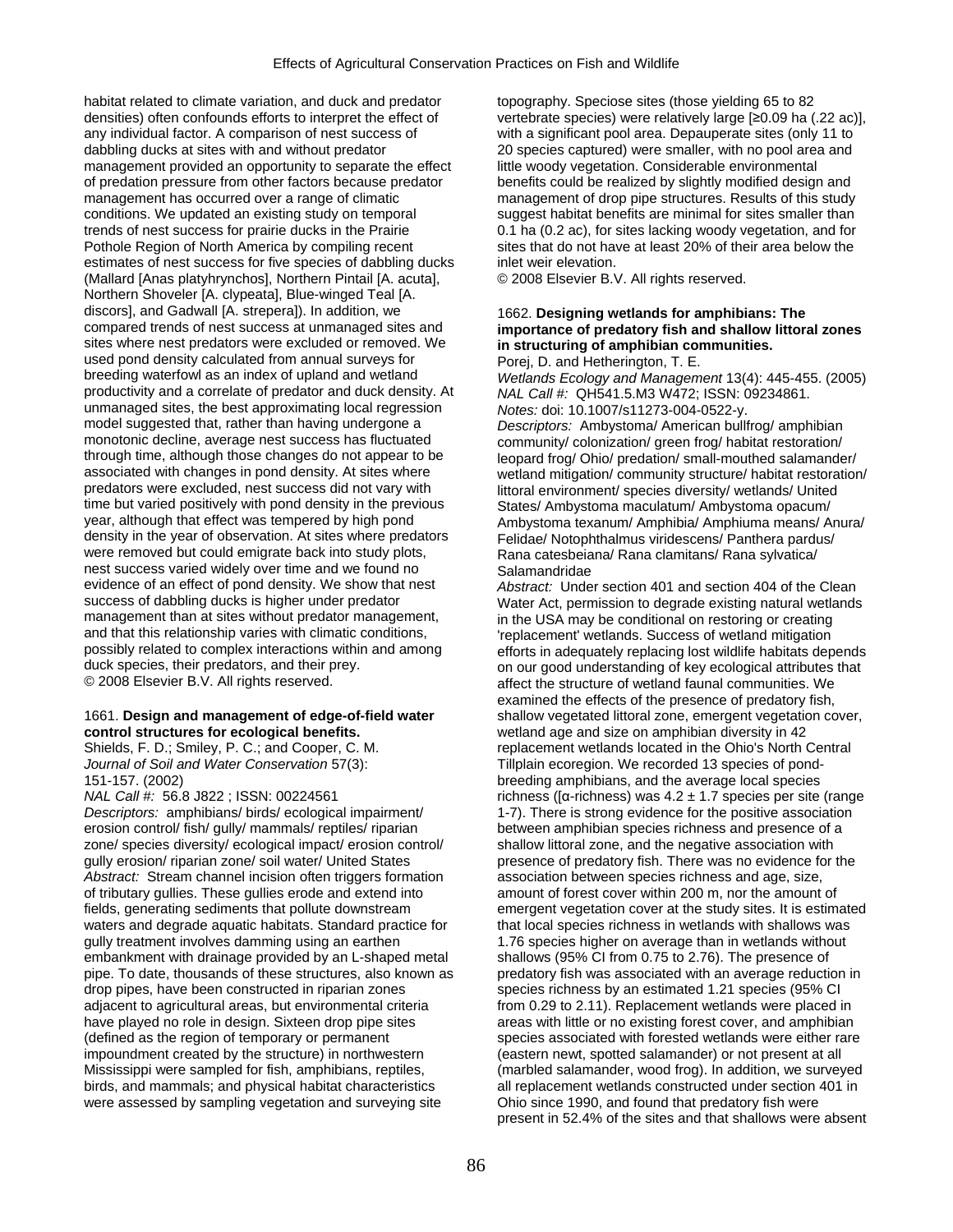from 42.7% of the sites. Our results indicate that current *Abstract:* Monitoring wetland recovery requires wetland replacement practices could have a negative effect assessment tools that efficiently and reliably discern on the amphibian diversity within our region. © Springer ecosystem changes in response to changes in land use. 2005. The biological indicator approach pioneered for rivers and

In: Proceedings of the 2001 Wetlands Engineering and

Reno, NV; pp. 447-452; 2001. ISBN: 0784405816 three ecoregions. Proportion of agriculture, urban,<br>Descriptors: biodiversity/ecosystems/bydrology/putrition/ arassland. forest. and water were correlated with metrics *Descriptors:* biodiversity/ ecosystems/ hydrology/ nutrition/ grassland, forest, and water were correlated with i<br>recharging (underground waters)/ sedimentation/ developed from plant, bird, fish, invertebrate, and recharging (underground waters)/ sedimentation/

Abstract: The designing of wetlands for specific wildlife may be useful for many wetlands: proportion of wetland<br>species was discussed. The study focused on freshwater birds, wetland bird richness, proportion of insectivor species was discussed. The study focused on freshwater birds, wetland bird richness, proportion of insectivo<br>wetland requirements for migratory waterbirds in order to birds, importance of Carex, importance of invasive wetland requirements for migratory waterbirds in order to regarding food production, shelter, reproduction, and one-half of the wetland types surveyed, our data suggest<br>That monitoring recovery in wetlands with community predation must be addressed, as well as the hydrological that monitoring recovery in wetlands with community<br>dynamics that are present in natural systems that normally indicators will likely require different metrics, depe species survival. Once life cycle needs are assessed, degraded ecoregions may be most problematic for indicator<br>wetlands can be strategically designed and managed to development because biotic degradation is historic and wetlands can be strategically designed and managed to development because because because because because because because  $\frac{1}{\sqrt{2}}$ simulate natural conditions and thereby optimize habitat value. © ProQuest

© 2008 Elsevier B.V. All rights reserved.

### 1664. **Developing an invertebrate index of biological in southeastern Arkansas. integrity for wetlands. Compared All Accords 20 and Martin, T. E.** Dabbert, C. B. and Martin, T. E.

In: Methods for evaluating wetland condition; Washington, *NAL Call #:* 413.8 B534; ISSN: 02738570. D.C: U.S. Environmental Protection Agency, Office of Water, 2002.<br>
Motes: Original title: Developing an invertebrate index of Descriptors: wetlands/ waterfowl/ ducks/ mallards/

*Notes:* Original title: Developing an invertebrate index of *Descriptors:* wetlands/ waterfowl/ ducks/ mall<br>biological integrity for wetlands (#9): Title from web page. greentree reservoirs/ flooding/ wildlife habitat "March 2002." "EPA-822-R-02-019." Description based on *Abstract:* Loss of wetlands to agriculture and development content viewed April 10, 2003. "Prepared jointly by U.S. The energatively impacts waterfowl. Greentree reservoirs are<br>Forgatively impacts waterfowled to increase Environmental Protection Agency, Health and Ecological forested tracts that are purposefully flooded to increase<br>Criteria Division (Office of Science and Technology) and hunting opportunities for sportsman and to provide s Criteria Division (Office of Science and Technology) and

http://www.epa.gov/waterscience/criteria/wetlands/

Descriptors: Wetlands---United States/ Aquatic **from a variety of habitats including agricultural fields**<br>invertebrates---Environmental aspects---United States **from a maturally flooded bottomland forests**, and greentree invertebrates---Environmental aspects---United States

Galatowitsch, S. M.; Whited, D. C.; and Tester, J. R. from November 1990 to February 1991 in southeastern Stress and Recovery 6(3) for the Arkansas. Seventeen species of plants and 21 *Journal of Aquatic Ecosystem Stress and Recovery* 6(3):

*Notes:* Special Issue: Recovery in Aquatic Ecosystems. narrowleaf foresteria (Foresteria angustifolia), Nuttall oak<br>Descriptors: wetlands/ environmental monitoring/ indicator (Quercus nuttallii), Pennsylvania smartweed (P *Descriptors:* wetlands/ environmental monitoring/ indicator (Quercus nuttallii), Pennsylvania smartweed (Polygonum species/ methodology/ land use/ restoration/ ecosystems/ long-term changes/ community composition/ land constituting 6% or more of the sample by both volume and management/ bioindicators/ surface water/ birds/ mass, included the orders Coleoptera, Diptera, and management/ bioindicators/ surface water/ birds/ populations/ Minnesota/ land restoration/ pollution monitoring and detection/ protective measures and control/ watershed protection/ environmental action

© 2008 Elsevier B.V. All rights reserved. Streams that uses changes in species assemblages to interpret degradation levels may be a promising monitoring 1663. **Designing wetlands for wildlife.** approach for wetlands. We explored how well metrics Abney, C. D.<br>
In: Proceedings of the 2001 Wetlands Engineering and the contract of the 2001 Wetlands Engineering and the contract of the contract of the 2001 Wetlands Engineering and the contract of the contract of the con River Restoration Conference. Hayes D. F. and use on site and within 500 m, 1000 m, 2500 m and 5000 m Hayes D. F. (eds.)<br>
Reno NV: np. 447-452: 2001 ISBN: 0784405816 (n = 116) three ecoregions. Proportion of agriculture, urban, vegetation/ water treatment/ natural system processes/ amphibian community data collected from field surveys. We wildlife/ wetlands<br>
Abstract: The designing of wetlands for specific wildlife may be useful for many wetlands: proportion of wetland provide specific examples of habitat design. Questions perennials. Since very few metrics were significant for even<br>regarding food production, shelter, reproduction and one-half of the wetland types surveyed, our data sugg dynamics that are present in natural systems that normally indicators will likely require different metrics, depending on<br>support the targeted wildlife and how these play a role in type and ecoregion. In addition, wetlands support the targeted wildlife and how these play a role in type and ecoregion. In addition, wetlands within extensively<br>species survival. Once life cycle needs are assessed. <br>degraded ecoregions may be most problematic for

## 1666. **Diet of mallards wintering in greentree reservoirs**

Helgen, Judy *Journal of Field Ornithology* 71(3): 423-428. (2000)

biological integrity for wetlands (#9); Title from web page. <br>"March 2002 " "EPA-822-R-02-019 " Description based on *Abstract:* Loss of wetlands to agriculture and development Wetlands Division (Office of Wetlands, Oceans, and for waterfowl such as Mallards (Anas platyrhynchos). These<br>Matersheds)". These human-made wetlands can also make natural foods such Watersheds)".<br>
Matersheds)". human-made wetlands can also make natural foods such<br>
Mal Call #: QH541.5.M3H46 2002 as acorns and invertebrates available to Mallards. Food habits analysis conducted in 1959 indicated acorns 9Invertebrate.pdf<br>
Descriptors: Wetlands---United States/Aquatic **composed 24% of the volume of diets of Mallards collected**<br>
Descriptors: Wetlands---United States/Aquatic from a variety of habitats including agricultural This citation is from AGRICOLA. This citation is from AGRICOLA. This citation is from AGRICOLA. occurred in food use by Mallards in bottomland hardwood 1665. **Development of community metrics to evaluate** habitats in Arkansas since last examined are unclear. We **recovery of Minnesota wetlands. examined foods used by Mallards in greentree reservoirs**<br> **Galatowitsch, S. M.: Whited, D. C.: and Tester, J. R. Transform November 1990 to February 1991 in southeastern** 217-234. (1998) families/orders of animals occurred in the diet of Mallards. *NAL Call #:* QH541.5.W3 J68; ISSN: 1386-1980. Mallards consumed 65% plant matter, primarily seeds of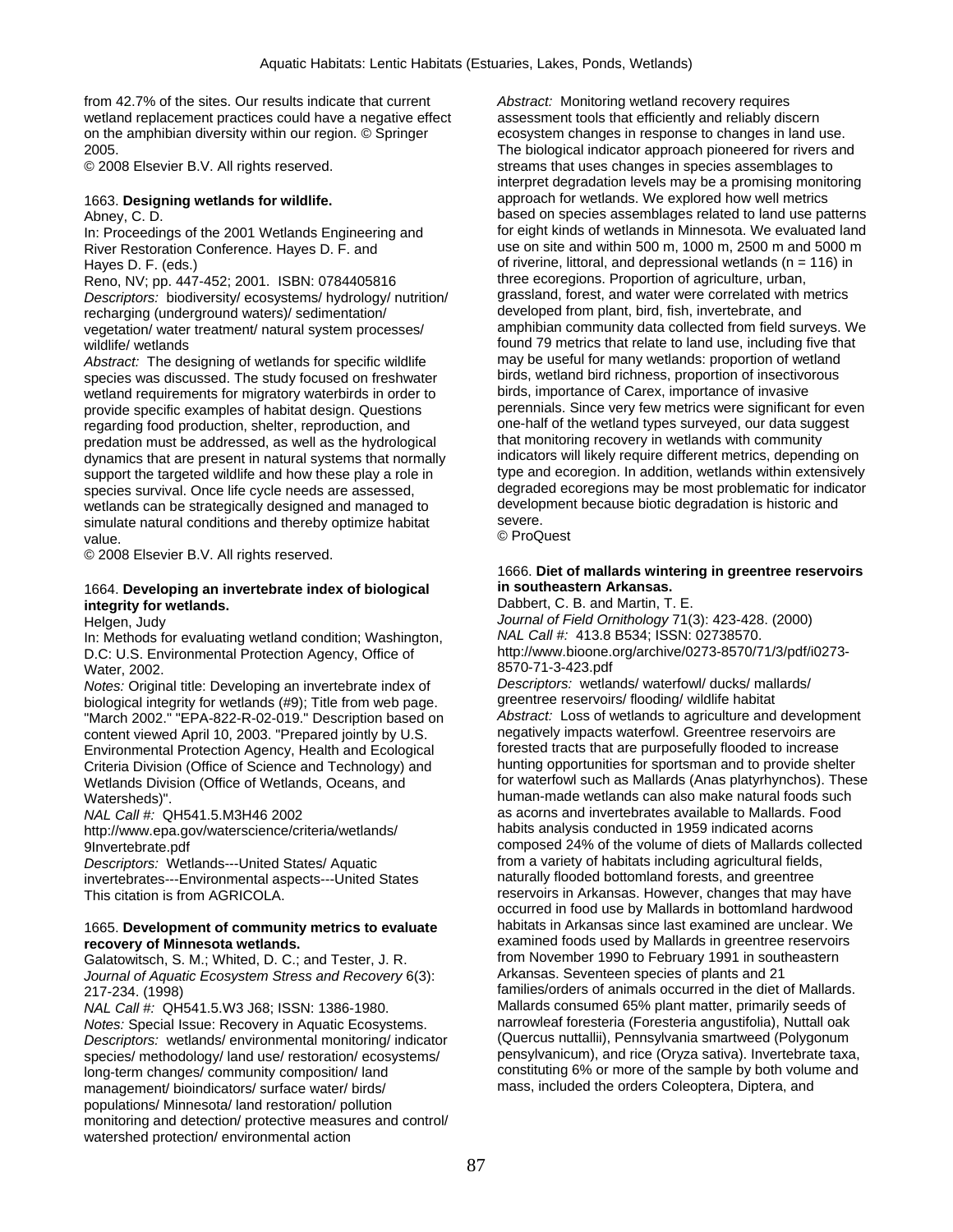Isopoda. Diets of Mallards present in greentree reservoirs 1669. **Does facilitation of faunal recruitment benefit**  in our study indicate Mallards still use natural foods, though **ecosystem restoration? An experimental study of**  agricultural seeds were in close proximity to natural foods. **invertebrate assemblages in wetland mesocosms.**  © 2008 Elsevier B.V. All rights reserved. Brady, V. J.; Cardinale, B. J.; Gathman, J. P.; and

## 1667. **Dipteran standing stock biomass and effects of** *Restoration Ecology* 10(4): 617-626. (Dec. 2002)

Ashley, M. C.; Robinson, J. A.; Oring, L. W.; and

*NAL Call #:* QH75.A1W47; ISSN: 02775212 restoration/ transplantation/ stocking (organisms)/ biotic *Descriptors:* American avocet/ aquatic birds/ Chironomid/ factors/ recruitment/ community composition/ colonization<br>Diptera/ predation/ Wilson's phalarope/ constructed aquatic insects/ freshwater molluscs/ mesocosms/ Diptera/ predation/ Wilson's phalarope/ constructed aquatic insects/ freshwater molluscs/ mesocosms<br>//wetland/ population density/ predator-prev interaction/ comparative studies/ Chironomidae/ Gastropoda wetland/ population density/ predator-prey interaction/ Phalaropus tricolor/ Recurvirostra americana entries plugs/ gastropods/ slugs/ snails/ aquatic entomology/ *Abstract:* We studied the relationship between benthic insects/ conservation, wildlife management and recreation invertebrates and aquatic birds at a newly constructed *Abstract:* We used wetland mesocosms (1) to invertebrates and aquatic birds at a newly constructed *Abstract:* We used wetland mesocosms (1) to wetland using an avian exclosure experiment combined experimentally assess whether inoculating a restored<br>with counts of aquatic bird use. We measured the standing wetland site with vegetation/sediment plugs from a natural with counts of aquatic bird use. We measured the standing wetland site with vegetation/sediment plugs from a n<br>stock biomass of benthic dipterans both inside and outside wetland would alter the development of invertebrate stock biomass of benthic dipterans both inside and outside wetland would alter the development of invertebrate<br>exclosures. Chironomidae was the most abundant dipteran communities relative to unaided controls and (2) to exclosures. Chironomidae was the most abundant dipteran family present. Maximum chironomid standing stock determine if stocking of a poor invertebrate colonizer could biomass per pond ranged from 3.62 to 27.82 g/m<sup>2</sup> and was comparable to that found in a number of natural systems. simple inoculation. After filling mesocosms with soil<br>We monitored the abundance of ten aquatic birds species drained and cultivated former wetland and restoring We monitored the abundance of ten aquatic birds species. drained and cultivated former wetland and restoring<br>Abundances of three aquatic bird species [American avocet comparable hydrology, mesocosms were randomly (Recurvirostra americana), Wilson's phalarope (Phalaropus assigned to one of three treatments: control (a reference<br>tricolor), and cinnamon teal (Anas cyanoptera)] were unaided community development), inoculated (received tricolor), and cinnamon teal (Anas cyanoptera)] were significantly correlated with chironomid and total dipteran three vegetation/sediment cores from a natural wetland),<br>densities Our experiment however found no significant and stocked + inoculated (received three cores and densities. Our experiment, however, found no significant effect of predation on invertebrate densities.  $\overrightarrow{S}$  stocked with a poorly dispersing invertebrate group-© 2008 Elsevier B.V. All rights reserved. exceeding the state of gastropods). All mesocosms were placed 100 m from a

of adult Odonata and inferred habitat preferences among<br>
man-made wetland sites and surrounding tracts of natural<br>
bottomland forest. Cumulative species richness and<br>
communities were dominated by non-aerial invertebrates, bottomland forest. Cumulative species richness and<br>
beta diversity indices. The three man-made sites provided<br>
beta diversity indices. The three man-made sites provided<br>
each than in the floodplain forest. Twenty-nine of 4 observed in only one or two of the four wetlands studied. Conditions strategy conditions strategy conditions strategy example. Large differences in species assemblages between the immediately adjacent ditch and marsh sites were the best evidence for high habitat affinity because distance and 1670. **Duck nest success in the Prairie Pothole Region.**<br> **Klett, A. T.; Shaffer, T. L.; and Johnson, D. H.**<br> **Klett, A. T.; Shaffer, T. L.; and Johnson, D. H.** structural barriers to movement were absent. Such Klett, A. T.; Shaffer, T. L.; and Johnson, D. H.<br>Compositional asymmetry may reflect differential vegetative Journal of Wildlife Management 52(3): 431-440. (1988) compositional asymmetry may reflect differential vegetative *Journal of Wildlife Management* 52(3): 43<br>1914 and reproductive suitability of the habitats. Results suggest MAL Call #: 410 J827; ISSN: 0022-541X and reproductive suitability of the habitats. Results suggest *NAL Call #:* 410 J827; ISSN: 0022-541X that the open-canopy wetlands supported higher diversity of *Descriptors:* breeding success/ breeding/ colonies/ nests<br>adult Odonata, and that distinct odonate assemblages were population dynamics/ nature conservation/ aqu adult Odonata, and that distinct odonate assemblages were population dynamics/ nature conservation/ aquation<br>found among different habitat types in this floodplain has/ Minnesota/ North Dakota/ South Dakota/ found among different habitat types in this floodplain Anas/ Minnes<br>wetland complex<br>and Dakotal Dakotal Dakota wetland complex.

# Burton, T. M.

**aquatic bird predation at a constructed wetland.** *NAL Call #:* QH541.15.R45R515; ISSN: 1061-2971 Vinyard, G. A. ecosystems/ conservation/ zoobenthos/ macrofauna/ *Wetlands* 20(1): 84-90. (2000) environment management/ nature conservation/ zoobenthos/ United States/ Anas cyanoptera/ Invertebrata/ midges/ poor colonizers/ vegetation/ sediment further modify community development beyond that due to simple inoculation. After filling mesocosms with soil from a Abundances of three aquatic bird species [American avocet comparable hydrology, mesocosms were randomly<br>(Recurvirostra americana), Wilson's phalarope (Phalaropus assigned to one of three treatments: control (a reference fo natural wetland and allowed to colonize for 82 days. Facilitation of invertebrate colonization led to communities 1668. **Distribution of adult Odonata among localized wetlands in east-central Mississippi.** in inoculated and stocked + inoculated treatments that<br> **wetlands in inoculated and stocked + inoculated treatments that**<br> **Rightle Separated Strongly with those in the unaided contr** Bried, Jason T. and Ervin, Gary N.<br>
Southeastern Naturalist 4(4): 731-744. (2005)<br>
NAL Call #: IPSP11706; ISSN: 1528-7092<br>
Descriptors: species composition/ species richness/ habitat<br>
preference/ man made wetland site/ nat

© Thomson Reuters Scientific *Abstract:* The authors estimated nest success of mallard (Anas platyrhynchos), gadwall (A. strepera), blue-winged teal (A. discors), northern shoveler (A. clypeata), and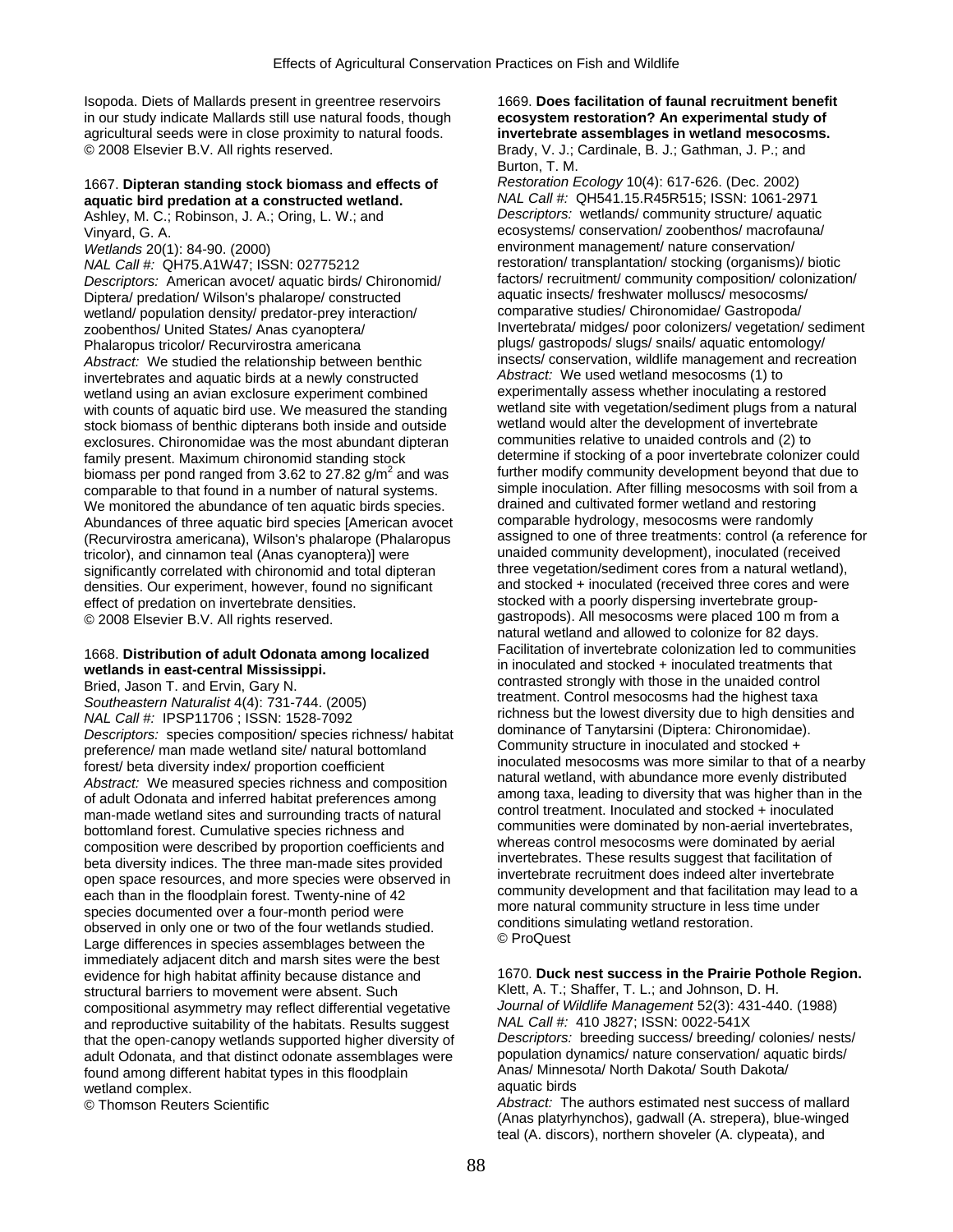northern pintail (A. acuta) for 5 regions in North Dakota, 1672. **Ecological characteristics of a natural wetland**  South Dakota, and Minnesota, for 1-3 periods between **receiving secondary effluent.**  1986 and 1984, and for 8 habitat classes. Nest success Martin, J. R.; Clarke, R. A.; and Knight, R. L. rates ranged from < 5 to 36% among regions, periods, and *Water Science and Technology* (2001); ISSN: 0273-1223 species. Rates were lowest in western Minnesota (MNW) *Descriptors:* animals/ fishes/ invertebrates/ plants/ and eastern North Dakota (NDE), intermediate in central population dynamics/ trees/ ecosystem/ environmental<br>North Dakota (NDC) and eastern South Dakota (SDE), and monitoring/ waste disposal, fluid [methods] North Dakota (NDC) and eastern South Dakota (SDE), and highest in central South Dakota (SDC). In regions with highest in central South Dakota (SDC). In regions with *Abstract:* The Boot wetland treatment system is a 115-<br>
comparable data, no consistent trend in nest success was acre, hydrologically altered cypress-gum wetland in P apparent from early to late periods. Gadwalls and blue- County, Florida. The Poinciana Wastewater Treatment winged teal nested more successfully than mallards and Plant No. 3 has discharged secondary effluent to the pintails; the relative success of shovelers varied regionally. bermed Boot wetland since August 1984. Before that time © ProQuest this natural wetland had been affected adversely by

## reference sites: Results from 1997 monitoring studies.

Seattle, WA: Fisheries Research Institute; FRI-UW-9903,

*Notes:* Other numbers: Technical report. School of Aquatic Washington University [Rep. Fish. Res. Inst. Wash. Univ.].

resources/ riprap/ restoration/ brackishwater environment/ man-induced effects/ tidal currents/ riparian vegetation/ Dominance and density of trees has steadily increased,<br>
fishery sciences/ environmental protection/ coastal zone/ upland invader species were eliminated, and stable fishery sciences/ environmental protection/ coastal zone/ upland invader species were eliminated, and stable plant, fishery management/ coastal inlets/ anthropogenic factors/ fish, and invertebrate communities were established. The Concorhynchus/ Carex lyngby extribution of the concorhynchus/ Carex lyngby extribution of the concorhynchu Oncorhynchus/ Carex lyngbyei/ Scirpus maritima/ Washington/ Seattle/ Duwamish Waterway/ compared to data from other natural treatment wetlands habitat community and a control wetland.<br>Abstract: In this report we present the results of 1997 CONISC

*Abstract:* In this report, we present the results of 1997 biological monitoring at three wetland restoration sites in the Duwamish River estuary, Seattle, Washington. 1673. **Ecology and conservation biology of the**  Restoration at these sites was originally facilitated by the **Colorado River Delta, Mexico.**<br> **Coloration River Delta, Mexico. Property Coloration Cleans** Glenn, E. P.; Zamora-Arroyo, F.; Nagler, P. L.; Briggs, M.; federal Coastal America program and was carried out by a Glenn, E. P.; Zamora-Arror partnership of the City of Seattle, U.S. Fish & Wildlife Shaw, W.; and Flessa, K. partnership of the City of Seattle, U.S. Fish & Wildlife Service, the U.S. Army Corps of Engineers, and the U.S. *Journal of Arid Environments* 49(1): 5-15. (2001) Environmental Protection Agency. Two of these sites are in *NAL Call #:* QH541.5.D4J6; ISSN: 01401963. the middle portion of the Duwamish Waterway, in a region *Notes:* doi: 10.1006/jare.2001.0832. dominated by tidal influence and mixed fresh- and marine *Descriptors:* biosphere reserve/ Colorado River/ Delta/ water. The first of these sites consists of the General desert river/ El Nino/ estuary/ riparian/ wetland/ Service Administration (GSA) site located adjacent to the conservation/ delta/ endangered species/ migratory Federal Center South, which is a long, narrow intertidal species/ revegetation/ water flow/ Mexico/ Anas/ Anatidae/ strip running parallel to the east bank of the Duwamish Anser/ Aves/ Empidonax traillii/ Rallus/ Rallus longirostris Waterway adjacent/to the Seattle District Corps of yumanensis/ Riparia/ Salix/ Typha/ Yuma Engineers. Restoration at this site included removal of rock *Abstract:* The Colorado River Delta in Mexico has been riprap and a large overwater wharf structure to allow natural partially revegetated following 20 years of water flows from colonization by existing wetland plants, construction of a the United States. Lake Powell, the last major sediment "bench" at 0.0-m elevation to promote use by impoundment built on the river, filled in 1981. Since then, juvenile salmon (Oncorhynchus spp.), and planting of flood flows in the main channel of the river have occurred in upland riparian vegetation. The second site is at Terminal El Nino cycles, and have returned native trees and other 105 (T-105); this site originally consisted of a vacated street vegetation to the riparian corridor. This vegetation provides end and a large pipe that drained a small degraded wetland a migration poute for endangered sout end and a large pipe that drained a small degraded wetland area. Restoration included removal of debris and replacement of the pipe with an estuarine channel that moving from Mexico to the United States for summer restored tidal flow to the area. The third Coastal America nesting. Agricultural drain water from the Wellton-Mohawk restoration site is at the upper Turning Basin at the head of Irrigation District conveyed to the delta since 1977 has the Duwamish Waterway. This site/comprises an upland created Cienega de Santa Clara, a 4200-ha Typha riparian buffer planted with native vegetation and a small domengensis marsh containing the largest remaining regraded upper intertidal basin planted with fringing native population of the endangered Yuma clapper rail (Rallus sedge, Carex lyngbyei, and rush, Scirpus maritima. Indextyper population of the endangered Yuma clapper ra sedge, Carex lyngbyei, and rush, Scirpus maritima. longirostris yumanensis), plus numerous species of<br>
© ProQuest micratory and resident waterfowl. Populations in the

acre, hydrologically altered cypress-gum wetland in Polk forestry, drainage, and surrounding development which 1671. **Duwamish River Coastal America restoration and** contributed to dying trees and a groundcover of invasive Cordell, J. R.; Tear, L. M.; Jensen, K.; and Higgins, H. A. Environmental Protection's Wetlands Application Rule<br>Seattle, WA: Fisheries Research Institute: FRI-UW-9903. (Chapter 62-611, F.A.C.), a routine biological and wa 1999.<br>Notes: Other numbers: Technical report. School of Aquatic 1990. Components of the biological monitoring program and Fishery Science, Fisheries Research Institute, include surveys of canopy and subcanopy, herbaceous and<br>Washington University IRen, Fish, Res. Inst. Wash, Univ 1 shrub groundcover species, benthic macroinvertebrates, No. 9903. fish, and nuisance mosquitoes. Effluent addition to the Boot *Descriptors:* wetlands/ habitat improvement/ water wetland has resulted in continuous wetland inundation with resources/ riprap/ restoration/ brackishwater environment/ atypical water depth of 2.5 to 3.0 feet for the past

flycatchers (Empidonax traillii) and other migratory birds migratory and resident waterfowl. Populations in the marine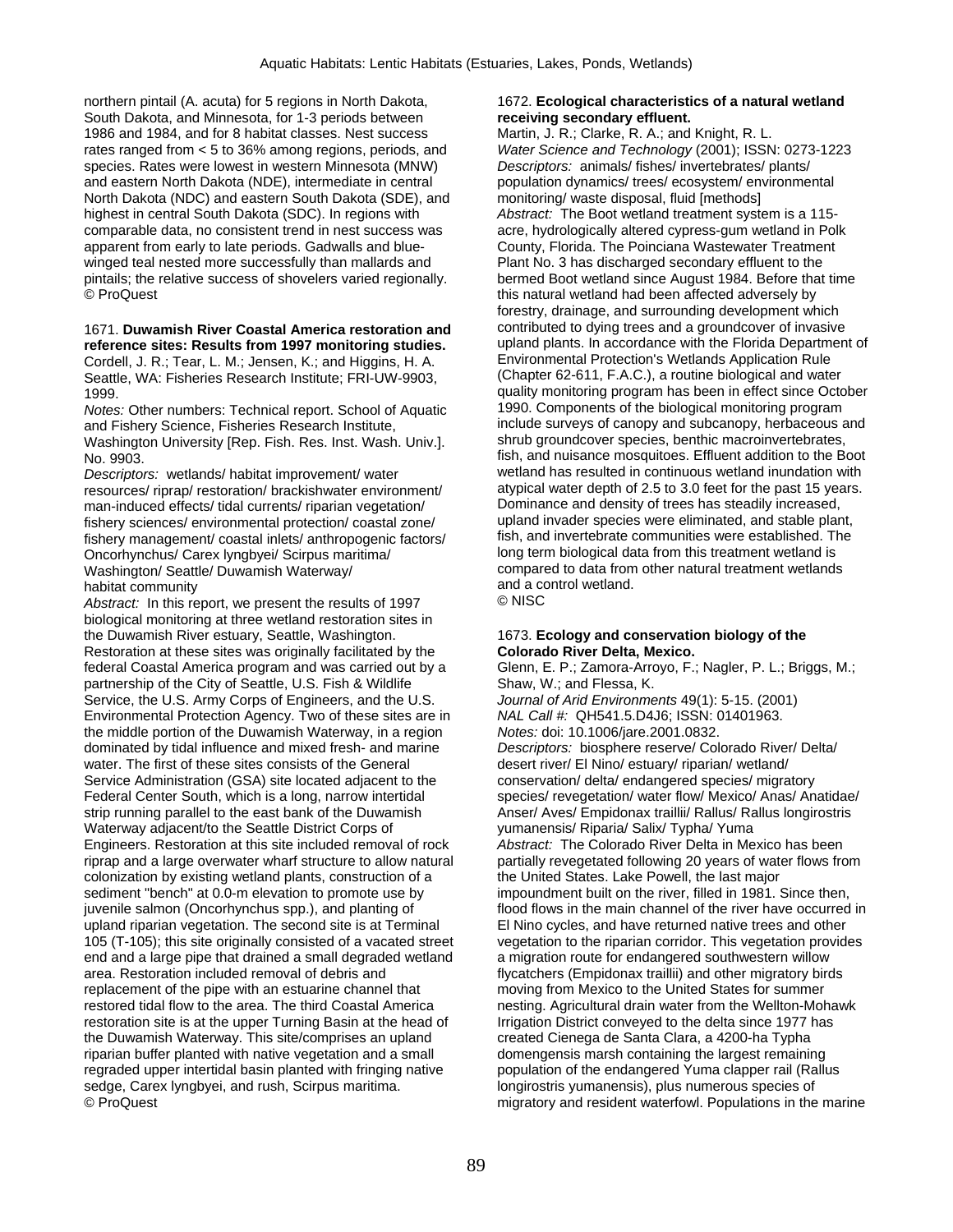part of the delta have been severely affected by the lack of fall than in the spring. Differences in spring and fall diets of river flow, but some species have responded positively to the 4 shorebird species were attributed to seasonal renewed flows. Currently, there are 170,000 ha of natural differences in invertebrate abundances and diversities; areas in the lower delta in Mexico, containing riparian, invertebrate abundances and diversities were higher in the wetland and intertidal habitats. Much of this land as well as fall than in the spring. Shorebird diets were compared with the adjacent marine zone is protected in the Biosphere availabilities of foods within and across individual playas. Reserve of the Upper Gulf of California and Colorado River For most foods, overall selection patterns (i.e., selection Delta. Natural resource managers, scientists and non-<br>governmental environmental groups in Mexico and the individual playas. In general, all 4 species exhibited a wide United States are exploring conservation measures that range of selection patterns for invertebrates as availability can provide water and protection for these areas for the of invertebrates changed, suggesting that the 4 species future. © 2001 Academic Press. used an opportunistic foraging strategy. Shorebird foraging © 2008 Elsevier B.V. All rights reserved. All rights reserved. All appeared to decrease invertebrate populations in spring,

*Wildlife Monographs*(140): 1-45. (1998) *NAL Call #:* 410 W64; ISSN: 0084-0173 should focus on enhancing invertebrate populations in<br>Descriptors: body size/ diet/ feeding ecology/ habitat playas. Gradual drawdowns of playas with deep water and *Descriptors: body size/ diet/ feeding ecology/ habitat* selection/ migration/ sex differences/ stopover site flooding of dry playas should be used to provide available<br>Abstract: During spring and fall migration shorebirds rely habitat for shorebirds throughout migration. Mowing Abstract: During spring and fall migration, shorebirds rely habitat for shorebirds throughout migration. Mowing and<br>on stopover areas to replenish energy reserves and fulfill shallow disking can be used to create preferred on stopover areas to replenish energy reserves and fulfill shallow disking can be used to create preferred habitat<br>nutrient requirements. Most studies of stopover areas have conditions and provide a detrital food base to e nutrient requirements. Most studies of stopover areas have attention has been given to wetlands in the Southern Great few playas should consider managing playas during period<br>Plains especially the Playa Lakes Region (PLR) Our of maximum shorebird diversity in the PLR. During sprin Plains, especially the Playa Lakes Region (PLR). Our of maximum shorebird diversity in the PLR. During spring<br>objectives were to determine migrant-shorebird species maximum shorebird diversity occurred in late April and objectives were to determine migrant-shorebird species maximum shorebird diversity occurred in late April and<br>compositions, abundances, migration chronologies, use of early May, whereas during fall, maximum shorebird compositions, abundances, migration chronologies, use of early May, whereas during fall, m<br>habitats, and feeding ecologies in the PLR during spring diversity occurred in late August. habitats, and feeding ecologies in the PLR during spring diversity occurred in late Augu<br>hand fall migration. More than 130 playa wetlands were Call Chromson Reuters Scientific and fall migration. More than 130 playa wetlands were surveyed for shorebirds in a 34,000- $km^2$  area of western Texas. We selected American avocet (Recurvirostra 1675. **Ecology of insect communities in nontidal**  americana), long-billed dowitcher (Limnodromus **wetlands. wetlands. weblands. scolopaceus**), least sandpiper (Calidris minutilla), and **Batzer**, D. P. and Wissinger, S. A. scolopaceus), least sandpiper (Calidris minutilla), and western sandpiper (C. mauri) as a subset of all shorebirds *Annual Review of Entomology* 41: 75-100. (1996)<br>present to examine feeding ecologies; these 4 species *NAL Call #:* 421 An72; ISSN: 0066-4170 [ARENAA]. present to examine feeding ecologies; these 4 species *NAL Call #:* 421 An72; IS<br>were common species during both migration periods and *Notes:* Literature review. were common species during both migration periods and *Notes:* Literature review.<br> **Notes:** Literature review.<br> *Notes:* Literature review.<br> *Notes:* Literature review.<br> *Notes:* Literature review. represent a wide range of body sizes and guilds. We also evaluated the influence of sex on the feeding ecologies of habitats/ interactions/ colonization/ nature conservation/ the 4 species. Thirty shorebird species used playa wetlands insect communities/ freshwater ecology during spring and fall, 1993-94. The most abundant species This citation is from AGRICOLA. during spring were American avocet, long-billed dowitcher, and Wilson's phalarope (Phalaropus tricolor), whereas the 1676. **Effect of forest management practices on**  most abundant species during fall were American avocet, **southern forested wetland productivity.**<br>
long-billed dowitcher, long-billed curlew (Numenius Conner, W. H. long-billed dowitcher, long-billed curlew (Numenius americanus), stilt sandpiper (Calidris himantopus), and *Wetlands* 14(1): 27-40. (1994) lesser yellowlegs (Tringa flavipes). Migration chronologies of each species were distinct in spring with peak abundances occurring over 2-4 weeks and were protracted biological production/ hydrology/ flooding/ resource<br>in fall with peak abundances occurring over 5-8 weeks. In management/ water levels/ environmental effects/ lo general, most shorebird species selected playas that forest management/ water level/ drainage/ contained sparse vegetation (<25% vegetation cover), United States, Southeast adequate amounts of mudflat (10-15%) and shallow (<4 cm *Abstract:* In the interest of increasing productivity of depth) water (10-20%) habitats, and higher invertebrate forested wetlands for timber production and/or wildl depth) water (10-20%) habitats, and higher invertebrate forested wetlands for timber production and/or wildlife<br>populations. Invertebrates were the most important solue management schemes that deal mainly with wa populations. Invertebrates were the most important value, management schemes that deal mainly with water-<br>component in the diets of American avocets, long-billed level control have been developed. The three forest types component in the diets of American avocets, long-billed level control have been developed. The three forest types<br>dowitchers, least sandpipers, and western sandpipers, and level on the southeastern U.S. most commonly affec dowitchers, least sandpipers, and western sandpipers, and in the southeastern U.S. most commonly affected are diets varied little between males and females. In the spring, corpress/tupelo forests, bottomland hardwood fores diets varied little between males and females. In the spring, express/tupelo forests, bottomland hardwood forests, and<br>all 4 species consumed mostly chironomids, whereas in the experience sites (including pocosins). In for fall, all 4 consumed a wider variety of invertebrates.<br>
important invertebrate foods during the fall included<br>
productivity. In bottomland and cypress/tupelo for important invertebrate foods during the fall included productivity. In bottomland and cypress/tupelo forests,<br>
chironomids, hydrophilids, leeches, planorbids, corixids, exter-level control can have mixed results. Alteratio chironomids, hydrophilids, leeches, planorbids, corixids, water-level control can have mixed results. Alterations in conchostracans, and hydracarinas. The 4 species also natural hydrologic patterns leading to increased flooding or<br>consumed more plant material (predominantly seeds) in the drainage can cause decreased growth rates or even

individual playas. In general, all 4 species exhibited a wide but not in fall. Management of playas in the PLR should 1674. **Ecology and management of migrant shorebirds** focus on creating and maintaining sparse vegetation cover, **in the Playa Lakes Region of Texas.** and adequate mudflat (at least 10-15%) and shallow water Davis, Craig A. and Smith, Loren M. (at least 10-20%) habitats. Because invertebrates are focused on wetlands in the Northern Great Plains; little invertebrate populations. Managers that can manage only a<br>attention has been given to wetlands in the Southern Great few playas should consider managing playas durin important foods of migrant shorebirds, management also

Descriptors: bobwhite quail/ wetlands/ forest industry/

management/ water levels/ environmental effects/ logging/

wet pine sites (including pocosins). In forested wetlands, drainage can cause decreased growth rates or even death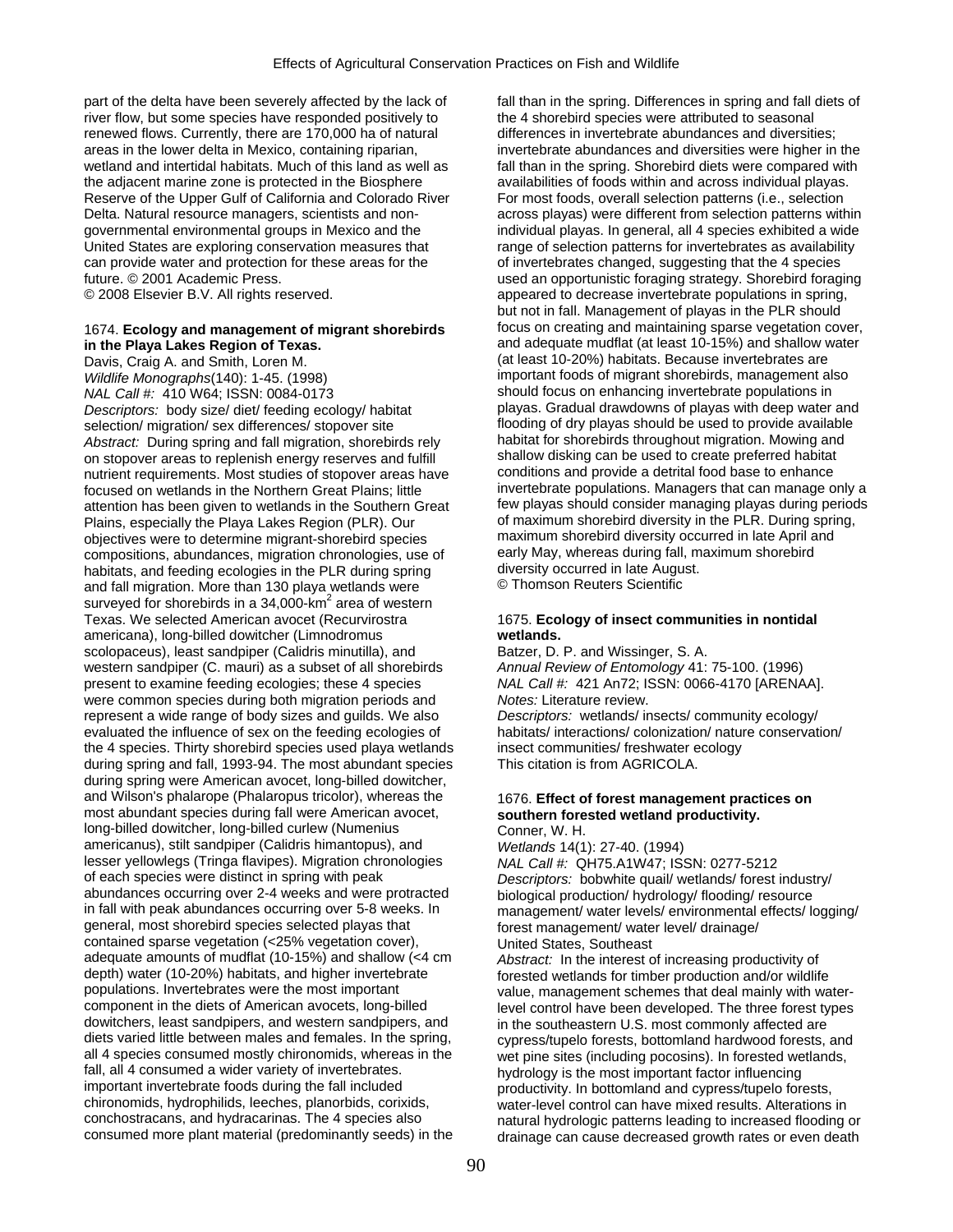of the forest. Bottomland hardwoods respond favorably in 1678. **The effects of a fall prescribed burn on**  the short term to water-level management, but the long- **Hemileuca eglanterina Boisduval (Saturniidae).**  term response is currently under study. In wet pine sites, Severns, Paul M. timber volume can be increased significantly by water-level *Journal of the Lepidopterists' Society* 57(2): 137-143. management, but the impact upon other ecological (2003); ISSN: 0024-0966 functions is less understood. It is difficult to adequately *Descriptors:* conservation measures/ reproduction/ describe productivity relations in wetland forests because of reproductive behavior/ ecology/ terrestrial habitat<br>the great diversity in habitat types and the lack of data on factors/ physical factors/ land zones/ Hemileuc the great diversity in habitat types and the lack of data on factors/ physical factors/ land zones/ Hemileuca<br>how structure and function might be affected by forestry eqlanterina: habitat management/ autumn prescribed how structure and function might be affected by forestry operations. There is a definite need for more long-term, burning/ impacts on population dynamics/ conservation regional studies involving multidisciplinary efforts. independent implications/ wet prairie grassland/ breeding site/ © ProQuest oviposition sites/ egg laying/ population dynamics/ egg

Dodson, Stanley I.; Everhart, William R.; Jandl, Andrew K.;

*Hydrobiologia* 579: 393-399. (2007)

freshwater habitat/ lentic water/ land zones/ comprehensive Willamette Valley in western Oregon, USA. A local race of zoology: watershed land use/ shallow lake species diversity day flying Saturniid moth, Hemileuca eglanterina, was u<br>effect/ species diversity/ effect of watershed land use/ lake/ to investigate the effects of a prescribed effect/ species diversity/ effect of watershed land use/ lake/ Wisconsin/ shallow lake species diversity larval, and egg mass abundance contrasted with an<br>Abstract: Results of a field survey of southern Wisconsin adjacent unburned area. Adult male moths were not more *Abstract:* Results of a field survey of southern Wisconsin adjacent unburned area. Adult male moths were not more<br>
shallow lakes suggested that watershed (catchment basin) frequently encountered in the burned habitat but shallow lakes suggested that watershed (catchment basin) land use has a significant and adverse effect on entity of the burned laid more than twice as many egg masses in<br>Applicible to the unburned habitat in the burned compared to the unburned habitat in the burned rabitat in th zooplankton species richness. Zooplankton communities in the burned compared to the unburned habitat in the bu<br>lakes with no riparian buffer zone, in agriculture-dominated year. Furthermore, females laid significantly more lakes with no riparian buffer zone, in agriculture-dominated year. Furthermore, females laid significantly more egg<br>watersheds, contained about half as many species as lakes masses on the burn edge in the burn year (p<0.00 watersheds, contained about half as many species as lakes in least-impact watersheds. In that study, the age of the suggesting that H. eglanterina chose to oviposit on burned lake was not taken into account. It is possible that host plants over unburned host plants. Egg masses laid agricultural lakes, often artificial, were so recently-<br>
constructed that they had not yet accumulated the demonstrating that the management practice is constructed that they had not yet accumulated the demonstrating that the management practice is<br>
equilibrium number of species characteristic of older lakes catastrophic for the immature population. Although fire can equilibrium number of species characteristic of older lakes. catastrophic for the immature population. Although fire c<br>In other words, it is possible that the interpretation of the substantially reduce immature Lepidoptera In other words, it is possible that the interpretation of the substantially reduce immature Lepidoptera populations<br>
results of the previous study is fatally flawed, if the results some species living in ecosystems that ha results of the previous study is fatally flawed, if the results some species living in ecosystems that had a frequent<br>were an artifact of lake age, rather than an effect of land historic fire return interval may benefit fr were an artifact of lake age, rather than an effect of land historic fire return interval may benefit from the ecologic<br>The maior aim of this current study was to determine release caused by a prescribed burn. Fires consum use. The major aim of this current study was to determine release caused by a prescribed burn. Fires consuming<br>the ages of agricultural lakes and of lakes in least-impact entire habitat parcels of fragmented ecosystems may the ages of agricultural lakes and of lakes in least-impact entire habitat parcels of fragmented ecosystems may lea<br>watersheds, to test for an effect of lake age on zooplankton to population bottlenecks and an increased fr watersheds, to test for an effect of lake age on zooplankton species richness, using the same sites from the previous inbreeding. Conservative prescribed burning practices with study. We used an anova approach to test the null unburned refugia may be the most effective way to manage<br>hypothesis that two factors, watershed land use and lake for the conservation of rare grassland plant communities hypothesis that two factors, watershed land use and lake for the conservation of rare had no systematic effect on zooplankton species and their insect fauna. age, had no systematic effect on zooplankton species and their insect fauna.<br>
richness, We determined the age of 35 shallow lakes, using Chomson Reuters Scientific richness. We determined the age of 35 shallow lakes, using aerial photos, satellite images, and interviews of resource managers and land owners. We identified five artificial 1679. **The effects of adjacent land use on wetland**  agricultural sites and five artificial sites in least-impact **species richness and community composition.**  prairie watersheds. The artificial sites in this study ranged Houlahan, J. E.; Keddy, P. A.; Makkay, K.; and from 3 to 37 years in age, while natural lakes dated from Findlay, C. S. the melting of the last glacier, about 9500 years ago. Our *Wetlands* 26(1): 79-96. (2006) results suggest, that because artificial lake made up only *NAL Call #:* QH75.A1W47; ISSN: 02775<br>20277-5212. about a third of the sites, and for the range of lake age and *Notes:* doi: 10.1672/0277-5212. about a third of the sites, and for the range of lake age and *Notes:* doi: 10.1672/027<br>vatershed land use, lake age did not have a significant [79:TEOALU12.0.CO:2. watershed land use, lake age did not have a significant effect on zooplankton species richness, while land use had *Descriptors:* dispersal/ eutrophication/ exotics/ fertilizer/ a highly significant adverse effect. These results pose a forest cover/ functional groups/ land use/ plant diversity/ larger question for future research. Namely, how quickly do scale/ species-area/ streams/ wetlands newly-constructed lakes attain the equilibrium number of *Abstract:* Wetlands provide important ecosystem functions species seen in the previous study, and what is the and values, such as wildlife habitat, water filtration and quantitative relationship between lake age and zooplankton flood protection. Wetland plant communities play a<br>fundamental role in maintaining these functions but

mass and larval abundances/ effects of autumn prescribed 1677. **Effect of watershed land use and lake age on** burning/ prairie/ grassland/ wet prairie/ fire/ autumn **zooplankton species richness. prescribed burn/ Oregon/ Willamette Valley/ Insecta,** <br>Dodson, Stanley I.: Everhart, William R.: Jandl. Andrew K.: Lepidoptera, Glossata, Heteroneura, Bombycoidea, and Krauskopf, Sara J. Saturniidae, and Krauskopf, Sara J. Saturniidae, arthropods/ insects/ invertebrates/<br>
Hydrobiologia 579: 393-399. (2007) lepidopterans

*NAL Call #:* 410 H992; ISSN: 0018-8158 *Abstract:* Autumn prescribed burning is often used to *Descriptors:* ecology/ community structure/ habitat/ manage a rare wet prairie plant community endemic to the community endemic to the manage a rare wet prairie plant community endemic to the mest community of the structu

richness?<br> **Example 2** fundamental role in maintaining these functions but are<br> **Example 2** of thought to be increasingly threatened by human<br> **Example 2** of thought to be increasingly threatened by human thought to be increasingly threatened by human modifications of the landscape, such as deforestation and road construction. Here, we examine the quantitative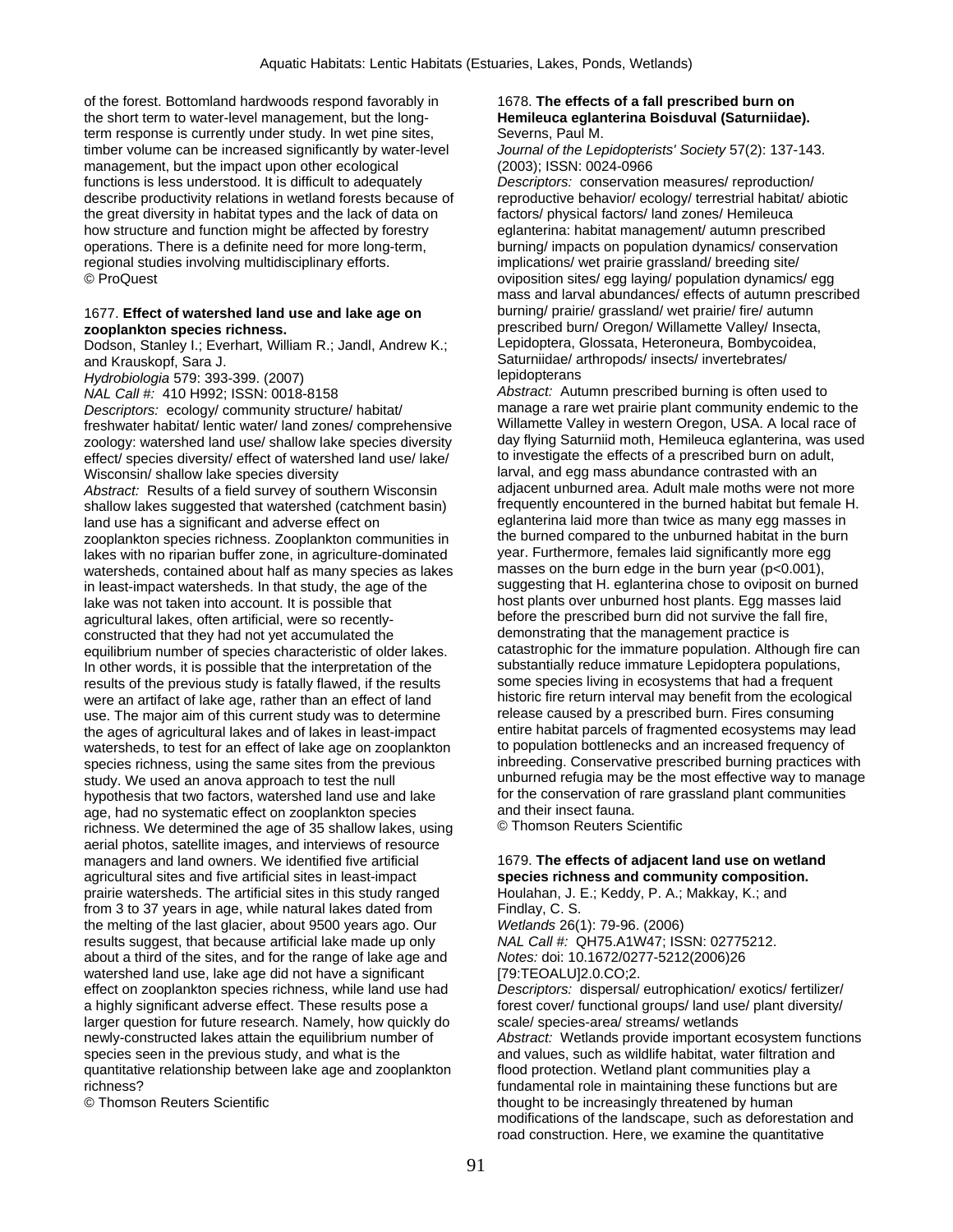relationships between two dependent variables (plant November to March, when winter conditions would reduce species richness, community composition) and a set of microbial nutrient-removal processes and plant uptake in independent variables describing land use (e.g., forest the wetland. Multiple regression analysis indicated that cover, road density, and building density). As independent variation in nutrient removal efficiency over a one-year variables, we further include wetland characteristics that period was best explained by wetland water temperature may be related to landuse practices (e.g., area and nutrient status). Wetland size is the most important predictor of both adding bird loading and inflow nutrient load data  $(R^2 =$ total plant species richness and the species richness within  $0.22$ ). This case study supports the concept that a most functional groups. In addition, landscape properties, constructed wetland can be designed both to reduce such as forest cover, presence of streams and nutrient nutrients in municipal wastewater and to provide habitat for status of water and sediment are significant predictors of wetland birds. plant species richness. Adjacent land use 250-300 m from © 2008 Elsevier B.V. All rights reserved. the wetland affects plant diversity. Differences in the landuse-diversity relationship among different plant functional 1681. **Effects of cattle grazing on diversity in ephemeral**  groups suggest that adjacent land use affects wetland plant **wetlands.**  communities in two important ways. First, it alters the Marty, Jaymee T. abundance and distribution of propagules in adjoining *Conservation Biology* 19(5): 1626-1632. (2005) habitats. Second, it alters the number of dispersal routes. *NAL Call #:* QH75.A1C5 ; ISSN: 0888-8892<br>Our results suggest that current management practices are *Descriptors: species diversity/ grazing/ feed* Our results suggest that current management practices are *Descriptors:* species diversity/ grazing/ feeding behavior/ inadequate and that regulation of adjacent land use is a introduced species/ ranching/ endemic species/ wetlands/<br>critical component of wetland conservation. © 2006. The introduced species/ nature conservation/ biodiversit critical component of wetland conservation. © 2006, The life cycle/ nature conservation/ biodiversity/ rare species/<br>Society of Wetland Scientists.<br>Any romantal impact/ aquatic plants/ species richness/

### 1680. **The effects of bird use on nutrient removal in a** biodiversity. In regions threatened by exotic species **constructed wastewater-treatment wetland.** invasion and lacking native wild grazers, however, cattle

*NAL Call #:* QH75.A1W47; ISSN: 02775212 continuously grazed, wet-season grazed and dry-season *Descriptors:* blackbirds/ California/ constructed wetland/ grazed) on vernal-pool plant and aquatic faunal diversity in nitrogen/ nutrient removal/ phosphorus/ Schoenoplectus the Central Valley of California. After 3 years of treatment, californicus/ Schoenoplectus acutus/ wastewater treatment/ ungrazed pools had 88% higher cover of exotic annual waterfowl/ constructed wetland/ nitrogen/ phosphorus/ grasses and 47% lower relative cover of native species avifauna/ constructed wetland/ feces/ habitat use/ nitrogen/ than pools grazed at historical levels (continuously grazed). nutrient enrichment/ phosphorus/ water treatment/ Species richness of native plants declined by 25% and United States/ Agelaius phoeniceus aquatic invertebrate richness was 28% lower in the Abstract: A 9.9-ha constructed wetland designed to reduce ungrazed compared with the continuously grazed *Abstract:* A 9.9-ha constructed wetland designed to reduce nitrogen in municipal wastewater following conventional treatments. Release from grazing reduced pool inundation secondary treatment began operating in southern period by 50 to 80%, making it difficult for some vernal-pool California's San Jacinto Valley in September 1994. The endemic species to complete their life cycle. My results wetland incorporated zones of bulrush (Schoenoplectus show that one should not assume livestock and ranching acutus and S. californicus) for effluent treatment, plus areas operations are necessarily damaging to native of 1.8-m deep open water and other features to benefit communities. In my central California study site, grazing wintering waterfowl. A one-year long program to monitor helped maintain native plant and aquatic diversity in vernal bird use and evaluate their contribution to loadings of pools. nitrogen and phosphorus was initiated seven months later © ProQuest and a second, four-month long period of monitoring was initiated after a 20-month hiatus. Daily bird use peaked at 1682. **Effects of climate change and land use on duck** nearly 12,000 individuals during the second period. **abundance in Canadian prairie-parklands.**  Estimates of maximum daily nitrogen and phosphorus input Bethke, Raymond W. and Nudds, Thomas D. by birds were 139 g N ha-1 day-1 and 56 g P ha-1 day-1. *Ecological Applications* 5(3): 588-600. (1995) Following a reconfiguration of the wetland that increased<br>the area of open water, a third year-long period of *Descriptors:* climatology: environmental science the area of open water, a third year-long period of *Descriptors:* climatology: environmental sciences/ monitoring was initiated in September 2000. Estimated mathematical biology: computational biology/ models and<br>maximum daily loading attributable to birds during this simulations: computational biology/ systematics and period reached 312 g N ha<sup>-1</sup> day<sup>-1</sup> and 124 g P ha<sup>-1</sup> day-<sup>1</sup> and taxonomy/ wildlife management: conservation/ agriculture/<br>These levels represent only 2.6% and 7.0%, respectively, drought/ habitat/ mathematical model/ These levels represent only 2.6% and 7.0%, respectively, drought/ habitat/ mathematical model/ precipitation/ survey<br>of the mean daily loads of N and P in inflow water from the *Abstract:* Recent declines in the number of of the mean daily loads of N and P in inflow water from the *Abstract:* Recent declines in the number of breeding ducks wastewater-treatment plant. Wintering waterfowl in the Canadian prairie-parklands have been hypothesized<br>contributed the most to nutrient loading, but the numerically to be due to loss of habitat to agriculture However, pr dominant species was the colonial Red-winged Blackbird parkland also has experienced wetland loss to drought as (Agelaius phoeniceus). The wetland's nutrient-removal well as to agriculture. If habitat restoration is to be efficiency was negatively correlated to bird loading.<br>
implemented and monitored successfully, it is impo efficiency was negatively correlated to bird loading. included implemented and monitored successfully, it is important to here is included by the separate the effects of anthropogenic changes to the

 $(R^2 = 0.21)$  and that little additional insight was gained by

environmental impact/ aquatic plants/ species richness/ © 2008 Elsevier B.V. All rights reserved. conservation/ Central Valley/ California *Abstract:* Cattle are usually thought of as a threat to Andersen, D. C.; Sartoris, J. J.; Thullen, J. S.; and may produce the type of disturbance that helps maintain Reusch, P. G. (2003) The state of the effect of different grazing treatments (ungrazed,  $W$ ernal pools, I examined and  $W$ ernal pools, I examined  $W$ ernal pools, I examined  $W$ ernal pools, I examined  $W$ ernal pools, I exam the effect of different grazing treatments (ungrazed,

simulations: computational biology/ systematics and to be due to loss of habitat to agriculture However, prairieseparate the effects of anthropogenic changes to the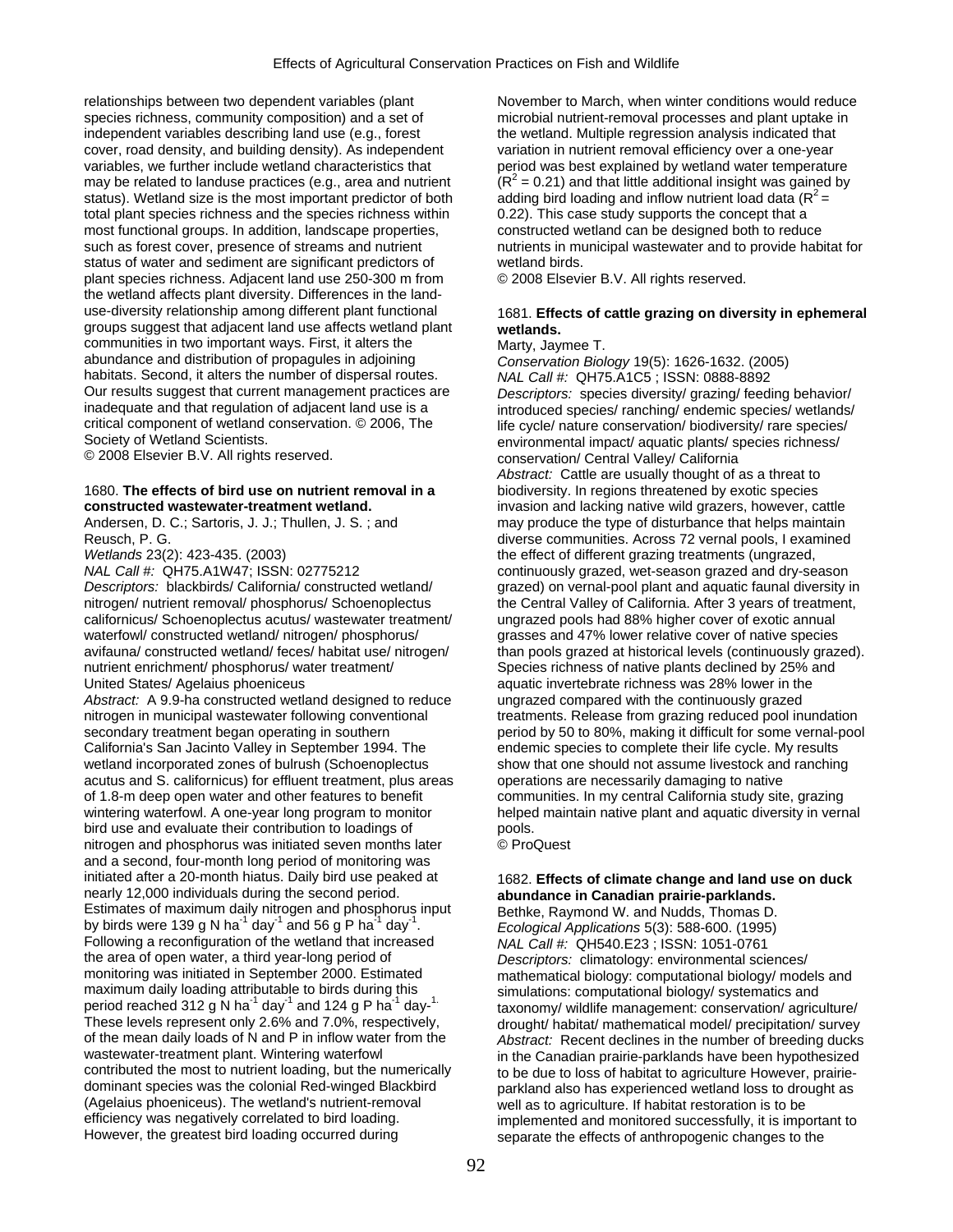landscape on duck populations from those caused by waterfowl from 89 to 204 kg ha<sup>-1</sup>. No significant yield effect<br>changes in climate. We used data from annual air-ground could be detected. Winter flooding rice fields res changes in climate. We used data from annual air-ground surveys and from precipitation records to develop mutual benefits for waterfowl and agriculture that could be relationships between indices of abundance of each of 10 of particular significance in organic farming systems. species of ducks and indices of wetland conditions during  $\heartsuit$  2008 Elsevier B.V. All rights reserved. 1955-1974. We used these relationships to predict annual abundance of each species during 1975-1989. We compared predicted and observed abundances over the **common loon foraging behavior.**  period 1975-1989 to distinguish declines in duck Pierre, Johanna P.; Boss, Shelly M.; and abundance greater than those accounted for by drought Paszkowski, Cynthia A.<br>
alone and to determine the magnitude and location of real Crnithological Science "deficits" in duck abundance. Average annual deficits within<br>Canadian prairie-parkland over the period 1975-1989 were Canadian prairie-parkland over the period 1975-1989 were *Descriptors:* commercial activities/ nutrition/ diet/ prey/ platyrhynchos) and Northern Pintail (A. acuta), 480 000 for community structure/ population dynamics/ predators/<br>Blue-winged Teal (A. discors), 190 000 for American freshwater habitat/ lentic water/ abiotic factors/ land z Blue-winged Teal (A. discors), 190 000 for American freshwater habitat/ lentic water/ abiotic factors/ land zones/<br>Wigeon (A. americana), 175 000 for Northern Shoveler (A. Karth America/ Canada/ Bucephala albeola/ Gavia im Wigeon (A. americana), 175 000 for Northern Shoveler (A. North America/ Canada/ Bucephala albeola/ Gavia immer:<br>Clypeata), 50 000 for Gadwall (A. strepera), 10 000 for entil the forestry/ piscean prey/ food availability/ f clypeata), 50 000 for Gadwall (A. strepera), 10 000 for forestry/ piscean prey/ food availability/ foraging/ foraging<br>Green-winged Teal (A. crecca), 40 000 for Canvasback<br>behavior related to forest harvesting/ boreal lakes Green-winged Teal (A. crecca), 40 000 for Canvasback behavior related to forest harvesting/ boreal lakes/ aquatic<br>(Aythya valisineria), 25 000 for Lesser Scaup (A. affinis), diving/ lake/ physical factors/ Alberta/ north/ and 5000 for Redhead (A. americana). Overall, the effect of chordates/ fish/ vertebrates agricultural expansion in the cast on prime waterfowl<br>Abstract: We compared for agricultural expansion in the cast on prime waterfowl<br>habitat since 1951 appears to have been negligible. There, *Bucephala albeola Linnaeus*) and Common Loon (Gavia as much as 90% had been already lost prior to 1951. In the immer Brunnich) on eight lakes in harvested and<br>west, however, where prime waterfowl habitat was still unharvested boreal mixedwood forest in northern west, however, where prime waterfowl habitat was still endomary unharvested boreal mixedwood forest in northern Alberta,<br>The unharvested boreal mixed word forest in northern Alberta, entity and two Summers of the relativel relatively abundant in 1951, agricultural development has Canada. For one summer before (1996) and two Summers<br>
encroached substantially. The relationship between the lost after (1997–1998) forest harvesting around three o encroached substantially. The relationship between the lost after (1997, 1998) forest harvesting around three of the area of the best breeding habitats and the size of eight lakes, we recorded the duration of Bufflehead an area of the best breeding habitats and the size of eight lakes, we recorded the duration of Bufflehead and<br>population deficits for Mallards and Northern Pintails in the Common Loon dives. After logging, forested buffer str entire Canadian prairie-parkland region was significant for for the separated cut-blocks from lakes ('harvested<br>https://wide separated cut-blocks from lakes (P < 0.0027 and P < 0.0001, respectively). Consequently, habitat restoration programs located where undisturbed forest throughout the study. There were no the highest quality waterfowl habitat and the lowest quality detectable differences in dive duration between harvested<br>agricultural lands overlap most should have the greatest and unharvested lakes for Bufflehead or Common agricultural lands overlap most should have the greatest and unharvested lakes for Bufflehead or Common Loon.<br>
potential to affect recovery of breeding duck populations in Correlations between environmental variables (wate potential to affect recovery of breeding duck populations in Correlations between environmental variables (water<br>clarity fish biomass depth) and the duration of Comr the Canadian prairie-parklands.<br>
© Thomson Reuters Scientific example the duration of Common and Thomas and Significant However, the duration o

## **rice fields on weed stress and residue decomposition.** correlated with water clarity but was not significantly cot-

*NAL Call #:* S601.A34; ISSN: 01678809. unproven.

*Notes:* doi: 10.1016/S0167-8809(02)00097-X. © Thomson Reuters Scientific *Descriptors:* conservation/ rice sustainability/ waterfowl foraging/ waterfowl habitat/ weed management/ biological 1685. **Effects of glyphosate herbicide on cattails,** control/ foraging behavior/ plant residue/ rice/ waterfowl/ **invertebrates, and waterfowl in South Dakota wet** control/ foraging behavior/ plant residue/ rice/ waterfowl/ **invertebrates, and waterfowl in South Dakota wetlands.**<br> **Solberg K, L, and Higgins, K, F** 

*Abstract:* This study quantifies the agronomic benefits of *Wildlife Society Bulletin* 21(3): 299-307. (1993) foraging waterfowl in winter flooded rice fields in the *NAL Call #:* SK357.A1W5; ISSN: 0091-7648 Sacramento Valley of California (US). Fifteen winter flooded *Descriptors:* wetlands/ glyphosate/ Typha/ waterfowl/ rice fields along a 105 km long transect, each with five pairs population density/ nontarget organisms/ aquatic of waterfowl exclosures and control plots were used to invertebrates/ adverse effects/ South Dakota measure residue decomposition in spring, and weed This citation is from AGRICOLA. biomass and grain yield at harvest. Experimental exclusion of waterfowl resulted in a significant increase in remaining<br>residue from 1014 to 1233 kg ha<sup>-1</sup> across the transect. At seven sites with high waterfowl activity, remaining residue<br>seven sites with high waterfowl activity, increased from 836 to 1549 kg ha<sup>-1</sup> when waterfowl were **Hunt, J. and Annett, C. A.** excluded from the plot. Grassy weed biomass increased<br>
from 44 to 91 kg ha<sup>-1</sup> over the whole transect in absence of<br>
waterfowl. At seven sites with high waterfowl activity the<br>
grassy weed biomass more than doubled in th

### 1684. Effects of forest harvesting on bufflehead and

Ornithological Science 4(2): 161-168. (2005);<br>ISSN: 1347-0558

feeding behavior/ locomotion/ swimming/ ecology/ diving/ lake/ physical factors/ Alberta/ north/ Pisces/ birds/

(Bucephala albeola Linnaeus) and Common Loon (Gavia Common Loon dives. After logging, forested buffer strips lakes'). 'Unharvested lakes' were surrounded by ≥450m of Loon dives were not significant. However, the duration of Bufflehead dives differed between lakes, unrelated to forest 1683. **Effects of foraging waterfowl in winter flooded** harvesting. The duration of Bufflehead dives was negatively Van Groenigen, J. W.; Burns, E. G.; Eadie, J. M. ; related with fish biomass. While our study shows that the Horwath, W. R.; and Van Kessel, C. For all the state of agging behavior of Buffleheads was affected by lake *Agriculture, Ecosystems and Environment* 95(1): conditions, the utility of aquatic birds as indicators of the 289-296. (2003) effects of forestry on western boreal lakes remains

Solberg, K. L. and Higgins, K. F.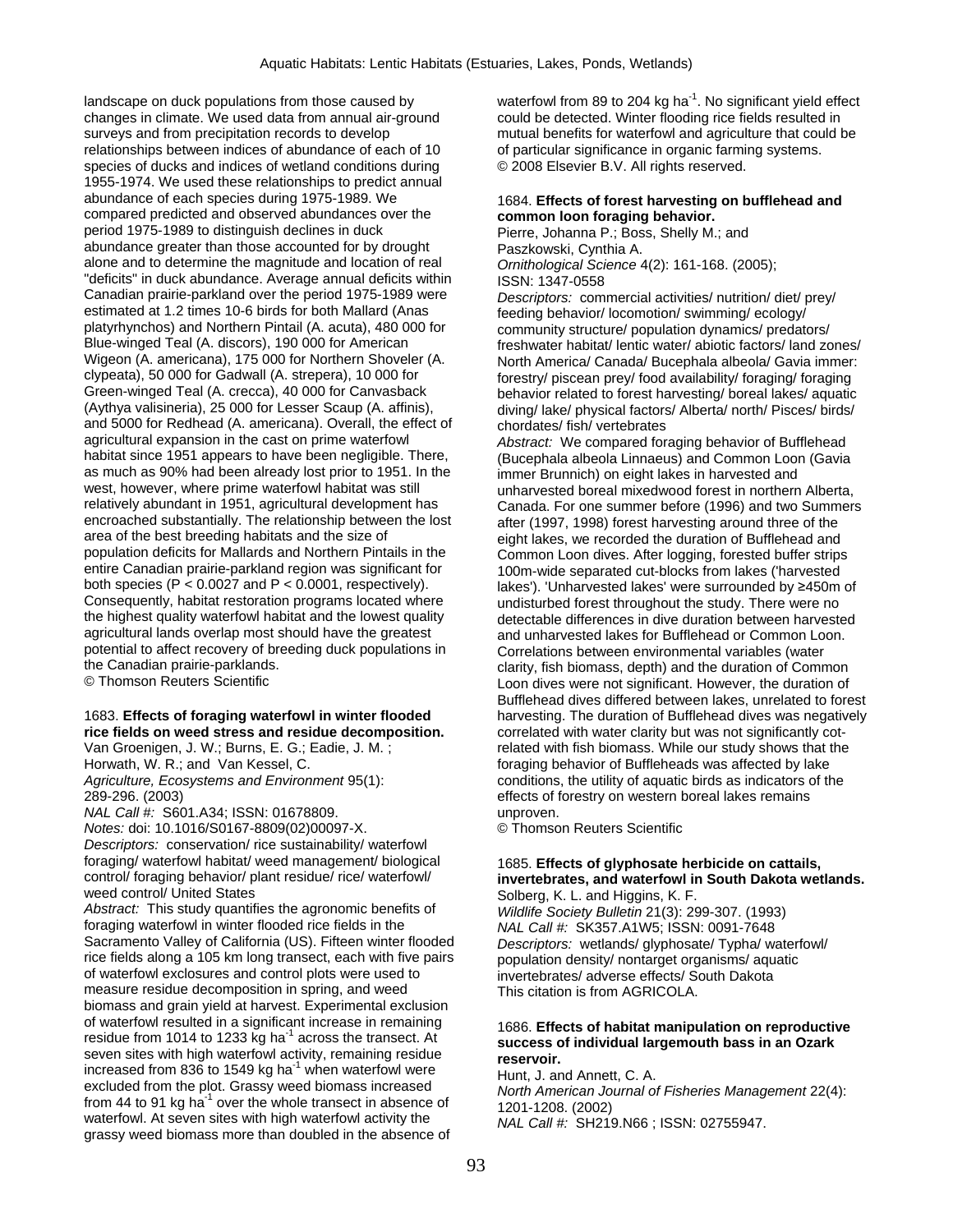*Descriptors:* coarse woody debris/ fish/ habitat contains 15 species accounts.<br>management/ reproductive success/ spawning ground/ <br>© NISC management/ reproductive success/ spawning ground/ United States/ Micropterus/ Micropterus salmoides/

*Abstract:* Centrarchids prefer nesting near patches of **and mesofauna in wetland ricefields: A summary of**  supplemental structure enhance the reproduction of black **environments.**<br>
basses Micropterus spp. in systems where naturally **Roger PA** · Si occurring structure is lacking. Supplemental structure may Jimenez, R.<br>not be helpful in systems that contain plentiful physical *Australian Jimenez*, structure, and nests located near supplemental structure 1057-1068. (1994) may not be as successful as nests located near naturally *NAL Call #:* 23 Au792; ISSN: 0816-1089. occurring structure. We monitored nests of largemouth *Notes:* Literature review. bass M. salmoides in areas with and without supplemental *Descriptors:* wetlands/ pesticides/ rice/ temperate zone/ logs in a small Arkansas reservoir containing abundant invertebrates/ fertilizers/ agricultural practices/<br>natural structure to assess how spawning individuals microorganisms/ data collections/ rice fields/ p natural structure to assess how spawning individuals microorganisms/ data collections/ rice fields/ pollution<br>
responded to habitat manipulation on two spatial scales, effects/ agricultural pollution/ Invertebrata/ biodive responded to habitat manipulation on two spatial scales, effects/ agricultural pollution/ Invertebrata/ biodiversity<br>microhabitat and mesohabitat. We compared the use of a substract: This review summarises information on t natural versus supplemental logs, mating success, hatching behaviour of pesticides and their impacts on success. nest density, and nearest-<br>microorganisms and non-target invertehrates success, nesting success, nest density, and nearest-<br>
neighbor distances in manipulated and unmanipulated<br>
collected in or is applicable to, temperate wetland neighbor distances in manipulated and unmanipulated collected in, or is applicable to, temperate wetland<br>mesohabitats. Nesting males used supplemental logs more ricefields. An extensive bibliographic survey shows mesohabitats. Nesting males used supplemental logs more ricefields. An extensive bibliographic survey shows that<br>often than we expected based on their use of naturally represent knowledge is fragmentary and partly outdated often than we expected based on their use of naturally expansion of the ourrent knowledge is fragmentary and partly outdated.<br>Cocurring logs (67% versus 25.4%, respectively). Mating, expansion Pesticides applied on soil at occurring logs (67% versus 25.4%, respectively). Mating, experiencies applied on soil at recommended levels rarely<br>hatching, and nesting success were equally high for broods had a detrimental effect on microbial population hatching, and nesting success were equally high for broods had a detrimental effect on microbial populations or their<br>located near supplemental logs and naturally occurring expansion activities. They had more effect on inv located near supplemental logs and naturally occurring exactivities. They had more effect on invertebrate populations,<br>structure. Manipulated and unmanipulated mesohabitat inducing the blooming of individual species of flo structure. Manipulated and unmanipulated mesohabitat inducing the blooming of individual species of floodwater<br>produced equal nest densities and nearest-neighbor<br>zooplankton and reducing populations of aquatic produced equal nest densities and nearest-neighbor <br>distances. We conclude that supplemental logs were a complementes in soil Available information raises useful management tool in Lake Wedington and provided regarding the long-term effects of pesticides on (i) high-quality microhabitat for spawning. We recommend that microorganisms, primary producers, and invertebrates of managers consider installing log structures where natural microorganisms, primary producers, and invertebrat managers consider installing log structures where natural importance to soil fertility, (ii) predators of rice pests and<br>structure is sparse or floaters are abundant. Supplemental vectors and (iii) microbial metabolism of logs should be installed in a configuration mimicking the  $\odot$  ProQuest natural spacing of nests to accommodate the parental

## 1687. **Effects of management practices on wetland McWilliams, S. R.; Sloat, T.; Toft, C. A.; and Hatch, D.**<br>Mestern North American Naturalist 67(2): 299-317 (20

Johnson, D. H. and Dechant Shaffer, J. A.: Northern Prairie *NAL Call #:* QH1.G7; ISSN: 15270904 Wildlife Research Center, U.S. Geological Survey. (2001). *Descriptors:* adaptive management/ CANOCO/<br>*Notes:* See also http://www.npwrc.usgs.gov/resource/ correspondence analysis/ fire/ geese/ prescribed literatr/grasbird/index.htm (Effects of management practices on grassland birds).

*Descriptors:* ecological requirements/ dispersion/ wetland appropriate monitoring programs and sound analysis<br>Thabitat/ brood-egg/ habitat management/ management/ methods. Here we evaluate the effects of prescribed habitat/ brood-egg/ habitat management/ management/ methods. Here we evaluate the effects of prescribed fall<br>North America

*Abstract:* These reports are a series of literature syntheses primarily for spring-migrating geese. During late fall in 2<br>on North American wetland birds. The need for these consecutive vears, we burned vegetation in 4 re on North American wetland birds. The need for these consecutive years, we burned vegetation in 4 replicate reports was identified by the Prairie Pothole Joint Venture  $\frac{1}{2}$ reports was identified by the Prairie Pothole Joint Venture blocks (2.3 ha each) that traversed a natural moisture and<br>(PPJV), a part of the North American Waterfowl spaceally associated vegetation gradient. We used ordina (PPJV), a part of the North American Waterfowl<br>Management Plan. The PPJV recently adopted a new goal, examination analysis and contingency table analysis to Management Plan. The PPJV recently adopted a new goal, equition analysis, and contingency table analysis to to<br>to stabilize or increase populations of declining grassland-<br>evaluate how annual changes in relative abundance to stabilize or increase populations of declining grassland-<br>and wetland-associated wildlife species in the Prairie<br>plants were affected by burning as well as other importa and wetland-associated wildlife species in the Prairie plants were affected by burning as well as other important<br>Pothole Region. To further that objective, it is essential to ecological factors. Burning increased species understand the habitat needs of birds other than waterfowl, plants, especially in the 2 wetter vegetation zones, but had<br>and how management practices affect their habitats. The no effect on species richness or on the propo

*Notes:* doi: 10.1577/1548-8675(2002)022 focus of these reports is on management of breeding <1201:EOHMOR>2.0.CO;2. habitat, particularly in the northern Great Plains. Resource

## Perciformes<br>Abstract: Centrarchids prefer nesting near patches of **1688.** Effects of pesticides on soil and water microflora current knowledge and extrapolation to temperate

Roger, P. A.; Simpson, I.; Oficial, R.; Ardales, S.; and

Australian Journal of Experimental Agriculture 34(7):

Abstract: This review summarises information on the oligochaetes in soil. Available information raises concerns vectors, and (iii) microbial metabolism of pesticides.

### behavior of black basses. 1689. **Effects of prescribed fall burning on a wetland** © 2008 Elsevier B.V. All rights reserved. **plant community, with implications for management of plants and herbivores.**

**birds.** *Western North American Naturalist* 67(2): 299-317. (2007) *correspondence analysis/ fire/ geese/ prescribed burning/* wetland plant community

on grassland birds).<br>
http://www.npwrc.usgs.gov/resource/literatr/
<br>
adaptive resource management is assessing both the http://www.npwrc.usgs.gov/resource/literatr/ and adaptive resource management is assessing both the direct<br>and indirect effects of management activities by designing and indirect effects of management activities by designing burning on a wetland plant community that is managed ecological factors. Burning increased species diversity of no effect on species richness or on the proportion of native plant species. Wetland plant species responded to prescribed burning independently, and their response often differed by vegetation zone and with annual variation in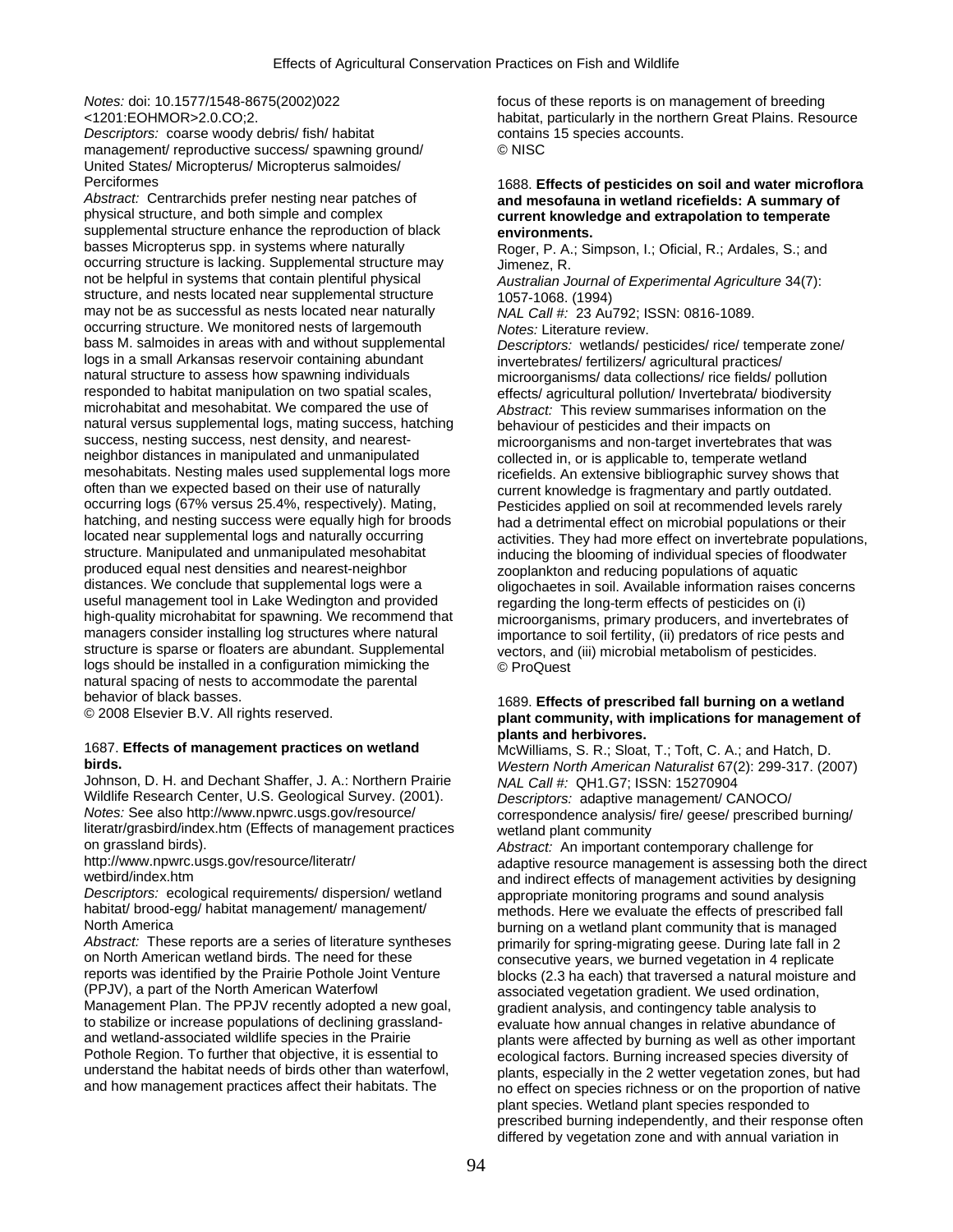flooding. Burning enhanced the abundance of native foxtail clearcut for wood frogs, American toads, and to a lesser barley (Hordeum jubatum) and reduced the abundance of extent red-backed salamanders. Partial harvests adjacent introduced swamp timothy (Crypsis shoenoides). Saltgrass to headwater streams had the least effect on the riparian (Distichlis spicata), a native plant species, was usually less Amphibian community and should be considered for abundant following burning, although the level of response harvests along headwater streams when managing at the was different for each of the 3 vegetation zones. Two other stream scale. Our results show that managers can conduct introduced plant species, quackgrass (Elytrigia repens) and riparian timber harvesting in a manner that allows a diverse reed canarygrass (Phalaris arundinaceae), were less suite of Amphibian species to persist in the firs abundant after fall burning, especially when spring flooding harvest. It is plausible that these same practices may also was more extensive. Wild geese using the experimental mitigate the effects of timber harvesting on other forest blocks for feeding clearly preferred burned sites, suggesting species. Long-term effects of riparian timber harvesting on that fall burning can enhance wetland use by geese during Amphibians and other forest species population persistence spring. Given that simple manipulations such as burning and viability is a logical next step. and flooding of a wetland system may often produce  $\heartsuit$  NISC complex results, we suggest that on-going management schemes be regularly evaluated with field experiments such 1691. **Effects of sediment load on emergence of aquatic** as those conducted in this study.

© 2008 Elsevier B.V. All rights reserved. **seed banks.** 

### 1690. **Effects of riparian timber management on** Duffy, W. G. **amphibians in Maine.** *Wetlands* 23(1): 26-34. (2003)

Perkins, Dustin W. and Hunter, Malcolm L. *NAL Call #:* QH75.A1W47; ISSN: 0277-5212 *Journal of Wildlife Management* 70(3): 657-670. (2006) *Descriptors:* agricultural impacts/ egg banks/ hydrophytes/ *NAL Call #:* 410 J827; ISSN: 0022-541X prairie potholes/ resting eggs/ sedimentation/ seed banks/ *Descriptors:* Caudata/ Salientia/ Ambystoma maculatum/ siltation/ tillage/ wetland condition/ wetland degradation American toad/ Bufo americanus/ eastern red-backed *Abstract:* Intensive agricultural activities near prairie salamander/ Plethodon cinereus/ Rana sylvatica/ spotted wetlands may result in excessive sediment loads, which salamander/ wood frog/ wildlife-human relationships/ may bury seed and invertebrate egg banks that are commercial enterprises/ communities/ disturbances/ habitat important for maintenance and cycling of biotic<br>use/ forestry practices/ habitat alterations/ wetlands/ communities during wet/dry cycles. We evaluat ecosystems/ headwater stream/ land zones/ Maine/ riparian sediment burial on emergence of plants and invertebrates habitat/ riparian timber harvesting/ riparian timber from seed and invertebrate egg banks. Sediment-load management/ rivers/ temperate forest/ wildlife experiments indicated that burial depths of 0.5 cm caused a management/ amphibians/ buffers/ first-order stream/ forest 91.7% reduction in total seedling emergence and a 99.7% management/ headwater streams/ partial harvests/ riparian reduction in total invertebrate emergence. Results of our zones/ stream salamanders/ vegetation/ waters/ forest/ burial experiments corroborated prior research on seedling silviculture emergence. However, our study demonstrated that  $\blacksquare$ 

ecosystems. In areas managed for timber riparian areas entering wetlands from agricultural erosion may also are often protected with unharvested forested buffers, but it hamper successional changes throughout interannual is unclear whether these buffers are adequate to maintain climate cycles. Land-management strategies need to be the floral and faunal diversity of riparian areas. Amphibians implemented that will prevent erosion of cropland top soil are sensitive to forest management, have high diversity in from entering wetlands. riparian areas, and are among the most abundant © 2008 Elsevier B.V. All rights reserved. vertebrates in temperate forests; therefore, they are excellent candidates to use in a study of the effects of 1692. **Effects of structural marsh management and riparian timber management.** We conducted a field salinity on sediments, hydrology, invertebrates, and riparian timber management. We conducted a field **salinity on sediments, hydrology, invertebrates, and**<br>
experiment with 15 headwater streams in western Maine, **being a staterbirds in marsh ponds during winter on the Gulf** USA, randomly assigned to 5 silvicultural treatments. We **Coast Chenier Plain.** examined Amphibian abundance for 1 year prior to and 2 Bolduc, Francois. Louisiana State University and years following treatment We also undertook a Agricultural and Mechanical College, 2003. retrospective study on 12 headwater streams representing *Notes:* Advisor: Afton, Alan D.<br>3 treatments where harvests had occurred 4-10 years *Descriptors:* wetlands/ marshe 3 treatments where harvests had occurred 4-10 years *Descriptors:* wetlands/ marshes/ structural marsh controlled, active-searches to sample terrestrial and stream Louisiana<br>Amphibians. Wood frogs (Rana sylvatica), eastern red-<br>Abstract Amphibians. Wood frogs (Rana sylvatica), eastern red- *Abstract:* Compositions of wintering waterbird communities backed salamanders (Plethodon cinereus), and spotted are dependent upon food accessibility (via water depth), b<br>salamanders (Ambystoma maculatum) were sensitive to biomasses and sizes of their invertebrate prev, which in salamanders (Ambystoma maculatum) were sensitive to biomasses and sizes of their invertebrate prey, which in timber harvesting along headwater streams. American the furn are influenced by the hydrology and sediments of timber harvesting along headwater streams. American turn are influenced by the hydrology and sediments of toads<br>toads (Bufo americanus) were either unaffected or the thing wetland habitats. The hydrology and sediments of m increased in abundance postharvest. Buffers ranging in ponds on the Gulf Coast Chenier Plain probably are width from 11 to 35 m appeared to partially mitigate the affected by structural marsh management (levees, water<br>effects of timber harvest because abundances were control structures and impoundments: SMM) and salinity

suite of Amphibian species to persist in the first years after

## invertebrates and plants from wetland soil egg and

Gleason, R. A.; Euliss, N. H.; Hubbard, D. E.; and

communities during wet/dry cycles. We evaluated effects of *Abstract:* Riparian areas are one of the most complex, invertebrate emergence is also highly susceptible to the diverse, and dynamic environments in forested emergences of burial. Our research suggests that sediment effects of burial. Our research suggests that sediment

# waterbirds in marsh ponds during winter on the Gulf

management/ waterbirds/ salinity/ wintering habitat/

wetland habitats. The hydrology and sediments of marsh effects of timber harvest because abundances were control structures and impoundments; SMM) and salinity;<br>generally higher within the buffer than in the adjacent the refore. SMM and salinity ultimately may affect wintering therefore, SMM and salinity ultimately may affect wintering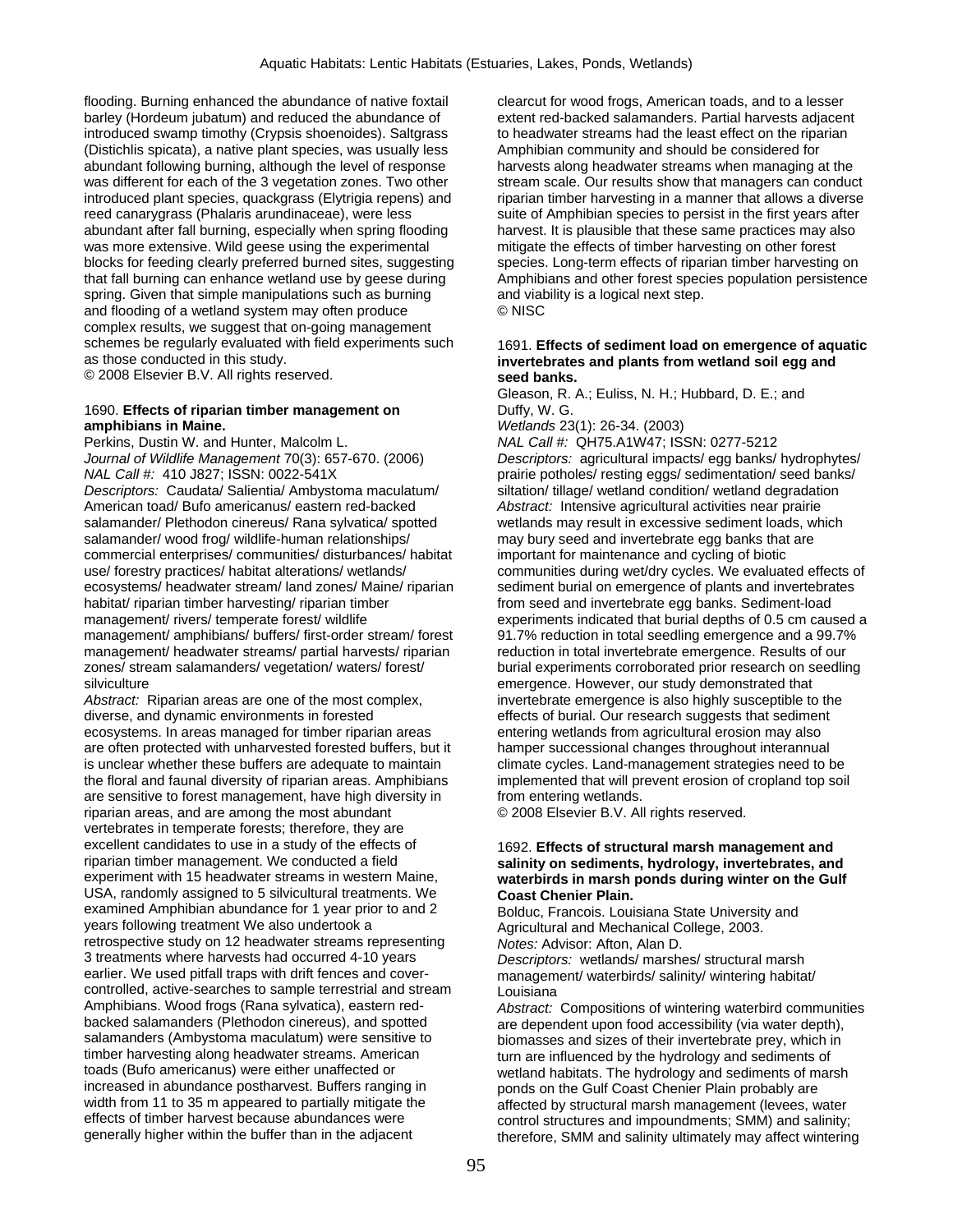waterbird communities. Accordingly, I measured sediment cypress wetlands. Cypress domes are isolated, shallow and hydrologic variables, biomasses and sizes of common basins that collect surficial waters from adjacent forested aquatic invertebrates, and densities of common wintering areas and therefore might be expected to contain pesticide waterbird species in ponds of impounded freshwater (IF), from storm runoff. This study utilizes in situ mi waterbird species in ponds of impounded freshwater (IF), impounded oligohaline (IO), impounded mesohaline (IM), experiments to assess the effects of a concentration and unimpounded mesohaline (UM) marshes during gradient of the herbicide imazapyr (0.184, 1.84, and 18.4<br>winters 1997-1998 to 1999-2000 on Rockefeller State ma/L. equivalent to 1, 10, and 100 times the expected winters 1997-1998 to 1999-2000 on Rockefeller State mg/L, equivalent to 1, 10, and 100 times the expected<br>Wildlife Refuge, near Grand Chenier, Louisiana. SMM environmental concentration from a normal application Wildlife Refuge, near Grand Chenier, Louisiana. SMM environmental concentration from a normal application rate)<br>affected sediment and hydrologic variables, which on the nracroinvertebrate community of a logged pond negatively affected biomasses of Nematoda and cypress dome using changes in macroinvertebrate secondarily increased those of Ostracoda. However, few composition, chironomid biomass, and chironomid headwaterbird species possess the capacity to capture these capsule deformities. The control core was not significantly<br>small prev: consequently, I predicted that avian species that different from the surrounding cypress dome small prey; consequently, I predicted that avian species that consume invertebrates would not be among those parameter, suggesting that enclosure effects were likely of differentiating waterbird communities between ponds of IM minimal importance in the final experimental results. The and UM marshes. Comparisons of waterbird densities lack of statistical difference ( $p < 0.05$ ) in macroinvertcbrate<br>provided inconsistent results with this prediction because community composition, chironomid deformity rat some shorebird and waterfowl species that feed heavily on invertebrates were those that primarily differentiated imazapyr did not affect the macroinvertebrate community at waterbird communities between ponds of IM and UM Ihe concentralions tested. Chironomid deformity rate marshes. My comparison of IF, IO, and IM marsh ponds ranged from 0.97% for imazapyr control to 4.96% for the indicated that, except for salinity, they differed little in 100X treatment, with chironomid biomass being 1.79 and sediment and hydrologic variables. Accordingly, these 1.87 mg/L, respectively. marshes only differed in biomass of Oligochaeta; This citation is from Treesearch. consequently, I predicted that avian species that consume invertebrates would not be among those differentiating 1695. **Effects of vegetation manipulation on breeding**<br>
waterbird communities among ponds of IF, IO, and IM **waterfowl in prairie wetlands: A literature review.** waterbird communities among ponds of IF, IO, and IM **waterfowl in prairie wetlands: A literature review.**<br>
marshes. Accordingly, their waterbird communities primarily Kantrud, H. A. Fish and Wildlife Service, U.S. Departi marshes. Accordingly, their waterbird communities primarily Kantrud, H. A. Fish and Wildlife Service, U.S. Department<br>
of the Interior. 1986. Fish and Wildlife Technical Report. differed in densities of waterbird species that feed on of the Interior, 1986. Fish and Wildlife Technical Report.<br>Vegetation. In conclusion, some waterbird species Notes: Also available in USDA General Technical Report. vegetation. In conclusion, some waterbird species *Notes:* Also available in USDA General Technical Report exclusively used ponds of UM marshes rather than ponds RM-194, Can Livestock Be Used as a Tool to Enhance<br>The Reno Nevada 13 February 1990, ed IF marshes when water depth favored those that by Severson, Kieth E., pp. 93-123. maximized their densities. Consequently, my results Call no. aSD11.A42 no. 194.<br>suggest that marsh managers should focus on the http://www.npwrc.usgs.gov/re preservation of UM and IF marshes for the conservation of dex.htm#contents<br>wintering waterbird populations on the Gulf Coast Chenier Descriptors: wate wintering waterbird populations on the Gulf Coast Chenier *Descriptors:* waterfowl/ wetlands/ prairie/ ducks/ marshes<br>Abstract: Both dabbling and diving ducks and their broods

## **winter burning on plant and bird communities during** and other species adapted to form monotypes in the

Gabrey, S. W.; Afton, A. D.; and Wilson, B. C. tall, emergent hydrophytes by fire and grazing (unless very Wildlife Society Bulletin 29(1): 218-231. (2001) the intensive) generally benefit breeding waterfowl. Such *NAL Call #:* SK357.A1W5; ISSN: 0091-7648 benefits are an increase in pair density, probably related to *Descriptors:* wetlands/ watershed management/ prescribed increased interspersion of cover and open water which burning/ coasts/ Louisiana/ Texas decreases visibility among conspecific pairs, and<br>This citation is from AGRICOLA. This citation is from AGRICOLA.

Fowlkes, Mark D.; Michael, Jerry L.; Crisman, Thomas L.; and Prenger, Joseph P. © 2008 Elsevier B.V. All rights reserved.

*Environmental Toxicology and Chemistry* 22(4):

*NAL Call #:* QH545.A1E58; ISSN: 0730-7268. **communities.**  http://www.srs.fs.usda.gov/pubs/5485 Brennan, K. M.

last several decades has led to concern over potential *Notes:* Literature review; ISBN: 0442230095. water contamination, which may affect biotic health. In the *NAL Call #:* QH545.S49E3 southeastern United States, pine Ratwoods are important for timber production and are often interspersed with

on the nracroinvertebrate community of a logged pond community composition, chironomid deformity rate, and chironomid biomass between treatments suggests that

Wildlife Habitat?, Reno, Nevada, 13 February 1990, edited

http://www.npwrc.usgs.gov/resource/wetlands/vegmanip/in

Plain.<br> **Abstract:** Both dabbling and diving ducks and their broods<br> **CONISC CONISC** prefer wetlands with openings in the marsh canopy. Decreased use is commonly associated with decreased 1693. **Effects of structural marsh management and** habitat heterogeneity caused by tall, robust hydrophytes **summer in the Gulf Coast Chenier Plain.** absence of disturbance. Reductions in height and density of *intensive)* generally benefit breeding waterfowl. Such improvements in their invertebrate food resources that result from increased habitat heterogeneity. Research 1694. **Effects of the herbicide imazapyr on benthic** needs are great because of the drastic changes that have **macroinvertebrates in a logged pond cypress dome.** <sup>accrued</sup> to prairie wetlands through fire suppression.<br> **Fowlkes, Mark D.; Michael, Jerry L.; Crisman, Thomas L.** Cultivation, and other factors, -from Author

## 900-907. (2003) 1696. **Effects of wastewater on wetland animal**

*Descriptors:* imazapyr/ herbicide/ macroinvertebrates/ In: Ecological Considerations in Wetlands Treatment of chironomid deformity/ wetland<br>Abstract: Increased herbicide use in silviculture over the Mew York: Van Nostrand Reinhold, 1985 *Abstract: Van Nostrand Reinhold, 1985; pp. 199-223.*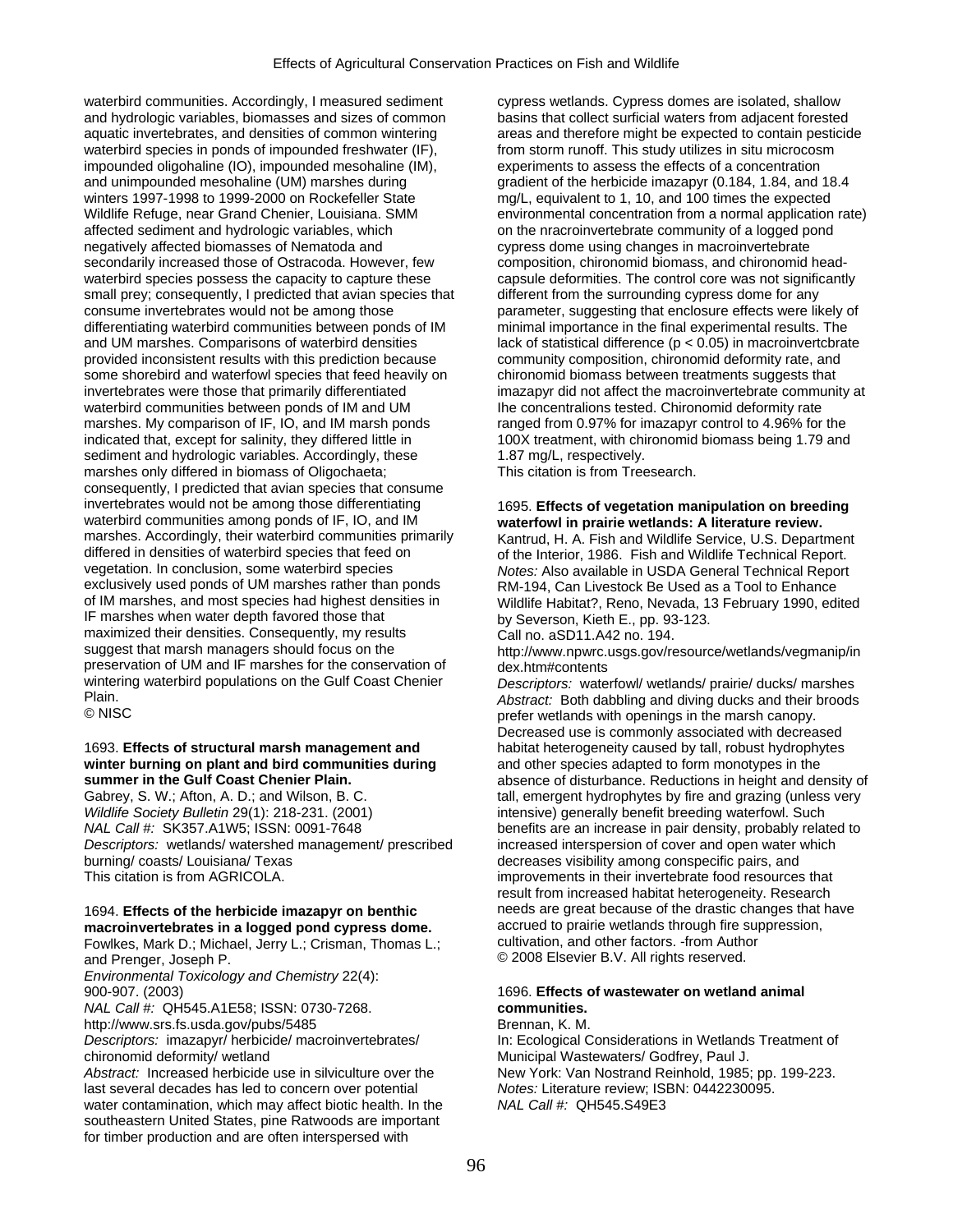*Descriptors:* wetlands treatment/ wastewater treatment/ 1698. **Effects of winter marsh burning on abundance**  water pollution effects/ ecosystems/ wildlife/ environmental **and nesting activity of Louisiana seaside sparrows in**  effects/ economic aspects/ artificial wetlands **the Gulf Coast Chenier Plain.**  *Abstract:* An inventory of known discharges of wastewater Gabrey, S. W. and Afton, A. D. to wetlands in Illinois, Indiana, Michigan, Minnesota, Ohio, *Wilson Bulletin* 112(3): 365-372. (2000) and Wisconsin was performed. The results show that the *NAL Call #:* 413.8 W692; ISSN: 00435643 use of natural wetlands for the discharge of treated *Descriptors:* abundance/ ecological impact/ habitat wastewater is relatively common. However, the intentional management/ marsh/ nesting/ passerines/ prescribed inclusion of wetlands as part of the treatment process is burning/ United States/ Ammodramus maritimus/ rare. Both types of situations may become more attractive Gulf Coast Chenier Plain due to economic factors. Although the short-term benefits *Abstract:* Louisiana Seaside Sparrows (Ammodramus of the use of natural wetlands for the disposal or treatment maritimus fisheri) breed and winter exclusively in brackish of wastewater (cost-effectiveness, treatment efficiency, and and saline marshes along the northern Gulf of Mexico. convenience) appear promising, the long-term ability of Many Gulf Coast marshes, particularly in the Chenier Plain these areas to treat wastewater is questionable. The of southwestern Louisiana and southeastern Texas, are construction of artificial wetlands for the treatment of burned intentionally in fall or winter as part of waterfowl wastewater would avoid any detrimental effects that might management programs. Fire reportedly has negatively result from the use of natural wetlands and also could affected two Seaside Sparrow subspecies (A. m. result from the use of natural wetlands and also could provide supplementary habitats for wetland wildlife and nigrescens and A. m. mirabilis) in Florida, but there is no possibly reservoirs for rare species. Few animal-related published information regarding effects of fire on A. m. studies have been performed at the small number of fisheri. We compared abundance of territorial male artificial wetland sites presently in existence; thus, the Louisiana Seaside Sparrows, number of nesting activity information base is too small and too short-term for any indicators, and vegetation structure in paired burned and conclusions to be drawn. unburned plots in Chenier Plain marshes in southwestern

## **bird use in boreal eastern Ontario.** found that abundance of male sparrows decreased in

*NAL Call #:* 410.9 Ot8 ; ISSN: 00083550<br> *Descriptors:* boreal/ breeding birds/ constructed wetland/ showed a similar but non-significant pattern in response to *Descriptors: boreal/ breeding birds/ constructed wetland/ Abstract:* Wetland construction has been an effective agricultural and other activities. However, the type, variety, did not differ from that in unburned plots during the second and and and and other habitats created are often critical breeding season post-burn. We recommend and age of the habitats created are often critical breeding season post-burn. We recommend that marsh components in the success of the wetland when the aim is management plans in the Gulf Coast Chenier Plain components in the success of the wetland when the aim is constructed as a series of cells between 1993 and 1997 in boreal eastern Ontario to provide waterfowl habitat. We allowing vegetation to recover for at least two growing<br>determined habitat change and monitored breeding-season seasons before reburning a marsh. determined habitat change and monitored breeding-season seasons before reburning a marsh.<br>bird use before construction and one vear after the last cell  $\degree$  2008 Elsevier B.V. All rights reserved. bird use before construction and one year after the last cell was constructed. Wetland construction resulted in dramatic changes to the vegetation and bird communities. The area 1699. **Endangered species management requires a new**  was transformed into a variety of wetland habitats, but **look at the benefit of fire: The Cape Sable seaside**  primarily marsh, one of the rarest wetland types in boreal **sparrow in the Everglades ecosystem.**  Ontario. Survey stations with moderate habitat change La Puma, David A.; Lockwood, Julie L.; and exhibited the greatest change in bird species richness. Davis, Michelle J. Total species richness increased 55% from 56 to 87 *Biological Conservation* 136(3): 398-407. (2007) species, with obligate wetland birds increasing from 3 to 26 *NAL Call #:* S900.B5; ISSN: 0006-3207 species. Rare birds increased from 11 to 27 species, with *Descriptors:* conservation measures/ reproduction/ most as obligate or facultative wetland birds, but also ecology/ population dynamics/ terrestrial habitat/ abiotic Peregrine Falcon (Falco peregrinus). Bird abundance, as factors/ physical factors/ land zones/ Ammodramus<br>measured by the number of stations where a species was maritimus mirabilis/ habitat management/ reproductions observed, increased significantly for obligate wetland birds. productivity/ nesting success/ population density/ There were no significant losses of species from any bird grassland/ prairie habitat/ fire/ Florida/ Everglades National group, as adjacent upland habitat was preserved. This Park/ Aves/ Passeriformes/ Emberizidae/ birds/ chordates/ short-term study has shown that construction of new vertebrates wetland habitat in boreal eastern Ontario, especially marsh, *Abstract:* Although disturbance processes play important can significantly increase the numbers of breeding-season roles in maintaining habitat heterogeneity, the potential birds, including rare species. However, long-term effects of such processes on rare or endangered species is monitoring is required to ensure sustained success of virtually unknown and difficult to test. We use an unplanned<br>wetland construction projects for birds.<br>wetland construction projects for birds. © 2008 Elsevier B.V. All rights reserved. natural experiment to test the effects of fire on the federally

© ProQuest Louisiana during the 1996 breeding season (April-July) before experimental winter burns (January 1997) and again 1697. **Effects of wetland creation on breeding season** during two breeding seasons post-burn (1997-1998). We Locky, D. A.; Davies, J. C.; and Warner, B. G. burned plots during the first breeding season post-burn, but Canadian Field Naturalist 119(1): 64-75. (2005) was higher than that of unburned plots during the second was higher than that of unburned plots during the second marsh<sup>/</sup> Ontario/ rare birds/ upland birds/ wetland birds burning. Sparrow abundance and nesting activity seemingly<br>Abstract: Wetland construction has been an effective are linked to dead vegetation cover, which was lower means of mitigating wetland habitat losses due to burned plots during the first breeding season post-burn, but<br>agricultural and other activities. However, the type variety did not differ from that in unburned plots during to enhance the bird community. Hilliardton Marsh was integrate waterfowl and Seaside Sparrow management by<br>constructed as a series of cells between 1993 and 1997 in maintaining a mosaic of burned and unburned marshes and

maritimus mirabilis/ habitat management/ reproductive

fire, which burned half of a long-term study plot, as a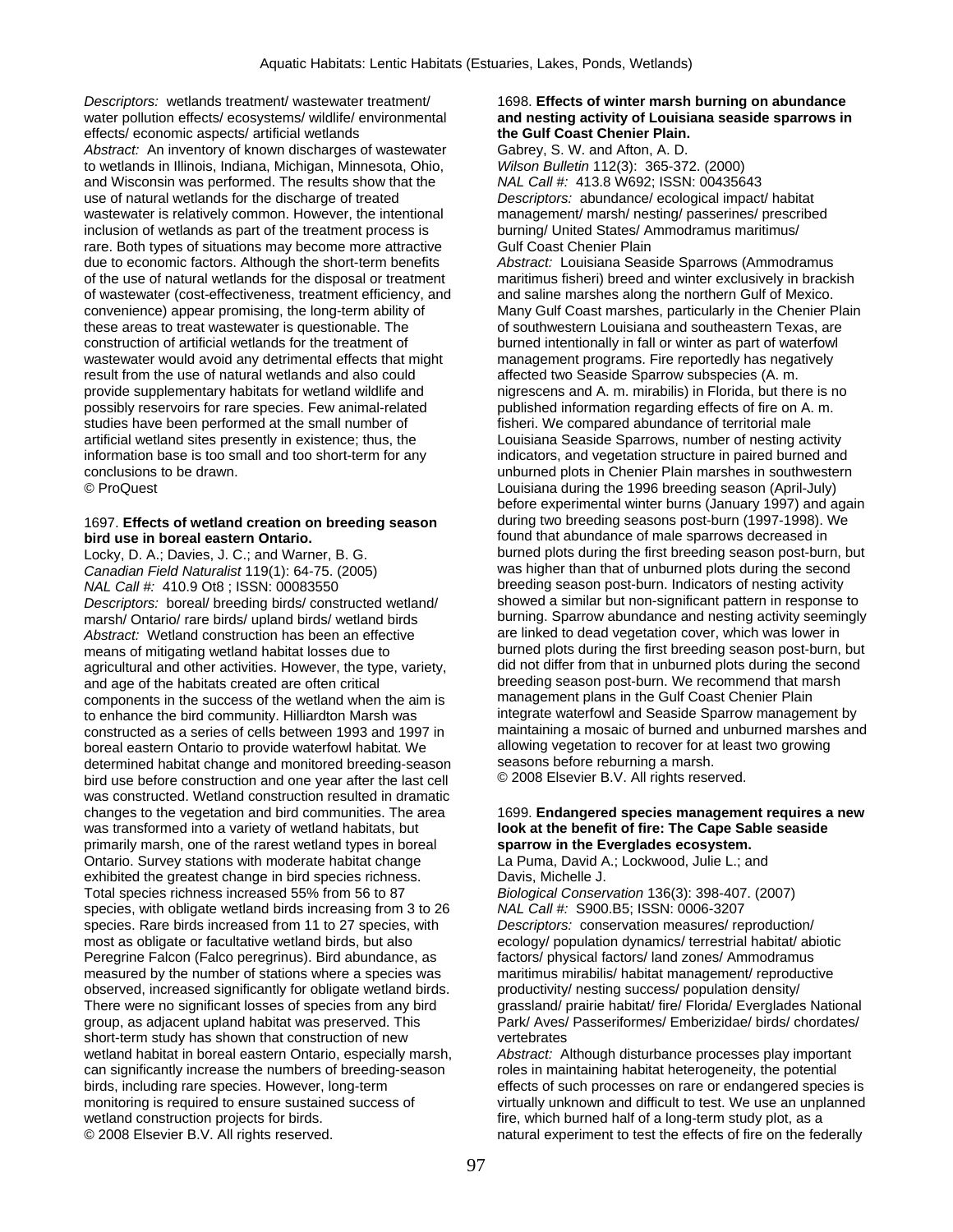endangered Cape Sable seaside sparrow in Everglades 1701. **Estimated extent of geographically isolated**  National Park. By implementing a before-after-control **wetlands in selected areas of the United States.**  impact study design we determine the mechanistic link Tiner, R. W. between fire and demography of this endangered sparrow. *Wetlands* 23(3): 636-652. (2003) Our results show that while the sparrow tolerates fire, *NAL Call #:* QH75.A1W47; ISSN: 0277-5212 neither sparrow density nor nesting success are enhanced *Descriptors:* coastal plains/ geographical distribution/ by fire, which runs contrary to the current paradigm in which geographical information systems/ grasslands/ habitats/ sparrows are expected to benefit and therefore require fire hydrological data/ meadows/ nature conservation/ prairies/<br>for persistence. Our results caution against the assumption regulations/ watersheds/ wetlands for persistence. Our results caution against the assumption that occupancy of disturbance-prone habitat automatically *Abstract:* In preparing a major report on geographically suggests dependence on disturbance. Land managers isolated wetlands, the US Fish and Wildlife Service (FWS) must prevent large and frequent fires from burning initiated a study of the extent of these wetlands across the occupied sparrow habitat to best manage for the species. country. The FWS used geographical information system Moreover, it is imperative that more studies focus on the (GIS) technology to analyse existing digital data (e.g., effects of disturbance processes on rare and endangered National Wetlands Inventory data and US Geological species in order to prevent further loss of biodiversity. © Survey hydrologic data) to predict the extent of isolated<br>2006 Elsevier Ltd. All rights reserved. We have the wetlands in 72 study areas. Study sites included are 2006 Elsevier Ltd. All rights reserved.<br>
© Thomson Reuters Scientific version of the expecific types of isolated wetlands (e.g., prairie

Ontkean, G. R.; Chanasyk, D. S.; Riemersma, S.;

*Water Quality Research Journal of Canada* 38(2): 335-359.

*Descriptors:* wetlands/ water quality/ surface water/ habitat/ study was not designed to generate statistically significant<br>
aquatic birds/ watersheds/ nutrient concentrations/ fecal estimates of isolated wetlands for the aquatic birds/ watersheds/ nutrient concentrations/ fecal estimates of isolated wetlands for the nation. As expected,<br>coliforms/ surface water/ water quality (natural waters)/ entity the extent of isolated wetlands was qui coliforms/ surface water/ water quality (natural waters)/ catchment areas/ nutrients/ bacteria (faecal)/ birds (waterfowl)/ monitoring/ fate of pollutants/ prairies/ data proportion of the wetland resource in arid and semiarid to<br>collections/ spatial distribution/ temporal distribution/ subhumid regions and in karst topography. Eig collections/ spatial distribution/ temporal distribution/ suspended solids/ bacteria/ Canada, Alberta, and more than half of their wetland area designated

*Abstract:* A three-year study was conducted to examine the wetland area in this category. For most sites, isolated effects of a prairie wetland enhanced for waterfowl habitat wetlands represented a greater percent of the total num<br>on surface water quality in the Crowfoot Creek watershed in of wetlands than the percent of wetland area. on surface water quality in the Crowfoot Creek watershed in of wetlands than the percent of wetland area. This was<br>southern Alberta, Canada, Monitoring was carried out at the largely attributed to difference in wetland siz southern Alberta, Canada. Monitoring was carried out at the largely attributed to difference in wetland size, with n<br>Hilton wetland from mid-March to the end of October in largen non-isolated wetlands being larger than the Hilton wetland from mid-March to the end of October in non-isolated wetlands being larger than the isolated<br>1997 to 1999 at two inflow sites and one outflow site. Data wetlands. Forty-three sites had more than 50% of their 1997 to 1999 at two inflow sites and one outflow site. Data wetlands. Forty-three sites had more than 50% of their total<br>were collected on flow, total phosphorus (TP), total pitrogen under of wetlands designated as isolate were collected on flow, total phosphorus (TP), total nitrogen number of wetlands designated as isolated. The estim<br>(TN), total suspended solids (TSS), and fecal coliform (FC) of isolated wetlands presented in this study ca (TN), total suspended solids (TSS), and fecal coliform (FC) of isolated wetlands presented in this study cannot be<br>bacteria. Nutrient concentrations were highest in the spring. The readily translated to wetlands that have bacteria. Nutrient concentrations were highest in the spring, readily translated to wetlands that have lost Clean Wate<br>Act "protection" based on a recent U.S. Supreme Court and decreased during the remainder of the monitoring **Act "protection" based on a recent U.S. Supreme Court**<br>
neriod each vear, Nutrient concentrations did not change **the unit of the supplement of the vear** relations of w period each year. Nutrient concentrations did not change ruling for several reasons, including the lack of written<br>significantly within the wetland due to the form of nutrient quidance on interpreting the Court's decision significantly within the wetland due to the form of nutrient, guidance on interpreting the Court's decision for identify<br>reduced retention times for nutrient untake, and the addition [urisdictional wetlands. The results of reduced retention times for nutrient uptake, and the addition jurisdictional wetlands. The results of this GIS analysis<br>of nutrients to the water through sediment release and present one perspective on the extent of geogra of nutrients to the water through sediment release and present one perspective on the extent of geographically<br>decomposition of organic matter. The wetland acted as served isolated wetlands in the country and represent a s decomposition of organic matter. The wetland acted as isolated wetlands in the country and represent a starting to the country and represent a starting point for more detailed assessments. both a source and a sink for nutrients, depending on flow point for more detailed as a point for more detailed as  $\degree$ CABI volumes. TSS concentrations decreased significantly from inflow to outflow, indicating sedimentation occurred in the wetland. FC bacteria levels were lowest in the spring and 1702. **Estuarine wetland restoration: A dike breach**  increased during the post-spring runoff (PSRO) period. FC **project in the Snohomish River Estuary, Marysville,**  bacteria counts decreased significantly within the wetland throughout the entire year. The Hilton wetland was effective Soden, John M. in reducing the amounts of TSS and FC bacteria exported *Ecological Society of America Annual Meeting,*  from the wetland; however, there was no significant change *Proceedings* 87: 271. (2002) in nutrient status. *NAL Call #:* QH540.E365.

where specific types of isolated wetlands (e.g., prairie pothole marshes, playas, Nebraska's rainwater basin 1700. **Enhanced prairie wetland effects on surface** marshes and meadows, terminal basins, sinkhole wetlands, **water quality in Crowfoot Creek, Alberta.** Carolina bays, and West Coast vernal pools) were known<br>Contkean G. R.: Chanasyk, D. S.: Riemersma, S.: Co. Co. H. Co. R.: to occur. as well as areas from other physiographic regi Bennett, D. R.; and Brunen, J. M. In total, these sites represented a broad cross-section of<br>Water Quality Research Journal of Canada 38(2): 335-359. America's landscape. Although intended to show examples (2003); ISSN: 1201-3080 of the extent of isolated wetlands across the country, the<br>Descriptors: wetlands/water quality/surface water/habitat/ study was not designed to generate statistically significant study found that isolated wetlands constituted a significant Crowfoot Creek<br>
Abstract: A three-year study was conducted to examine the wetland area in this category. For most sites, isolated

© ProQuest *Notes:* Meeting abstract; 87th Annual Meeting of the

Ecological Society of America and the 14th Annual International Conference of the Society for Ecological Restoration, Tucson, Arizona, USA; August 04-09, 2002. *Descriptors:* estuarine ecology: ecology, environmental sciences/ wildlife management: conservation/ estuarine wetland restoration/ management method/ dike breach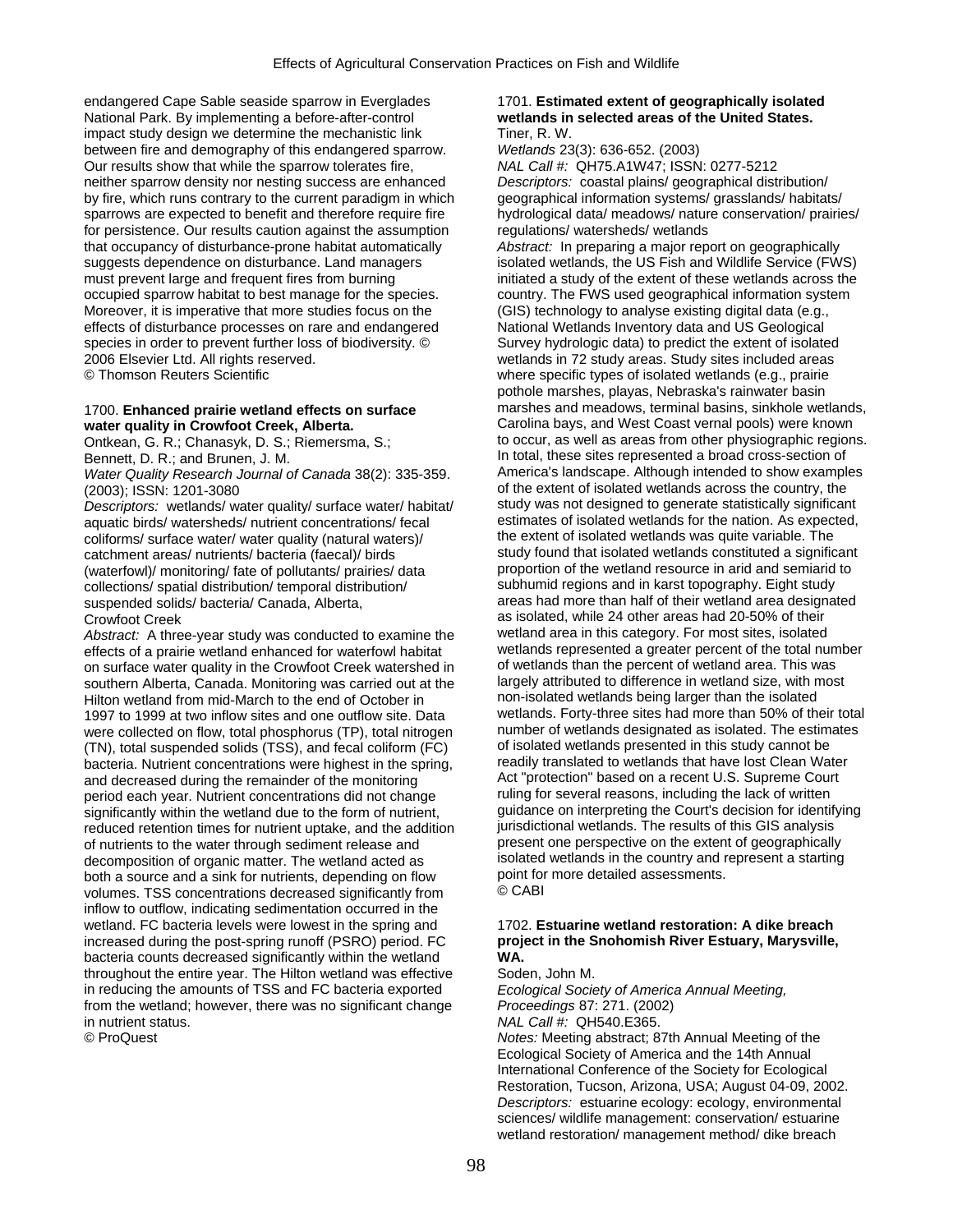project/ fish use trends/ intertidal zone elevations/ natural documented. Five stations within each of two 10 X 50 m vegetation/ reclaimed wet pasture/ salinity/ site drainage/ constructed wetlands (two vegetated, two nonvegetated) tidal flow restoration/ water quality/ water temperature/ were selected to measure the fate and effects of methyl

## 1703. **Eutrophication and restoration of Lake Apopka,** the inlet) and temporally (after 3-10 days) for MeP

*Hupo Kexue* 17(1): 1-8( 2005); ISSN: 1003-5427 spatially and temporally in the vegetated mesocosm.<br>Descriptors: freshwater ecology: ecology, environmental Pimephales promelas survival was significantly reduced, to Descriptors: freshwater ecology: ecology, environmental Pimephales promelas survival was significantly reduced, to<br>Sciences/ pollution assessment control and management/ 68%, at the 10-m station of the nonvegetated wetland sciences/ pollution assessment control and management/ 68%, at the 10-m station of the nonvegetated wetlands (3<br>sediment/ water quality/ eutrophication/ drainage basin/ postapplication), with pesticide concentrations avera sediment/ water quality/ eutrophication/ drainage basin/ habitat restoration/ agricultural development/ 9.6 μ g MeP/L. Ceriodaphnia in both the vegetated and paleolimnology/ food web structure<br>
Abstract: This paper provides a literature review on exact a sensitive (i.e., a significant acute response to MeP occurred) to pesticide *Abstract:* This paper provides a literature review on eutrophication and restoration of Lake Apopka, a large, concentrations through 10 days postapplication. Mean MeP<br>shallow and subtropical take in Florida. USA. Prior to 1947. concentrations in water ranged from 0.5 to 15.4 shallow and subtropical take in Florida, USA. Prior to 1947, concentrations in water ranged from 0.5 to 15.4 μ g/L and<br>Lake Apopka was a clear-water, submerged macrophyte-<br>from 0.1 to 27.0 μ g/L in the vegetated and nonve Lake Apopka was a clear-water, submerged macrophyte-<br>dominated system with a famous recreation fishery.<br>wetlands, respectively. Hyalella azteca aqueous tests dominated system with a famous recreation fishery.<br>Hydrologic alteration of the drainage basin and large-scale entity resulted in significant mortality in the 5-m vegetated Hydrologic alteration of the drainage basin and large-scale resulted in significant mortality in the 5-m vegetated<br>Agricultural development of floodplain has resulted in segment 10 days after exposure to MeP (2.2 u g/L. So agricultural development of floodplain has resulted in segment 10 days after exposure to MeP (2.2 μ g/L<br>Catastrophic changes in Lake Apopka ecosystem. These showed phase (10-day) sediment toxicity tests showed no catastrophic changes in Lake Apopka ecosystem. These phase (10-day) sediment toxicity tests showed no<br>changes include excessive phosphorus loading to the lake. significant reduction in Chironomus tentans survival or changes include excessive phosphorus loading to the lake, significant reduction in Chironomus tentans sure<br>massive die-off of the submerged macrophytes and virtual growth, except for the sediments sampled 3 h massive die-off of the submerged macrophytes and virtual disappearance of the large-mouth bass population. postapplication in the nonvegetated wetland (65% survival).<br>Nowadays Lake Apopka is a hypereutrophic system Thereafter, midge survival averaged >87% in sediments Nowadays, Lake Apopka is a hypereutrophic system Thereafter, midge survival averaged >87% in sedimen<br>dominated by picophytoplankton and rough fish gizzard sampled from both wetlands. These data suggest that dominated by picophytoplankton and rough fish gizzard sampled from both wetlands. These data suggest that<br>shad, Approximately 90% of the lake bottom is covered by wetlands play a significant role in mitigating the effect o shad. Approximately 90% of the lake bottom is covered by wetlands play a significant role in mitigating the effect of<br>A layer of 50 cm thick, unconsolidated, flocculent organic MeP exposure in sensitive aquatic biota. © 20 a layer of 50 cm thick, unconsolidated, flocculent organic MeP exposure in materials largely originated from water column production. materials largely originated from water column production. Periodicals, Inc.<br>Measures of Lake Apopka restoration include (I) reduction © Thomson Reuters Scientific Measures of Lake Apopka restoration include (I) reduction of external phosphorus loading, (2) removal of phosphorus and other suspended solids from the lake by filtration 1705. **Evaluating perturbations and developing**<br> **combigh the marsh flow-way and by mass removal of <b>the absolut of the restoration strategies for inland wetlands in t** gizzard shad, (3) improvement of food-web structure by **Lakes Basin.**<br> **Lakes Basin.**<br>
Detenbeck, N. E.; Galatowitsch, S. M.; Atkinson, J.; and removing of the babitat through **Detenbeck, N. E.; Galatowitsch, S. M.; Atkins** removing gizzard shad, (4) restoration of habitat through shoreline plantation and  $(5)$  increases in water level  $\sim$  Ball, H. fluctuation. Major research covers a variety of topics *Wetlands* 19(4): 789-820. (1999) including analysis of past water quality conditions, *NAL Call #:* QH75.A1W47; ISSN: 0277-5212. estimates of external and internal phosphorus loading. *Notes:* Conference: Temperate Wetlands Restoration setting water quality goal, sediment characterization, Workshop, Barrie, ON (Canada), 27 Nov-1 Dec 1995. resuspension, nutrient inventory and fluxes, *Descriptors:* wetlands/ land reclamation/ land paleolimnological evidences for eutrophication, primary management/ hydrology/ water quality/ vegetation/ exotic productivity, phytoplankton community structure, and species/ sedimentation/ disturbance/ environmental limiting nutrients. Recent debates on eutrophication restoration/ nature conservation/ ecosystem disturbance/ mechanisms and restoration strategies are also presented. eutrophication/ land use/ land restoration/ land/ water © Thomson Reuters Scientific quality (natural waters)/ land restoration/ North America,

Milam, C. D.; Bouldin, J. L.; Farris, J. L.; Schulz, R.; Land use and subsequent changes in wetland type<br>Moore M. T.: Bennett, F. R.: Cooper, C. M.: and Smith, S. distributions also vary among ecoregions. Incidence of Moore, M. T.; Bennett, E. R.; Cooper, C. M.; and Smith, S. *Environmental Toxicology* 19(5): 471-479. (Oct. 2004) wetland disturbance varies significantly within ecoregions *NAL Call #:* RA1221.T69; ISSN: 1520-4081 but tends to increase from north to south with intensity of bescriptors: Ceriodaphnia (Cladocera)/ Hyalella azteca land use. Although the nature of disturbance activities *Descriptors:* Ceriodaphnia (Cladocera)/ Hyalella azteca land use. Although the nature of disturbance activities<br>(Amphipoda)/ Chironomus tentans (Chironomidae)/ varies by predominant land-use type, mechanisms of (Amphipoda)/ Chironomus tentans (Chironomidae)/ varies by predominant land-use type, mechanisms of<br>Pimephales promelas (Cyprinidae)/ pollutants/ survival/ impact and potential response endpoints appear to be Pimephales promelas (Cyprinidae)/ pollutants/ survival/ impact and potential response endpoints appear to be<br>
semiaguatic habitat/ fertilizer and pesticide pollution/ toxic similar across agricultural and urban areas. Base semiaquatic habitat/ fertilizer and pesticide pollution/ toxic similar across agricultural and urban areas. Based<br>
on the proportion of associated disturbance activities and<br>
on the proportion of associated disturbance act Mississippi/ Oxford, Miss./ toxic effects of methyl parathion/

levels of various organic and metallic compounds, although Disturbance activities here are defined as events that ca<br>their effectiveness on agricultural pesticides is not well<br>wetland structure or function to vary outside their effectiveness on agricultural pesticides is not well

wildlife wildlife wildlife parathion (MeP). Following a simulated storm event (0.64 © Thomson Reuters Scientific **com of rainfall**), aqueous, sediment, and plant samples were collected and analyzed spatially (5, 10, 20, and 40 m from **USA.** concentrations and for the impact of those concentrations Gu, Binhe **Guitary on the aquatic fauna.** Aqueous toxicity to fish decreased<br>
Huno Kexue 17(1): 1-8(2005): ISSN: 1003-5427 **Spatially and temporally in the vegetated mesocosm**.

# restoration strategies for inland wetlands in the Great

Great Lakes

1704. **Evaluating acute toxicity of methyl parathion** *Abstract:* Wetland coverage and type distributions vary **application in constructed wetland mesocosms. Systematically by ecoregion across the Great Lakes Basin.** Milam. C. D.: Bouldin. J. L.: Farris. J. L.: Schulz. R.: Land use and subsequent changes in wetland type effects/ fertilizers and pesticides/ methyl parathion/ proportion of associated disturbance activities and<br>Mississippi/ Oxford, Miss./ toxic effects of methyl parathion/ proportion response endpoints affected, the highest constructed wetland mesocosms<br>
Abstract: Wetland ecosystems have reduced ambient time, eutrophication, and changes in hydrologic timing. *Abstract:* Wetland ecosystems have reduced ambient time, eutrophication, and changes in hydrologic timing.<br>Ievels of various organic and metallic compounds, although Disturbance activities here are defined as events that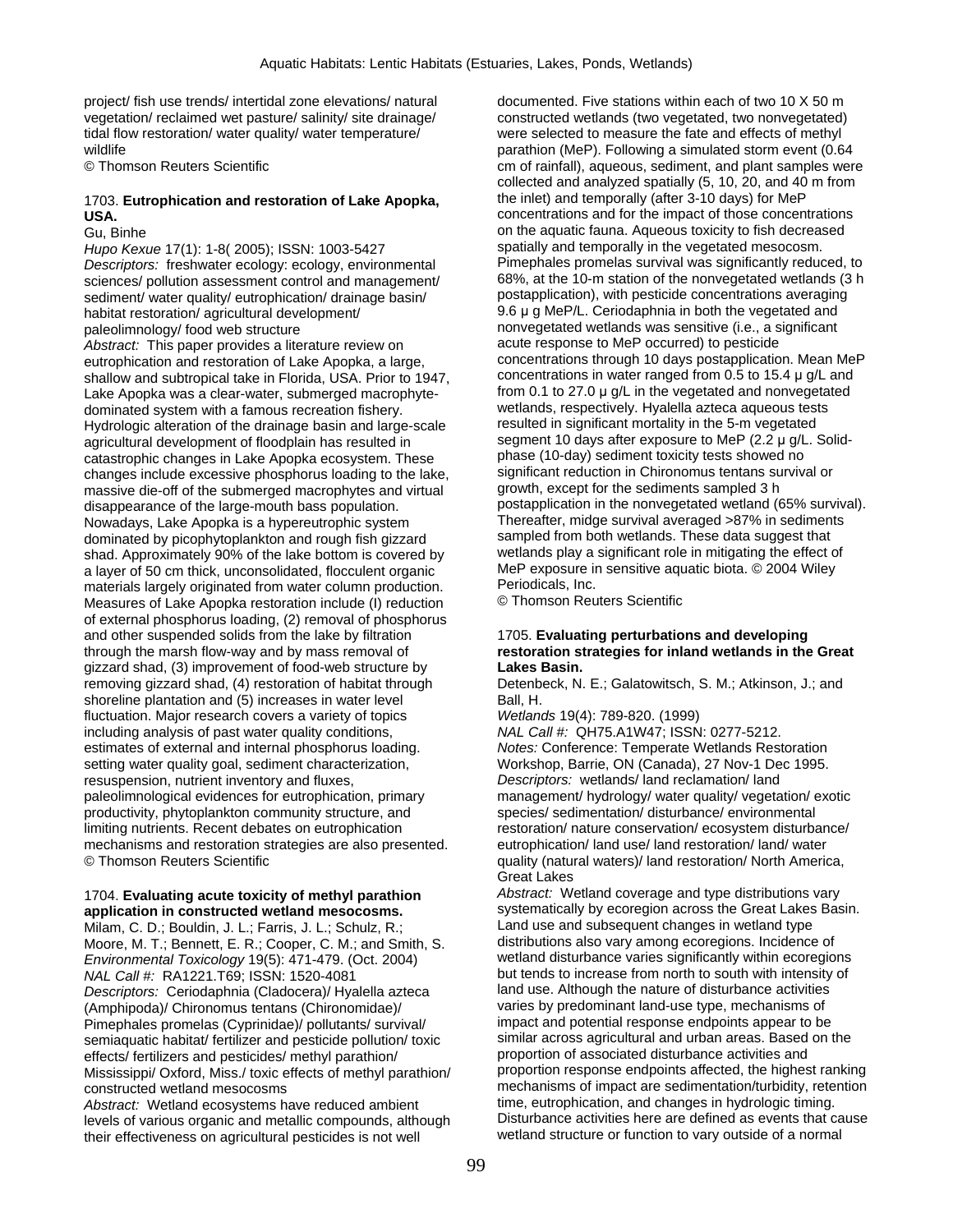range, while stressors represent the individual internal or magnitude, in one of the older restored sites (2 yr postexternal agents (causes) that act singly or in combination to restoration), while the other restored site (1 yr postimpair one or more wetland functions. Responses most restoration) had values similar to the reference marsh. The likely associated with disturbance activities based on success of the restoration at the time of this study suggests shared mechanisms of impact are 1) shifts in plant species that return of the tidal flow and increased marsh area and composition, 2) reduction in wildlife production, 3) edge in intertidal and subtidal creeks relative to the former decreased local or regional biodiversity, 4) reduction in fish salt hay farms contributed to the quick response of resident and/or other secondary production, 5) increased flood and transient young-of-the-year fishes.<br>
peaks/frequency, 6) increased aboveground production, 7) © Thomson Reuters Scientific peaks/frequency, 6) increased aboveground production, 7) decreased water quality downstream, and 8) loss of aquatic plant species with high light compensation points. General 1707. **Evaluating salt marsh restoration in Delaware**  at the ecoregion scale using information on current and **at former salt hay farms.**  historic wetland extent and type distributions and the Jivoff, Paul R. and Able, Kenneth W. distribution of special-concern species dependent on *Estuaries* 26(3): 709-719. (2003) specific wetland types or mosaics of habitat types.<br>
Restoration of flood-control and water-quality improvement<br>
Descriptors: conservation measures/ecol functions will require estimates of wetland coverage relative dynamics/ habitat/ brackish habitat/ marine zones/ Atlantic to total land area or specific land uses (e.g., deforestation,  $\overline{O}$ cean/ North Atlantic/ Callinectes sapidus: habitat urbanization) at the watershed scale. The high incidence of management/ salt marsh restoration/ popu urbanization) at the watershed scale. The high incidence of management/ salt marsh restoration/ population density/<br>disturbance activities in the more developed southern population structure/ environmental indicators/ popu disturbance activities in the more developed southern population structure/ environmental indicators/ population<br>ecoregions of both Canada and the U.S. is reflected in the population response hased evaluation of salt marsh ecoregions of both Canada and the U.S. is reflected in the level response based evaluation of salt marsh restoration/<br>loss of species across all wetland types. The species data salt marsh/northwest Atlantic/New Jersey/Dela loss of species across all wetland types. The species data salt marsh/ northwest Atlantic/ New Jersey/ Delaware Bay/<br>here suggest that an effective regional strategy must Crustacea, Malacostraca, Eumalacostraca, Eucarida, here suggest that an effective regional strategy must Crustacea, Malacostraca, Eumalacostraca, Eucarida,<br>include restoration of a diversity of wetland types, including Decapoda, Reptantia, Brachyura/arthropods/crustac the rarer wetland types (wet meadows, fens), as well as invertebrates<br>forested swamps, which were extensive historically. The *Abstract:* Ma forested swamps, which were extensive historically. The *Abstract:* Marshes are important habitats for various life prevalence of anthropogenic stresses and openwater history stages of many fish and invertebrates. Much effort<br>habitats likely contributes to the concentration of exotic has been directed at restoring marshes, yet it is not species in inland wetlands of the southern Great Lakes how fish and invertebrates have responded to marsh<br>ecoregions. Vegetation removal and site disturbance are entertained the blue crab Callinectes sapidus uses ecoregions. Vegetation removal and site disturbance are restoration. The blue crab, Callinectes sapidus, uses marsh<br>the best- documented causes for plant invasions, and habitats during much of its benthic life. We investig encroachment activities are common in marshes and ponds response of blue crabs to marsh restoration by comparing<br>of the southern ecoregions.<br>orab abundance (catch per unit effort), mean size and size

*Estuaries* 27(1): 58-69. (2004) creeks and weirs in smaller intertidal marsh creeks. Blue *Descriptors:* conservation measures/ life cycle and molting was in most months similar, and population sex development/ development/ Growth/ ecology/ population ratios were indistinguishable in restored and reference dynamics/ habitat/ brackish habitat/ marine zones/ Atlantic marshes, suggesting that the restored areas attract crabs restoration effects/ North Atlantic/ Pisces, Actinopterygii, on the sex ratio of crabs such that marshes closer to the Perciformes, Sciaenidae/ chordates/ fish/ vertebrates mouth of the bay contained a higher percentage of adult *Abstract:* In a continuing effort to monitor the fish response female crabs. In each annual growing season (April July), to marsh restoration (resumed tidal flow, creation of the monthly increase in crab size and, in some months creeks), we compared qualitative and quantitative data on (June July), the incidence of molting at the restored sites species richness, abundance, assemblage structure and was greater than the reference sites, suggesting that the growth between pre-restoration and post-restoration restored sites may provide areas for enhanced growth of conditions at two former salt hay farms relative to a crabs. These results suggest that blue crabs have Bay. The most extensive comparison, during April- in the mesohaline portion of Delaware Bay. November 1998, sampled fish populations in large marsh © Thomson Reuters Scientific creeks with otter trawls and in small marsh creeks with weirs. Species richness and abundance increased 1708. **Evaluation of farmed playa wetlands as avian**<br>dramatically after restoration. Subsequent comparisons **babitat using survey data and two rapid assessmen** indicated that fish size, assemblage structure, and growth **techniques.** of one of the dominant species, Micropogonias undulatus, Rivers, J. W. and Cable, T. T.<br>was similar between reference and restored marshes 1 and Transactions of the Kansas Ad 2 yr post-restoration. Total fish abundance and abundance 155-165. ( 2003) of the dominant species was greater, often by an order of *NAL Call #:* 500 K13T; ISSN: 0022-8443

# Bay: The response of blue crabs, Callinectes sapidus,

Descriptors: conservation measures/ ecology/ population Decapoda, Reptantia, Brachyura/ arthropods/ crustaceans/

has been directed at restoring marshes, yet it is not clear habitats during much of its benthic life. We investigated the of the southern ecoregions.<br>
© ProQuest Constants and molt stages of crabs in the Constant of the formulation sexterior and molt stages of crabs in frequency distribution, sex ratio, and molt stages of crabs in recently restored marshes that were former salt hay farms 1706. **Evaluating salt marsh restoration in Delaware** to that of adjacent reference marshes with similar physical **Bay: Analysis of fish response at former salt hay farms.** characteristics in the mesohaline portion of Delaware Bay. Able, Kenneth W.; Nemerson, David M.; and Field sampling occurred monthly (April-November) in 1997 Grothues, Thomas M. **And The Constant Constant Constant Constant Constant Constant Constant Constant Constant Constant Constant Constant Constant Constant Constant Constant Constant Constant Constant Constant Constant Cons** *NAL Call #:* GC96.E79; ISSN: 0160-8347 crabs were either equal or more abundant, the incidence of Ocean/ Micropogonias undulatus: growth rate/ salt marsh and support their growth. Site location had a greater effect reference marsh in the mesohaline portion of Delaware responded positively to restoration of former salt hay farms

# habitat using survey data and two rapid assessment

Transactions of the Kansas Academy of Science 106(3):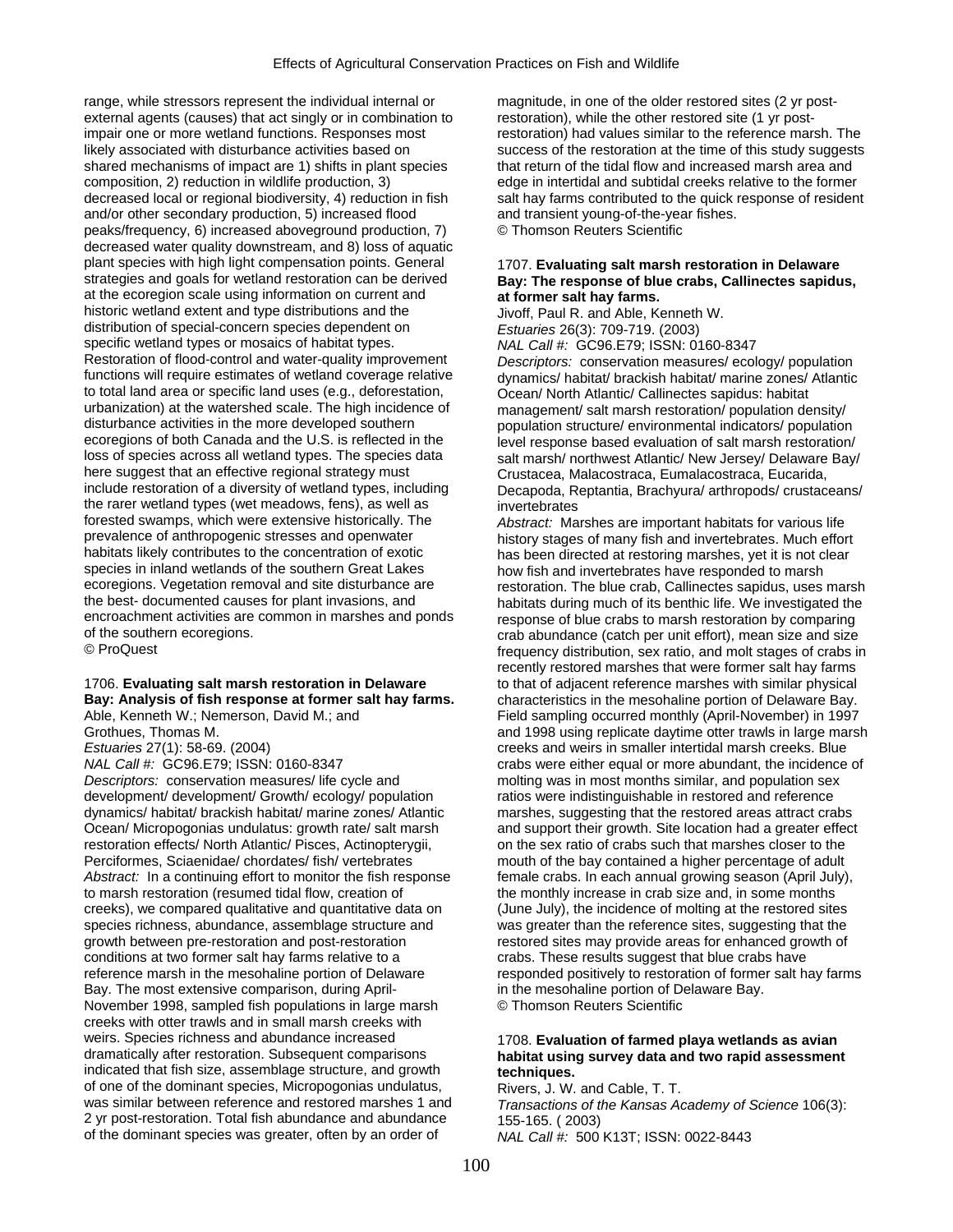*Descriptors:* wetlands/ playas/ agriculture/ aquatic birds/ reference sites supported similar mean avian species biological surveys/ sampling/ habitat/ Kansas richness and avian diversity, however, restored sites *Abstract:* Playa wetlands contribute to the biological supported higher (P < 0.05) densities of wetland dependent diversity of the southern Great Plains, yet many are birds. Although water depth and land cover characteristics modified by current farming practices. We surveyed 12 on restored sites did not approximate conditions on farmed playa wetlands from 1998-99 to (1) document reference sites, avian response to these areas suggests seasonal avian use of these habitats and (2) assess the that restored sites are able to support avian use similar or performance of two rapid assessment techniques, the better than natural wetlands. Overall, landowner surveys Habitat Assessment Technique and the Wetland Evaluation had lower  $(P = 0.02)$  estimates of percent total cover than Technique. Thirty-six bird species were observed on broad evaluations. However, percent open water was not farmed playa wetlands, 42% of which are dependent on different among the three evaluation techniques. wetland habitats. In contrast, only 5 species were observed Landowner surveys, broad and intensive evaluation on upland reference sites in 1999, and none were techniques can all be used to effectively monitor and dependent on wetlands. Collectively, both rapid evaluate restored wetlands on private lands. assessment techniques rated farmed playa wetlands as © NISC poor habitats because of the physical characteristics of study sites. Based on field observations and published 1711. An evaluation of vegetation and wildlife<br>work, we conclude that farmed playa wetlands provide **1986** communities in mitigation and natural wetland habitat for many avian species and the rapid assessment **West Virginia.** techniques examined are unsuitable for assessing playa Balcombe, Collins K.<br>
wetlands as avian habitat in Kansas.<br>
Morgantown W. Va wetlands as avian habitat in Kansas. Morgantown, W. Va.: West Virginia University, 2003.<br>Motes: Thesis submitted to the Davis College of Agric

Bush Thom, Christina S.; La Peyre, Megan K.; and Resource Management Nyman, J. Andrew http://www.forestry.caf.wvu.edu/jAnderson/

*Ecological Engineering* 23(2): 63-75. (2004) Balcombe\_c\_thesis.pdf

*Descriptors:* conservation measures/ ecology/ habitat/ brackish habitat/ land zones/ marine zones/ Atlantic Ocean/ wetland/ reference wetland North Atlantic/ Crustacea/ Pisces: habitat management/ marsh terracing/ coconut matting restoration techniques/ 1712. An evaluation of vernal pool creation projects in<br>nekton community structure/ habitat quality/ managed vs **New England: Project documentation from 1991-2000**. unmanaged marsh/ community structure/ nekton Lichko, L. E. and Calhoun, A. J. K. assemblage composition/ environmental indicators/ salt *Environmental Management* 32(1): 141-151. (2003) marsh/ Sabine National Wildlife Refuge/ Gulf of Mexico/ *NAL Call #:* HC79.E5E5 ; ISSN: 0364-152X<br>arthropods/ chordates/ crustaceans/ fish/ invertebrates/ *Descriptors: environment-ecology/ vernal po* arthropods/ chordates/ crustaceans/ fish/ invertebrates/ *Descriptors:* environment-ecology/ vernal pool/ wetland

# **wetland restoration efforts in the Saginaw Bay <b>propulations** by populations by hydroperiod

*Notes:* Advisor: Millenbah, Kelly F.; Degree: MS size. Some vernal pool-dependent species are already<br> *Descriptors:* wetland restoration/ fish/ wildlife/ ecological listed in New England as Endangered, Threatened, or analysis/ Saginaw Bay/ Michigan Species of Species of Special Concern. Vernal pool creation is

*Abstract:* Since 1987, the U.S. Fish and Wildlife Service becoming more common in compensatory mitigation as technical assistance to private landowners to voluntarily wooded wetlands. However, research on vernal pool restore wetlands on their property. However, monitoring creation is limited, A recent National Research Council determine the success of past Partner's wetland restoration We reviewed documentation on 15 vernal pool creation projects in the Saginaw Bay watershed of Michigan, both projects in New England that were required by federal broad and intensive-level evaluations were conducted that regulatory action. Our purpose was to determine whether compared restored and natural reference wetlands. vernal pool creation for compensatory mitigation in New Furthermore, through landowner surveys, the relationship England replaced key vernal pool functions by assessing of landowner perception and experience to the broad and project goals and documentation (including mitigation of landowner perception and experience to the broad and intensive ecological evaluations was explored. Ecological plans, pool design criteria, monitoring protocols, and evaluation revealed water depth and percent open water performance standards). Our results indicate that creation were greater (P < 0.05) on restored than reference sites. attempts often fail to replicate lost pool functions. Pool Conversely, percent total vegetation cover was less (P < design specifications are often based on conjecture rather 0.05) on restored than reference sites. Restored and than on reference wetlands or created pools that function

# communities in mitigation and natural wetlands of

*Notes:* Thesis submitted to the Davis College of Agriculture, Forestry, and Consumer Sciences at West Virginia 1709. **Evaluation of nekton use and habitat** University in partial fulfillment of the requirements for the **characteristics of restored Louisiana marsh.** degree of Master of Science in Wildlife and Fisheries

*NAL Call #:* TD1.E26; ISSN: 0925-8574 *Descriptors:* wetland mitigation/ wetland restoration/

# New England: Project documentation from 1991-2000.

vertebrates<br>
Compensatory mitigation/ wetland monitoring/<br>
Compensatory mitigation/ wetlands/ New England/ metanopulation reference wetlands/ New England/ metapopulation dynamics/ amphibian conservation/ temporary wetlands/ 1710. **Evaluation of partners for fish and wildlife** self design/ mitigation/ landscape/ declines/ biodiversity/

**watershed (Michigan).** *Abstract:* Vernal pools are vulnerable to loss through Thompson, Katherine Ford. Michigan State University, development and agricultural and forestry practices owing 2004. to their isolation from open water bodies and their small listed in New England as Endangered, Threatened, or Partners for Fish and Wildlife Program has provided open water ponds, in general, may be easier to create than and evaluation of these projects has been limited. to study (2001) cites vernal pools as "challenging to recreate."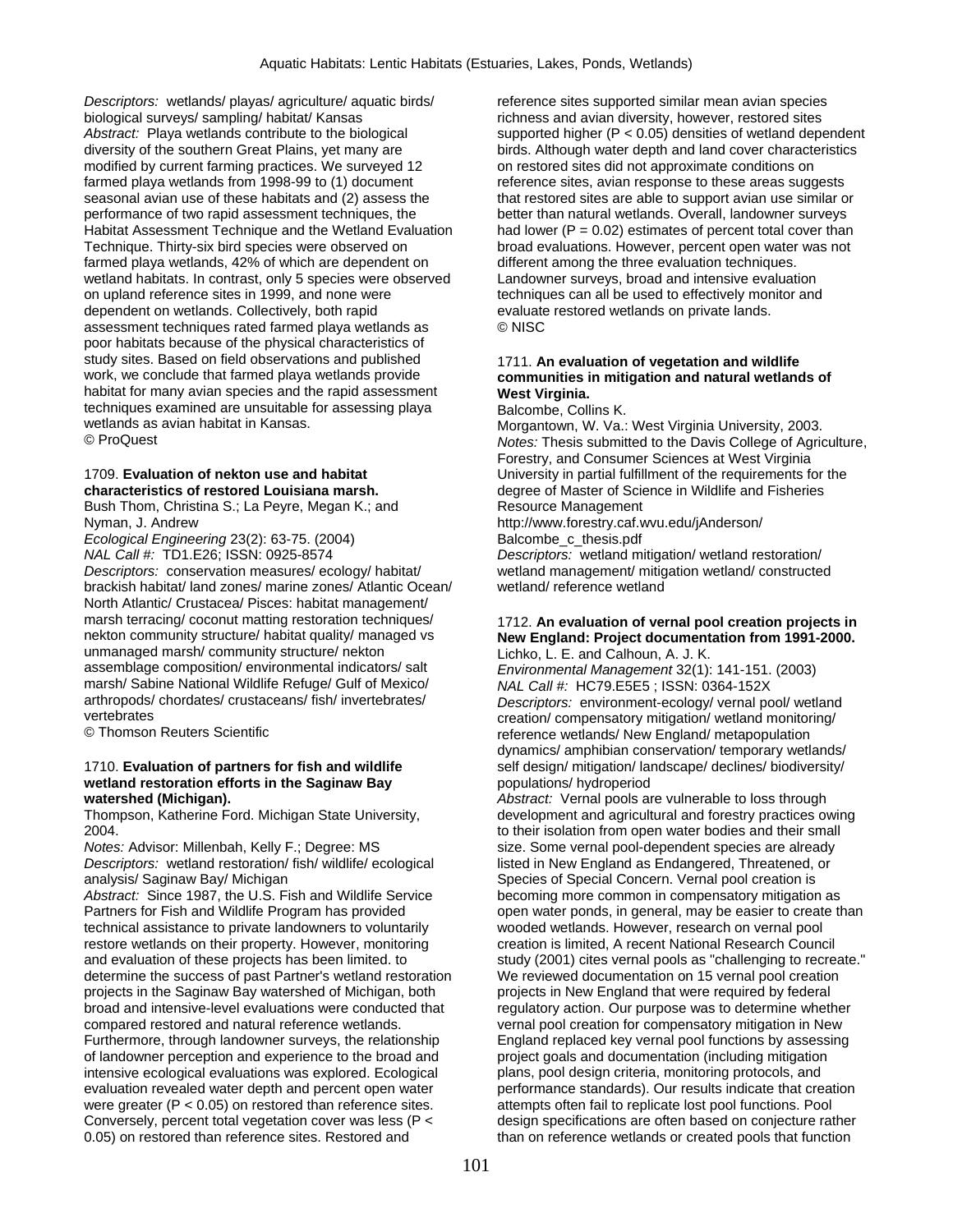successfully. Project monitoring lacks consistency and 1715. Fall water requirements for seasonal diked reliability, and record keeping by regulatory agencies is **wetlands at Lower Klamath National Wildlife Refuge.**  inadequate. Strengthening of protection of isolated Mayer, T. D. and Thomasson, R. wetlands in general, and standardization across all aspects *Wetlands* 24(1): 92-103. (Mar. 2004) of vernal pool creation, is needed to ensure success and to *NAL Call #:* QH75.A1W47 promote conservation of the long-term landscape functions *Descriptors:* seasonal wetlands/ autumn/ hydrology/ water

# managed on private lands in the Mississippi Alluvial

Uihlein, W. B.<br>Mississippi State. MS: Mississippi State University. 2000. This citation is from AGRICOLA. Mississippi State, MS: Mississippi State University, 2000. *Notes:* Thesis (Ph.D.)

agriculture/ habitat management/ surveys **Pothole Region: Increasing the benefits.** 

## 1714. **Factors affecting condition of northern pintails** *Wildlife Society Bulletin* 34(4): 963-974. (2006)

Smith, Loren M. and Sheeley, Douglas G. *Notes:* doi: 10.2193/009<br>*Journal of Wildlife Management* 57(1): 62-71 (1993) [963:TFBADP]2.0.CO;2. *Journal of Wildlife Management* 57(1): 62-71. (1993) *NAL Call #:* 410 J827; ISSN: 0022-541X *Descriptors:* Conservation Reserve Program/ duck/ Farm *Descriptors:* body weight/ carcass composition/ climate/ Bill/ Prairie Pothole Region/ Swampbuster/ United States<br>diet/ energetic cost/ fat/ gizzard mass/ lipid/ nutrient **Department of Agriculture** diet/ energetic cost/ fat/ gizzard mass/ lipid/ nutrient Department of Agriculture<br> *Abstract:* The Food Security Act of 1985 contained<br> *Abstract:* The Food Security Act of 1985 contained reserve/ paired male/ population ecology/ protein/ *Abstract:* The Food Security Act of 1985 contained reproduction/ sex difference/ survival/ wetland management provisions that affected wildlife conservation nationwide.<br>Abstract: Because putrient reserves affect survival and Two provisions that most benefited waterfowl pop *Abstract:* Because nutrient reserves affect survival and Two provisions that most benefited waterfowl populations<br>subsequent reproduction, it is pecessary to examine factors the Prairie Pothole Region (PPR) were the Conse subsequent reproduction, it is necessary to examine factors the Prairie Pothole Region (PPR) were the Conservation<br>Affecting putrient reserves to understand the population Reserve Program (CRP) and "Swampbuster" (wetland affecting nutrient reserves to understand the population Reserve Program (CRP) and "Swampbuster" (wetland<br>
ecology of northern pintalls (Anas acuta) Thus we conservation). Permanent cover established under the CRP ecology of northern pintails (Anas acuta). Thus, we conservation). Permanent cover established under the CRP<br>examined variation in carcass composition and organ mass provides attractive nesting habitat for upland-nesting d examined variation in carcass composition and organ mass provides attractive nesting habitat for upland-resting on the Southern High Plains that is more secure than other major habitats. of northern pintails wintering on the Southern High Plains that is more secure than other major habitats.<br>(SHP) of Texas (USA) with respect to time (month, year:<br>Swampbuster has prevented drainage of wetlands vital to (SHP) of Texas (USA) with respect to time (month, year; Swampbuster has prevented drainage of wetlands vital to<br>which varied in wetland availability), age, sex, and pair sheeding duck pairs. In 2007 many CRP contracts will which varied in wetland availability), age, sex, and pair breeding duck pairs. In 2007 many CRP contracts will<br>status, Carcass mass for males, and fat-gizzard mass, and bexpire. Deliberations will begin in late 2006 regard status. Carcass mass for males, and fat-gizzard mass, and expire. Deliberations will begin in late 2006 regarding the<br>nercent fat were higher (P < 0.05) in 1985-86 (wet year) next Farm Bill. The United States Department of percent fat were higher (P < 0.05) in 1985-86 (wet year) next Farm Bill. The United States Department of Agriculture<br>than 1985 (normal year) for males and females. This was needs sound biological information and scientific than 1985 (normal year) for males and females. This was needs sound biological information and scientific analyses<br>attributed to precipitation that was 70% above normal in the prostablish wildlife priorities in the Farm Bi attributed to precipitation that was 70% above normal in to help establish wildlife priorities in the Farm Bill. We us<br>1985-86, and resulted in increased availability of wetlands data from breeding duck population and wetl 1985-86, and resulted in increased availability of wetlands. data from breeding duck population and wetland habitat<br>Adult and immature birds did not differ (P > 0.10) with the surveys to develop models for 5 species of upl Adult and immature birds did not differ ( $P > 0.10$ ) with the exception of ash mass. Males were heavier (P < 0.001), ducks and applied these models to >2.6 million wetlands in had heavier (P < 0.001) organs (gizzard and liver), and had a digital database for the PPR in North and Sou had heavier (P < 0.001) organs (gizzard and liver), and had a digital database for the PPR in North and South Dakota,<br>more (P < 0.001) protein and ash than females. Females USA, We used geographic information systems techn more (P < 0.001) protein and ash than females. Females USA. We used geographic information systems techniques<br>had a higher (P < 0.001) percentage of fat than males. Fat to identify locations in the PPR where CRP cover woul had a higher (P  $< 0.001$ ) percentage of fat than males. Fat to identify locations in the PPR where CRP cover would be and protein decreased from November to December in both accessible to the greatest number of nesting years. In the normal year, fat did not vary (P > 0.05) from summarized distribution of current CRP contracts relative<br>January to March, A decline (P < 0.05) in fat in February of distribution of upland-breeding ducks. We a January to March. A decline (P  $<$  0.05) in fat in February of the wet year may have been an endogenous response to models to predict change in the breeding duck population<br>reduce energetic costs. Changes in gizzard mass over time (landscape carrying capacity) that might occur if cert reduce energetic costs. Changes in gizzard mass over time (landscape carrying capacity) that might occur if certain<br>probably reflected dietary changes during winter Paired vertlands were exempt from the Swampbuster provisi probably reflected dietary changes during winter. Paired males had greater (P < 0.01) lipid levels than unpaired Our analyses showed that 75% of CRP contracts as of July birds in the wet year but not in the normal year. We could 2005 were in areas accessible to high or medium numbers not make this comparison for females because ther were so of breeding ducks and 25% were in areas of low not make this comparison for females because ther were so of breeding ducks and 25% were in areas of low<br>few unpaired females, Management in the SHP should propulations. We suggest a method to prioritize CRP few unpaired females. Management in the SHP should populations. We suggest a method to prioritize CRP<br>focus on improving playa wetlands in winter because pintail extensions and reenrollment of current contracts or target focus on improving playa wetlands in winter because pintail extensions and reenrollment of current contracts or targetion.<br>hody condition can be improved by increased wetland here were contracts to maintain or increase duc body condition can be improved by increased wetland new contracts to maintain or increase duck production.<br>
heta new contracts to maintain or increase duck production.<br>
Additionally, our models suggested that if the Swampb availability, and improved condition has been associated with increased survival and reproduction. example and provision were removed from future Farm Bills and

of vernal pools.<br> **of vernal pools.** management/ flooded conditions/ saturated conditions/ saturated conditions/<br>
surface water level/ groundwater/ volume/ water quantitions surface water level/ groundwater/ volume/ water quantity/ soil water/ wetland soils/ water balance/ measurement/ 1713. **Extent and distribution of waterfowl habitat** models/ refuge habitats/ California/ water resources and **Valley.**<br> **Valley.**<br> **Lithlein W. B.**<br> **Lithlein W. B.** 

## *Descriptors:* Mississippi Delta/ rice/ private lands/ winter/ 1716. **The Farm Bill and duck production in the Prairie**

© NISC Reynolds, R. E.; Shaffer, T. L.; Loesch, C. R.; and Cox, R. R.

**wintering in the Southern High Plains.** *NAL Call #:* SK357.A1W5; ISSN: 00917<br>
Smith Loren M, and Sheeley Douglas G, *Notes: doi: 10.2193/0091-7648(2006)34* 

and protein decreased from November to December in both accessible to the greatest number of nesting hens. We then<br>years, In the normal year, fat did not yary (P > 0.05) from summarized distribution of current CRP contrac © Thomson Reuters Scientific protected wetland were drained, this area of the PPR could experience a 37% decline in the waterfowl populations we studied.

© 2008 Elsevier B.V. All rights reserved.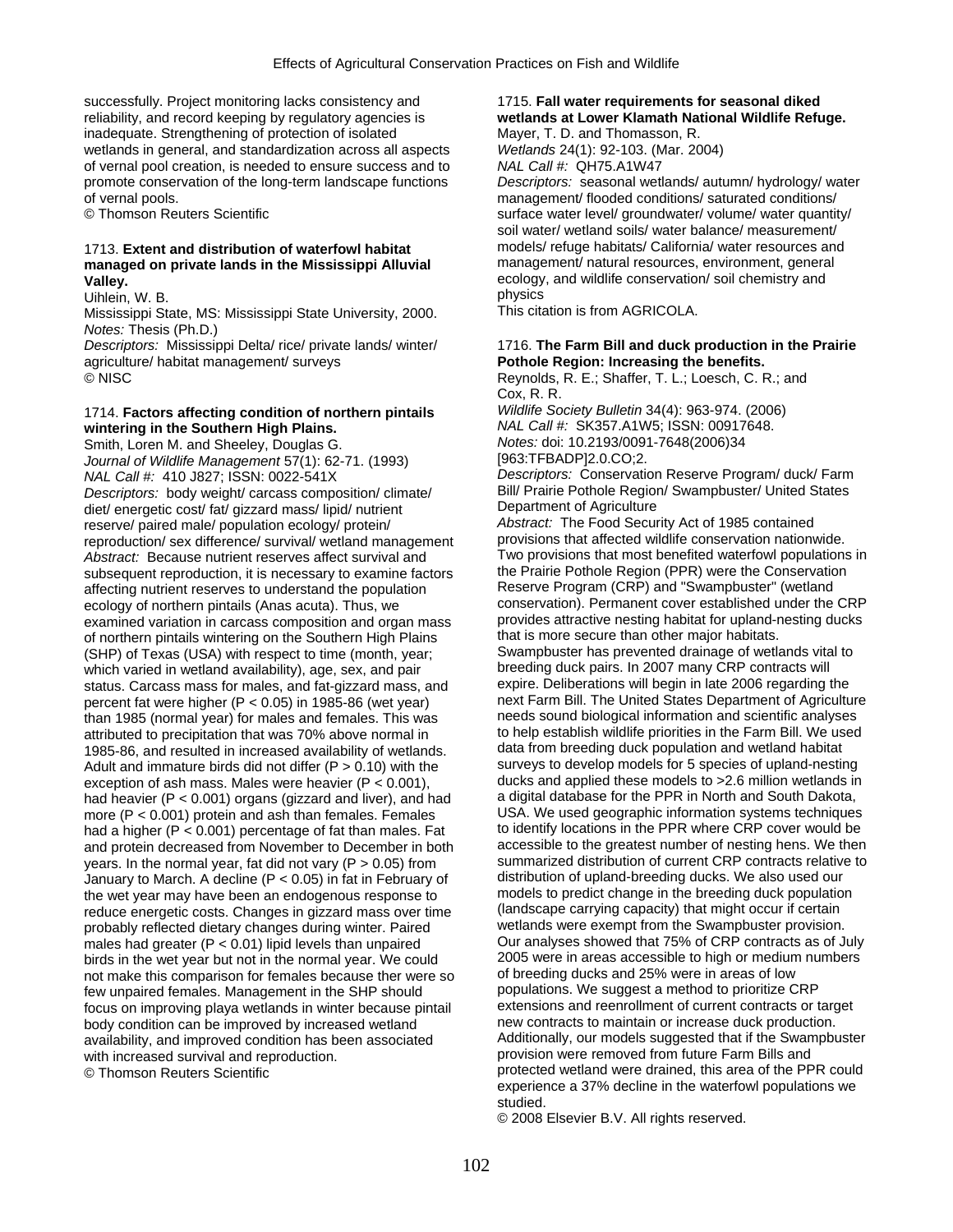Great Plains Research 6(1): 41-60. (1996) multivariate analysis/ monitoring/ biological sampling/<br>NAL Call #: QH104.5.G73 G755; ISSN: 1052-5165 http://www.physical properties/ environment management/ river *NAL Call #: QH104.5.G73 G755; ISSN: 1052-5165* flooding/ wildlife management/ nature conservation/ factors/ Pisces/ Fundulus parvipinnis/ California killifish/ wildlife management errorsion and sedimentation errorsion and sedimentation

*Abstract:* Changes in wetlands in the vicinity of the Phelps *Abstract:* This study evaluated the use by fish of restored and E65 canals operated by Central Nebraska Public tidal wetlands and identified links between fish species Power and Irrigation District in Southcentral Nebraska were composition and habitat characteristics. We compared the examined using aerial photographs taken on seven attributes of natural and constructed channel habitats in occasions from 1938 to 1981. According to previous Sweetwater Marsh National Wildlife Refuge, San Diego surrounding Rainwater Basin were destroyed or altered by relationships between channel environmental draining and filling between 1900 and 1980. Within a zone characteristics and fish species composition. Fishes were extending 10 kilometers on each side of the Phelps and sampled annually for 8 yr (1989-1996) at eight sampling E65 canals, however, we observed an increase in the sites, four in constructed marshes and four in natural number and total area of wetlands, which we hypothesize marshes, using beach seines and blocking nets. We also additional importance for wildlife management, there was a hydrology (stream order), width and maximum depth, bank notable decrease in wetlands temporarily flooded for 2 slope, water quality (DO, temperature, salinity), and months or less, and a notable increase in wetlands sediment composition. Fish colonization was rapid in seasonally flooded for 3 to 5 months each year. These constructed channels, and there was no obvious changes were most conspicuous after 1969. The relationship between channel age and species richness or © ProQuest density. Total richness and total density did not differ

## **establishment practices. found in significantly higher densities in constructed**

Practices; Bethesda, MD: The Wildlife Society, 2007. 12 pp. suggesting a channel's physical properties were more<br>
ftp://ftp-fc.sc.egov.usda.gov/NHO/pri/ceap/fwfb6.pdf<br>
important in determining fish use than its restoration ftp://ftp-fc.sc.egov.usda.gov/NHQ/nri/ceap/fwfb6.pdf important in determining fish use than its restoration status.<br>Descriptors: aquatic habitat/ conservation practices/ This relationship highlights the importance of desig *Descriptors:* aquatic habitat/ conservation practices/ This relationship highlights the importance of designing wetland conservation/ wetland management/ terrestrial habitat/ wildlife species/ wildlife management choosing proper assessment criteria in order to avoid<br>Abstract: This paper summarizes the findings of studies misleading interpretations of constructed channel success. Abstract: This paper summarizes the findings of studies misleading interpretations of constructed channel success<br>Conducted to document fish and wildlife response to these We recommend that future projects be designed to m conducted to document fish and wildlife response to these practices. The majority of published studies describe bird natural marsh hydrogeomorphology and diversity more response to wetland restoration, with most reporting bird closely, the assessment process utilize better estimates of communities in restored wetlands to be similar to those of fish habitat function (e.g., individual and community-based natural reference wetlands. Studies also indicate that species trends, residence time, feeding, growth) natural reference wetlands. Studies also indicate that species trends, residence time, feeding, growth) and<br>invertebrates and amphibians generally respond quickly to streference site choice, and experimental research be fu invertebrates and amphibians generally respond quickly to reference site choice, and experimental re<br>and colonize newly established wetland babitats. Key incorporated into the restoration process. and colonize newly established wetland habitats. Key incorporated<br>factors reported as correlated with wildlife species richness. © ProQuest factors reported as correlated with wildlife species richness include wetland size, availability of nearby wetlands habitats, diversity of water depths and vegetation, wetland 1720. **Fish recruitment to a constructed wetland.** age, and maintenance and management activity. Key Langston, M. A. and Kent, D. M. knowledge gaps in our understanding of fish and wildlife *Journal of Freshwater Ecology* 12(1): 123-129. (1997)<br>
response to wetland establishment practices are identified, MAL Call #: QH541.5.F7J68; ISSN: 0270-5060 response to wetland establishment practices are identified, including the need for studies on biota other than birds and *Descriptors:* Florida/ artificial wetlands/ fish populations/ long-term monitoring of wetland condition and wildlife seasonal variations/ fish establishment/ biological sampling/ response over time. Pisces/ fish recruitment/ environmental restoration/

### 1719. **Fish assemblage composition in constructed and** *Abstract:* A 31.6 ha isolated, constructed wetland in east **natural tidal marshes of San Diego Bay: Relative central Florida was sampled for fish over a two year period influence of channel morphology and restoration** using a fyke net and minnow traps. A rich and abundant

1717. **Fate of wetlands associated with the central** habitat utilization/ California/ San Diego Bay/ tidal marshes/ **Nebraska irrigation canal system. morphology/ rehabilitation/ channel morphology/ species** Ekstein, J. D. and Hygnstrom, S. E. composition/ aquatic habitat/ population density/ killifish/ Descriptors: wetlands/ irrigation districts/ canals/ aerial engineering/ ecosystem disturbance/ environmental impact/ photography/ environmental effects/ water table rise/ community composition/ fluvial morphology/ environmental environmental impact/ Nebraska/ nature conservation/ reclamation/ water quality control/ mechanical and natural environmental impact/ irrigation districts/ water table rise/ changes/ multi-disciplinary studies/ environmental effects/

research, nearly 90% of the original wetlands within the Bay, California, by using fish monitoring data to explore the to have been caused by an elevated groundwater table. Of measured channel habitat characteristics, including channel significantly between constructed and natural channels, 1718. **Fish and wildlife benefits associated with wetland** although California killifish (Fundulus parvipinnis) were Rewa, Charles A. channels. Multivariate analyses showed fish assemblage In: Fish and Wildlife Response to Farm Bill Conservation composition was related to channel habitat characteristics,<br>Practices: Bethesda MD: The Wildlife Society 2007 12 pp suggesting a channel's physical properties were m

artificial wetlands

**history. history. history. history. history. history. history. history. history. history. history. history. history. history. history. history. history. history. history. history. h** Williams, G. D. and Zedler, J. B. 14 species were collected. Variation in abundance was<br>
Estuaries 22(3A): 702-716. (Sept. 1999) Channel Schware observed, and reflects seasonal conditions. Gambusia observed, and reflects seasonal conditions. Gambusia *NAL Call #:* GC96.E79; ISSN: 0160-8347 affinis, Fundulus chrysotus, and Lepomis gulosis were the *Descriptors:* wetlands/ tides/ environmental restoration/ most abundant species. This fish community was similar to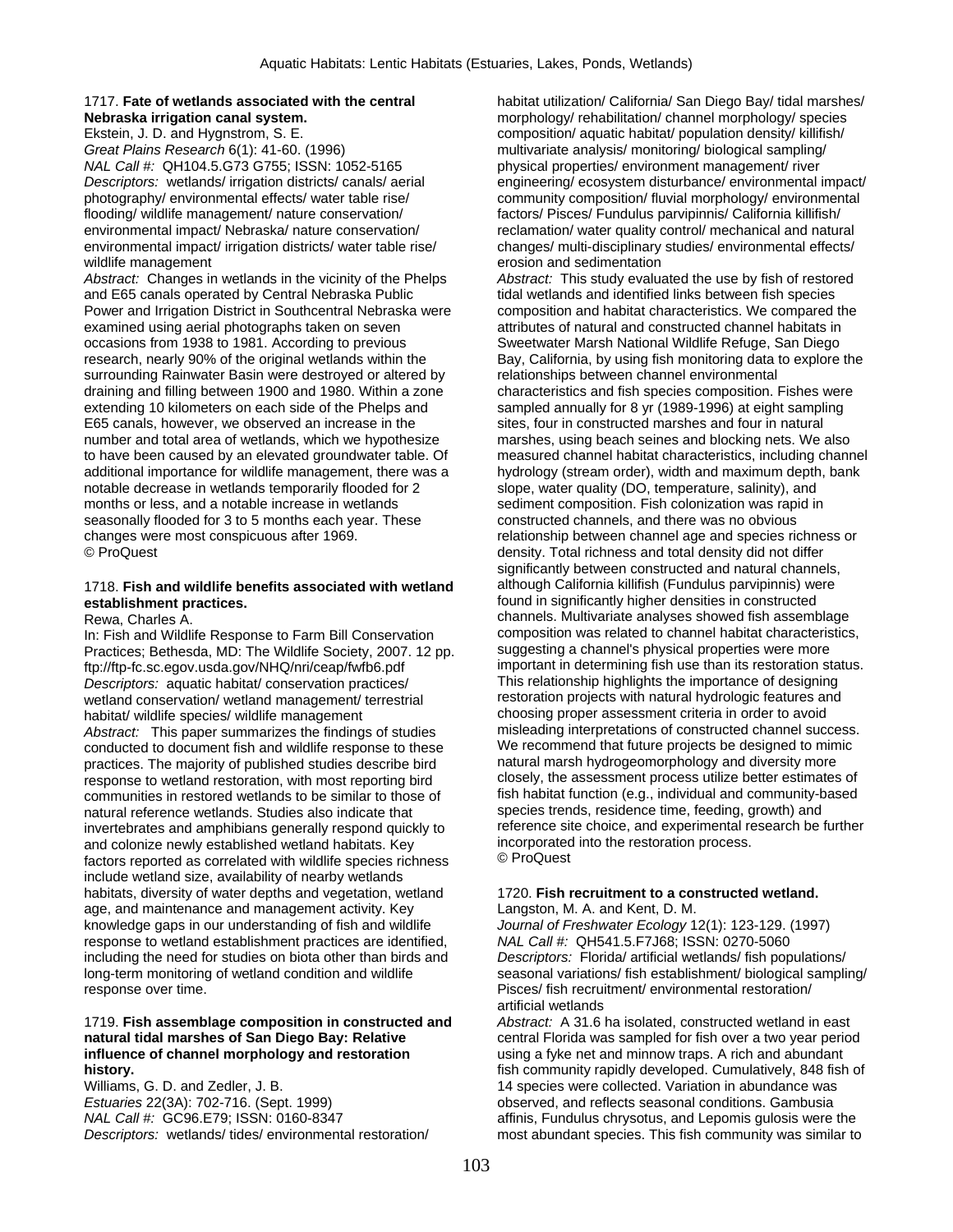natural fish communities of the region. Fish may have been (ratio of standardized net fishery value to standardized introduced to the study wetland by irrigation, transport on project cost) than the other projects. Although marsh terrestrial or volant fauna, or a combination of the two terraces composed of small cells supported the highest modes. **nekton populations**, terraces constructed of medium cells

*Journal of Coastal Research (Special Issue 40): 37-50.* 

*Descriptors:* conservation measures/ ecology/ habitat/ **provide the most benefit for fis**<br>hrackish habitat/ marine zones/ Atlantic Ocean/ North **Demock Common State Constantive** brackish habitat/ marine zones/ Atlantic Ocean/ North Atlantic/ Callinectes sapidus/ Farfantepenaeus aztecus/ Litopenaeus setiferus: habitat management/ salt marsh 1722. **Floral and faunal colonization of restored**  restoration projects/ evaluation of value for enhancing **wetlands in west-central Minnesota and northeastern**  fishery species populations/ biomass/ population dynamics/ **South Dakota.**  salt marsh/ Gulf of Mexico/ Texas/ Galveston Bay/ Sewell, R. S. and Higgins, K. F. Crustacea, Malacostraca, Eumalacostraca, Eucarida, In: Proceedings of the Fourteenth Annual Conference on Decapoda, Natantia/ arthropods/ Crustaceans/ Wetlands Restoration and Creation/ Webb, F. J. invertebrates Plant City, Fl.: Hillsborough Community Coll, 1991;

Abstract: We assessed the benefits of different wetland pp. 108-133. restoration techniques for fishery resources by comparing *Notes:* Conference: 18. Annu. Conf. on Wetlands habitat complexity, fishery support, and construction costs Restoration and Creation, Plant City, FL (USA), among five salt marsh restoration projects in Galveston 16-17 May 1991. Bay, Texas. The restoration projects included marsh *Descriptors:* wetlands/ biological surveys/ community terracing at Galveston Island State Park (GISPT) and composition/ land reclamation/ aquatic animals/ freshwater<br>Pierce Marsh Preserve (PMPT), mound construction at fish/ aquatic plants/ aquatic birds/ Minnesota/ South Dako Jumbile Cove (JC), and marsh island construction north of *Abstract:* The objective of this study was to determine Galveston Island along Interstate Highway 45 at 1-45 East trends in species abundance and richness of waterfowl, Marsh (145EM) and 1-45 West Marsh (145WM). The aquatic macroinvertebrates, fishes and hydrophytes in projects were located in shallow estuarine waters and used restored wetlands of differing ages since restoration. One bottom sediments or upland soils to construct intertidal hundred fifty-six restored seasonal and semi-permanent areas that were planted with smooth cordgrass Spartina basins of 12 different ages were surveyed in 3 counties of alterniflora. We used a Geographic Information System https://www.mortheast South Dakota and 6 counties of west-central (GIS) and high-resolution aerial photography to classify Minnesota, USA. A large diversity of flora and fauna<br>areas into land (marsh vegetation) and water and applied colonized wetlands as early as one year after restora fishery density models to assess fishery support. These Twelve species of waterfowl were observed in all age models were developed to describe fine-scale distribution classes of the restored basins. Thirty-one taxa of patterns for brown shrimp Farfantepenaeus aztecus, white macroinvertebrates occurred in restored basins, 12 of shrimp Litopenaeus setiferus, and blue crab Callinectes, which were in age class 1 basins. Four fish species sapidus across shallow estuarine habitat types (emergent inhibited restored basins of all ages. An average of over 16 estuary. Restoration sites ranged in size from 6.9 ha than or equal to 5% of the total wetland area in restored (145EM) to 68.2 ha (GISPT). Construction costs ranged basins. This study demonstrated that wetland managers standardized to 1 ha for comparison among projects were wetlands even in the first year after restoration. \$40,608 (145WM), \$11,875 (JC), 685 (145EM), \$8,771 © ProQuest (PMPT), and \$5,310 (GISPT). The 145WM project contained the greatest percentage of marsh vegetation 1723. **Functional assessment of five wetlands**  (68%), whereas the two terracing projects had the smallest **constructed to mitigate wetland loss in Ohio, USA.**  percentage (PMPT = 18%, GISPT = 19%). More of the Wilson, R. F. and Mitsch, W. J. constructed marsh in the terracing projects, however, was *Wetlands* 16(4): 436-451. (1996) vegetated marsh edge (located within 1 m of the marsh *NAL Call #:* QH75.A1W47; ISSN: 0277-5212 shoreline) than in other projects (PMPT = 29%, GISPT *Descriptors:* wetlands/ habitat improvement/ man-induced 25%, 145EM - 20%, JC = 11%, 145WM - 9%), and this effects/ nature conservation/ evaluation/ hydrology/<br>habitat type supports the greatest densities of fishery marshes/ environmental restoration/ Ohio/ evaluation habitat type supports the greatest densities of fishery marshes/ environmental restoration/ Ohio/ evaluation/<br>species. Based on our modeling analysis, overall fishery depression wetlands/ environmental restoration/ habita species. Based on our modeling analysis, overall fishery depression wetlands/ environmental restoration/ habitat<br>support was greatest for the two 1-45 projects, followed by improvement/ man-induced effects/ nature conserva support was greatest for the two 1-45 projects, followed by improvement/ man-induced effects/ nature conservation<br>the PMPT terracing project. Estimates of standing crop and abstract: Five replacement wetlands in Ohio. USA, the PMPT terracing project. Estimates of standing crop *Abstract:* Five replacement wetlands in Ohio, USA, were (number of animals) standardized to 1 ha ranged between investigated to determine their ecological and legal<br>22,246-30,863 for brown shrimp, 21,773-33,139 for white success. Hydrology, soils, vegetation, wildlife, and 22,246-30,863 for brown shrimp, 21,773-33,139 for white success. Hydrology, soils, vegetation, wildlife, and water<br>shrimp, and 17,240-24,927 for blue crab. The two terracing auality of each wetland determined their functio projects and 145EM had higher fishery-benefit: cost ratios The progress of the wetlands was also compared to their

© ProQuest were more cost-effective than terraces composed of either small or large cells. Based on our modeling results, all five 1721. **The fishery value of salt marsh restoration** restored sites supported relatively high populations of **projects. projects.** *projects. projects. projects. projects. projects. projects. projects.* Prozas, Lawrence P.; Caldwell, Philip; and France Research However, restoration sites did not support populations Minello, Thomas J.<br>Journal of Coastal Research (Special Issue 40): 37-50 equivalent to a reference marsh system. Restoration and (Winter 2005); ISSN: 0749-0208 create a high degree of water-marsh interspersion to<br>Descriptors: conservation measures/ecology/habitat/ provide the most benefit for fishery species.

fish/aquatic plants/aquatic birds/ Minnesota/ South Dakota colonized wetlands as early as one year after restoration. marsh and shallow open water) of the Galveston Bay taxa of aquatic hydrophytes had coverage values of greater from \$362,250 (GISPT) to \$74,200 (145EM). Costs can expect extensive floral and faunal colonization of prairie

quality of each wetland determined their functional success.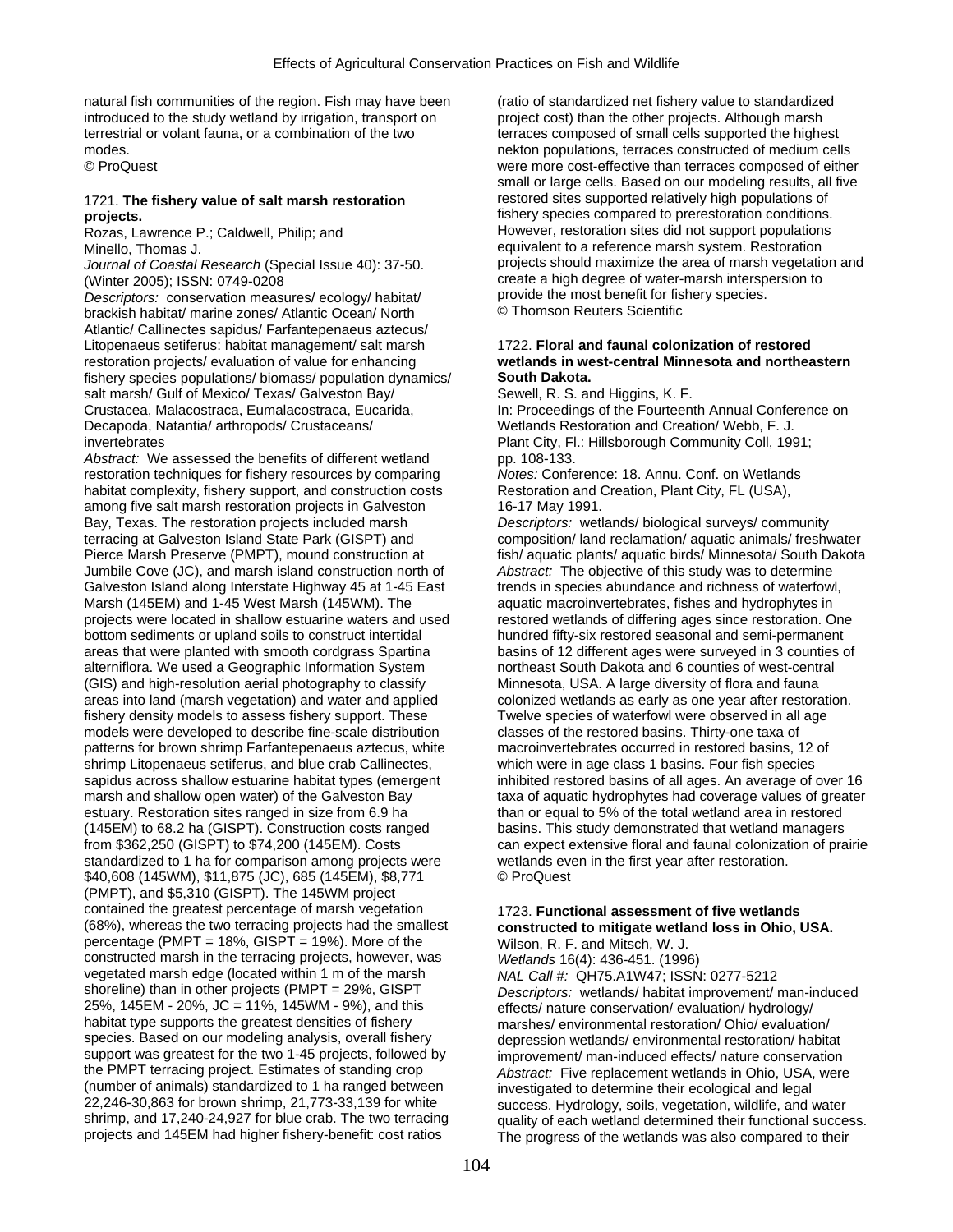legal requirements. Four of the five wetlands (80%) were in implications/ ecological energetics/ habitat restoration compliance with legal requirements and the same four outcomes prediction/ river/ California/ wetlands demonstrated medium to high ecosystem Sacramento-San Joaquin Delta success. For the four wetlands, a replacement ratio of 1.4:1 *Abstract:* We have now entered an era of large-scale was achieved for area, and depressional wetlands were attempts to restore ecological functions and biological generally replaced with depressional wetlands. communities in impaired ecosystems. Our knowledge base

## 1724. Functional equivalency between rice fields and

*Conservation Biology* 14(1): 181-191. (2000) *NAL Call #:* QH75.A1C5 ; ISSN: 0888-8892 examples of one habitat type targeted for restoration in the *Descriptors:* multivariate analysis: analytical method/ Sacramento-San Joaquin River Delta. We compare one anthropogenic habitat/ behavior/ feeding efficiency/ food critical ecological function provided by these shallow tidal<br>abundance/ foraging performance/ functional equivalency/ habitats -- production and distribution of phy abundance/ foraging performance/ functional equivalency/ predation threat/ rice fields/ seminatural wetland habitat/ biomass as the food supply to pelagic consumers. We time allocation measured spatial and short-term temporal variability of

habitats to act as surrogates for the natural habitats they hydrodynamic and biological processes governing that<br>
replace is a key issue in conservation biology In California variability. Results show that the production a replace is a key issue in conservation biology. In California, variability. Results show that the production and distribution<br>flooded rice fields are used by numerous aquatic birds of phytoplankton biomass can be highly va flooded rice fields are used by numerous aquatic birds natural wetlands, increased flooding may help replace the in phytoplankton sources, sinks, and transport. Therefore, extensive wetlands that occurred in the region prior to superficially similar, geographically proximate habitats can<br>agricultural development. I tested whether food abundance. If unction very differently, and that function agricultural development. I tested whether food abundance, function very differently, and that functional variability<br>nerceived predation threat foraging performance and the introduces large uncertainties into the restorat perceived predation threat, foraging performance, and the introduces large uncertainties into the restoration p<br>way in which birds allocate their time to different behaviors Comparative study of existing habitats is one wa way in which birds allocate their time to different behaviors differed between flooded rice fields and seminatural ecosystem science can elucidate and potentially minimize wetlands for several species of aquatic bird. When restoration uncertainties, by identifying processes shaping<br>appropriate Lalso compared flooded and unflooded fields habitat functionality, including those that can be cont appropriate, I also compared flooded and unflooded fields. habitat functionality, including those that can be controlled that can be controlled in the restoration design. Invertebrate densities did not differ among habitats. in the restoration design.<br>Seminatural wetlands had less rice grain but more seeds in Common Reuters Scientific Seminatural wetlands had less rice grain but more seeds from other plants than the two rice habitats. The frequency with which predators passed over a feeding area was lower 1726. Grass buffers for playas in agricultural in flooded fields than in unflooded fields or seminatural **landscapes: An annotated bibliography.**  wetlands. Most differences in feeding performance and time Melcher, C. P. and Skagen, S. K. U.S. Geological Survey;<br>allocation among habitats were small and statistically U.S. Geological Survey Open File Report no. 2005-12 insignificant. For some species, feeding efficiency was 2005. 56 pp.<br>greater in seminatural wetlands than in flooded fields. http://www.fo Increasing attack rates and the amount of time spent 21485.pdf feeding when in flooded fields, however, may allow birds to *Descriptors:* conservation/ ecology/ filters/ grasses/ compensate for reduced efficiency. Multivariate analyses grasslands/ playas/ sediment contamination/ wetlands/ showed that group size, predation threat, time of day, date, Colorado/ Kansas/ Southern High Plains/ Texas and water depth often were associated with behaviors, but *Abstract:* This bibliography and associated literature that these variables rarely accounted for habitat synthesis (Melcher and Skagen, 2005) was developed for differences. Flooded fields apparently provide equivalent the Playa Lakes Joint Venture (PLJV). The PLJV sought reduced predation threat, may be a safer habitat for for protecting playas from runoff containing sediments, waterbirds. Thus, if managed appropriately, one of the nutrients, pesticides, and other contaminants. In addition, world's dominant forms of agriculture can provide valuable PLJV sought information regarding the extent to which waterbird habitat. **buffers may attenuate the precipitation runoff needed to fill** 

# **Sacramento-San Joaquin Delta: Restoration**

Lucas, Lisa V.; Cloern, James E.; Thompson, Janet K.; and

*Ecological Applications* 12(5): 1528-1547. (2002) *NAL Call #:* QH540.E23; ISSN: 1051-0761 placements, and/or purposes, they all perform similar freshwater habitat/ lotic water/ land zones/ comprehensive restoration outcomes prediction/ delta habitat comparison

© ProQuest of complex ecosystems and interrelated functions is limited, so the outcomes of specific restoration actions are highly uncertain. One approach for exploring that uncertainty and **seminatural wetland habitats. anticipating the range of possible restoration outcomes is** Elphick, Chris S.<br>Conservation Biology 14(1): 181-191 (2000) Conservation Single Transport Conservation Biology 14(1): 181-191 *Abstract:* Evaluating the potential for anthropogenic **phytoplankton biomass and growth rate and quantified the hation biomass and growth rate and quantified the hation of the natural habitats they hydrodynamic and biolog** during winter. If this habitat functions similarly to more between nearby habitats of the same type, due to variations

U.S. Geological Survey Open File Report no. 2005-1220,

http://www.fort.usgs.gov/products/publications/21485/

foraging habitat to seminatural wetlands and, because of compilation and annotation of the literature on grass buffers © Thomson Reuters Scientific playas, and avian use of buffers. We emphasize grass buffers, but we also provide information on other buffer<br>types. There are a number of relatively synonymous terms 1725. **Functional variability of habitats within the the setup of the setup of relatively synonymous terms**<br>Sacramento-San Joaquin Delta: Restoration serms that describe grass buffers for wetlands. They include: **implications.**<br>
Lucas, Lisa V.: Cloern, James F.: Thompson, Janet K.: and filter, grass hedge, and grassed waterway (GW), among Monsen, Nancy E.<br>
For extending the set of these terms represent slightly different designs,<br>
For extending these terms represent slightly different designs, *Descriptors:* conservation measures/ ecology/ habitat/ functions. In this document, we use buffer and VFS more or<br>freshwater habitat/ lotic water/ land zones/ comprehensive less interchangeably; other types are specified zoology: habitat management/ habitat restoration/ (e.g., grass hedges). Our bibliography is by no means<br>restoration outcomes prediction/ delta habitat comparison exhaustive, as the body of literature potentially relevant t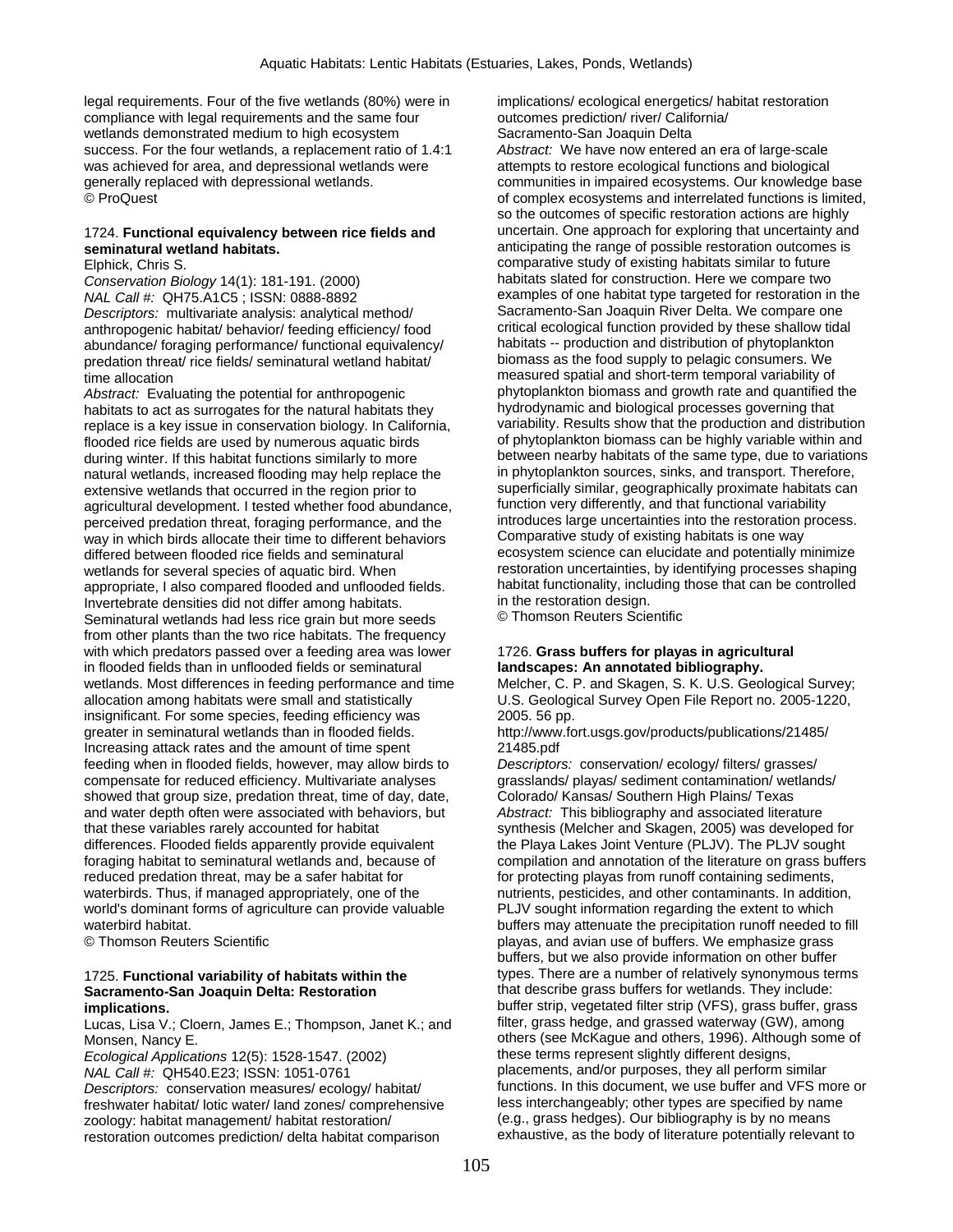playas and wetland buffers is vast. Thus, we attempted to Description based on content viewed April 11, 2002. include and annotate at least 13 papers by numerous "EPA-843-B-00-003" researchers heavily involved in buffer research and *NAL Call #:* TD756.5.G85 2000. modeling. We also included single papers by other http://www.epa.gov/owow/wetlands/pdf/constructed.pdf researchers to increase the spectrum of regional focus, *Descriptors:* Constructed wetlands---United States/ Water watershed/wetland conditions, research approaches, quality---United States/ Water quality management---United researcher expertise, and the time over which buffer States/ Wetland ecology---United States researcher expertise, and the time over which buffer theories/practices have evolved. We found virtually no *Abstract:* This User's Guide provides: guiding principles for literature specific to buffers for playas (confirmed by D.A. Haukos, oral. commun., 2005); thus, we conducted maintenance, and monitoring of constructed treatment interviews with playa scientists to glean information on wetlands; information on current [Environmental Protection] possible buffer design and management specifically for Agency policies, permits, regulations, and resources; and playas. We did, however, find a significant body of literature answers to common questions. on the results of controlled experiments designed to test This citation is from AGRICOLA. buffer effectiveness, an important first step towards validating buffer effectiveness in real-world situations. Of 1729. **Habitat and landscape associations of breeding**  the literature on playa ecology, flora, and wildlife, we found **birds in native and restored grasslands.**  that most focuses on playa basins and wetlands rather than Fletcher, R. J. and Koford, R. R.<br>the surrounding uplands and grasslands; furthermore, most Journal of Wildlife Management of the empirical work on playa ecology has taken place in *the Southern High Plains (SHP*; *i.e., Texas and Okalahoma* the Southern High Plains (SHP; i.e., Texas and Okalahoma *Descriptors:* bird density/ edge effects/ grassland birds/ panhandles, southeastern Colorado, and southwestern habitat relationships/ Iowa/ landscape fragmentation/<br>Kansas) because many wetlands in other portions of the Prairie Pothole Region/ restoration/ tallgrass prairie/ Kansas) because many wetlands in other portions of the Prairie Pothole Region/ restoration/ tallgrass prairie/<br>PLJV region (Fig. 1) were only recently recognized as expressional avifauna/ grassland/ habitat restoration/ sp playas. Finally, we found few papers on avian use of United States/ Ammodramus savannature/ buffers; therefore, we focused on those that report on avian Passerculus sandwichensis<br>use of Conservation Reserve Program (CRP) fields or *Abstract:* In the midwestern use of Conservation Reserve Program (CRP) fields or *Abstract:* In the midwestern United States, less than 1% of lands enrolled in similar programs.<br>
© ProQuest entitled in similar programs.<br>
federal agencies have responded to this babitat loss with

## 1727. **Grazing management strategies for Lahontan** amount of grassland on the landscape by restoring

Oregon. Edge, W. D. and Olsen-Edge, S. L. (eds.); seasons, we surveyed grassland birds in 10 tallgrass

Corvallis, Ore.: Oregon State University Extension Service; diversity of habitat and landscape conditions. Densities of pp. 150-152; 1996. common bird species were similar between habitat types,

*Descriptors:* grassland management/ grazing systems/ savannarum) and savannah sparrows (Passerculus management/ plant height/ grazing intensity/ nature restored grasslands, respectively. Species richness of

Abstract: Recommended grazing management practices structure was different in prairies and restored grasslands; Nevada, California and Oregon included maximum 3% more bare ground. A nested, multiscale analysis allowable use of 20% of the annual growth of woody indicated that habitat structure explained some variation in species and 30% of the annual growth of other key riparian species richness and bird density of all common species, species; >6 inches grazing height left at the end of the yet addition of landscape structure improved models for season; limiting streambank damage to 10%; introducing species richness and for density of 4 of 8 species grazing rest periods preferably annually; limiting livestock considered, explaining an additional 10-29% of the access to the stream; and monitoring of hot season grazing variation. Edge-density metrics were the most common

### 1728. **Guiding principles for constructed treatment** communities generally similar to those in native prairie<br> **wetlands: Providing for water quality and wildlife** habitats in northern lowa, suggesting that restored wetlands: Providing for water quality and wildlife

Washington, DC: U.S. Environmental Protection Agency, landscape factors can be important for managing breeding<br>Office of Wetlands, Oceans and Watersheds. (2001) [1] a rassland birds. Office of Wetlands, Oceans and Watersheds. (2001). grassland birds.<br>
Notes: Rev. 06/26/2001. Original document published in @ 2008 Elsevier B.V. All rights reserved. *Notes:* Rev. 06/26/2001, Original document published in 2000; Title from web page. Developed by Interagency Workgroup on Constructed Wetlands. "October 2000"

Journal of Wildlife Management 66(4): 1011-1022. (2002)<br>NAL Call #: 410 J827; ISSN: 0022541X

avifauna/ grassland/ habitat restoration/ species diversity/

federal agencies have responded to this habitat loss with programs and land acquisition that have increased the **cutthroat trout stream habitats.** Grassland from other land-use practices. We assessed the Coffin, P. D. effects of habitat restoration and the relative contribution of In: Proceedings of a symposium on sustaining rangeland local habitat and landscape factors on breeding grassland ecosystems.Eastern Oregon State College, La Grande, birds in northern Iowa. During the 1999 and 2000 breeding Vol. Special Report 953. prairies and 10 restored grasslands that contained a wide *NAL Call #:* 100 Or3M no.953 except for grasshopper sparrows (Ammodramus damage/ grasslands/ riparian grasslands/ grazing/ sandwichensis), which were 4 and 9 times more dense in conservation/ soil conservation breeding birds was similar between habitat types. Habitat for the maintenance of the Lahontan cutthroat trout in restored grasslands had 7% less total vegetation cover and use.<br>
variables entering into landscape models; most species had<br>
© CABI<br>
ver densities in landscapes with high edge density. Our lower densities in landscapes with high edge density. Our results indicate that restored grassland habitats contain bird **habitat.**<br>
Interagency Workgroup on Constructed Wetlands (U.S.) grassland birds. In addition, both local habitat and<br>
grassland birds. In addition, both local habitat and Interagency Workgroup on Constructed Wetlands (U.S.) grassland birds. In addition, both local habitat and<br>Washington, DC: U.S. Environmental Protection Agency. [andscape factors can be important for managing breeding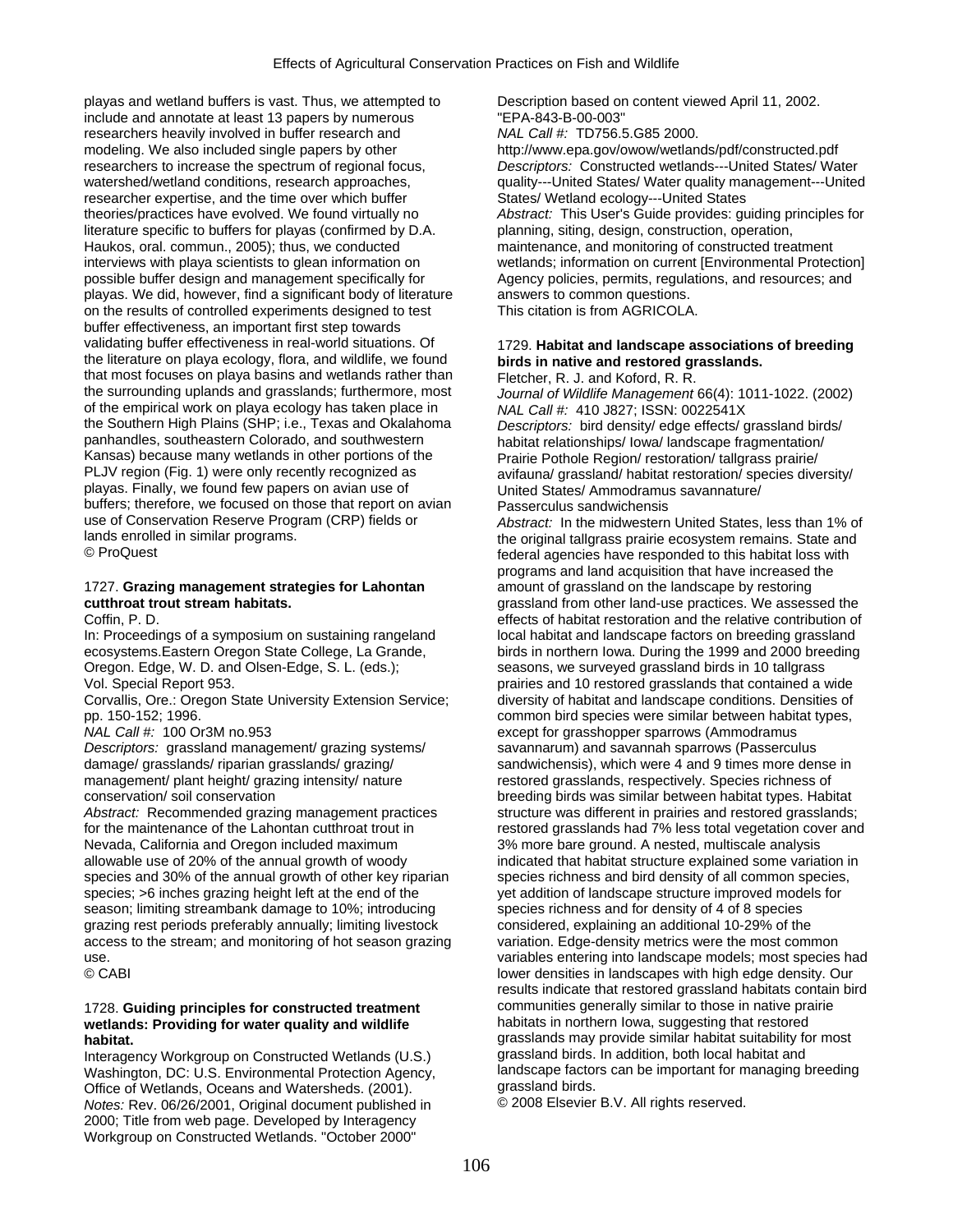# 1730. **Habitat contribution and waterbird use of** including wire mesh traps, push nets, and otter trawls.

## turtle (Clemmys muhlenbergii) in Maryland.

*Descriptors:* Clemmys muhlenbergii/ Lonicera japonica/

*Abstract:* Habitat selection of 50 bog turtles (Clemmys of other studies on the feeding, growth, and production of muhlenbergii) was studied at two sites in Harford County. muhlenbergii) was studied at two sites in Harford County, this species in this restored marsh, the marsh, the species in this restoration.<br>Maryland, from April 1996 to August 1997. These sites have responded well to the re Maryland, from April 1996 to August 1997. These sites have restoration have restoration.<br>differ in size, amount of grazing and stage of vegetative. differ in size, amount of grazing, and stage of vegetative succession. In addition, one of the sites was studied intensively 20 years ago. Turtle movements were monitored 1733. **Habitat use by mallards during spring migration**  using radiotelemetry: Individuals were located twice a week **through central Iowa USA.**  during the active season and once a month during Lagrange, T. G. and Dinsmore, J. J. hibernation to assess habitat selection and seasonal *Journal of Wildlife Management* 53(4): 1076-1081. (1989) changes in habitat use: Vegetative, soil, and water *NAL Call #:* 410 J827; ISSN: 0022-541X characteristics were recorded in  $0.25 \text{ m}^2$  quadrat placed at turtle locations and stratified random locations throughout nighttime cover/ sheetwater wetland<br>the study areas. Turtles selected sedges and rushes and *Abstract:* We studied the use of 455 seasonally flooded the study areas. Turtles selected sedges and rushes and other low-lying herbaceous plants. They avoided some farmed basins (sheetwater wetlands) and 16 small woody plants (alders, grapes, and berries) and an exotic emergent wetlands by migratory mallards (Anas plant (Japanese honeysuckle, Lonicera japonica) that may platyrhynchos) in central Iowa during spring 1983-84. gradually eliminate typical wetland vegetation and produce During daytime, sheetwater wetlands provided 19,530 a closed canopy. Management practices, such as moderate mallard use days compared with 103 on the few remaining animal grazing and winter burns, will help retard plant emergent wetlands. Mallards used larger (> 2 ha) versus succession and provide more open habitat. surface is smaller sheetwater wetlands, moist-soil or corn-vegetated © 2008 Elsevier B.V. All rights reserved. wetlands more than emergent wetlands or soybean-

## (Fundulus heteroclitus) in a restored salt marsh.

*Descriptors:* animal behavior/ habitat selection/ habitats/ spring migratory mallards: sheetwater wetlands provi<br>movement/ nature conservation/ population density/ salt food and high-energy seeds and emergent wetlands movement/ nature conservation/ population density/ salt food and high-energy se<br>marshes/ Fundulus heteroclitus

marshes/ Fundulus heteroclitus<br>Abstract: The mummichon Fundulus heteroclitus is one of @ Thomson Reuters Scientific *Abstract:* The mummichog, Fundulus heteroclitus, is one of the most abundant macrofaunal components of salt marsh ecosystems along the east coast of the USA. During April- 1734. **Habitat use by nonbreeding wood ducks in the**  November 1998, we determined the habitat use and **Coastal Plain and Rice Prairie Region of Texas.**  movement patterns of young-of-the-year (YOY) and adult Anderson, James T. and Tacha, Thomas C. mummichogs in a restored marsh, formerly a salt hay farm, *Southwestern Naturalist* 47(3): 486-489. (2002) and an adjacent creek in order to expand our *NAL Call #:* 409.6 So8 ; ISSN: 0038-4909 understanding of the ecology of the species and evaluate *Descriptors:* aquatic habitat/ forested wetlands/ the success of the restoration. Four major fish habitat types habitat types/ habitat use (large first-order natural creek, second-order created creek, © Thomson Reuters Scientific linear drainage ditch, and marsh surface) were identified within the study site. Patterns of relative abundance and 1735. Hepatic retinoids of bullfrogs in relation to mark and recapture using coded wire tags were used to **agricultural pesticides.**<br>
determine the habitat use, tidal movements, home range, Boily, M. H.: Berube, V. I and site fidelity of the species within these habitat types. A and Dassylva, N. total of 14 784 fishes, ranging from 20-100 mm SL, were *Environmental Toxicology and Chemistry* 24(5): captured with wire mesh traps and tagged, and 1521 1099-1106. (2005) (10.3%) fishes were recaptured. A variety of gears were *NAL Call #:* QH545.A1E58; ISSN: 07307268 used to attempt to recapture fish across all habitat types,

**Wetland Reserve Program sites in the Cache River** Based on abundance and recaptures of tagged fish, the **watershed, Illinois.** YOY and adults primarily used the shallow subtidal and Hicks, Brianne M. intertidal areas of the created creek, the intertidal drainage Carbondale, Illinois: Southern Illinois University, 2003. ditches, and the marsh surface of the restored marsh but Descriptors: wetlands/ birds/ wildlife habitat/ Illinois/ not the larger, first-order natural creek. At low not the larger, first-order natural creek. At low tide, large Wetlands Reserve Program numbers were found in the subtidal areas of the created creek; these then moved onto the marsh surface on the 1731. **Habitat selection and habitat use by the bog** flooding tide. Elevation, and thus hydroperiod, appeared to Morrow, J. L.; Howard, J. H.; Smith, S. A.; and estimated the home range of adults and large YOY (20-100 Poppel, D. K. mm SL) to be 15 ha at high tide, which was much larger Journal of Herpetology 35(4): 545-552. (2001) than previously quantified. There was strong site fidelity to *NAL Call #:* QL640.J6; ISSN: 00221511 the created creek at low tide. The habitat use and<br>Descriptors: Clemmys muhlenbergii/ Lonicera iaponica/ movement patterns of the mummichog appeared similar to Maryland/ turtles/ habitat selection that reported for natural marshes. Coupled with the results

Descriptors: Anas platyrhynchos/ high energy seed/ food/ vegetated wetlands, untilled wetlands more than 1732. **Habitat use and movement of the mummichog** conservation-tiller or plowed sheetwater wetlands, and Teo, S. L. and Able, K. W. Theory S. L. and Able, K. W. Mallards used sheetwater wetlands during all daylight *Estuaries* 26(3): 720-730. (2003) hours, but flew ≤ 13 km to roost on larger emergent *NAL Call #:* GC96.E79; ISSN: 0160-8347 wetlands. A diversity of habitats appears necesary for<br>Descriptors: animal behavior/ habitat selection/ habitats/ spring migratory mallards: sheetwater wetlands provide

Boily, M. H.; Berube, V. E.; Spear, P. A.; DeBlois, C.;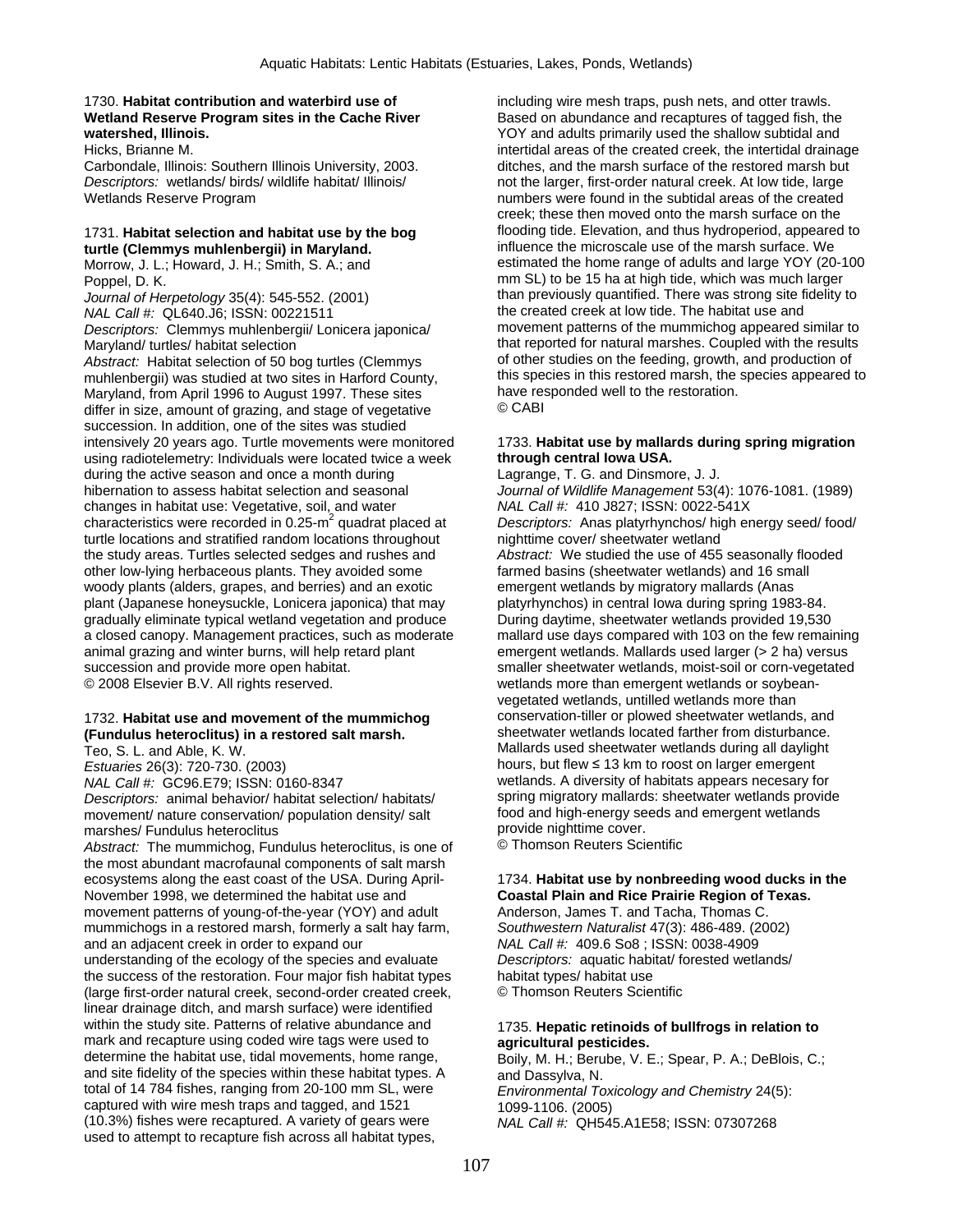*Descriptors:* amphibians/ pesticides/ Rana catesbeiana/ science uses the "ecological memory" of the marsh for Retinol/ Retinyl ester/ agriculture/ ecosystems/ pesticides/ historical information on ecological degradation and in the agricultural activity/ amphibians/ bullfrogs/ biodiversity/ form of the remnant natural resilience upon which<br>agricultural chemical/ pesticide/ retinoid/ agricultural ecological rehabilitation could build. The narrative practices/ frog/ pesticide/ physiological response/ pollution provides the basis for adaptive management and the effect/ agriculture/ biocides/ Canada/ North America/ monitoring that it requires. Quebec [Canada]/ Amphibia © ProQuest

Abstract: Agricultural pesticides often have been cited as a factor affecting indigenous amphibian populations, but factor affecting indigenous amphibian populations, but 1737. **Historical wetlands in Oregon's Willamette Valley:**  with agricultural practices are understood poorly. Adult Taft, O. W. and Haig, S. M.<br>bullfrogs (Rana catesbeiana) were collected within the Wetlands 23(1): 51-64. (2003) bullfrogs (Rana catesbeiana) were collected within the Yamaska River basin (Quebec, Canada) in subwatersheds *NAL Call #:* QH75.A1W47; ISSN: 0277-5212 representing low, medium, and high agricultural activities *Descriptors:* wetlands/ environmental restoration/ and 53 pesticides were analyzed in surface water. More overwintering/ historical ecology/ valleys/ habitats/<br>
pesticides were detected in subwatersheds associated with waterfowl/ agriculture/ river basins/ habitat improve high agricultural activities like Rivière Noire and Rivière à la ecosystem management/ restoration/ anthropogenic Barbue and pesticide concentrations were higher compared factors/ biological surveys/ river valleys/ aquatic birds/ to the other study sites. Female and male body weights Aves/ Cygnus buccinator/ Chen caerulescens/ Grus differed between sites. In the case of males, body weight canadensis/ Numenius americanus/ Oregon Willam differed between sites. In the case of males, body weight canadensis/ Numenius americanus/ Oregon, Willamette<br>Was significantly less at Rivière à la Barbue. Liver retinol (Valley/ birds/ trumpeter swan/ snow goose/ sandbil was significantly less at Rivière à la Barbue. Liver retinol Valley/ birds/ trumpeter swan/ snow goose/ sandhill crane/<br>Stores were decreased significantly in male bullfrogs from a conceptibed curlew/ Anser caerulescens/ O stores were decreased significantly in male bullfrogs from long-billed curlew/ Anser caerulescens/ Olor buccinator<br>Rivière Noire, although total retinyl esters concentrations Abstract: Before agricultural expansion in the varied between sites having the highest concentration at river valleys of North America supported expanses of<br>Yamaska-Nord where the agricultural activity was variance wetland habitat. In restoring these landscapes, it is Yamaska-Nord where the agricultural activity was vetland habitat. In restoring these landscapes, it is<br>considered low. The ratio of hepatic retinyl palmitate to important to understand their historical condition an considered low. The ratio of hepatic retinyl palmitate to important to understand their historical condition and<br>
retinol tended to be higher for male bullfrogs from Rivière biological function. Synthesizing historical pri Noire and Rivière à la Barbue. These results suggest that (from explorers, travelers, settlers, and farmers) with  $\frac{1}{2}$  factors associated with intensive agricultural practices may contemporary knowledge of these wetla affect the body weight and retinoid stores in male bullfrogs developed a profile of the wetlands and their use by<br>living in these agroecosystems. © 2005 SETAC. living in these agroecosystems. © 2005 SETAC. https://waterbirds.com/waterbirds (e.g., waterfowl, wading birds, and<br>© 2008 Elsevier B.V. All rights reserved. http://waterbirds.com/within the Willamette Valley, Oregon, ca.

# 1736. **Historic and comparative perspectives on** non-breeding waterbirds in fall, winter, and spring:

53(Supplement 1): 58-66. (1996) Since the mid-1800s, four species, in particular, have *NAL Call #:* 442.9 C16J; ISSN: 0706-652X decreased their use of the Willamette Valley: trumpeter *Descriptors:* marshes/ environmental restoration/ swan (Cygnus buccinator), snow goose (Chen Abstract: Retrospective and comparative assessments of that ca. 1840, waterbirds and their habitats were more fish habitat have been used to guide rehabilitation in abundant in the Willamette Valley than today. Restoration Cootes Paradise, a marsh at Hamilton, Ont., on Lake of the Willamette Valley landscape is warranted, and Ontario. The marsh was severely altered by human and today's agricultural wetlands-former wetland prairie-hold natural stresses, including high water levels, influx of fine highest restoration potential. eroded sediments, and channelization. Recovery has been © ProQuest limited by a different but overlapping set of stresses, including the continued influx of fine eroded sediments, 1738. Home ranges, movements, and habitat selection resuspension of sediments, exotic fish, and increased fetch. **of Oregon spotted frogs (Rana pretiosa).**  Assessment has involved the use of "accumulator-," Watson, James W.; McAllister, Kelly R.; and "residue-," and "replica"-type retrospective evidence and Pierce, D. John<br>the comparison of Cootes Paradise with other reference *Journal of Herne* marshes. The emergent narrative science (a synthesis of *NAL Call #: QL640.J6; ISSN: 0022-1511*<br>Science in historical and environmental context that serves *Descriptors: Rana pretiosa (Ranidae)* ho science in historical and environmental context that serves *Descriptors:* Rana pretiosa (Ranidae)/ home range/ home as a partially testable hypothesis), verified and adjusted by example use/ distribution within habitat/ movement patterns/<br>small scale experiments, has identified the need to re-<br>habitat selection/ home-range use relations small scale experiments, has identified the need to re-<br>introduce vegetation, reduce fetch, exclude common carp<br>utilization/ range use/ habitat preference/ semiaquatic (Cyprinus carpio), anchor the marsh sediments, and reduce habitat/ wetland upland pasture mosaic/ grassland/

ecological rehabilitation could build. The narrative science

Implications for restoration of winter waterbird habitat. waterfowl/agriculture/ river basins/ habitat improvement/ Rivière Noire, although total retinyl esters concentrations *Abstract:* Before agricultural expansion in the 19th century, retinol tended to be higher for male bullfrogs from Rivière biological function. Synthesizing historical primary accounts<br>Noire and Rivière à la Barbue. These results suggest that from explorers, travelers, settlers, and f contemporary knowledge of these wetland systems, we shorebirds) within the Willamette Valley, Oregon, ca. 1840. We found evidence for three types of wetlands used by **rehabilitation of marshes as habitat for fish in the energent wetlands, riverine wetlands, and wetland prairie.<br>
Lower Great Lakes Basin. The most extensive wetland type was wetland prairie.** The most extensive wetland type was wetland prairie, Whillans, T. H.<br>Canadian Journal of Fisheries and Aquatic Science<br>only while native Kalapuyans managed the region with fil *Canadian Journal of Fisheries and Aquatic Science* only while native Kalapuyans managed the region with fire. ecosystem analysis/ historical account/ sedimentation/ caerulescens), sandhill crane (Grus canadensis), and longecosystems/ fish/ aquatic habitat/ Canada, Ontario billed curlew (Numenius americanus). Information suggests

Journal of Herpetology 37(2): 292-300. (June 2003) utilization/ range use/ habitat preference/ semiaquatic Washington/ Thurston County/ Dempsey Creek/ habitat selection/ home range use and movement patterns/ upland pasture wetland mosaic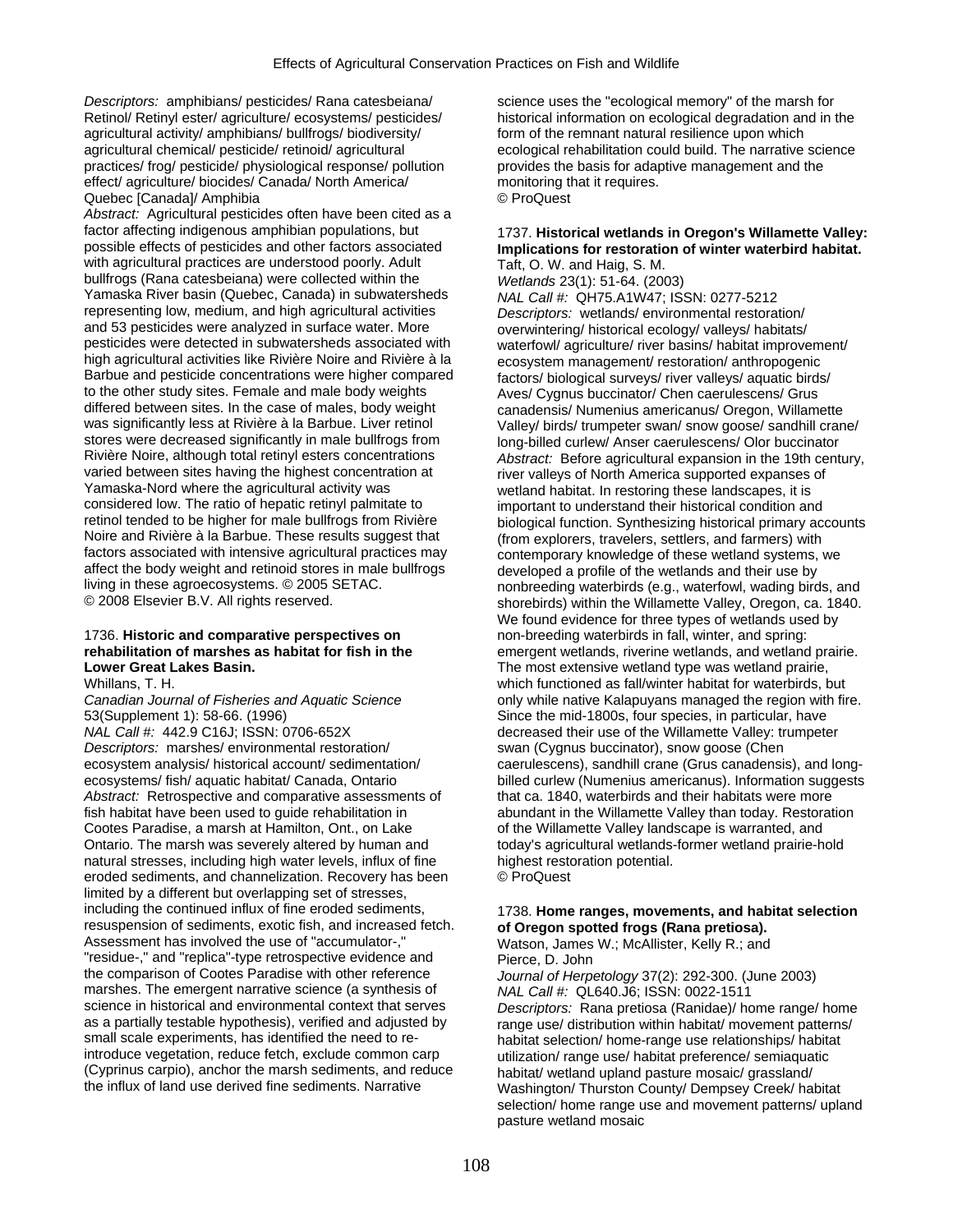*Abstract:* From 1997-1999 we studied one of four known oligohaline (IO), and mesohaline (IM) marshes would be populations of Oregon Spotted Frogs (Rana pretiosa) in similar in water depth, temperature, dissolved oxygen (O2), Washington State to investigate patterns of range use, and transparency. Using a priori multivariate analysis of movements, and habitat selection. Sixty telemetered frogs variance (MANOVA) contrast, we tested these predictions occupied a range that was a mosaic of wetlands (15.6 ha) by comparing hydrologic variables within ponds of and upland pasture (13.2 ha) grazed by dairy cows. Mean impounded and unimpounded marshes during winters (± SE) home-range size for four frogs was 2.2 ± 1.0 ha. 1997-1998 to 1999-2000 on Rockefeller State Wildlife Patterns of spatial use, determined from 654 telemetry Refuge, near Grand Chenier, Louisiana. Specifically, we locations, were closely related to season and changing compared hydrologic variables (1) between IM and surface water conditions. During the breeding season unimpounded mesohaline marsh ponds (UM); and (2) (February to May), frogs occupied >=-50% of the area they among IF, IO, and IM marshes ponds. As predicted, water used the entire year, and oviposited in shallow pools (depth depth was higher and salinity and O2 were lower in IM than  $= 16.9 \pm 0.6$  cm) on the margins of an ephemeral creek. In in UM marsh ponds. However, temperature and the dry season (June to August), frogs moved down stream transparency did not differ between IM and UM marsh to deeper, permanent pools (depth =  $23.6 \pm 1.0$  cm), ponds. Water depth varied more among months in IM significantly reduced their movements, and occupied the marsh ponds than within those of UM marshes, and smallest ranges of any season. During the wet season variances among and within ponds were lower in IM than (September to January), frogs moved back up stream and UM marshes. Finally, all hydrologic variables, except (September to January), frogs moved back up stream and reoccupied the breeding range. During the coldest weather, salinity, were similar among IF, IO, and IM marsh ponds. frogs buried themselves at the base of dense vegetation in Hydrologic changes within marsh ponds due to SMM shallow water under ice (depth =  $17.4 \pm 0.8$  cm). Frogs should (1) promote benthic invertebrate taxa that tolerate avoided dry uplands. Frogs selected sedge (Carex low levels of O2 and salinity; (2) deter waterbird species obnupta, and Carex utriculata)/rush (Juncos effuses) that cannot cope with increased water levels; and (3) habitat during breeding and hardhack (Spiraea douglasii) reduce waterbird species diversity by decreasing spatial cover during the dry season that shaded and maintained variability in water depth among and within marsh ponds. remnant pools. Frogs preferred microhabitats with 50-75% © 2008 Elsevier B.V. All rights reserved. water surface exposure based on comparisons between telemetry locations and nearby locations that were 1740. **The impact of agriculture on temporary wetland** randomly selected. Aquatic requirements necessary to **amphibians in Florida.**  complete the life cycle of Oregon Spotted Frogs in this Babbitt, Kimberly J.; Baber, Matthew J.; and population include (1) stable, shallow water areas for egg Tanner, George W.<br>and tadpole survival in the breeding season, (2) deep, The Amphibians and moderately vegetated pools for adult and juvenile survival Florida Meshaka, W. E. and Babbitt, K. J.<br>in the dry season, and (3) shallow water levels over Malabar, FL: Krieger Publishing Co., 2005 emergent vegetation for protecting all age classes during *Notes:* 1575242516 (ISBN).<br>
cold weather in the wet season. *Descriptors: agriculture/biorging*: cold weather in the wet season. *Descriptors:* agriculture/ biogeography: population studies/

### 1739. **Hydrologic aspects of marsh ponds during winter** wetland/ agricultural disturbance/ upland landscape **on the Gulf Coast Chenier Plain, USA: Effects of** © Thomson Reuters Scientific **structural marsh management.**

*Descriptors:* coastal wetlands/ Gulf of Mexico/ Ponds/ **Acosta, C. A. and Perry, S. A.**<br>
wintering waterbirds/ avifauna/ coastal wetland/ dissolved *Aquatic Conservation: Marine* oxygen/ ecological impact/ habitat management/ hydrology/ 11(1): 45-57. (2001); ISSN: 10527613. impoundment/ salinity/ water depth/ water temperature/ *Notes:* doi: 10.1002/aqc.426. *Abstract:* The hydrology of marsh ponds influences aquatic restoration/ environmental stress/ hydroperiod/ population<br>invertebrate and waterbird communities. Hydrologic dynamics/ wetlands/ United States/ Procambarus allen variables in marsh ponds of the Gulf Coast Chenier Plain *Abstract:* 1. The natural hydropattern in the seasonally-<br>are potentially affected by structural marsh management flooded marl prairie wetlands of Everglades Nation (SMM: levees, water control structures and impoundments) has been severely disrupted by human water control<br>that has been implemented since the 1950s. Assuming that activities seriously impacting bigher trophic organism that has been implemented since the 1950s. Assuming that activities, seriously impacting higher trophic organisms, e.g.<br>SMM restricts tidal flows and drainage of rainwater, we say ading birds that depend on these wetlands. SMM restricts tidal flows and drainage of rainwater, we wading birds, that depend on these wetlands. Less is<br>Spredicted that SMM would increase water depth, and shown about the impacts on key aquatic fauna, such predicted that SMM would increase water depth, and known about the impacts on key aquatic fauna, such as<br>concomitantly decrease salinity and transparency in cravish Procambarus alleni, or how these populations concomitantly decrease salinity and transparency in exaction or any is alleni, or how these populations<br>
impounded marsh ponds. We also predicted that SMM might respond to proposed habitat restoration strategie impounded marsh ponds. We also predicted that SMM might respond to proposed habitat restoration strategies.<br>would increase seasonal variability in water depth in example 2. Under severe environmental stress, populations of would increase seasonal variability in water depth in 2. Under severe environmental stress, populations of<br>impounded marsh ponds because of the potential burrowing cravish are predicted to have skewed size incapacity of water control structures to cope with large structure, low reproductive success, low survival, and flooding events. In addition, we predicted that SMM would widespread dispersal. As predicted for populations in decrease spatial variability in water depth. Finally, we stressed habitats, cravish density was low, small decrease spatial variability in water depth. Finally, we stressed habitats, crayfish density was low, small<br>predicted that ponds of impounded freshwater (IF), example abundance dispersing adults were dominant, juvenile abu

In: Amphibians and reptiles: Status and conservation in Malabar, FL: Krieger Publishing Co., 2005; pp. 48-55. wildlife management: conservation/ species richness/ habitat/ urbanization/ anthropogenic disturbance/ temporary

### Bolduc, F. and Afton, A. D.<br>
Marine Ecology Progress Series 266: 35-42. (2004);<br> **Conduction dynamics in the seasonal wetlands of** *Marine Ecology Progress Series* 266: 35-42. (2004); **population dynamics in the seasonal wetlands of Everglades National Park, USA.**

Aquatic Conservation: Marine and Freshwater Ecosystems

Descriptors: crayfish/ Everglades/ hydroperiod/ wetland dynamics/ wetlands/ United States/ Procambarus alleni flooded marl prairie wetlands of Everglades National Park burrowing crayfish are predicted to have skewed size dispersing adults were dominant, juvenile abundance was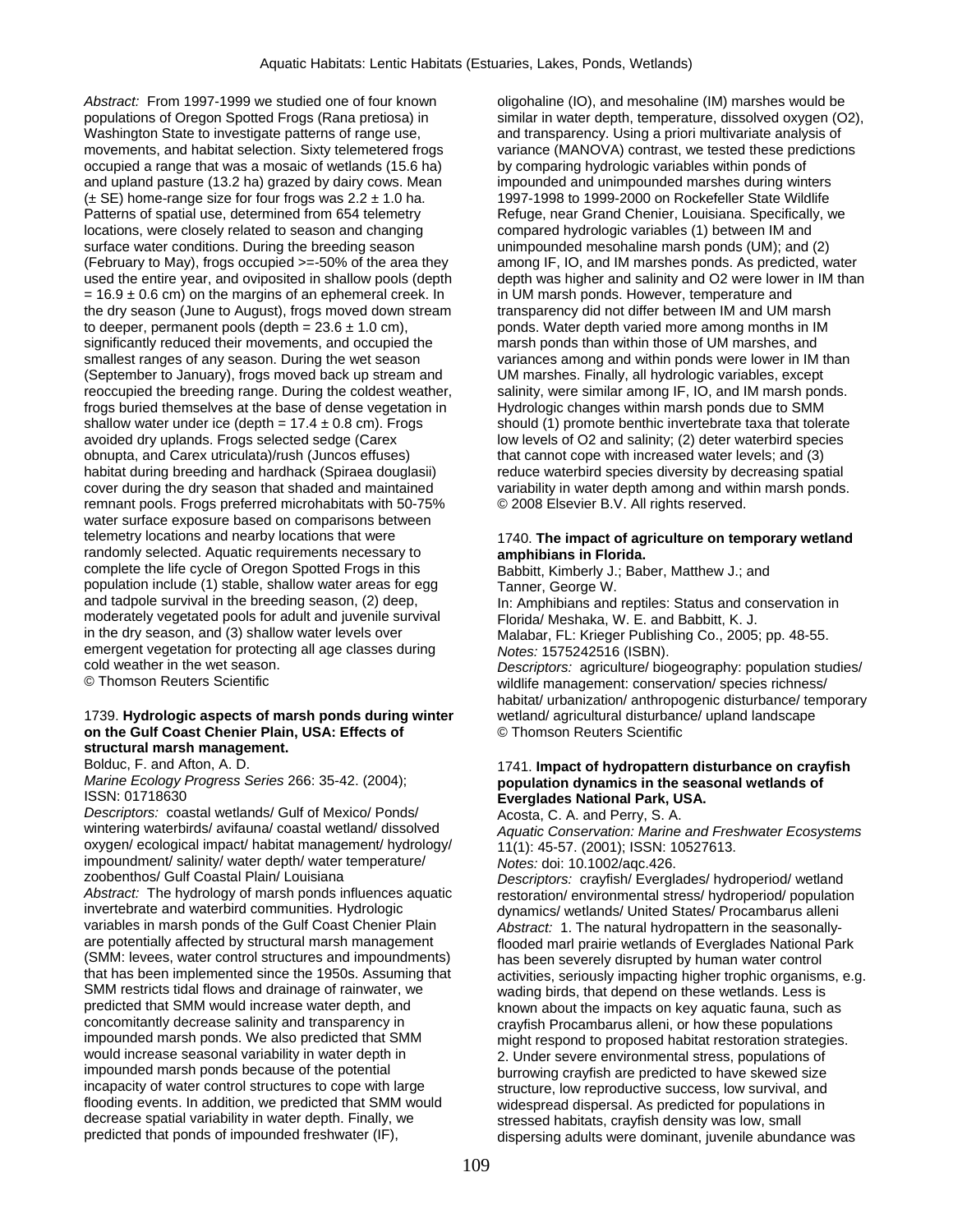low, and survival was low in habitats where the hydroperiod <br>Accordingly, rice producers should consider agronomic (duration of flooding) was short and groundwater level was practices that attract waterfowl, such as winter flooding, to lowest. 3. Crayfish dispersed during flooding, but during the maximize the decomposition of rice straw residue. At the drydown, they burrowed rather than sought deeper water. upper end of regionally observed waterfowl densities (at or This dispersal strategy may be adaptive for surviving in near 33 birds ha-1 season-1) waterfowl foraging activity seasonal wetlands, but this had severe consequences on may alleviate the need for autumn tillage. Shallow flooded survival in disturbed habitats with shortened hydroperiods. The fields will also provide important winter habitat to<br>Survival in burrows during the dry season was high in the migratory waterfowl, aiding wetland management Survival in burrows during the dry season was high in the migratory waterfowl, aiding wetland management and longer hydroperiod habitats but was zero in the short-<br>
longer-hydroperiod habitats but was zero in the short-<br>
c longer-hydroperiod habitats but was zero in the shorthydroperiod habitat where the groundwater level fell more 6. These results provide an example of how a mutually than 1 m. 4. Long-hydroperiod marl prairie may function as beneficial solution can be achieved that provides needed sources, whereas short-hydroperiod habitats act as waterbird habitat while concomitantly alleviating an population sinks. Our study suggests that the threshold agricultural problem. conditions for preventing mass mortality of crayfish in these © 2008 Elsevier B.V. All rights reserved. wetlands are hydroperiods > 7 months and groundwater levels < 0.5 m below the surface during the dry season. 5. 1743. **Impacts of center pivot irrigation systems on**  Historical (pre-drainage) hydroperiods appear to be **birds in prairie wetlands.** restricted to the longest hydroperiod areas of the marl Peterson, T. L. and Cooper, J. A.<br>prairie. This indicates that much of the marl prairie wetlands Journal of Wildlife Management 5 now function as population sinks for crayfish and other *NAL Call #:* 410 J827; ISSN: 0022-541X<br>
invertebrates. The historical hydropatterns need to be re-<br> *Descriptors:* wetlands/ center pivot irrigat established throughout the marl prairie wetlands to achieve Minnesota the restoration goal of increasing productivity in the aquatic This citation is from AGRICOLA. faunal community. © 2001 John Wiley & Sons, Ltd. © 2008 Elsevier B.V. All rights reserved. 1744. **Impacts of changing irrigation practices on** 

### 1742. **The impact of waterfowl foraging on the Valley, California. decomposition of rice straw: Mutual benefits for rice** Barnum, D. A. and Euliss, N. H.<br>growers and waterfowl. (*California Fish and Game 77(1)*

Bird, J. A.; Pettygrove, G. S.; and Eadie, J. M. *NAL Call #: 410 C12; ISSN: 0008-1078*<br> *Descriptors: agricultural runoff/ Californi*<br> *Descriptors: agricultural runoff/ Californi Journal of Applied Ecology* 37(5): 728-741. (2000) *Descriptors:* agricultural runoff/ California/ diurnal variation/ *Descriptors:* agriculture/ ducks/ nitrogen/ straw disposal/ dynamics/ seasonal variation/ ecological effects/ wetland management/ winter habitat environmental impact/ irrigation effects/ irrigation practices/<br>Abstract: 1. Recent legislation in California, USA, has San Joaquin Valley/ waterfowl/ habitat use/ hydrology/ Abstract: 1. Recent legislation in California, USA, has San Joaquin Valley/ waterfowl/ habitat use/ hydrology/<br>The stricted traditional open-field burning of rice straw water management/ mallards/ northern pintails/ cinnam restricted traditional open-field burning of rice straw water management/ mallards/ northern pintails/ cinnamon<br>
residues, leading farmers to adopt alternative methods of the all areen-winged teal/ northern shovelers/ rudd residues, leading farmers to adopt alternative methods of the all green-winged teal/ northern shovelers/ ruddy ducks<br>straw disposal such as post-harvest flooding of rice fields. Abstract: Diurnal aerial census data were us straw disposal such as post-harvest flooding of rice fields. *Abstract:* Diurnal aerial census data were used to examine These changes may benefit wildlife because winter-flooded habitat use patterns of ducks wintering in the southern San<br>
fallow rice fields provide foraging habitat to migratory **by the contagging the California from 1980-87** fallow rice fields provide foraging habitat to migratory for the Joaquin Valley, California from 1980-87. Densities<br>White waterfowl. In turn, the foraging activity of waterfowl may for thirds/ha) for the northern pintail ( waterfowl. In turn, the foraging activity of waterfowl may (birds/ha) for the northern pintail (Anas acuta), mallard (A.<br>help to increase rice straw decomposition, providing a contra hard platyrhynchos), green-winged teal help to increase rice straw decomposition, providing a platyrhynchos), green-winged teal (A. crecca), cinnamon<br>
reciprocal benefit to farmers. We examined the effects of theal (A. cyanoptera), shoveler (A. clypeata), ruddy reciprocal benefit to farmers. We examined the effects of the all (A. cyanoptera), shoveler (A. clypeata), ruddy duck<br>waterfowl foraging activity on straw decomposition and (Oxyura jamaicensis), and total ducks, in each of waterfowl foraging activity on straw decomposition and (Oxyura jamaicensis), and total ducks, in each of five<br>nitrogen mineralization following rice harvest in a fallow habitats, were determined--nocturnal habitat use by flooded soil. 2. Experimental plots  $(25 \text{ m}^2)$  were established flooded soil. 2. Experimental plots (25 m<sup>2</sup>) were established may be very different than diurnal use and would therefore<br>on a silty clay soil and were subjected to two post-harvest vield different densities I ow densities on a silty clay soil and were subjected to two post-harvest yield different densities. Low densities were observed for<br>treatments: wet-rolled or untilled. Mallard ducks Arias most species on evaporation ponds, hunting club treatments: wet-rolled or untilled. Mallard ducks Arias most species on evaporation ponds, hunting clubs and<br>platyrhynchos were placed in one-half of the experimental miscellaneous wetlands. Most hunting clubs were smal plots, following a splitplot design, for a 3-week period, at a isolated parcels of wetland with food production limited by density equivalent to 33 birds ha-1 over a season of 180 cost and availability of irrigation water. The low densities days to approximate regional abundance data. 3. Waterfowl observed on these wetlands suggests that they were not<br>foraging activity increased residual surface straw beginning heavily used by wintering ducks. However, buntin foraging activity increased residual surface straw heavily used by wintering ducks. However, hunting clubs<br>decomposition by 78% in untilled plots and 18% in wet-<br>provided habitat important for attracting ducks away from decomposition by 78% in untilled plots and 18% in wet-<br>
rolled plots compared with the respective unforaged plots.<br>
contaminated evaporation ponds in September and again one-third that of unforaged plots. 4. Waterfowl foraging and heavily used by ducks, but the large area provided by field tillage reduced nitrogen (N) concentrations in the expropration ponds may affect use of these habitat field tillage reduced nitrogen (N) concentrations in the evaporation ponds may affect use of these habitats in the surface straw residue remaining at the end of the winter future. Density for all species, except the ruddy surface straw residue remaining at the end of the winter future. Density for all species, except the ruddy duck, was<br>fallow period. Below-ground organic residue was not highest on preirrigated croplands or Kern National Wi affected by waterfowl foraging, indicating that ducks did not<br>incorporate the straw. There were no apparent additions of use densely vegetated wetlands were probably attracted to carbon (C) or N to the soil as a result of waterfowl activity. The diversity of vegetative cover on Kern NWR. Other 5. We conclude that waterfowl foraging can substantially species, such as pintail, make use of Kern NWR's increase straw decomposition in flooded, fallow, rice fields. managed areas for diurnal feeding and resting. Pre

Journal of Wildlife Management 51(1): 238-247. (1987) Descriptors: wetlands/ center pivot irrigation/ birds/ nesting/

# **waterfowl habitat use in the southern San Joaquin**

**growers and waterfowl.** *California Fish and Game* 77(1): 10-21. (1991) ducks/ irrigation/ Kern National Wildlife Refuge/ population habitats, were determined--nocturnal habitat use by ducks miscellaneous wetlands. Most hunting clubs were small, rolled plots compared with the respective unforaged plots.<br>Average straw diameter in foraged plots was reduced to entity are winter (January-Eebruary). Evaporation ponds were not Average straw diameter in foraged plots was reduced to late winter (January-February). Evaporation ponds were not<br>one-third that of unforaged plots. 4. Waterfowl foraging and late winter the late have are provided by highest on preirrigated croplands or Kern National Wildlife use densely vegetated wetlands were probably attracted to managed areas for diurnal feeding and resting. Preirrigated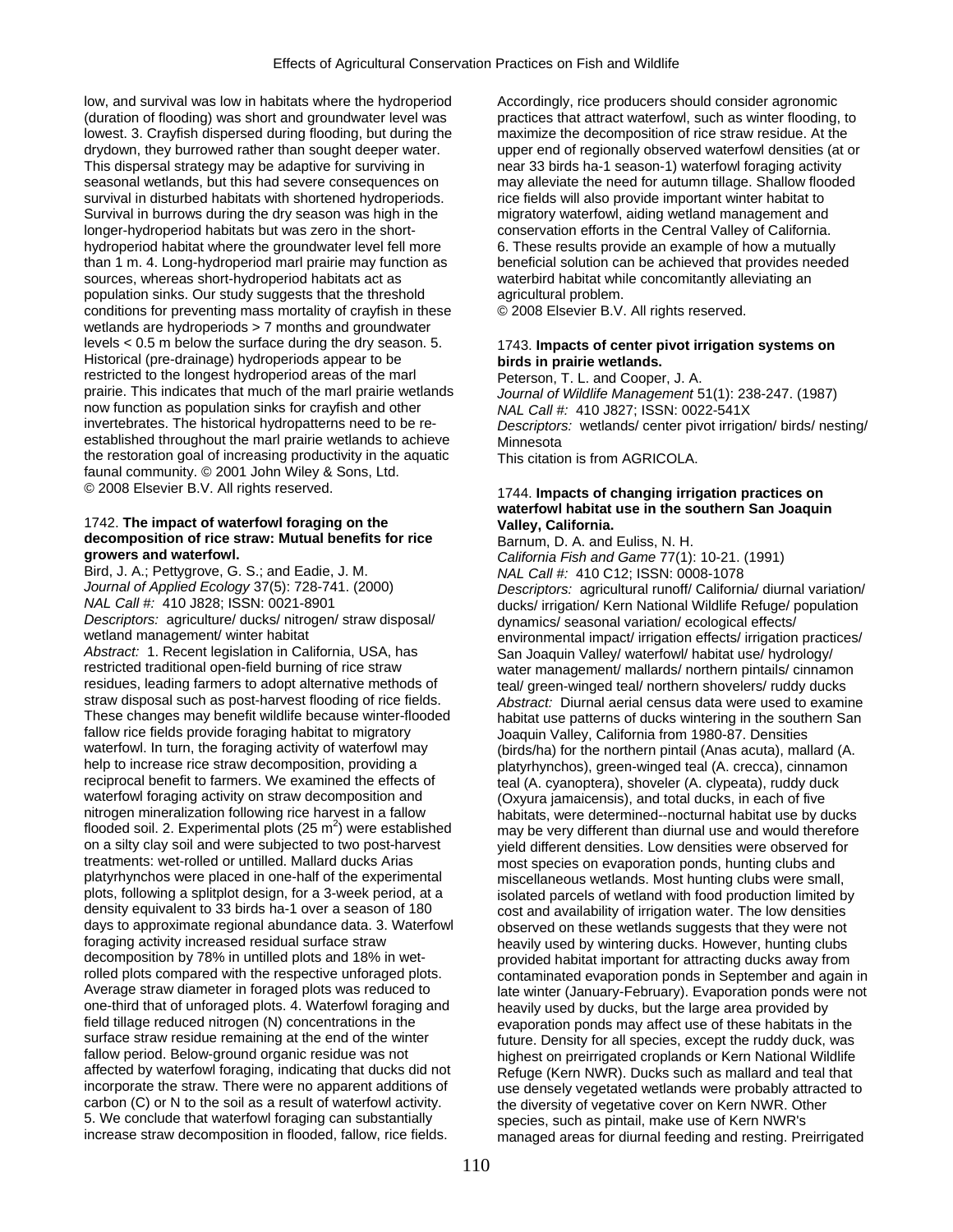croplands had the highest density of pintail. The value of manipulations achieve their goals and the effects of these grains may be similar to that of rice fields in the plants) and non-target organisms (particularly coastal-Sacramento Valley. Moreover, preirrigated fields provided marsh endemics). Although we focus on the effects of © NISC wildlife such as small mammals and invertebrates. We

## **amphibians.** and open-marsh water management. We also address

*Northwestern Naturalist* 87(2): 193. (2006) *NAL Call #:* QL671.M8; ISSN: 1051-1733. *Notes:* Conference: 2006 Annual Meetings of the Society 1747. **Impacts of water development on aquatic**  for Northwestern Vertebrate Biology and the Washington **macroinvertebrates, amphibians, and plants in**  Chapter of the Wildlife Society, held jointly at Evergreen **wetlands of a semi-arid landscape.**  State College, Washington, March 27-April 1, 2006. Euliss, Ned H. and Mushet, David M. *Descriptors:* forests/ amphibians/ Canada/ British *Aquatic Ecosystem Health and Management* 7(1): 73-84. Columbia/ riparian buffers/ variable retention harvesting/ (2004); ISSN: 1463-4988 ponds *Descriptors:* ecology/ habitat/ land zones/ Amphibia/

reduce the abundance of amphibians in terrestrial excavation/ impact on communities/ semi arid landscape/ environments, but few studies have investigated impacts on community structure/ impact of water development/ lentic aquatic habitats. Most amphibian species in the semiaquatic habitat/ wetlands/ water development impact Pacific Northwest live in forests and breed in standing on communities/ North Dakota/ Little Missouri National water, often laying their eggs in small, seasonal ponds that Grassland/ water development impact on wetland offer protection from predation. However, in British communities/ amphibians/ chordates/ invertebrates/ Columbia small ponds are not afforded protection under the vertebrates Forest and Range Practices Act and the effects of forest *Abstract:* We compared the macroinvertebrate and harvesting on these habitats and he importance of riparian amphibian communities of 12 excavated and 12 natural buffers are unknown. In 2002, I began a study with wetlands in western North Dakota, USA, to assess the Weyerhaeuser's British Columbia Coastal Group to effects of artificially lengthened hydroperiods on the biotic investigate whether amphibians and small ponds were communities of wetlands in this semi-arid region. useful indicators to evaluate the effectiveness of variable Excavated wetlands were much deeper and captured retention (VR) harvesting methods at maintaining greater volumes of water than natural wetlands. Most biodiversity. Weyerhaeuser's VR harvesting methods often excavated wetlands maintained water throughout the study result in the retention of tree patches around small ponds, period (May to October 1999), whereas most of the natural<br>so I initiated a pre- and post-harvest buffer experiment at wetlands were dry by June. Excavated wetland three forested sites slated for harvest in 2004 to 2005. largely unvegetated or contained submergent and deep-Results to date suggest that immediately after harvesting, marsh plant species. The natural wetlands had two wellsmall ponds on southeastern Vancouver Island have longer defined vegetative zones populated by plant species typical hydroperiods compared to pre-harvest conditions and that of wet meadows and shallow marshes. Excavated wetlands amphibians continue to breed in these habitats, with some had a richer aquatic macroinvertebrate community that species appearing to be attracted to the reduced canopy included several predatory taxa not found in natural cover conditions. However, the survival rate of larvae in wetlands. Taxa adapted to the short hydroperiods of cutover areas may be reduced based on the detection rate seasonal wetlands were largely absent from excavated of larvae and metamorphs in harvested versus unharvested wetlands. The amphibian community of natural and areas. As a result, creative retention solutions may be excavated wetlands included the boreal chorus frog necessary to maintain adequate cover and microclimate (Pseudacris maculata), northern leopard frog (Rana conditions for amphibians within harvested landscapes. pipiens), plains spadefoot (Scaphiopus bombifrons), © NISC Woodhouse's toad (Bufo woodhousii woodhousii), and tiger

Mitchell, L. R.; Gabrey, S.; Marra, P. P.; and Erwin, R. M. wetland. Boreal chorus frogs and northern leopard<br>Studies in Avian Biology 32: 155-175 (2006) were present in both wetland types; however, they *Studies in Avian Biology* 32: 155-175. (2006)

*Notes:* 01979922 (ISSN); 0943610702 (ISBN). salamanders. Artificially extending the hydroperiod of the hydroperiod of the metal of the metal of the metal of the metal of the metal of the metal of the metal of the metal of *Descriptors:* disturbance/ impoundment/ marsh endemic/ wetlands by excavation has greatly influenced the marsh management/ mosquito control/ open-marsh water management/ prescribed fire/ structural marsh naturally short hydroperiods of wetlands in this semi-arid

*Abstract:* The effects of habitat-management practices in coastal marshes have been poorly evaluated. We interactions, especially predation related to excavation.<br>
C Thomson Reuters Scientific summarize the extant literature concerning whether these

these shallow-flooded wetlands with their available waste manipulations on target (i.e., waterfowl and waterfowl food large expanses of open water for diurnal resting locations marsh management on birds, we also summarize the scant important to pintail for predator detection.  $\blacksquare$  literature concerning the impacts of marsh manipulations on address three common forms of anthropogenic marsh 1745. **Impacts of forest harvest on small ponds and** disturbance: prescribed fire, structural marsh management, Wind, Elke Wind, Elke marsh perturbations by native and introduced vertebrates.<br>Morthwestern Naturalist 87(2): 193 (2006) <br>© 2008 Elsevier B.V. All rights reserved.

*Abstract:* Studies have shown that forest harvesting can Macroinvertebrata: disturbance by man/ wetlands

wetlands were dry by June. Excavated wetlands were salamander (Ambystoma tigrinum). The plains spadefoot 1746. **Impacts of marsh management on coastal-marsh** occurred only in natural wetlands while tiger salamanders **bird habitats.**<br>Mitchell, L. R.: Gabrey, S.: Marra, P. P.: and Frwin, R. M. **but wetland. Boreal chorus frogs and northern leopard frogs** *NAL Call #:* QL671.S8. successfully reproduced only in wetlands lacking tiger<br>*Notes:* 01979922 (ISSN): 0943610702 (ISBN) salamanders. Artificially extending the hydroperiod of management<br>Abstract: The effects of habitat-management practices in can be related to hydrological changes and biotic<br>Abstract: The effects of habitat-management practices in can be related to hydrological changes and biot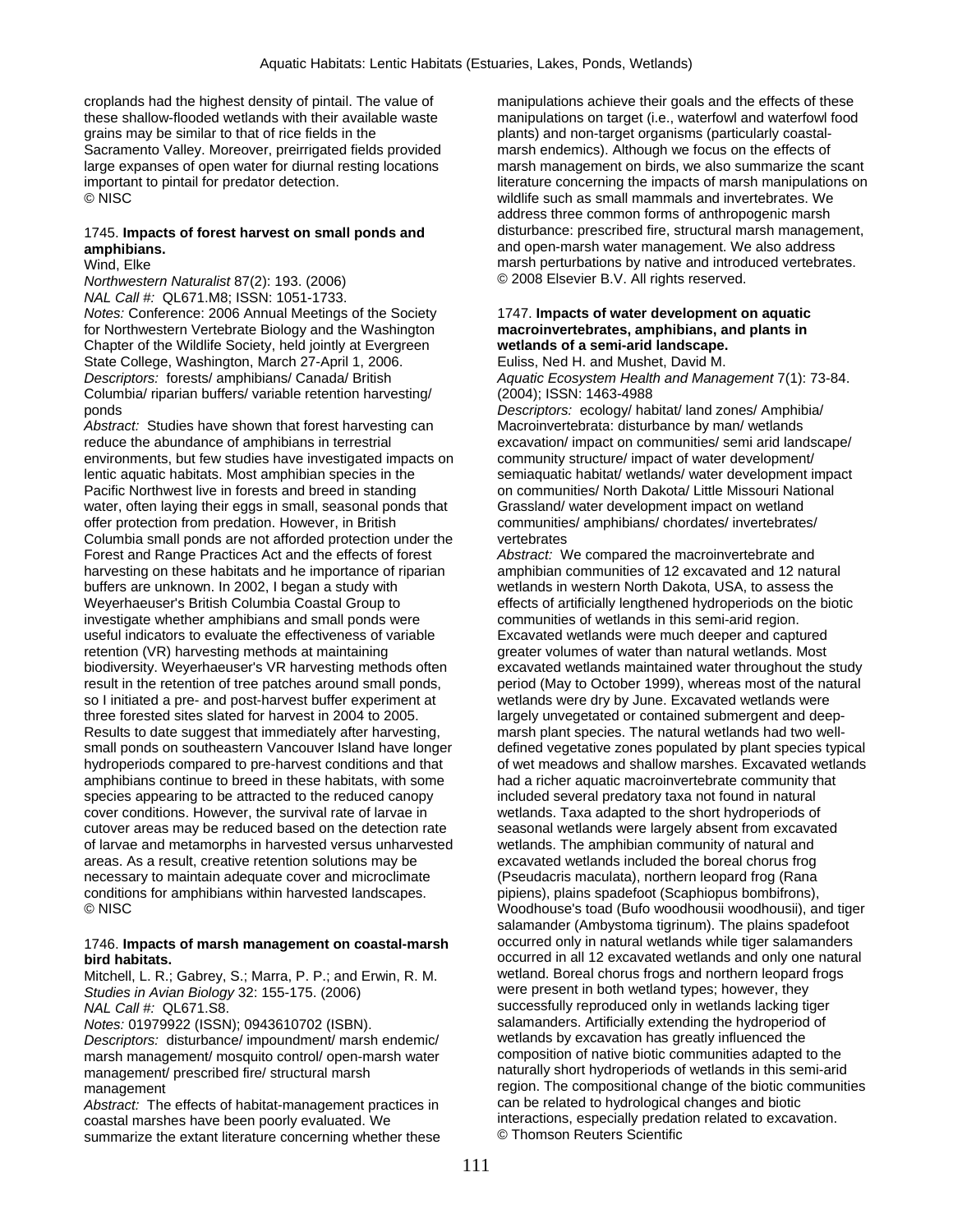1748. **Implications of climate change on marsh bird** over 3,500 km of streams where beaver could improve **conservation in Lower Great Lakes coastal wetlands.** habitat conditions. The riparian width in streams with Ingram, J. W.; Meyer, S. W.; and Holmes, K. beaver ponds averaged 33.9 m (95 percent CI = 25.1-42.7 *Annual Conference on Great Lakes Research* 49 (2006) m) in contrast to 10.5 m (CI = 8.6-12.4 m) in streams *Descriptors:* aquatic plants/ birds/ climate change without beaver. During waterfowl surveys we counted 7.5 scenarios/ climate models/ coastal geomorphology/ ducks/km (CI = 0.9-14.4 ducks/km) of stream in areas with community composition/ conservation/ ecological beaver ponds and only 0.1 ducks/km (no CIs calculated) of distribution/ geomorphology/ water levels/ marshes/ stream in similar areas without beaver present. Beginning prediction/ species diversity/ water levels/ wetlands/ in 1994, we restored beaver to 14 streams throughout wetlands vegetation/ Aves/ North America, Great Lakes/ Wyoming in an effort to create wetlands and improve Ontario L./ Erie L./ Pennsylvania, Erie riparian habitat. Waterfowl have been quick to respond to Abstract: Water level cycles are critical drivers governing these important habitats. We feel that beaver restoration coastal wetland distribution, ecological diversity and management can be used to improve habitat in functioning within the Laurentian Great Lakes. Projections drainages where conflicts with other land uses are minimal. from 2050 climate change scenarios suggest a decline in © 2008 Elsevier B.V. All rights reserved. Great Lakes water levels which may affect the diversity and distribution of current wetland plant and wildlife 1750. **Importance of grasslands in waterfowl**  communities. Wetland vegetation and bird community **conservation in the Prairie Pothole Region.**  predictive models were used to estimate impacts on Thoroughgood, P.; Edwards, C.; Guyn, K.; and Devries, J. community structure due to reductions in mean annual Canadian Journal of Plant Science 87(3): 529 (2007) water levels for Lakes Ontario and Erie. Shoreline alteration MAL Call #: 450 C16; ISSN: 0008-4220. and coastal geomorphology will strongly affect the ability of *Notes:* Conference: Annual Conference of the Canadian current wetland communities to respond and persist under Society of Agronomy/Canadian Society for Horticultural<br>
Science/Canadian Society of Animal Science. Halifax. conservation projects and future Great Lakes coastal CANADA; August 01 -04, 2006.<br>
wetland conservation programs need to consider climate Descriptors: nutrition/wildlife m wetland conservation programs need to consider climate *Descriptors:* nutrition/ wildlife management: conservation/<br>
change scenarios to ensure that actions taken in the next animal care/ wildlife habitat/ economic reality 10 years remain good conservation decisions into the perennial forage/ prairie grassland/ beef producers/<br>future. future. large scale forage conservation

### 1749. **The importance of beaver to wetland habitats and** goods and services; including wildlife habitat. Beef **waterfowl in Wyoming. producers** are the primary stewards of these grasslands

McKinstry, M. C.; Caffrey, P.; and Anderson, S. H. and have an important role in wildlife conservation. *Journal of the American Water Resources Association* Research conducted by Ducks Unlimited Canada has<br>37(6): 1571-1577. (2001) Shown that perennial forage, including hay, tame pastu

riparian zones/ rodents notice and notice North America. In this presentation, DUC provides an

modifying keystone species, and their activities broadly breeding waterfowl. It demonstrates that Government and influence many other plants and animals. Beaver are market forces that change the economic reality of beef especially important to waterfowl in the western U.S. where production can have a direct impact on waterfowl and other riparian and wetland habitats comprise less than 2 percent wildlife. We will examine programs such as Agriculture and of the landscape yet provide habitat for greater than 80 Agri-Food Canada's Permanent Cover Program and, more percent of wildlife species. Wyoming is currently ranked recently, Greencover Canada, to demonstrate the benefits sixth of the 50 states in the size of its breeding waterfowl that large-scale forage conversion has on PPR waterfowl population, and beaver ponds may play a significant role in productivity.<br>providing habitat for these birds. The objectives of this Q Thomson Reuters Scientific providing habitat for these birds. The objectives of this research were to: (1) identify streams in Wyoming where beaver are currently present, extirpated, or used to manage 1751. **The importance of local and regional factors in**<br>
riparian habitat: (2) identify areas where beaver could be **nredicting effective conservation: Planning s** riparian habitat; (2) identify areas where beaver could be **predicting effective conservation: Planning strategies**  (3) compare wetland surface areas between areas that **landscapes.**  have beaver with those that did not; and (4) compare Whited, Diane; Galatowitsch, Susan; Tester, John R.; waterfowl numbers in areas with and without beaver. Using Schik Karen: Lehtinen, Rick: and Husveth, Jason a survey of 125 land managers in Wyoming, we found that *Landscape and Urban Planning* 49(1-2): 49-65. (2000) beaver have been removed from 23 percent (6,497 km) of *NAL Call #:* QH75.A1L32; ISSN: 0169-2046 the streams for which managers had direct knowledge *Descriptors:* wildlife management: conservation/<br>(28,297 km). The same managers estimated that there are agricultural landscapes/ conservation effectivenes

Canadian Journal of Plant Science 87(3): 529. (2007) Science/Canadian Society of Animal Science, Halifax,

change scenarios to ensure that actions taken in the next animal care/ wildlife habitat/ economic reality/ bird breeding/<br>10 years remain good conservation decisions into the same perennial forage/ prairie grassland/ beef

Abstract: Prairie grasslands are a vital component of Canada's natural capital and provide numerous ecological 37(6): 1571-1577. (2001)<br>
MAL Call #: GB651.W315; ISSN: 1093474X and native rangeland, provides attractive and productive and native rangeland, provides attractive and productive *Descriptors:* beavers/ Castor canadensis/ waterfowl/ habitat for upland nesting waterfowl. The Prairie Pothole wetlands/ Wyoming/ biodiversity/ drainage/ land use/ Region (PPR) supports about 52% of the continental duck managers/ plants (botany)/ ponding/ wetland habitats/ population, thus changes in perennial forage acreage in the wetlands/ keystone species/ restoration ecology/ PPR significantly impacts breeding waterfowl populations in *Abstract:* Beaver (Castor canadensis) are habitat- explanation of the importance of perennial forage crops to

# for wetland bird communities in agricultural and urban

Schik, Karen; Lehtinen, Rick; and Husveth, Jason agricultural landscapes/ conservation effectiveness: local factors, regional factors/ urban landscapes/ wetland communities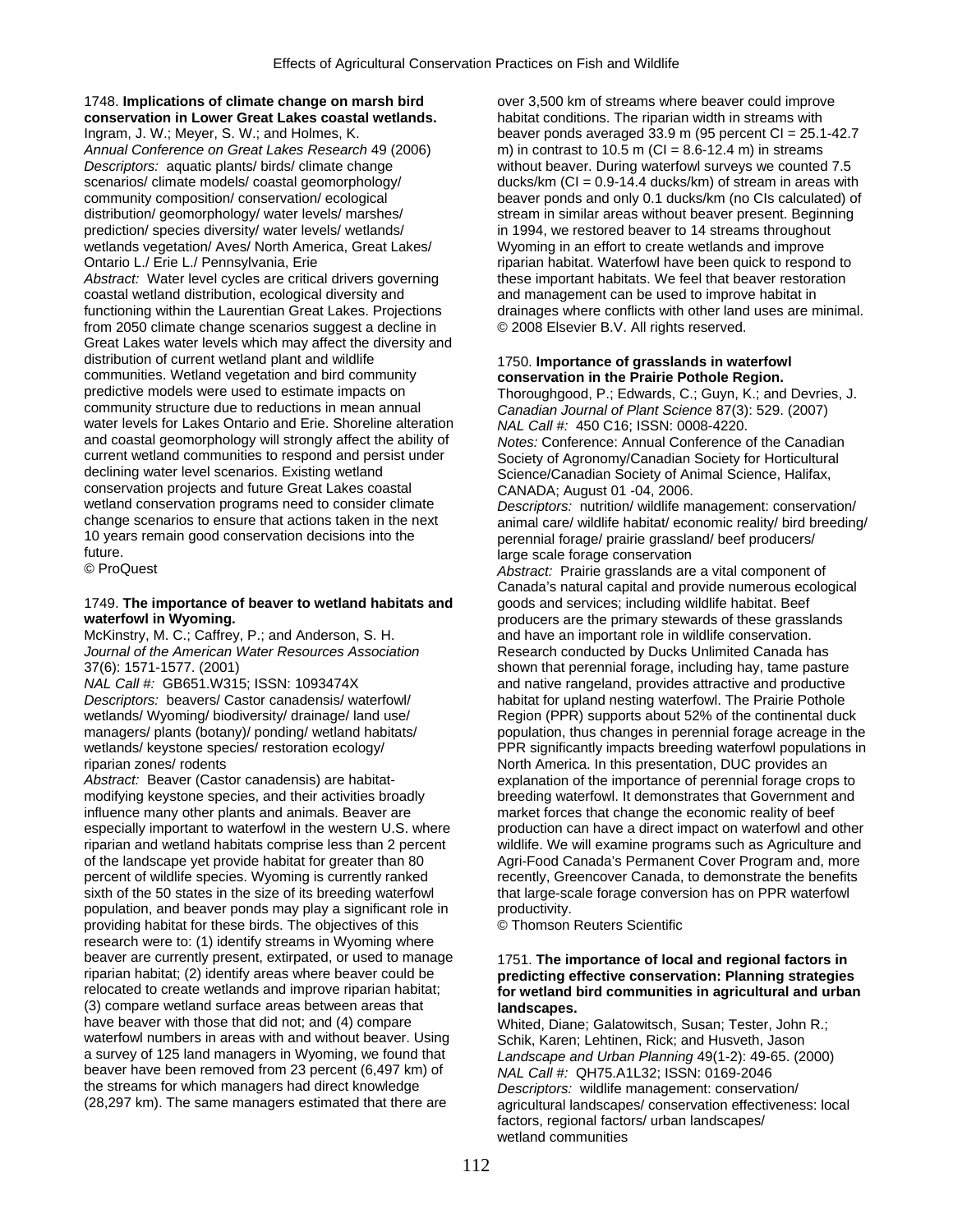*Abstract:* Wetland assessment techniques have generally in 1982. I also analyzed winter (Dec-Feb) hydrological data focused on rapid evaluations of local and site impacts; for 14 rivers in the MAV from 1939-1940 to 1998-1999 to however, wetland biodiversity is often influenced both by provide a perspective on variation of winter flooding in this adjacent and regional land use. Forty wetlands were excosystem. Winter floods in the Mingo Basin preci studied in the Red River Valley (RRV), Southwest Prairie ecological events that benefited mallards. During floods, (SWP), and the Northern Hardwood Forest (NHF) mallards redistributed to shallowly flooded (<50cm) live ecoregions of Minnesota, USA, to assess the strength of forest dominated by red oaks (Quercus spp.), increased<br>association between local and landscape condition and daily foraging time by up to 8x, consumed 170-222 g dry association between local and landscape condition and daily foraging time by up to 8x, consumed 170-222 g dry<br>avian community composition. We examined the veright of food/day, increased consumption of animal mat relationship between bird assemblages and local and by up to 14x, gained fresh body and lipid mass, and landscape factors (connectedness, isolation, road density, initiated the prebasic molt. Winter flooding of major rivers in and site impacts). Landscape variables were calculated for the MAV during 1939-1940 to 1998-1999 was highly three spatial scales at 500 m (79 ha), 1000 m (314 ha), and variable among locations and years. An average of 6.7  $\pm$ 2500 m (1963 ha). Connectedness and road density are  $2.1 \pm \text{SE}$  and  $5.1 \pm 1.9$  of 17 river gage stations were important measures for predicting bird assemblages in both flooded >5 and >10 days/winter, respectively. Mallards agricultural ecoregions (SWP and RRV). Connectedness increased daily food consumption by 33-39% over daily and its relationship with wetland bird assemblages were existence energy (DEE) levels during floods. These data most pronounced at the larger scale (2500 m), where the suggest that previous estimates of foraging carrying most pronounced at the larger scale (2500 m), where the largest remnant patches can be discerned. In contrast, road capacity in MAV habitats (and other wintering and migration effects on bird assemblages were most pronounced at the areas where significant fat deposition occurs) effects on bird assemblages were most pronounced at the smallest scale (500 m). Wetland isolation corresponded to DEE-based daily food consumption estimates may be bird community patterns as well, but only in one ecoregion overestimated. Consequently, habitat and acre goals set by (SWP). In the urbanizing ecoregion (NHF), species North American Waterfowl Management Plan Joint richness was considerably lower than elsewhere but Ventures for these areas may be greatly underestimated. community patterns did not correspond to landscape The evolutionary adaptations of mallards seem influenced variables. The focus of wetland conservation planning by timing, duration, and extent of winter flooding in the needs to shift from the site scale to the landscape scale to MAV. Efforts to protect the integrity of MAV rivers, ensure that connection with the regional wetland pattern is associated floodplain habitats, and their winter flow and accounted for, therefore, affording the best opportunity to flooding regimes are critical for sustaining local, regional, successfully maintain wetland avian diversity. **All and continental mallard populations.** © Thomson Reuters Scientific © 2008 Elsevier B.V. All rights reserved.

### 1752. **The importance of playa wetlands to biodiversity** 1754. **Improving the cost-effectiveness of ecosystem of the Southern High Plains. management: An application to waterfowl production.**

Haukos, David A. and Smith, Loren M. Rashford, B. S. and Adams, R. M. *Landscape and Urban Planning* 28(1): 83-98. (Feb. 1994) *American Journal of Agricultural Economics* 89(3): 755- *NAL Call #: QH75.A1L32; ISSN: 0169-2046 Descriptors:* comprehensive zoology/ farming and *Notes:* doi: 10.1111/j.1467-8276.2007.00984.x. agriculture/ threats to playa wetland habitats/ habitat *Descriptors:* cost minimization/ simulation/ waterfowl/ management/ conservation/ New Mexico/ Texas/ species wildlife management diversity/ playa wetlands/ semiaquatic habitat/ prairie *Abstract:* Species conservation is an important global biodiversity/ grasslands/ prairie/ chemical pollution/ policy issue. The design of cost-effective species Southern High Plains conservation programs requires resource managers to © Thomson Reuters Scientific choose from a suite of conservation activities and sites.

*Journal of Wildlife Management* 70(1): 101-110. (2006) *NAL Call #:* 410 J827; ISSN: 0022541X wildlife conservation activities, (b) the effect of landscape *Descriptors:* Anas platyrhynchos/ body composition/ heterogeneity, and (c) interactions between conservation<br>
heterogeneity, and (c) interactions between conservations between conservations between conservation<br>
heterogen bottomland hardwood wetlands/ carrying capacity/ floods/

Abstract: Winter flooding of bottomland hardwood (BLH) American Agricultural Economics Association.<br>Thoodplains in the Mississippi Alluvial Valley (MAV) causes © 2008 Elsevier B.V. All rights reserved. floodplains in the Mississippi Alluvial Valley (MAV) causes dynamic availability of resources to wintering mallards (Anas platyrhynchos). The effect of changing resource 1755. **Indicators of wetland condition for the Prairie**  availability on mallard body condition and timing of life-cycle **Pothole Region of the United States.**  events are important considerations for waterfowl habitat Guntenspergen, G. R.; Peterson, S. A.; Leibowitz, S. G.; conservation planning in the MAV. During a study of and Cowardin, L. M. mallards wintering in the Mingo Basin of southeastern *Environmental Monitoring and Assessment* 78(3): Missouri, USA, I collected data on population size, habitat 229-252. (2002) use, behavior, food habits, body composition, and *NAL Call #:* TD194.E5; ISSN: 0167-6369 chronology of the prebasic molt during 2 major flood events *Descriptors:* birds/ ecosystems/ prairies/ wetlands/

ecosystem. Winter floods in the Mingo Basin precipitated weight of food/day, increased consumption of animal matter

This article determines cost-effective conservation 1753. **The importance of winter floods to mallards in** strategies for waterfowl using a bioeconomic modeling **the Mississippi Alluvial Valley.** framework, which is developed using a biological simulation Heitmeyer, M. E.<br>Journal of Wildlife Management 70(1): 101-110. (2006) exercises accounts for (a) a broad range of land-use and direct food habits/ mallard/ Mississippi Alluvial Valley/ factors listed above can improve the cost-effectiveness of prebasic molt/ time budgets<br>
abstract: Winter flooding of bottomland bardwood (BLH)<br>
American Agricultural Economics Association.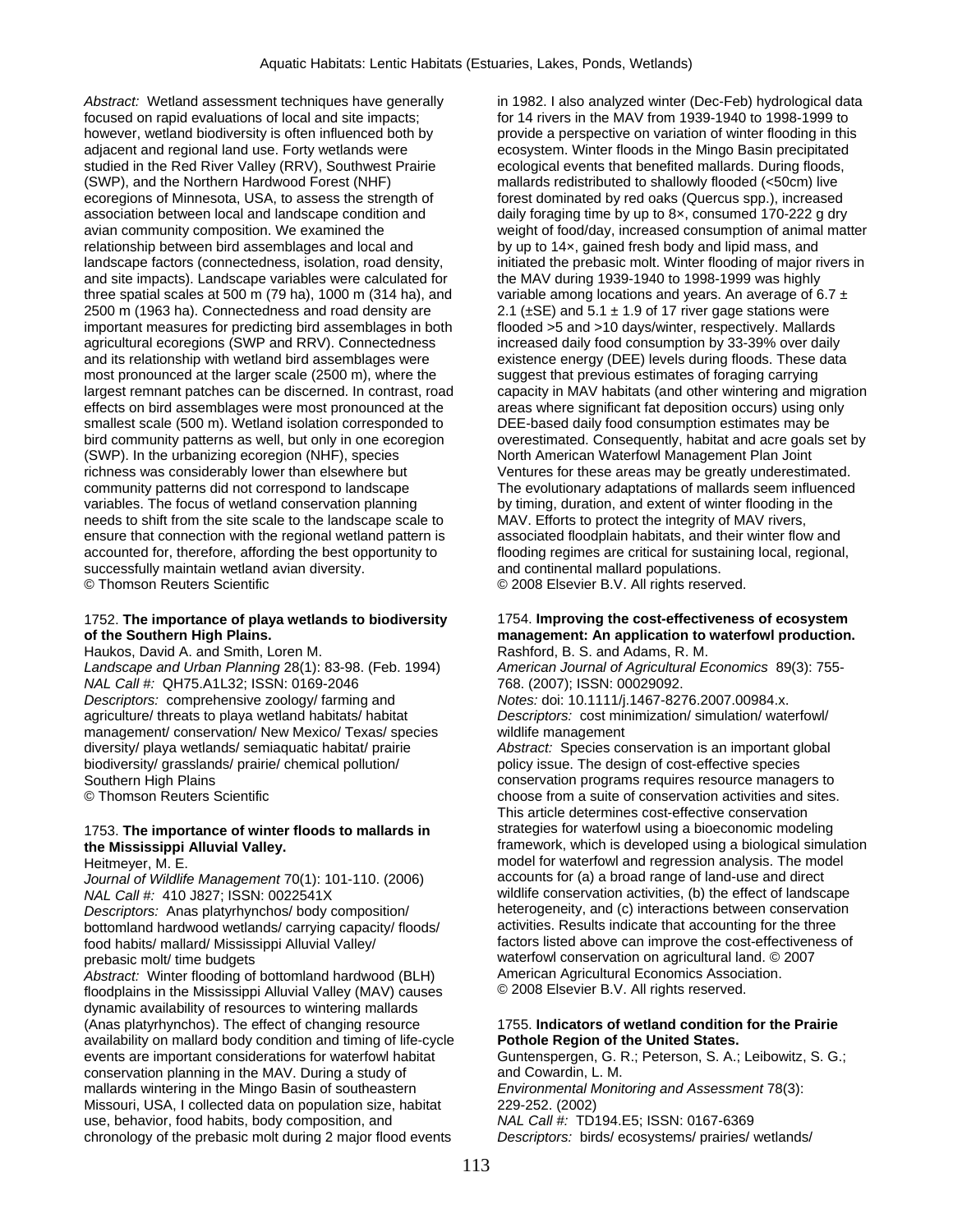monitoring/ remote sensing/ salt marsh ecosystems, such large herbivores were

Abstract: The authors describe a study designed to modern horses as surrogates for extinct ungulates, we evaluate the performance of wetland condition indicators of hypothesize that large herbivores could have had strong the Prairie Pothole Region (PPR) of the north central United indirect effects on Pleistocene estuarine habitats. We argue States. Basin and landscape scale indicators were tested that both the modern introduction of ungulates to salt<br>in 1992 and 1993 to determine their ability to discriminate marshes, and the prehistoric elimination of large between the influences of grassland dominated and affected estuarine biodiversity. cropland dominated landscapes in the PPR. Paired plots © 2008 Elsevier B.V. All rights reserved. were selected from each of the major regions of the PPR. Among the landscape scale indicators tested, those most 1757. **Infaunal assemblages on constructed intertidal**  capable of distinguishing between the two landscapes **mudflats at Jonesport, Maine (USA).**  were: 1) frequency of drained wetland basins, 2) total Ray, G. L. length of drainage ditch per plot, 3) amount of exposed soil *Marine Pollution Bulletin* 40(12): 1186-1200. (2000); in the upland subject to erosion, 4) indices of change in ISSN: 0025326X. area of wetland covered by water, and 5) number of *Notes:* doi: 10.1016/S0025-326X(00)00083-7.<br>breeding duck pairs. Basin scale indicators including soil *Descriptors:* benthos/ community structure/ dr breeding duck pairs. Basin scale indicators including soil *Descriptors:* benthos/ community structure/ dredged phosphorus concentrations and invertebrate taxa richness material/ habitat construction/ Maine/ mudflat/ biomass/<br>showed some promise: however, plant species richness constructed wetland/ species diversity/ species richnes showed some promise; however, plant species richness constructed wetland/ species diversity/ species richness/<br>was the only statistically significant basin scale indicator benthic environment/ biodiversity/ biomass/ dredgi was the only statistically significant basin scale indicator benthic environment/ biodiversity/ biomass/ dredging/<br>distinguishing grassland dominated from cropland ecology/ environmental protection/ sediment/ United S dominated landscapes. Although this study found a Ovis aries<br>
number of promising candidate indicators, one of the *Abstract:* number of promising candidate indicators, one of the *Abstract:* Dredged materials have been used to construct authors' conclusions is that basin scale indicators present a two mudflats near Jonesport, Maine (USA). A flat at Sheep<br>number of implementation problems, including: skill level sales is a constructed in 1989 and along wit number of implementation problems, including: skill level Island was constructed in 1989 and along with an adjacent<br>
requirements, site access denials, and recession of site Theore area (RFF) has been monitored for infauna requirements, site access denials, and recession of site reference area (REF) has been monitored for infaunal<br>access by landowners. Alternatively, they suggest that the assemblage development and sediment texture since use of landscape indicators based on remote sensing can The second site, Beals Island, an example of a much older<br>be an effective means of assessing wetland integrity.<br>constructed flat (CF) has been monitored since 1991 be an effective means of assessing wetland integrity.<br>
Constructed flat (CF), has been monitored since 1991.<br>
Infaunal taxa richness, total numerical abundance, spe

Levin, P. S.; Ellis, J.; Petrik, R.; and Hay, M. E. diversity measures were similar between sites, however, Conservation Biology 16(5): 1364-1371. (2002) abundance and total biomass values were lower at the Conservation Biology 16(5): 1364-1371. (2002) abundance and total biomass values were lower at the NAL Call #: QH75.A1C5; ISSN: 08888892. *Descriptors:* biodiversity/ estuarine ecosystem/ feral constructed sites (Sheep Island and Beals Island) were organism/ saltmarsh/ ungulate/ Animalia/ Aves/ Decapoda within the range of values previously reported for natural (Crustacea)/ Equidae/ Equus caballus/ Pisces/ Spartina/ flats. Ungulata © 2008 Elsevier B.V. All rights reserved.

*Abstract:* Livestock have grazed on salt marshes for centuries and have dramatic effects on marsh vegetation. 1758. **Influence of agriculture on aquatic invertebrate**  marshes have focused on the effects on plants rather than **Pothole Region of North Dakota, USA.** on salt marsh fauna or ecological processes. However, Euliss, N. H. and Mushet, D. M. grazers such as feral horses may have strong indirect *Wetlands* 19(3): 578-583. (1999) effects on communities by altering the habitat, making it *NAL Call #:* QH75.A1W47; ISSN: 0277-5212 more or less suitable for species that potentially occur *Descriptors:* wetlands/ land use/ agriculture/ prairies/ there. We evaluated the indirect effects of grazing by feral cultivated lands/ agricultural practices/ invertebrates/<br>horses on estuarine animals that use salt marshes and environmental impact/ aquatic communities/ tempora horses on estuarine animals that use salt marshes and environmental impact/ aquatic communities/ temporary<br>adjacent subtidal communities. Surveys revealed that environmental impact/ lovertebrata/ North Dakota/ Prairie horse-grazed marshes had less vegetation, a higher **Pothole Region/ water fleas**<br>diversity of foraging birds, higher densities of crabs, and a **Abstract**: We evaluated the diversity of foraging birds, higher densities of crabs, and a *Abstract:* We evaluated the influence of intensive lower density and species richness of fishes than marshes agriculture on invertebrate communities of temporary<br>The agriculture on invertebrate resting not grade than the setting in the setting of temporary not grazed by horses. In addition, fish density was reduced wetlands as indicated by aquatic invertebrate resting eggs,<br>in subtidal habitats adjacent to grazed marshes.<br>shells, and cases remaining after wetlands dried. To in subtidal habitats adjacent to grazed marshes.<br>Experiments manipulating marsh vegetation indicated that facilitate the comparison, we sampled 19 wetlands w Experiments manipulating marsh vegetation indicated that facilitate the comparison, we sampled 19 wetlands within<br>the potential for predation on fishes in ungrazed marshes for original areas and 19 wetlands within grasslan was higher than in grazed marshes. Results of additional found resting eggs, shells, and cases of significantly more<br>experiments in which fishes were enclosed with or without taxa and greater numbers of cladoceran resting experiments in which fishes were enclosed with or without taxa and greater numbers of cladoceran resting eggs<br>artificial Spartina suggested that the removal of shelter (ephippia), planorbid and physid snail shells, and ost artificial Spartina suggested that the removal of shelter (ephippia), planorbid and physid snail shells, and ostracod

grasslands/ farmland/ upland habitat/ wildlife-habitat fishes that make them more susceptible to predation. relationships/ habitat management/ habitat surveys/ Although large herbivores are naturally absent from extant United States, north central region common members of Pleistocene communities. Using marshes, and the prehistoric elimination of large herbivores

ecology/ environmental protection/ sediment/ United States/

assemblage development and sediment texture since 1990. Infaunal taxa richness, total numerical abundance, species composition, and diversity values were similar between the 1756. **Indirect effects of feral horses on estuarine** Sheep Island natural and constructed sites within two years **communities.** of construction. At Beals Island, taxa richness and other constructed site. Although total biomass was also lower at *Notes:* doi: 10.1046/j.1523-1739.2002.01167.x. the Sheep Island CF than its REF, biomass values at both

# communities of temporary wetlands in the Prairie

ponds/ cladocera/ Invertebrata/ North Dakota/ Prairie

the potential for predation on fishes in ungrazed marshes cropland areas and 19 wetlands within grassland areas. We<br>was higher than in grazed marshes. Results of additional found resting eggs, shells, and cases of signific shells in wetlands within grasslands than in croplands. We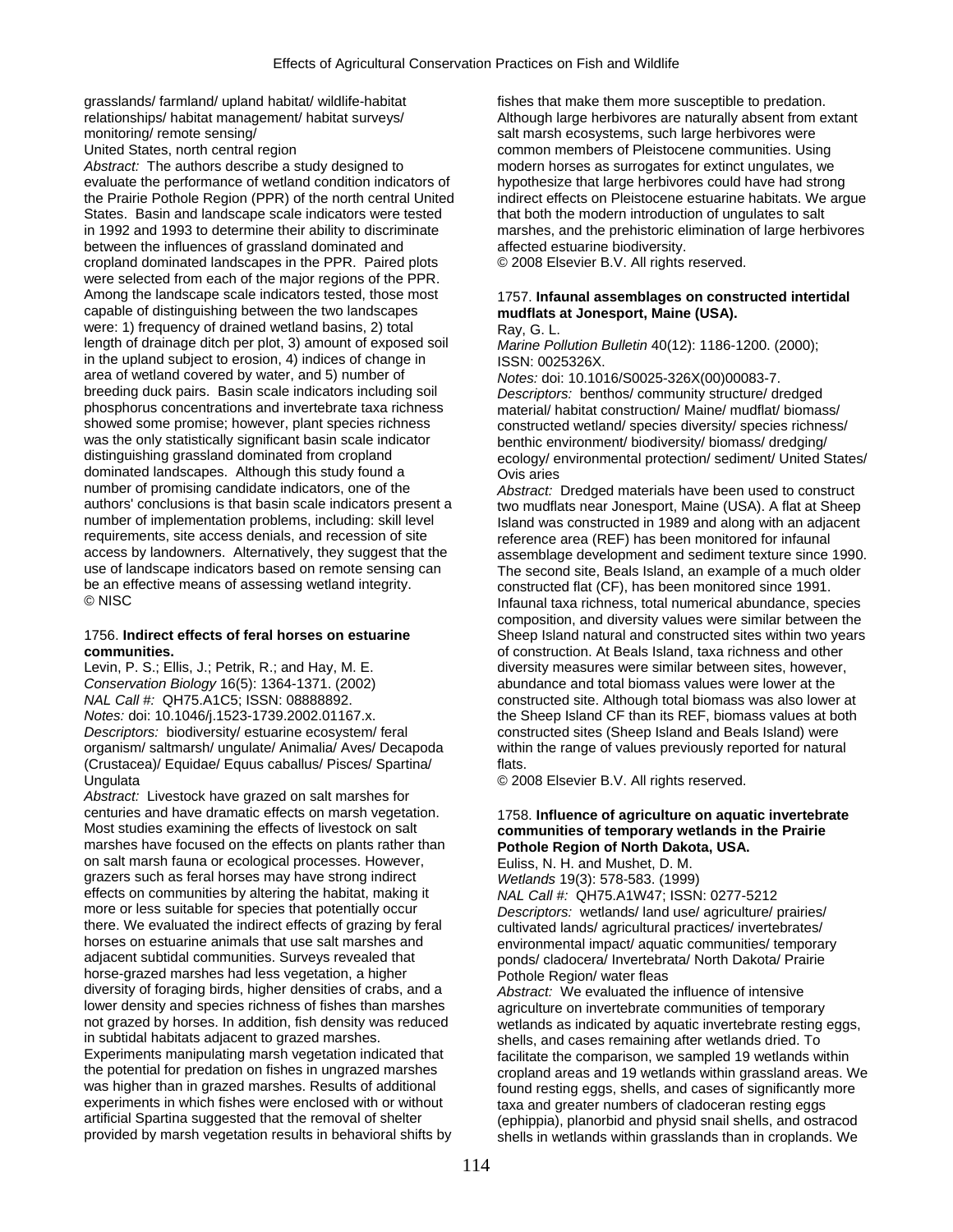also successfully incubated greater numbers of difference when compared to improved wetland pastures from grassland sites. We were unable to detect differences invertebrate in wetlands of both pasture types.<br>in the viability of cladoceran ephippia between grassland Correspondence analysis revealed that ostracods and in the viability of cladoceran ephippia between grassland and cropland wetlands, but our sample size was small due Culicidae larvae might be useful as bioindicators of to an absence of ephippia in most cropland wetlands subtropical wetlands that are experiencing cultural sampled; 74% of the cropland wetlands were devoid of eutrophication. cladoceran ephippia whereas ephippia were well represented in nearly all of our grassland sites. Our results corroborate findings of other investigators that prairie 1760. **Influence of flood waters on survival,**<br>
pothole wetlands have been negatively impacted by human **reproduction, and habitat use of white-taile** activities. Our study demonstrates that aquatic **Florida Everglades.**  invertebrates of temporary wetlands have been negatively impacted by intensive agriculture and suggests that future *Wetlands* 25: 659-666. (Sept. 2005) studies need to assess the influence of agricultural *NAL Call #:* QH75.A1W47<br>practices on wetland-dependant wildlife. *Descriptors:* Odocoileus vi practices on wetland-dependant wildlife. *Descriptors:* Odocoileus virginianus/ wildlife/ wildlife

### 1759. **Influence of cattle grazing and pasture land use** ecological restoration/ surface water level/ depth/ **on macroinvertebrate communities in freshwater population ecology/ population dynamics/ Florida/ wetlands.** Everglades/ aquatic biology and ecology animals/ animal

*NAL Call #:* QH75.A1W47; ISSN: 0277-5212 This citation is from AGRICOLA. *Descriptors:* community structure/ species richness/ nutrient concentrations/ water column/ wetlands/ freshwater 1761. **Influence of grazing systems on waterfowl**  environments/ grazing/ stocking rates/ land use/ pasture/ **production.**  pastures/ invertebrates/ nutrients/ cattle/ livestock/ Hertel, D. and Barker, W. T.<br>
environmental effects/ ostracods/ macroinvertebrates/ Proceedings of the North Da midges/ bioindicators/ eutrophication/ aquatic insects/ 41(79): 6. (1987) freshwater crustaceans/ zoobenthos/ population structure/ *NAL Call #:* 500 N813; ISSN: 0096-9214 dominant species/ aquatic plants/ stocking density/ stocks/ wildlife management/ North Dakota agriculture/ indicator species/ pollution indicators/ This citation is from AGRICOLA. Invertebrata/ Culicidae/ Juncus effusus/ Polygonum/

Panicum hemitomon/Florida/ cattle/ cattle stocking/<br>
mosquitoes<br>
Abstract: Responses of wetland abiotic variables and<br>
aquatic invertebrate community structure to cattle stocking<br>
aquatic invertebrate community structure t Polygonum spp. (smartweed) and Juncus effusus; semi-<br>
nanidencane. Cattle stocking density had few significant<br>
nanidencane. Cattle stocking density had few significant<br>
maidencane. Cattle stocking density had few signific

cladocerans and ostracods from soil samples collected dominated by maidencane. Chironomids were the dominant

# reproduction, and habitat use of white-tailed deer in the

habitats/ floods/ hydrology/ wetlands/ ecosystem management/ anthropogenic activities/ water flow/ Steinman, A. D.; Conklin, J.; Bohlen, P. J.; and example ecology and behavior/ water resources and management/ Uzarski, D. G. **natural resources, environment, general ecology**, and **Devices** and Devices, environment, general ecology, and *Wetlands* 23(4): 877-889. (2003) wildlife conservation/ meteorology and climatology

Proceedings of the North Dakota Academy of Science Descriptors: cattle/ waterfowl/ grazing/ range management/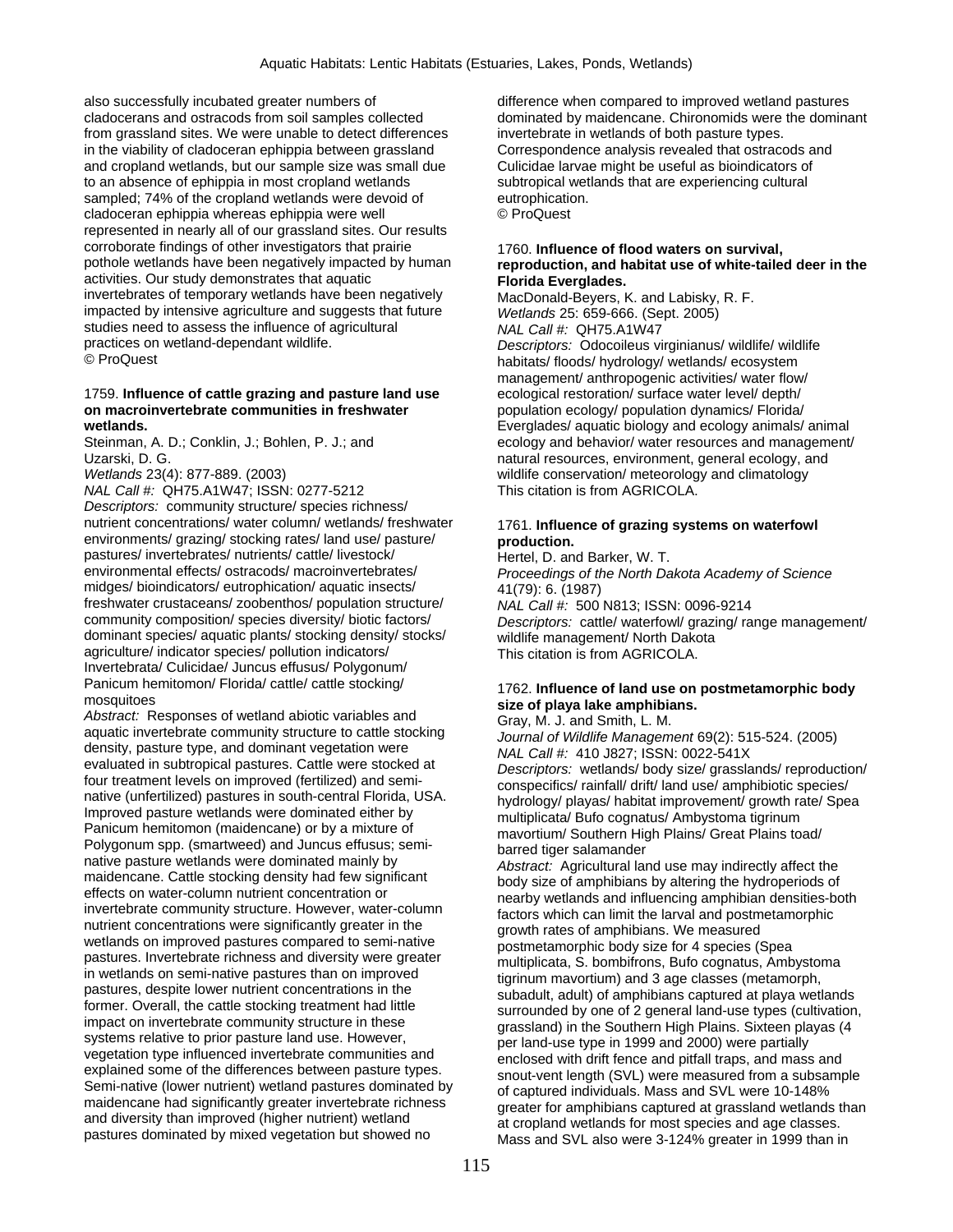2000 for most species and age classes. We attribute impact/ forestry/ aquatic organisms/ environmental impact/ differences in body size between land-use types to environmental changes/ ecology/ daphnia/ Oligochaeta/ differences in the hydroperiods of the associated wetlands, lateration invertebrata/ pinus/ plantae/ pine/ oligochaetes/ and potentially to variation in the density of terrestrial angleworms/ earthworms/ pines conspecifics and aquatic predators. We attribute *Abstract:* We studied 12 small, seasonally flooded, differences in body size between years to differences in depressional wetlands on the Atlantic Coastal Plain of rainfall. Body size is positively related to the probability of Georgia, U.S.A. Each wetland was embedded in stands of survival, reproduction, and evolutionary fitness in managed plantation pine. The pine trees surrounding each amphibians. Thus, if cultivation of landscapes surrounding wetland had been harvested and replanted beginning in wetlands negatively influences postmetamorphic body size 1997 (2 sites), 1995 (2 sites), 1993 (1 site), 1988 (2 sites), of amphibians, restoration of native grasslands surrounding 1984 (2 sites) or 1975 (3 sites). Regressions of various playa wetlands may help prevent local amphibian declines. environmental variables with harvest histories indicated that © ProQuest those wetlands surrounded by smaller trees had greater

## **wetlands in Iowa.** numbers, and water flea numbers, and lower water

*Descriptors:* wetlands/ habitat improvement/ reclamation/ oxygen levels, sediment inputs, macrophyte divers<br>
aquatic birds/ breeding sites/ evaluation/ species diversity/ periphyton biomass and densities of most aquatic aquatic birds/ breeding sites/ evaluation/ species diversity/ periphyton biomass and densities of most aquatic<br>
environmental restoration/ babitat utilization/ environmental invertebrates were not clearly correlated with p environmental restoration/ habitat utilization/ environmental invertebrates were not clearly correlated with past h<br>This study suggests that number of peripheral tree harvest. This study suggests that quality/ birds/ habitats/ waterfowl/ lowa/ evaluation/

*Abstract:* A goal of wetland restoration is to provide habitat and ecological changes within the embedde for breeding populations of waterfowl and other bird that changes can persist for up to 15 years. for breeding populations of waterfowl and other bird that changes<br>species To meet this goal it is important to determine how C ProQuest species. To meet this goal, it is important to determine how birds respond to restored wetlands and which factors influence their use of restored wetlands. We examined the 1765. **Initial response of fishes to marsh restoration at**  relationship between bird species richness and years since **a former salt hay farm bordering Delaware Bay.**  restoration at restored prairie wetlands in Iowa. We Able, K. W.; Nemerson, D. M.; Light, P. R.; and Bush, R. O. detected 42 bird species in restored wetlands, 15 of which In: Concepts and controversies in tidal marsh ecology/ were breeding species. The mean number of breeding bird Weinstein, Michael P. and Kreeger, Daniel A. species was significantly greater in older restored wetlands Dordrecht: Kluwer Academic Publishers, 2000; (4.3 species in 1-year-old wetlands, 7.2 species in 4-year- pp. 749-773. old wetlands, P = 0.005). The mean number of all bird *Descriptors:* conservation measures/ biometrics/ ecology/ species, waterfowl species, and breeding waterfowl species population dynamics/ habitat/ brackish habitat/ marine<br>did not change with wetland age. Total and breeding bird zones/ Atlantic Ocean/ North Atlantic/ Pisces: habi did not change with wetland age. Total and breeding bird species richness increased with percent cover of emergent management/ habitat restoration/ size/ community vegetation. Waterfowl species richness and breeding structure/ population size/ salt marsh restoration effects/ waterfowl species richness were influenced more by salt marsh/ restoration/ initial responses/ North West wetland area than vegetation characteristics, whereas total Atlantic/ New Jersey/ Delaware Bay/ Initial responses to species richness and breeding bird species richness were salt marsh restoration/ Pisces/ chordates/ fish/ vertebrates influenced more by vegetation characteristics. If the goal of *Abstract:* The success of salt marsh restoration, especially restoration is simply to provide a breeding site for and as it relates to the structural and functional role of fish waterfowl, our data suggest that this can be done in a few populations, is poorly defined. In order to evaluate the years. However, we favor longterm restorations. Such effectiveness of the restoration of a former salt hay farm restorations are more likely to have a more diverse bird toward a functional marsh, we monitored the fish response community that more closely resembles those found in to the restoration (resumed tidal flow, creation of creeks) natural wetlands. from September 1996 to November 1997 and compared

Batzer, D. P. Jackson, C. R.; and Mosner, M. *Hydrobiologia* 441(1-3): 123-132. (2000) from the bay). Fish populations, primarily young-of-the-*Descriptors:* wetlands/ logging/ plants/ Georgia/ pine trees/ with replicate (4 tows per site, 2 sites in each of two cree<br>invertebrates/ ecological effects/ water temperature/ daytime otter trawls (4.9 m, 6 mm cod end me invertebrates/ ecological effects/ water temperature/ biomass/ vegetation/ hydrogen ion concentration/ two-minute tows) in large marsh creeks and with weirs (2.0<br>ecosystem disturbance/ man-induced effects/ forest mx1.5 mx1.5 m, with 5.0 mx1.5 m wings, 6.0 mm mesh, ecosystem disturbance/ man-induced effects/ forest mx1.5 m×1.5 m×1.5 m, with 5.0 m×1.5 m wings, 6.0 mm mes<br>industry/ aquatic plants/ long-term changes/ environmental n=48) in smaller intertidal marsh creeks (2 sites in the industry/ aquatic plants/ long-term changes/ environmental conditions/ biota/ ecosystem management/ riparian restored marsh, 4 sites in reference marshes). Based on<br>environments/ population-environment relations/ human these observations, fish abundance was greater in the environments/ population-environment relations/ human

light levels, water temperatures, pH, herbaceous plant 1763. **Influence of wetland age on bird use of restored** cover and biomass, terrestrial invertebrate diversities and Vanrees-Siewert, K. L. and Dinsmore, J. J. electrical conductivities and aquatic oligochaete numbers where consider the maturement of the term of the team of than those wetlands surrounded by more mature trees. *NAL Call #:* QH75.A1W47; ISSN: 0277-5212 <br>Descriptors: wetlands/ habitat improvement/ reclamation/ oxygen levels, sediment inputs, macrophyte diversity, breeding sites/ Aves<br>Abstract: A goal of wetland restoration is to provide habitat and ecological changes within the embedded habitats and

© ProQuest that to the prerestoration condition. During the postrestoration period we compared fish species richness, 1764. **Influences of riparian logging on plants and** abundance, composition and size during the spring, **invertebrates in small, depressional wetlands of** summer and fall between the restored site and an adjacent **Georgia, USA.**<br> **Georgia, USA.** Presence marsh with similar physical characteristics<br>
Ratzer D. P. Jackson C. R. and Mosner M. (temperature, salinity, dissolved oxygen, depth, distance *NAL Call #:* 410 H992; ISSN: 0018-8158 year, were characterized at both sites by monthly sampling<br>Descriptors: wetlands/ logging/ plants/ Georgia/ pine trees/ with replicate (4 tows per site, 2 sites in each of two creeks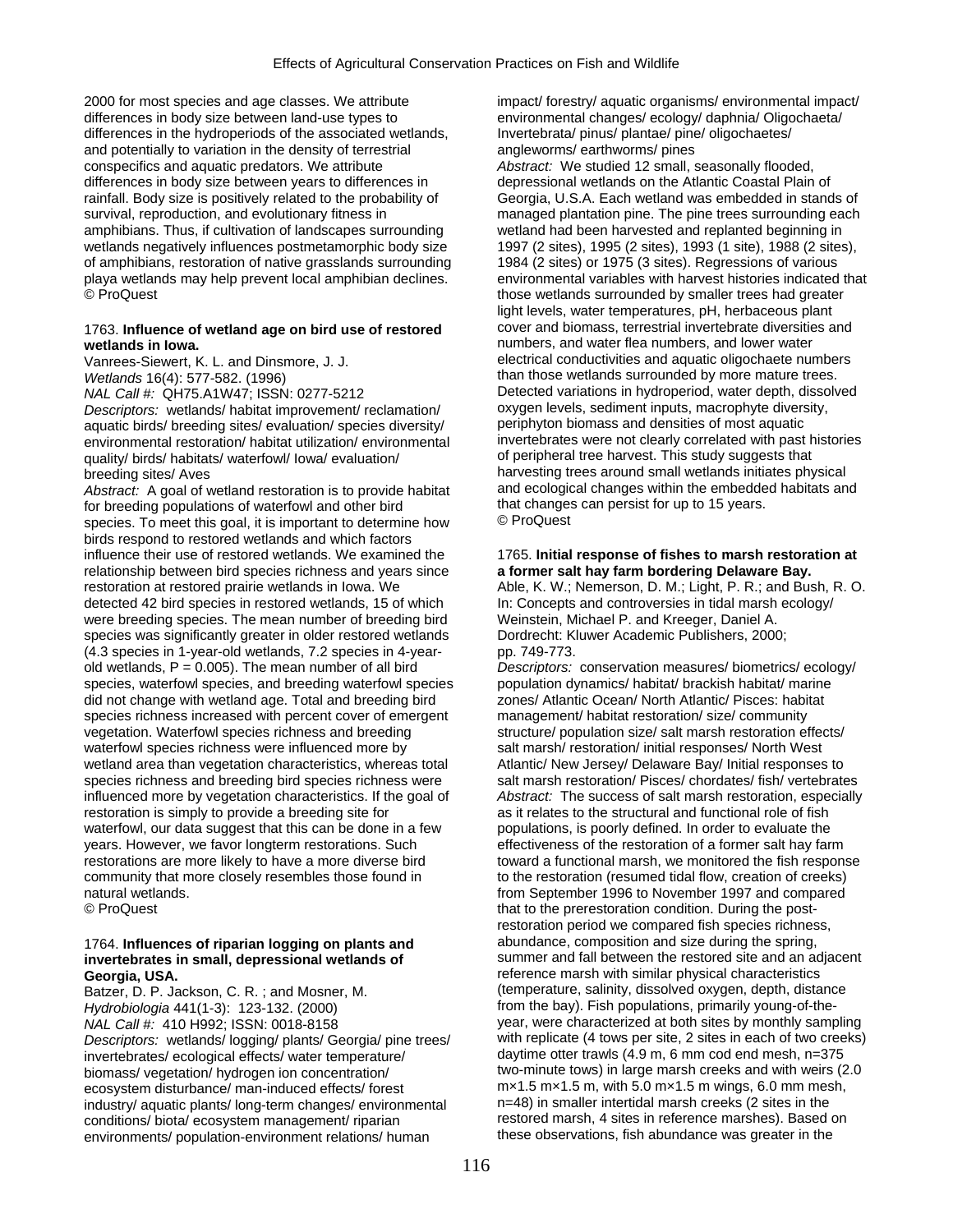composition, and average size of fishes were similar to the **the conventional.**  reference site. An analysis of fish assemblages at the same Erwin, R. M. sites indicated that the reference and restored marshes *Waterbirds* 25(Special Publ.2): 5-12. (2002) were similar for large and small marsh creeks. Where *NAL Call #:* QL671; ISSN: 07386028 differences occurred it was often the result of greater *Descriptors:* impoundments/ landscape scale/ refuges/ abundances of selected species at the restored marsh. Shorebirds/ wading birds/ waterfowl/ wetland and waterbird<br>Also, during this period the standing stock at the restored management/ conservation management/ habitat Also, during this period the standing stock at the restored management/ conservation management/ habitat marsh marsh marsh marsh marsh marsh marsh marsh marsh marsh marsh marsh marsh marsh marsh management/ integrated appr marsh may have exceeded that for the reference marsh. Thus, it appears that the fish responded quickly to the *Abstract:* Integrated waterbird management over the past restoration. few decades has implicitly referred to methods for

# impounded wetlands in Delaware Bay, U.S.A.

*Descriptors:* Delaware Bay/ drawdown/ impoundments/ **than emphasizing management on a very limited num**<br>waterbirds/ wetland management/ drawdown/ habitat impoundments or wetlands in small refuges or wildlife waterbirds/ wetland management/ drawdown/ habitat impoundments or wetlands in small refuges or wildlife<br>management impoundment/ integrated approach/ impound in management areas, the vision is beginning to shift to management/ impoundment/ integrated approach/

*Abstract:* Most streams in the upper Delaware Bay U.S.A. square kilometers as telemetry data on daily and seasonal<br>drainage have been impounded either historically or at movements for many species become available. Tempor drainage have been impounded either historically or at movements for many species become available. Tempor<br>present to accommodate a variety of wetland management integration refers to the potential for either simultaneous present to accommodate a variety of wetland management integration refers to the potential for either simultaneous<br>objectives I ong-term impoundment has resulted in loss of management for waterbirds and commercial "crops" objectives. Long-term impoundment has resulted in loss of management for waterbirds and commercial "crops" (e.g., wetland function and biodiversity. Nevertheless, extensive crayfish and rice) or for temporally-staggered managem<br>wetlands in Salem County, New Jersey and New Castle such as row crop production in spring-summer growing wetlands in Salem County, New Jersey and New Castle County. Delaware provide habitat for many important waterbirds, including breeding wading birds, migratory **non-growing (winter)** season. Integrating population<br>shorebirds, and waterfowl. Public and private agencies in dynamics with habitats has become a major research focu shorebirds, and waterfowl. Public and private agencies in dynamics with habitats has become a major research<br>hoth states have initiated wetland restoration programs to over the past decade. Identifying which wetlands are both states have initiated wetland restoration programs to over the past decade. Identifying which wetlands are<br>improve habitat values for multiple waterbird groups. I sources" or "sinks" for specific populations provides improve habitat values for multiple waterbird groups. I "sources" or "sinks" for specific populations provide<br>
conducted wetland studies in nine streams to examine managers with critical information about effective conducted wetland studies in nine streams to examine patterns of waterbird use to 1) identify water level management. Further, the applications of spatially explicit<br>management practices that promote waterbird utilization population models place heavy demands on researchers and 2) develop guidelines for resource managers to meet identify use patterns for breeding and dispersing individual<br>integrated wetland management objectives. A total of 62 by age, sex, and reproductive class. Population v integrated wetland management objectives. A total of 62 by age, sex, and reproductive class. Population viabi<br>species (32.100 individuals) of wading birds waterfowl analysis models require much the same information. species (32,100 individuals) of wading birds, waterfowl, analysis models require much the same information.<br>shorebirds, seabirds, marshbirds, and raptors was recorded Finally, multiple-use management integration refers to shorebirds, seabirds, marshbirds, and raptors was recorded April-July, 1993-1996 and 2000 during weekly trying to optimize the uses of wetlands, when only one<br>observations. Most waterbird groups were more abundant (perhaps secondary) use may include waterbird observations. Most waterbird groups were more abundant at impounded sites than at tidal sites in streams. In management. Depending upon the ownership and primary addition. the use of streams within the region varied for all land use of a particular parcel of land containing we addition, the use of streams within the region varied for all land use of a particular parcel of land containing wetlands<br>waterbird groups indicating that some streams were highly and/or water bodies, managing for waterbir waterbird groups indicating that some streams were highly and/or water bodies, managing for waterbirds may be an<br>utilized while at others, relatively few waterbirds were "easy sell" (e.g., public natural resource lands) or utilized while at others, relatively few waterbirds were "easy sell" (e.g., public natural resource lands) or a very present. Water level management regime was an important contentious one, where wetlands are created for indu<br>tactor in determining waterbird use Wading birds were aguaculture or urban uses. In the latter case, careful factor in determining waterbird use. Wading birds were aquaculture or urban uses. In the latter case, careful<br>most abundant at wetlands undergoing a mid-season by planning and implementation require broad stakeholder most abundant at wetlands undergoing a mid-season planning and implementation<br>drawdown at which time many locally-breeding species participation and education. drawdown at which time many locally-breeding species participation and education.<br>were meeting adult and nestling food requirements. © 2008 Elsevier B.V. All rights reserved. were meeting adult and nestling food requirements. Waterfowl were more abundant at wetlands with relatively high water levels in early spring compared to levels later in 1768. **Integrating shorebird habitat needs with water** the season, which coincided with duck migration. Migratory management efforts at the Laguna Atascosa Nati the season, which coincided with duck migration. Migratory **management efforts at shorebirds were most abundant on wetlands with relatively Wildlife Refuge, Texas.** shorebirds were most abundant on wetlands with relatively low water levels during May. Results 1) confirm the need Fernandez, Marie Kathryn for variably-managed wetland mosaics which provide Kingsville, TX: Texas A&M University - Kingsville, 2000. habitat at a variety of water levels and 2) identify the *Notes:* Degree: MS; Advisor: Smith, Steven A. importance of timing of drawdown in meeting the foraging *Descriptors:* wetlands/ shorebirds/ winter/ habitat

## restored creeks while species richness, species 1767. **Integrated management of waterbirds: Beyond**

© Thomson Reuters Scientific managing wetlands that usually attempt to enhance habitat for taxonomic groups such as shorebirds and wading birds, 1766. **Integrated management of waterbird habitats at** in addition to waterfowl, the traditional focus group. Here I Parsons, K. C. taxonomic, spatial, temporal, population and habitat, and *Waterbirds* 25(SPECIAL PUBL.2): 25-41. (2002) multiple-use management objectives. Spatial integration *NAL Call #:* QL671; ISSN: 07386028 simply expands the scale of management concern. Rather<br>Descriptors: Delaware Bay/ drawdown/ impoundments/ than emphasizing management on a very limited number of waterfowl/ wetland/ United States<br>Abstract: Most streams in the upper Delaware Bay U.S.A. square kilometers as telemetry data on daily and seasonal seasons and waterbird management on fallow fields in the non-growing (winter) season. Integrating population management practices that promote waterbird utilization, population models place heavy demands on researchers to<br>and 2) develop quidelines for resource managers to meet identify use patterns for breeding and dispersing ind

needs of multiple waterbird groups.<br>
© 2008 Elsevier B.V. All rights reserved.<br>
management/ migration/ water level/ seasons/ lowland/ babitat use/ Laguna Atascosa National Wildlife Refuge/ habitat use/ Laguna Atascosa National Wildlife Refuge/ Texas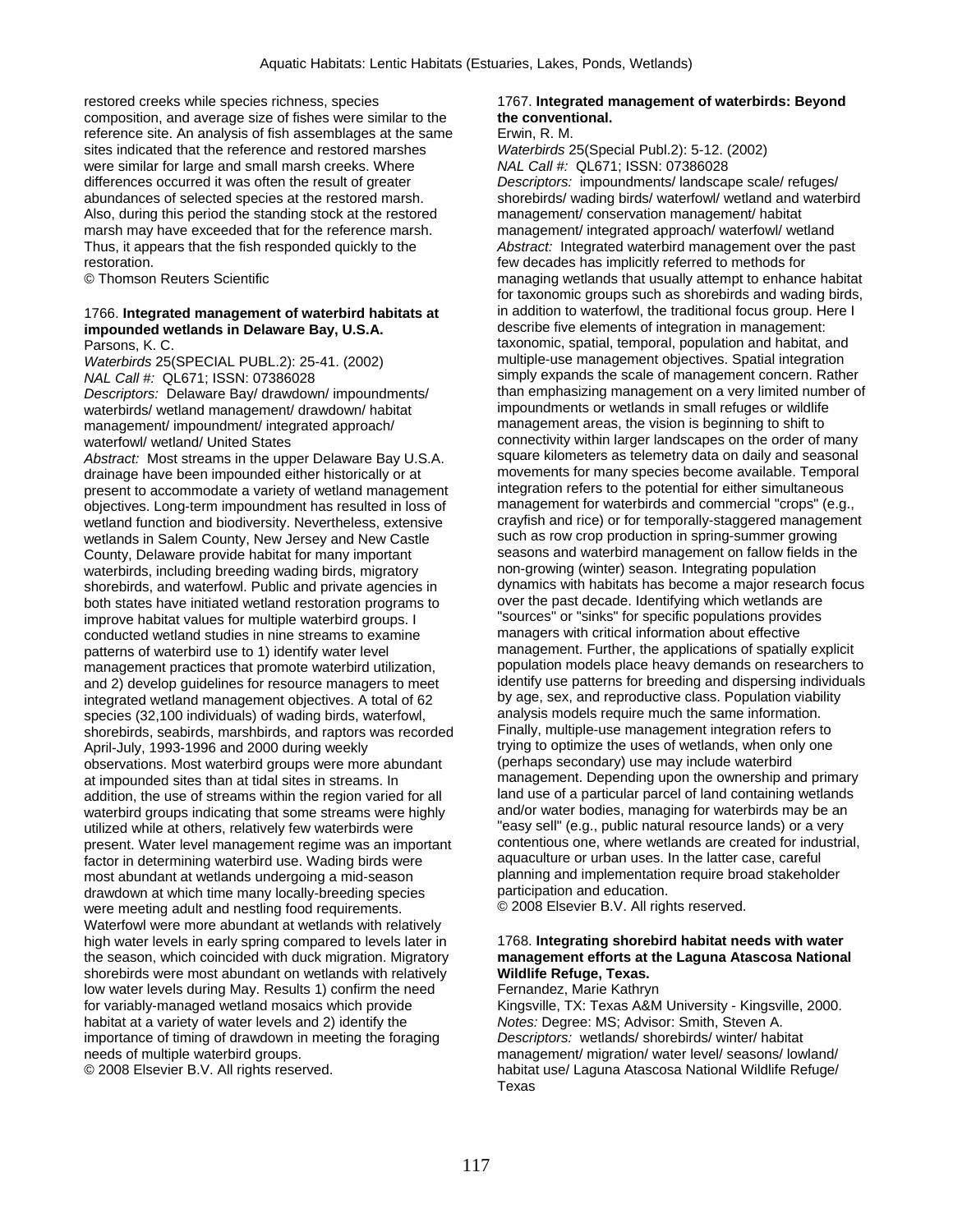Abstract: The lower Laguna Madre area and adjacent had only minor effects on plant community composition and wetlands, including those found at the Laguna Atascosa did not significantly affect species richness, cover, biomass, National Wildlife Refuge in coastal southern Texas, provide PAR, or LAI. Our results show that animals can important wintering and spring stopover habitat for dramatically affect low marsh vegetation, primarily via migratory shorebirds. During winter-spring of 1996 and physical disturbance or herbivory of shallowly rooted 1997. Shorebird migration chronology and habitat use were seedlings of annual species. 1997, shorebird migration chronology and habitat use were studied on a 2,024 ha impoundment system at the Laguna © 2008 Elsevier B.V. All rights reserved. Atascosa National Wildlife Refuge. The purpose of this study was to provide recommendations for shorebird 1770. **Interspecific differences in habitat use of**<br>
management during winter and spring in conjunction with **Shorebirds and waterfowl foraging in managed** management during winter and spring in conjunction with **shorebirds and waterfowl foraging in managed**  current management practices for waterfowl. Twenty-six **wetlands of California's San Joaquin Valley.**  spring field season and eighteen species in the second field *Waterbirds* 23(2): 196-203. (2000) season. The most abundant shorebird group was the **NAL Call #: QL671; ISSN: 1524-4695**<br>
semipalmated/western sandpiper Calidris pusilla/ C. mauri. *Descriptors:* bottom topography/ forag semipalmated/western sandpiper Calidris pusilla/ C. mauri. *Descriptors:* bottom topography/ foraging/ habitat use/ Wintering shorebirds and early migrants were present at interspecific differences/ managed wetlands/ water depth<br>the initiation of the study period each year. Peak migration *Abstract: A common wetland management objective* of shorebirds (based on numbers) appears to fall between provide habitat for a diverse assemblage of species, which<br>mid-March and the end of April. Great variability occurs requires data on interspecific differences in hab mid-March and the end of April. Great variability occurs requires data on interspecific differences in habitat use.<br>From year to year due to fluctuating water conditions.<br>Consequently, we studied habitat use by ten water-b from year to year due to fluctuating water conditions.<br>Shorebirds foraged primarily on wet mud or in shallow the taxa (four dabbling ducks and six shorebirds) foraging in Shorebirds foraged primarily on wet mud or in shallow taxa (four dabbling ducks and six shorebirds) foraging in<br>water and did not use vegetated areas to a great extent. water and did not use vegetated areas to a great extent. managed, seasonal wetlands in the northern San Joaquin<br>Shorebird presence was directly related to water level. High yalley, California during late winter and early s water levels resulted in inaccessibility of prey to many and 1995. A MANOVA analysis detected strong foraging shorebirds or water depths too deep to be utilized interspecific differences in habitat use, with water depth<br>by shorebirds. Dry mudflats were not used by most explaining 86% of differences among taxa in a discrim by shorebirds. Dry mudflats were not used by most explaining 86% of differences among taxa in a discriminant behavior of long-billed curlew<br>
function analysis ANOVA identified four groups based on shorebirds, with the exception of long-billed curlew function analysis. ANOVA identified four groups based on<br>Numenius americanus, willet Catoptrophorus semipalmatus similarities in use of water depth: 1) small shore-birds Numenius americanus, willet Catoptrophorus semipalmatus similarities in use of water depth: 1) small shore-birds (<5<br>and plovers Pluvialis sp. and Charadrius spp.). shore on: 2) large shorebirds (5-11 cm): 3) teal (10-15 c and plovers Pluvialis sp. and Charadrius spp.). cm): 2) large shorebirds (5-11 cm); 3) teal (10-15 cm); and<br>© NISC cm) Among these groups

## **elevation on vegetation of a tidal freshwater marsh.** shorebirds and teal more than larger waterfowl. In

Baldwin, A. H. and Pendleton, F. N. Salley, where large numbers of *Descriptors:* community composition/ disturbance/ by reducing the average depth to which habitats are elevation/ saltmarsh/ vegetation structure/ United States/ flooded, especially during winter when deep-water has Bidens laevis/ Zizania aquatica abundant. Within a wetland complex or an individual

disturbance (geese, carp, and muskrat) and elevation in a water depth, and, hence, bird use in wetlands characterized field experiment in tidal freshwater marshes of the Patuxent by variable bottom topography. River, Maryland, United States. Vegetation changes were © Thomson Reuters Scientific recorded in fenced and unfenced plots in high and low marsh community types for 2 yr using measurements of 1771. **Invertebrate assemblages and trace element** areal cover and within-plot frequency (which were averaged **bioaccumulation associated with constructed**  to create a dominance index), Leaf Area Index (LAI), and **wetlands.**  differences in vegetation using below-canopy and Boutwell, J. E.<br>
measurements of Photosynthetically Active Radiation *Wetlands* 20(2): 406-415. (June 2000) measurements of Photosynthetically Active Radiation (PAR). In the low marsh, total cover of all species, cover of *NAL Call #:* QH75.A1W47 annual species, biomass, and LAI were significantly higher *Descriptors:* dissolved oxygen/ bioaccumulation/<br>in plots fenced to exclude animals (exclosures) than in **community structure/** trace elements/ artificial wet unfenced plots (fenced/unfenced total cover = 76/40%,<br>annual cover = 45/10%, biomass = 936/352 g m-2, LAI = metals/ aluminum/ arsenic/ selenium/ aluminium/ plani annual cover = 45/10%, biomass = 936/352 g m-2, LAI = metals/ aluminum/ arsenic/ selenium/ aluminium/ plant 3.3/1.4). PAR was significantly lower in fenced than  $p$  populations/ vegetation cover/ aquatic plants/ community unfenced plots (fenced/unfenced = 115/442  $\mu$  mol s-l m -2). composition/ animals (invertebrates)/ Inverte Despite the strong effect of fencing on biomass, species Potamogeton/ Scirpus<br>
richness per plot (i.e., the number of species per plot, or *Abstract:* Invertebrate species density) was not affected significantly by fencing in monoculture wetland mesocosms constructed for the low marsh. Most of the observed differences in cover, wastewater treatment. Low concentrations of dissolved<br>biomass, LAI, and PAR were due to variation in the oxygen (DO) were measured in bulrush mesocosms w biomass, LAI, and PAR were due to variation in the oxygen (D.O.) were measured in bulrush mesocosms while abundance of the herbaceous annual species Bidens laevis higher concentrations of D.O. were measured in open abundance of the herbaceous annual species Bidens laevis higher concentrations of D.O. were measured in open (dominance index fenced/unfenced = 45/10%) and Zizania watermesocosms containing submerged pondweeds. (dominance index fenced/unfenced = 45/10%) and Zizania watermesocosms containing submerged pondweeds.

Isola, C. R.; Colwell, M. A.; Taft, O. W.; and Safran, R. J. Abstract: A common wetland management objective is to Valley, California during late winter and early spring of 1994 large dabbling ducks (>20 cm). Among these groups, variation in water depth at foraging locations increased with 1769. **Interactive effects of animal disturbance and** size, suggesting that water depth constrained foraging by *Estuaries* 26(4 A): 905-915. (2003) shorebirds and waterfowl winter, our findings suggest that *NAL Call #:* GC96.E79; ISSN: 01608347 managers can provide habitat for shorebirds and water-fowl flooded, especially during winter when deep-water habitat is *Abstract:* We studied interactions between animal wetland, this prescription will yield greatest diversity of

Nelson, S. M.; Roline, R. A.; Thullen, J. S.; Sartoris, J. J.; and Boutwell, J. E.

community structure/ trace elements/ artificial wetlands/ composition/ animals (invertebrates)/ Invertebrata/

Abstract: Invertebrate assemblages were studied in eight Invertebrate taxarichness was positively related to D.O.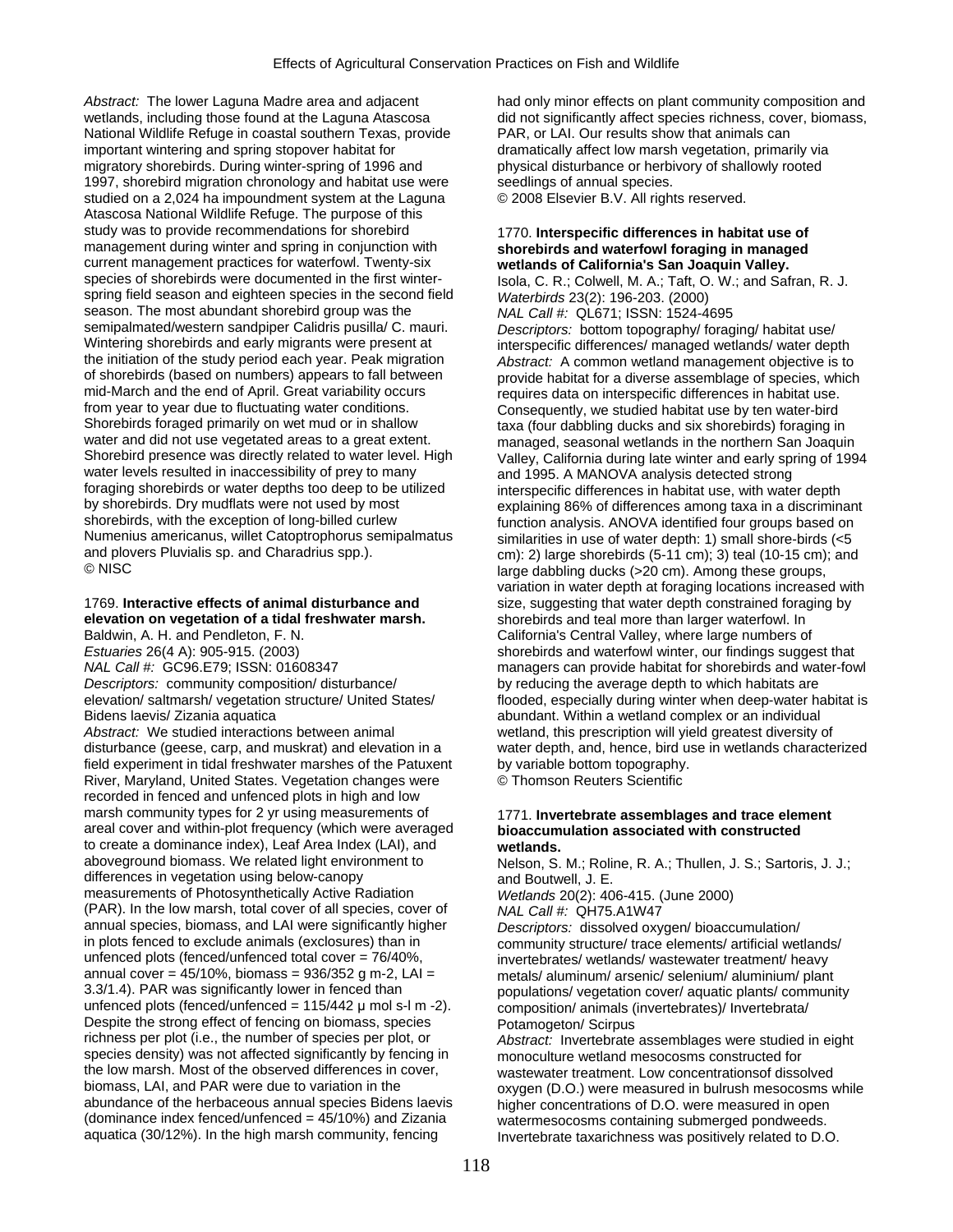concentrations that were, in turn, related to vegetation Although recovery was not related to years since communities. Reference wetland sites contained a variety restoration, comparisons of restored wetlands with of plant species along with extensive open water areas. reference wetlands suggest that recovery potential may be Invertebrate taxa richness was greater at reference sites inversely related to the extent of wetland drainage and than in any wastewater mesocosm. Invertebrate samples intensive agriculture that varies spatially in the prairie from the wastewater mesocosms and reference sites were pothole region. Our research suggests that periodic analyzed for five trace elements. While the concentrations drawdowns of semi-permanent restored wetlands may be of aluminum, arsenic, mercury, and silver were below needed to promote production and development of values harmful to wildlife, the concentrations of selenium invertebrate eqg banks. Inoculation of restored wet reached levels of moderate concern on one occasion. Data may also be needed in areas where extensive wetland from this study suggest that selenium bioaccumulation by drainage has resulted in fewer wetland habitats to provide invertebrates may be related tothe type of vegetation sources of passively dispersed eggs to newly restored community or detrital habitat type.Wetlands designed for wetlands. invertebrate production for waterfowl should take into © ProQuest account the potential for low D.O. concentrations and trace element bioaccumulation associated with vegetation 1773. **Invertebrate response to moist-soil management** community types. community types. **of playa wetlands.** 

### 1772. **Invertebrate egg banks of restored, natural, and** *NAL Call #:* QH540.E23 ; ISSN: 10510761 **drained wetlands in the Prairie Pothole Region of the** *Descriptors:* invertebrates/ migratory birds/ moist-soil **United States.** management/ Playas/ wetlands/ biomass/ density/

Duffy, W. G. (2004) Duffy, W. G. (2004) Duffed States Wetlands 24(3): 562-572. (2004)

anthropogenic factors/ embryonic development/ habitat restoration/ water levels/ dispersion/ statistical analysis/ effects of moist-soil management and initial fall flooding community composition/ population dynamics/ species date (September vs. November) on invertebrate density, diversity/ invertebrates/ banks/ history/ cultivation/ biomass, and diversity in 12 playa wetlands on the maintenance/ seeds/ indicators/ drawdown/ Invertebrata/ Southern High Plains, USA, during the winters of 1994-

important for seasonal succession and maintenance of higher in playas that were moist-soil managed and that had invertebrate species diversity throughout wet and dry cycles longer hydroperiods (four rather than two months) than in<br>in the prairie pothole region. Further, recruitment of playas that were not managed or that had shorter invertebrates from relic egg banks in the sediments and periods. Most invertebrate taxa (75%) were more abundant dispersal of eggs into wetlands is believed to be important in moist-soil managed wetlands than in unmanaged for reestablishment of invertebrates in recently restored wetlands. Invertebrate familial richness and diversity were wetlands. Alhough tens-of-thousands of wetlands have greater in moist-soil managed playas than in unmanaged been restored in the prairie pothole region of the United playas, but initial flooding date had little effect on States, studies have not been conducted to evaluate the invertebrate diversity. Planorbidae snails were the most recovery of invertebrate egg banks in restored wetlands. abundant invertebrate taxon. A combination of moist-soil We used taxon richness and abundance as indicators of management and early fall (September) water application is potential egg bank recovery and compared these an effective tool to increase invertebrate density, biomass, parameters in restored wetlands to those of non-drained and diversity in playas for migratory birds. and drained wetlands with a history of cultivation and also © 2008 Elsevier B.V. All rights reserved. to reference wetlands with no history of cultivation. We found few significant differences among wetland categories 1774. **Invertebrates associated with woody debris in a**  Missouri Coteau, and Prairie Coteau). Most statistical Braccia, Amy and Batzer, Darold P. comparisons indicated that restored wetlands had *Wetlands* 21(1): 18-31. (Mar. 2001) invertebrate egg banks similar to reference, non-drained, *NAL Call #:* QH75.A1W47; ISSN: 0277-5212 and drained wetlands. The one exception was drained *Descriptors:* Invertebrata/ biomass/ community structure/<br>
seasonal wetlands in the Glaciated Plains, which had<br>
habitat utilization/ woody debris/ forested wetlands/ seasonal wetlands in the Glaciated Plains, which had habitat utilization/ woody debris/ forested wetlands/<br>significantly lower taxon richness and invertebrate semiaquatic habitat/ forest and woodland/ South Ca abundance than the other wetland categories. Trends did Coosawhatchie River Floodplain/ surveys suggest that invertebrate egg bank taxon richness and *Abstract:* Woody debris is an ecologically important abundance are increasing in restored seasonal wetlands resource in upland forests and stream ecosystems. relative to their drained analogues, whereas a similar trend <br>was not observed for restored semi-permanent wetlands.<br>interactions in forests and streams, little information exists

invertebrate egg banks. Inoculation of restored wetlands

Anderson, J. T. and Smith, L. M. *Ecological Applications* 10(2): 550-558. (2000) Gleason, R. A.; Euliss, N. H.; Hubbard, D. E.; and invertebrate/ species diversity/ wetland management/

Abstract: Moist-soil management is a wetland *NAL Call #:* QH75.A1W47; ISSN: 0277-5212 management technique commonly used to increase seed *Descriptors:* wetlands/ prairies/ abundance/ drainage/ production for migratory birds. However, the responses of eggs/ succession/ recruitment/ man-induced effects/ invertebrates to moist-soil management have seldom been<br>anthropogenic factors/ embryonic development/ habitat investigated even though their availability may be as improvement/ aquatic insects/ seasonal variations/ important as seeds to foraging waterbirds. We studied the United States/ Canada/ Saskatchewan/ 1995 and 1995-1996. Invertebrates were sampled using a Prairie Pothole Region combination of benthic core, epiphytic, and water-column Abstract: Analogous to 'seed banks,' 'egg banks' are samplers. Total invertebrate density and biomass were playas that were not managed or that had shorter hydro-

## southeastern U.S. forested floodplain wetland.

semiaquatic habitat/ forest and woodland/ South Carolina/ interactions in forests and streams, little information exists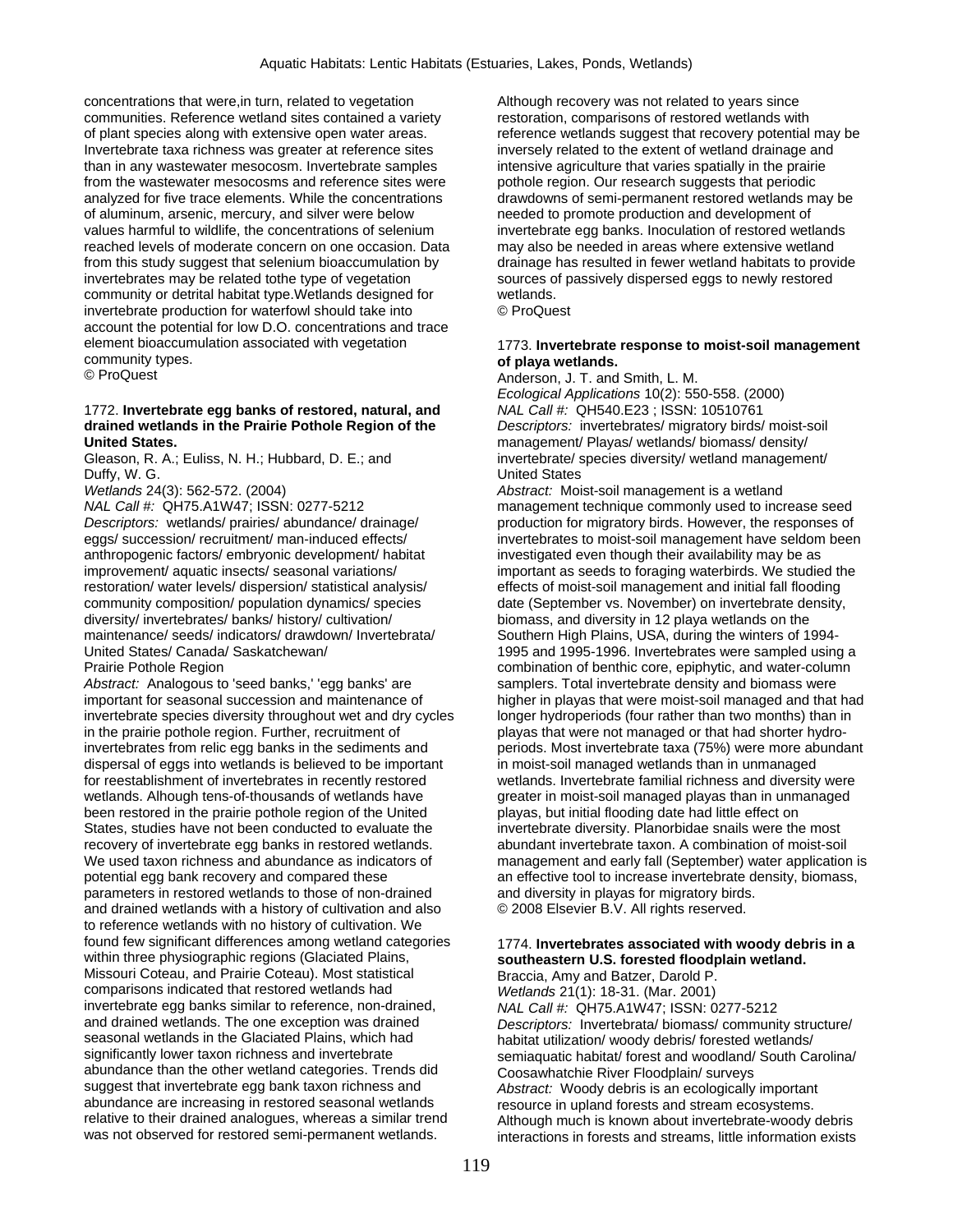for forested wetlands. In this study, invertebrates metamorphosis through either early pond drying (if associated with woody debris in a Southeastern U. S. hydroperiod is shortened) or through increased predation (if forested floodplain are described and factors that shape hydroperiod is lengthened or connections made with fish-<br>
community structure are examined. Woody debris samples infested lakes, rivers, or canals). Wetland loss als community structure are examined. Woody debris samples were collected during two wet (March 1998 and 1999) and increases the distance between neighboring wetlands that one dry period (August 1998) from a bottomland hardwood is critical to metapopulation source-sink processes.<br>
wetland along the Coosawhatchie River, South Carolina, Reduction in wetland density reduces the probability USA. During wet period collections, both submersed and populations will be rescued from extinction by nearborhood floating woody debris were collected. Invertebrate richness, source populations. Local populations cannot be floating woody debris were collected. Invertebrate richness, density, and arthropod standing-stock biomass were considered independent of source-sink processes that compared among sampling periods (wet and dry), between connect wetlands at the landscape or regional level. floating and submersed wood, and among woody debris Further, the fragmentation of natural habitats from timber decay classes. Most invertebrate richness and arthropod harvesting, agriculture, roads, drainage canals, or urban biomass was associated with wood collected during wet development impedes or prevents dispersal and decreases periods. However, the non-aquatic rather than aquatic the probability of wetland recolonization. If our goal is to arthropods were the most significant component of the maintain or enhance present levels of amphibian diversity, overall community structure. Floating woody debris was a then resource managers must incorporate critical ele overall community structure. Floating woody debris was a then resource managers must incorporate critical elements<br>"hot spot" for invertebrate richness and arthropod biomass. into plans that protect population and landscap Increased invertebrate richness was also associated with thereby maintaining viable populations and communities of well-decayed wood. Invertebrates were classified based on amphibians. temporal use of woody debris and included perennial © Thomson Reuters Scientific residents, seasonal colonizers, and seasonal refugees. Overall findings suggest that woody debris is an important 1776. **Iowa's wetlands present and future with a focus**  resource for invertebrates, and wood-associated **on prairie potholes.**<br>
invertebrates (especially non-aquatics) need to be Bishop, R. A.; Joens, J.; and Zohrer, J. invertebrates (especially non-aquatics) need to be considered when studying the diversity and function of forested wetlands.<br>
© Thomson Reuters Scientific and the state of the state of the SCI and the SCI and the SCI and the SCI and the SCI and the SCI and the SCI and the SCI and the SCI and the SCI and the SCI and the SCI and

*NAL Call #:* 410 J827; ISSN: 0022-541X estimated that only 5,000 acres of prairie marsh and

*Descriptors:* wildlife management: conservation/ population pothole habitat remained in private ownership. A bleak studies/ connectivity/ dispersal/ ecological disturbance/ outlook for the future of wetlands was presented studies/ connectivity/ dispersal/ ecological disturbance/ outlook for the future of wetlands was presented by Bishop<br>ecosystem management/ habitat fragmentation/ habitat (1981). This outlook changed with the development of loss/ hydrologic cycle/ population dynamics/ recolonization/ North American Waterfowl Management Plan and the wetlands passage of two important pieces of legislation: the North

Abstract: Coordinated efforts by ecologists and natural **American Wetlands Conservation Act and the Food** resource managers are necessary to balance the Security Act of 1985. Protection of existing wetlands was conservation of biological diversity with the potential for afforded through the Swampbuster provision of the Food sustained economic development. Because some Security Act. The North American Wetlands Conservation amphibians have suffered world-wide declines during the Act and the Wetland Reserve Program offered through the last 20 years, it is important to consider biologically based Food Security Act provided needed funding for the management strategies that will preserve local and regional protection and restoration of wetlands in Iowa. Since 1988, populations. This paper provides a brief overview of the Iowa Department of Natural Resources, the U.S. Fish potential threats to local and regional populations, the state and Wildlife Service, and various county conservation of knowledge on population and landscape processes, and boards together with Pheasants Forever, Ducks Unlimited, the critical elements needed for an effective management and the lowa Natural Heritage Foundation have purcha plan for amphibians. Local population dynamics and over 10,000 ha (25,000 ac) of wetlands and uplands in the be considered in effective management plans. There are 3 critical factors to consider in a management plan (1) the critical factors to consider in a management plan (1) the States Department of Agriculture, Natural Resources<br>
number or density of individuals dispersing from individual Conservation Service has enrolled approximately 24 wetlands, (2) the diversity of wetlands with regard to (60,600 ac) of riparian floodplains and potholes into the hydroperiod, and (3) the probability of dispersal among Wetland Reserve Program and Emergency Wetland adjacent wetlands or the rescue and recolonization of local Reserve Program, affording them protection through populations. Wetlands losses reduce the total number of permanent easements. Public support of wetland legislation sites where pond-breeding amphibians can reproduce and will ensure that funding continues to be available to protect recruit juveniles into the breeding population. Loss of small, and restore lowa's prairie wetlands. recruit juveniles into the breeding population. Loss of small, and restore Iowa's prairie wetl<br>temporary wetlands (<4.0 ha) may be especially harmful to  $\circ$  Thomson Reuters Scientific temporary wetlands  $(<4.0 \text{ ha})$  may be especially harmful to amphibians because of their abundance and high species diversity. Alteration of wetlands, particularly hydrologic cycles, can severely impair completion of larval

Reduction in wetland density reduces the probability that populations will be rescued from extinction by nearby into plans that protect population and landscape processes

Journal of the Iowa Academy of Science 105(3):

© Thomson Reuters Scientific *NAL Call #:* Q11.J68; ISSN: 0896-8381 *Descriptors:* pothole habitat/ prairie marsh/ riparian 1775. **Invited paper: Principles for management of** floodplain/ uplands/ wetland restoration/ wildlife habitat **aquatic-breeding amphibians.** *Abstract:* The vast prairie marsh-pothole complex that Semlitsch, Raymond D. https://www.mately 2.6 millions acres in Iowa *Journal of Wildlife Management* 64(3): 615-631. (2000) was reduced to less than 30,000 acres by 1980 when it was (1981)." This outlook changed with the development of the and the Iowa Natural Heritage Foundation have purchased ecological connectivity of amphibian metapopulations must<br>be considered in effective management plans. There are 3 (6,600 ac) of public and private wetlands. The United Conservation Service has enrolled approximately 24,240 ha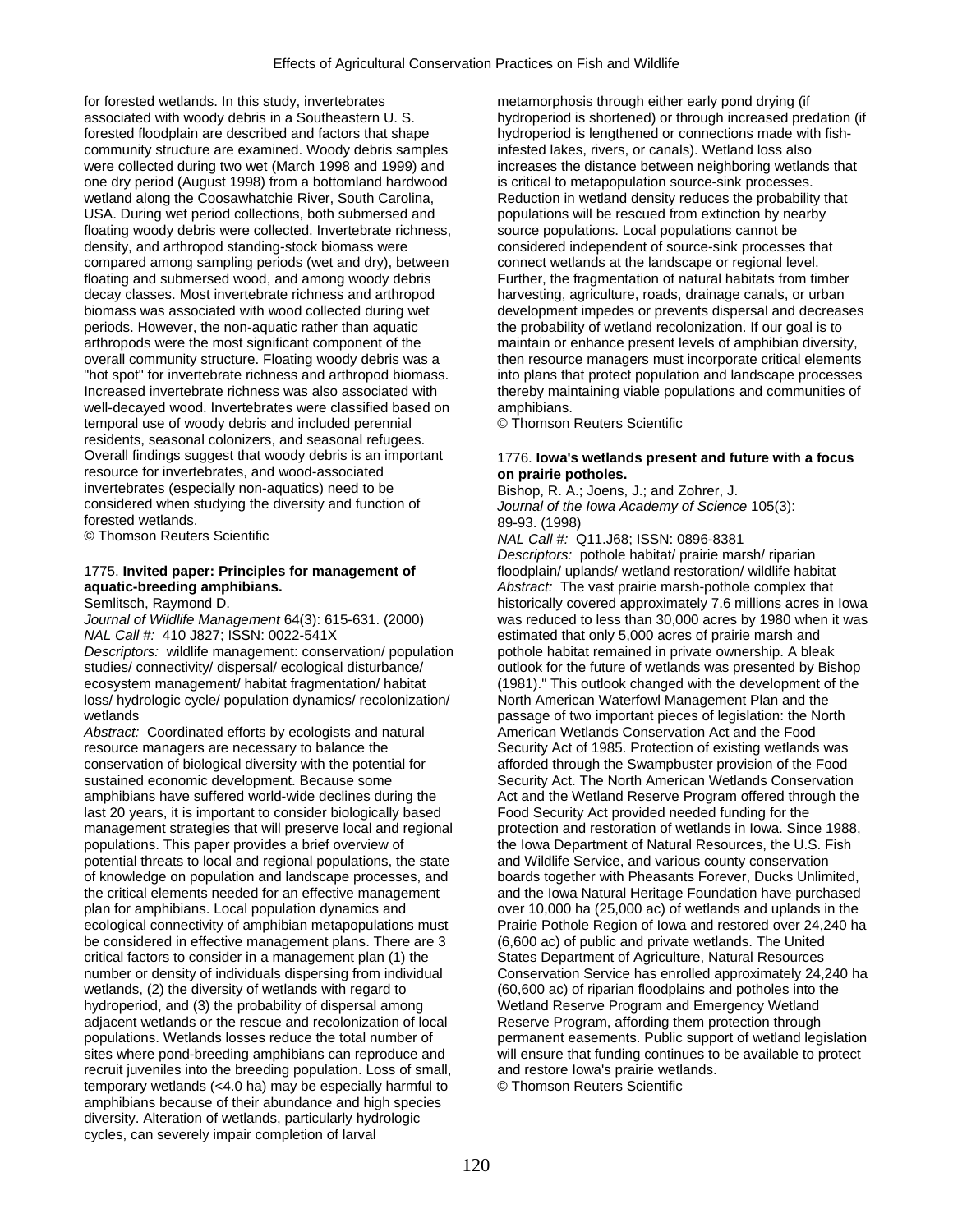# 1777. **Isotopic evidence for changes in residue** regalis (weakfish), Leiostomus xanthurus (spot) and

Abstract: Winter flooded rice fields can serve as substitute both sites, a seasonal pattern typical of mid-Atlantic habitat for migratory waterfowl. Not much is known about estuaries of recruitment, ontogenetic change in food habits the effects of the foraging waterfowl on nutrient cycling in and emigration of transient fishes was apparent. Three rice production systems. This study quantifies the effect of years following restoration, the Dennis Township site foraging waterfowl on decomposition of rice residue and N- provided equivalent to enhanced conditions for feeding and cycling in a winter flooded rice field in the Sacramento growth for large numbers of juvenile sciaenid fish, Valley, California. Along two transects in a field, pairs of compared to a nearby reference site. © 2005 Elsevier B.V. control plots and exclosure plots, which excluded waterfowl, All rights reserved. were set up. The original straw residue within the inner 2  $\heartsuit$  Thomson Reuters Scientific  $m<sup>2</sup>$  of the 3 m x 3 m plots was replaced by  $<sup>15</sup>N$  labelled</sup> straw residue. The labelled residue was subsequently 1779. Land use, water chemistry, aquatic vegetation **by** the labelled residue was subsequently the land zooplankton community structure of shallow lake followed into the light fraction and mineral fraction of the **and zooplankton community structure of shallow lakes.**  increased the loss of <sup>15</sup>N from the residue from 83 to 89%, but did not affect the mass decomposition and loss of total *NAL Call #:* QH540.E23; ISSN: 1051-0761<br>N of the residue. No significant effect of the waterfowl was *Descriptors:* ecology/ habitat/ freshwater has N of the residue. No significant effect of the waterfowl was *Descriptors:* ecology/ habitat/ freshwater habitat/ lentic and in the light fraction, although there was a low recovery disturbance by man/ land use effect on shallow lake<br>of residue N within these pools in the control treatments. The recovery of residue N in the NH<sub>4</sub>  $\pm$  N pool after winter factors/ lake/ shallow lakes/ chemical factors/ water flooding was significantly lower in the presence of chemistry/ effect on community structure/ Wisconsin waterfowl. The increased loss of residue N and lower shallow lake community structure recovery of residue N in the presence of waterfowl may *Abstract:* Landscape-lake interactions, including indicate that the rate of N-cycling was increased. A better anthropogenic effects in modern human-dominated<br>understanding of the N-cycle in winter flooded rice fields in and landscapes, are essential elements of our unders understanding of the N-cycle in winter flooded rice fields in landscapes, are essential elements of our understanding of the presence of waterfowl is needed to assess the potential aguatic community ecology. This study lin the presence of waterfowl is needed to assess the potential aquatic community ecology. This study links land use (six<br>benefits of winter flooding for the rice farmers.<br>categories) to the aquatic environment (30 water chemi benefits of winter flooding for the rice farmers.<br>CABI external parameters of the aquatic environment (30 water chemistry,

*Descriptors:* conservation measures/ biometrics/ whole (reference, urban, and agricultural) differed significantly in animal physiology/ nutrition/ diet/ ecology/ population terms of the two major environmental variables, especially dynamics/ brackish habitat/ marine zones/ Atlantic Ocean/ presence of riparian and aquatic vegetation. Reference Cynoscion regalis/ Leiostomus xanthurus/ Micropogonias sites were characterized by the most vegetation and the undulatus: habitat management/ salt marsh restoration/ highest zooplankton richness. Agricultural sites with wide size/ length/ weight/ physiological condition/ condition riparian vegetative buffer strips (>30 m) had significantly factor/ prey/ feeding rate/ stomach fullness/ population more zooplankton taxa than agricultural lakes with narrow density/ salt marsh/ abundance/ prey type/ stomach buffer strips. A non-metric multidimensional scaling (NMS) fullness and condition/ natural vs restored sites/ man-made ordination of zooplankton community composition habitat/ restored salt marsh/ North Atlantic/ New Jersey/ suggested a single community among land use categories, Delaware Bay/ Pisces, Actinopterygii, Perciformes, with some variation related to vegetation and the water Sciaenidae/ chordates/ fish/ vertebrates source. The first NMS axis was correlated with PCAI axis

been the site of extensive restorations aimed at restoring second axis was correlated with PCA2 (water source). The tidal flow to the sites, encouraging Spartina alterniflora third axis was not strongly correlated with any of the (smooth cordgrass) recolonization and creating high-quality measured environmental factors, suggesting that an juvenile fish habitat. We assessed the 234 ha Dennis unmeasured factor related to disturbance was also

**decomposition and N-cycling in winter flooded rice** Micropogonias undulatus (Atlantic croaker) by comparing **fields by foraging waterfowl.** abundance, prey types consumed, stomach fullness and Diepen, L. T. A. van; Groenigen, J. W. van; and condition factor at the restored site and at a nearby<br>Kessel. C. van condition factor at the restored site and at a nearby<br>reference marsh, Moores Beach. The three sciaenic reference marsh, Moores Beach. The three sciaenid *Agriculture, Ecosystems and Environment* 102(1): species were equally or more abundant at the restored 41-47. (2004) marsh. Measures of feeding were generally equal or higher *NAL Call #:* S601.A34; ISSN: 0167-8809 at the restored site and stomach fullness was equal to or *Descriptors:* wetlands/ animal behavior/ crop residues/ significantly higher at the restored marsh compared with the cycling/ decomposition/ flooding/ foraging/ isotope reference marsh. Fish condition, as measured by predicted fractionation/ nitrogen/ rice/ rice straw/ straw/ waterfowl/ weight-at-length, was generally at least equal between the wild birds sites and was occasionally higher at the restored site. At

Dodson, Stanley I.; Lillie, Richard A.; and Will Wolf, Susan<br>Ecological Applications 15(4): 1191-1198. (2005) water/abiotic factors/ land zones/ comprehensive zoology: community structure/ community structure/ influencing. chemistry/ effect on community structure/ Wisconsin/

lake morphology, and vegetation variables) and to zooplankton community richness (32 common taxa) and 1778. **Juvenile sciaenid fishes respond favorably to** composition in 73 small and shallow lakes of southeastern **Delaware Bay marsh restoration.** Wisconsin, USA. The sites differed most according to two Nemerson, David M. and Able, Kenneth W. environmental variables (principal components analysis *Ecological Engineering* 25(3): 260-274. (2005) (PCA) ordination): the presence/absence of riparian *NAL Call #:* TD1.E26; ISSN: 0925-8574. vegetation and the water source (whether ground or *Notes:* In 2 volumes. **At a structure of the structure of the structure of a structure atmospheric). Shallow lakes in different land use categories** *Abstract:* Former salt hay farms in Delaware Bay have (vegetation) and with zooplankton taxon richness, and the Township restoration site as habitat for juvenile Cynoscion important in determining taxon composition. Our analysis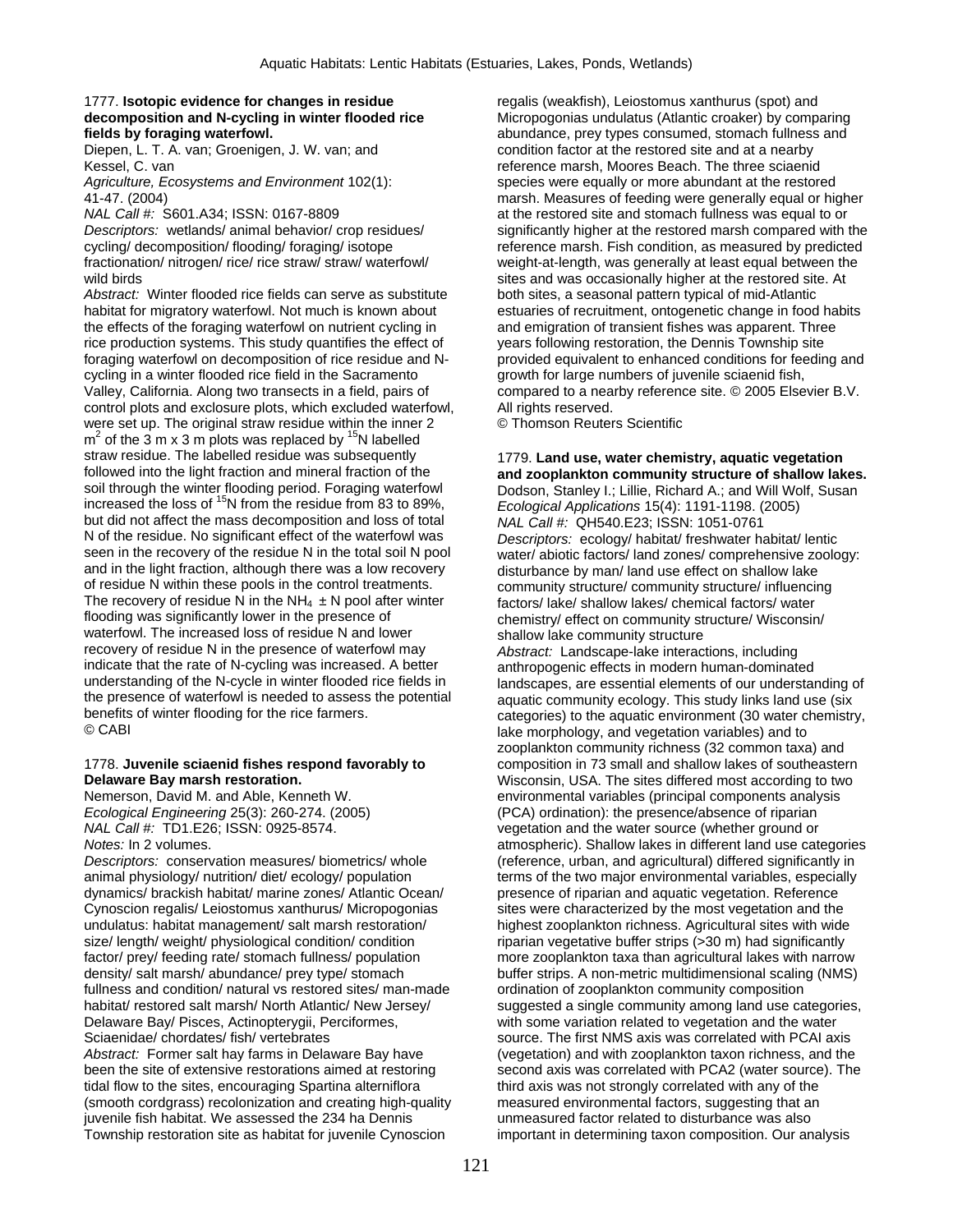supports the hypothesis that zooplankton community *Abstract:* Resource managers confronted with preserving structure (taxon richness and composition) is indirectly ecosystems for prairie wetland birds in fragmented associated with land use, via the effect of land use on landscapes require landscape studies that direct vegetation and the hydrological continuum.<br>
conservation efforts over broad geographic region

## 1780. Landowner satisfaction with the Wetlands

Forshay, K. J.; Morzaria-Luna, H. N.; Hale, B.; and

*NAL Call #:* HC79.E5E5 ; ISSN: 0364152X. *Notes:* doi: 10.1007/s00267-004-0093-y.<br> *Notes:* doi: 10.1007/s00267-004-0093-y.<br> *Descriptors:* conservation easement/federal program/ **belograms** in preserving suitable habitat for nongame *Descriptors:* conservation easement/ federal program/ **programs in preserving suitable habitat for nongar**<br>
invasive species/ monitoring/ restoration/ wetland/ wwetland bird species to recommend strategies for invasive species/ monitoring/ restoration/ wetland/ wetland bird species to recommend strategies for biodiversity/ costs/ data reduction/ environmental impact/ landowners/ restoration sites/ Wetlands Reserve Program and fee-title tracts encompass 13.9% (1.2 million ha) of<br>(WRP)/ ecology/ landowner/ monitoring/ restoration and area and protect 19.8% of the wetlands in eastern (WRP)/ ecology/ landowner/ monitoring/ restoration land area and protect 19.8% of the wetlands in eastern<br>ecology/ ecosystem restoration/ program development/ South Dakota, USA. Proportion of protected wetlands is ecology/ ecosystem restoration/ program development/ South Dakota, USA. Proportion of protected wetlands<br>wetland/ conservation of natural resources/ consumer highest for semi-permanent (32.3%), intermediate for wetland/ conservation of natural resources/ consumer highest for semi-permanent (32.3%), intermediate for<br>
participation/ fresh water/ personal satisfaction/ Wisconsin/ seasonal (25.6%), and lowest for temporary wetlands participation/ fresh water/ personal satisfaction/ Wisconsin/

Abstract: We evaluated ecological monitoring data and landowner perceptions to the federally funded Wetlands wetlands that were surveyed for birds in 1995 and 1996. Reserve Program (WRP) in a three-county region in Wisconsin. We surveyed landowner satisfaction, species (e.g., Virginia rail, pied-billed grebe) is related to<br>
involvement, participation, and use of the WRP restoration survey local vegetation conditions within wetlands, involvement, participation, and use of the WRP restoration local vegetation conditions within wetlands, while suitab<br>sites. We found that landowners are satisfied with the for others (e.g., northern pintail, black tern) is sites. We found that landowners are satisfied with the for others (e.g., northern pintail, black tern) is relative overall program (mean,  $3.6 \pm 0.2$  SEL on a scale of 1-5. overall program (mean,  $3.6 \pm 0.2$  [SE], on a scale of 1-5, with 5 being completely satisfied). WRP restorations unfragmented prairie wetland landscapes (i.e., areas with<br>significantly increased the area of wetland within the sites wetland complexes embedded within upland grassland significantly increased the area of wetland within the sites wetland complexes embedded within upland grasslands)<br>surveyed, the increase was primarily of fresh meadow provide habitat for more species than isolated wetlands surveyed, the increase was primarily of fresh meadow provide habitat for more species than isolated wetlands in<br>(736.32 ha after restoration). Satisfaction is related to tillage fields. Models developed from survey wetland (736.32 ha after restoration). Satisfaction is related to the tillage fields. Models developed from survey wetlands we<br>Iandowner participation during restoration and to the sure used to classify habitat suitability for all landowner participation during restoration and to the used to classify habitat suitability for all semi-permanen<br>Economic incentives provided by the WRP T andowner and seasonal wetlands in eastern South Dakota. Small economic incentives provided by the WRP, Landowner and seasonal wetlands in eastern South Dakota. Sm<br>satisfaction and the number of plant communities after wetlands are critical components of the surrounding satisfaction and the number of plant communities after wetlands are critical components of the surrounding<br>restoration are unrelated to each other or to restoration and landscape that influence habitat suitability of large restoration are unrelated to each other or to restoration and landscape that influence habitat suitability of larger<br>easement costs per hectare. Survey participants wetlands. Models used to reclassify suitability of larger easement costs per hectare. Survey participants wetlands. Models used to reclassify suitability of larger<br>
recommended some changes to the WRP including a second remaining wetlands after small wetlands (<0.5 ha) were recommended some changes to the WRP, including a reduction in the tax rate of land enrolled in the WRP. The removed indicate that species most vulnerable to loss of approval for permanent deer stands, and increased small wetlands are vagile species that exploit resources<br>communication with WRP officials during the restoration. over broad spatial scales. Number of wetlands suitable for communication with WRP officials during the restoration. over broad spatial scales. Number of wetlands suitable<br>Monitoring information collected for WRP restoration sites on morthern pintails, a mobile species that uses mu does not allow assessment of whether WRP sites are wetlands within a season, decreased 20.7% when w<br>functionally equivalent to natural sites. We suggest that the <0.5 ha were removed. Historic paradigms dictating functionally equivalent to natural sites. We suggest that the  $\sim$  <0.5 ha were removed. Historic paradigms dictating<br>WRP require a more rigorous monitoring program, including waterfowl habitat protection efforts also have WRP require a more rigorous monitoring program, including waterfowl habitat protection efforts also have conserved<br>
muidelines for invasive species control Managers should babitat for nongame bird species. Modern paradigms guidelines for invasive species control. Managers should habitat for nongame bird species. Modern paradigms that<br>also encourage collaborations with external researchers acknowledge the importance of small shallow wetlands also encourage collaborations with external researchers and consider restorations within an experimental framework. © 2005 Springer Science+Business Media, Inc. © 2008 Elsevier B.V. All rights reserved.

# 1781. A landscape approach to conserving wetland bird wetland landscapes. We recommend that wetlands be habitat in the Prairie Pothole Region of eastern South acquired not only to consolidate suitable habitat within

Naugle, David E.; Johnson, Rex R.; Estey, Michael E.; and coalesce to preserve connectively<br>Higgins, Kenneth F. and landscapes.<br>Motionals 21(1): 1.17, (2001)

*Wetlands* 21(1): 1-17. (2001)

*NAL Call #:* QH75.A1W47; ISSN: 0277-5212 *Descriptors:* conservation measures/ terrestrial habitat/ land and freshwater zones/ Aves/ habitat management/ semiaquatic habitat/ grasslands/ prairie wetlands/ South Dakota/ Prairie Pothole Region/ landscape survey/ birds/ chordates/ vertebrates

conservation efforts over broad geographic regions. We © Thomson Reuters Scientific investigated the role of local and landscape factors affecting habitat suitability by integrating remotely sensed<br>wetland and land-cover data with wetland bird habitat **Reserve Program in Wisconsin. Reserve Program in Wisconsin. models. We linked habitat models with locations of**<br> **Forshay K. J.: Morzaria-Luna, H. N.: Hale, B.: and easement and fee-title wetlands to evaluate spatia** Predick, K.<br>
Predick, K. and extent of protected, suitable habitat. We also simulated<br>
Fovironmental Management 36(2): 248-257 (2005) impacts of the loss of small wetlands on suitability of larger *Environmental Management* 36(2): 248-257. (2005) impacts of the loss of small wetlands on suitability of larger plants (botany)/ restoration/ ecological monitoring/ databases constructed for this study indicate that easement<br>landowners/ restoration/ ecological monitoring/ databases constructed for this study indicate that easement<br>l Cervidae<br>
Cervidae (15.8%). A stratified, two-stage cluster sample was used to<br>
Abstract: We evaluated ecological monitoring data and randomly select 834 semi-permanent and seasonal Monitoring information collected for WRP restoration sites northern pintails, a mobile species that uses multiple<br>does not allow assessment of whether WRP sites are note wetlands within a season, decreased 20.7% when wetla breeding waterfowl have shifted the focus of protection<br>towards preserving habitat for species that occupy more abundant seasonal wetlands. Cessation of protection efforts would result in further fragmentation of regional **Dakota. Protected core areas but also to ensure that core areas**<br>Dakota.<br>Naugle David E: Johnson, Bex B: Estey, Michael E: and coalesce to preserve connectivity among regional wetland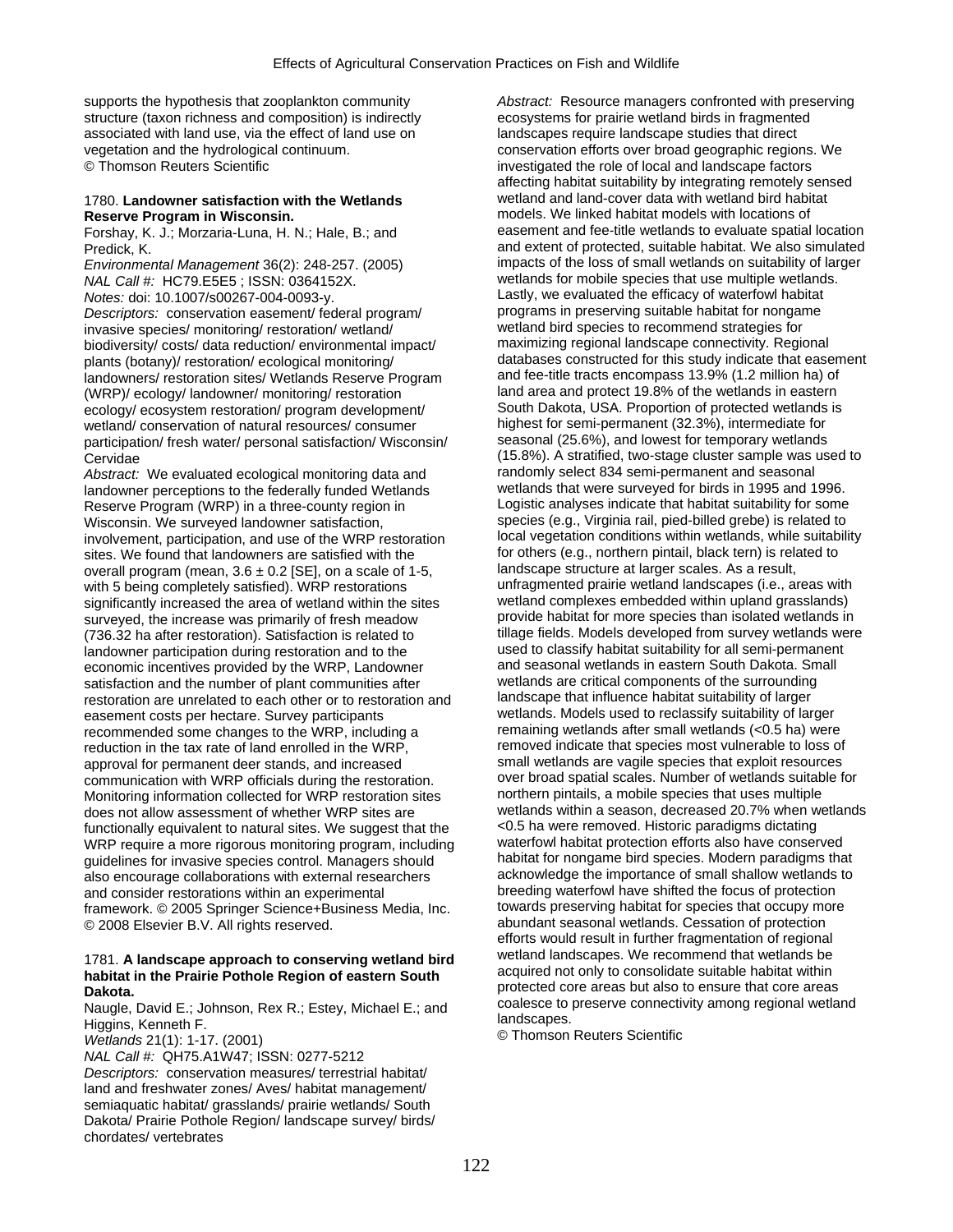### 1782. **Landscape-based spatially explicit species index** conventional logistic regression analyses. Results indicate **models for Everglades restoration. that frog occurrence increased with the percent cover of**

*Descriptors:* wetlands/ models/ landscape/ environmental accounting for the probability of detection resulted in restoration/ Florida/ ecosystem management/ nature underestimating the influence of most variables on frog conservation/ habitat improvement/ hydrology/ water occurrence, whereas a few were overestimated.<br>management/ Everglades/ modeling, mathematics, Regardless, we show that conventional logistic r

*Abstract:* As part of the effort to restore the similar to that landscape characteristics are important in determining 10,000-km<sup>2</sup> Everglades drainage in southern Florida, USA, we developed spatially explicit species index (SESI) models strongly recommend estimating the probability of detection of a number of species and species groups. In this paper in field surveys, as this will increase the quality and we describe the methodology and results of three such conservation potential of models derived from such data.<br>models: those for the Cape Sable Seaside Sparrow and the © 2005 by the Ecological Society of America. models: those for the Cape Sable Seaside Sparrow and the  $\degree$  0 2005 by the Ecological Society of Ame<br>Snail Kite, and the species group model of long-legged  $\degree$  0 2008 Elsevier B.V. All rights reserved. Snail Kite, and the species group model of long-legged wading birds. SESI models are designed to produce relative comparisons of one management alternative to a 1784. **Landscape context mediates influence of local base** scenario or to another alternative. The model outputs **to define the model and alternative** on wetland us do not provide an exact quantitative prediction of future **shorebirds in an agricultural valley.**  biotic group responses, but rather, when applying the same Taft, O. W. and Haig, S. M.<br>
input data and different hydrologic plans, the models Biological Conservation 128 provide the best available means to compare the relative response of the biotic groups. We compared four response of the biotic groups. We compared four *Notes:* doi: 10.1016/j.biocon.2005.09.036.<br>
alternative hydrologic management scenarios to a base *Descriptors:* benthic invertebrates/ dunlin/ scenario (i.e., predicted conditions assuming that current killdeer/ Charadrius vociferus/ wetland conservation/<br>wetland landscape planning/ food availability/ habitat results of the comparisons for each set of models. No one conservation/ habitat use/ landscape ecology/ wader/<br>scenario was beneficial to all species; however, they were were vertands/ Oregon/ Willamette Valley/ Aves/ Inve provide a uniform assessment, based on the best available *Abstract:* While it is widely understood that local observational information, of relative species responses to abundance of benthic invertebrates can greatly influence<br>alternative water-management plans. As such, these the distribution and abundance of wetland birds, no st alternative water-management plans. As such, these the distribution and abundance of wetland birds, no studies<br>models were used extensively in the restoration planning. The have examined if wetland landscape context can me models were used extensively in the restoration planning.<br>have examined if wetland landscape context can mediate<br>this relationship. We studied the influence of wetland food

*NAL Call #:* QH540.E23 ; ISSN: 10510761 bird use (frequency of occurrence and abundance) at a *Descriptors:* amphibians/ detection/ field surveys/ habitat sample of wetlands differing in local food abundance disturbance/ landscape/ logistic regression/ New (density and biomass) and landscape context [adjacent Brunswick, Canada/ patch/ peatland/ Rana clamitans/ site- shorebird habitat (defined as ha of wet habitat with less occupancy model/ agricultural land/ frog/ habitat structure/ than 50% vegetative cover and within a 2-km radius) and patchiness/ population distribution/ species occurrence/ nearest neighbor distance]. We evaluated predictive North America/ Amphibia/ Anura models for bird use using linear regression and the Cp

*Abstract:* Many investigators have hypothesized that criterion to select the most parsimonious model. During the landscape attributes such as the amount and proximity of dry winter (2000-2001), dunlin exhibited greater us habitat are important for amphibian spatial patterns. This with higher invertebrate density and biomass but also with has produced a number of studies focusing on the effects more adjacent shorebird habitat and closest to a wetland of landscape characteristics on amphibian patterns of neighbor. However, neither landscape context nor food<br>
occurrence in patches or ponds, most of which conclude abundance were important predictors of dunlin use duri that the landscape is important. We identified two concerns associated with these studies: one deals with their unrelated to either local food abundance or landscape applicability to other landscape types, as most have been context measures during both winters. Our findings conducted in agricultural landscapes; the other highlights contribute to a growing recognition of the importance of tested the hypothesis that landscape characteristics of implications for the spatial planning and enhancement of influence spatial patterns of amphibian occurrence at ponds wetlands using a landscape approach. after accounting for the probability of detection in little- © 2008 Elsevier B.V. All rights reserved. studied peatland landscapes undergoing peat mining. We also illustrated the costs of not accounting for the probability of detection by comparing our results to

Curnutt, J. L.; Comiskey, J.; Nott, M. P.; and Gross, L. J. ponds within 100, 250, and 1000 m, as well as the amount Ecological Applications 10(6): 1849-1860. (2000) or the strower within 1000 m. However, forest cover at 2 *Ecological Applications* 10(6): 1849-1860. (2000) of forest cover within 1000 m. However, forest cover at 250<br>MAL Call #: QH540.E23; ISSN: 1051-0761 m had a negative influence on frog presence at ponds. Not *m* had a negative influence on frog presence at ponds. Not Regardless, we show that conventional logistic regression computer applications/ protective measures and control/ can lead to different conclusions than analyses accounting reclamation for detectability. Our study is consistent with the hypothesis the spatial patterns of frog occurrence at ponds. We

# food abundance on wetland use by wintering

Biological Conservation 128(3): 298-307. (2006)<br>NAL Call #: S900.B5: ISSN: 00063207. Descriptors: benthic invertebrates/ dunlin/ Calidris alpina/ wetland landscape planning/ food availability/ habitat wetlands/ Oregon/ Willamette Valley/ Aves/ Invertebrata this relationship. We studied the influence of wetland food abundance and landscape context on use of agricultural 1783. **Landscape characteristics influence pond** wetlands by wintering dunlin (Calidris alpina) and killdeer **occupancy by frogs after accounting for detectability.** (Charadrius vociferus) in the Willamette Valley of Oregon,<br>Mazerolle, M. J.; Desrochers, A.; and Rochefort, L. (USA, over two winters (1999-2000, 2000-2001) of diffe USA, over two winters (1999-2000, 2000-2001) of differing *Ecological Applications* 15(3): 824-834. (2005) rainfall and subsequent habitat distribution. We monitored dry winter (2000-2001), dunlin exhibited greater use of sites abundance were important predictors of dunlin use during<br>the wet winter (1999-2000). Use of sites by killdeer was the need to account for the probability of detection. We landscape structure to wetland birds and highlight a number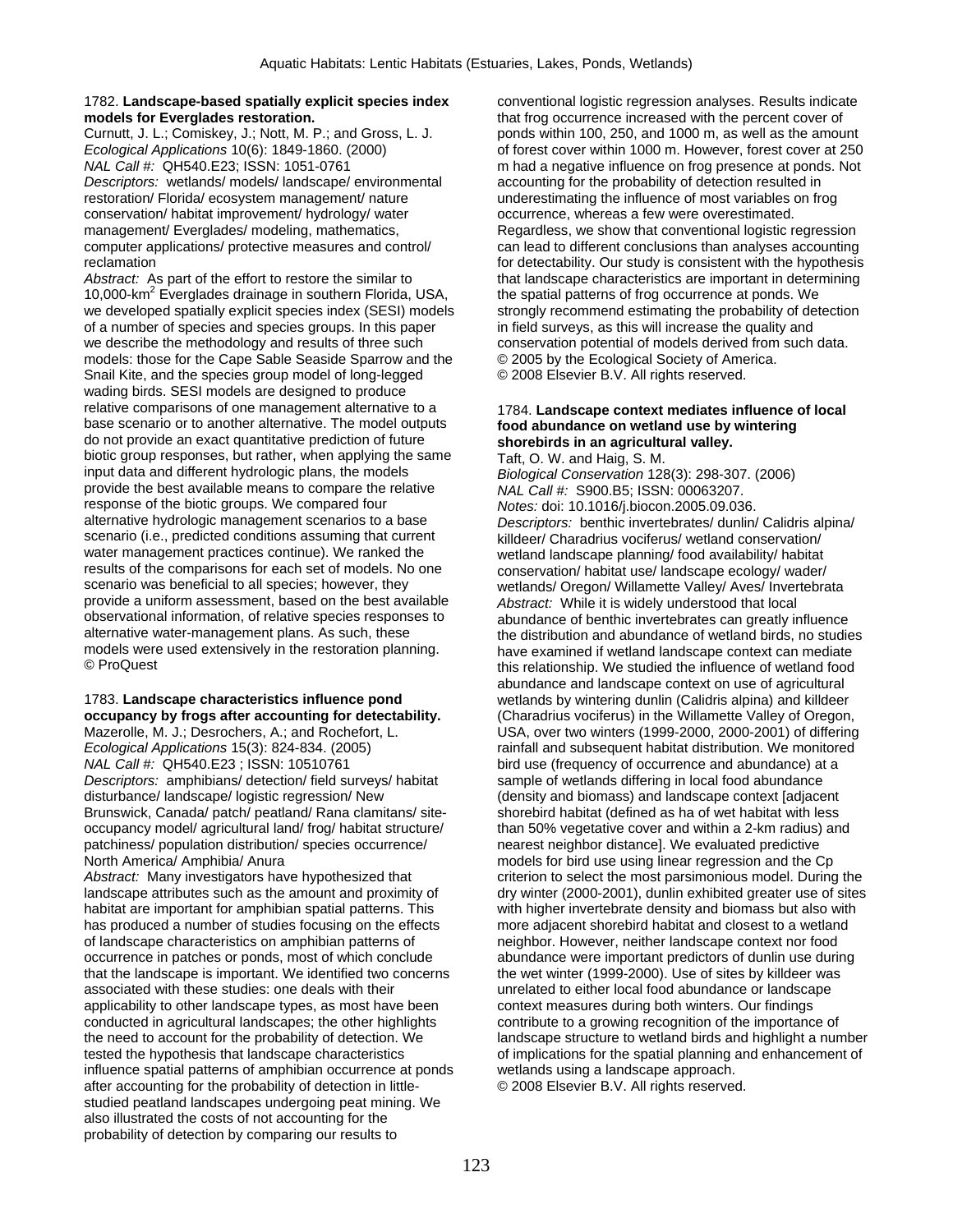## 1785. **Landscape ecological planning process for** within a complex that was covered with emergent

*Descriptors:* wetlands/ landscape/ habitat/ geographic densities were related to the percentage of the wetland information systems/ agricultural land/ rice fields/ land use/ area that was covered by emergent vegetation, and 4 densities were related to the area covered by weakgrants/ policies/ regional planning/ rice field aquaculture/ nature conservation/ overwintering/ plant culture/ stemmed wet-meadow vegetation. Densities of 5 species, conservation/ waterfowl/ ecological effects/ farms/ as well as the overall species richness, were associated geographical information systems/ rice/ anatidae/ Chen with a measure of the amount of wetland habitat within a 3 caerulescens caerulescens/ Oryza sativa/ Texas/ ducks/ km buffer surrounding the wetland complexes. This lesser snow goose/ Anser caerulescens caerulescens/ rice/ indicates that the presence and abundance of some planning/ development/ law, policy, economics and social wetland bird species may be influenced by the amount of sciences/ plant culture/ conservation, wildlife management wetland habitat nearby. Thus, programs that encourage and recreation/ ecological impact of water development restoration of tracts of land that contain multiple we and recreation/ ecological impact of water development restoration of tracts of land that contain multiple wetland<br>Abstract: A landscape ecological planning process (LEP basins should be emphasized to maximize benefits to *Abstract: A landscape ecological planning process (LEP* process) is described that addresses the issues of rice wetland bird community. production and wetland habitat conservation on privately © ProQuest owned rice farms in Texas. The LEP process was used to evaluate proposed land-use management plans based on 1787. Long-term impacts of forest road crossings of alternative policies for the next US Farm Bill, which would **wetlands in Pennsylvania.**  be in effect from 2003 to 2009. A system simulation model, Miller, R. L.; DeWalle, D. R.; Brooks, R. P.; and Finley, J. C.<br>Geographic information systems (GIS) model based on Morthern Journal of Applied Forestry 14(3): 109 expert knowledge, as well as expert opinion, were used to *NAL Call #:* SD143.N6; ISSN: 0742-6348<br>evaluate uncertainty about the effects of these plans and *Descriptors: wetlands/ forests/ roads/ surv* evaluate uncertainty about the effects of these plans and *Descriptors:* wetlands/ forests/ roads/ surveys/ habitats/ habitat of lesser snow geese. The models simulated shifts width/ Pennsylvania in land-use, rice and cattle production, farm profitability, and *Abstract:* A survey was conducted of 70 forest road use of habitat by geese. Simulation results suggested that crossings of wetlands in Pennsylvania to describe the the level of federal subsidies for all policies influenced the characteristics of these crossings and to evaluate the long-<br>continuation of rice production from 2003 to 2009. In the research the crossings on babitat qualit continuation of rice production from 2003 to 2009. In term impacts of the crossings on habitat quality, channel<br>ctrition, the size of the farm influenced whether rice stability vegetation, wetland width and channel sedimen addition, the size of the farm influenced whether rice stability, vegetation, wetland width and channel sediment<br>production continued until 2009. The smaller farms were embeddedness above and below the crossings. Sampling production continued until 2009. The smaller farms were embeddedness above and below the crossings. Sampling<br>more sensitive to decreases in federal subsidies than larger was stratified into five physiographic provinces and more sensitive to decreases in federal subsidies than larger was stratified into five physiographic provinces and three<br>
farms because smaller farms received less income from a land ownership types. Difficulty was encounte farms because smaller farms received less income from land ownership types. Difficulty was encountered in goose hunting leases. Winter habitat for lesser snow geese identifying sites for the survey especially in the glaci goose hunting leases. Winter habitat for lesser snow geese identifying sites for the survey especially in the glaciated<br>was reduced in terms of patch size and nearest neighbor in profitivest region and on private and indus distance when rice production was discontinued by 2009 for majority of samples obtained were from unglaciated all policies. Agricultural policy experts, who were familiar provinces and public lands. Wetlands identified were<br>with the study sites, selected the modified version of the primarily linear riparian wetlands associated wit conservation policy as the example that would most benefit<br>farmers and geese. The experts emphasized that their<br>largely gravel-covered culverts used to provide acces farmers and geese. The experts emphasized that their largely gravel-covered culverts used to provide access to<br>policy would offer far mers more flexibility to manage their adiacent management areas. Only 35 of 814 comparis policy would offer far mers more flexibility to manage their adjacent management areas. Only 35 of 814 comparisons<br>farms, to diversify their incomes, and to be good land<br>of mean environmental conditions above and below the farms, to diversify their incomes, and to be good land of mean environmental conditions above and below the<br>stewards. wetland crossings were found to be significant. Significa

### 1786. **Local and landscape-level influences on wetland** herbaceous cover higher in the immediate vicinity of some **bird communities of the Prairie Pothole Region of Iowa,** crossings simply due to the presence of the road and fill **USA.** banks.

Fairbairn, S. E. and Dinsmore, J. J. This citation is from AGRICOLA.

*Wetlands* 21(1): 41-47. (2001) *NAL Call #:* QH75.A1W47; ISSN: 0277-5212 1788. **Long term monitoring of grass shrimp**  prairies/ birds/ habitats/ wildlife management/ aquatic birds/ **agricultural runoff influences.**  population structure/ habitat selection/ population density/ Leight, A. K.; Scott, G. I.; Fulton, M. H.; and ecosystem management/ Aves/ Iowa/ Iowa/ birds Daugomah, J. W.<br>Abstract: Bird species richness and individual species *Integrative and Comment* densities were measured in wetland complexes in 1998.<br>These values were then related to habitat variables within These values were then related to habitat variables within *Descriptors:* Decapoda (Crustacea)/ Palaemonetes/<br>the complexes and to area of wetland habitat in the crass shrimp/ integrated pest management/ shrimp/ surrounding landscape. The percentage of wetland area aquatic invertebrates

**wetland, waterfowl, and farmland conservation.** vegetation and the total area of wetland habitat in the 3 km Musacchio, L. R. and Coulson, R. N. Surrounding each complex were significant predictors of Landscape and Urban Planning 56(3-4): 125-147. Landscape and Urban Planning 56(3-4): 125-147.<br>(Oct. 2001) species richness. A perimeter-to-area ratio was the most<br>frequently selected variable for inclusion in species-densi frequently selected variable for inclusion in species-density *NAL Call #:* QH75.A1L32; ISSN: 0169-2046 models, being selected for 8 of 15 models. Five species'

Northern Journal of Applied Forestry 14(3): 109-116. (1997) waterways/ vegetation/ land ownership/ landforms/ rivers/

northwest region and on private and industry lands. The primarily linear riparian wetlands associated with first- and stewards. wetland crossings were found to be significant. Significant differences that did occur suggested that stream bed fine sediment levels were higher, basal area lower, and

# **Palaemonetes spp. population metrics at sites with**

*Abstractive and Comparative Biology 45(1): 143-150.*<br>(2005); ISSN: 15407063

qrass shrimp/ integrated pest management/ shrimp/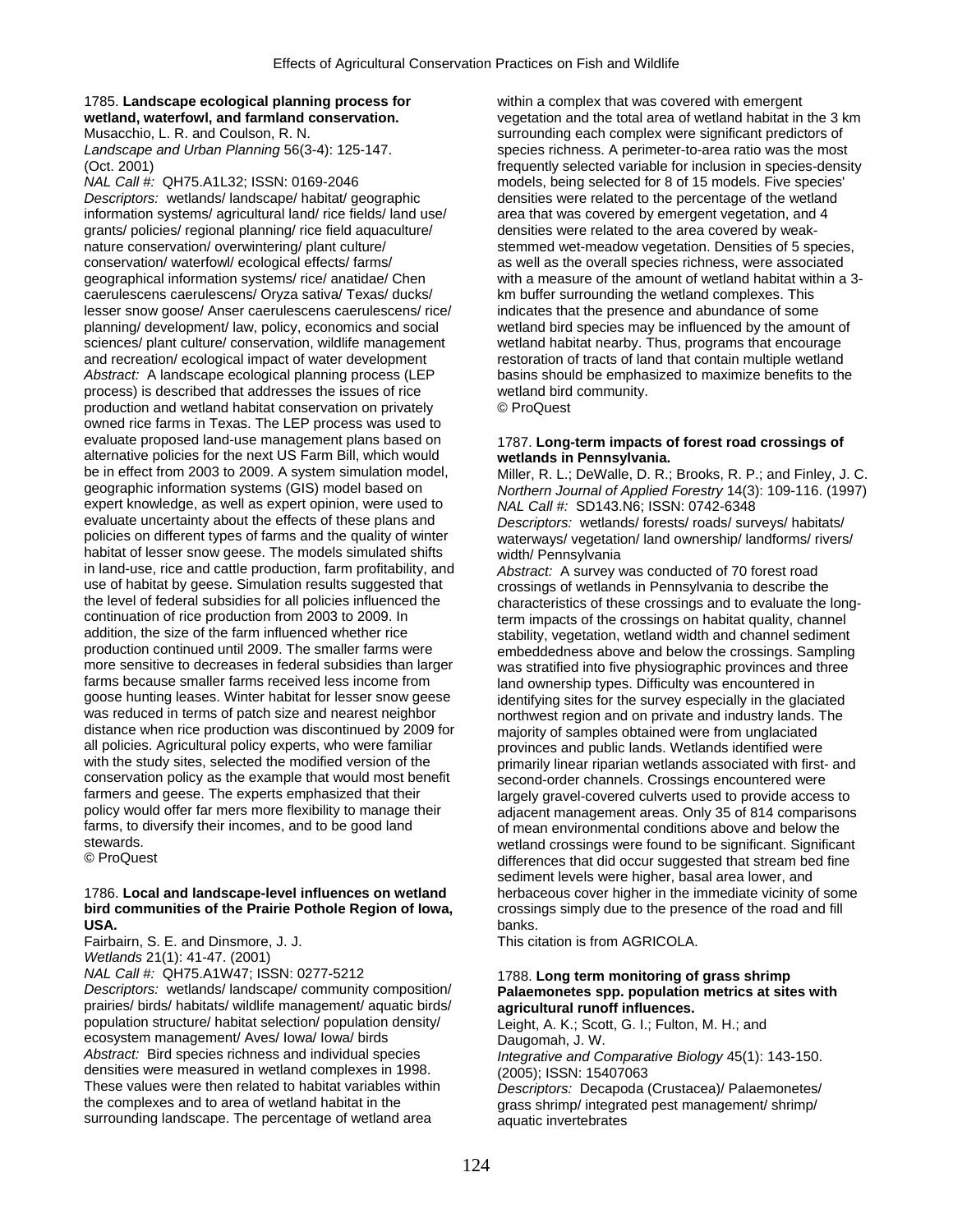Abstract: Rising concern over pesticide usage near given year). Both associations were strengthened with estuarine systems and evidence of physical and higher winter precipitation. Because cropland stubble is physiological impacts on estuarine organisms have used readily as a nesting habitat by pintails and spring strengthened the need to better identify the ecological tillage of fields not used for summerfallow destroys nests, a effects of nonpoint source runoff. Grass shrimp, shift from summerfallow to continuous cropping in the Palaemonetes spp., are ecologically important and Prairie Pothole Region of Canada may have reduced the abundant marsh inhabitants that may be impacted by reproductive capacity of pintails in important breeding anthropogenic contamination. Populations of grass shrimp areas. In regions with characteristics that historically have were sampled monthly, over a period of ten years, at four attracted pintails to settle, we encourage land managers to sites in South Carolina with varying upland land use promote agricultural practices that minimize use of spring characteristics. Spatial and temporal trends in grass shrimp tillage, convert cropland to perennial forages and pasture, densities were noted over time and between sites. and protect and restore wetland and upland habitat. Agricultural and golf course land usage corresponded with © Thomson Reuters Scientific decreased grass shrimp population levels, overall shrimp size, and percentage of gravid females. Conservation 1790. **Macroinvertebrate abundance, water chemistry,** methods, such as the use of best management practices and wetland characteristics affect use of wetlands by (BMPs) and integrated pesticide management (IPM) at **avian species in Maine.**  agricultural fields, corresponded with increased grass Longcore, J. R.; McAuley, D. G.; Pendelton, G. W.; Shrimp population density.<br>Bennatti. C. R.: Mingo. T. M.: and Stromborg. K. L.

### 1789. **Long-term response of northern pintails to** *Notes:* doi: 10.1007/s10750-006-0055-x. **changes in wetlands and agriculture in the Canadian** *Descriptors:* acidity/ avian species/ beavers/ Castor **Prairie Pothole Region.** canadensis/ macroinvertebrates/ water chemistry/

Podruzny, Kevin M.; DeVries, James H.; waterfowl broods/ wetland characteristics/ wetland use Armstrong, Llwellyn M.; and Rotella, Jay J. *Abstract:* Our objective was to determine use by avian

dynamics/ land and freshwater zones/ North America/ Anas documented bird, pair, and brood use during 1982-1984 acuta (Anatidae): farming and agriculture/ population size/ and in 1982 we sampled 10 wetlands with a sweep net to semiaquatic habitat/ Canada/ Canadian Prairie Pothole collect invertebrates. We related mean numbers of Region/ long term response to changes in wetlands and invertebrates per wetland to water chemistry, basin agriculture/ Anatidae/ Anseriformes/ Aves/ birds/ chordates/ characteristics, and avian use of different wetland types. vertebrates vertebrates subsection of the Shallow, beaver (Castor canadensis)-created wetlands with

*Abstract:* From 1955 through the late 1970s, northern the highest phosphorus levels and abundant and varied pintail (Anas acuta) populations closely tracked the macrophyte assemblages supported greater densities of abundance of spring ponds. Declines in numbers of both macroinvertebrates and numbers of duck broods (88.3% of northern pintails (hereafter, pintails) and ponds were all broods) in contrast to deep, glacial type wetlands with evident during years of drought. However, since the early sparse vegetation and lower invertebrate densities that 1980s, the strength of the relationship between pintails and supported fewer broods (11.7%). Low pH may have ponds has weakened greatly. Agricultural expansion on affected some acid-intolerant invertebrate taxa (i.e., primary breeding grounds has been implicated as the Ephemeroptera), but high mean numbers of Insecta per cause of sustained pintail declines, but previous studies wetland were recorded from wetlands with a pH of 5.51. investigated pintail response only at large geographic Other Classes and Orders of invertebrates were more scales (e.g., prairie-wide, stratum level). Potentially abundant on wetlands with pH > 5.51. All years combined important effects of localized or multiscale changes in use of wetlands by broods was greater on wetlands with pH wetlands and agriculture on pintails are not well  $\leq$  5.51 (77.4%) in contract to wetlands with pH  $>$  5.51 that understood. Using data from the Canadian Prairie Pothole supported 21.8% of the broods. High mean brood density Region for 1961 to 1996, we investigated spatial and was associated with mean number of Insecta per wetland. temporal covariation of pintail numbers with environmental For lentic wetlands created by beaver, those habitats factors (pond numbers and wetness indices) and contained vegetative structure and nutrients necessary to agriculture at various scales. Models best supported by the provide cover to support invertebrate populations that are data indicated that pintails responded positively to winter prey of omnivore and insectivore species. The fishless precipitation but with important regional variation and status of a few wetlands may have affected use by some positively to pond numbers in some locations (southwestern waterfowl species and obligate piscivores. © Springer 2006. Saskatchewan and southern Alberta). Results also © 2008 Elsevier B.V. All rights reserved. indicated that pintail settling was better explained (increases in  $R^2$  values of 0.05-0.06) using information (increases in R<sup>2</sup> values of 0.05-0.06) using information 1791. **Macroinvertebrate assemblage response to**<br>about specific agricultural practices than about overall **burning burning burning in forested wetlands: Implicati** increases in farmed area. At a prairie-wide scale, we **for biological assessment.**<br>detected a negative association between settling and **For all Replaces King, R. S.: Nunnery, K. T.:** a detected a negative association between settling and King, R. S.; Nunnery, K. T.; and Richardson, C. J. increased cropland area. At regional scales, settling was Wetlands Ecology and Management 8(4): 243-256 positively associated to various degrees with area in fallow *NAL Call #:* QH541.5.M3 W472; ISSN: 0923-4861<br>(i.e., summerfallow - land tilled but not planted to crop in a *Descriptors:* wildlife management: conservation/ t

# and wetland characteristics affect use of wetlands by

shrimp population density.<br>
© 2008 Elsevier B.V. All rights reserved. The same state of the Hydrobiologia 567(1): 143-167. (2006) © 2008 Elsevier B.V. All rights reserved. *Hydrobiologia* 567(1): 143-167. (2006) *NAL Call #:* 410 H992; ISSN: 00188158. *Journal of Wildlife Management* 66(4): 993-1010. (2002) species (e.g., piscivores, marsh birds, waterfowl, selected *NAL Call #:* 410 J827; ISSN: 0022-541X passerines) of 29 wetlands in areas with low (<200 μ eq l<sup>-1</sup>) *Descriptors:* commercial activities/ ecology/ population acid-neutralizing capacity (ANC) in southeastern Maine. We macrophyte assemblages supported greater densities of

# highway crossings in forested wetlands: Implications

Wetlands Ecology and Management 8(4): 243-256. (2000) Descriptors: wildlife management: conservation/ terrestrial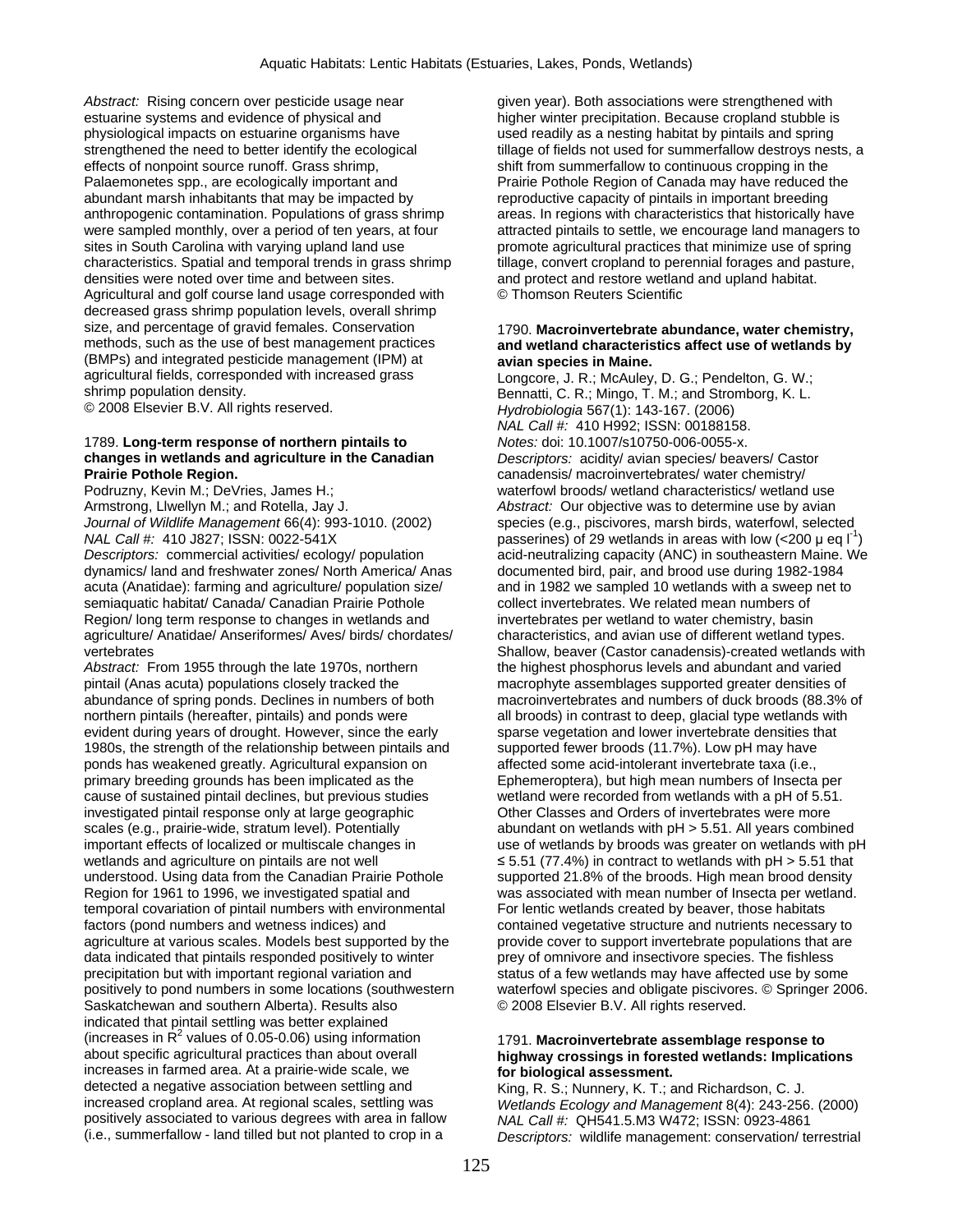ecology: ecology, environmental sciences/ biological diversity, biomass, or density of macroinvertebrates among assessment/ assessment method/ ordination tests/ treatments. When differences existed, diversity, biomass, Clean Water Act/ biological integrity/ biological monitoring/ vegetated treatments (e.g., burned) than within less bottomland forested wetlands: habitat/ chemical integrity/ vegetated treatments (e.g., disked). Macroinvertebrate community structure/ grazing/ habitat complexity/ habitat densities, particularly Chironomidae, ranged from 154 to patchiness/ herbaceous detrital resources/ highway crossings/ metrics/ physical integrity/ swamps: habitat/ taxon richness: areal, numerical suggested for supporting large numbers (0.5 million) of

*Abstract:* Despite the mandate of the Clean Water Act to migratory waterbirds. Thus, Cheyenne Bottoms' capacity to protect the physical, chemical, and biological integrity of the support migratory waterbirds may currently be reduced due USA's wetlands, the use of biota to assess wetland to low macroinvertebrate densities in areas where cattail condition has not been well explored. During June, 1996, has invaded, as well as in areas where cattail has been we evaluated the response of macroinvertebrate managed. Research and management should be targeted assemblages to fill-culvert highway crossings in two at restoring the hydrology and dependent biotic bottomland forested wetlands in North Carolina. Our communities that support migratory birds. objective was to apply biological assessment methods and © ProQuest metrics that have been effectively used in streams to explore their applicability in forested wetlands. We found 1793. **Macroinvertebrate response to marsh**  significant changes in several metrics as a function of **management strategies in Utah.**  distance from the highway crossings. Areal and numerical Huener, J. D. and Kadlec, J. A. taxon richness increased within at least 40 m of highway *Wetlands* 12(2): 72-78. (1992) when compared to control locations. Percent dominant *NAL Call #:* QH75.A1W47; ISSN: 0277-5212<br>
rescriptors: wildlife management/marshes/ taxon values were lowest within 10 m of the highway. *Descriptors:* wildlife management/ marshes/ water levels/ least 40 m of the highway, reflecting the lower % crown Invertebrata/ Utah closure and associated shift in primary production from Abstract: The auth closure and associated shift in primary production from *Abstract:* The authors examined the response of aquatic Carolina Biotic Index, a metric of tolerance, did not reflect The three management practices compared were<br>
assemblage changes near the highway. Ordination and The conventional full pool management, full pool mana assemblage changes near the highway. Ordination and conventional full pool management, full pool management<br>permutation tests revealed that assemblage composition with carp (Cyprinus carpio) control, and contour furrowing permutation tests revealed that assemblage composition with carp (Cyprinus carpio) control, and contour furrowing was significantly different from controls at 10 and 40 m (also with carp control). Significant differences in standing<br>distances from the highway crossings. In particular, algal crops (both numbers and biomass) of inverteb grazers such as the mayflies Caenis sp. and Callibaetis sp. observed among the three management strategies. The responded positively and the damselflies Ischnura spp. and contour furrowed area had the highest standing crop responded positively and the damselflies Ischnura spp. and contour furrowed area had the highest standing crops of<br>the fingernail clams Sphaerium spp. responded negatively water column invertebrates followed by the carp-co the fingernail clams Sphaerium spp. responded negatively water column invertebrates, followed by the carp-controlled<br>to the crossings. Favorable algal and herbaceous detrital full pool area while the conventionally managed to the crossings. Favorable algal and herbaceous detrital full pool area, while the conventionally managed area had<br>
resources, greater patchiness and habitat complexity, and the lowest standing crops. In the benthos, the resources, greater patchiness and habitat complexity, and the lowest standing crops. In the benthos, the two full pool overall high tolerance to natural stressors probably areas (with and without carp) had bigher standing overall high tolerance to natural stressors probably areas (with and without carp) had higher standing crops<br>contributed to the increase in taxon richness near the the standing the contour furrowed area. Significant differ contributed to the increase in taxon richness near the than the contour furrowed area. Significant differences were<br>highway. However, significant deviation from control high than the contour furrowed area. Significant diff highway. However, significant deviation from control hoted in seasonal abundance, with all management<br>locations indicated the highway was a source of hotel practices having lowest densities of invertebrates in locations indicated the highway was a source of practices having lowest densities of invertebrates in April<br>
perturbation. Our findings illustrate the potential utility of and May, Implications for management include indic perturbation. Our findings illustrate the potential utility of and May. Implications for management include indications<br>macroinvertebrate assemblages for wetland assessment, of the negative impacts of carp and winter drawd but suggest the importance of defining the reference invertebrates in managed marshes. condition as well as the need for development of metrics for © ProQuest specific classes of wetlands.

## 1792. **Macroinvertebrate response to cattail** Brown, S. C.; Smith, K.; and Batzer, D.

Kostecke, R. M.; Smith, L. M.; and Hands, H. M. *NAL Call #: QL461.E532; ISSN: 0046-225X*<br>Wetlands 25(3): 758-763. (2005) *Netlands Constructions*: wetlands/environmental restors *Wetlands* 25(3): 758-763. (2005) *Descriptors:* wetlands/ environmental restoration/ New *NAL Call #:* QH75.A1W47; ISSN: 0277-5212 *York/ macrofauna/ man-induced effects/ environmental*<br>Descriptors: recruitment/ biomass/ wetlands/ head/ impact/ environment management/ habitat improvemen *Descriptors:* recruitment/ biomass/ wetlands/ head/ impact/ environment management/ habitat improvement/<br>hydrology/ food/ basins/ typha/ chironomidae environment colonization/ community composition/ aquatic insects/ hydrology/ food/ basins/ typha/ chironomidae colonization/ community composition/ aquatic insects/<br>Abstract: Chevenne Bottoms, Kansas, USA has been less losectal soil transplantation/ aquatic entomology/ *Abstract:* Cheyenne Bottoms, Kansas, USA has been Insecta/ soil transplantation/ aquatic entomology/ designated by the Ramsar convention as a Wetland of Insectamerican mechanical and natural changes/ International Importance. However, since that 1988 habitat community studies designation, cattail (Typha spp.) has become the dominant *Abstract:* Wetlands are being restored throughout the plant within the basin, and migratory bird use has United States in an effort to replace habitat functions Id plant within the basin, and migratory bird use has United States in an effort to replace habitat functions lost<br>decreased. We examined the effects of different cattail-<br>following drainage. We studied the macroinvertebrate management treatments (burned, disked, and grazed by 5 communities that developed in wetlands restored by the<br>and 20 head of cattle) on macroinvertebrates used as food U.S. Fish and Wildlife Service and compared them to th

statistical method/ perturbation tests/ statistical method/ and density were greater within the control or more heavily  $681/m^2$ ; however, they were up to seven times lower than historic densities and well below the  $5000/m<sup>2</sup>$  that has been

macrofauna/ ecosystem management/ population density/

macroinvertebrates to three marsh management strategies. crops (both numbers and biomass) of invertebrates were of the negative impacts of carp and winter drawdowns on

### © Thomson Reuters Scientific 1794. **Macroinvertebrate responses to wetland restoration in northern New York.**

**management at Cheyenne Bottoms, Kansas, USA.** *Environmental Entomology* 26(5): 1016-1024. (Oct. 1997) reclamation/ mechanical and natural changes/

following drainage. We studied the macroinvertebrate and 20 head of cattle) on macroinvertebrates used as food U.S. Fish and Wildlife Service and compared them to those<br>
resources by migratory birds. We found few differences in execution at natural wetlands in the same area. occurring at natural wetlands in the same area. During the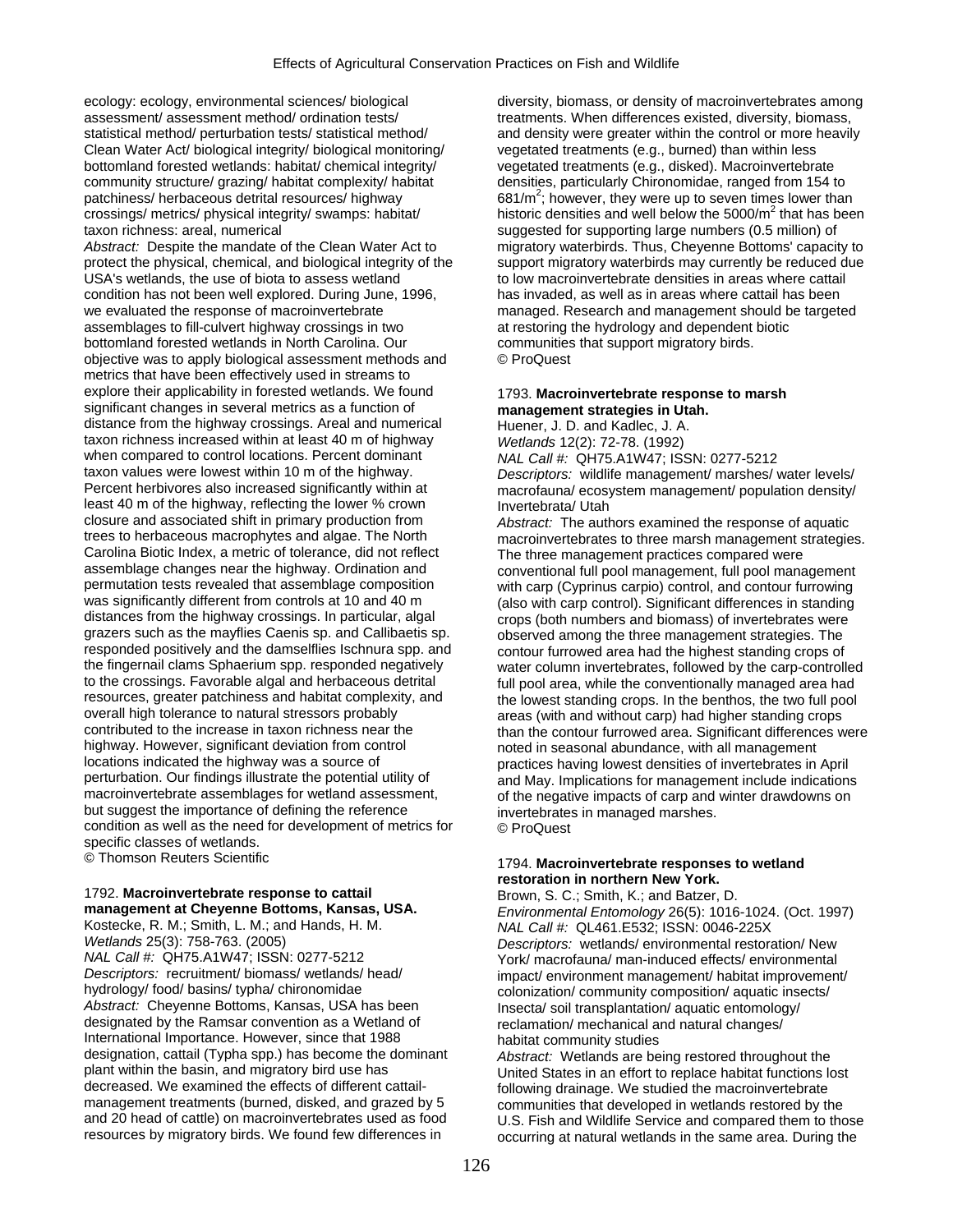3 yr of the study, most taxa found at the natural sites could Crawfish ponds are especially valuable cool season habitat also be found in similar numbers at the restored sites. for predaceous waterbirds because they provide shallow restored habitats, but some less mobile forms (noninsects during the period from mid-autumn through mid-spring and some hemipterans) either colonized more slowly or not when most rice fields are drained. Because most crawfish at all. We analyzed the effects of experimental techniques ponds are not drained until late spring or early summer, for site preparation that were applied before restoration of predictable, food-rich, shallow water waterbird habitat is hydrology to determine if they influenced macroinvertebrate available throughout the region when rice fields are being<br>recolonization. Transplantation of remnant wetland soil. cultivated for rice production. Incorporation which resulted in faster and more prolific plant growth, management into government-sponsored land conservation significantly increased overall macroinvertebrate numbers, programs should encourage land owners to sustain and significantly increased the abundance of 10 specific standing water habitat outside of program mandated possible inoculation of some less mobile taxa, could their impoundments are filled or drained to maximize improve efforts to reestablish natural macroinvertebrate benefits to many species, especially migrating shorebirds. communities to newly restored wetland habitats. © Thomson Reuters Scientific © ProQuest

### 1795. **Management of rice fields for wetlands, water, wildlife and plants in Louisiana. and rice production.** Chabreck, R. H. and Junkin, G. M.

New York: American Society of Civil Engineers; pp. 1161- pp. 112-119; 1989. 1166; 1993. *NAL Call #:* QH540.U562 no. 89(22)

**Descriptors:** wetlands/ waterfowl/ aquatic habitat/ rice wildlife habitats production/ California/ Sacramento Valley *Abstract:* Marsl

Sacramento Valley's rice fields as wetlands for waterfowl storage for agricultural irrigation and industrial uses, use, storage, and aid in rice straw decomposition was flooding of marshes for mosquito control, and maintenance evaluated. Approximately 95% of the area's original of favorable water depths for navigation. Impoundments wetlands have been lost, and populations of resident and used to improve wildlife habitat can be categorized into 4 migratory waterfowl have declined as a result of this and types by water depth and salinity regimes: permanently other pressures on the ecosystem. The analysis showed flooded with freshwater, manipulated freshwater, that there was significant potential to manage rice acreages permanently flooded with brackish water, and manipulated in the Sacramento Valley for winter wetlands for the benefit brackish water. In certain areas, e.g. SE Louisiana, of farmers, waterfowl, and downstream water uses, though impoundment use is limited because of the fluid nature of constraints to such operation are numerous. the subsoil. -from Authors © 2008 Elsevier B.V. All rights reserved. © 2008 Elsevier B.V. All rights reserved.

# **the coastal regions of Louisiana, USA. creating fishery habitat. Huner, J. V.; Jeske, C. W.; and Norling, W. creating Fishery habitat. Huner, J. V.; Jeske, C. W.; and Norling, W. C. C. C. C. C. C. C. C. C. C. C.**

Huner, J. V.; Jeske, C. W.; and Norling, W. *Waterbirds* 25(Special Publication 2): 66-78. (2003) *Wetlands* 21(3): 327-341. (Sept. 2001) *Descriptors:* agricultural wetlands/ artificial freshwater *Descriptors:* wetlands/ intertidal environment/ habitat habitat/ coastal wetlands/ crawfish management/ crawfish improvement/ marshes/ restoration/ fishery resources/ ponds/ freshwater habitat/ gulf coastal plain/ land nekton/ marine crustaceans/ biomass/ population density/ conservation programs/ migration/ riparian habitat terraces/ environmental restoration/ fisheries/ geological Abstract: Rice and/or crawfish are cultivated in over terraces/ crustaceans/ fetch/ biological sampling/ habitats/ 225,000 ha of shallow earthen impoundments within 160 mullet/ menhaden/ trout/ intertidal areas/ Litopenaeus km of the Gulf of Mexico along the coast of Louisiana. The setiferus/ Palaemonetes pugio/ Callinectes sapidus/ region includes both the Gulf Coastal Plain and Prairie and Farfantepenaeus aztecus/ Brevoortia patronus/ Mugil<br>
the Lower Mississippi River Valley. Annual loss of 4,475 ha cephalus/ Cynoscion nebulosus/ Louisiana/ norther the Lower Mississippi River Valley. Annual loss of 4,475 ha of coastal wetlands in Louisiana due to subsidence, shrimp/ white shrimp/ daggerblade grass shrimp/ blue crab/ desirable freshwater habitat in the region. The suite of protective measures and control/ conservation and resident, migrant, breeding, and wintering waterbirds environmental protection/ reclamation depending on this region includes grebes, pelicans, *Abstract:* Terracing is a relatively new wetland-restoration cormorants, anhingas, wading birds, waterfowl, coots, rails, technique used to convert shallow subtidal bottom to taxa utilize the artificial freshwater wetland habitat provided terraces or ridges at marsh elevation. A terrace field is by the agricultural wetlands. Numerous other birds utilize constructed by arranging these ridges in some pattern that riparian areas associated with these artificial wetlands. maximizes intertidal edge and minimizes fetch between

Insects with aerial dispersal capability rapidly colonized the water systems rich in invertebrate and small vertebrate prey cultivated for rice production. Incorporation of crawfish taxonomic groups. The use of this technique, along with fill/drain requirements. Farmers could adjust the times when

## 1797. **Marsh impoundments for the management of**

Andrews, Elizabeth S. and Williams, Philip B. In: Marsh management in coastal Louisiana: Effects and In: National Conference on Hydraulic Engineering. issues.Baton Rouge, LA. Duffy, W. G. and Clark, D. (eds.): San Francisco, Calif. Fish and Wildlife Service, U.S. Department of the Interior;

*NAL Call #:* TC5.H824 1993; ISBN: 0872629201 *Descriptors:* marshes/ wetlands/ wildlife/ Louisiana/

production/ California/ Sacramento Valley *Abstract:* Marsh impoundments are widely used in coastal<br>Abstract: The feasibility of managing a portion of the regions for improving wildlife habitats, aquaculture, water regions for improving wildlife habitats, aquaculture, water

## 1796. **Managing agricultural wetlands for waterbirds in** 1798. **Marsh terracing as a wetland restoration tool for**

*NAL Call #: QH75.A1W47; ISSN: 0277-5212* erosion, and rising sea level has significantly reduced gulf menhaden/ striped mullet/ spotted seatrout/ restoration/

gallinules, shorebirds, gulls, terns, and kingfishers. These marsh. This method uses existing bottom sediments to form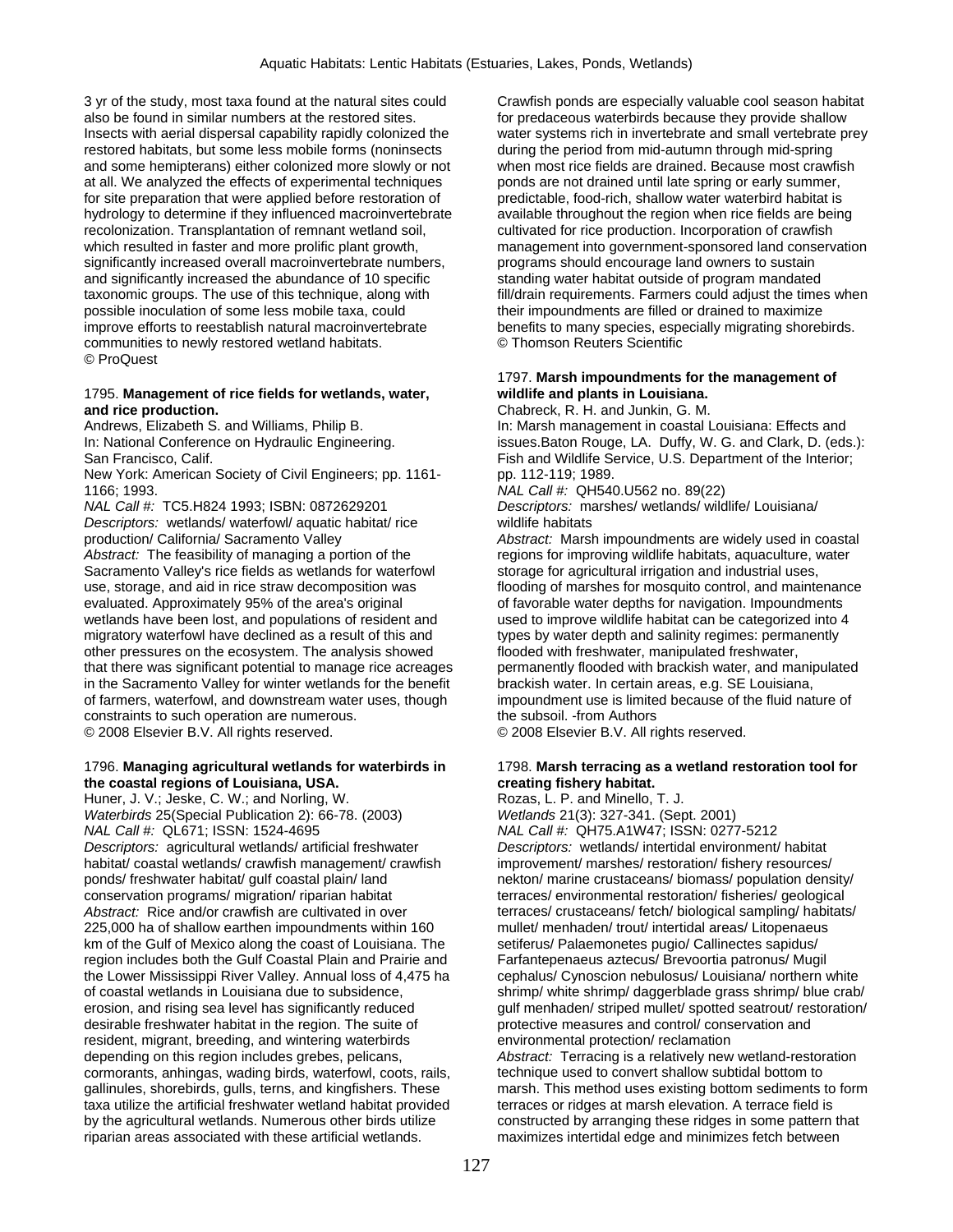We examined the habitat value of terracing for fishery  $= 87\%$ ). Buttonbush (Cephalanthus occidentalis) had the species at Sabine National Wildlife Refuge, Louisiana  $q$  are detect mean total cover (29%). In the construc (USA) in spring and fall 1999 by quantifying and comparing wetlands, Blanding's turtles were associated with reference area using a  $1-m^2$  drop sampler. Decapod crustaceans were more abundant than fishes, composing crustaceans were more abundant than fishes, composing the constructed wetlands to bask and forage in the spring<br>62% and 95% of all organisms we collected in spring and and early summer but moved to deeper wetlands in late fall, respectively. White shrimp Litopenaeus setiferus, summer when the constructed wetlands dried up or dagger-blade grass shrimp Palaemonetes pugio, blue crab became too warm. For Blanding's turtles, new habite Callinectes sapidus, and brown shrimp Farfantepenaeus should contain abundant emergent vegetation (including aztecus accounted for 94% of all crustaceans, whereas buttonbush in Dutchess County and other areas where the 60% of all fishes were gulf menhaden Brevoortia patronus. turtles are known to use buttonbush swamps), basking Mean densities of white shrimp (fall), daggerblade grass areas, muck, floating plant material, and submerged<br>shrimp, blue crab, and brown shrimp (spring) were aguatic vegetation. Blanding's turtle's use of construc significantly greater in terrace marsh than on non-vegetated wetlands highlights the value of a complex of connected<br>bottom in the reference pond. Densities of most nekton on wetland habitats in providing for the varied ne non-vegetated bottom were similar in the terrace field and turtle. the reference pond, but gulf menhaden and white shrimp This citation is from AGRICOLA. had higher densities at terrace pond sites and brown shrimp (spring) were more abundant at reference pond<br>sites. The pattern for biomass was similar to that for density<br>in that the mean biomass of most species was significantly<br>greater at terrace marsh sites than reference p greater at terrace marsh sites than reference pond sites *Wilson Journal of Ornithology* 118(2): 152-163. (2006) and similar at terrace and reference pond sites. Terrace *NAL Call #: QL671.W55*; ISSN: 15594491.<br>marsh, howe marsh, however, was not functionally equivalent to natural<br>
marsh, as mean densities of daggerblade grass shrimp<br>
(fall), brown shrimp (spring), and blue crab and mean<br>
biomass of white shrimp (fall), striped mullet Mugil (spring), and spotted seatrout Cynoscion nebulosus (fall)<br>were greater at reference marsh sites than terrace marsh<br>sites. Using these density and biomass patterns and the<br>percentage of marsh and pond area in the terrace fi

### 1799. **Microhabitat association of Blanding's turtles in** density was positively correlated with the amount of **natural and constructed wetlands in southeastern New** invertebrate biomass removed from the substrate during<br>**York.** The late-May sampling period. Our results suggest that

*Journal of Wildlife Management* 71(2): 576-582. (Apr. 2007) consume the most abundant invertebrate prey. The

constructed wetlands/ wildlife habitats/ Emydidae/ new foraging areas and prey. wetlands/ habitat conservation/ radio frequency  $\heartsuit$  2008 Elsevier B.V. All rights reserved. identification/ vegetation cover/ Cephalanthus occidentalis/ water temperature/ spring/ summer/ foraging/ submerged<br>
aquatic plants/ endangered species/ habitat destruction/<br>
population size/ New York/ Emydoidea blandingii<br>
Abstract: We studied Blanding's turtle (Emydoidea<br>
blanding restoration managers do not overlook key habitat characteristics. Microhabitat was determined by radiotracking individuals to their exact locations and recording habitat variables. Blanding's turtles were associated with shallow water depths ( $\bar{x}$  = 30 cm), muck ̄

ridges; the intertidal area is planted with marsh vegetation. substrates, and areas of abundant vegetation (total cover  $\bar{x}$ <br>We examined the habitat value of terracing for fishery  $= 87\%$ ). Buttonbush (Cephalanthus occ greatest mean total cover (29%). In the constructed significantly less cover and warmer water than in the natural wetlands. Blanding's turtles appeared to be using and early summer but moved to deeper wetlands in late became too warm. For Blanding's turtles, new habitat aquatic vegetation. Blanding's turtle's use of constructed wetland habitats in providing for the varied needs of the ̄

in a terrace field and enhance the habitat value of marsh oligochaetes were the most common invertebrates<br>terraces for fishery species.<br>
© ProQuest was lower in open treatments, though the degree of difference varied both spatially and temporally. Shorebird the late-May sampling period. Our results suggest that Hartwig, T. S. and Kiviat, E. Shorebirds use an opportunistic foraging strategy and *NAL Call #:* 410 J827 *NAL Call #:* 410 J827 dynamic hydrology at our study site likely played a role in<br>Descriptors: wildlife management/ wild animals/ turtles/ preventing invertebrate depletion by continually exposing preventing invertebrate depletion by continually exposing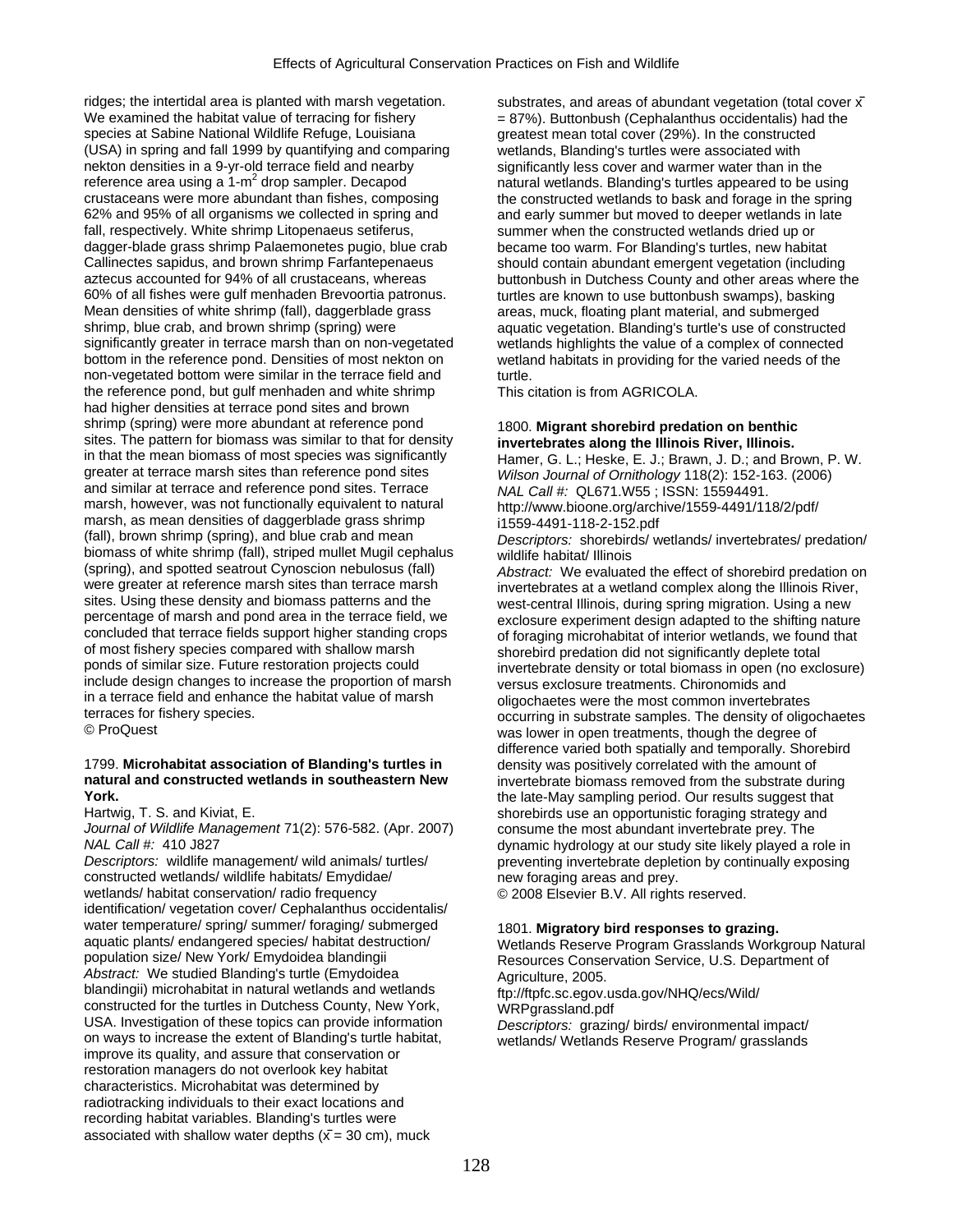### 1802. **Mine-drainage treatment wetland as habitat for** scenarios for restoring full tides to previously restricted **herptofaunal wildlife. areas.** We present an overview of a computer simulation

habitat features for herptofaunal wildlife have received little attention. We assessed the suitability of a wetland, example is changes of the marsh substrate measured at these sites constructed for the treatment of mine-water drainage, for are extrapolated to predict long-term (>5 years) changes in supporting herptofaunal wildlife from 1988 through 1990 marsh geomorphology under restored tidal regimes. The using diurnal and nocturnal surveys. Natural wetlands resultant tidal regime should be designed to provide habitat within the surrounding watershed were also monitored for requirements for salt marsh plants. At sites with substantial comparison. The treatment wetland supported the greatest elevation losses a balance must be struck that stimulates abundance and species richness of herptofauna among the elevation increases by improving sediment fluxes into sites surveyed. Abundance was a function of the frog marshes while establishing flooding regimes appropriate to density, particularly green frogs (Rana clamitans) and sustain the desired plants. pickerel frogs (R. palustris), while species richness was due © ProQuest to the number of snake species found. The rich mix of snake species present at the treatment wetland was 1804. **Modelling self-design of the aquatic community**  believed due to a combination of an abundant frog prey **in a newly created freshwater wetland.**  base and an amply supply of den sites in rock debris left Metzker, K. D. and Mitsch, W. J. behind from earlier surface-mining activities. Nocturnal Freelogical Modelling 100(1-3): 6 surveys of breeding male frogs demonstrated highest *NAL Call #:* QH541.15.M3E25; ISSN: 0304-3800 breeding activity at the treatment wetland, particularly for *Descriptors:* wetlands/ marshes/ freshwater fish/ spring peepers (Hyla crucifer). Whole-body assays of green community composition/ ecological succession/ climax<br>frog and bullfrog (R. catesbeiana) tissues showed no community/ fish/ evolution/ fish populations/ community frog and bullfrog (R. catesbeiana) tissues showed no community/ fish/ evolution/ fish populations/ community<br>differences among sites in uptake of iron, aluminum, and development/ Ohio/ Pisces/ models/ community structur differences among sites in uptake of iron, aluminum, and development/ Ohio/ Pisces/ models/ community structure<br>zinc; manganese levels in samples from the treatment *Abstract:* A dynamic simulation model was constructed to zinc; manganese levels in samples from the treatment *Abstract:* A dynamic simulation model was constructed to wetland were significantly lower than those from natural predict the natural development of a fish community in a<br>wetlands. These results suggest that wetlands established recently constructed, freshwater marsh in the midw wetlands. These results suggest that wetlands established recently constructed, freshwater marsh in the midwestern<br>for water quality improvement can provide habitat for the recently constructed, freshwater marsh in the mid for water quality improvement can provide habitat for USA, and to determine which forces are significant in<br>
reptiles and amphibians, with the species composition<br>
shaping the self-design trajectory of the fish communi reptiles and amphibians, with the species composition shaping the self-design trajectory of the fish community.<br>The model allowed immigration of five species of fishes dependent on the construction design, the proximity to The model allowed immigration of five species of fishes<br>Source populations, and the degree of acidity and heavy-<br>from a nearby river into the constructed wetland syste source populations, and the degree of acidity and heavy-<br>metal concentrations in drainage waters.<br>and allowed them to interact with each other as well as y

*Restoration Ecology* 10(3): 543-555. (Sept. 2002) characteristics allowing survival in typical marsh conditions. *NAL Call #:* QH541.15.R45R515; ISSN: 1061-2971 Each species population was divided into three distinct *Descriptors:* hydrology/ salt marshes/ human impact/ tides/ ontogenetic stages and were graduated into the next topography/ coastal zone management/ restoration/ man- ontogenetic stage as the normal consequence of growth. induced effects/ plant populations/ vegetation cover/ tidal Modelled interactions included intra and interspecific effects/ tidal currents/ United States, New England/ competition; predation; feeding; reproduction; fish effects reclamation/ conservation, wildlife management and on system abiotic components (e.g., bioturbation) and recreation/ ecosystems and energetics more mortality. The fish community underwent several major *Abstract:* Salt marshes continue to degrade in the United changes in structure during the first 4 years of its simulated States due to indirect human impacts arising from tidal existence, before establishing a stable structure. Under restrictions. Roads or berms with inadequate provision for environmental conditions prevailing in the system, the fish tidal flow hinder ecosystem functions and interfere with self-<br>maintenance of habitat, because interactions among<br>high-biomass population dominated by Cyprinus carpio vegetation, soil, and hydrology within tidally restricted a smaller population of Ameirus natalis. If the effects of marshes prevent them from responding to sea level rise. suboptimal environmental conditions were removed, then Prediction of the tidal range that is expected after the system always evolved toward a low-biomass state restoration relative to the current geomorphology is crucial consisting entirely of Micropterus salmoides. The role of for successful restoration of salt marsh habitat. Both chance was also tested and resulted in significant short insufficient (due to restriction) and excessive (due to term modifications to the community structure; however, subsidence and sea level rise) tidal flooding can lead to these changes decreased in magnitude and were loss of salt marshes. We developed and applied the Marsh insufficient to prevent attainment of either of the two Response to Hydrological Modifications model as a anticle alternate steady states. These results indicate that the fish predictive tool to forecast the success of management community in wetlands has a strong self-design trajectory,

Lacki, M. J.; Hummer, J. W.; and Webster, H. J. tool that evaluates potential culvert installations with output *Environmental Management* 16(4): 513-520. (1992) of expected tidal ranges, water discharges, and flood *NAL Call #:* HC79.E5E5 ; ISSN: 0364-152X potentials. For three New England tidal marshes we show *Descriptors:* constructed wetlands/ wildlife habitat/ species distributions of plants for tidally restricted and herptofauna/ amphibians/ reptiles nonrestricted areas. Elevation ranges of species are used<br>
Abstract: Land reclamation techniques that incorporate for short-term (<5 years) predictions of changes to salt for short-term (<5 years) predictions of changes to salt marsh habitat after tidal restoration. In addition, elevation

behind from earlier surface-mining activities. Nocturnal *Ecological Modelling* 100(1-3): 61-86. (1997) metal concentrations in drainage waters.<br>
© 2008 Elsevier B.V. All rights reserved. The metal of the other biotic components of the wetland. Imported fishes the other biotic components of the wetland. Imported fishes included Micropterus salmoides, Lepomis macrochirus, 1803. **Modeling habitat change in salt marshes after** Lepomis cyanellus, Cyprinus carpio and Ameirus natalis. **tidal restoration.** These species were chosen because each is common in Boumans, R. M.; Burdick, D. M.; and Dionne, M. the nearby river and because each possesses physiological high-biomass population dominated by Cyprinus carpio and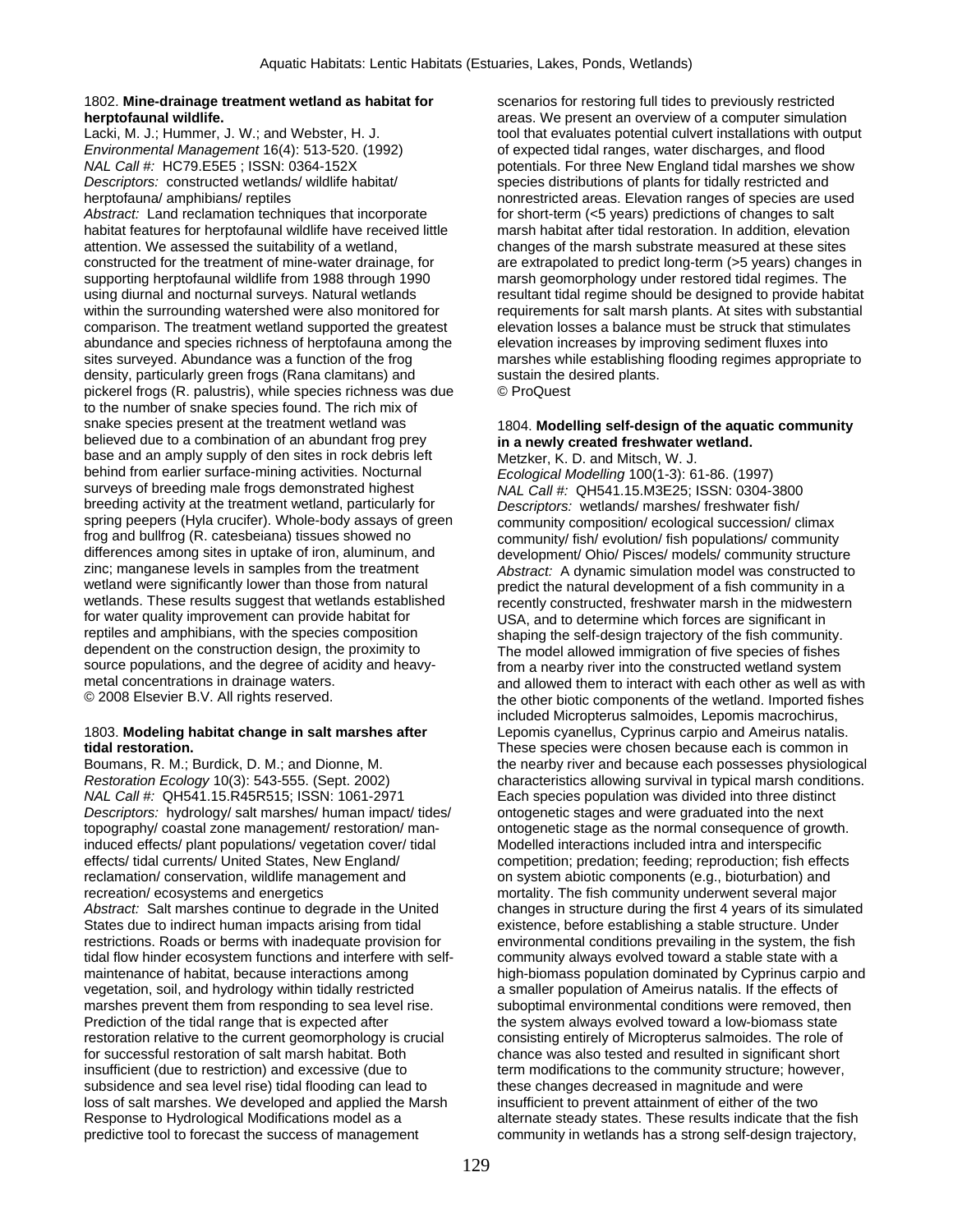were significantly ameliorated. existed. Cattail expansion and dominance may also be

*Environmental Monitoring and Assessment* 67(1-2):

*Descriptors:* climate change/ land use/ monitoring/ prairie pothole wetlands/ prairie wetland/ wetland hydrology/ vegetation surveys and house counts. Results indicate that<br>
agriculture/ climate change/ ecology/ hydrology/ wetlands/ muskrat abundance, distribution, and herbivory ef agriculture/ climate change/ ecology/ hydrology/ wetlands/ sloughs/ environmental engineering/ climate change/ limited by IJC water level regulations. Managed wetlands<br>environmental monitoring/ hydrological response/ land use have greater muskrat house densities than IJC regulated environmental monitoring/ hydrological response/ land use change/ wetland/ environmental monitoring/ climate/ wetlands (p=0.0201). Current regulations may contribute to<br>
conservation of natural resources/ ecosystem/ water the dominance of cattail and reduction of fish and waterfo conservation of natural resources/ ecosystem/ water the dominance of cattail<br>movements/ Canada/ Anas/ Anas sp / Anatidae habitat in SLR wetlands. movements/ Canada/ Anas/ Anas sp./ Anatidae habitat in SL<br>Abstract: There are millions of small isolated wetlands in Calculest *Abstract:* There are millions of small isolated wetlands in the semi-arid Canadian prairies. These 'sloughs' are refuges for wildlife in an area that is otherwise intensively 1807. **Natural flatwoods marshes and created**  used for agriculture. They are particularly important as **freshwater marshes of Florida: Factors influencing**  waterfowl habitat, with more than half of all North American **aquatic invertebrate distribution and comparisons**  ducks nesting in prairie sloughs. The water levels and **between natural and created marsh communities.**<br> **between natural and created marsh communities.**<br> **Evans, David L.; Streever, William J.; and** ecology of the wetlands are sensitive to atmospheric change and to changes of agricultural practices in the Crisman, Thomas L. surrounding fields. Monitoring of the hydrological conditions In: Invertebrates in freshwater wetlands of North America: of the wetlands across the region is vital for detecting long- Ecology and management/ Batzer, Darold P.; Rader, term trends and for studying the processes that control the Russell B.; and Wissinger, Scott A. water balance of the wetlands. Such monitoring therefore New York: John Wiley & Sons, 1999; pp. 81-104. requires extensive regional-scale data complemented by *Notes:* ISBN: 0471292583. intensive measurements at a few locations. At present, *NAL Call #:* QL365.4.A1I58 wetlands are being enumerated across the region once *Descriptors:* Invertebrata/ community structure/ natural each year and year-round monitoring is being carried out at flatwoods marshes/ population density/ natural flatwoods a few locations. The regional-scale data can be statistically marshes community/ influencing factors/ comparison with related to regional climate data, but such analyses cast little created freshwater marshes/ marsh/ Florida/ natural light on the hydrological processes and have limited flatwoods marshes community structure/ influencing factors predictive value when climate and land use are changing. and comparison with created freshwater marshes The intensive monitoring network has provided important  $\heartsuit$  Thomson Reuters Scientific insights but it now needs to be expanded and revised to meet new questions concerning the effects of climate 1808. **Nest sites of ducks in grazed mixed-grass prairie**<br> **in North Dakota.** 

change and land use.<br>© 2008 Elsevier B.V. All rights reserved.

### 1806. **Muskrat abundance, distribution, and herbivory** *NAL Call #:* QH540.P7; ISSN: 0091-0376 **within cattail-dominated coastal wetlands: Effects of** *Descriptors:* Symphoricarpos occidentalis/ Anas

Toner, J. A.; Farrell, J. M.; and Leopold, D. J. Anas clypeata/ Stipa viridula/ Agropyron smithii/ habitat In: Global threats to large lakes: Managing in an use/ nesting success/ seasonal wetland/ environment of instability and unpredictability. Chicago, IL grazing pressure management International Lake Environment Committee (eds.); *Abstract:* Habitat use and nesting success of seven

*Notes:* 46th Conference on Great Lakes Research and 10th associations within grazed mixed-grass prairie in central World Lake Conference. North Dakota. During 1976-80, 548 nests were found on

quantitative distribution/ shallow water/ vegetation/ water 27 nests/100 ha. Numbers of nests found ranged from control/ water level fluctuations/ water management/ water 1/100 ha in 1977 (a drought year) to 58/100 ha in 1979 (a levels/ wetlands/ Ondatra zibethicus/ Typha/ Canada, very wet year), reflecting the variability that may be

Abstract: Water level management of aquatic ecosystems success ranged from an average of 23% in the western has cumulative, long-term impacts on wetland communities. snowberry (Symphoricarpos occidentalis) association to Stabilization of St. Lawrence River (SLR) water levels is 34% in the mixed-grass association. Forty-two percent of

tending toward almost complete dominance by Cyprinus proposed to have created dense cattail (Typha spp.) stands carpio unless typical wetland environmental conditions where diverse shallow water marsh communities historically © ProQuest related to important herbivore populations, such as the muskrat (Ondatra zibethicus). We hypothesize that current 1805. **Monitoring the hydrology of Canadian prairie** SLR water level regulations limit muskrat abundance, **wetlands to detect the effects of climate change and** distribution, and subsequent herbivory effects within cattail**land use changes. land use changes. dominated marshes. To test this hypothesis, we evaluated marshes.** Conly, F. M. and van der Kamp, G. muskrat populations in wetlands where water levels are<br>Fovironmental Monitoring and Assessment 67(1-2) 195-215. (2001)<br>
MAL Call #: TD194.E5; ISSN: 01676369.<br>
Water levels. Muskrat house locations were recorded with *NAL Call #:* TD194.E5; ISSN: 01676369. water levels. Muskrat house locations were recorded with a GPS during winter censuses in 2001 and 2002. Cattail consumption estimates were developed with data from

Duebbert, H. F.; Lokemoen, J. T.; and Sharp, D. E. *Prairie Naturalist* 18(2): 99-108. (1986) water level manipulation. **platyrhynchos/ Anas strepera/ Rosa woodsii/ Anas discors/ water level manipulation.** 

pp. 48; 2003. species of dabbling ducks were evaluated in five vegetative *Descriptors:* aquatic plants/ cattails/ marshes/ muskrats/ 412 ha of grazed prairie for an annual average density of Quebec, St. Lawrence R. expected in a dynamic prairie wetland environment. Nesting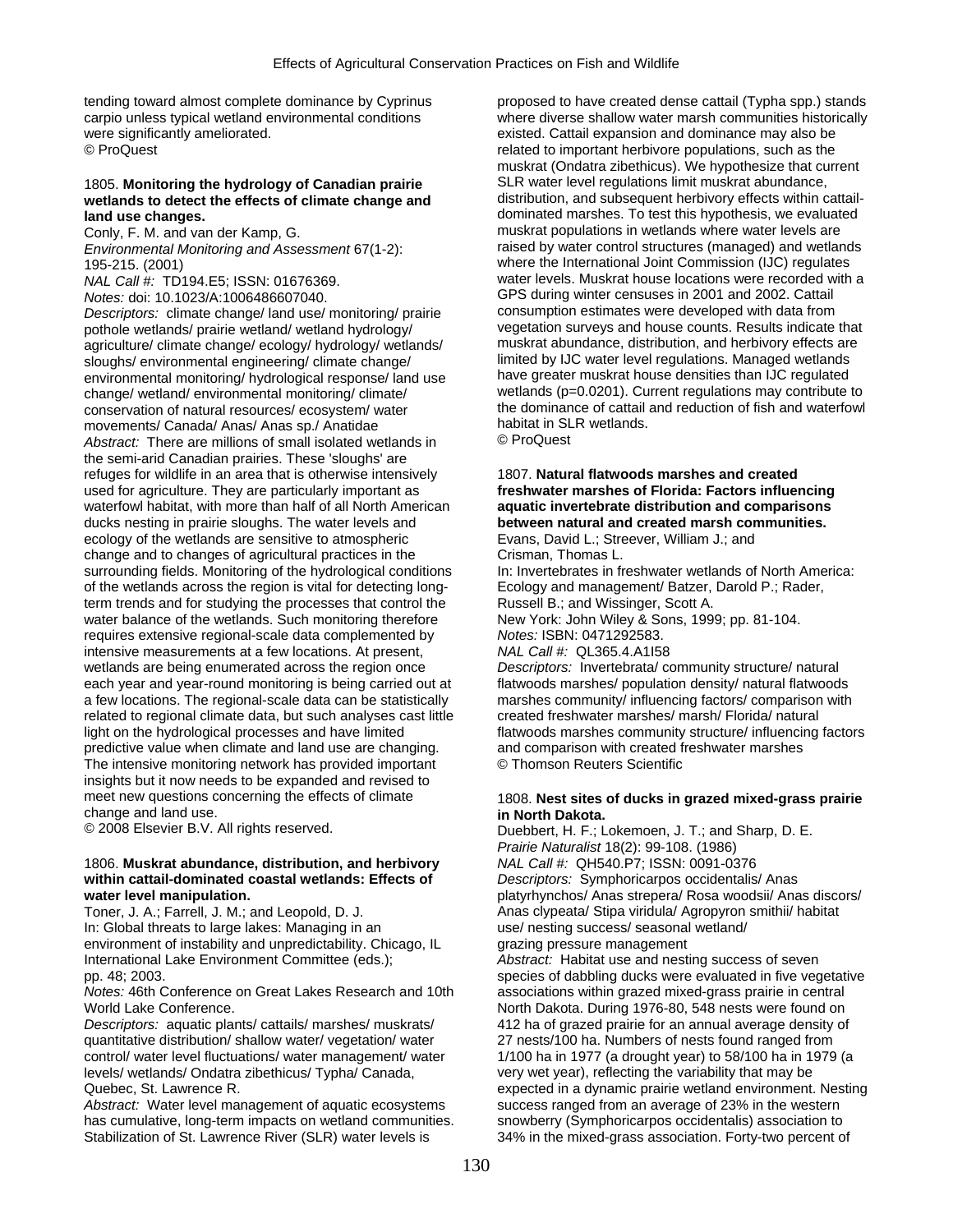the mallard (Anas platyrhynchos) nests and 35% of the Included is a supplement, entitled "Wisconsin's Coastal gadwall (A. strepera) nests were in patches of western Lake Michigan Wetland Restoration Research Program: snowberry and/or Wood's rose (Rosa woodsii) that made Getting Started & Data Sheets and Instructions." up 2% of the available cover. Numbers of nests of blue- © NISC winged teal (A. discors) and northern shoveler (A. clypeata) were highest in cool-season grasses, especially green 1811. Odonates as biological indicators of grazing needlegrass (Stipa viridula) and western wheatgrass **effects on Canadian prairie wetlands.**  (Agropyron smithii). Height/density (HD) of residual cover Foote, Alee and Hornung, Christine L. Rice decreased exponentially with increased grazing pressure. *Ecological Entomology* 30(3): 273-283. (2005) Use of grazed prairie by blue-winged teal was maximized *NAL Call #: QL461.E4; ISSN: 0307-6946*<br>
when the HD of residual cover was 0.5 dm or higher, as *Descriptors: wetlands/ grazing/ yegetation* when the HD of residual cover was 0.5 dm or higher, as *Descriptors:* wetlands/ grazing/ vegetation/ prairies/<br>could be maintained under light grazing. Results of this abundance/ indicator species/ reproductive effort/ wa could be maintained under light grazing. Results of this abundance/ indicator species/ reproductive effort/ water<br>study indicated that properly grazed mixed-grass prairie and a quality/ biodiversity/ agriculture/ aquatic i study indicated that properly grazed mixed-grass prairie quality/ biodiversity/ agriculture/ aquatic insects/ emergent<br>
can provide adequate nesting habitat for dabbling ducks.<br>
vegetation/ lentic environment/ ecosystem di can provide adequate nesting habitat for dabbling ducks.<br>We recommend that preservation and sound ecological Scirpus acutus/ Zygoptera/ Odonata/ Canada, Alberta/ management be focused on large tracts of mixed-grass damselflies/ dragonflies<br>prairie with complexes of seasonal and semipermanent *Abstract:* 1. Aquatic ma prairie with complexes of seasonal and semipermanent *Abstract:* 1. Aquatic macro-invertebrates have frequently<br>heen used as biological indicators in lotic environments by

Sparling, D. W.; Eisemann, J.; and Kuenzel, W. but the effects of grazing on wetlands are poorly *Urban Ecosystems* 10(1): 1-15. (2007)<br>
MAL Call #: QH541.5.C6 U73; ISSN: 10838155. 
understood. 3. Here the vegetation structure and<br>
invertebrate community composition of 27 prairie *Notes:* doi: 10.1007/s11252-006-0009-0. in Alberta, Canada were studied and compared. Wetlands *Descriptors:* birds/ blackbirds/ suburban/ urban/ wildlife were evenly divided into three treatments of different *Abstract:* Stormwater wetlands are a common part of urban grazing regimes. 4. Removal of emergent vegetation by and suburban landscapes. These constructed wetlands cattle grazing decreased odonate abundance and provide first-order treatment of effluent from roads, parking reproductive effort. Shorter Scirpus acutus stems resulted lots, lawns and other surfaces. They also provide habitat for in significantly fewer damselflies (Suborder Zygoptera) and wetland-associated birds. Thus, there is a concern that lower reproductive efforts. 5. Overall odonate diversity was birds may be attracted to potentially toxic habitats. This affected by the height of key plant species, highlighting the study assesses nesting success and forging behavior of importance of the vegetation structure of both emergent Red-winged Blackbirds (Agelaius phoeniceus) in retention vegetation for breeding and adjacent upland vegetation for stormwater wetlands based on drainage type. Drainage nocturnal roosts. Wetland vegetation structure was more categories included residential, commercial, and highway important than vegetation composition to the life history of sites. Commercial sites had the lowest nesting success and odonates. 6. Wetland water quality parameters of nitrogen, the lowest diversity of invertebrate foods. Mean nest phosphorus, total dissolved solids (TDS), and chlorophyll-a success values for all three types of wetlands, especially for concentration did not change due to the presence of highway drainages, were comparable to published values grazing cattle at wetlands so water quality influences were from natural wetlands. Over two years of study highway rejected as mechanisms of change. 7. Larval odonate ponds collectively served as source populations whereas diversity and abundance was positively correlated with residential and commercial sites were population sinks in overall aquatic macro-invertebrate diversity and one year and sources in the other. Red-wings using abundance, hence it was concluded that the larval odonate highway sites had the highest foraging efficiency as community can be an accurate bioindicator of intactness determined by the frequency and duration of forays. and diversity of overall aquatic macro-invertebrate Residential sites had the greatest human disturbance and communities in Canadian prairie wetlands. generally had intermediate-quality habitat and nesting © ProQuest success. We conclude that while stormwater wetlands collect run off and accompanying pollutants, they can still 1812. **Organochlorine pesticides and polychlorinated**<br>be valuable habitats for nesting birds in urban and **burea bureaused by property in sediment and fish from** suburban areas. We recommend a few management **north central United States.**  strategies that can increase avian use of these habitats. © Martin, D. B. and Hartman, W. A.<br>Springer Science+Business Media, LLC 2007. *Journal of the Association of Official* © 2008 Elsevier B.V. All rights reserved. 68(4): 12-17. (1985)

Resources, 1996. 60 p. chemical/ United States, north central region

Abstract: Nongame wildlife use and vegetation were central United States were analyzed for organochlorine monitored on 143 restored wetlands in Manitowoc County. pesticides, certain of their metabolites, and polychlorinated

Scirpus acutus/ Zygoptera/ Odonata/ Canada, Alberta/

wetlands.<br>© Thomson Reuters Scientific environments but the seconomy of the much less commonly so in lentic habitats. Dragonflies and much less commonly so in lentic habitats. Dragonflies and damselflies (Order Odonata) satisfy most selection criteria 1809. **Nesting and foraging behavior of red-winged** for lentic bioindicators of grazing impacts. 2. Intensive cattle **blackbirds in stormwater wetlands. blackbirds** grazing affects most of the Canadian prairie pothole region invertebrate community composition of 27 prairie potholes

# biphenyls in sediment and fish from wetlands in the

Journal of the Association of Official Analytical Chemists

*NAL Call #:* 381 As7; ISSN: 0004-5756 1810. **Nongame bird use of restored wetlands in** *Descriptors:* biomagnification/ polychlorinated biphenyls/ **Manitowoc County, Wisconsin. organochlorines/ animals/ chromatography, gas/ fishes** Guggisberg, A. C. Wisconsin Department of Natural [metabolism]/ insecticides/ soil pollutants/ water pollutants, *Descriptors:* land ownership/ questionnaire/ statistics/ *Abstract:* Sediment samples collected in 1980-1982 from surveys/ vegetation riverse riverine and pothole wetlands at 17 locations in the north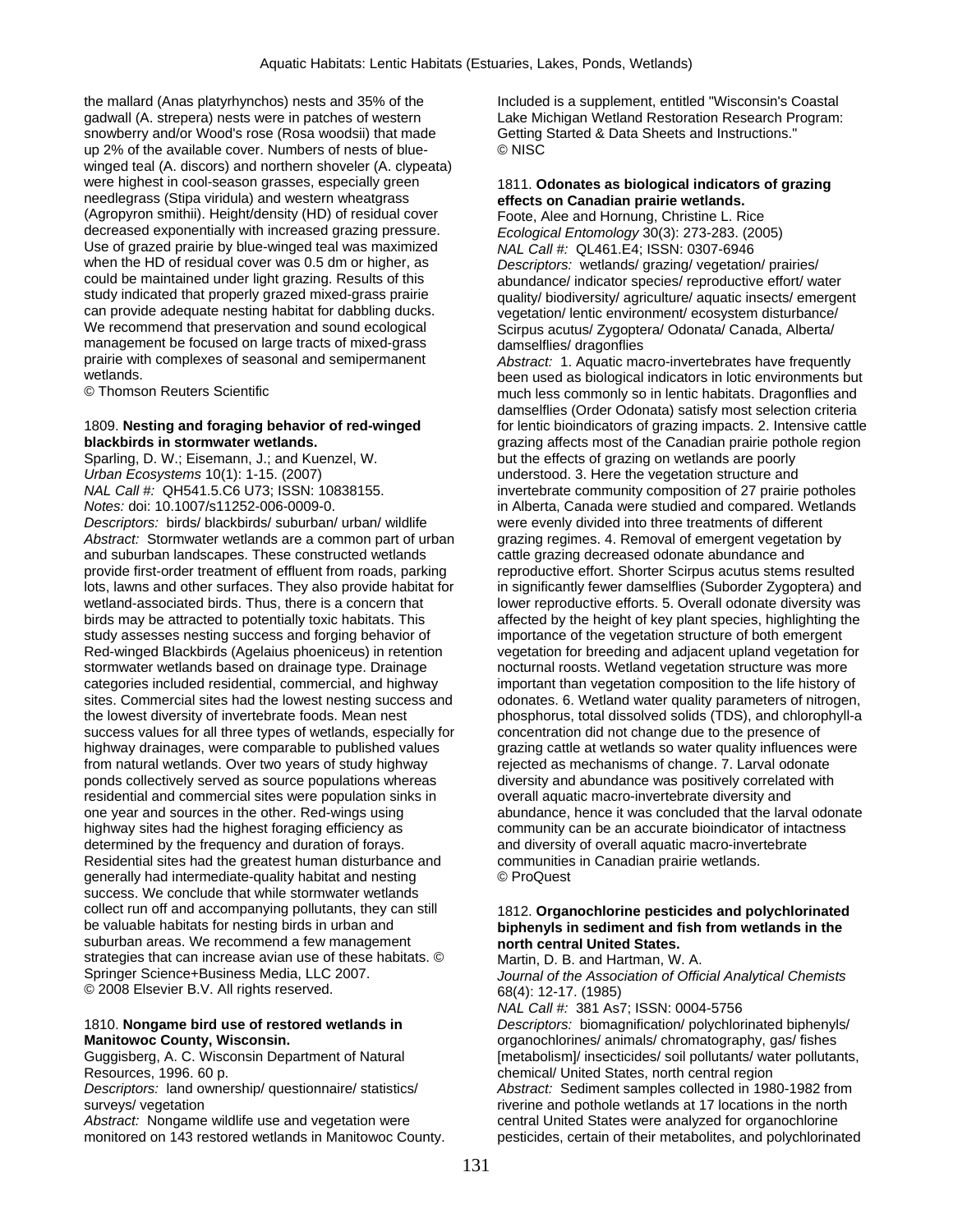biphenyls (PCBs). Concentrations were above minimum 1816. **Passing of northern pike and common carp**  detection levels (5 ng/g of organochlorines and 20 ng/g of **through experimental barriers designed for use in**  PCBs) in less than 4% of the samples taken. Fish samples **wetland restoration.**  taken at 9 of these 17 locations, and analyzed for the same French, J. R. P.; Wilcox, D. A.; and Nichols, S. J. compounds, showed a higher frequency of detectable *Wetlands* 19(4): 883-888. (Dec. 1999) contaminants. The most common compound found in fish *NAL Call #:* QH75.A1W47; ISSN: 0277-5212. was DDE, which was found in 51% of the samples at levels *Notes:* Conference: Temperate Wetlands Restoration up to 512 ng/g. alpha-BHC was present at concentrations Workshop, Barrie, ON (Canada), 27 Nov-1 Dec 1995.<br>
of 5 to 27 ng/g in 36% of the fish samples, and DDD was Descriptors: wetlands/ fish passages/ coasts/ land of 5 to 27 ng/g in 36% of the fish samples, and DDD was found at levels of 5 to 60 ng/g in 14%. Four other reclamation/ fish management/ carp/ fish populations/ compounds, DDT, dieldrin, PCB, and trans-nonachlor, were environmental restoration/ fishways/ restoration/ ecosystem detected in fish at relatively low concentrations in less than management/ population control/ body size/ freshwater fish/ 10% of the samples. This survey, thus, indicated little Cyprinus carpio/ Esox lucius/ Ohio/ Erie L./ Metzger Marsh/ contamination by organochlorine pesticides or PCBs in the common carp/ northern pike/ European carp/ fisheries wetland habitats of this region. engineering/ reclamation/ conservation/ wildlife © NISC management

## of the Texas panhandle and eastern New Mexico USA.

*Journal of Wildlife Diseases* 23(1): 165-168. (1987).

onservation/aquaculture, aquariology and water use access of common carp larger than 34 cm total length (<br>
and northern pike larger than 70 cm. Vertical bar grates and northern pike larger than 70 cm. Vertical bar grates

as key species in ecosystems. Wetlands are productive<br>
ecosystems within which parasitism is diversified. There <sup>1817</sup>. **Past and future impacts of wetland regulations**<br> **Paragoty exists evidence for direct and indirect ef** already exists evidence for direct and indirect effects of **on playa ecology in the southern Great Planner Creat Planner Planner Creat Planner Playa ecology in the southern Planner Planner Planner Planner Planner Planner P** parasites on their host species. The influence of parasites<br>
on the population ecology of hosts includes survival,<br>
castration, sexual selection, predation, and spatial<br>
distribution. Parasites can also affect the evolutio biological diversity (i.e., genetic structure and interspecific<br>
competition) and trophic interactions between prey and<br>
predators. The key role parasites might play in the ecology<br>
of coastal waters and wetlands should be conservation programs applied to such ecosystems. © ProQuest conservation/ Southern Great Plains/ Texas/ New Mexico/

*Abstract:* Restoration plans for Metzger Marsh, a coastal 1813. **Organochlorine residues in ducks on playa lakes** wetland on the south shore of western Lake Erie, Flickinger E. L. and Krynitsky A. J. <br>Journal of Wildlife Diseases 23(1): 165-168 (1987) (arrol). Ingress fish passageways in the structure contain *NAL Call #:* 41.9 W64B; ISSN: 0090-3558 slots into which experimental grates of varying size and *Descriptors:* DDT/ heptachlor/ insecticide/ shape can be placed to selectively allow entry and transfer nontarget organism **of other large fish species while minimizing the number of** other large fish species while minimizing the number of © Thomson Reuters Scientific common carp to be handled. We tested different sizes and shapes of grates in experimental tanks in the laboratory to determine the best design for testing in the field. We also values.<br> **values.**<br>
Sather L. H.: Smith, R. D.: and Western Energy and Land **by** to wetland spawning habitat has greatly reduced their Sather, J. H.; Smith, R. D.; and Western Energy and Land<br>
Use Team (Sept. 1984).<br>
Motes: Microfiche item number: 611-R-1; Other number:<br>
SFA 29 (4).<br>
Descriptors: wetlands/ management/ research/ ecology/<br>
SFA 29 (4).<br>
Desc selected for initial field trials in the fish passageway had 1815. **Parasitism and ecology of wetlands: A review.** spacings of 5.8 and 6.6 cm, which increased access by<br>
Thomas, F.; Cezilly, F.; De Meeues, T.; Crivelli, A.; and<br>
Renaud, F.<br>
Estuaries 20(3): 646-654. (1997)<br>
Estuarie

playas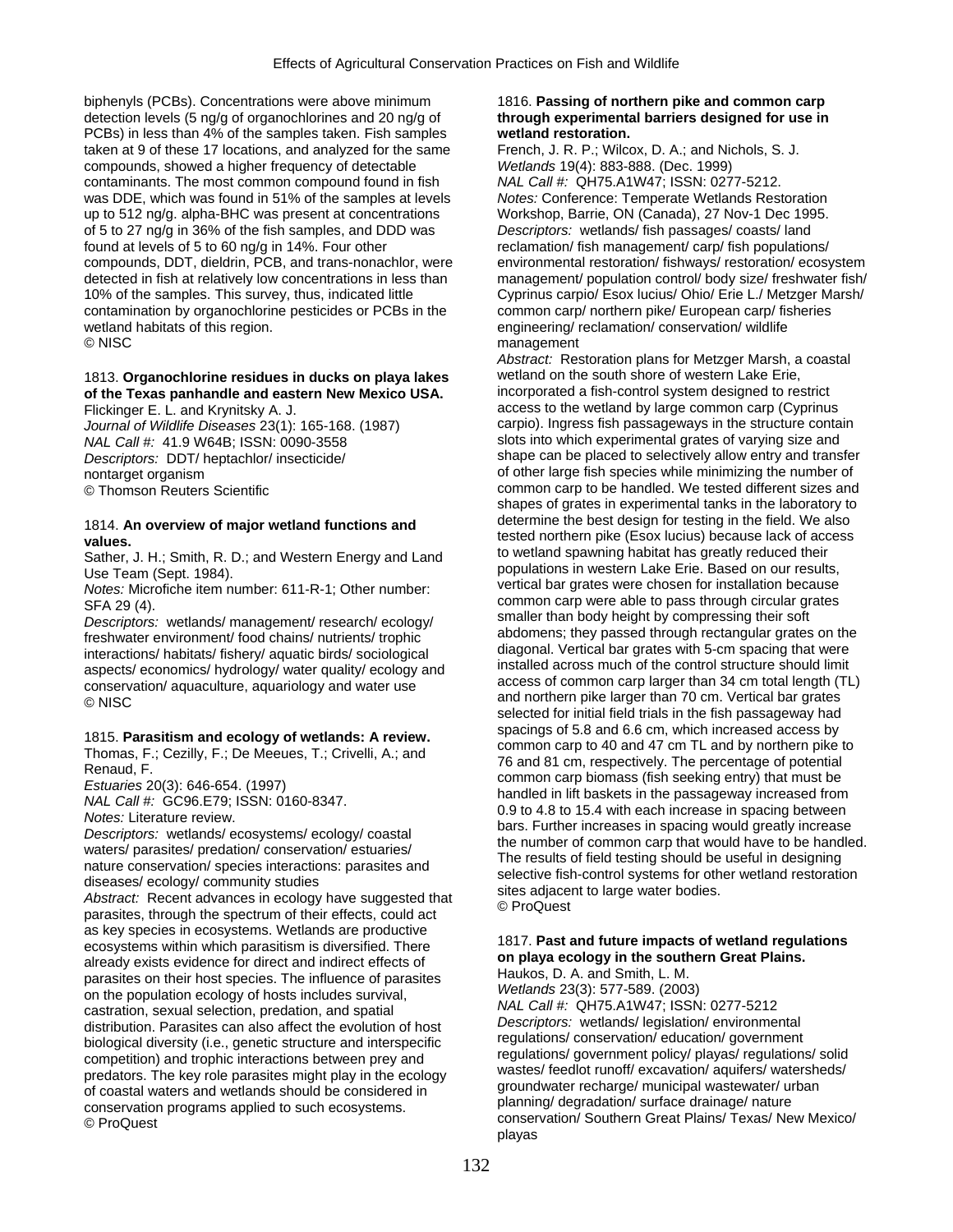*Abstract:* Playa wetlands provide functions critical to the changing agricultural practices, and habitat loss to existence of life on the High Plains portion of the Great urbanization, they should benefit from current efforts to Plains, including surface drainage, aquifer recharge, and increase flooding of rice fields and to secure a stable high wildlife habitat. These small, circular, isolated depressional quality water supply for wetlands. Development of a sound wetlands with closed watersheds have a dynamic, conservation strategy is crucial for the preservation of unpredictable hydroperiod, which is essential to the shorebird populations in the Central Valley, as this maintenance of biodiversity. Most numerous in the agriculturally-dominated landscape is among the most Southern High Plains of northwestern Texas and eastern altered in North America and remains vulnerable to stro New Mexico, playas have been impacted by sedimentation, economic and population growth pressures that may impact pit excavation, road construction, industrial and municipal shorebird habitats in the future. wastewater, feedlot runoff, urban development,  $\degree$  2008 Elsevier B.V. All rights reserved. overgrazing, and deliberate filling. Despite being declared, as a wetland class, jurisdictional 'waters of the United 1819. **Physical, chemical, and biological data for**  States' since 1977, regulations and laws for conservation of **detailed study of irrigation drainage in the middle**<br> **detailed Study of irrigation of the distribution of the distribution of the City of the middle** *wetland f* January 2001 Supreme Court decision, Solid Waste **1982-87.**  Agency of Northern Cook County (SWANCC) v. United Peltz, L. A. and Waddell, B. States Army of Corps of Engineers, likely eliminated federal Denver, Colo.: U.S. Geological Survey; Open-File Report regulation of impacts covered by the Clean Water Act in all  $91-530$ , 1991. 213 p.<br>but a few playas. Although still subject to the Federal *Descriptors:* wetland but a few playas. Although still subject to the Federal *Descriptors:* wetlands/ water quality/ water pollution 'Swampbuster' provision enacted by the 1985 Food sources/ nonpoint pollution sources/ Utah/ selenium/<br>Security Act, extended natural dry periods allows for stripgional irrigation/ drainage water/ sediments/ plants Security Act, extended natural dry periods allows for irrigation/ drainage water/ sediments/ plants/ waterfowl/<br>
Security Act, extended natural dry periods allows for integration/ drainage water measurement/ data collectio incurring violation, contributing to the continued degradation irrigation<br>of playa functions. None of the states with significant *Abstract:* of playa functions. None of the states with significant *Abstract:* Physical, chemical, and biological data were numbers of playas have regulations for the conservation of collected in the middle Green River basin, eastern Utah,<br>playa functions. Suggestions for the successful future between 1988 and 1989, as part of a detailed study playa functions. Suggestions for the successful future between 1988 and 1989, as part of a detailed study of the<br>conservation of playas and their associated functions effects of irrigation drainage on wetlands areas. Dataconservation of playas and their associated functions effects of irrigation drainage on wetlands areas. Data-<br>
collection efforts were concentrated in the Stewart Lake include (1) increased promotion and implementation of collection efforts were concentrated in the Stewart Lake specifically for playas; (2) proposed state regulations for National Wildlife Refuge near Ouray. Data also were playa conservation; (3) recognition of agricultural impacts collected from Ashley Creek near Vernal, Pelican Lake near on wetland determinations; (4) creation of Wetland Ouray, and in Pariette Wetlands near Myton. A limited Management Districts to preserve intact, functioning playas; quantity of data collected during earlier studies (1982-87), and (5) increased public education on the value of playas.  $\frac{1}{2}$  funded by the U.S. Fish and Wil and (5) increased public education on the value of playas. funded by the U.S. Fish and Wildlife Service, also is

*Condor* 100(2): 227-244. (1998) Other data presented in the report are groundwater levels, *NAL Call #:* QL671.C6; ISSN: 0021-8901 surface water discharges, radiochemical constituents in use/ Pacific Flyway/ ricelands/ seasonal abundance morphometric measurements of biota. (USGS) *Abstract:* Surveys of California's Central Valley between © ProQuest 1992-1995 document it as one of the most important regions in western North America to migratory and 1820. **Phytoplankton primary production and**  wintering shorebirds. Populations averaged 134,000 **photosynthetic parameters in reservoirs along a**  individuals in August, 211,000 in November, 303,000 in **gradient of watershed land use.**  accounted for 99% of total numbers. Managed wetlands, ISSN: 0024-3590<br>agricultural fields (especially rice), and agricultural *Descriptors:* fresh agricultural fields (especially rice), and agricultural *Descriptors:* freshwater ecology/ chlorophyll/ nonvolatile varied their seasonal, geographic, and habitat use of the area/ dam outflows/ irradiance/ land use gradients/ light<br>Central Valley, primarily in response to changes in water attenuation/ light limitation/ light saturation/ Central Valley, primarily in response to changes in water attenuation/ light limitation/ light saturation/ photosynthetic<br>availability from rainfall or management practices and parameters/ primary production/ reservoirs/ s latitudinal variation in habitat availability mediated, in part, water depth/ watersheds<br>by climate. In the record rainfall year of 1994-1995, https://www.abstract: We investigate shorebird numbers increased 74% between November and gradient of agricultural vs. forested land) relates to<br>January, primarily from coast-to-interior movements of the bytoplankton primary production (PPr) and photos Dunlin (Calidris alpina) and Long-billed Dowitcher parameters in 12 reservoirs in Ohio and examined spatial<br>Climnodromus scolopaceus) and local habitat shifts of examination in these parameters. Shallow sites near stream (Limnodromus scolopaceus) and local habitat shifts of variation in these parameters. Shallow sites near stream<br>Killdeer (Charadrius vociferus). Although the Valley's variations had higher light attenuation, total phosphoru Killdeer (Charadrius vociferus). Although the Valley's inflows had higher light attenuation, total phosphorus (TP), shorebirds face threats from poor or toxic water quality, chlorophyll, nonvolatile suspended solids (NVSS)

altered in North America and remains vulnerable to strong

# Green River Basin, Utah, 1988-89, with selected data for

fish/invertebrates/ water measurement/ data collections/

Waterfowl Management Area near Jensen, and Ouray included. This report contains data needed to assess the effects of selenium and other potentially toxic contaminants 1818. **Patterns and dynamics of shorebird use of** on streams and wetlands. Data consist of concentrations of trace elements and common elements in samples of water, David Shuford, W.; Page, G. W.; and Kjelmyr, J. E. sediments, plants, waterfowl, birds, fish, and invertebrates. *Descriptors:* wetlands/ conservation/ distribution/ habitat water, analyses of organochlorine compounds in biota, and

January, and 335,000 in April. Of 33 species, the 10 or 11 Knoll, Lesley B.; Vanni, Michael J.; and Renwick, William H.<br>that averaged over 1,000 individuals each season *Limnology and Oceanography* 48(2): 608-617, (2003): Limnology and Oceanography 48(2): 608-617. (2003);

evaporation ponds held the most shorebirds. Species suspended solids/ multiple regression/ agriculture/ cropland<br>varied their seasonal, geographic, and habitat use of the sarea/ dam outflows/ irradiance/ land use gradients parameters/ primary production/ reservoirs/ stream inflows/

Abstract: We investigated how watershed land use (a January, primarily from coast-to-interior movements of the phytoplankton primary production (PPr) and photosynthetic chlorophyll, nonvolatile suspended solids (NVSS), light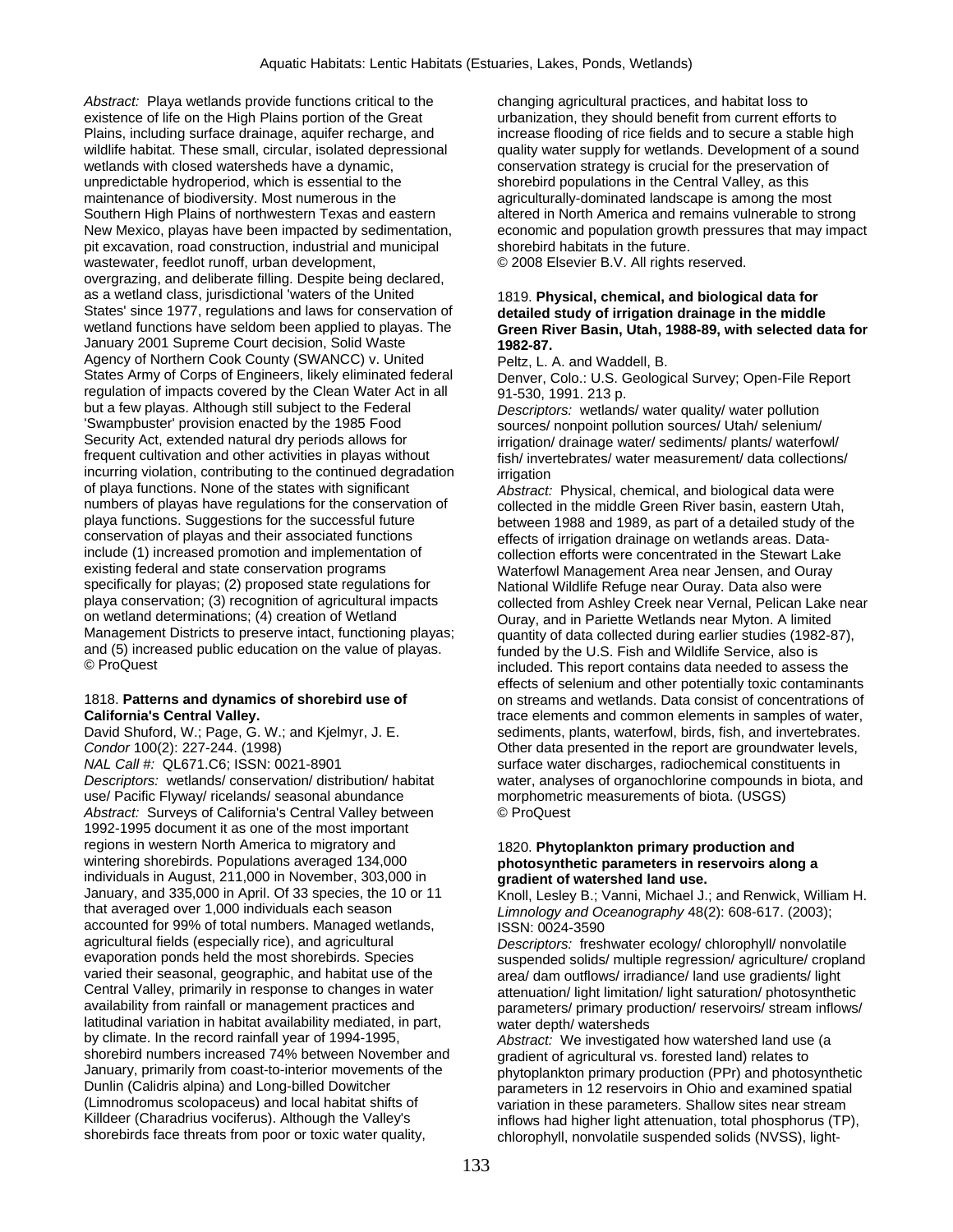saturated photosynthesis (PmB), and volumetric PPr than burned and unburned control plots within impounded and deeper sites near dam outflows, but areal PPr and the initial unimpounded marshes at 7 months (1996), 19 months slope of the photosynthesis-irradiance curve (alphaB) were (1997), and 31 months (1998) after burning. Burning and not significantly different between sites. Mean mixed layer SMM did not affect number of plant species or species irradiance and the severity of light limitation did not differ composition in our experiment. For all three years between sites because shallower depths compensated for combined, burned plots had higher live above-ground higher light attenuation at inflow sites. Watershed land use biomass than did unburned plots. Total above-ground and<br>(percent agriculture) was only weakly (but significantly) dead above-ground biomasses were reduced in bur related to mean annual PPr, TP, and chlorophyll, but there was a well-defined upper limit to the effect of land use on all those in unburned control plots. During all three years, three of these parameters. Multiple regression showed that belowground biomass was lower in impounded than in inclusion of additional watershed factors (the ratio of unimpounded marshes but did not differ between burn watershed land area to reservoir volume and the ratio of treatments. Our results clearly indicate that current marsh cropland area to number of livestock) greatly increased the management practices influence marsh primary productivity variance explained compared to land use alone. TP and and may impact other marsh processes, such as vertical chlorophyll were highly correlated with each other and with accretion, that are dependent on organic matter PPr. Comparison of our TP-chlorophyll, TP-PPr, and accumulation and decay.<br>
chlorophyll-PPr regressions with those of other studies 
© 2008 Elsevier B.V. All rights reserved. chlorophyll-PPr regressions with those of other studies suggests that reservoirs have lower PPr per unit TP than natural lakes, probably because of lower light intensity and 1823. **Plant composition and erosion potential of a**  higher concentrations of nonalgal P in reservoirs. **grazed wetland in the Salmon River subbasin, Idaho.**<br>
© NISC **Dependent COLOCO BILLS** 

### 1821. **Plant and animal community responses to** *NAL Call #:* QH1.G7; ISSN: 1527-0904 **restored Iowa wetlands.** *Descriptors:* botanical composition/ erosion/ forbs/

*Prairie Naturalist* 21(1): 39-48. (1989) grasslands/ grazing/ introduced species/ livestock/ *NAL Call #:* QH540.P7; ISSN: 0091-0376 meadows/ riparian grasslands/ shrubs/ spatial variation/<br>Descriptors: wetlands/ communities/ ecosystems/ habitat species diversity/ species richness/ stand structure/ *Descriptors:* wetlands/ communities/ ecosystems/ habitat management/ habitat surveys/ management/ plants/ wildlife/ Iowa wetlands/ grasses/ Poaceae

### 1822. **Plant community composition and biomass in** and providing diverse habitats for fish and wildlife. Gulf Coast Chenier Plain marshes: Responses to **Wetlands in the western United States are particularly**<br>
winter burning and structural marsh management. **The important because they offer habitat for a number of** winter burning and structural marsh management.

*Descriptors:* burning/ coastal marshes/ Gulf Coast Chenier In this study, we examined the vegetation structure<br>Plain/ Louisiana/ marsh process/ plant biomass/ plant and all prosion potential in a wetland meadow exposed to Plain/ Louisiana/ marsh process/ plant biomass/ plant community/ productivity/ structural marsh management/ unregulated grazing along Deer Creek in the Salmon River<br>biomass/ coastal zones/ plants (botany)/ productivity/ subbasin, Idaho, USA. We characterized the vegetation biomass/ coastal zones/ plants (botany)/ productivity/ subbasin, Idaho, USA. We characterized the vegetation<br>wetlands/ nutrient cycles/ environmental impact/ biomass/ composition and structure within the study area and wetlands/ nutrient cycles/ environmental impact/ biomass/ composition and structure within the study area and<br>community composition/ habitat management/ marsh/ plant attempted to assess potential erosion conditions using t community composition/ habitat management/ marsh/ plant attempted to assess potential erosion conditions using the community prescribed burning orimary production/ community/ prescribed burning/ primary production/ Revised Universal Soil Loss Equation (RUSLE) with environmental management/ conservation of natural resources/ fires/ United States/ Anatidae developed by the U.S. Department of Agriculture-<br>Abstract: Many marshes in the Gulf Coast Chenier Plain. Agricultural Research Service. Historically, the riparian *Abstract:* Many marshes in the Gulf Coast Chenier Plain, Agricultural Research Service. Historically, the rip<br>LISA are managed through a combination of fall or winter vegetation in the study region was dominated by USA, are managed through a combination of fall or winter vegetation in the study region was dominated by<br>burning and structural marsh management (i.e., levees and graminoids and forbs. The current wetland meadow is burning and structural marsh management (i.e., levees and water control structures; hereafter SMM). The goals of dominated by forbs blended with few sedges and grasses<br>winter burning and SMM include improvement of waterfowl that are all listed as wetland indicators by the USFWS. winter burning and SMM include improvement of waterfowl that are all listed as wetland indicators by the USFWS. The<br>Salmon River subbasin also includes subalpine meadow, and furbearer habitat, maintenance of historic isohaline Salmon River subbasin also includes subalpine meadow,<br>Salmon River subbasine meand maintenance of emergent wetlands broadleaf riparian vegetation and shrub-dominated lines, and creation and maintenance of emergent wetlands. broadleaf riparian vegetation and shrub-dominated ripa<br>Although management practices are intended to influence vegetation. We found no significant spatial variabili Although management practices are intended to influence vegetation. We found no significant spatial variability in<br>the plant community, effects of these practices on primary species richness and noted a moderate number of the plant community, effects of these practices on primary species richness and noted a moderate number of exo<br>productivity have not been investigated. Marsh processes. Success in the total plant composition. Plant cover w productivity have not been investigated. Marsh processes, species in the total plant composition. Plant cover was<br>such as vertical accretion and nutrient cycles, which shigher near slightly entrenched banks, indicating tha such as vertical accretion and nutrient cycles, which higher near slightly entrenched banks, indicating that<br>depend on primary productivity may be affected directly or uncontrolled livestock were primarily occupying gently depend on primary productivity may be affected directly or uncontrolled livestock were primarily occupying gently<br>indirectly by winter burning or SMM. We compared Chenier sloped streambanks and the interior of the meadow. indirectly by winter burning or SMM. We compared Chenier sloped streambanks and the interior of the meadow. Ba<br>Plain plant community characteristics (species composition on current vegetation composition and RUSLE results, Plain plant community characteristics (species composition on current vegetation composition and RUSLE results,<br>and above- and belowground biomass) in experimentally and uncontrolled grazing may be negatively impacting the and above- and belowground biomass) in experimentally

dead above-ground biomasses were reduced in burned<br>plots for two and three years, respectively, compared to

Hopfensperger, K. N.; Wu, J. Q.; and Gill, R. A. *Western North American Naturalist* 66(3): 354-364. (2006) LaGrange, Theodore G. and Dinsmore, James J. entitled and prographical information systems/ grassland management/ Universal Soil Loss Equation/ water erosion/ watersheds/

© NISC *Abstract:* Wetlands are dynamic habitats with many unique, important functions including filtering sediments Gabrey, S. W. and Afton, A. D. protected runs of endangered fish species. Historically, *Environmental Management* 27(2): 281-293. (2001) livestock grazing has altered wetland and riparian area form *NAL Call #:* HC79.E5E5; ISSN: 0364152X. and function by facilitating exotic species invasions, altering *Notes:* doi: 10.1007/s002670010149.<br>Descriptors: burning/coastal marshes/ Gulf Coast Chenier ln this study, we examined the vegetation structure and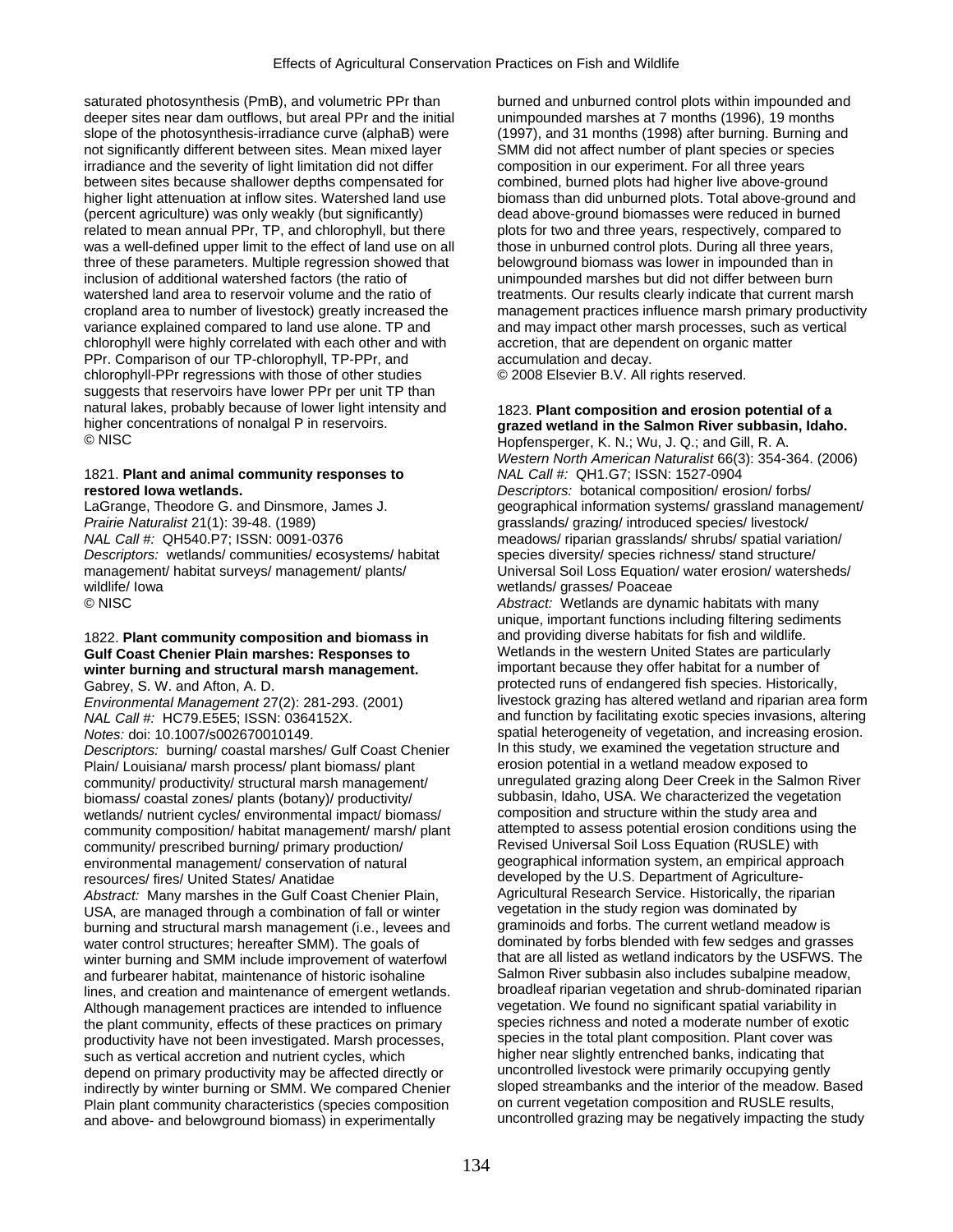area. If uncontrolled grazing were excluded or carefully 1826. **Postbreeding movements of American avocets**  managed in the wetland meadows of the upper portion of **and implications for wetland connectivity in the**  the Deer Creek watershed, a reduction in excess sediments **western Great Basin.**  to Deer Creek may occur. The example of the Plissner, J. H.; Haig, S. M.; and Oring, L. W. © CABI *Auk* 117(2): 290-298. (2000)

## **management: Implications for management and management and management of United States**<br> **restoration of bottomland hardwood wetlands**<br> **Recurvirostra americana** restoration of bottomland hardwood wetlands.

*Descriptors:* plants/ Plantae/ plants/ bottomland hardwood The American Avocet (Recurvirostra americana) is one<br>Metlands/ conservation/ greentree reservoir management/ many shorebird species that use these wetlands as wetlands/ conservation/ greentree reservoir management/ plant succession/ vegetation establishment/ wetlands breeding and migratory stopover sites and must adjust to management/ wetlands restoration variable conditions. We used radio telemetry to determine

along rivers and streams throughout the central and throughout the region. In 1996 and 1997, 185 breeding<br>eastern United States, with the greatest concentration in adults were captured and fitted with radio transmitters at eastern United States, with the greatest concentration in adults were captured and fitted with radio transmitters at<br>the Southeast Past and projected losses of bottomland five breeding areas in Oregon, California, and Neva the Southeast. Past and projected losses of bottomland five breeding areas in Oregon, California, and Nevada.<br>hardwoods and degradation of remaining stands suggest Regular aerial and ground surveys were conducted at the hardwoods and degradation of remaining stands suggest Regular aerial and ground surveys were conducted at the<br>that habitat management and/or restoration strategies that five main study areas from June through September, or that habitat management and/or restoration strategies that five main study areas from June through September,<br>target multiple species and multiple uses will be necessary funtil all avocets had left a site. Other wetlands i to maintain, enhance, and restore flora and fauna within western Great Basin also were surveyed by aircraft for the<br>bottomland hardwood wetlands. A greentree reservoir is a were presence of radio-marked birds. Fifty-six pe bottomland hardwood wetlands. A greentree reservoir is a presence of radio-marked birds. Fifty-six percent of radio<br>current management strategy that entails manipulating marked avocets were still detected in the region at current management strategy that entails manipulating marked avocets were still detected in the region at least water regimes to provide habitat for wintering waterfowl.<br>We conducted a literature review and synthesis to determine the potential impacts of greentree reservoir 74% found at more than one lake system. Forty radio-<br>management on plant succession within bottomland marked individuals moved at least 200 km between management on plant succession within bottomland marked individuals moved at least 200 km between<br>hardwood wetlands. Greentree reservoirs can impact wetlands prior to migration, most of which dispersed hardwood wetlands. Greentree reservoirs can impact wetlands prior to migration, most of which disperse<br>weretation establishment through several processes of the morthward. Male and female patterns did not differ similar to them could be very beneficial in restoring entity prebasic molt, exploitation of a superabundant food source<br>hottomland hardwood plant and animal communities from entity in northern lakes, and reconnaissance for bottomland hardwood plant and animal communities from in northern lakes, and reconnaissance for future breedin<br>degraded forests provided water-level control and efforts or staging sites. These results also demonstrate degraded forests provided water-level control and efforts or staging sites. These results also demonstrate<br>maintenance are substantially improved. Fmulation of wide-ranging patterns of dispersal in this species and natural hydrologic regimes, including natural variability, suggest a need for the consideration of large-scale habitat<br>could produce diverse bottomland hardwood plant connectivity issues in establishing conservation strate could produce diverse bottomland hardwood plant connectivity issues in establishing conservation communities and provide habitat for a variety of wildlife strategies for shorebirds in the western Great Basin. communities and provide habitat for a variety of wildlife species. Construction of the constraint of the construction of the construction of 2008 Elsevier B.V. All rights reserved.

© Thomson Reuters Scientific

# **macroinvertebrate fauna.** microcosm evaluation. The microcosm evaluation of the microcosm evaluation. **microcosm evaluation. Hall** Dianne L. Sites Robert W. Fish Frnest B.

Hall, Dianne L.; Sites, Robert W.; Fish, Ernest B.; Mollhagen, Tony R.; Moorhead, Daryl L.; and Willig, Michael R.<br>In: Invertebrates in freshwater wetlands of North America: MAL Call #: QH545.A1E58; ISSN: 0730-7268

In: Invertebrates in freshwater wetlands of North America: *NAL Call #:* QH545.A1E58; ISSN: 0730-7268 Ecology and management/ Batzer, Darold P.; Rader,

New York: John Wiley & Sons, 1999; pp. 635-665.

*Descriptors:* Macroinvertebrata/ habitat management/ simulating a northern prairie wetland was used to a<br>playa lakes overview/ food webs/ community structure/ potential effects of six extensively used agricultural overview/ habitat colonization/ playa lakes colonization three concentrations of each of the pesticides carbo<br>natterns/ temporary water/ Southern Great Plains/ playa fonofos, phorate, atrazine, treflan and triallate. The patterns/ temporary water/ Southern Great Plains/ playa fonofos, phorate, atrazine, treflan and triallate.<br>Iakes community ecology and conservation microcosm units were incubated for 30 d in an lakes community ecology and conservation<br>© Thomson Reuters Scientific

*NAL Call #:* 413.8 AU4 ; ISSN: 00048038 1824. **Plant succession and greentree reservoir** *Descriptors:* connectivity/ dispersal/ patchiness/ shorebird/

King, Sammy L. and Allen, James A. *Abstract:* Wetlands in the western Great Basin of the Wetlands 16(4): 503-511. (1996)<br>
Wetlands 16(4): 503-511. (1996) United States are patchily distributed and undergo<br>extensive seasonal and annual variation in water levels. *NAL Call #:* QH75.A1W47; ISSN: 0277-5212 extensive seasonal and annual variation in water levels.<br>Descriptors: plants/ Plantae/ plants/ bottomland hardwood The American Avocet (Recurvirostra americana) is one of Abstract: Bottomland hardwood forests are distributed postbreeding, premigratory movement patterns of avocets<br>along rivers and streams throughout the central and throughout the region. In 1996 and 1997, 185 breeding target multiple species and multiple uses will be necessary until all avocets had left a site. Other wetlands in the<br>to maintain, enhance, and restore flora and fauna within western Great Basin also were surveyed by aircra detected at an average of 2.1 lakes (range 0 to 6), with<br>74% found at more than one lake system. Forty radiovegetation establishment through several processes. The morthward. Male and female patterns did not differ<br>Despite shortcomings of greentree reservoirs, designs significantly. Overall, movements may be associated with a Despite shortcomings of greentree reservoirs, designs significantly. Overall, movements may be associated with a<br>similar to them could be very beneficial in restoring prebasic molt, exploitation of a superabundant food sou maintenance are substantially improved. Emulation of wide-ranging patterns of dispersal in this species and<br>
natural hydrologic regimes, including natural variability. Suggest a need for the consideration of large-scale ha

## 1827. **Potential impact of selected agricultural chemical**  1825. Playas of the Southern High Plains: The contaminants on a northern prairie wetland: A **macroinvertebrate failed**<br>microcosm evaluation.

Environmental Toxicology and Chemistry 5(5):<br>473-485. (1986)

Russell B.; and Wissinger, Scott A. habitats/ limnology/ agricultural chemicals/ prairies/<br>New York: John Wiley & Sons. 1999: pp. 635-665 exercitives/ protections/ prairies/ prairies/ prairies/ prairie *Notes:* ISBN: 0471292583. invertebrates/ algae/ macrophytes/ growth/ productivity *NAL Call #:* QL365.4.A1I58 *Abstract:* An aquatic, multicomponent microcosm playa lakes overview/ food webs/ community structure/ potential effects of six extensively used agricultural<br>playa lakes/ emigration/ immigration/ playa lakes fauna pesticides. 16 3-liter aquatic microcosms were treated wi playa lakes/ emigration/ immigration/ playa lakes fauna pesticides. 16 3-liter aquatic microcosms were treated with<br>overview/ habitat colonization/ playa lakes colonization three concentrations of each of the pesticides ca environmental chamber, with a 16-h light:8-h dark cycle, maintained at 20 C. The laboratory protocol was designed as an initial, rapid, economical screening test to determine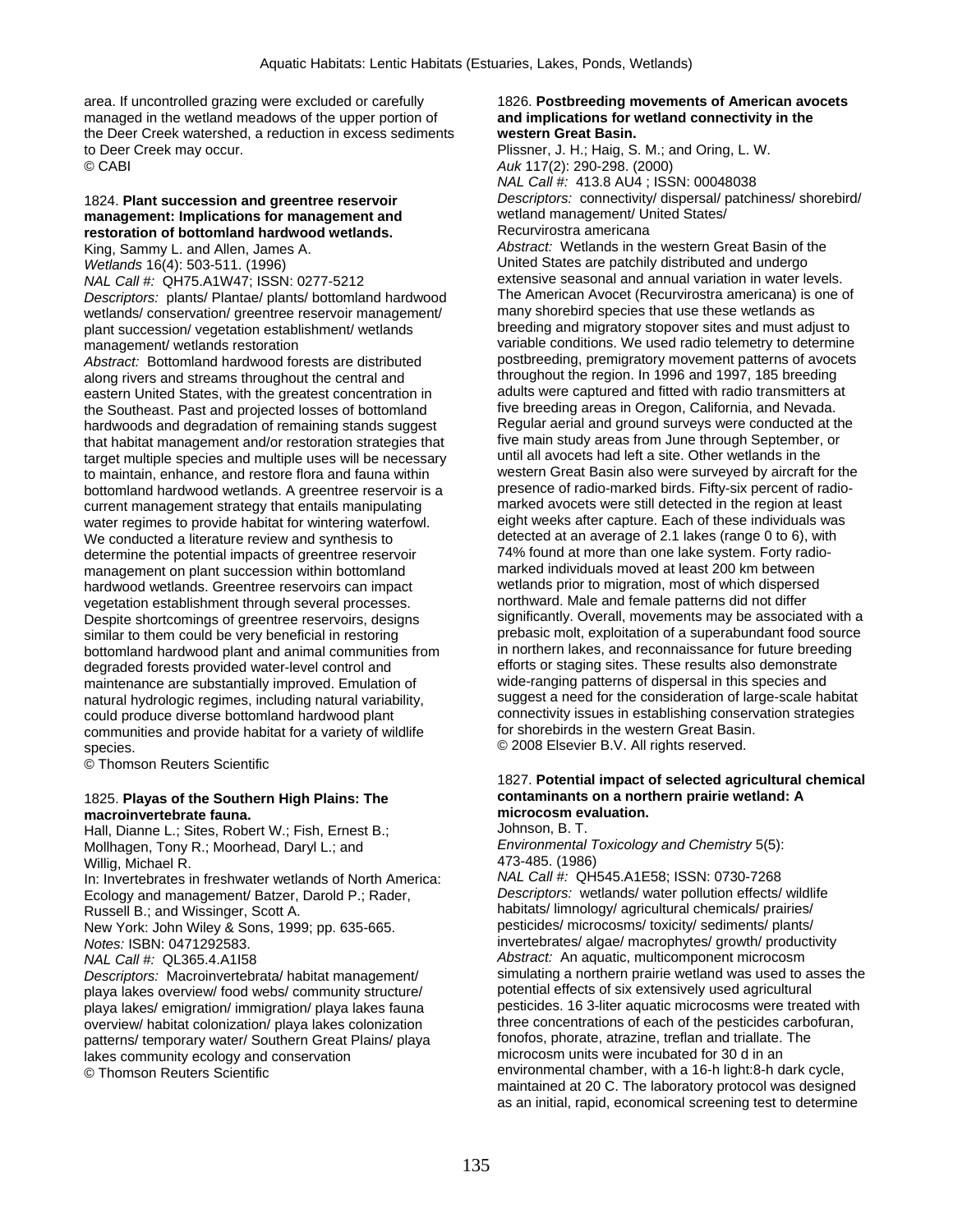the effect, but not the fate, of chemical contaminants in palustrine emergent, palustrine unknown and palustrine terms of toxicity, impaired productivity and community unconsolidated shore and the negative influence of biochemical functions. Static acute toxicity tests with palustrine forested wetlands, the highest densities of Daphnia magna and Chironomus riparius suggested that breeding mallards were predicted in southeastern were 48, 15, 19 and 57 microgram(µg)/L, respectively. Invertebrates viability tests indicated rapid changes in the observed most often on small palustrine emergent and<br>
toxicological persistence of these pesticides after polynomial palustrine forested wetlands. The resulting microcosm interaction. Populations of D. magna were maps can be used by a variety of agencies to plan established in the 10 μg/L test concentration of carbofuran, conservation and management actions for mallards phorate, triallate and fonofos at 1, 1, 14 and 28 d, breeding in the Great Lakes States. respectively. Preexposure of the wetland sediments to © CABI either triallate or fonofos did not appear to change the relative toxicological persistence of each compound in the 1830. **Principles for management of aquatic-breeding**  water column. Changes in pH, alkalinity, conductivity, **amphibians.** dissolved oxygen, total nitrogen and total phosphorus were Semlitsch, R. D. also observed with different pesticide treatments. Atrazine *Journal of Wildlife Management* 64(3): 615-631. (2000) significantly reduced gross primary productivity and *NAL Call #:* 410 J827; ISSN: 0022-541X<br>
inhibited algal and macrophytic growth. The respiratory *Descriptors:* wildlife management/ conse electron transfer system, phosphatase activity, oxygen dynamics/ wetlands/ ecosystem management/ breeding<br>consumption and mineralization of dissolved organic sites/ bydrology/ pature conservation/ land use/ Amphibi carbon were not significantly impacted by any of these amphibians/ species diversity/ conservation/ habitat<br>
pesticides in hydrosoils. However, the impact of atrazine, community studies/ conservation, wildlife manageme fonofos and triallate on invertebrates and plants in the recreation<br>microcosm - both key elements in wetland productivity - Abstract: would suggest that caution be used in application of these resource managers are necessary to balance the pesticides in or near wetland habitats. pesticides in or near wetland habitats.<br>
© ProQuest conservation of biological diversity with the potential for conservation of biological diversity with the potential for

## 1828. **Potential impacts of agricultural chemicals on** last 20 years, it is important to consider biologically based **An evaluation of research needs and approaches.** populations. This paper provides a brief overview of

Marshall, W. K.; and Ludden, A. P. the critical elements needed for an effective management *Transactions of the North American Wildlife and Natural* plan for amphibians. Local population dynamics and *Descriptors:* pesticide residues/ fertilizers/ pollution/ critical factors to consider in a management plan (1) the Midwest/ Canada wetlands, (2) the diversity of wetlands with regard to This citation is from AGRICOLA. https://www.material.com/hydroperiod, and (3) the probability of dispersal among

# wetlands used by mallard pairs in five Great Lakes

Yerkes, T.; Paige, R.; MacLeod, R.; Armstrong, L.;

*American Midland Naturalist* 157(2): 356-364. (2007) *NAL Call #:* 410 M58; ISSN: 0003-0031 cycles, can severely impair completion of larval *Descriptors:* animal behavior/ distribution/ habitat selection/

Abstract: Understanding the relationship between wetland infested lakes, rivers, or canals). Wetland loss also<br>types and waterfowl distribution in the Great Lakes States increases the distance between neighboring wetlands types and waterfowl distribution in the Great Lakes States increases the distance between neighboring wetlan<br>of Wisconsin, Michigan, Illinois, Indiana and Ohio is in that is critical to metapopulation source-sink processes of Wisconsin, Michigan, Illinois, Indiana and Ohio is is critical to metapopulation source-sink processes.<br>Complicated because basin specific waterfowl survey data Reduction in wetland density reduces the probablity that complicated because basin specific waterfowl survey data Reduction in wetland density reduces the probablity th<br>do not exist. We used data from breeding waterfowl<br>populations will be rescued from extinction by nearby do not exist. We used data from breeding waterfowl<br>surveys in Michigan and Wisconsin during 1993 to 2002 source populations. Local populations cannot be surveys in Michigan and Wisconsin during 1993 to 2002 source populations. Local populations cannot be<br>and digital wetland data within buffered transect routes to sonsidered independent of source-sink processes that develop a predictive model of mallard distribution within the connect wetlands at the landscape or regional le<br>5 Great Lake States. The most parsimoniqus model based the fragmentation of natural habitats from timber 5 Great Lake States. The most parsimonious model based the fragmentation of natural habitats from timber<br>on AICc was used to map predictive distributions of harvesting, agriculture, roads, drainage canals, or urban on AICc was used to map predictive distributions of breeding mallards. Based on the positive influence of development impedes or prevents dispersal and decreases

carbofuran, fonofos, phorate and triallate were very toxic to Wisconsin and southeastern Michigan. Additionally, we flew aquatic invertebrates. For D. magna the 48-h EC50 values helicopter surveys in spring of 2003 to characterize wetland<br>were 48, 15, 19 and 57 microgram(µg)/L, respectively. basins used by mallard pairs. Individual pairs wer palustrine forested wetlands. The resulting models and

inhibited algal and macrophytic growth. The respiratory *Descriptors:* wildlife management/ conservation/ population sites/ hydrology/ nature conservation/ land use/ Amphibia/ community studies/ conservation, wildlife management and

Abstract: Coordinated efforts by ecologists and natural sustained economic development. Because some amphibians have suffered world-wide declines during the **waterfowl and other wildlife inhabiting prairie wetlands:** management strategies that will preserve local and regional Grue, C. E.; DeWeese, L. R.; Mineau, P.; Swanson, G. A.; potential threats to local and regional populations, the state Foster, J. R.; Arnold, P. M.; Huckins, J. N.; Sheehan, P. J.; of knowledge on population and landscape processes, and *Resource Conference* 51: 357-383. (1986) ecological connectivity of amphibian metapopulations must *NAL Call #:* 412.9 N814; ISSN: 0078-1355 be considered in effective management plans. There are 3 research/ toxicity/ waterfowl/ wildlife/ United States, metally number or density of individuals dispersing from individual adjacent wetlands or the rescue and recolonization of local 1829. **Predicted distribution and characteristics of** populations. Wetland losses reduce the total number of **states.**<br> **recruit juveniles into the breeding population.** Loss of small,<br> **Parkes. T.: Paige. R.: Macl eod. R.: Armstrong. I.: remporary wetlands (<4.0 ha) may be especially harmful to** Soulliere, G.; and Gatti, R. and Gatti, R. amphibians because of their abundance and high species<br>American Midland Naturalist 157(2): 356-364. (2007) diversity. Alteration of wetlands, particularly hydrologic habitats/ models/ wetlands/ wildlife conservation/ hydroperiod is shortened) or through increased predation (if Anas platyrhynchos/ birds<br>Abstract: Understanding the relationship between wetland infested lakes, rivers, or canals). Wetland loss also and digital wetland data within buffered transect routes to considered independent of source-sink processes that<br>develop a predictive model of mallard distribution within the connect wetlands at the landscape or regional l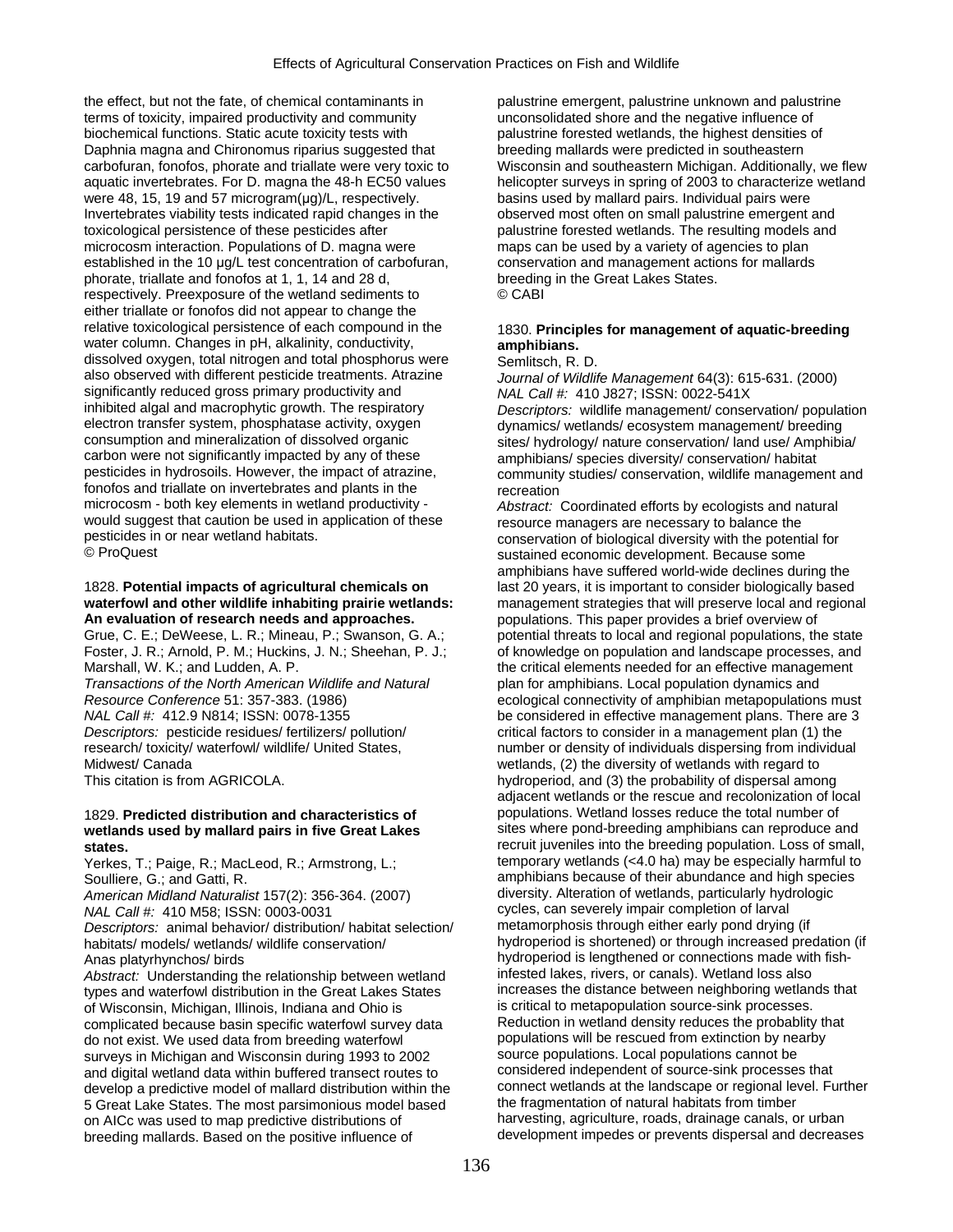the probability of wetland recolonization. If our goal is to 1833. **Rapid response of macroinvertebrates to**  maintain or enhance present levels of amphibian diversity, **drainage management of shallow connected lakes.**  into plans that protect population and landscape processes *Journal of Applied Ecology* 43(1): 51-60.<br>
thereby maintaining viable populations and communities of MAL Call #: 410 J828; ISSN: 0021-8901 thereby maintaining viable populations and communities of

## 1831. Progress in wetland restoration ecology.

*Trends in Ecology and Evolution* 15(10): 402-407. (2000) applied and field techniques/ species richness/ species *Descriptors:* biodiversity/ disturbance regimes/ habitat *Abstract:* 1. Shallow lakes throughout the world are subjection.<br>types/ invasive species/ landscane setting/ seed banks/ soil to drainage, either for fish harvesti types/ invasive species/ landscape setting/ seed banks/ soil to drainage, either for fish harvesting or lake res<br>to the drainage of fish lakes is known to improve properties/ spatial scales/ temporal/ topography/ water © Thomson Reuters Scientific macroinvertebrate community is poorly known.2. In the

was involved 5.3% of the time (175 occurrences). The the matte of recolonization among others via connections to n<br>Massachusetts Natural Heritage and Endangered Species drained lakes. Lake drainage, therefore, is probably Program reviewed all proposed harvesting that involved<br>
habitat for rare wetland species and determined that<br>
operations would cause "no impact" in 58.9% of the cases,<br>
"possible impact" in 40% of the cases, and "definite in 1.1% of the cases. Rare fauna whose habitat was most frequently involved were wood turtle (Clemmys insculpta), 1834. **Reforestation of frequently flooded agricultural**  spotted turtle (Clemmys guttata), and spring salamander **fields: A compendium of results from research**<br>(Gyrinophilus porphyriticus). The Natural Heritage and **conducted at the Lake George Wetland and Wildlife** (Gyrinophilus porphyriticus). The Natural Heritage and **conducted at the Lake George Wilfe and Millipe and Millipe** *Conducted* **at the Lake George Wilfe <b>Endangeries** Conducted at the Lake George Wilfe **Endangeries** Conduct Endangered Species Program recommended mitigating **Restoration Project, Mississippi.**  measures such as timing of the harvest, buffers around Williams, H. M.; Craft, M. H.; and Young, G. L.<br>water bodies, improved stream crossing techniques, and Vicksburg, MS.: Army Engineer Waterways Experiment water bodies, improved stream crossing techniques, and Vicksburg, MS.: Army Engineer Wate<br>other practices, In most circumstances, these were<br>Station; WES/TR/WRP-RE-18, 1997. other practices. In most circumstances, these were Station; WES/TR/WRP-RE-18, 1997.<br>
incorporated into the forest cutting plan and were made a Notes: NTIS accession number: ADA3311321. incorporated into the forest cutting plan and were made a *Notes:* NTIS accession number: ADA3311321. requirement of the operation. When they were not required, the regulating agency had determined that the reclamation/ ecosystem management/ environment recommendations did not apply to the specific<br>
recommendations did not apply to the specific<br>
recommendations did not apply to the specific<br>
management/ plant populations/ vegetation cover/ habitat/<br>
management/ plant popu circumstances on the ground. In general, habitat of rare Mississippi, George L./ bottomland hardwood ref<br>wetland faunal species is not impacted by timber harvesting habitat community studies/ conservation, wildlife wetland faunal species is not impacted by timber harvesting habitat community studies/ conservation, wildlife<br>in Massachusetts, and likewise, harvesting is not seriously hard management and recreation in Massachusetts, and likewise, harvesting is not seriously management and recreation<br>
impacted by habitat protection Requisition of harvesting an Abstract: The objective of the Lake George Bottomland impacted by habitat protection. Regulation of harvesting, an *Abstract:* The objective of the Lake George Bottomland atlas of rare species habitats, and good communication result in protection of habitat that is compatible with restore functioning bottomland hardwood wetland habitat by harvesting but the harvesting 3,600 has been also the reforesting 3,600 ha of agricultural fields located in the

then resource managers must incorporate critical elements Van De Meutter, Frank; Stoks, Robby; and De Meester, Luc<br>into plans that protect population and landscape processes Journal of Applied Ecology 43(1): 51-60. (2006) amphibians. *Descriptors:* methods and techniques/ conservation/ terrestrial ecology: ecology, environmental sciences/ biodiversity/ lake restoration/ applied and field techniques/<br>drainage management/ applied and field techniques/ lake Zedler, Joy B.<br>
Trends in Ecology and Evolution 15(10): 402-407 (2000) applied and field techniques/ species richness/ species *NAL Call #:* QH540.T742 ; ISSN: 0169-5347 diversity/ abiotic conditions/ shallow connected lake<br>Descriptors: biodiversity/ disturbance regimes/ habitat *Abstract:* 1. Shallow lakes throughout the world are subject preservation/ wetland restoration ecology macrophyte and zooplankton diversity, but the effect on the present study, we investigated temporal trends in the 1832. Protection of habitat for rare wetland fauna macroinvertebrate community following drainage of six during timber harvesting in Massachusetts (USA). during timber harvesting in Massachusetts (USA).<br>
Kittredge, D. B.<br>
Kittredge, D. B.<br>
Kittredge, D. B.<br>
Matural Areas Journal 16(4): 310-317. (1996)<br>
Matural Areas Journal 16(4): 310-317. (1996)<br>
Matural Areas Journal 16(4 Abstract: The practice of harvesting timber is commonly<br>
thought of as conflicting with the protection of rare species<br>
thought of as conflicting with the protection of rare species<br>
habitat. In Massachusetts, over 5 years

narvesmig.<br>© ProQuest Mississippi Delta. The Lake George Project provided an opportunity to conduct applied research on several bottomland hardwood reforestation topics. University and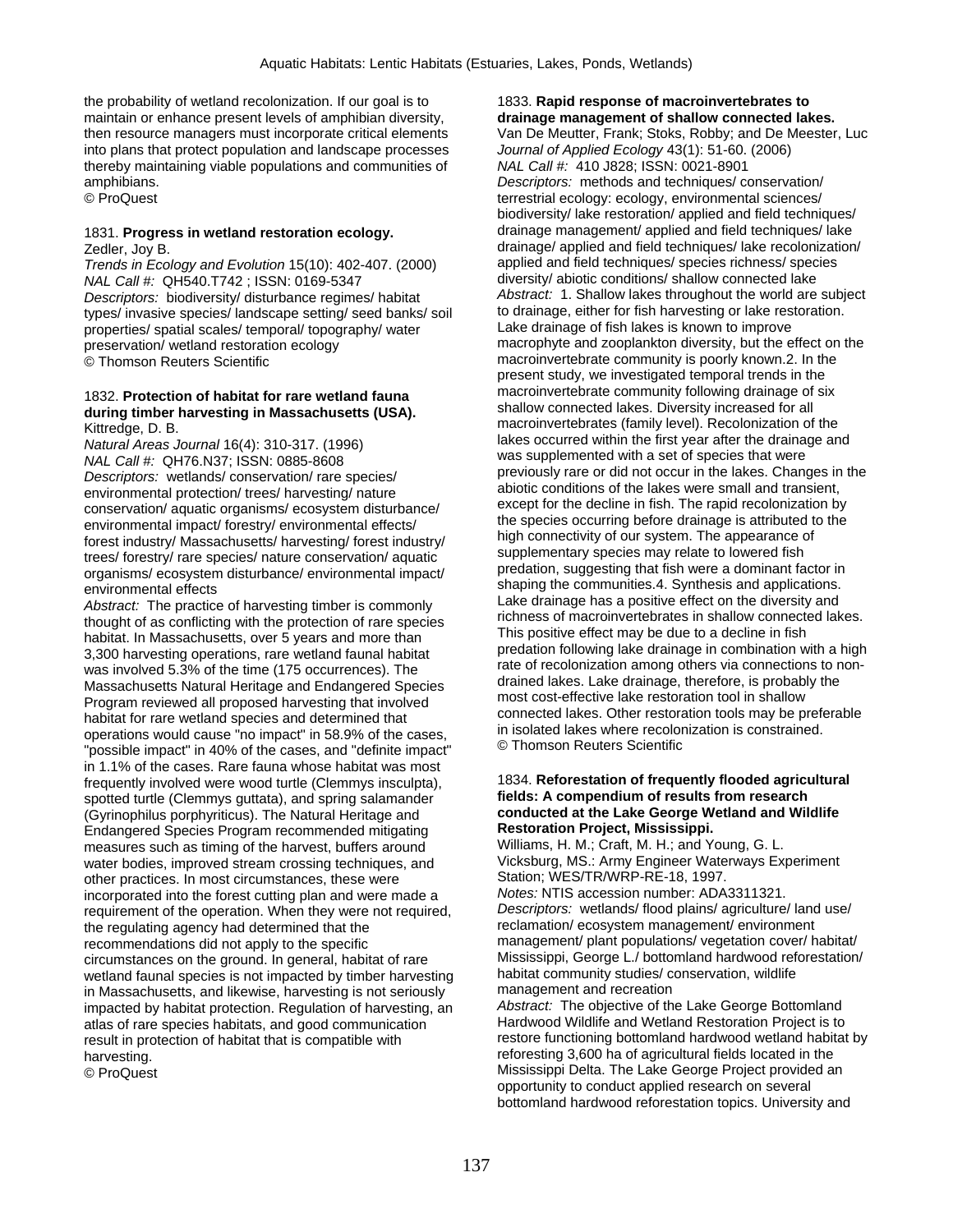Federal agency scientists conducted studies on matching northeastern U.S.A. over the period 1986-1998. To tree species to the site, selecting plant stock type, selecting document and characterize reproductive performance of when to plant, and monitoring early habitat development numerically dominant species for use in wildlife and habitat

*Restoration Ecology* 14(4): 516-525. (2006) 30-50 nests of each species (as available) for study at *NAL Call #:* QH541.15.R45R515; ISSN: 10612971. colonies in Delaware Bay (1993-1998), New York Harbor *Notes:* doi: 10.1111/j.1526-100X.2006.00163.x. (1986-1994), Cape Cod (1990-94), and Boston Harbor *Descriptors:* estuary/ monitoring protocol/ regional assessment/ salt marsh/ tidal restoration wading birds and avian predators in most years of study.<br>Abstract: We compiled salt marsh monitoring datasets from Colony size ranged from 120-8,300 nests. Clutch size of all *Abstract:* We compiled salt marsh monitoring datasets from Colony size ranged from 120-8,300 nests. Clutch size of all 36 complete or imminent restoration projects in the Gulf of species was greater at northern-most sites 36 complete or imminent restoration projects in the Gulf of Maine to assess regional monitoring and restoration varied between estuaries for all species except Glossy Ibis.<br>
practices. Data were organized by functional indicators and Hatching success ranged from 75-88% and differed practices. Data were organized by functional indicators and Hatching success ranged from 75-88% and differed<br>Testoration project types (culvert replacement excavation between estuaries for Black-crowned Night Heron and restoration project types (culvert replacement, excavation between estuaries for Black-crowned Night Heron and<br>works, or ditch plugging) then pooled to generate mean Glossy Ibis. Hatchling survival ranged from 16-87% and works, or ditch plugging) then pooled to generate mean Glossy Ibis. Hatchling survival ranged from 16-87% and the<br>Manues for indicators before restoration, after restoration was lowest in Delaware Bay for all species. Nest values for indicators before restoration, after restoration, and at reference sites. Monitoring data were checked production was lowest in Delaware Bay for all species. In<br>against the regional standards of a voluntary protocol for general, predation was high in Delaware Bay and egg against the regional standards of a voluntary protocol for general, predation was high in Delaware Bay and egg<br>the Gulf of Maine, Data inventories showed that vegetation inviability was high in Boston Harbor. Predation of the Gulf of Maine. Data inventories showed that vegetation inviability was high in Boston Harbor. Predation of nestlin<br>and salinity indicators were most frequently collected (89 vas greatest in Delaware Bay for Cattle Egre and salinity indicators were most frequently collected (89 was greatest in Delaware Bay for Cattle Egret, but there<br>and 78% of sites respectively) whereas nekton bird and were no differences between estuaries for other spe and 78% of sites, respectively), whereas nekton, bird, and were no differences between estuaries for other species.<br>hydrologic measures were collected at only about half of Proportions of avian predators to nesting herons hydrologic measures were collected at only about half of the sites. Reference conditions were monitored at 72% of explain high predation rates in Delaware Bay. Received 18<br>sites. Indicators were analyzed to see if project sites were April 2001, accepted 21 June 2001. sites. Indicators were analyzed to see if project sites were  $\Box$  April 2001, accepted 21 June 2001.<br>
degraded relative to reference areas and to detect  $\Box$  2008 Elsevier B.V. All rights reserved. degraded relative to reference areas and to detect ecological responses to restoration activities. Results showed that compared to reference areas, prerestoration 1837. **Regional wetlands planning: A case study of** sites had smaller tidal ranges, reduced salinity levels, **coastal wetlands planning in the San Francisco Bay**  greater cover of brackish plants species, and lower cover of **area and southern California.** halophyte plants. Following restoration, physical factors Denisoff, C. and Movassaghi, M.<br>
rebounded rapidly with increased flood and salinity levels In: Taking a Look at California's ( after about one year, especially for culvert projects. Agenda for the Future. San Deigo, California. Magoon, O. Biological responses were less definitive and occurred over R.; Converse, H.; Baird, B.; and Miller-Henson, M. (eds.); longer time frames. Plant communities trended toward Vol. 2. Reston, Va.: American Society of Civil Engineers; recovered halophytes and reduced brackish species at 3+ pp. 1028-1037; 1998. years following restoration. Nekton and avian indicators *Notes:* Case studies; Conference: California and the were indistinguishable among reference, impacted, and World Ocean '97. restored areas. The protocol was successful in *Descriptors:* wetlands/ marine resources/ resource demonstrating restoration response for the region, but management/ coastal zone management/ environment results were limited by regional inconsistencies in field management/ regional planning/ salt marshes/ San practices and relatively few multiyear datasets. To improve Francisco Bay/ land reclamation/ land management/ future assessment capabilities, we encourage greater agriculture/ estimating/ coasts/ coastal zone/ San Francisco adherence to the standard protocol throughout the Gulf of County/ conservation, wildlife management and recreation/ Maine salt marsh restoration community. © 2006 Society coastal zone management/ conservation and environmental for Ecological Restoration International. expansion international protection/ techniques of planning/ environmental action/ © 2008 Elsevier B.V. All rights reserved. legal/ governmental

Parsons, K. C.; Schmidt, S. R.; and Matz, A. C. Waterbirds 24(3): 323-330. (2001) *NAL Call #:* QL671; ISSN: 07386028 agricultural land through policies of the federal and state<br>Descriptors: estuaries/ northeastern United States/ governments for what were the considered more *Descriptors:* estuaries/ northeastern United States/ governments for what were the considered more predation/ productivity/ wading birds/ estuarine ecosystem/ mortality/ predation/ reproductive success/ wader/ <br>
United States/ Bubulcus ibis/ Egretta thula/ Nycticorax 1800's gave 65 million acres of wetlands to 15 states, United States/ Bubulcus ibis/ Egretta thula/ Nycticorax

*Abstract:* We investigated wading bird productivity in four estuaries from Delaware Bay to Boston Harbor in

following planting. management planning, we recorded 1) number of eggs laid, © ProQuest 2) percent of eggs hatched, 3) percent of hatchlings surviving 10-15 days post-hatch, 4) number of nestlings 1835. **A regional assessment of salt marsh restoration** produced, and 5) factors of offspring mortality in nests of **and monitoring in the Gulf of Maine.** Black-crowned Night Heron (Nycticorax nycticorax), Snowy Konisky, R. A.; Burdick, D. M.; Dionne, M.; and Egret (Egretta thula), Cattle Egret (Bubulcus ibis), and Neckles, H. A. Glossy Ibis (Plegadis falcinellus). We randomly selected

In: Taking a Look at California's Ocean Resources: An

*Abstract:* Historically, wetland habitats were often seen 1836. **Regional patterns of wading bird productivity in** only as a breeding ground for disease-carrying mosquitoes. **northeastern U.S. estuaries. From approximately the mid-18th century through the Parsons K. C.: Schmidt S. R.: and Matz. A. C. Middle of the 20th century, the vast majority of wetlands in** the United States were drained and converted into nycticorax/ Plegadis falcinellus including California, for reclamation. In 1866, the California<br>Abstract: We investigated wading bird productivity in four<br>Abstract: We investigated wading bird productivity in four<br>Legislat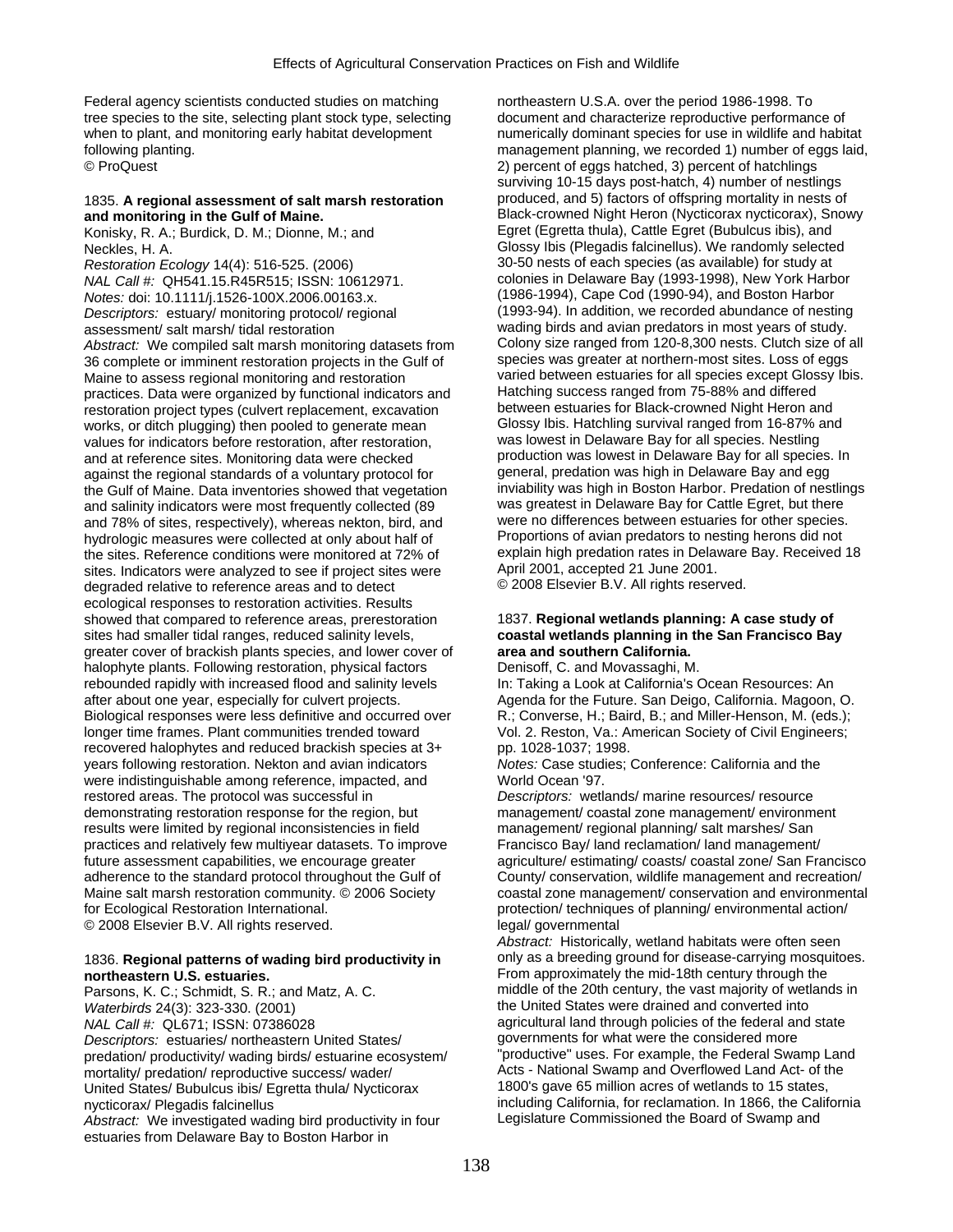Overflowed Land to manage these properties. In turn, by 1840. **Remarkable amphibian biomass and abundance**  1870, the majority of wetlands had been transferred to **in an isolated wetland: Implications for wetland**  private ownership. Between 1850 and 1920, about 70 **conservation.**  percent of California's wetlands were destroyed, largely by Gibbons, J. Whitfield; Winne, Christopher T.; levee and drainage projects. These projects where in some Scott, David E.; Willson, John D.; Glaudas, Xavier; cases subsidized to aid private developers in reclaiming **Andrews, Kimberly M.; Todd, Brian D.; Fedewa**, Luke A.; swamplands for agricultural purposes, helping to make Wilkinson, Lucas; Tsaliagos, Ria N.; Harper, Steven J.; California the leading agricultural state in the Nation by Greene, Judith L.; Tuberville, Tracey D.; Metts, Brian S.; 1887 (CA Department of Water Resources 1993). Dorcas, Michael E.; Nestor, John P.; Young, Cameron A.; Estimates of wetlands that historically existed in California Akre, Tom; Reed, Robert N.; Buhlmann, Kurt A.; range from 3 to 5 million acres. The current estimate of Norman, Jason; Croshaw, Dean A.; Hagen, Cris; and wetland acreage in California is approximately 454,000 Rothermel, Betsie B. acres; this represents an 85 to 90 percent reduction, the *Conservation Biology* 20(5): 1457-1465. (2006) greatest percentage loss in the nation. *NAL Call #:* QH75.A1C5 ; ISSN: 0888-8892

Swift, B. L.; Larson, J. S.; and DeGraaf, R. M. water/ population density/ population dynamics/<br>Wilson Bulletin 96(1): 48-59 (1984)<br>Wilson Bulletin 96(1): 48-59 (1984) *Wilson Bulletin* 96(1): 48-59. (1984) *NAL Call #:* 413.8 W692; ISSN: 0043-5643 *Abstract:* Despite the continuing loss of wetland habitats *Descriptors:* Aves/ community structure/ breeding/ forest- and associated declines in amphibian populations, att<br>wetland-habitat relationships/ semiaguatic habitat/ forested to translate wetland losses into measurable los wetland-habitat relationships/ semiaquatic habitat/ forested Connecticut Valley/ population density/ wildlife habitat/ species diversity compromised by the loss of a single isolated wetland that

# must condition conditions and try at order of conditions.<br>
(U.S.A.), to sample all amphibians for 1 year following a marsh ponds.

forward selection was used to analyze the above variables.<br>Water depth and oxygen penetration were the variables the global decline of biological diversity by demonstrating<br>that best sequenced behitat characteristics that that best segregated habitat characteristics that resulted in That conservation in the maximum densities of common waterbird species. Most maximum densities of common waterbird species. Most <sup>degrada</sup> common waterbird species were associated with specific  $\otimes$  NISC marsh types, except Green-winged Teal (Anas crecca) and Northern Shoveler (Anas clypeata). We concluded that 1841. **Research and policy issues regarding coastal** <br>
hydrologic manipulation of marsh ponds is the best way to **wetland impoundments: Lessons learned in South** hydrologic manipulation of marsh ponds is the best way to **wetland in wetland in South Australian**<br>manage habitats for these birds, if the hydrology can be manage habitats for these birds, if the hydrology can be controlled adequately. Devoe, M. R. and Baughman, D. S.

© ProQuest *Descriptors:* Rana sphenocephala/ southern leopard frog/ amphibian decline/ biodiversity/ drought/ land use/ wetland 1838. **Relationship of breeding bird density and** recovery/ biomass/ ecosystem/ amphibia [physiology]/ **diversity to habitat variables in forested wetlands.** conservation of natural resources [methods]/ animals/ fresh

wetlands/ breeding community/ Massachusetts/ ecosystems have been lacking. We estimated the potential<br>Connecticut Valley/ population density/ wildlife habitat/ productivity from the amphibian community that would be © Thomson Reuters Scientific has been protected from most industrial, agricultural, and urban impacts for the past 54 years. We used a continuous 1839. Relationships between wintering waterbirds and drift fence at Ellenton Bay, a 10-ha freshwater wetland on<br>
invertebrates, sediments and hydrology of coastal the Savannah River Site, near Aiken, South Carolina prolonged drought. Despite intensive agricultural use of the Bolduc, F. and Afton, A. D.<br>Bolduc, F. and Afton, A. D. S. (2004) **Example 2** and surrounding Ellenton Bay prior to 1951, we Waterbirds 27(3): 333-341. (2004)<br>
MAL Call #: QL671; ISSN: 15244695<br>
Descriptors: coastal wetlands/ Gulf of Mexico/ hydrology/<br>
Descriptors: coastal wetlands/ Gulf of Mexico/ hydrology/<br>
invertebrates sediments shorebirds Abstract: We studied relationships among sediment<br>
variables (carbon content, C:N, hardness, oxygen<br>
penetration, silt-clay fraction), hydrologic variables<br>
penetration, silt-clay fraction), hydrologic variables<br>
(dissolve

© 2008 Elsevier B.V. All rights reserved. In: Marsh management in coastal Louisiana: Effects and issues.Baton Rouge, LA. Duffy, W. G. and Clark, D. (eds.): Fish and Wildlife Service, U.S. Department of the Interior; pp. 98-106; 1989.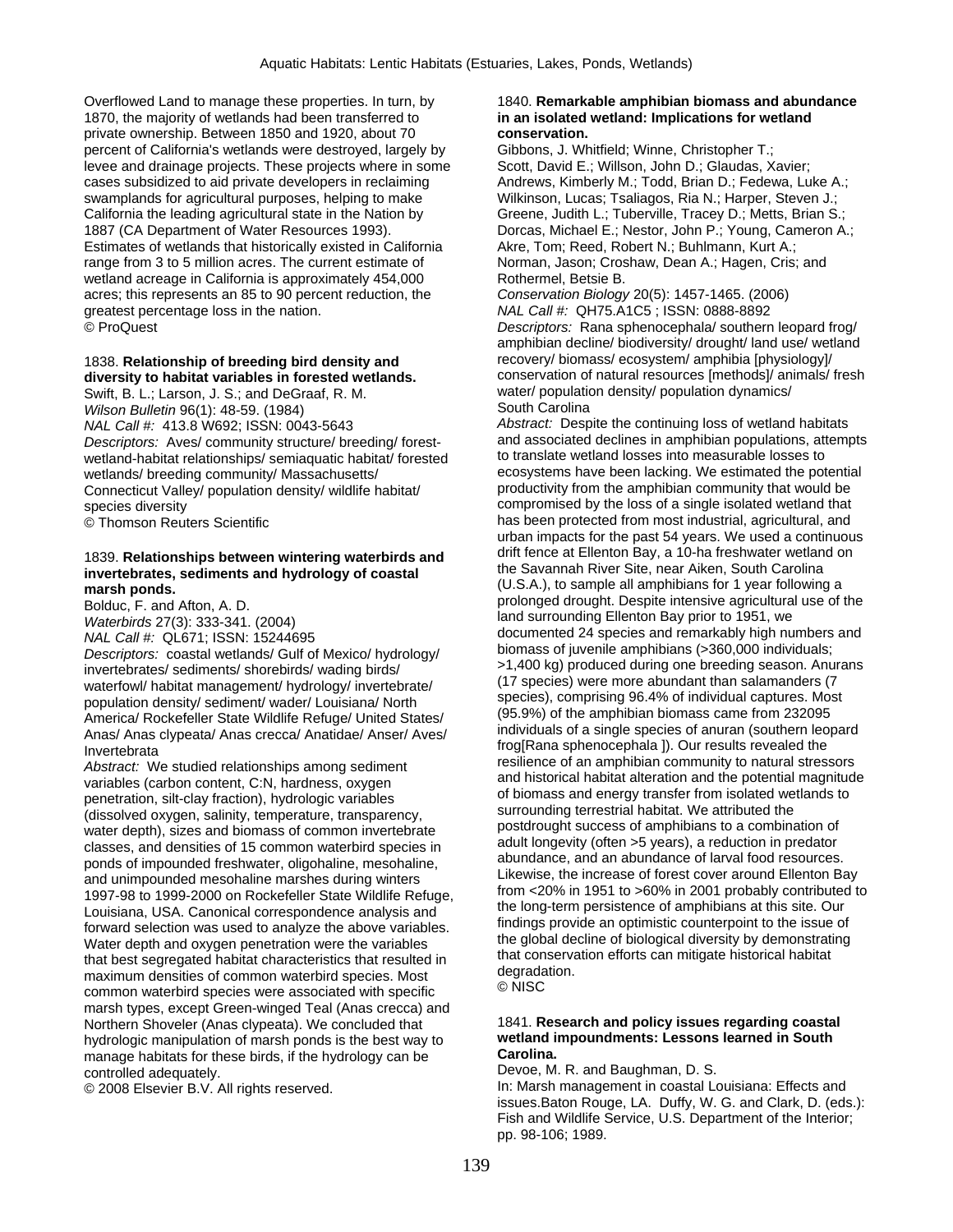*Abstract:* More than 140 000 acres along South Carolina's coastal rivers and tidal creeks were impounded for rice collected from Area 5, mean concentrations of chlordane production during the early 1800's; 70 000 of the State's residuals, DDT residuals, and dieldrin were 15-17 times 504 000 acres of contiguous wetlands remain impounded higher in ovary tissue and 76-80 times higher in fat tissue<br>today. Because of heightened awareness of the inherent compared with muscle tissue. Mean toxaphene levels in today. Because of heightened awareness of the inherent productivity of these systems for waterfowl habitat and aquaculture, a number of property owners have submitted respectively, than in muscle tissues. Tissue OCP permit applications to State and Federal regulatory concentrations were consistent with site OCPs, regardless agencies to re-impound formerly impounded areas. These of fish species. applications have generated a number of questions, © ProQuest regarding the ecology, management, and public policy of coastal impoundments, and wetlands in general. Opinions 1843. **Response of a terrestrial mollusc community to**  processes have differed between wildlife and marine **western Oregon, USA.**  biologists. This dichotomy is especially evident within Severns, Paul M.<br>several of the 13 agencies which play a role in the decision-<br>Journal of Molluse making process. Additionally, inconsistent decision-making<br>*has contributed to the dilemma, politics and economics play* an extremely important role in the process. These and other issues have underscored the need for credible and focused *Abstract:* Conservation and management of grasslands research data and information on one hand and a fair, research data and information on one hand and a fair,<br>consistent, and unbiased regulatory framework on the historical disturbance regime recently suppressed by consistent, and unbiased regulatory framework on the historical disturbance regime recently suppressed by<br>humans I used trans to describe the terrestrial mollus

## 1842. Residual organochlorine pesticides in soils and **USA.** lower throughout the burned area for the duration of the

Douglas, D. R.; and Di, J. postburn year, but steadily increased over time, surpassing *Wetlands* 22(4): 705-711. (Dec. 2002) **the adjacent burned area by the third postburn year.**<br> *NAL Call #:* QH75.A1W47; ISSN: 0277-5212 **According to Multi-response Permutation Procedure**, *Descriptors:* wetlands/ soil contamination/ organochlorine mollusc community in the adjacent burned area differed compounds/ pesticides/ aquatic organisms/ Chlordane/ significantly from the unburned prairie each year sinc DDT/ Dieldrin/ tissues/ soil/ contamination/ pesticides burn, suggesting that fire history may structure the wetland (organochlorine)/ Florida/ rehabilitation/ water pollution/ fate prairie mollusc community. Indicator species analysis of pollutants/ sediment contamination/ spatial distribution/ identified that Deroceras reticulatum and Monadenia fidelis bioaccumulation/ fish populations/ animal tissues/ data were indicator species for unburned wetland prairie, while collections/ sediment pollution/ DDE/ geographical Catinella rhederi and Vertigo modesta were indicator distribution/ restoration/ pollution dispersion/ Pisces/ species for burned habitat at the study site. Since fire Ameiurus nebulosus/ Micropterus salmoides/ Pomoxis appears to decrease wetland prairie mollusc diversity and nigromaculatus/ fish/ black crappie/ largemouth bass/ abundance, prescribed burns should be conducted in brown bullhead/ freshwater pollution/ environmental impact/ accordance with refuges, to provide a source population for sources and fate of pollution/ effects on organisms/ water colonizing molluscs and for other animals with unknown pollution: monitoring, control and remediation responses to fire. *Abstract:* Four wetland restoration sites in the Emeralda © Thomson Reuters Scientific Marsh Conservation Area located in central Florida, USA were flooded between 1992 and 1994. Florida Fish and 1844. **Response of amphibians to restoration of a**<br>Wildlife Conservation Commission stocked largemouth southern Appalachian wetland: A long-term analy bass in the flooded areas from 1992 to 1996. In 1996, **community dynamics.**<br>
organochlorine pesticides (OCPs) were measured in Petranka, J. W.: Kenned flooded soils and in black crappie, brown bullhead catfish, *Wetlands* 23(4): 1030-1042. (Dec. 2003) and largemouth bass from the four sites. Areas 5 and 7 had the highest concentrations of total residual OCPs in the the highest concentrations of total residual OCPs in the *Descriptors:* wetlands/ environmental restoration/<br>flooded soils, including dieldrin (385 ± 241 µg/kg), sum of community structure/ species diversity/ amphibians flooded soils, including dieldrin (385 ± 241 µg/kg), sum of community structure/ species diversity/ amphibians/<br>DDT, DDD, and DDE (7,173 ± 1,710 µg/kg), and toxaphene monitoring/ frogs/ dynamics/ salamanders/ ecosyste (39,444 ± 11,284 μg/kg). Sum of chlordane residuals was restoration/ colonization/ community composition/ highest in area 5 (1,766 ± 1,037 μg/kg). ANOVA indicated environmental impact/ breeding seasons/ Ambystoma<br>significant differences in location and fish muscle tissue maculatum/ Rana svlvatica/ Notophthalmus viridescen significant differences in location and fish muscle tissue maculatum/ Rana sylvatica/ Notophthalmus viridescens/<br>Concentrations for chlordane residuals, DDT residuals, and animal North Carolinal spotted salamander/ wood fr concentrations for chlordane residuals, DDT residuals, and Anura/ North Carolina/ spotted salamander/ wood frog/<br>dieldrin. Fish from areas 5 and 7 had the greatest reclamation/ effects of pollution/ conservation, wildlife concentrations of chlordane residuals, DDT residuals, and

*NAL Call #:* QH540.U562 no.89(22) dieldrin, which corresponded to the higher soil *Descriptors:* waterfowl/ habitats/ marshes/ Louisiana/ concentrations in these two areas. OCPs in muscle tissue wetlands/ impoundment/ rice production were below the U.S. Food and Drug Administration action<br>
Abstract: More than 140 000 acres along South Carolina's limits for human consumption. For three-year-old bass bass ovary and fat tissues were 9 and 39 times higher,

# an autumn prescribed burn in a rare wetland prairie of

Journal of Molluscan Studies 71 (Part 2): 181-187. (2005)<br>NAL Call #: QL401; ISSN: 0260-1230 Descriptors: prescribed burning: applied and field techniques/ grasslands/ wetland prairie other. -from Authors<br>
© 2008 Elsevier B.V. All rights reserved.<br>
Community in a rare wetland prairie ecosystem of weste community in a rare wetland prairie ecosystem of western Oregon, USA over a 3-year period in an adjacent burned **fish from wetland restoration areas in central Florida,** following an autumn prescribed fire. Species richness was Marburger, J. E.; Johnson, W. E.; Gross, T. S.; study period and mollusc abundance was lower in the first According to Multi-response Permutation Procedure, the significantly from the unburned prairie each year since the

# southern Appalachian wetland: A long-term analysis of

Petranka, J. W.; Kennedy, C. A.; and Murray, S. S. monitoring/ frogs/ dynamics/ salamanders/ ecosystems/ reclamation/ effects of pollution/ conservation, wildlife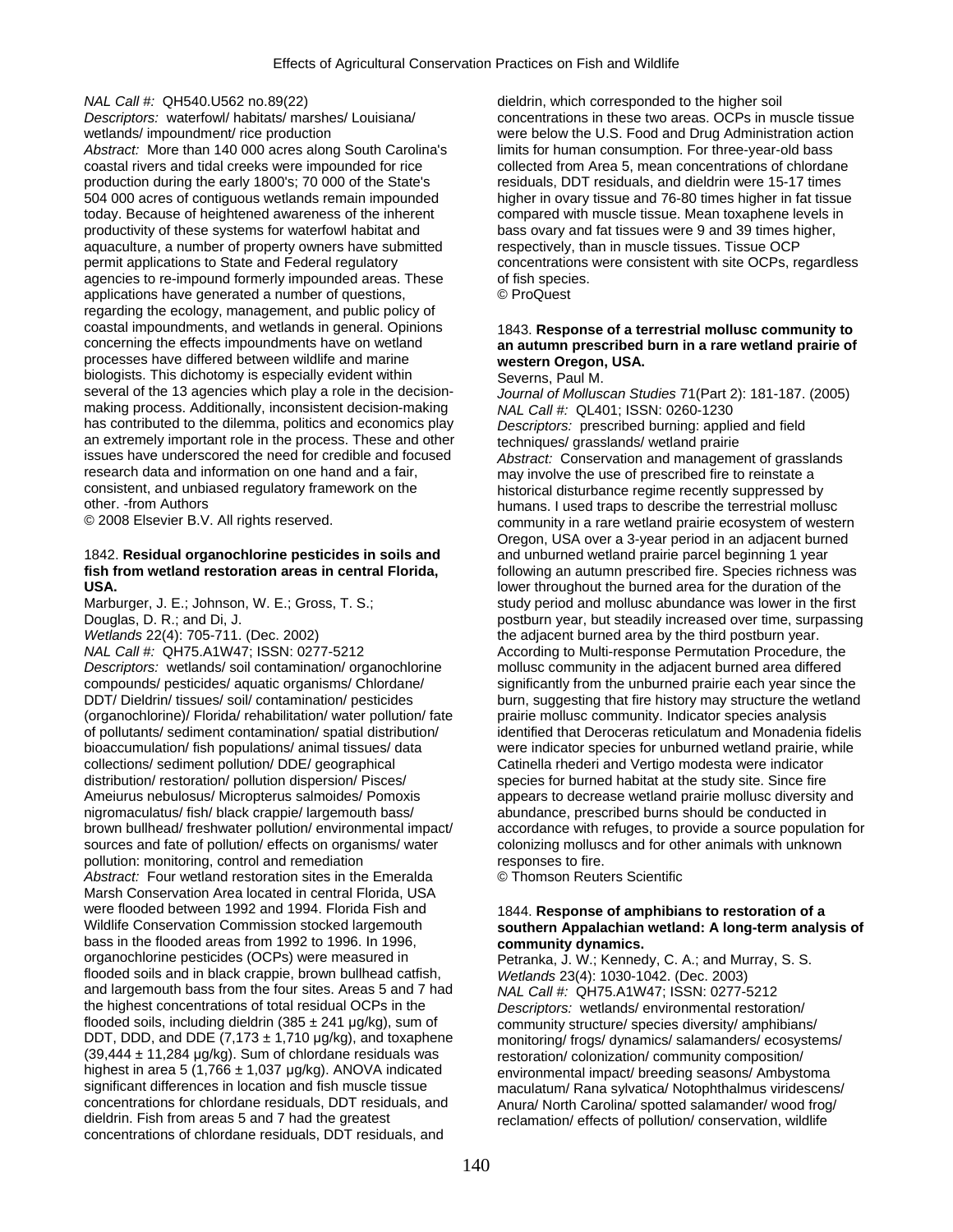management and recreation/ water pollution: monitoring, western North Carolina. Our primary goals were to compare

*Abstract:* Although amphibians are increasingly being used and to assess the overall change in breeding population to assess ecosystem function of compensatory wetlands, size in response to site restoration. We used annual there are almost no long-term studies of responses to censuses of egg masses to assess changes in breeding ecological restoration. Consequently, much uncertainty population size and used estimates of larval population size exists about the appropriate timeframes and best criteria for at hatching and the initiation of metamorphosis to assess evaluating responses to wetland restoration. We studied embryonic and larval survival. Adults of both species bred aspects of pond colonization and long-term community in most constructed ponds within a few months after filling dynamics in ponds created at a mitigation site in western in 1996. Estimated juvenile production from 1996 to 2002 North Carolina. We examined whether landscape variables did not differ significantly between pond types for either influenced the initial colonization of 22 constructed ponds species. The percentage of both constructed and reference and conducted a long-term study of changes in species ponds that produced juveniles decreased markedly from richness and community composition in ten constructed 1996 to 1998 and remained low through 2002. The and ten reference ponds over seven breeding seasons. decrease in juvenile output was mostly associated with During the first year of pond filling, species richness and the reduced larval survival rather than increased embryonic number of egg masses of the wood frog (Rana sylvatica) mortality across years. Drought and outbreaks of a and spotted salamander (Ambystoma maculatum) were pathogen (Ranavirus) were the primary causes of low positively correlated with pond size, depth, and hydroperiod juvenile production from 1998 to 2002. The overall breeding but independent of distance to the nearest forest, paved population of R. sylvatica increased markedly in 1999-2000 road, or source pond. The ten constructed ponds in the following a large recruitment of juveniles from constructed long-term study first filled in 1996 and were larger, deeper, ponds in 1996-1997. With the onset of drought and warmer, more oxygen-rich, and of longer seasonal ranaviral infections, the population declined to levels in hydroperiod than reference ponds. Seven species bred in 2002 that were at or below 1995 pre-restoration numbers. the constructed ponds during the first year of filling, and Despite site perturbations, the breeding population of A. species richness reached equilibrium within two years of maculatum remained relatively stable from 1995 to 2002, a initial pond filling. Most species colonized constructed phenomenon that may reflect selection for delayed ponds rapidly, but frequency of use by eastern newts reproduction and iteroparity in this species. Although we (Notophthalmus viridescens) increased slowly over five have monitored R. sylvatica and A. maculatum for seven years. Constructed ponds supported significantly more breeding seasons after the creation of seasonal wetlands, species than reference ponds, and the annual turnover rate we are still uncertain that site restoration will achieve the of breeding populations was approximately 25% for both goal of increasing breeding populations above prepond types. Our data suggest that post-restoration restoration restoration levels. Because amphibians have significant monitoring for 2-3 years may be sufficient to characterize population lags and are sensitive to site perturbations, species and communities that will utilize ponds for the first monitoring that exceeds five years may be required to decade or so after pond creation. assess demographic responses to site restoration © ProQuest adequately.

## 1845. **Response of amphibians to restoration of a southern Appalachian wetland: Perturbations confound** 1846. **Response of breeding birds to shearing and post-restoration assessment. burning in wetland brush ecosystems.**

Petranka, J. W.; Murray, S. S.; and Kennedy, C. A. Hanowski, J. M.; Christian, D. P.; and Nelson, M. C. *Wetlands* 23(2): 278-290. (June 2003) *Wetlands* 19(3): 584-593. (1999) *NAL Call #:* QH75.A1W47; ISSN: 0277-5212 *NAL Call #:* QH75.A1W47; ISSN: 0277-5212 *Descriptors:* wetlands/ environmental restoration/ *Descriptors:* wetlands/ wild birds/ population density/ monitoring/ demography/ pathogens/ amphibians/ prescribed burning/ cutting/ Minnesota population dynamics/ eggs/ ponds/ land management/ This citation is from AGRICOLA. restoration/ amphibiotic species/ larvae/ environmental monitoring/ droughts/ environmental impact/ reproduction/ 1847. **Response of invertebrates to glyphosate-induced**  mortality causes/ recruitment/ hatching/ breeding seasons/ **habitat alterations in wetlands.**<br>animal physiology/life cycle/ sexual selection/ **habitat alterations in wetlands.** metamorphosis/ governments/ Rana sylvatica/ Ambystoma *Wetlands* 19(1): 220-227. (1999) maculatum/ Ranavirus/ Anura/ North Carolina/ wood frog/ *NAL Call #:* QH75.A1W47; ISSN: 0277-5212 spotted salamander/ reclamation/ water quality control/ *Descriptors:* wetlands/ habitat availability/ herbicides/ habitat community studies/ conservation, wildlife abundance/ plant populations/ plant control/ freshwater<br>management and recreation/ water pollution: monitoring, and crustaceans/ aquatic plants/ aquatic insects/ community management and recreation/ water pollution: monitoring, expression crustaceans/ aquatic plants/ aquatic insects/ community<br>commosition/ cattails/ habitats/ invertebrates/ weed control

*Abstract:* Although regulatory agencies in the USA typically Typha/ Chaoboridae/ Chironomidae/ Corixidae/ Ostracoda/<br>
require 3-5 yr of post-restoration monitoring of biotic **Clication** Cladocera/ Hydracarina/ North Dakot responses to wetland mitigation, many researchers have glyphosate/ copepods/ ostracods/ angleworms/ argued that longer time frames are needed to assess earthworms/ oligochaetes/ water fleas/ water both population responses adequately. We conducted an 8-yr midges/ phantom midges/ Invertebrata/ Copepoda<br>study to examine the demographic responses of the wood Abstract: Wetlands in the Prairie Pothole Region o frog (Rana sylvatica) and spotted salamander (Ambystoma North Dakota, USA are often overgrown with cattails maculatum) to wetland creation at a mitigation bank in (Typha spp), providing habitat for crop-depredating

control and remediation in the intensity of the state of the intensity of the intensity of the intensity of the intensity of the intensity of the intensity of the intensity of the intensity of the intensity of the intensit © ProQuest

Linz, G. M.; Bleier, W. J.; Overland, J. D.; and Homan, H. J. control and remediation<br>Abstract: Although regulatory agencies in the USA typically composition/ cattails/ habitats/ invertebrates/ weed control/<br>Controllatory agencies in the USA typically Typha/ Chapporidae/ Chironomidae Oligochaeta/ Cladocera/ Hydracarina/ North Dakota/ earthworms/ oligochaetes/ water fleas/ water boatman/ Abstract: Wetlands in the Prairie Pothole Region of eastern (Typha spp), providing habitat for crop-depredating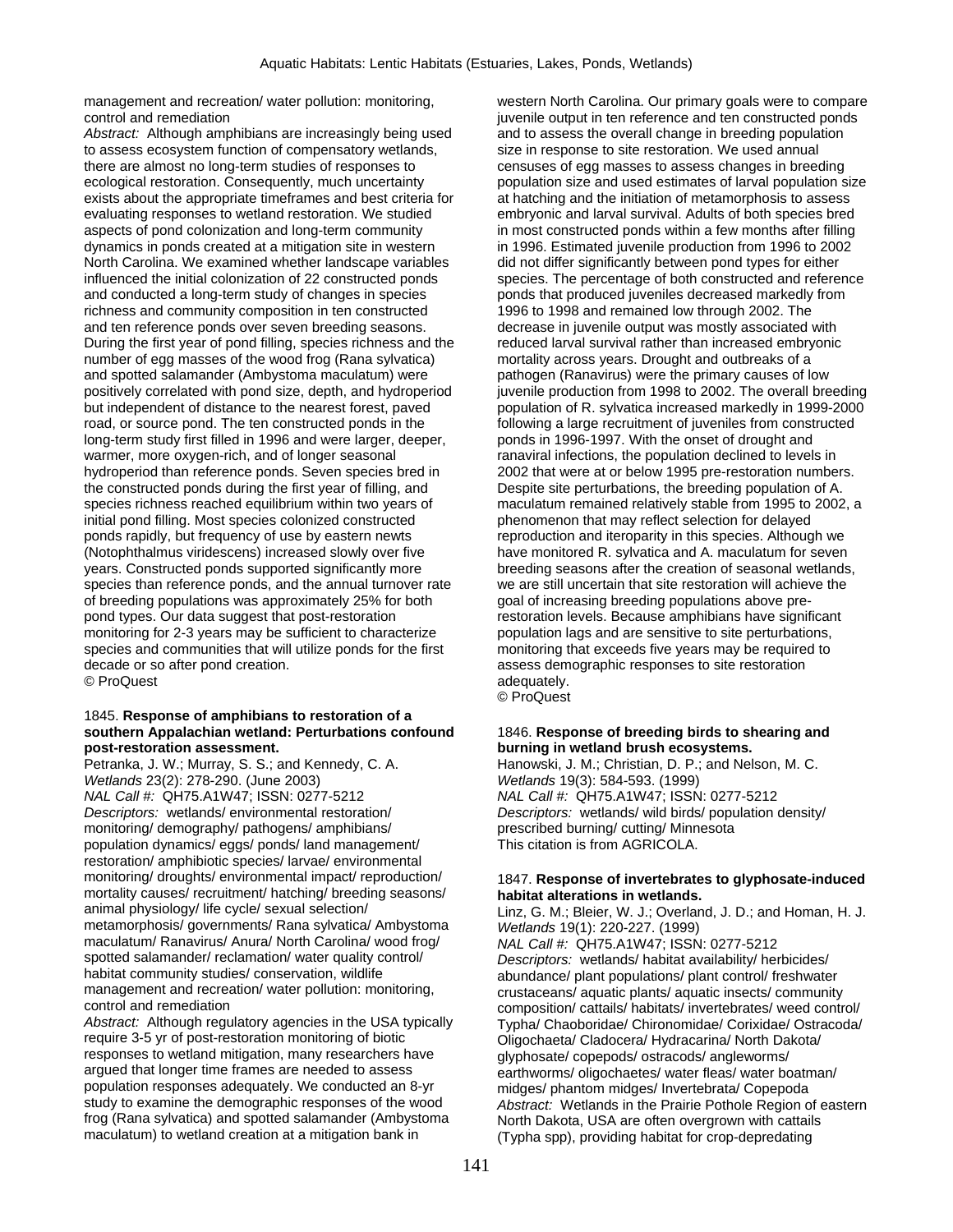blackbirds and impeding use by waterfowl. One and two rather than respond locally. Spatial and temporal variation years post-treatment (1992 and 1993), we assessed the of waterbird habitat and numbers should be considered in response of invertebrates to a catastrophic reduction in monitoring and management of waterbirds in the Prairie cattail coverage caused by glyphosate, a herbicide applied Pothole Region. to about 14,000 ha of North Dakota's wetlands since 1991. © 2008 Elsevier B.V. All rights reserved. Numbers of Crustacea, Hydracarina, Oligochaeta, Copepoda, Ostracoda, and Cladocera were similar 1850. **Responses of amphibians to restoration of a**<br>between treated and reference wetlands (P > 0.10), while **southern Appalachian wetland: Perturbations conformation** abundance of Gastropoda was greater in the treated wetlands (P = 0.10). Insect abundance was greater in Petranka, J. W.; Murray, S. S.; and Kennedy, C. A. treated wetlands (P < 0.01), with activity traps yielding *Wetlands* 23(2): 278-290. (2003) highest numbers in July. Corixidae and Chironomidae were *NAL Call #:* QH75.A1W47; ISSN: 02775212 more abundant in treated wetlands (P < 0.10), whereas *Descriptors:* amphibians/ created ponds/ drought/<br>Chaoboridae was consistently more plentiful in the mitigation banks/ North Carolina/ Ranavirus/ distur Chaoboridae was consistently more plentiful in the mitigation banks/ North Carolina/ Ranavirus/ disturbance/ reference wetlands ( $P = 0.05$ ). Our results suggest that drought stress/ population size/ reproduction/ restorat reference wetlands (P = 0.05). Our results suggest that drought stress/ population size/ reproduction/ restoration<br>populations of some aquatic invertebrates may be ecology/ wetlands/ United States/ Ambystoma maculatum enhanced by a reduction in cattail coverage with glyphosate-based herbicide. © ProQuest require 3-5 yr of post-restoration monitoring of biotic

## to nutrient enrichment in the northern Everglades.

agricultural runoff effects on wetland community/ trophic juvenile output in ten reference and ten constructed pond<br>structure/ community structure/ population density/ effects and to assess the overall change in breeding p structure/ community structure/ population density/ effects and to assess the overall change in breeding popula<br>of nutrient enrichment/ semiaquatic habitat/ wetland/ size in response to site restoration. We used annual of nutrient enrichment/ semiaquatic habitat/ wetland/ chemical factors/ nutrient enrichment effects on wetland censuses of egg masses to assess changes in breeding enrichments effects on community at hatching and the initiation of metamorphosis to assess

waterfowl species in the Prairie Pothole Region of North<br>
Dakota, USA, from 1980-2000. Data from 13 Breeding Bird<br>
Despite site perturbations, the breeding opulation of A.<br>
Survey routes provided a index to regional densit number of wetlands was lagged one year, suggesting that adequately.<br>waterbird distributions shift in response to water availability © 2008 Elsevier B.V. All rights reserved.

# southern Appalachian wetland: Perturbations confound<br>post-restoration assessment.

ecology/ wetlands/ United States/ Ambystoma maculatum/<br>Rana sylvatica

Abstract: Although regulatory agencies in the USA typically responses to wetland mitigation, many researchers have 1848. **Response of macroinvertebrates and small fish** argued that longer time frames are needed to assess Rader, Russell B. and Richardson, Curtis J. Study to examine the demographic responses of the wood<br>Wetlands 14(2): 134-146. (June 1994) Transference of the wood frog (Rana sylvatica) and spotted salamander (Ambystoma *Wetlands* 14(2): 134-146. (June 1994) **frog (Rana sylvatica) and spotted salamander (Ambystoma<br>** *NAL Call #:* **QH75.A1W47: ISSN: 0277-5212 <b>for an aculatum** to wetland creation at a mitigation bank in maculatum) to wetland creation at a mitigation bank in<br>western North Carolina. Our primary goals were to compare *Descriptors:* Invertebrata/ pisces/ farming and agriculture/ western North Carolina. Our primary goals were to compar<br>agricultural runoff effects on wetland community/ trophic in the surput in ten reference and ten constr community/ Florida/ Everglades, North/ nutrient population size and used estimates of larval population size © Thomson Reuters Scientific embryonic and larval survival. Adults of both species bred in most constructed ponds within a few months after filling 1849. Response of waterbirds to number of wetlands in in 1996. Estimated juvenile production from 1996 to 2002<br>
the Prairie Pothole Region of North Dakota, USA.<br>
Niemuth, N. D. and Solberg, J. W.<br>
Materbirds 26(2): 233-238 Waterbirds 26(2): 233-238. (2003)<br>
MAL Call #: QL671; ISSN: 07386028<br>
Descriptors: American bittern/ American coot/ black tern/<br>
Descriptors: American bittern/ American coot/ black tern/<br>
Reeding Bird Survey/ North Dakota/ Breeding Bird Survey/North Dakota/ pied-billed grebe/<br>
population dynamics/ Prairie Pothole Region/Sora/
temporal variation/ wetland/ birds/ habitat availability<br>
spatial variation/ species occurrence/ wildlife management/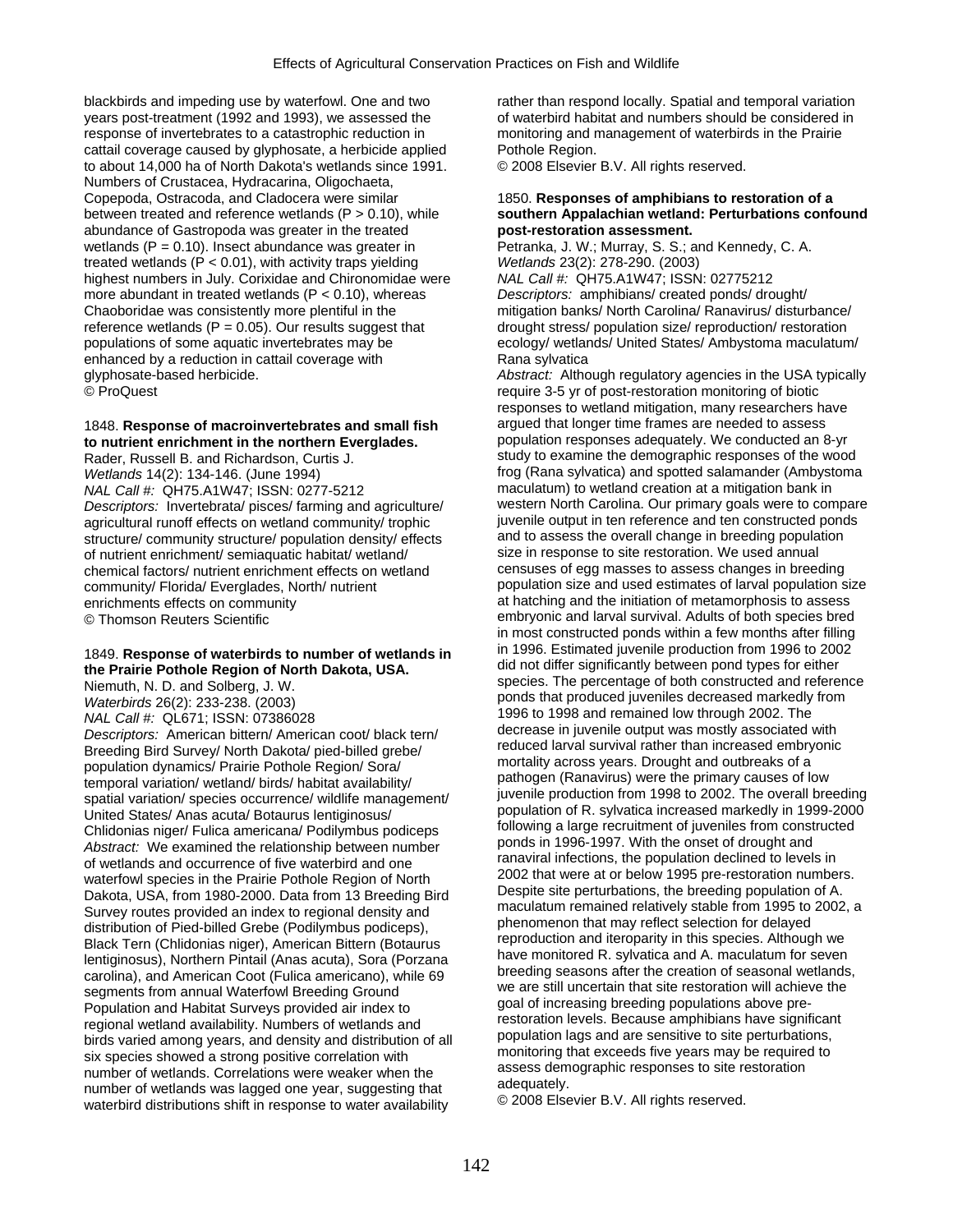## 1851. **Restoration of a south Florida forested wetland.** conservation work in slowing down the rate of Weller, J. D. Sedimentation in the lake. It was recommended that the unit of the lake. It was recommended that the

*Descriptors:* wetlands/ environmental restoration/ forests/ particulate matter from moving from the tributary out into land use/ drainage/ ecosystem disturbance/ ecosystem the main part of the lake. The aeration of the lake in the<br>management/ nature conservation/ swamps/ hydrology/ winter has eliminated the winter oxygen loss and there a surface water/ groundwater recharge/ groundwater/ habitat no more fish kills. This has enhanced the fisheries improvement/ vegetation cover/ water control/ Florida/ management program. There was no evidence that the

*Abstract:* A rewatering project conducted at Fern Forest measured by water transparency, concentrations of plant Nature Center in Pompano Beach, Florida, USA, has nutrients, and concentrations of algal chlorophylls. rejuvenated and restored an area of south Florida forested © ProQuest wetland to its pre-drainage condition in three years. Through the removal of undesirable vegetation such as 1853. **Restored wetlands as management tools for**  Brazilian pepper (Schinus terebinthifolius) and the re- **wetland-dependent birds.**  introduction of water, the following have been Dick, Thomas M.<br>accomplished: increase in surfacewater duration time: Pennsylvania Bir accomplished: increase in surfacewater duration time; *Pennsylvania Birds* 7(1): 4-6. (1993); ISSN: 0898-8501<br>
elevation of groundwater by 70 to 84 cm: reiuvenation of a Descriptors: wetlands/ birds/ communities/ ecosystem elevation of groundwater by 70 to 84 cm; rejuvenation of a *Descriptors:* wetlands/ birds/ communities/ ecosystems/ swamp, and an emergent wetland; and enhancement of a  $\heartsuit$  NISC wading bird habitat, a cypress dome, and 3.2 km of shallow stream bed (1.5 m deep or less). These accomplishments<br>have assured the survival of the park's 34 rare and<br>endangered fern species and encouraged the natural return<br>of 16 wetland bird species, 8 fish species, 6 species of

## 1852. **The restoration of Union Grove Lake, Iowa.** sciences/ population studies/ wildlife management:

*Lake and Reservoir Management* 9(2): 53-54. (1994) dams/ ecosystem processes/ escapement/ fish population lake reclamation/ lake restoration/ land use/ sedimentation watershed rates/ sediments/ silt load/ water pollution sources/ © Thomson Reuters Scientific watersheds

Abstract: Union Grove Lake is a 105 acre impoundment<br>with about 90% of its watershed in cropland. A US EPA<br>funded Clean Lakes diagnostic/feasibility study in 1983<br>found that siltation was a major problem that threatened to included winter fish kills due to loss of dissolved oxygen<br>under winter ice cover, poor water transparency, high http://www.conbio.org/CIP/article22wet.cfm<br>summer algal levels, and occasional problems with aquatic Descript summer algal levels, and occasional problems with aquatic<br>macrophytes. A lake restoration project was carried out in<br>the period from 1984 through 1992. The lake was dredged<br>
© NISC<br>
© NISC to remove 275,000 cubic yards of sediment, shorelines were protected with rip rap, a sediment-retention dike was<br>
constructed on the arm with the main tribulary, and an<br>
artificial aeration system was installed in the deepest part of<br>
the lake to maintain winter dissolved oxy

*Ecological Engineering* 4(2): 143-151. (1995) lake be remapped in 10 years to measure the post in MAL Call #: TD1.E26; ISSN: 0925-8574. *NAL Call #:* TD1.E26; ISSN: 0925-8574.<br>*Notes:* Special issue: Restoration and Creation of *maximum* was found to provide a barrier to mixing between the up was found to provide a barrier to mixing between the upper Wetlands. **Arm and the main portion of the lake and may help to keep** arm and the main portion of the lake and may help to keep winter has eliminated the winter oxygen loss and there are water control water control restoration project has changed water quality in the lake as

habitat management/ management/ restoration/ wildlife

of 16 wetland bird species, 8 fish species, 6 species of<br>turtles, 6 species of snakes, 5 snails, 2 frog species, and<br>even the American alligator (Alligator mississippiensis).<br>
The American Fisheries Society Annual Meeting *Descriptors:* freshwater ecology: ecology, environmental Bachmann, R. W. and Hoyman, T. A. conservation/ CALFED Bay Delta Program/ agriculture/<br>Lake and Reservoir Management 9(2): 53-54. (1994) conservation/ ecosystem processes/ escapement/ fish populati *Descriptors:* agricultural runoff/ cropland/ dissolved restoration/ heavily managed ecosystem/ natural variability/ oxygen/ dredging/ eutrophication/ habitat improvement/ population level processes/ urbanization/ water di population level processes/ urbanization/ water diversions/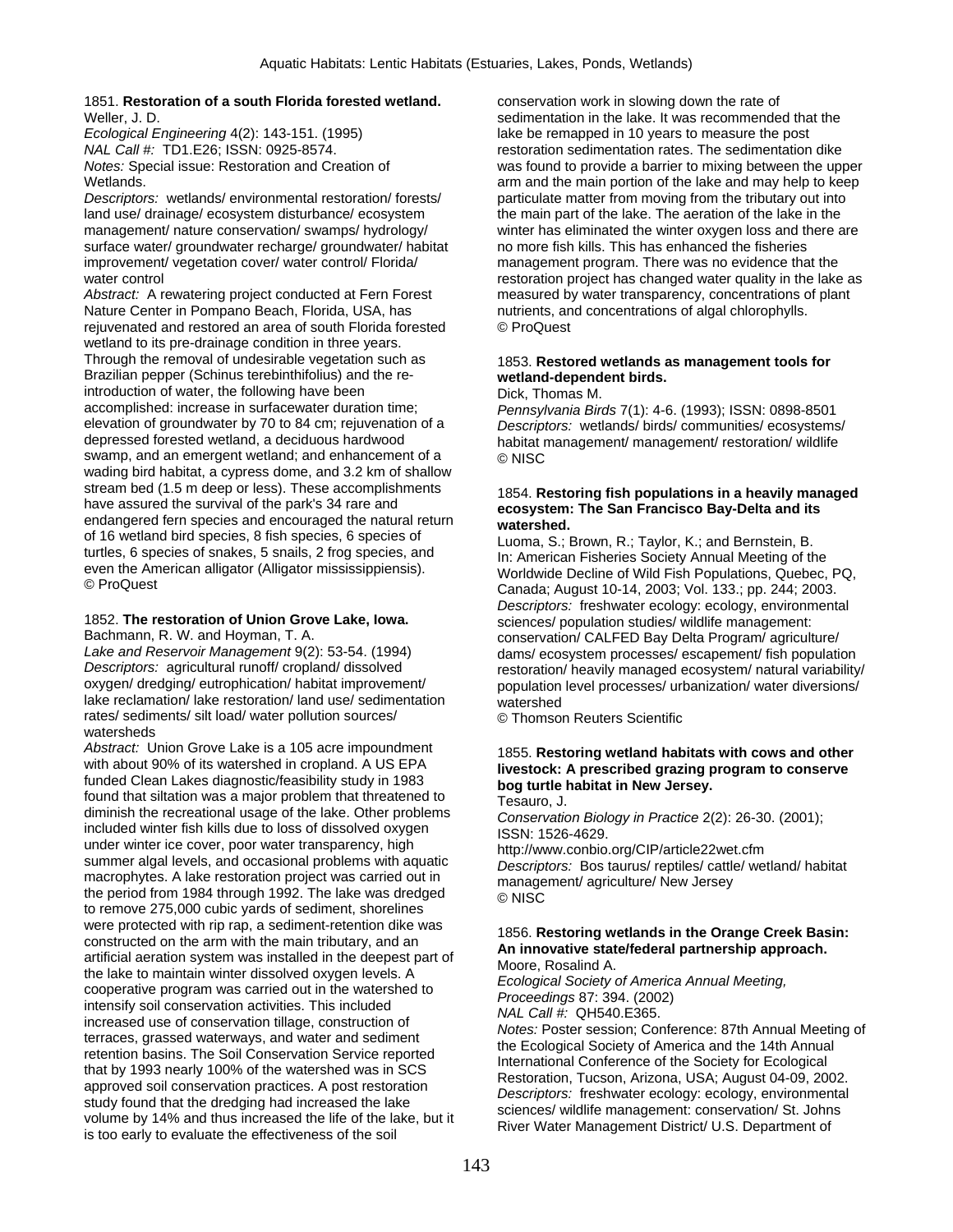Agriculture/ NRCS/ USDA/ Natural Resources discusses findings from studies of other isolated ponded Conservation Service/ grazing/ hunting/ hydrology/ wetlands that could be applicable to our understanding of innovative state/ federal partnership/ land use/ nutrient the hydrology of SFPs. load/ public recreation/ vegetation reestablishment/ wetland This citation is from Treesearch. restoration/ wetlands condition/ wildlife habitat

*Abstract:* Florida's St. Johns River Water Management **in the United States.**  District (SJRWMD) and the U.S. Department of Lugo, A. E. (1984). Agriculture's Natural Resources Conservation Service *Notes:* Literature review.<br>(NRCS) are conducting a four-year project to restore *Descriptors:* wetlands/fo wetlands in the Orange Creek Basin, a tributary of the St. community studies/ freshwater habitats/ United States<br>Johns River in north central Florida. The 3,400 acre parcel *Abstract: A review of the literature dealing wit* Johns River in north central Florida. The 3,400 acre parcel *Abstract:* A review of the literature dealing with freshwatercontaining 1,500 acres of wetlands was purchased by the forested wetlands reveals three phases prior to 1970: early<br>SJRWMD, and a 30-year easement purchased under for the enterprisons, formal descriptive accounts, and ecol NRCS' Wetlands Reserve Program. Funding for restoration descriptions. Each of these phases is reviewed with the work is shared between the SJRWMD and NRCS. Prior to objective of presenting the points of view of early stude work is shared between the SJRWMD and NRCS. Prior to objective of presenting the points of view of early students<br>
restoration, the property was drained and used for muck of forested wetlands and focusing on the generaliza farming, timber production and pasture. Major goals of the that emerged from those studies. Specific topics of project are to restore the hydrologic connection of the discussion are species composition and diversity. project are to restore the hydrologic connection of the discussion are species composition and diversity,<br>wetlands to the Orange Creek floodplain, reduce nutrient vegetation structure and physiognomy response to wetlands to the Orange Creek floodplain, reduce nutrient vegetation structure and physiognomy, response to<br>Ioading into the creek, and enhance waterfowl and wading vertional succession, site factors and wetland classi bird populations. In the year following hydrologic wildlife, and uses and values. restoration, good wetland conditions developed despite the  $\heartsuit$  ProQuest continuation of a multi-year drought. Wetland vegetation has reestablished and several shallow islands have been<br>
created to enhance wading bird habitat. Upland restoration<br>
continues through prescribed fire and range management.<br>
The site is open to the public for passive recre occasional hunting during winter. Ongoing challenges 44(2): 261-283. (1993); ISSN: 0067-1940. include control of tropical soda apple (Solanum viarum), an *Notes:* Literature review.

*NAL Call #:* QH541.5.M3 W472; ISSN: 0923-4861.<br>http://www.treesearch.fs.fed.us/pubs/21526 **and an**oricularly in more fraqile ecosystems such as coral-re http://www.treesearch.fs.fed.us/pubs/21526 particularly in more fragile ecosystems such as coral-reef<br>Descriptors: amphibians/ aquatic invertebrates/ hydrology/ and seagrass areas, the links are not so obvious, vet the hydroperiod/ seasonal forest pools/ woodland vernal pools impacts of eutrophication in such regions can be<br>Abstract: Seasonal forest pools (SFPs) are geographically-<br>devastating. Eutrophication can have more insidi *Abstract:* Seasonal forest pools (SFPs) are geographically- devastating. Eutrophication can have more insidious effects and hydrologically- isolated ponded wetlands, in that they such as contributing directly to the mortality of fish, marine<br>are topographically isolated from other surface waters. The mammals and sea birds and indirectly to SFPs occur commonly throughout the temperate forests of in humans owing to the accumulation of biotoxins in the eastern United States and adjacent Canada. SFPs are seafoods. Increased development and changes in land-use<br>ephemeral in occurrence, typically drying annually. The parterns in the coastal zone have increased the loadin ephemeral in occurrence, typically drying annually. The patterns in the coastal zone have increased the loading of<br>
regular drying of SFPs excludes fish from these habitats, and diffuse or non-point nutrients. In areas sub and as a result, they are the preferred breeding habitat of soil erosion, most of the nutrient load is transported in<br>some amphibians, notably ambystomid ('mole') some amphibians is the loads of nutrients some amphibians, notably ambystomid ('mole') enticulate form. In such cases, the loads of nutrients<br>salamanders and wood frogs (Rana sylvatica Le Conte). This discharged from cropping lands are typically an order salamanders and wood frogs (Rana sylvatica Le Conte). discharged from cropping lands are typically an order of<br>The pools also support a rich and diverse invertebrate magnitude or eater than those discharged from pristine The pools also support a rich and diverse invertebrate magnitude greater than those discharged from pristine<br>
fauna. The duration of the wet phase, or hydroperiod of forested areas. Nutrient export from pasture lands, whe fauna. The duration of the wet phase, or hydroperiod of forested areas. Nutrient export from pasture lands, whether<br>SFPs, has been repeatedly shown to be the dominant these are fertilized or not, is also significantly grea SFPs, has been repeatedly shown to be the dominant these are fertilized or not, is also significantly greater than<br>influence on the composition and fitness of the faunal that from pristine areas, and in many cases the tota influence on the composition and fitness of the faunal that from pristine areas, and in many cases the total loads<br>community of the pools. Despite the importance of SFP from such areas are far higher than those from intens community of the pools. Despite the importance of SFP from such areas are far higher than those from intensively<br>hydrology, it is a poorly studied subject. This paper reviews farmed areas. A reduction in nutrient discharge the limited state-of-knowledge of seasonal forest pool waters will require careful land-use planning. The hydrology and associated basin morphology. The review importance of the particulate fraction in the nutrier

## enhancement/ Florida 1858. **A review of early literature on forested wetlands**

Descriptors: wetlands/ forests/ ecology/ forested/ habitat descriptions, formal descriptive accounts, and ecological of forested wetlands and focusing on the generalizations flooding, succession, site factors and wetland classification,

invasive exotic, and management of adjacent uplands for<br>cattle grazing. Monitoring and adaptive management<br>techniques are enlisted to meet project goals. The project is<br>a good example of an innovative agency partnership an management/ pollution effects/ marine pollution 1857. **A review of basin morphology and pool** *Abstract:* In many coastal regions (e.g. parts of the North **hydrology of isolated ponded wetlands: Implications** Sea, northern Adriatic Sea, Baltic Sea, Great Barrier Reef<br>**for seasonal forest pools of the northeastern United** and a lagoon, wider Caribbean, coastal areas of the US **for seasonal forest pools of the northeastern United** lagoon, wider Caribbean, coastal areas of the USA) there is **States.** large-scale, and in some cases chronic, eutrophication. In some regions, the link between eutrophication and the *Wetlands Ecology and Management* 13: 335-348. (2005) destruction of an ecosystem is obvious, with excessive and seagrass areas, the links are not so obvious, yet the mammals and sea birds and indirectly to disease or death diffuse or non-point nutrients. In areas subject to runoff and farmed areas. A reduction in nutrient discharges to coastal importance of the particulate fraction in the nutrient load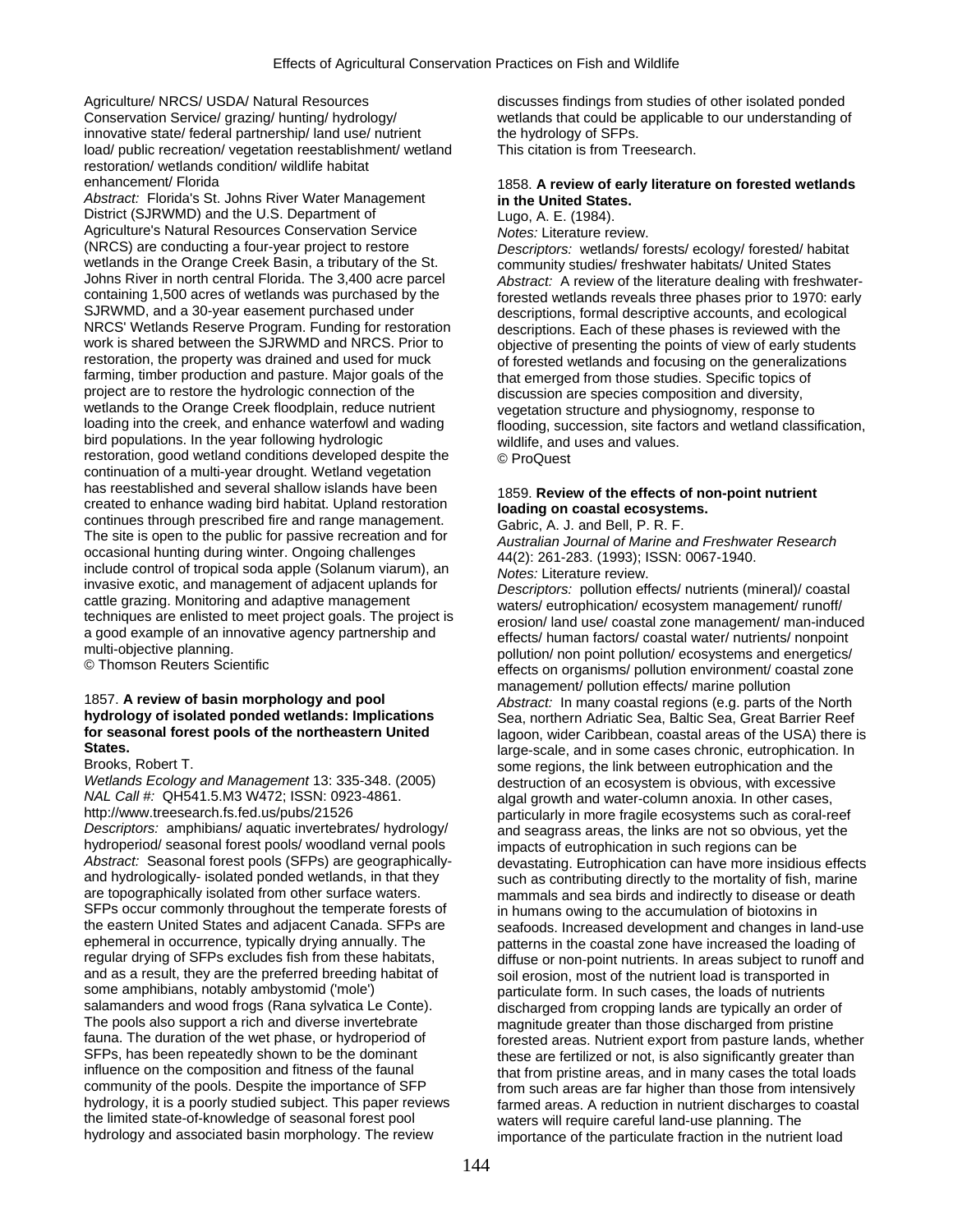necessitates effective control of soil erosion. The *Abstract:* This review updates the Division of Fish and hydrological and nutrient linkage between terrestrial and Wildlife's understanding of the role of submersed aquatic marine ecosystems must be emphasized. Collective vegetation (SAV) in providing fish habitat in Minnesota management of hinterland and coastal-zone resources lakes. Below, are several generalizations and could initiate remediation of a serious and growing problem. recommended approaches for aquatic plant management. © ProQuest 1. Many fish, such as sunfish, largemouth bass, northern

## 1860. Rice fields as temporary wetlands: A review.

*Israel Journal of Zoology* 47(4): 513-528. (2001);

*Descriptors:* wetlands/ agricultural land/ Oryza sativa/ rice/ wetlands/ aquatic entomology

*Abstract:* Rice fields are temporary wetlands that harbor contributes to the loss of native SAV by dislodging many of the same species that breed in natural temporary plants and resuspending sediments. 4. Generally, ponds. Therefore the rice agroecosystem has the potential conditions for game fish deteriorate when the percentage or<br>to help sustain the regional biodiversity of many a basin that is covered with SAV falls below 10% or to help sustain the regional biodiversity of many a basin that is covered with SAV falls below 10% or<br>invertebrates and vertebrates. Like natural areas of exceeds 60%. This range does not consider basin invertebrates and vertebrates. Like natural areas of exceeds 60%. This range does not consider basin<br>wetlands, rice cultivation provides a habitat mosaic of example of morphometry (i.e., shallow versus deep) which ultimate wetlands, rice cultivation provides a habitat mosaic of morphometry (i.e., shallow versus deep) which ultimately<br>temporary and more permanent waters. Because of their controls how much vegetation naturally grows within a l temporary and more permanent waters. Because of their controls how much vegetation naturally grows within a lake.<br>Iow floral diversity and because their species composition 5. Studies show native plants provide higher qual low floral diversity and because their species composition 5. Studies show native plants provide higher quality habit<br>Mill rarely overlan completely with that of natural ponds, rice for desirable fish than invasive non-nat will rarely overlap completely with that of natural ponds, rice fields are not substitutes for natural temporary ponds. Curly-leaf pondweed or Eurasian watermilfoil. However,<br>However, they are important in sustaining populations of these non-native plants provide better habitat than li However, they are important in sustaining populations of these non-native plants provide better habitat than little several species, including wading birds and frogs. Farming the order No SAV, 6. Minnesota lakes infested w several species, including wading birds and frogs. Farming no SAV. 6. Minnesota lakes infested with curly-leaf<br>methods vary widely, and different practices can alter the pondweed or Eurasian watermilfoil have not seen larg methods vary widely, and different practices can alter the pondweed or Eurasian watermilfoil have not seen large<br>suitability of rice fields as habitats. Farmers use water declines in game fish populations. 7. Lake producti suitability of rice fields as habitats. Farmers use water declines in game fish populations. 7. Lake productivity and sometimes fish to control initial plant conditions appear to greatly affect selective management, pesticides, and sometimes fish to control initial plant conditions appear to greatly affect selective<br>crop pests and mosquitoes, and other taxa may be affected wholelake herbicide's (such as fluridone) effect o crop pests and mosquitoes, and other taxa may be affected wholelake herbicide's (such as fluridone) effect on fi<br>as well. Farmers may irrigate rice intermittently to control habitat. Whole-lake studies in infested, moderat as well. Farmers may irrigate rice intermittently to control habitat. Whole-lake studies in infested, moderately-<br>nests, and intermittent habitat holds fewer species than productive (mesotrophic) Michigan lakes with abunda pests, and intermittent habitat holds fewer species than productive (mesotrophic) Michigan lakes with abundant<br>areas that are flooded for longer periods. Broad-spectrum hative plants, showed neutral to positive effects of areas that are flooded for longer periods. Broad-spectrum native plants, showed neutral to positive effects of flu<br>nesticides may harm invertebrates and other wildlife, and on fish habitat. 2 8. Fluridone applications in i pesticides may harm invertebrates and other wildlife, and on fish habitat. 2 8. Fluridone applications in infested<br>may even cause pest resurgences if they have greater on a productive (eutrophic) Minnesota lakes with low c may even cause pest resurgences if they have greater productive (eutrophic) Minnesota lakes with low cover of<br>effects on predator populations than on the pests. Fish have SAV can have dramatic negative effects on SAV effects on predator populations than on the pests. Fish native SAV can have dramatic negative effects on SAV<br>
often decrease the abundance of invertebrate predators habitats, water clarity, and fish communities. 9. Aquatic often decrease the abundance of invertebrate predators, habitats, water clarity, and fish communities. 9. Aquatic<br>but fish farming in rice fields often discourages the use of plant management policies should reflect a prec but fish farming in rice fields often discourages the use of plant management policies should reflect a precautionary<br>harmful pesticides. Because farming practices can affect approach where it is understood that any altera harmful pesticides. Because farming practices can affect approach where it is understood that any alteration to SAV<br>the conservation value of rice fields, ecologists are will invariably have some effect on a lake's fish co the conservation value of rice fields, ecologists are will invariably have some effect on a lake's fish community.<br>Therefore, policies should ostensibly be conservative with the result of the role of rice. encouraged to work with farmers and study the role of rice fields in the population dynamics of temporary pond the intent to minimize habitat degradation. 10. Limiting the<br>species, and how changing farming methods alter this role. cumulative amount of SAV removal may be the most species, and how changing farming methods alter this role. © ProQuest prudent approach towards precautionary management.

Valley, Ray D.; Cross, Timothy K.; and Radomski, Paul

management/ aquatic plant management/ implications of nearshore habitat is critical for fish recruitment. Any<br>rele as habitat in lakes/ habitat utilization/ rele of record netword should be viewed as habitat loss, and effo removal should be viewed as habitat loss, and efforts role as habitat in lakes/ habitat utilization/ role of role of removal should be made to minimize this loss. It follows that 100 submersed aquatic vegetation in lakes/ exotic plant<br>invasions and management implications/ Lake/ role of<br>submersed aquatic vegetation as habitat/ exotic plant<br>invasion and management implications/ Minnesota/ habitat<br>role o

pike, and muskellunge, depend on SAV for food and<br>shelter. Nongame fish such as darters, minnows, and Lawler, S. P.<br>
Israel Journal of Zoology 47(4): 513-528 (2001): The presence of SAV tends to ISSN: 0021-2210<br>Descriptors: wetlands/ agricultural land/ Orvza sativa/ rice/ common carp often dominate turbid lakes with little to no SAV. Carp are an invasive non-native species that<br>contributes to the loss of native SAV by dislodging rooted many of the same species that breed in natural temporary entity plants and resuspending sediments. 4. Generally,<br>ponds. Therefore the rice agroecosystem has the potential conditions for game fish deteriorate when the perce However, thresholds should be dependent on lake type. 1861. The role of submersed aquatic vegetation as<br>
habitat for fish in Minnesota lakes, including the<br>
implications of non-native plant invasions and their<br>
mechanical harvesting may be reasonable for some lakes<br>
mechanica **management. management**<br>
(e.g., small eutrophic lakes); stricter thresholds may be<br>
valley Ray D: Cross Timothy K: and Radomski Paul needed for others (e.g., soft water lakes, large or deep *Minnesota Department of Natural Resources Section of* lakes). 11. Overall, whole-lake aquatic plant treatment is<br>*Kinnesota Department of Natural Resources Section of* risky. Significant biological risks associated with l risky. Significant biological risks associated with large-scale *Fisheries Special Publication* 160: 1-25. (2004); manipulations include excessive removal of fish habitat and ISSN: 0193-1245. http://wfs.sdstate.edu/wfsdept/Pond%20Web%20Page/<br>
Subm%20veg%20MN%20DRN%20Valley%20report.pdf<br>
Descriptors: conservation measures/ecology/ habitat/<br>
reshwater habitat/ lentic water/ land zones/ Pisces: habitat<br>
management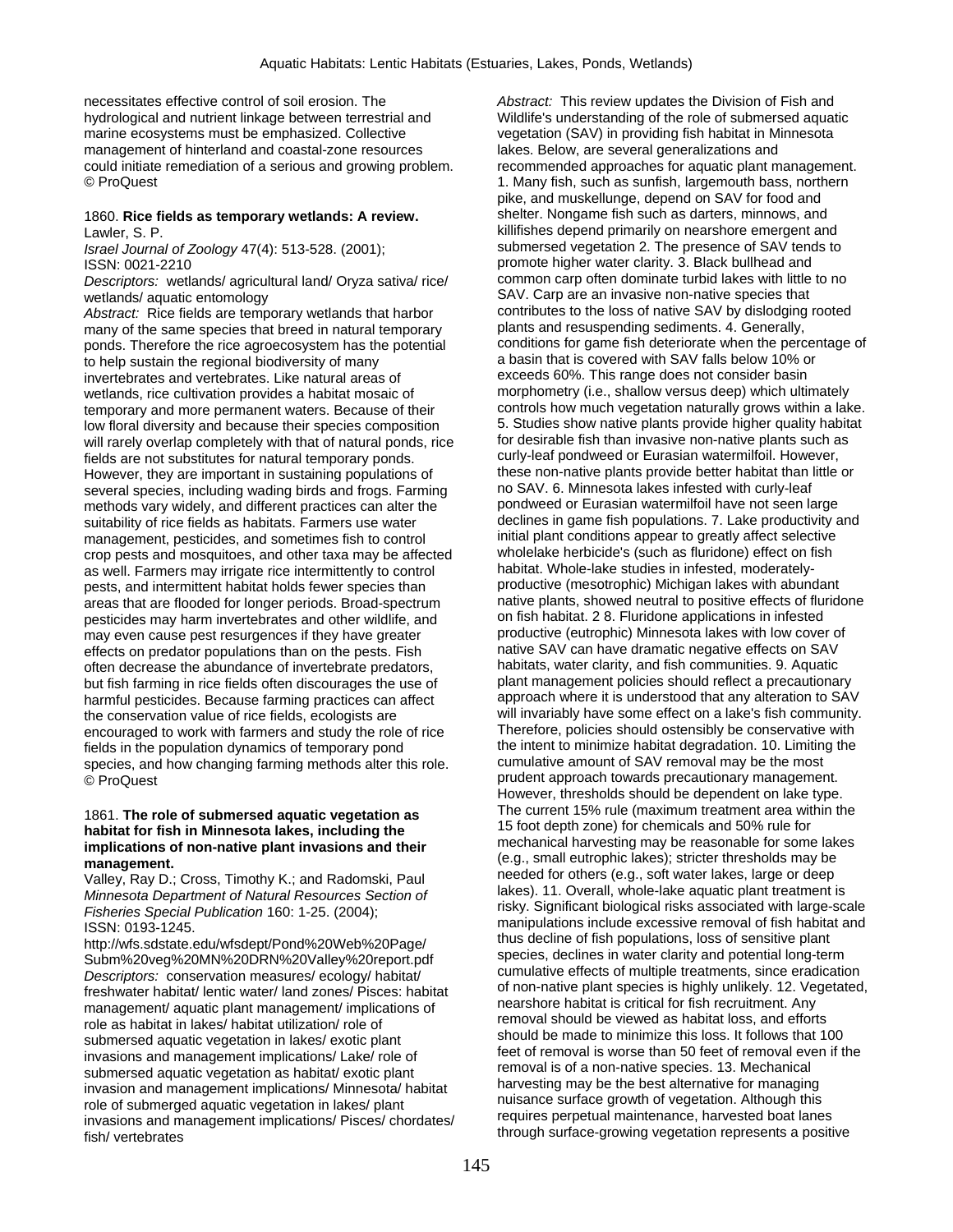benefit for recreational access and fish habitat (harvested *Abstract:* There has been little discussion of how and when strips of SAV increases edge and may benefit game to integrate wildlife science into ecological restoration

*Wildlife Society Bulletin* 34(4): 914-920. (2006)

*Descriptors: Black bear/ conservation/ migratory birds/* Mississippi Alluvial Valley/ restoration/ Ursus americanus ecosystem models. Wildlife species are often the subject of luteolus<sup>/</sup> Wetlands Reserve Program/ Wetlands long-term monitoring and research because they have<br>Abstract: The Mississippi River Alluvial Valley includes the commercial value, are conspicuous, or have aesthetic Abstract: The Mississippi River Alluvial Valley includes the commercial value, are conspicuous, or have aesthetic<br>floodplain of the Mississippi River from Cairo, Illinois, USA. appeal. Wildlife parameters can be good perfo floodplain of the Mississippi River from Cairo, Illinois, USA, appeal. Wildlife parameters can be good performance<br>to the Gulf of Mexico, Originally this region supported about measures for large-scale restoration projects to the Gulf of Mexico. Originally this region supported about measures for large-scale restoration projects because<br>10 million ha of bottomland hardwood forests, but only some species integrate information over large spati 10 million ha of bottomland hardwood forests, but only some species integrate information over large spatial<br>About 2.8 million ha remain today. Furthermore, most of the scales and are long-lived. Parameters associated with about 2.8 million ha remain today. Furthermore, most of the scales and are long-lived. Parameters associated with remaining bottomland forest is highly fragmented with threatened or endangered wildlife species should get<br>altered hydrologic processes. During the 1990s landscape-<br>special consideration as performance measures because altered hydrologic processes. During the 1990s landscapescale conservation planning efforts were initiated for the information will meet multiple needs rather than just<br>migratory birds and the threatened Louisiana black bear those of the conceptual ecosystem model. Finally, wet migratory birds and the threatened Louisiana black bear those of the conceptual ecosystem model. Finally, wetland<br>(Ursus americanus luteolus). These plans call for large-<br>ecosystem restoration projects need to sustain fund (Ursus americanus luteolus). These plans call for large-<br>scale reforestation and restoration efforts in the region<br>decades to ensure the restored system is self-sustaining. scale reforestation and restoration efforts in the region, decades to ensure the restored system is self-sustaining<br>
particularly on private lands. In 1990 the Food, Agriculture. Wildlife are a valued resource that can hel particularly on private lands. In 1990 the Food, Agriculture, Wildlife are a valued resource that can help achieve that can help achieve that can help achieve that can help achieve the Wetlands of the Wetlands of the socia Conservation and Trade Act authorized the Wetlands social feasibility of a project by providing a way to<br>Reserve Program (WRP). The WRP is a voluntary program communicate complex science in terms that society Reserve Program (WRP). The WRP is a voluntary program communicate complex society in terms that society in terms that society administered by the United States Department of the understands and values. administered by the United States Department of entity and the understands and values.<br>Agriculture that provides eligible landowners with financial  $\degree$  2008 Elsevier B.V. All rights reserved. Agriculture that provides eligible landowners with financial incentives to restore wetlands and retire marginal farmlands from agricultural production. As of 30 September 2005, 1864. **Salt toxicosis in ruddy ducks that winter on an** over 275,700 ha have been enrolled in the program in the **agricultural evaporation basin in California.**  Mississippi River Alluvial Valley, with the greatest Gordus, A. G.; Shivaprasad, H. L.; and Swift, P. K. concentration in Louisiana, Arkansas, and Mississippi, *Journal of Wildlife Diseases* 38(1): 124-131. (2002) USA. Hydrologic restoration is common on most sites, with *NAL Call #:* 41.9 W64B; ISSN: 0090-3558 open-water wetlands, such as moist-soil units and sloughs, *Descriptors:* brain sodium/ evaporation ponds/ hypersaline constituting up to 30% of a given tract. Over 33,200 ha of water/ Oxyura jamaicensis/ ruddy duck/ salt encrustation/ open-water wetlands have been created, potentially salt toxicosis providing over 115,000,000 duck-use days. Twenty-three of *Abstract:* Agricultural evaporation basins are used as a 87 forest-bird conservation areas have met or exceed core means to dispose of highly saline underground-tilehabitat goals for migratory songbirds and another 24 have drainage water in the San Joaquin Valley (California, USA). met minimum area requirements. The WRP played an The hypersaline water conditions encourage high aquatic integral role in the fulfillment of these goals. Although some invertebrate production, primarily brine shrimp (Artemia landscape goals have been attained, the young age of the franciscana), which attract birds to those sites. Cool winter program and forest stands, and the lack of monitoring, has temperatures (<4 C) and hypersaline water conditions limited evaluations of the program's impact on wildlife (>70,000 μ mhos/cm) resulted in feather salt encrustation<br>
and salt toxicosis in ruddy ducks (Oxyura iamaicensis).

# restoration: Lessons from the Everglades.

*Ecological Engineering* 26(1): 70-83. (2006) *NAL Call #:* TD1.E26; ISSN: 09258574. Liver arsenic, lead, and mercury concentrations were <1 *Descriptors:* conceptual model/ ecosystem restoration/ copper liver concentrations did not differ significantly (P > Everglades/ indicator/ monitoring/ performance measure/ environmental protection/ monitoring/ wetlands/<br>
biodiversity/ ecology/ ecosystems/ environmental example and sufficient to cause toxicity. Significant gross and biodiversity/ ecology/ ecosystems/ environmental sufficient to cause toxicity. Significant gross and<br>protection/ monitoring/ restoration/ wetlands/ bioindicator/ microscopic lesions in most of the dead birds included protection/ monitoring/ restoration/ wetlands/ bioindicator/ monitoring/ restoration ecology/ wetland/ Aves conjunctivitis, lens opacity and cataract formation, vascular

species).<br>
© Thomson Reuters Scientific **and the recent emergence of wetland ecosystem**<br>
estoration offers an opportunity to use wildlife science restoration offers an opportunity to use wildlife science to increase the probability of a project being successful. This 1862. **The role of the Wetland Reserve Program in** paper traces the evolution of wetland ecosystem restoration **conservation efforts in the Mississippi River** in North America and proposes three roles for wildlife **Alluvial Valley.** science in wetland ecosystem restoration: (1) contribute to King, S. L.; Twedt, D. J.; and Wilson, R. R. conceptual ecosystem models, (2) develop quantitative<br>Wildlife Society Bulletin 34(4): 914-920 (2006) enformance measures and restoration targets that track *NAL Call #:* SK357.A1W5; ISSN: 00917648. the progress of restoration, and (3) achieve social feasibility *Notes:* doi: 10.2193/0091-7648 (2006)34 by sustaining long-term public support for a project. The [914:TROTWR] 2.0.CO;2.<br>Descriptors: Black bear/ conservation/ migratory birds/ extensive knowledge base for many species of wildlife

and salt toxicosis in ruddy ducks (Oxyura jamaicensis). © 2008 Elsevier B.V. All rights reserved. During December 1998 and January 1999, approximately 200 dead and sick ruddy ducks were collected from an 1863. **The role of wildlife science in wetland ecosystem** evaporation basin and five healthy control ruddy ducks Gawlik, D. E.<br>  $E_{\text{colorical}\text{ Encineering 26(1)}:\text{70-83}$  (2006) 21,890 ppm sodium (wet tissue mass) in seven dead birds. *Notes:* doi: 10.1016/j.ecoleng.2005.09.008.<br>*Descriptors:* conceptual model/ecosystem restoration/ copper liver concentrations did not differ significantly (P > wading birds/ wildlife/ biodiversity/ ecology/ ecosystems/ had significantly higher liver selenium, cadmium, iron, and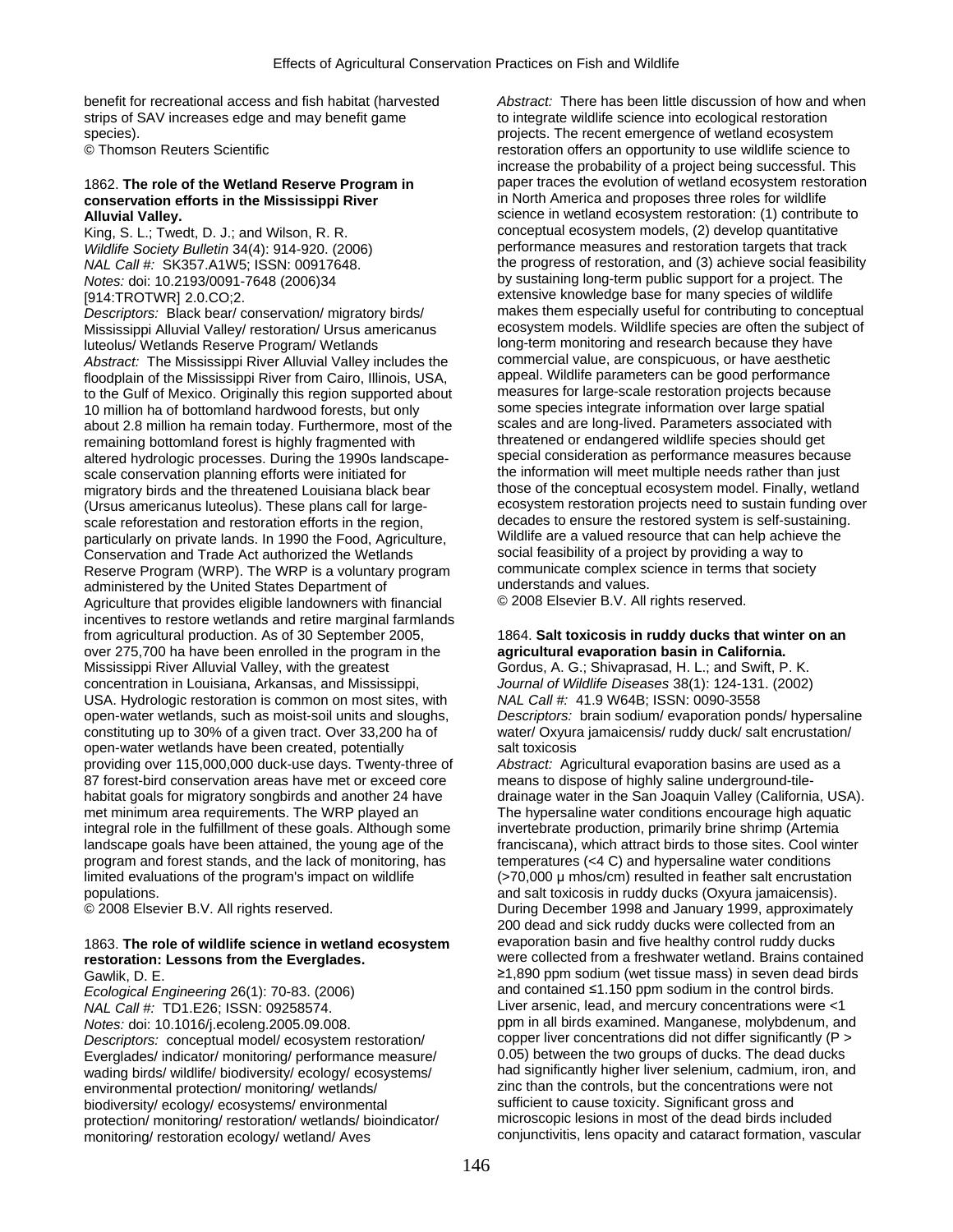## 1865. **Scale-dependent habitat use in three species of**

Johnson, W. C. Fisher, S. J. and Willis, D. W.

*Landscape Ecology* 14(3): 267-276. (1999) *Wetlands* 20(3): 470-478. (2000) *NAL Call #:* QH541.15.L35 L36; ISSN: 0921-2973 *NAL Call #:* QH75.A1W47; ISSN: 02775212 *Descriptors:* wetlands/ habitat utilization/ nesting behavior/ *Descriptors:* Missouri River/ native fishes/ perched foraging behavior/ aquatic birds/ Podilymbus podiceps/ wetland/ zooplankton production/ community dynamics/ Xanthocephalus xanthocephalus/ Chlidonias niger/ South ichthyofauna/ seasonality/ wetland/ zooplankton/ United Dakota/ yellow-headed blackbird/ black tern/ States/ Ameiurus melas/ Bosmina prairie wetlands *Abstract:* The Missouri River floodplain historically

*Abstract:* We evaluated the influence of scale on habitat contained numerous wetlands; however, alterations to the use for three wetland-obligate bird species with divergent corridor have resulted in the loss of flood-pulse processes. life history characteristics and possible scale-dependent The annual contributions of small wetlands (<15 ha) criteria for nesting and foraging in South Dakota, USA. A perched on the Missouri River floodplain have not been select survey wetlands within strata defined by region, filling perched wetlands in the upper Missouri River basin wetland density, and wetland surface area. We used 18-m remain unclear. The objective of this study was to survey (0.1 ha) fixed radius circular-plots to survey birds in 412 aquatic fauna and basic habitat characteristics in a small semipermanent wetlands during the summers of 1995 and perched wetland before, during, and after a connection 1996. Variation in habitat use by pied-billed grebes period within a naturally functioning section of the Missouri (Xanthocephalus xanthocephalus), two sedentary species parameters were sampled during May, July, and<br>that rarely exploit resources outside the vicinity of nest September 1997. No significant differences (P > 0.05; that rarely exploit resources outside the vicinity of nest wetlands, was explained solely by within-patch variation.  $F < 4.2$ ; df = 2,9) in densities or catch-per-unit-effort among Yellow-headed blackbirds were a cosmopolitan species that sample periods were detected for macroinvertebrates. commonly nested in small wetlands, whereas pied-billed Copepoda nauplii, calanoid Copepoda, and Bosmina spp. grebes were an area-sensitive species that used larger densities showed significant changes ( $P < 0.03$ ;  $F > 6.1$ ; df requirements for black terns (Chlidonias niger), a vagile densities exceeded other regional means by as much as species that typically forages up to 4 km away from the nest 900%. Twenty-four fish species were documented in the wetland, fluctuated in response to landscape structure. wetland; however, the black bullhead, Ameiurus melas<br>Black tern area requirements were small (6.5 ha) in Rafinesque, dominated the fish community. Wetland de heterogeneous landscapes compared to those in and surface area increased during the connection period homogeneous landscapes (15.4 - 32.6 ha). Low wetland and inundated terrestrial grasses and woody debris. Decay density landscapes composed of small wetlands, where few of submerged organic matter, combined with the lack of nesting wetlands occurred and potential food sources were rooted macrophytes, loss of algal productivity to flushing, spread over large distances, were not widely used by black and higher turbidity, may have all contributed to reduced terns. Landscape-level measurements related to black tern summer dissolved oxygen levels. Avian feeding activity occurrence extended past relationships between wetlands suggested that fishes were using the upper water column into the surrounding matrix. Black terns were more likely to when nearly anoxic lower water column conditions existed. occur in landscapes where grasslands had not been tilled Although the wetland habitat may be harsh, presence of for agricultural production. Our findings represent empirical juvenile fishes and dense zooplankton populations evidence that characteristics of entire landscapes, rather establishes the potential importance of these water bodies than individual patches, must be quantified to assess to the Missouri River ecosystem. habitat suitability for wide-ranging species that use  $\heartsuit$  2008 Elsevier B.V. All rights reserved. resources over large areas. © ProQuest 1868. **Seasonal dynamics of bird assemblages in a** 

## 1866. Seasonal and semipermanent wetlands of Weller, Milton W. **California: Invertebrate community ecology and** *Journal of Field Ornithology* 65(3): 388-401. (1994) **responses to management methods.** *NAL Call #:* 413.8 B534; ISSN: 0273-8570

de Szalay, Ferenc A.; Euliss, Ned H.; and Batzer, Darold P. *Descriptors:* management strategy/ species richness/ In: Invertebrates in freshwater wetlands of North America: Texas/ birds/ bird diversity/ estuarine ecosystems/ Ecology and management/ Batzer, Darold P.; Rader, wetlands/ bird populations Russell B.; and Wissinger, Scott A. *Abstract:* Bird species richness and seasonality were New York: John Wiley & Sons, 1999; pp. 829-855. Sampled in diverse habitats of an estuarine wetland *Notes:* ISBN: 0471292583. complex of San Bernard National Wildlife Refuge on the *NAL Call #:* QL365.4.A1I58 mid-Texas coast. Observations made between 1985 and

congestion in various organs most notably in the meninges *Descriptors:* Invertebrata/ habitat management/ seasonal of the brain, and myocardial and skeletal muscle and semipermanent wetlands management effect on fauna/ degeneration.<br>
© 2008 Elsevier B.V. All rights reserved. entitled and seminage wetlands/ community ecology and management/ California wetlands/ community ecology and management/ California © Thomson Reuters Scientific

## **prairie wetland birds.** 1867. **Seasonal dynamics of aquatic fauna and habitat**  Naugle, D. E.; Higgins, K. F.; Nusser, S. M.; and **parameters in a perched upper Missouri River Wetland.**

stratified, two-stage cluster sample was used to randomly viewed as important; however, consequences of draining or (Podilymbus podiceps) and yellow-headed blackbirds River. Fishes, macroinvertebrates, zooplankton, and habitat wetlands regardless of landscape pattern. Area  $= 2.9$  and collectively surpassed 3,200 organisms/L. These Rafinesque, dominated the fish community. Wetland depth

## **Texas estuarine wetland.**

1991 included all months, and form a composite annual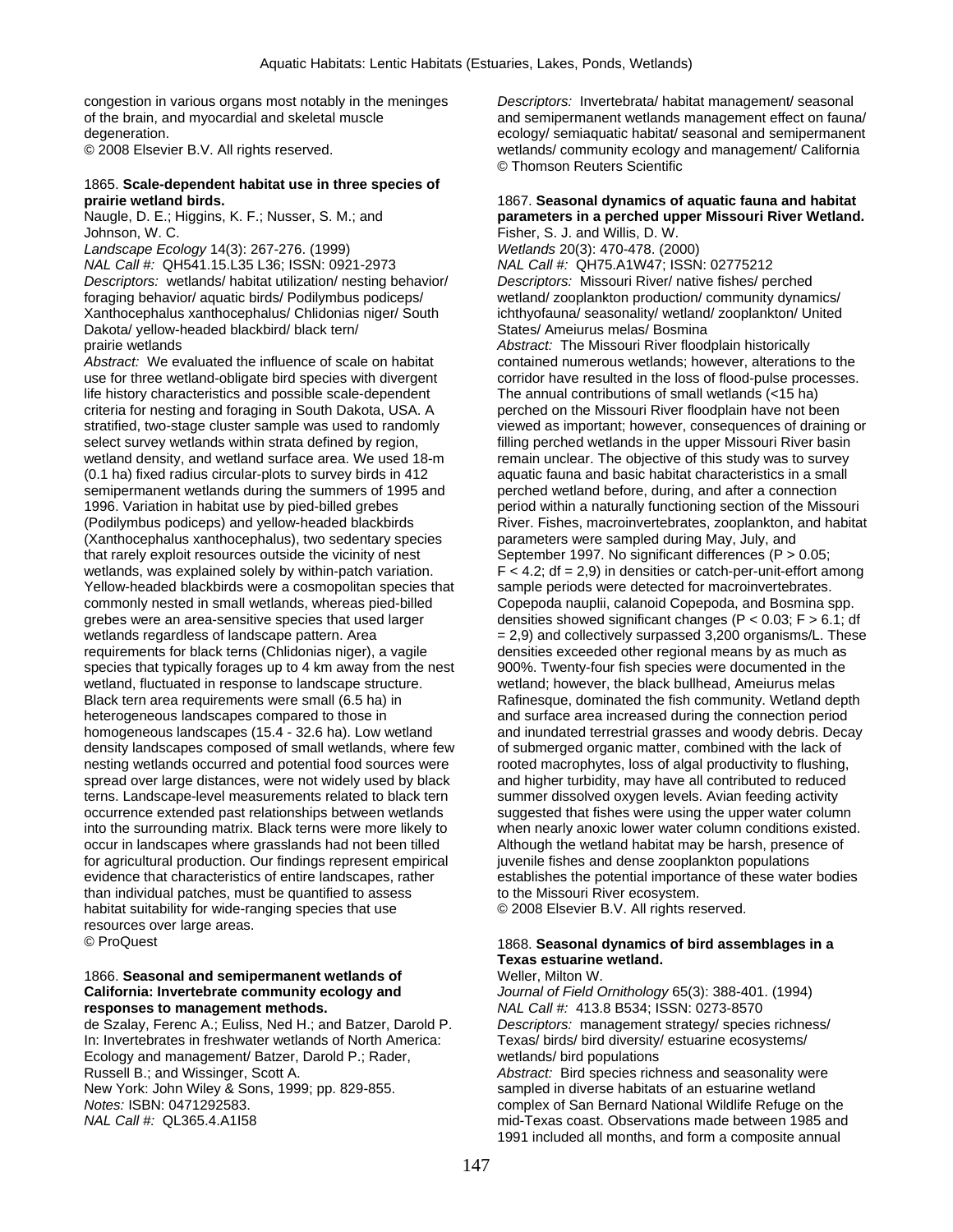view; 121 species were recorded, with 54 taxa identified in 1871. **Selenium in wetlands and waterfowl foods at**  1 mo. Only 23 species occurred regularly over a series of **Kesterson Reservoir California, USA 1984.**  months, and their patterns of wetland use varied markedly Schuler C. A.; Anthony R. G.; and Ohlendorf H. M. by species and season. The wetland complex served *Archives of Environmental Contamination and Toxicology* different functions for different species, but most used the area for migration stops and wintering. Eleven species were *NAL Call #:* TD172.A7; ISSN: 0090-4341 considered breeders in the brackish marsh, but another 33 *Descriptors:* plants/ aquatic insects/ agrichemicals/ water species probably nested in nearby freshwater wetlands, coastal islands or in shrubs or small trees, and fed or rested health hazard/ toxicity in the marsh. Such coastal areas are used by birds year- *Abstract:* Kesterson Reservoir (Kesterson) received round and, in addition to protection, need management subsurface agricultural drainwater containing high levels of strategies to ensure habitat diversity and normal water salts and selenium from farmland in the San Joaquin Valley regimes which will maintain natural bird diversity and serve of California. The accumulation of selenium in wetlands and all species for different life stages. waterfowl foods at Kesterson was investigated during May,

## **need for integrated research by agricultural and wildlife interests.** 1.5 to 170 . μ.g/g dry weight and were about 11 to 290

In: Water for Agriculture and Wildlife and the Environment: Concentrations in some waterfowl food plants and insections in some waterfowl food plants and insections of the Environment: Concentrations and insects and insect Win-Win Opportunities -- Proceedings from the USCID Denver, Colo.: U.S. Committee on Irrigation and Drainage;

*Descriptors: Conservation Reserve Program/ regional* Abstract: Examined the influences of sedimentation on water.<br>Wildlife values in wetlands within the Prairie Pothole **C** Thomson Reuters Scientific wildlife values in wetlands within the Prairie Pothole Region.

## 1870. **Selenium in agricultural drainage: Essential Playa Lakes, Texas, USA. nutrient or toxic threat? Conway, W. C.; Smith, L. M.; and Ray, J. D.**

*Journal of Irrigation and Drainage Engineering* 

Abstract: The essential nutrient selenium is believed waders/ wetlands/ playa lakes/ Texas/ Anatidae/<br>Tesponsible for numerous deformities, reproductive failures. Charadrius alexandrinus/ Charadrius vociferous/ responsible for numerous deformities, reproductive failures, Charadrius alexandrinus/ Charadrius vociferous/<br>Charadrius vociferus/ Himantopus mexicanus/<br>Charadrius vociferus/ Himantopus mexicanus/ and deaths of migratory birds at Kesterson Reservoir in Charadrius vociferus/ Himantopus mexicanus/ California's San Joaquin Valley. Wildlife problems at the Recurvirostra americana<br>
reservoir appeared only a few years after the area began Abstract: Wetlands in the Playa Lakes Region of Texas are reservoir appeared only a few years after the area began *Abstract:* Wetlands in the Playa Lakes Region of Texas are<br>
receiving selenium-laden subsurface drainage water from important habitats for North American wintering receiving selenium-laden subsurface drainage water from important habitats for North American wintering water<br>Iess than 42.000 acre (17.000 ha) or irrigated agricultural and migrant shorebirds. However, shorebird breeding less than 42,000 acre (17,000 ha) or irrigated agricultural land on the west side of the valley. Although substantially biology has been overlooked in characterizing the region's<br>
reduced in acreage from their historic extent the valleys's ecological importance. In 1998 and 1999, A reduced in acreage from their historic extent, the valleys's wetland habitats continue to satisfy the wintering and (Recurvirostra americana), Black-necked Stilt (Himantopus<br>migratory needs of substantial populations of Pacific Flyway mexicanus), Killdeer (Charadrius vociferous), an migratory needs of substantial populations of Pacific Flyway migratory birds. Remnant anadromous fish populations Plover (C. alexandrinus) breeding ecology were studied in<br>
struggle to survive the inadequate flows and low water playas, saline lakes, and riparian wetlands in the Play struggle to survive the inadequate flows and low water playas, saline lakes, and riparian wetlands in the Playa<br>In the valley's riverine habitats It is estimated that in Lakes Region of Texas. Chronology of nest initiation quality of the valley's riverine habitats. It is estimated that in Lakes Region of Texas. Chronology of nest initiation, clu<br>order to sustain intensively managed irrigated agriculture sizes, and hatching success for 298 Sn order to sustain intensively managed, irrigated agriculture sizes, and hatching success for 298 Snowy Plover, 111<br>and associated high levels of crop production, more than American Avocet, 43 Killdeer, and 26 Black-necked S and associated high levels of crop production, more than American Avocet, 43 Killdeer, and 26 Black-necked Stilt<br>1.000.000 acre (405.000 ha) of land on the west side of the clutches were measured. All four species nested i 1,000,000 acre (405,000 ha) of land on the west side of the clutches were measured. All four species nested in saline<br>valley must eventually be drained. Unless extraordinary lakes, American Avocet and Killdeer also nested valley must eventually be drained. Unless extraordinary measures are taken, the potential is great for contaminated and Snowy Plover nested on riparian wetlands. American agricultural drainage to further harm fish and wildlife Avocet had higher hatching success in 1999 (52%) than resources of the San Joaquin Valley. 1998 (8%), because of more suitable hydrological © 2008 Elsevier B.V. All rights reserved. conditions and lower predation. Hatching success was

© Thomson Reuters Scientific **August, and December of 1984. High concentrations of** August, and December of 1984. High concentrations of selenium were found in water, sediments, terrestrial and 1869. **Sedimentation of Prairie Pothole wetlands: The** aquatic vegetation, and aquatic insects. Mean selenium Gleason, R. A. and Euliss, N. H. (Gleason, R. A. and Euliss, N. H. times those found at a nearby reference site.<br>In: Water for Agriculture and Wildlife and the Environment: Concentrations in some waterfowl food plants and Wetlands Seminar.Bismarck, North Dakota.) Schaack, J.; health hazard to birds. Selenium concentrations were more Anderson, S. S.; U.S. Committee on Irrigation and seasonally variable in aquatic plants than in aquatic insects. Drainage; and U.S. Bureau of Reclamation (eds.) Few differences in selenium accumulation were found<br>Denver, Colo.: U.S. Committee on Irrigation and Drainage: among ponds. Deposition of selenium in plant parts was not pp. 107-114; 1997.<br>
MAL Call #: GB624.U83 1996 **by the secure of the secure of the secure of the secure intermediate.** Most biota seeds and leaves were intermediate. Most biota<br>bioaccumulated maximum selenium concentrations that conservation programs/ Prairie Pothole Region were 1,000 to nearly 5,00 times the concentration in the<br>Abstract: Examined the influences of sedimentation on water

## 1872. **Shorebird breeding biology in wetlands of the**

Moore, S. B. *Waterbirds* 28(2): 129-138. (2005) 115(1): 21-28. (1989) *Descriptors:* American avocet/ black-necked stilt/ breeding *NAL Call #:* 290.9 Am3ps (IR); ISSN: 0733-9437 biology/ killdeer/ playas/ saline lakes/ snowy plover/ clutch *Descriptors:* agricultural drainage/ wildlife habitat/ size/ conservation planning/ habitat management/ hatching/ selenium/ Kesterson Reservoir/ California predation/ reproductive biology/ reproductive success/<br>Abstract: The essential nutrient selenium is believed waders/ wetlands/ playa lakes/ Texas/ Anatidae/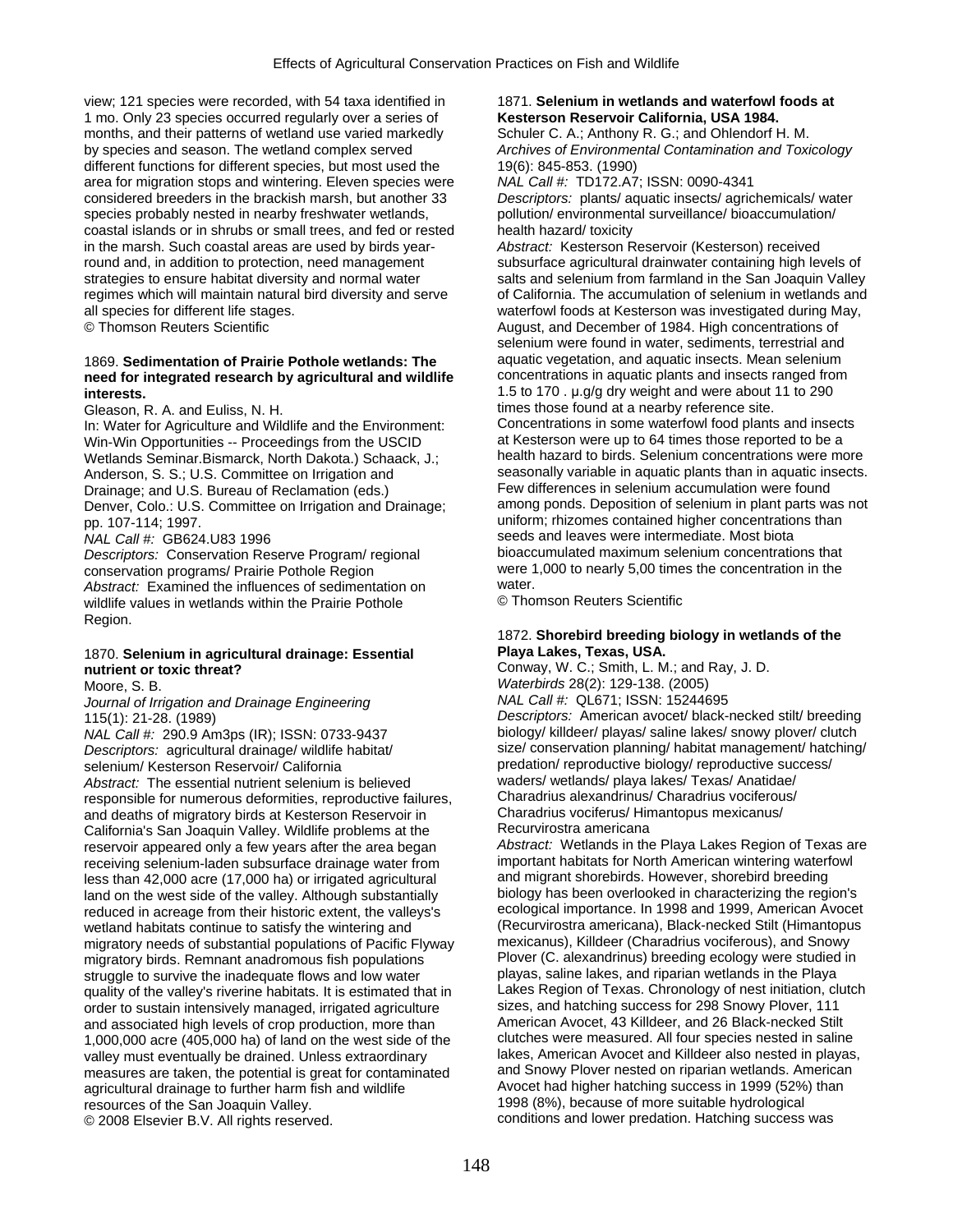higher in 1998 than 1999 for Killdeer (1998, 63%; 1999, protection/ habitats/ Aves/ Charadrius vociferus/ Gallinago 21%) and Snowy Plover (1998, 47%; 1999, 33%) due to gallinago/ Mississippi R./ United States/ birds/ killdeer/ failures caused by flooding and hail in 1999. In other common snipe regions, clutch predation limits shorebird productivity, but *Abstract:* We assessed shorebird use of artificial wetlands hatching success in the Playa Lakes Region appears to be within the Mississippi Alluvial Valley during the winters of limited by unpredictable precipitation patterns and wetland 1991-1992 and 1992-1993 and during the autumn of 1994. hydroperiod. As such, breeding shorebird conservation and On agricultural fields managed to provide habitat for management should focus upon maintaining wetland waterfowl from November to March, mean shorebird

*Journal of Wildlife Management* 69(1): 174-184. (2005)

*Descriptors:* freshwater ecology: ecology, environmental and Wildlife Service specifically to provide foraging hab<br>sciences/ conservation/ biogeography: population studies/ for shorebirds. From August through October 1994 sciences/ conservation/ biogeography: population studies/ for shorebirds. From August through October 1994, we<br>
anthropogenic stress/ nest site selection/ hydroperiod/ boserved 14,564 individual shorebirds of 22 species us anthropogenic stress/ nest site selection/ hydroperiod/ observed 14,564 individual shorebirds of 22 species using riparian wetland/ saline lake/ playas/ created wetland/

provide important habitats for wintering waterfowl, cranes, managed by drawing down water reservoirs was 1224<br>and both migrant and breeding shorebirds, Playa Lakes birds/100 ha. We recommend increased shallow-water and both migrant and breeding shorebirds. Playa Lakes Region wetlands experience naturally fluctuating flooding of agricultural fields, particularly soybean fields, by the hydroperiods but are exposed to anthropogenic stresses during winter to provide habitat for wintering an hydroperiods but are exposed to anthropogenic stresses, during winter to provide habitat for wintering and which are exacerbated during summer and may influence which are exacerbated during summer and may influence spring migrant shorebirds. More importantly, we<br>PLR wetland occupancy and selection by breeding recommend continued water management on public PLR wetland occupancy and selection by breeding shorebirds. We examined wetland-scale habitat use and wetlands from July through October, preferably by drawing<br>nest-site selection of the 4 dominant shorebirds (American down water reservoirs, to provide foraging habitat nest-site selection of the 4 dominant shorebirds (American down water reservoirs, to provide for a down water<br>Avocets IRecurvirostra americanal black-necked stilts southward migrating shorebirds. avocets [Recurvirostra americana], black-necked stilts southward migration short in short and the short manima<br>International short characterius vociferius in Septendent [Himantopus mexicanus], killdeer [Charadrius vociferus], snowy plovers [C. alexandrinus]) nesting in playas, saline lakes, and in both created and riparian wetlands in the PLR 1875. **Short-term response of wetland birds to** of Texas, USA. All 4 species nested in saline lakes. Only **prescribed burning in Rainwater Basin wetlands.**  avocets and killdeer nested in playas, and snowy plovers Brennan, E. K.; Smith, L. M.; Haukos, D. A.; and nested in riparian wetlands. No nests were found in created Lagrange, T. G. wetlands. Wetland habitat changed (P < 0.001) during the *Wetlands* 25(3): 667-674. (2005) breeding season, while water habitats generally decreased. *NAL Call #:* QH75.A1W47; ISSN: 0277-5212 Used (i.e., shorebirds found nesting) Wetlands had more (P *Descriptors:* wetlands/ burning/ species richness/ < 0.05) mudflats than non-used (i.e., shorebirds not found abundance/ migration/ recruitment/ basins/ introduced nesting) wetlands, which had more ( $P < 0.05$ ) dry habitats. species/ incineration/ birds/ species diversity/ forest fires/ Used and non-used wetlands had similar  $(P > 0.05)$  litter/ Aves/ Nebraska/ birds amounts of water habitats. Nests were located close to *Abstract:* Prescribed burning is often used in wetlands to vegetation on bare dry ground and dry ground with remove plant litter, decrease woody or invasive species, shorebirds must select - in a somewhat predictive manner about the within-season, short-term response of wetland upon arrival - wetlands with suitable nest-site and brood- birds to prescribed burning, especially during spring nesting, its presence is not adequate for delineating (reference) wetlands by migratory birds in the Rainwater suitable PLR wetland habitat for breeding shorebirds. Our Basin region of Nebraska, USA during three spring findings that created wetlands cannot compensate for migrations, 2002-2004. We calculated the change in avian need for conservation of natural PLR wetlands.<br>
© Thomson Reuters Scientific<br>
© Thomson Reuters Scientific

Twedt, D. J.; Nelms, C. O.; Rettig, V. E.; and Aycock, S. R. of covariance with week and wetland area as covariates to a form of covariance with week and wetland area as covariates to the analytican Midland Naturalist 140( *American Midland Naturalist* 140(1): 140-152. (1998) *Descriptors:* wetlands/ habitat utilization/ agricultural land/ to wetland area and week, burning had no effect on the wildlife management/ aquatic birds/ artificial substrata/ population density/ migratory species/ ecosystem Soerenson's index also did not differ between burned and management/ birds/ land management/ environmental reference wetlands. Prescribed burning did not improve use

hydrological integrity.  $\blacksquare$  density was 58.6 birds/100 ha, but shorebird densities were © 2008 Elsevier B.V. All rights reserved. Greater on soybean fields than on rice or moist-soil fields. Killdeer (Charadrius vociferus) and common snipe 1873. **Shorebird habitat use and nest-site selection in** (Gallinago gallinago) were common throughout winter, but **the Playa Lakes Region.** shorebird abundance and species richness along survey Conway, Warren C.; Smith, Loren M.; and Ray, James D. routes increased from November through April. During the<br>Journal of Wildlife Management 69(1): 174-184. (2005) late summer and autumn, wetlands on public lands in the *NAL Call #:* 410 J827; ISSN: 0022-541X<br>Descriptors: freshwater ecology: ecology, environmental and Wildlife Service specifically to provide foraging habitat brood rearing habitat<br>
Abstract: Wetlands in the Playa Lakes Region (PLR) was 695 birds/100 ha. whereas mean density on wetlands<br>
Abstract: Wetlands in the Playa Lakes Region (PLR) was 695 birds/100 ha. whereas mean densit *Abstract:* Wetlands in the Playa Lakes Region (PLR) was 695 birds/100 ha, whereas mean density on wetla<br>1224 novide important habitats for wintering waterfowl, cranes. The managed by drawing down water reservoirs was

vegetation. Because water is ephemeral in PLR wetlands, and increase use by wetland birds. However, little is known rearing habitat. Although surface water is necessary for migration. We surveyed use of 19 burned and 19 unburned regional wetland losses in habitat or function highlights the abundance and species richness, as well as generating the need for conservation of natural PLR wetlands.<br>Soerenson's similarity index for burned and reference wetlands in the weeks immediately before and after burning. We compared Soerenson's index values and 1874. **Shorebird use of managed wetlands in the** percent change in abundance and species richness **Mississippi Alluvial Valley.**  $\overline{a}$  between burned and reference wetlands using an analysis<br>
Twedt, D. J.: Nelms, C. O.: Rettig, V. F.: and Avcock, S. R. of covariance with week and wetland area as covariates to *NAL Call #:* 410 M58; ISSN: 0003-0031 area of experimental units. Following removal of effects due<br>Descriptors: wetlands/ habitat utilization/ agricultural land/ to wetland area and week, burning had no effect on the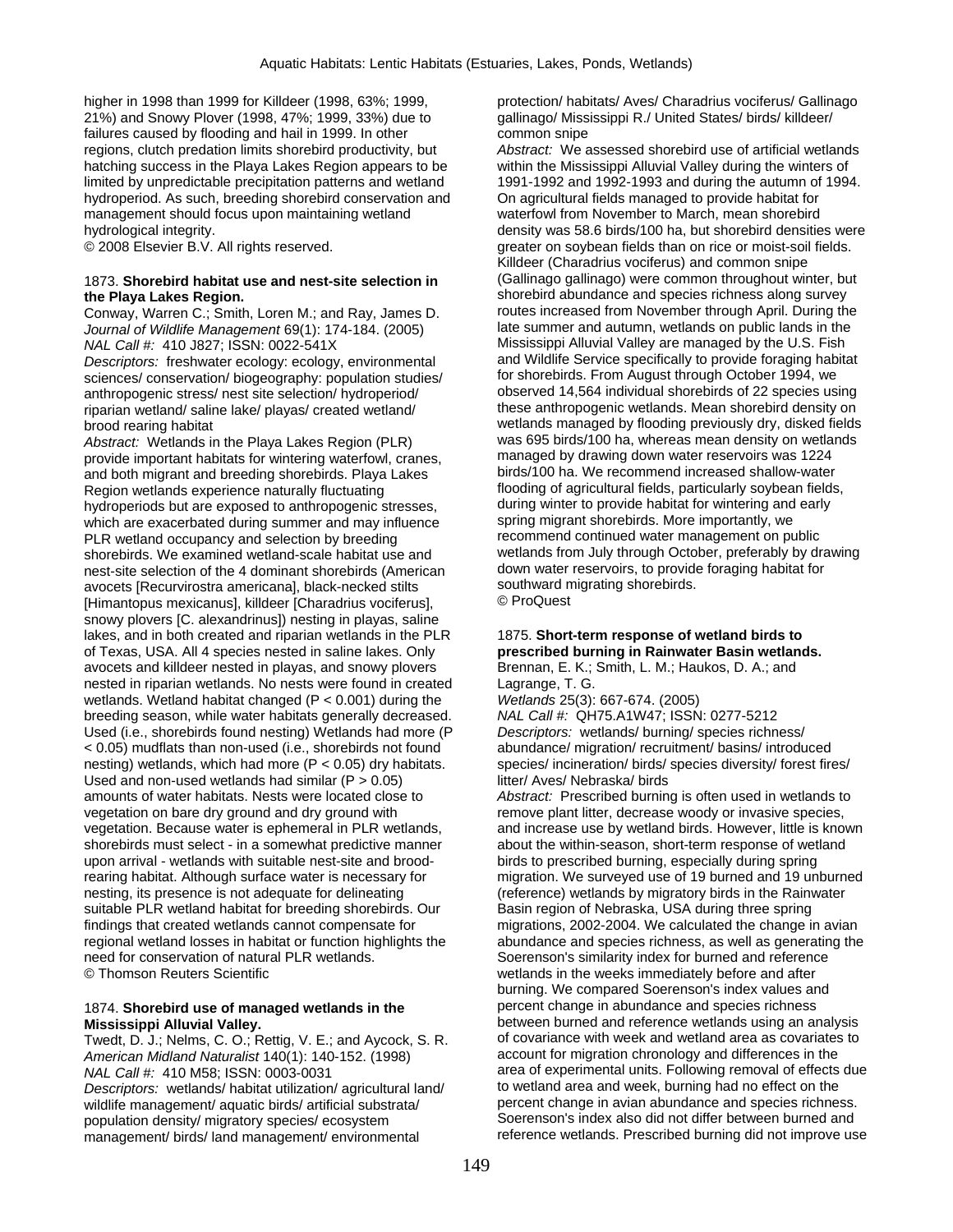of wetlands by migratory birds in the short term. Scale appear to play important roles in regulating large Understanding the immediate and long-term effects of fishes. The most pronounced patterns in abundance and richness, and community composition is imperative for effect size for region was greater than the effect size for management decisions. strategies nested within region for abundance of all species

Royle, J. A.; Koneff, M. D.; and Reynolds, R. E. community structure through time that correlated with the<br>Riometrics 58(2): 270-279 (2002): ISSN: 0006-341X<br>Riometrics 58(2): 270-279 (2002): ISSN: 0006-341X *Biometrics* 58(2): 270-279. (2002); ISSN: 0006-341X number of days post-dry-down. Our results suggest that<br>Descriptors: grasslands/ habitats/ mapping/ prairies/ hydroperiod and water management at the regional scale *Descriptors:* grasslands/ habitats/ mapping/ prairies/ hydroperiod and water management at the regional scale remote sensing/ spatial variation/ statistical analysis/ influence large fish communities of Everglades materion intervals.<br>
© 2004, The Society of Wetland Scientists. waterfowl/ wetlands/ wildlife conservation/ birds © 2004, The Society of Wetland Scientis<br>Abstract: We propose a spatial modelling framework for © 2008 Elsevier B.V. All rights reserved. *Abstract:* We propose a spatial modelling framework for wetland data produced from a remote-sensing-based waterfowl habitat survey conducted in the U.S. Prairie 1878. **Spatial use by wintering greater white-fronted** Pothole Region (PPR) of Montana and North Dakota. The **geese relative to a decade of habitat change in**  data produced from this survey consist of the area **California's Central Valley.**<br>
containing water on many thousands of wetland basins Ackerman, J. T.; Takekawa, J. Y.; Orthmeyer, D. L.; containing water on many thousands of wetland basins Ackerman, J. T.; Takekawa, J. Y.; Orthme<br>(i.e., prairie potholes). We propose a two-state model Fleskes, J. P.; Yee, J. L.; and Kruse, K. L. (i.e., prairie potholes). We propose a two-state model containing wet and dry states. This model provides a *Journal of Wildlife Management* 70(4): 965-976. (2006) concise description of wet probability, *i.e.*, the probability that a basin contains water, and the amount of water *Notes:* doi: 10.2193/0022-541X(2006)70 contained in wet basins. The two model components are [965:SUBWGW]2.0.CO;2. spatially linked through a common latent effect, which is *Descriptors:* agriculture/ Anser albifrons/ California/ Central assumed to be spatially correlated. Model fitting and Valley Joint Venture/ flooded rice/ greater white-fronted<br>prediction is carried out using Markov chain Monte Carlo geese/ habitat use/ landscape change/ radiotelemetry/ prediction is carried out using Markov chain Monte Carlo methods. The model primarily facilitates mapping of habitat wetland management conditions, which is useful in varied monitoring and *Abstract:* We investigated the effect of recent habitat assessment capacities. More importantly, the predictive changes in California's Central Valley on wintering Pacific capability of the model provides a rigorous statistical greater white-fronted geese (Anser albifrons frontalis) by framework for directing management and conservation comparing roost-to-feed distances, distributions, population activities by enabling characterization of habitat structure at range sizes, and habitat use during 1987-1990 and 1998any point on the landscape. 2000. These habitat changes included wetland restoration

*Descriptors:* abundance patterns/ Everglades/ hydroperiod/

*Abstract:* Anthropogenic habitat alterations and water-<br>management practices have imposed an artificial spatial watershed basins. Population range size was smaller management practices have imposed an artificial spatial watershed basins. Population range size was smaller scale onto the once contiguous freshwater marshes of the during 1998-2000 (3,367 km<sup>2</sup>) than during 1987-1990 scale onto the once contiguous freshwater marshes of the Florida Everglades. To gain insight into how these changes may affect biotic communities, we examined whether Pacific Flyway population of white-fronted geese during the large fishes (SL > 8 cm) in Everglades marshes varied increase throughout winter during both decades. Feeding<br>more at regional or intra-regional scales, and whether this and roosting distributions of geese also differed be more at regional or intra-regional scales, and whether this and roosting distributions of geese also differed between<br>variation was related to hydroperiod, water depth, floating decades; geese shifted into basins that had variation was related to hydroperiod, water depth, floating decades; geese shifted into basins that had the greates<br>mat volume, and vegetation density. From October 1997 to increases in the amount of area in rice productio mat volume, and vegetation density. From October 1997 to increases in the amount of area in rice production (i.e.,<br>October 2002, we used an airboat electrofisher to sample American Basin) and out of other basins (i.e., Del October 2002, we used an airboat electrofisher to sample American Basin) and out of other basins (i.e., Delta Basin).<br>Iarge fishes at sites within three regions of the Everglades The use of rice habitat for roosting (1987large fishes at sites within three regions of the Everglades. The use of rice habitat for roosting (1987-1990: 40%, 1998- Each of these regions is subject to unique water-<br>management schedules. Dry-down events (water depth < 72%) increased between decades, whereas use of management schedules. Dry-down events (water depth < 10 cm) occurred at several sites during spring in 1999, wetlands declined for roosting (1987-1990: 36%, 1998- 2000, 2001, and 2002. The 2001 dry-down event was the 2000: 31%) and feeding (1987-1990: 22%, 1998-2000: most severe and widespread. Abundance of several fishes 12%). Within postharvested rice habitats, geese roosted<br>decreased significantly through time, and the number of and fed primarily in burned rice fields during 1987-19 decreased significantly through time, and the number of and fed primarily in burned rice fields during 1987-1990<br>days post-dry-down covaried significantly with abundance (roost: 43%, feed: 34%), whereas they used flooded r days post-dry-down covaried significantly with abundance (roost: 43%, feed: 34%), whereas they used flooded r<br>fields during 1998-2000 (roost: 78%, feed: 64%). Our for several species. Processes operating at the regional

prescribed burning on migratory avian abundance, species community structure occurred at the regional scale, and the © ProQuest combined, all predators combined, and each of the seven most abundant species. Non-metric multi-dimensional 1876. **Spatial modeling of wetland condition in the U.S.** scaling revealed distinct groupings of sites corresponding to **Prairie Pothole Region. the three regions.** We also found significant variation in<br>
Royle J. A : Koneff M. D.: and Reynolds R. F. **S.: Community structure through time that correlated with the** 

© CABI and agricultural land enhancement due to the 1990 implementation of the Central Valley Joint Venture, 1877. **Spatial scale and abundance patterns of large** increased land area used for rice (Oryza sativa) production, **fish communities in freshwater marshes of the Florida** and the practice of flooding, rather than burning, rice straw **Everglades.** residues for decomposition because of burning restrictions Chick, J. H.; Ruetz, C. R.; and Trexler, J. C. enacted in 1991. Using radiotelemetry, we tracked 192 *Wetlands* 24(3): 652-664. (2004) female geese and recorded 4,516 locations. Geese *NAL Call #:* QH75.A1W47; ISSN: 02775212 traveled shorter distances between roosting and feeding<br>Descriptors: abundance patterns/ Everglades/ hydroperiod/ sites during 1998-2000 (24.2 ± 2.2 km) than during 1987large fish communities/ spatial scale  $\frac{1990}{32.5 \pm 3.4}$  km); distance traveled tended to decline<br>Abstract: Anthropogenic habitat alterations and water-<br>throughout winter during both decades and varied among  $(5,145 \text{ km}^2)$ , despite a 2.2-fold increase in the size of the variation in the abundance and community structure of same time period. The population range size also tended to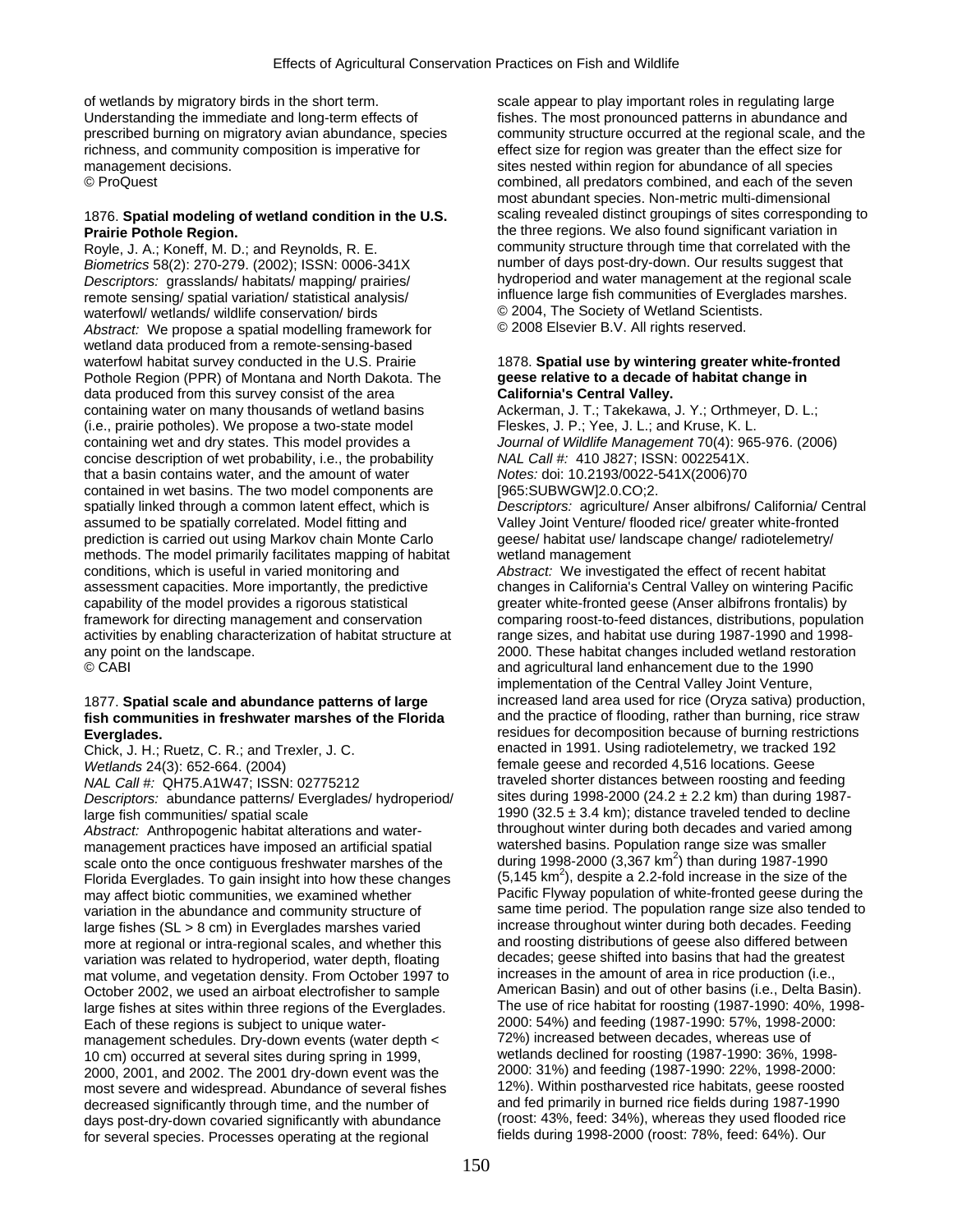results suggest that white-fronted geese have altered their species, color phase, and age composition (n=60,967). In spatial use of California's Central Valley during the past 1998, drought in the northern Highlands left many natural decade in response to changing agricultural practices and wetlands dry or nearly dry; wetland water levels farther © 2008 Elsevier B.V. All rights reserved. the northern Highlands but drought prevailed in the

## 1879. **Spring distribution of ring-necked pheasants** 229,288 and 310,204 light geese, respectively, at 58 (Phasianus colchicus) following cattail reduction with

Homan, H. J.; Linz, G. M.; Carlson, R. C.; and Bleier, W. J. estimates of 465,653 and 447,729 light geese winte<br>Wildlife Research 30(2): 159-166 (2003): ISSN: 10353712 the western Central Flyway during 1998 and 1999. *Wildlife Research* 30(2): 159-166. (2003); ISSN: 10353712.

*Descriptors: bird/ glyphosate/ habitat use/ weed control/* colchicus/ Typha weighted by flock size, showed 78.5% and 81.2% snow

crops in the north-central United States, dense stands of geese during winters 1998 and 1999, respectively.<br>Cattail (Typha spp.) are thinned with glyphosate herbicide. Population estimates by species included 180,100 and cattail (Typha spp.) are thinned with glyphosate herbicide. Population estimates by species included 180,100 and<br>The stands become unusable as roosting and loafing sites. 252,000 snow geese and 49,200 and 58,200 Ross's gee The stands become unusable as roosting and loafing sites, 252,000 snow geese and 49,200 and 58,200 Ross's gee<br>which helps to protect susceptible crops pearby, particularly for the 2 winters, respectively. Ross's geese were which helps to protect susceptible crops nearby, particularly for the 2 winters, respectively. Ross's geese were mo<br>sunflower (Helianthus annus), Landscape-level impacts of abundant in Chihuahua, and their proportion in fl sunflower (Helianthus annus). Landscape-level impacts of abundant in Chihuahua, and their proportion in flocks cattail management on non-target avian species have not been studied. We measured use of upland breeding Ross's geese and blue-phase snow geese than were territories by male ring-necked pheasants (Phasianus reported in this region during the 1980s. Primary foraging<br>colchicus) following cattail reduction in wetlands used by sites for light geese were corn, oats, and sorghum colchicus) following cattail reduction in wetlands used by sites for light geese were corn, oats, and sorghum fields.<br>pheasants for overwintering. In August 1992, glyphosate We observed little waterfowl hunting, and opport pheasants for overwintering. In August 1992, glyphosate We observed little waterfowl hunting, and opportunities vas applied to all wetlands with  $\geq 70\%$  cattail coverage in increase harvest of light geese, if desired in was applied to all wetlands with ≥70% cattail coverage in four 23-km<sup>2</sup> study blocks in south-eastern North Dakota. Four other blocks were used for controls. Habitat use was especially for foreigners. Changing land uses and cro<br>inferred from territorial crowing counts. No treatment effect patterns could adversely affect the future quali inferred from territorial crowing counts. No treatment effect patterns could adversely affect the future quality and<br>or treatment\*vear interaction (all P  $\geq$  0.05) was evident quantity of some winter habitats for light or treatment\*year interaction (all P ≥ 0.05) was evident quantity of some winter habitats for light geese and other<br>during 2 years of post-treatment observations. Although the migratory birds in Mexico. Only combined coun during 2 years of post-treatment observations. Although the migratory birds in Mexico. Only combined counts in Mexi<br>herbicide eradicated large contiguous stands of cattail that and the United States can reliably assess the herbicide eradicated large contiguous stands of cattail that and the United States can reliably assess the population pheasants had used for winter cover, surface water levels status of western Central Flyway light geese; 15 surveys<br>These in 1993, which created additional cattail growth in status of during 1969-99 showed that an average o rose in 1993, which created additional cattail growth in during 1969-99 showed that an average of 60.6% of 60.6% of that are untreated wetlands within the blocks. The additional cattail population wintered in Mexico. untreated wetlands within the blocks. The additional cattail population wintered in Mexico.<br>may have lessened the effect of the herbicide treatments. © 2008 Elsevier B.V. All rights reserved. may have lessened the effect of the herbicide treatments. During drier periods, when cattail growth slows, cattail reduction could affect use of upland breeding sites. We 1881. **Strategies for biodiversity protection.** recommend more research to assess the effects of **Bean, Michael J.** glyphosate during drier periods. In: Precious heritage: The status of biodiversity in the

1880. **Status of lesser snow geese and Ross's geese** New York: Oxford, 2000; pp. 255-273.

Barraza, J. M. O.; and Shea, R. E. **Access 20 acquisition/ land trusts/ land use/ water use/ wildlife** *Wildlife Society Bulletin* 31(2): 417-432. (2003) refuges/ animals/ plants/ animal (Animalia)/ plant (Plantae) *Wildlife* Society Bulletin 31(2): 417-432. (2003) refuges/ animals/ plants/ animal (Animalia)/ plant (Plantae *NAL Call #: SK357.A1W5: ISSN: 00917648 Descriptors:* Chen c. caerulescens/ Chen rossii/ Chihuahua/ distribution/ Durango/ interior highlands/ lesser 1882. **Straw and winter flooding benefit mosquitoes**  snow geese/ Mexico/ Ross's geese/ status/ winter **and other insects in a rice agroecosystem.**  populations/ conservation status/ habitat use/ population Lawler, S. P. and Dritz, D. A. estimation/ spatial distribution/ waterfowl *Ecological Applications* 15(6): 2052-2059. (2005) *Abstract:* During winters 1998 and 1999 we surveyed, by *NAL Call #:* QH540.E23; ISSN: 10510761 air or ground, 145 wetland areas in 8 states of the Mexican *Descriptors:* aquatic insects/ bottom-up effects/ Culex Interior Highlands for lesser snow geese (Chen tarsalis/ detritus/ macroinvertebrates/ paddy/ rice/ wetland/ caerulescens caerulescens) and Ross's geese (C. rossii; agricultural ecosystem/ flooding/ food web/ mosquito/ hereafter both species are jointly referred to as light geese). paddy field/ algae/ Culex tarsalis/ Hexapoda/ Insecta Only limited data were available on abundance, distribution, *Abstract:* Rice fields are widespread agroecosystems that habitat use, and species composition of light geese flocks provide wetland habitat for many species, including pests wintering in the Mexican Interior Highlands. We surveyed like mosquitoes and beneficial insects. They can be used wetlands from the northern border of Chihuahua southward as models to understand how basal resources affect food >1,400 km into the states of Jalisco and Michoacan. During web dynamics in seasonal wetlands. Rice field ground surveys we visually sampled geese to assess management may also influence adjacent communities by

the implementation of the Central Valley Joint Venture. south were generally low. In 1999 water levels improved in southern Highlands. During 1998 and 1999 we recorded **glyphosate herbicide.**<br> **glyphosate herbicide.** The United States provided<br> **Homan H.J. Linz G. M.: Carlson R. C.: and Bleier W. J. estimates of 465,653 and 447,729 light geese wintering in** *Notes:* doi: 10.1071/WR01003.<br>Descriptors: bird/ glyphosate/ habitat use/ weed control/ estimate in winter 1993. Most light geese (95%) were in the wetland/ United States/ Helianthus annuus/ Phasianus northern states of Chihuahua and Durango. Species ratios, Abstract: To reduce blackbird (leteridae) damage to field geese (1.3-1.5% blue phase) and 21.5% and 18.8% Ross's crops in the north-central United States, dense stands of geese during winters 1998 and 1999, respectively. appear limited due to restrictive hunting regulations,<br>especially for foreigners. Changing land uses and crop

© 2008 Elsevier B.V. All rights reserved. United States/ Stein, Bruce A.; Kutner, Lynn S.; and Adams, Jonathan S.

**wintering in the Interior Highlands of Mexico.** *Descriptors:* Wetlands Reserve Program/ biodiversity<br>Drewien, R. C.; Terrazas, A. L.; Taylor, J. P.; **Discussed Accident** protection/ conservation interests/ conservation l protection/ conservation interests/ conservation land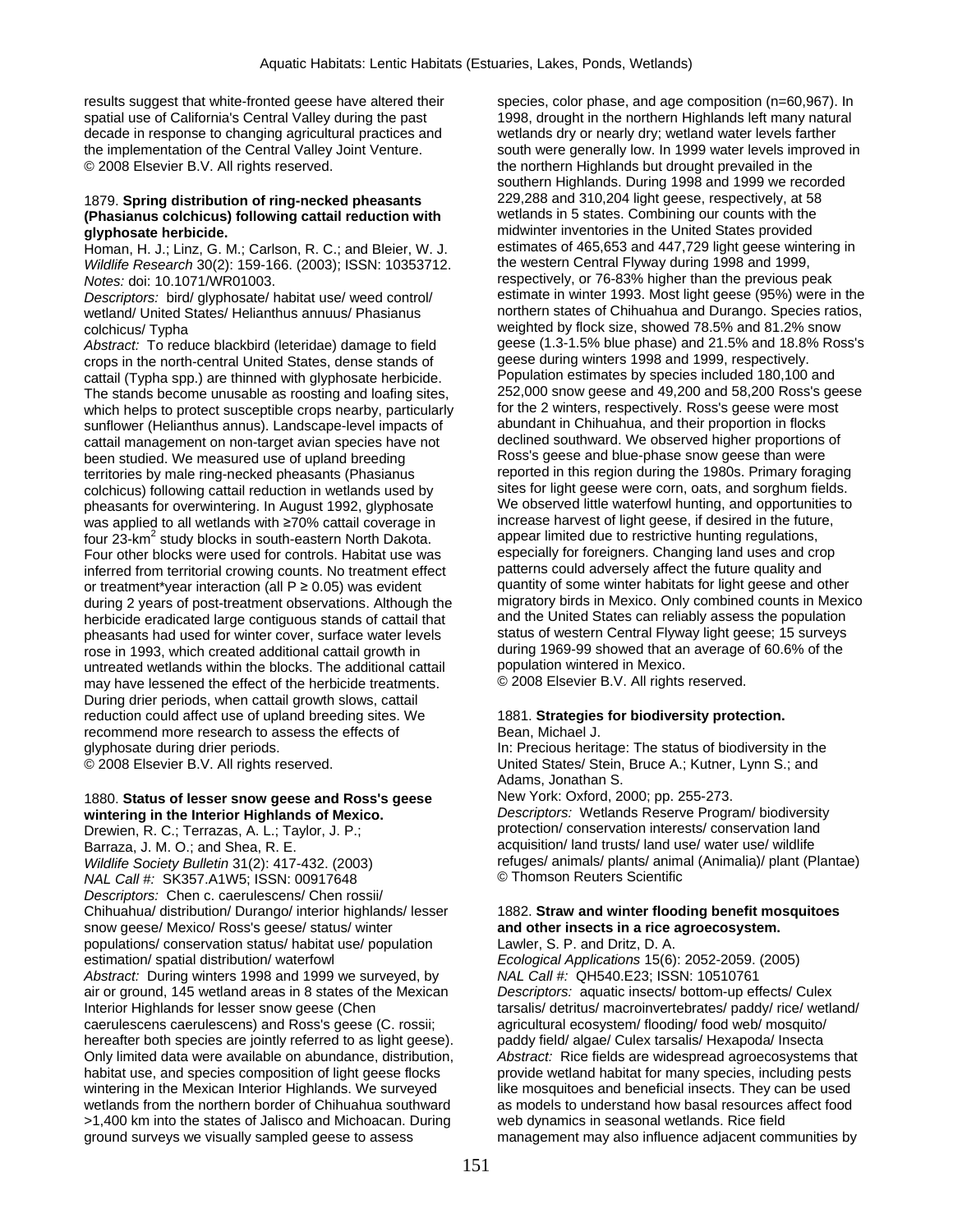affecting mosquitoes, wildlife, and air quality. Rice straw (p < 0.05). These results suggest a rapid development of incorporation and winter flooding have become common macroinvertebrate assemblages in playas, begining with methods used to prepare seedbeds, largely replacing early dominance of crustacean detritivores and filter-<br>burning of straw. These methods could affect aquatic feeders (e.g., phyllopods and ostracods), followed by insects, including mosquitoes, because they increase dominance of herbivorous and predaceous insects (e.g., nutrient availability during the growing season. We studied hydrophilids and notonectids). Increases in species 16 fields where straw was either burned or incorporated richness, diversity, and similarity in assemblage into soil after the previous growing season; these composition among playas over time are consistent with a treatments were crossed with either winter flooding or no pattern of progressive colonization by a finite set of s winter flooding. Algae, mosquitoes, other herbivorous capable of exploiting these ephemeral habitats. insects and predatory insects all responded positively to © ProQuest one or both treatments that increased nutrients (straw incorporation and winter flooding). While the overall 1884. **Summer distribution, abundance, and habitat use** increase in insect production could benefit wildlife, **on the of black-necked stilts and American avocets in** mosquito abatement personnel may need to monitor **California's Central Valley.** mosquito abatement personnel may need to monitor unburned fields more closely. The issue of mosquito production adds to the complexity of agricultural and Page, Gary W.; Stenzel, Lynne E.; and environmental concerns bearing on rice field management. Hickey, Catherine M. Straw incorporation and winter flooding reduce particulate *Western Birds* 38(1): 11-28. (2007)<br>
pollutants caused by burning, reduce fertilizer needs, and *NAL Call #:* QL684.C2; ISSN: 0160-1121 pollutants caused by burning, reduce fertilizer needs, and *increase densities of beneficial insects*. However, these increase densities of beneficial insects. However, these *Descriptors:* Charadriiformes/ Recurvirostridae/ techniques may increase mosquitoes, methane production, Himantopus mexicanus/ Recurvirostra americana/<br>and fungal diseases of rice. Further improvement of straw California/ Central Valley/ distribution/ habitat use and fungal diseases of rice. Further improvement of straw California/ Central Valley/ distribution/ habitat use/ status/<br>management practices could minimize these problems. wetlands/ ecosystems/ shallow water habitats/ sum management practices could minimize these problems.<br>© 2005 by the Ecological Society of America. example material distribution/ land zones/ population ecology © 2005 by the Ecological Society of America. distribution/ land zones/ population ecology<br>© 2008 Elsevier B.V. All rights reserved. distribution abstract: Little is known about breeding sh

Moorhead, D. L.; Hall, D. L.; and Willig, M. R. (Himantopus mexicanus) and American Avocets *Journal of the North American Benthological Society* 17(4): (Recurvirostra americana). Survey methods included

*Descriptors:* wetlands/ trophic structure/ community Stilts and 10,700 American Avocets in the Central Valley, composition/ species diversity/ temporal variations/ exclusive of Suisun Marsh. The proportion of stilts and predators/ filter feeders/ detritus feeders/ ecological avocets, respectedly, within four subregions were<br>succession/ colonization/ temporary ponds/ playas/ Sacramento Valley 74% and 37%. delta 1% and 1 succession/ macrofauna/ species richness/ trophic levels/ Joaquin basin 2% and 7%, and Tulare basin 23% and 56%. trophic level/ macroinvertebrates/ sampling/ aquatic insects/ The ratio of stilts to avocets was 5.6:1 in the Sacramento Ostracoda/ Branchiopoda/ Notonectidae/ Hydrophilidae/ Valley, 1.1:1 in the San Joaquin Val-ley. The Sacramento Invertebrata/ ostracods/ branchiopods/ water scavenger Valley held 64% of all stilts and avocets, the Tulare basin beetles/ freshwater crustaceans/ backswimmers/ Texas 32%. the San Joaquin basin 3%, and the delta 1%. Key Abstract: Playas are seasonal wetlands that constitute the habitats were rice fields (73%). managed wetlands (10%), principal surface-water features of the semiarid, Southern and sewage ponds (6%) for stilts, and rice (35%). managed High Plains, USA. They are shallow pools that usually wetlands (32%), agricultural evaporation ponds (14%), persist for 2-4 mo following inundation by spring rains. The sewage ponds (9%), and agricultural canals (6%) for development of macroinvertebrate assemblages in 10 avocets. Rice held 98% of all stilts and 93% of all avocets playas located in West Texas was examined during the in the Sacramento Valley. The Tulare basin had five summer of 1994. Playas were sampled 3 times at habitats that held >10% of its total for at least one of the approximately monthly intervals, beginning shortly after species and was the only region where agricultural initial inundation in early May. All playas were dry within 90 evaporation ponds, agricultural canals and ditches, and d. Species richness and diversity (Fisher's log-series alpha) water-storage facilities supported large numbers of increased significantly over time ( $p < 0.05$ ). Thirteen of the shorebirds. Overall, >80% of all stilts and increased significantly over time ( $p < 0.05$ ). Thirteen of the shorebirds. Overall,  $>80\%$  of all stilts and avocets in the shorebirds. Shore is a shore in the shore is and avocets in the shore is a shore in the shore is 16 species representing at least 1% of collected individuals, Central Valley were found in environments created for<br>
showed significant differences in abundances over time (p agriculture, water management, or industry, whe showed significant differences in abundances over time (p < 0.05). Some taxa increased in abundance (especially may be exposed to toxins. Their reliance on these artificial insects), whereas others decreased (most crustaceans). environments is risky, as future changes to serve human Trophic structure of assemblages also changed over time, economies may reduce the value of such habitats to with a significant reduction in the abundances of detrivores wildlife. Thus there is a need to restore and enhance high-<br>( $p < 0.05$ ) and filter-feeders ( $p < 0.05$ ) occurring quality wetlands in the Central Valley to count concurrently with an increase in the abundance of losses and potential future loss of other shallow-water predators (p < 0.05). The composition of macroinvertebrate habitats of uncertain reliability and quality.<br>assemblages became more similar among playas over time  $\circ$  NISC assemblages became more similar among playas over time (Ochai's index,  $p < 0.05$ ), and changes in composition within individual playas tended to decrease with time

feeders (e.g., phyllopods and ostracods), followed by later pattern of progressive colonization by a finite set of species

Shuford, W. David; Humphrey, Joan M.; Hansen, Robert B.;

Abstract: Little is known about breeding shorebirds in California's Central Valley on which conservation actions 1883. **Succession of macroinvertebrates in playas of** could be based. In summer 2003, we surveyed shallowwater habitats throughout that region for Black-necked Stilts 430-442. (1998)<br>
MAL Call #: QL141.F7; ISSN: 0887-3593 (Valley rice fields. We estimated about 30,000 Black-necked Valley rice fields. We estimated about 30,000 Black-necked Sacramento Valley 74% and 37%. delta 1% and 1%. San quality wetlands in the Central Valley to counter historic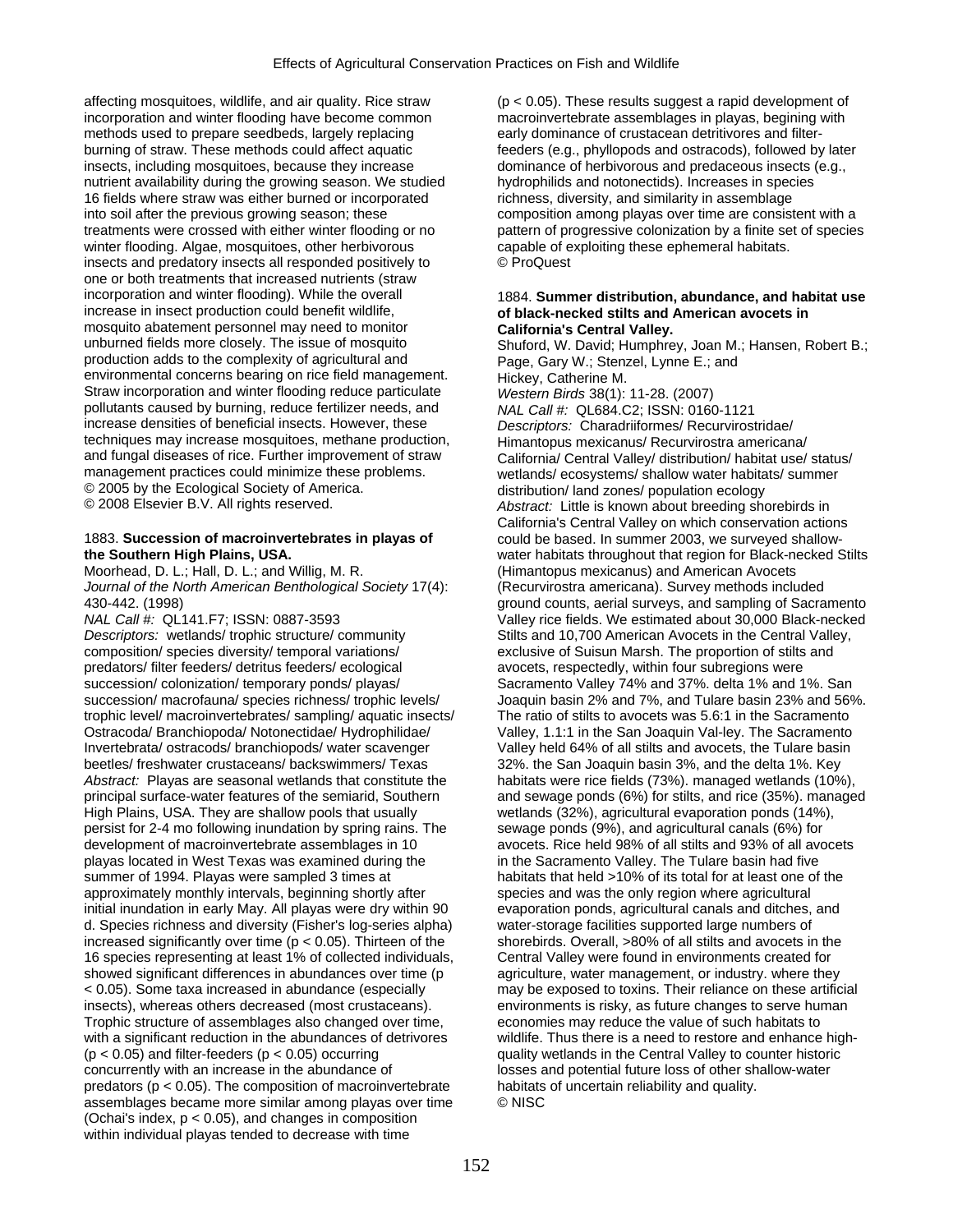## 1885. **Targeting ecosystem features for conservation:** invertebrate numbers started to decrease. In areas where **Standing crops in the Florida Everglades.** hydrology is controlled, managing for reverse-cycle

Loftus, William F. Season. © 2003, The Society of Wetland Scientists.

*Conservation Biology* 13(4): 898-911. (1999) © 2008 Elsevier B.V. All rights reserved. *NAL Call #: QH75.A1C5; ISSN: 0888-8892<br><i>Descriptors: ecology/ community structure/ habitat/* pollution/ land and freshwater zones/ Invertebrata/ Pisces: **Invertebrate ecology and management.**  biomass/ species diversity/ low biodiversity/ semiaquatic Magee, Patrick A.; Reid, Frederic A.; and habitat/ oligotrophic wetland biomass/ biodiversity/ Fredrickson, Leigh H. conservation aspects/ oligotrophic wetlands/ Florida/ [n: Invertebrates in frequency conservation aspects/ oligotrophic wetlands/ Florida/ In: Invertebrates in freshwater wetlands of North America:<br>Everglades/ biomass and biodiversity/ conservation Feology and management/ Batzer. Darold P.: Rader. significance/ chordates/ fish/ invertebrates/ vertebrates Russell B.; and Wissinger, Scott A.<br>© Thomson Reuters Scientific Russell B.; and Wissinger, Scott A.

## 1886. **Temporal overlap of nesting duck and aquatic** *NAL Call #:* QL365.4.A1I58 **invertebrate abundances in the Grasslands Ecological** *Descriptors:* Invertebrata/ habitat management/ ecology/ **Area, California, USA.** temporarily flooded wetlands/ semiaquatic habitat/ flooding/

Resh, V. H. management

*NAL Call #: QH75.A1W47; ISSN: 02775212<br><i>Descriptors: Anas cyanoptera/ Anas platyrhynchos/ Anas* strepera/ California/ Crustaceans/ insects/ invertebrates/ **the trees?**  nesting waterfowl/ snails/ wetlands/ abundance/ food Williams, D. D.<br>availability/ invertebrate/ predator-prey interaction/ temporal Wetlands Fool availability/ invertebrate/ predator-prey interaction/ temporal *Wetlands Ecology and Management* 13(3): 213-233. (2005) variation/ waterfowl/ wetland/ California/ North America/ *NAL Call #:* QH541.5.M3 W472; ISSN: 0923-4861<br>San Joaquin Valley/ United States/ Amphipoda/ Anas *Descriptors: aquatic communities/ forestry practice* San Joaquin Valley/ United States/ Amphipoda/ Anas *Descriptors:* aquatic communities/ forestry practices/ Coleoptera/ Corixidae/ Dytiscidae/ Gastropoda/ survival/ water resources/ wetlands<br>
Heteroptera/ Hydrophiidae/ Ostracoda<br>
Abstract: Temporary waters in gen

*Abstract:* Aquatic invertebrates are essential components habitats in which to study the properties of species adapted of duckling diets, but little is known about temporal changes to living in highly variable environment of duckling diets, but little is known about temporal changes to living in highly variable environments. Species display a<br>of invertebrate populations in different types of brood remarkable array of strategies for dealing of invertebrate populations in different types of brood remarkable array of strategies for dealing with the periodic<br>habitats. In spring and summer 1996 and 1997, we loss of their primary medium that sets them apart from t conducted searches for duck nests in upland fields in the inhabitants of permanent water bodies. Survival of<br>Grasslands Ecological Area in California's Central Valley to individuals typically depends on exceptional physic Grasslands Ecological Area in California's Central Valley to individuals typically depends on exceptional physiological<br>determine timing of nest initiation and hatching. We also interance or effective migrational abilities determine timing of nest initiation and hatching. We also tolerance or effective migrational abilities, and communities sampled aquatic invertebrate populations in adjacent sampled aquatic invertebrate populations in adjacent have their own, distinctive hallmarks. This paper will<br>1. permanent wetlands, semi-permanent borrow areas within have broadly overview the biology of temporary ponds permanent wetlands, semi-permanent borrow areas within broadly overview the biology of temporary ponds, but will<br>seasonal wetlands that were drawn down in spring, and been perphasize those in temperate forests. In particul seasonal wetlands that were drawn down in spring, and emphasize those in temperate forests. In particular, links<br>
reverse-cycle wetlands (i.e., wetlands flooded from spring will be sought between aquatic community properti reverse-cycle wetlands (i.e., wetlands flooded from spring will be sought between aquatic community properties, the<br>to summer) to estimate invertebrate food resources hatture of the riparian vegetation, and forestry practi to summer) to estimate invertebrate food resources hature of the riparian vegetation, and forestry practices.<br>
available to ducklings. Abundances of many invertebrates Ouite apart from their inherent biological interest available to ducklings. Abundances of many invertebrates Quite apart from their inherent biological interest, temporary<br>important in duckling diets (Gastropoda, Cladocera, waters are now in the limelight both from a conser important in duckling diets (Gastropoda, Cladocera, waters are now in the limelight both from a conservation<br>Ostracoda, Amphipoda, Corixidae, Dytiscidae, example are prespective as these habitats come more into conflict wi Ostracoda, Amphipoda, Corixidae, Dytiscidae, etc. perspective, as these habitats come more into conflict with<br>Hydrophilidae) were greater in borrow areas and reverse-Hydrophilidae) were greater in borrow areas and reverse- human activities, and a health-control perspective, as cycle wetlands than in permanent wetlands. Peak breeding habitats for vectors of arboviruses. Traditionally, macroinvertebrate densities in borrow areas occurred many temporary waters he they pools streams or macroinvertebrate densities in borrow areas occurred many temporary waters, be they pools, streams or<br>immediately after adjacent wetlands are drawn down in wetlands, have been considered to be 'wasted' are immediately after adjacent wetlands are drawn down in wetlands, have been considered to be 'wasted' areas of<br>March-April. Peak densities in reverse-cycle wetlands and and and potentially convertible to agriculture/silvicul March-April. Peak densities in reverse-cycle wetlands and land, potentially convertible to agriculture/silviculture once<br>Permanent wetlands occur in May. Although total numbers drained the reality they are natural features permanent wetlands occur in May. Although total numbers drained. In reality, they are natural features of the global<br>of microinvertebrates (<1 mm size) and macroinvertebrates and sandscape representing distinct and unique of microinvertebrates (<1 mm size) and macroinvertebrates landscape representing distinct and unique habitats for<br>(21 mm size) in all wetlands decreased after May, most many species - some that are found nowhere else, othe (≥1 mm size) in all wetlands decreased after May, most many species - some that are found nowhere else, others<br>mallard (Anas platyrhynchos) and cinnamon teal (A. example that reach their maximum abundance there. To be eff ducklings hatch when abundant invertebrate food resources range of wetland types. were most available in reverse-cycle wetlands. In contrast,  $\circ$  CABI most gadwall (A. strepera) eggs hatched in June after

Turner, Andrew M.; Trexler, Joel C.; Jordan, C. Frank; wetlands may be a useful strategy to provide abundant<br>Slack, Sarah J.; Geddes, Pamela; Chick, John H.; and vertebrate food resources during the waterfowl breedi invertebrate food resources during the waterfowl breeding

## **1887. Temporarily flooded wetlands of Missouri:**

Ecology and management/ Batzer, Darold P.; Rader, New York: John Wiley & Sons, 1999; pp. 691-710. *Notes:* ISBN: 0471292583. de Szalay, F. A.; Carroll, L. C.; Beam, J. A.; and Missouri/ temporarily flooded wetlands ecology and

*Wetlands* 23(4): 739-749. (2003) © Thomson Reuters Scientific

## 1888. Temporary forest pools: Can we see the water for

forests/ nature conservation/ ponds/ riparian vegetation/

Heteroptera/ Hydrophiidae/ Ostracoda<br>Abstract: Aquatic invertebrates are essential components habitats in which to study the properties of species adap loss of their primary medium that sets them apart from the mallard (Anas platyrhynchos) and cinnamon teal (A. that reach their maximum abundance there. To be effective,<br>cyanoptera) eggs hatched in May. Therefore, these conservation measures must preserve the full hydroseral conservation measures must preserve the full, hydroseral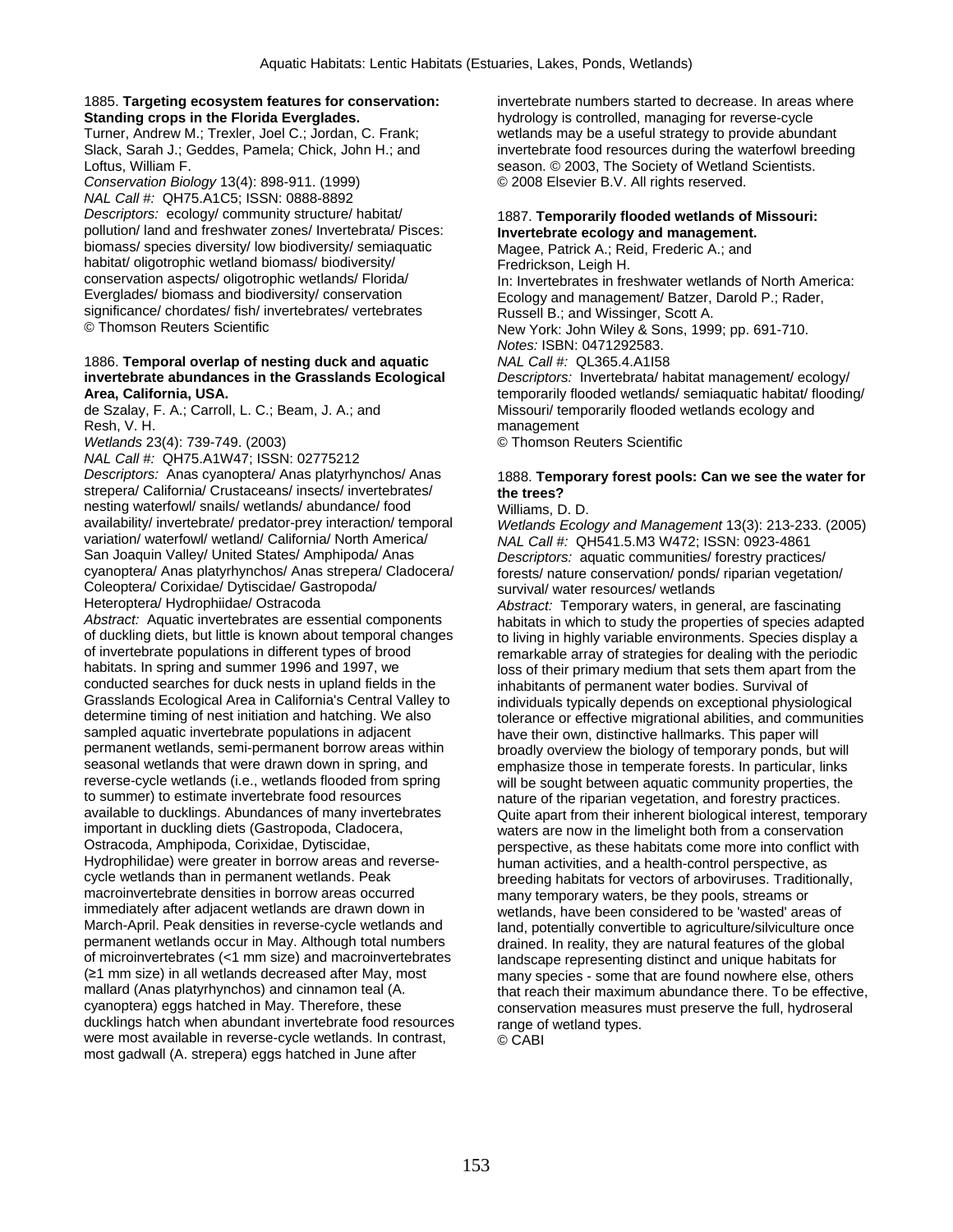## 1889. **Testing the efficacy of harvest buffers on the** whereas exotic species, habitat removal/damage, and **invertebrate communities in seasonal forest wetlands.** altered hydrologic regimes predominate in the West.

*Wildlife Research Findings* 2004: 164-179. (2005) be suffering from municipal nonpoint pollution (nutrients *Descriptors:* commercial activities/ conservation measures/ and sediments), whereas eastern mussels appear to be ecology/ terrestrial habitat/ land zones/ Invertebrata: more severely affected by altered nutrient impacts from forestry/ timber harvesting/ community structure effects/ hydroelectric impoundments and agricultural runoff. Our habitat management/ timber harvesting buffer zones/ findings suggest that control of nonpoint source pollution community structure/ timber harvesting and buffer zones associated with agriculture activities should be a very high effects/ semiaquatic habitat/ seasonal forest wetlands/ priority for agricultural producers and governmental support forest and woodland/ Minnesota, North central/ programs. Additionally, the large number of hydropower invertebrates dams in the U.S. subject to federal re-licensing in coming

*Abstract:* We assessed community-level responses of years suggests a significant opportunity to restore natural aquatic invertebrates in small, seasonal forest wetlands to hydrologic regimes in the affected rivers. evaluate potential influences of timber harvest and harvest © ProQuest buffers in adjacent uplands. Data gathered during the first 4 years following clear-cut timber harvest (2001-2004) 1891. **Threats to waterbirds and wetlands: Implications**  indicated that tree removal produced discernable shifts in **for conservation, inventory and research.** aquatic invertebrate communities in adjacent seasonal **O'Connell**, Mark wetlands. Retention of harvest buffers appeared to partially *Wildfowl* 51: 1-15. (2000) mitigate against these influences, but benefits of buffers *NAL Call #:* SK351.W575; ISSN: 0954-6324 may be limited by windthrow or other factors. Additional *Descriptors: waterbirds (Aves)/ animals/ bird* may be limited by windthrow or other factors. Additional *Descriptors:* waterbirds (Aves)/ animals/ birds/ chordates/ site-level research is needed to clarify relationships nonhuman vertebrates/ vertebrates/ biodiversity/<br>between physical and ecological characteristics of seasonal conservation/ demographic changes/ economic c between physical and ecological characteristics of seasonal conservation/ demographic changes/ economic changes/<br>wetlands and adjacent silviculture activities, and to better human activity/ social changes/ wetlands: habita wetlands and adjacent silviculture activities, and to better human activity/ social changes/ wetlands: habitat<br>document efficacy and longevity of harvest buffers.<br>Abstract: The world has undergone major social. document efficacy and longevity of harvest buffers. *Abstract:* The world has undergone major social, economic

anthropogenic factors/ pollution effects/ eutrophication/ sediment load/ river engineering/ agricultural pollution/ © Thomson Reuters Scientific introduced species/ freshwater fish/ aquatic insects/ species/ ecosystem disturbance/ nature conservation/ **Union Slough Restoration Project.**  Inland water environment/ regulated rivers/ sedimentation/ Houghton, J. P. and Uhlig, L. exotic species/ hydrological regime/ mussels/ fish/ dams/ 2003 Georgia Basin/Puget S United States/ conservation/ ecological impact/ water *Proceedings* (Feb. 2004).

were assessed through an experts survey addressing PAPERS/ORAL/6a\_hough.pdf<br>anthropogenic stressors and their sources. Specifically, *Descriptors: agriculture/ anade* causes of historic declines and current limits to recovery coast defences/ estuarine dynamics/ flooding/ habitat/<br>were identified for 135 imperiled freshwater species of habitatimprovement/ marshes/ restoration/ seining/ fishes, crayfishes, dragonflies and damselflies, mussels, zoobenthos/ Cancer magister/ Oncorhynchus kisutch/<br>and amphibians. The survey was designed to identify Concorhynchus tshawytscha/ Salmonidae/ INF Canada and amphibians. The survey was designed to identify Chronichus tshawytscha/ Salmonidae/ INE, Canada, threats with sufficient specificity to inform resource Burnich British Columbia. Georgia Basin/ INE, Washington, Even threats with sufficient specificity to inform resource British Columbia, Georgia Basin/ INE, Washington, Everett/<br>managers and regulators faced with translating information BUNE, Washington, Puget Sound/ INE, Washington about predominant biological threats into specific,<br>responsive actions. The findings point to altered sediment loads and nutrient inputs from agricultural nonpoint tidal circulation to a ± 20-acre, former agricultural parcel<br>
pollution; interference from exotic species; and altered along Union Slough in the lower Snohomish Estuary, pollution; interference from exotic species; and altered along Union Slough in the lower Snohomish Estuary, near<br>hydrologic regimes associated with impoundment<br>Fyerett, Washington, Before dike breaching, an internal hydrologic regimes associated with impoundment<br>
operations as the three leading threats nationwide,<br>
dike was constructed to protect Interstate 5 (I-5) and the operations as the three leading threats nationwide, dike was constructed to protect Interstate 5 (I-5) and the<br>accompanied by many lesser but still significant threats. accompanied by many lesser but still significant threats. site was graded to provide desired elevations for brackish<br>Variations in threats among regions and among taxa were strates in marsh development. Finally, we excavat also evident. Eastern species are most commonly affected channel that would allow maximum accessibility by juvenile<br>by altered sediment loads from agricultural activities, salmonids and possibly Dungeness crab. Substantial

Hanson, Mark A.; Church, James O.; Miller, Anthony T.; Altered sediment loading from agricultural activities and<br>Palik, Brian J.; and Butler, Malcolm G. (Paller, Anthony T.; exotic species are dominant problems for both ea exotic species are dominant problems for both eastern *Minnesota Department of Natural Resources Summaries of* mussels and fishes. However, eastern fishes also appear to

and demographic changes in the last two centuries. Predictions suggest that during the next 100 years, even 1890. **Threats to imperiled freshwater fauna.** greater changes will occur and this will put increasing Richter, B. D.; Braun, D. P.; Mendelson, M. A.; and pressure on wetlands and their biodiversity. This paper Master, L. L. L. examines the changes that have occurred, and the nature *Conservation Biology* 11(5): 1081-1093. (Oct. 1997) of threats facing waterbirds and wetlands as a result of *NAL Call #:* QH75.A1C5; ISSN: 0888-8892 human activities. The need for specific areas of research is *Descriptors:* population decline/ freshwater environments/ identified, particularly in relation to detecting and measuring aquatic animals/ conservation/ environmental stress/ change and the need to provide solution-oriented research<br>anthropogenic factors/ pollution effects/ eutrophication/ to underpin conservation action.

## 1892. A tidal habitat restoration success story: The

2003 Georgia Basin/ Puget Sound Resarch Conference

development<br>*Abstract:* Threats to imperiled freshwater fauna in the U.S. <br>*Abstract:* Threats to imperiled freshwater fauna in the U.S. *http://www.psat.wa.gov/Publications/03.proceedings/* http://www.psat.wa.gov/Publications/03\_proceedings/

> Descriptors: agriculture/ anadromous species/ benthos/ habitat improvement/ marshes/ restoration/ seining/ INE, Washington, Puget Sound/ INE, Washington, Snohomish Estuary, Union Slough

responsive actions. The findings point to altered sediment *Abstract:* In February 2001, dikes were breached to restore loads and nutrient inputs from agricultural nonpoint *infiel* eigenal of the store former agricultural Variations in threats among regions and among taxa were marsh development. Finally, we excavated a deep dendritic<br>also evident. Eastern species are most commonly affected channel that would allow maximum accessibility by i salmonids and possibly Dungeness crab. Substantial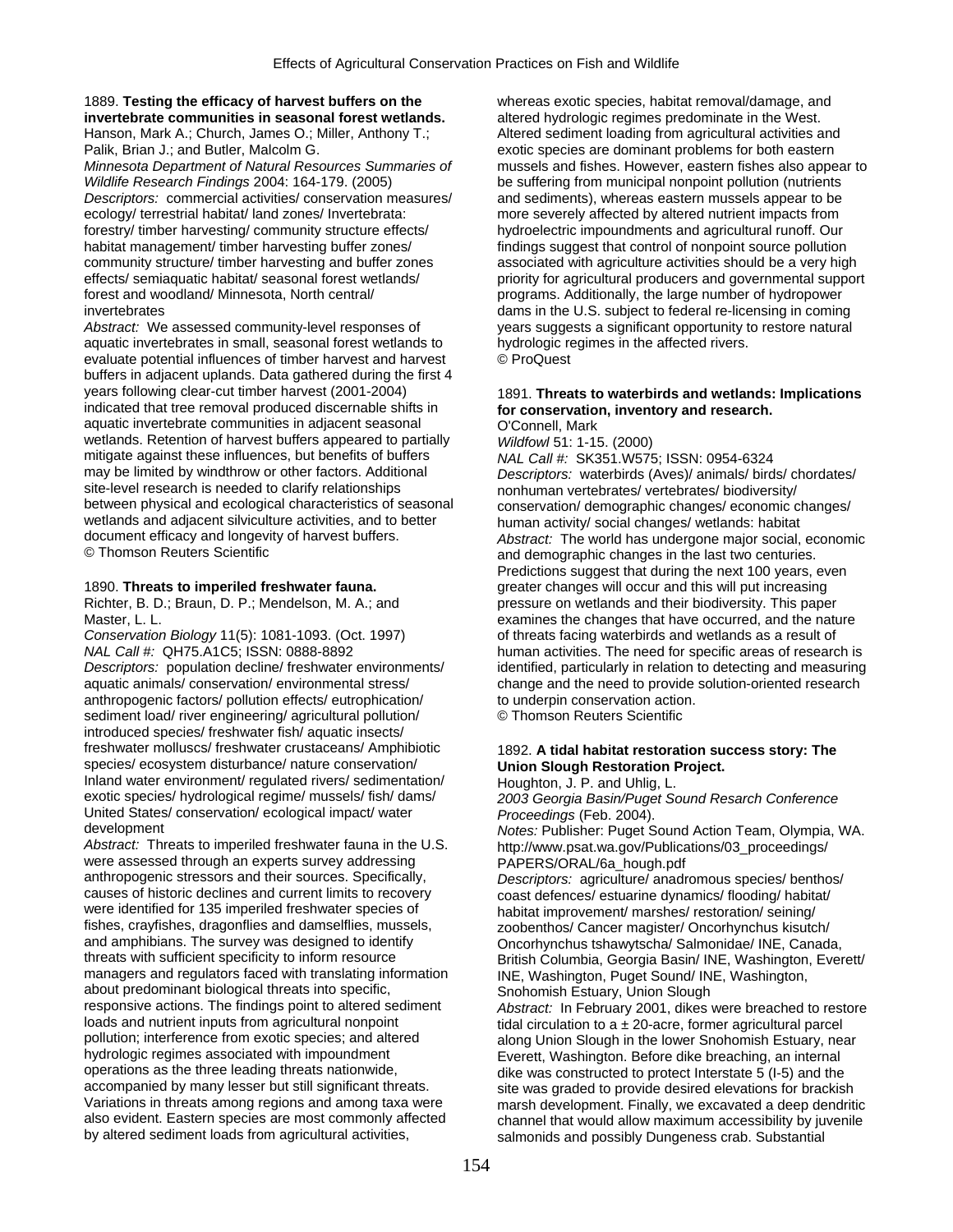numbers of small invertebrates and fish were observed *Abstract:* Hypothetical models in the scientific literature dike breaching. Summer and fall seining demonstrated use a smooth path of development (called a trajectory), rapidly by six species of juvenile anadromous salmonids, with matching natural reference sites (the target). Multi-millionchinook and coho juveniles remaining in the site through dollar mitigation agreements have been based on the November 2001. Benthic productivity appears to be high expectation that damages to habitat will be compensated<br>and a variety of shorebirds and waterfowl have been within 5-10 years, and monitoring periods have been set and a variety of shorebirds and waterfowl have been within 5-10 years, and monitoring periods have been set<br>observed. Marsh vegetation has rapidly colonized accordingly. Our San Diego Bay study site, the Sweetwa observed. Marsh vegetation has rapidly colonized accordingly. Our San Diego Bay study site, the Sweetwater<br>
elevations between about +7 and +11 feet mean lower low Marsh National Wildlife Refuge, has one of the longest and 2002. Several pieces of large woody debris were recruited site: data on soil organic matter, soil nitrogen, plant growth, to shorelines within the site during winter 2001 - 2002 and plant canopies for up to 10 years from a 12-year-old flooding, and most have remained. This and several other site. High interannual variation and lack of directional breaching dikes to restore tidal action is a relatively certain the near future. Other papers perpetuate the trajectory and often low-cost means of providing real and immediate model, despite data that corroborate our findings. After<br>
reviewing "traiectory models" and presenting our increases in habitat function.<br>
© ProQuest
© ProQuest
Comprehensive data for the first time, we suggest

## 1893. **Toxicity assessment of water from lakes anad** © ProQuest **wetlands receiving irrigation drain water.**

1097-1101. (1996) **Francisco Bay Estuary.** 

contaminants/ toxicity/ Ceriodaphnia dubia/ Pimephales Shellenbarger, G. G.; and Jannusch, C. A.<br>promelas/ mortality/ water quality/ lakes/ water pollution/ Hydrobiologia 567(1): 307-327. (2006) promelas/ mortality/ water quality/ lakes/ water pollution/<br>Colorado/ Wyoming/ Montana

*Abstract:* A method for reconnaissance-level assessments *Notes:* doi: 10.1007/s10750-006-0061-z. of the potential toxicity of water in lakes and wetlands that *Descriptors:* salt evaporation ponds/ salt ponds/ receive irrigation drain water is needed. We evaluated a San Francisco Bay/ waterbirds model that predicts toxicity to aquatic organisms due to *Abstract:* Commercial salt evaporation ponds comprise a major ionic composition as a primary means of assessing large proportion of baylands adjacent to the San Francisco water quality. The model was used in conjunction with Bay, a highly urbanized estuary. In the past two centuries, acute toxicity tests and trace element analyses. Mortality of more than 79% of the historic tidal wetlands in this estuary<br>Ceriodaphnia dubia and fathead minnows (Pimephales have been lost. Resource management agencies hav promelas) observed in acute toxicity tests was compared to acquired more than 10 000 ha of commercial salt ponds mortality predicted by the model. The method was applied with plans to undertake one of the largest wetland at 22 lakes and wetlands on federally administered lands in restoration projects in North America. However, these plans Colorado, Montana, Utah, and Wyoming Fourteen of 22 have created debate about the ecological importance of salt locations had water that was not toxic to test organisms. Six ponds for migratory bird communities in western North locations had undiluted water that was toxic to C. dubia due America. Salt ponds are unique mesohaline (5-18 g l-1) to to major ionic composition, and two locations had undiluted hyperhaline (> 40 g l-1) wetlands, but little is known of their water that showed toxic effects caused by factors other ecological structure or value. Thus, we studied than elevated levels of major ions. The model for C. dubia decommissioned salt ponds in the North Bay of the San seemed to be sufficiently accurate for future application Francisco Bay estuary from January 1999 through using our approach to assess lakes and wetlands receiving November 2001. We measured water quality parameters

## 1894. **Tracking wetland restoration: Do mitigation sites** Our studies documented how unique limnological **follow desired trajectories? characteristics of salt ponds were related to nutrient levels,**

environment management/ California/ San Diego Bay/ managers should carefully weigh the benefits of increasing control increasing managers should carefully weigh the benefits of increasing rehabilitation/ ecosystems/ damage rehabilitation/ ecosystems/ damage/ monitoring/ wildlife conservation/ environmental assessment/ trajectories/ Sweetwater Marsh National Wildlife Refuge/ reclamation/ water quality control/ conservation, wildlife management and recreation/ environmental engineering

using and feeding in the site as early as the April following suggest that ecosystem restoration and creation sites follow Marsh National Wildlife Refuge, has one of the longest and water, covering over 3 acres of the site by late summer most detailed records of habitat development at a mitigation sites in the Snohomish Estuary clearly demonstrate that changes indicate little chance that targets will be reached in comprehensive data for the first time, we suggest alternative management and mitigation policies.

## Dickerson, K. K.; Hubert, W. A.; and Bergman, H. L. 1895. **Trophic structure and avian communities across**  *Environmental Toxicology and Chemistry* 15(7): **a salinity gradient in evaporation ponds of the San**

Takekawa, J. Y.; Miles, A. K.; Schoellhamer, D. H.; *Descriptors:* wetlands/ drainage water/ irrigation water/ Athearn, N. D.; Saiki, M. K.; Duffy, W. D.; Kleinschmidt, S.; NAL Call #: 410 H992; ISSN: 00188158. have been lost. Resource management agencies have irrigation drain water.<br>
This citation is from AGRICOLA. 
Solution and the set of the set of the primary productivity, zooplankton, macroinvertebrates, from a method of the set of the set of the set of the set of the set o primary productivity, zooplankton, macroinvertebrates, fish, and birds across a range of salinities from 24 to 264 g l-1. Zedler, J. B. and Callaway, J. C. et al. primary productivity rates, invertebrate biomass and taxa<br>Restoration Ecology 7(1): 69-73 (Mar. 1999) richness, prev fish, and avian predator numbers. Salt ponds *Restoration Ecology* 7(1): 69-73. (Mar. 1999 ) richness, prey fish, and avian predator numbers. Salt pond<br>*NAL Call #:* OH541 15 R45R515; ISSN: 1061-2971 were shown to have unique trophic and physical attributes *NAL Call #:* QH541.15.R45R515; ISSN: 1061-2971 were shown to have unique trophic and physical attributes *Descriptors:* wetlands/ environmental restoration/ that supported large numbers of migratory birds. Therefore,<br>
environment management/ California/ San Diego Bay/ managers should carefully weigh the benefits of increasing habitats/ model studies/ alternative planning/ nature losing these unique hypersaline systems. © Springer 2006.<br>
conservation/ environmental assessment/ traiectories/ © 2008 Elsevier B.V. All rights reserved.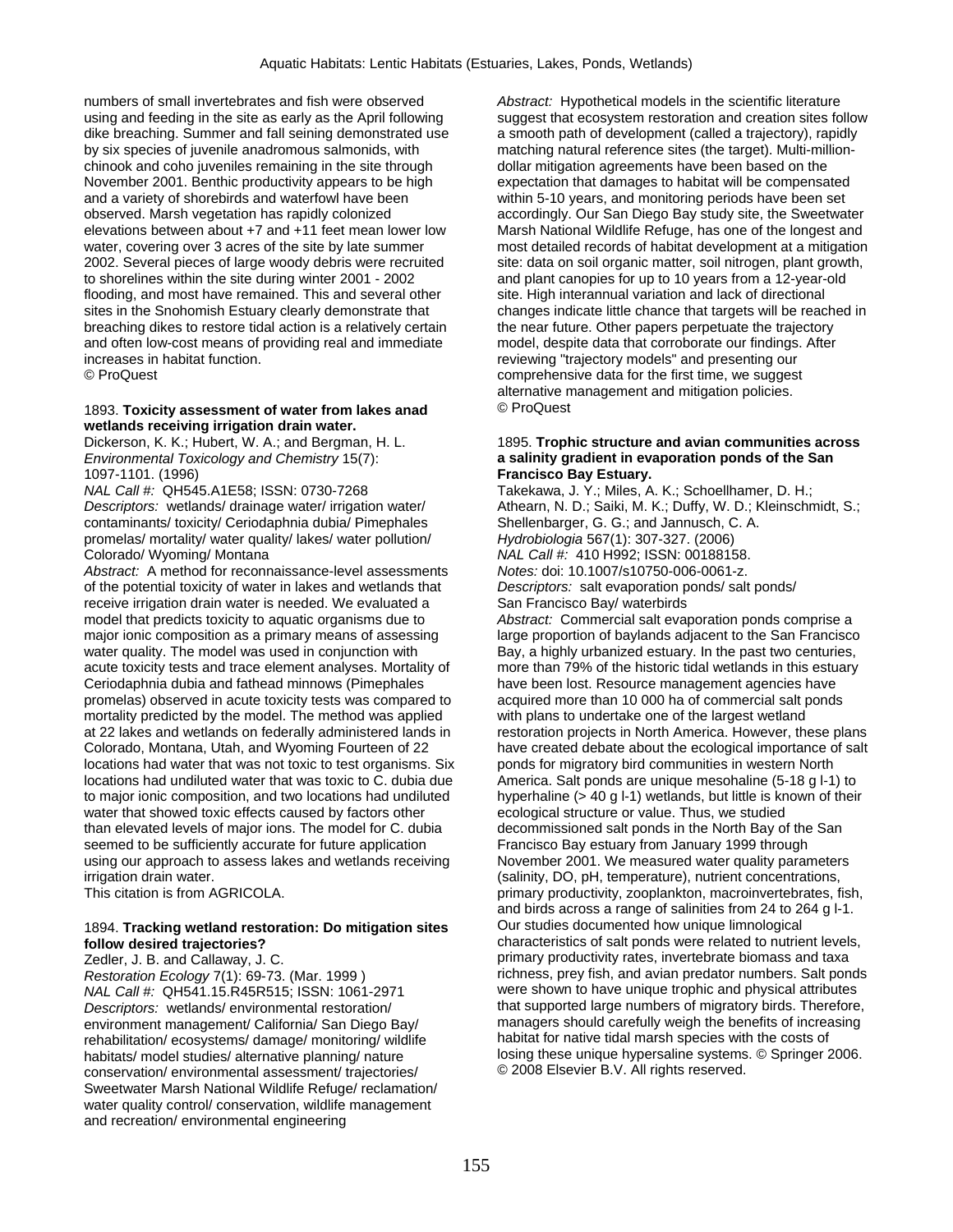*Restoration Ecology* 11(1): 3-12. (2003) utricularia was the most abundant species and the only *NAL Call #:* QH541.15.R45R515; ISSN: 1061-2971 species found in every wetland. Species richness was *Descriptors:* wetlands/ environmental restoration/ breeding/ related positively to wetland size ( $r = 0.65$ ,  $p = 0.023$ ) but restoration/ environment management/ aquatic birds/ not hydroperiod (r = 0.03, p = 0.93). Tadpole abundance abundance/ plant populations/ environmental factors/ was not related to wetland size (r = 0.35, p = 0.29) nor<br>nature conservation/ Anas crecca carolinensis/ Anas hydroperiod (r = 0.40, p = 0.22). Annual variation in rain rubripes/ Typha/ Canada, Prince Edward Island/ green- resulted in significant changes in species composition. A winged teal/ American black duck/ ring-necked ducks/ drought during 1993 resulted in no breeding. A high water gadwell quality is table in the spring of 1995 resulted in localized flooding in

Abstract: Since 1990 under the Eastern Habitat Joint early summer on part of the ranch. Wetlands in these areas Venture over 100 small wetlands have been restored in were exposed to spillover of water from ditches containing Prince Edward Island, Canada. Wetlands were restored by fishes. Wetlands so impacted showed significant changes means of dredging accumulated sediment from erosion to in species composition from the previous year  $(x2 = 1008, p$ emulate pre-disturbance conditions (i.e., open water and  $\leq 0.0001$ ), whereas wetlands that were not impacted did<br>extended hydroperiod). In 1998 and 1999 we compared not differ in composition. The wetlands at MAERC provi extended hydroperiod). In 1998 and 1999 we compared waterfowl pair and brood use on 22 restored and 24 dynamic habitats that offer varying breeding opportunities reference wetlands. More pairs and broods of Ring-necked that are highly dependent on meteorological conditions. Ducks, Gadwall, Green-winged Teal, and American Black © Thomson Reuters Scientific Ducks used restored versus reference wetlands. In restored wetlands waterfowl pair density and species richness were 1898. **Use of wetlands by spring-migrant shorebirds in**<br>
positively correlated with wetland/cattail area, percent **agricultural landscapes of North Dakota's Drift P** cattail cover, and close proximity to freshwater rivers. In Niemuth, N. D.; Estey, M. E.; Reynolds, R. E.; addition, a waterfowl reproductive index was positively Loesch, C. R.; and Meeks, W. A. correlated with percent cattail cover. Green-winged Teal *Wetlands* 26(1): 30-39. (2006) correlated with greater amounts of open water and water *Notes:* doi: 10.1672/0277-5212(2006)26 depths. American Black Duck pairs occurred on most (86%) restored wetlands. Restored small wetlands likely served as restored wetlands. Restored small wetlands likely served as *Descriptors:* Farm Bill/ landscape ecology/ migration overland or stream movements, whereas they likely served *Abstract:* Small, isolated wetlands in the Prairie Pothole as a final brood-rearing destination for Green-winged Teal Region of North America may be of critical importance to<br>broods. We suggest that wetland restoration is a good micrating shorebirds but are at high risk of drainag broods. We suggest that wetland restoration is a good migrating shorebirds but are at high risk of drainage for<br>management tool for increasing populations of Green-<br>agricultural production. We evaluated shorebird use of management tool for increasing populations of Green-<br>winged Teal and American Black Ducks in Prince Edward 1.181 temporary and seasonal wetlands within agriculti winged Teal and American Black Ducks in Prince Edward 1,181 temporary and seasonal wetlands within agricultural<br>Island. tields in the Drift Prairie physiographic region of North

*Descriptors:* freshwater ecology: ecology, environmental wetland basins suggests that small wetlands in the Prairie sciences/ breeding activity/ breeding sites/ cattle ranch/ Pothole Region host millions of migrant shorebirds each landscape/ localized flooding/ meteorological conditions/ be threatened by a recent U.S. Supreme Court ruling that species abundance/ species composition/ temporary removed federal protection from certain isolated wetlands. wetlands/ water table/ wetland hydrology/ wetland size Our results show the importance of current wetland Abstract: We examined larval anuran assemblages at 12 protection provisions such as "Swampbuster" and other temporary wetlands occurring on the MacArthur Agro-<br>
Ecology Research Center (MAERC) in southcentral Florida. Agriculture Farm Program. © 2006, The Society of Wetland MAERC is an active cattle ranch, and the wetlands on the Scientists. site are heavily influenced by an extensive series of ditches  $\heartsuit$  2008 Elsevier B.V. All rights reserved. that drain the landscape. Ditching has resulted in a change from a historically extensive marsh system to a series of 1899. **Using species-habitat models to target**  a majority of anurans in Florida breed exclusively or Newbold, S. and Eadie, J. M. facultatively in wetlands whose drying regime excludes fish, *Ecological Applications* 14(5): 1384-1393. (2004) we were interested in determining the value of these<br>modified wetlands as breeding sites. We examined the effect of wetland size and hydrology on anuran use, and effects/ GIS/ habitat selection/ mallards/ optimization/<br>
compared breeding activity across three summers that reserve site selection/ species-habitat models/ system

1896. **Use of restored small wetlands by breeding** varied greatly in rainfall pattern. We sampled tadpoles from waterfowl in Prince Edward Island, Canada. **May 93 to August 93 and from May 94 to September 95. A** Stevens, C. E.; Gabor, T. S.; and Diamond, A. W. total of 3678 tadpoles from 11 species was collected. Rana hydroperiod ( $r = 0.40$ , p = 0.22). Annual variation in rainfall

# agricultural landscapes of North Dakota's Drift Prairie.

pair occurrence in restored wetlands was positively *NAL Call #:* QH75.A1W47; ISSN: 02775212.

chronology/ Prairie Pothole Region/ wetland complex Island.<br>
C ProQuest C ProQuest C ProQuest C ProQuest C ProQuest C ProQuest C ProQuest C ProQuest C ProQuest C ProQuest Dakota, USA over a 10-week period in spring of 2001. A total of 4,050 shorebirds of 25 species was observed on 1897. **Use of temporary wetlands by anurans in a** sampled wetlands. Shorebirds selected temporary wetlands **hydrologically modified landscape.** that had water present during multiple visits, little emergent Babbitt, Kimberly J. and Tanner, George W. vegetation, large perimeters, and other wetlands in the *Wetlands* 20(2): 313-322. (2000) surrounding landscape. Shorebirds were less likely to use *NAL Call #:* QH75.A1W47; ISSN: 0277-5212 wetlands showing evidence of drainage. Observed use of dynamic habitats/ habitat use/ hydrologically modified spring. Continued existence of many of these wetlands may Agriculture Farm Program. © 2006, The Society of Wetland

# conservation: A case study with breeding mallards.

Descriptors: Anas platyrhynchos/ count regression/ edge reserve site selection/ species-habitat models/ systematic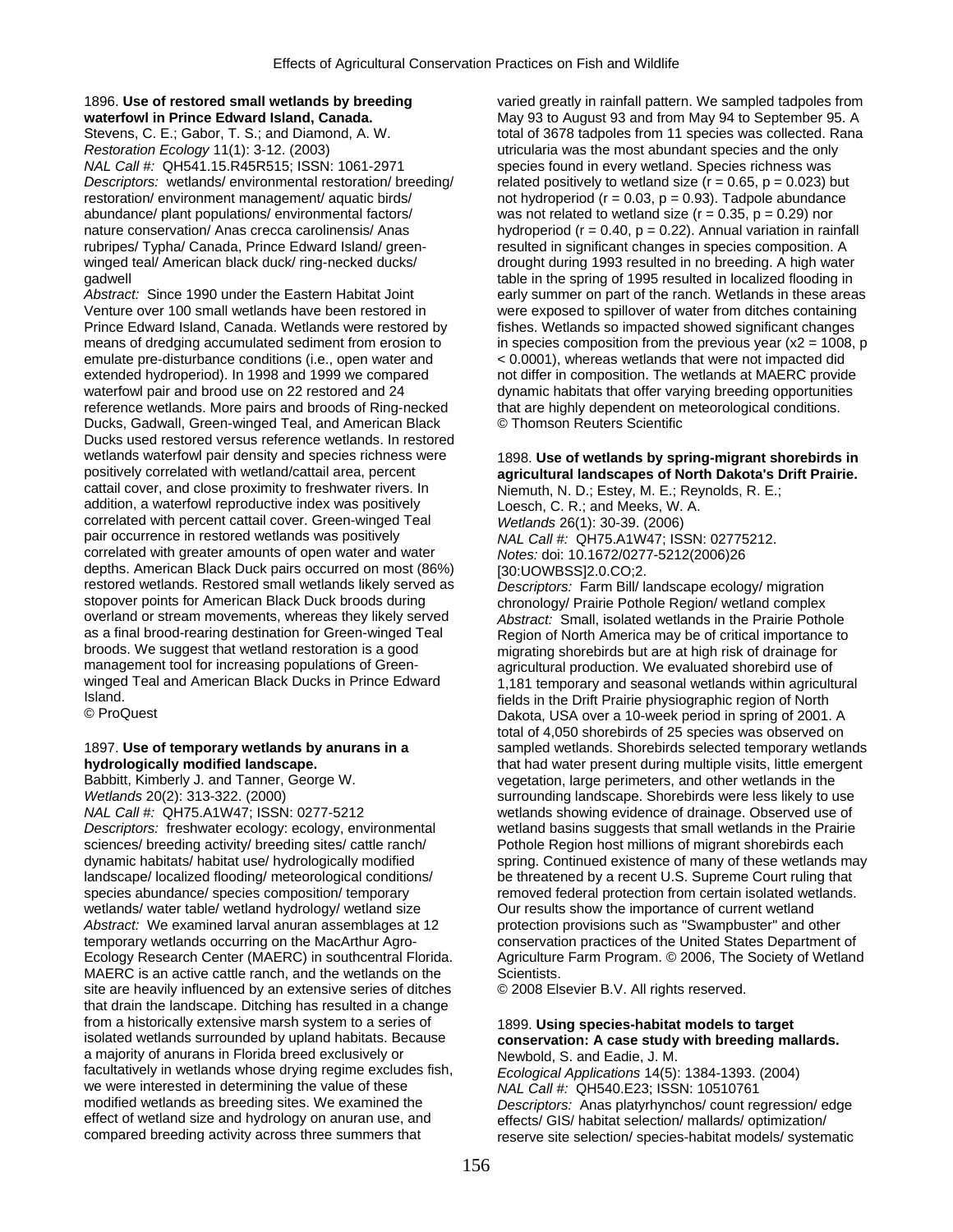conservation/ wetlands/ conservation management/ conservation planning/ decision making/ ecological

*Abstract:* To make effective conservation decisions, winter. These estimates for food abundance were managers must understand the ecology of species targeted comparable to that observed in some other important for conservation and be able to apply that knowledge in freshwater wintering regions in North America.<br>decision-making. Most conservation research to date has This citation is from AGRICOLA. decision-making. Most conservation research to date has focused on the first of these requirements, but lately ecologists and others have begun to address more 1901. **Variation in size and location of wading bird** systematically the decision-making component of **colonies in the Upper St. Johns River Basin.** conservation. In this paper, we develop an explicit model of **Florida, USA.**<br>
species-habitat relations and incorporate it into an **Florida, USA.** Brvan, J. C.: M optimization framework for prioritizing sites for *Waterbirds* 26(2): 239-251. (2003) management. We then present a case study that applies *NAL Call #:* QL671; ISSN: 07386028 these concepts to choosing sites for wetlands restoration to *Descriptors:* borrow pits/ Upper St. Johns River/ wading benefit breeding Mallards (Anas platyrhynchos) in the bird colonies/ wetland restoration/ aerial survey/ habitat<br>Central Valley of California, USA. First, a model of habitat restoration/ nest site/ wader/ United States/ Bu selection by Mallards was estimated using count regression Mycteria americana<br>techniques. Our results indicate that breeding Mallard abstract: Wading bi techniques. Our results indicate that breeding Mallard *Abstract:* Wading bird nesting colonies were surveyed in abundances depend not only on the amount of each land the Upper St. Johns River Basin, east central Florida, USA<br>use type present, but also on the interspersion of particular in 1993-1995 and 1998-2000 using aerial survey land use types in the vicinity of each survey location. We <br>A total of 62 colony locations were found over six years, then used the estimated parameters in an optimization with a maximum of 35 sites active in each of two years.<br>The model to predict the differences in the expected total Borrow pits and managed impoundments were the most model to predict the differences in the expected total Borrow pits and managed impoundments were the most<br>Mallard abundance under three generalized strategies for important nesting locations based on size and persistenc Mallard abundance under three generalized strategies for important nesting locations based on size and persistence.<br>wetlands restoration. Our results suggest that using the Most of these sites were in or adiacent to the Up wetlands restoration. Our results suggest that using the Most of these sites were in or adjacent to the Upper St.<br>Spatial habitat preferences of Mallards to target restoration Johns River Basin Project, a wetland restorati can lead to a greater-than-proportional increase in Mallard Higher numbers of nests were counted during nesting<br>
abundances: a simulated 50% increase in the total area of seasons preceded by above average rainfall than dur abundances: a simulated 50% increase in the total area of seasons preceded by above average rainfall than during<br>wetlands resulted in a nearly 80% increase in the total seasons characterized by drought. Cattle Egrets (Bubu wetlands resulted in a nearly 80% increase in the total seasons characterized by drought. Cattle Egrets (Bubulcus<br>seasons characterized by drought. In contrast, simulated in initial were the most common nesting species in abundance of breeding Mallards. In contrast, simulated ibis) were the most common nesting species in all years,<br>strategies for choosing restoration sites that did not account however, the proportion of the total nests that strategies for choosing restoration sites that did not account however, the proportion of the total nests that were Cattle<br>for the spatial habitat preferences of Mallards resulted in Forets decreased over the study period for the spatial habitat preferences of Mallards resulted in Egrets decreased over the study period. Wood Storks<br>13-33% increases in total abundance. Accounting for the *Mycteria americana)* a federally endangered species 13-33% increases in total abundance. Accounting for the (Mycteria americana), a federally endangered species,<br>spatial arrangement of preferred habitats when setting entially ensing increasing numbers within three borrow pi spatial arrangement of preferred habitats when setting nested in increasing numbers within three borrow pits<br>Festoration priorities can enhance conservation and adiacent to the Upper St. Johns River Basin Project. T restoration priorities can enhance conservation and adjacent to the Upper St. Johns River Basin Project. This<br>effectiveness considerably.<br>study reveals the importance of borrow pits, most of which

## 1900. **The value of agricultural wetlands as invertebrate** © 2008 Elsevier B.V. All rights reserved. **resources for wintering shorebirds.**

249-256. (2005) **West Virginia.** 

*Descriptors:* invertebrate abundance/ dunlin/ killdeer/ Kordek, W. S.<br>
oligochaetes/ wetland landscape/ wintering waterbirds *Wetlands Fco Abstract:* Agricultural landscapes have received little *NAL Call #:* QH541.5.M3 W472; ISSN: 0923-4861 recognition for the food resources they provide to wintering *Descriptors:* created wetland/ man-made wetland/ waterbirds. In the Willamette Valley of Oregon, modest yet mitigation wetland/ reference wetland/ restored wetland/ significant populations of wintering shorebirds wetland management/ wetland mitigation<br>(Charadriiformes) regularly use hundreds of dispersed *Abstract:* Numerous efforts have been m (Charadriiformes) regularly use hundreds of dispersed *Abstract:* Numerous efforts have been made in West wetlands on agricultural lands. Benthic invertebrates are a virginia to construct and restore compensatory wetlands as<br>critical resource for the survival of overwintering shorebirds, we mitigation for natural wetlands dest critical resource for the survival of overwintering shorebirds, example integration for natural wetlands destroyed through highway<br>vet the abundance of invertebrate resources in agricultural example of development timberin yet the abundance of invertebrate resources in agricultural development, timbering, mining, and other human activities.<br>Wetlands such as these has not been quantified. To example of the example effort has been made to eval wetlands such as these has not been quantified. To Because such little effort has been made to evaluate these<br>evaluate the importance of agricultural wetlands to a secure wetlands, there is a need to evaluate the success o evaluate the importance of agricultural wetlands to a wetlands, there is a need to evaluate the success of these<br>population of wintering shorebirds, the density, biomass, systems. The objective of this study was to determi and general community composition of invertebrates mitigation wetlands in West Virginia were adequately available to birds were quantified at a sample of Willamette supporting ecological communities relative to naturally Valley sites during a wet (1999-2000) and a dry winter occurring reference wetlands and to attribute specific<br>
(2000-2001). Invertebrate densities ranged among<br>
characteristics in wetland habitat with trends in wildlife (2000-2001). Invertebrate densities ranged among characteristics in wetland habitat with trends in wildlife<br>wetlands from 173 to 1925 (mean +/- S.E.: 936 +/- 106) abundance across wetlands. Specifically, avian and an

individuals/ $m^2$  in the wet winter, and from 214 to 3484 (1028  $+/-$  155) individuals/ $m<sup>2</sup>$  in the dry winter. Total modeling/ habitat restoration/ habitat use/ waterfowl/ invertebrate estimated biomass among wetlands ranged California/ Central Valley/ Anas/ Anas platyrhynchos/ from 35 to 652 (mean +/- S.E.: 364 +/- 35) mg/m<sup>2</sup> in the wet Anatidae/ Anser **Anatidae/** Anser winter, and from 85 to 1405 (437 +/- 62) mg/m<sup>2</sup> in the dry

# colonies in the Upper St. Johns River Basin,

Bryan, J. C.; Miller, S. J.; Yates, C. S.; and Minno, M.

restoration/ nest site/ wader/ United States/ Bubulcus ibis/

in 1993-1995 and 1998-2000 using aerial survey methods. Johns River Basin Project, a wetland restoration protect. effectiveness considerably.<br>© 2008 Elsevier B.V. All rights reserved. The importance of borrow pits, most of which wading are on private land where sites are unprotected, to wading bird nesting in east central Florida.

## Taft, O. W. and Haig, S. M. 1902. **Vegetation, invertebrate, and wildlife community**  *Agriculture, Ecosystems and Environment* 110(3-4): **rankings and habitat analysis of mitigation wetlands in**

Balcombe, C. K.; Anderson, J. T.; Fortney, R. H.; and

Wetlands Ecology and Management 13(5): 517-530. (2005)

systems. The objective of this study was to determine if abundance across wetlands. Specifically, avian and anuran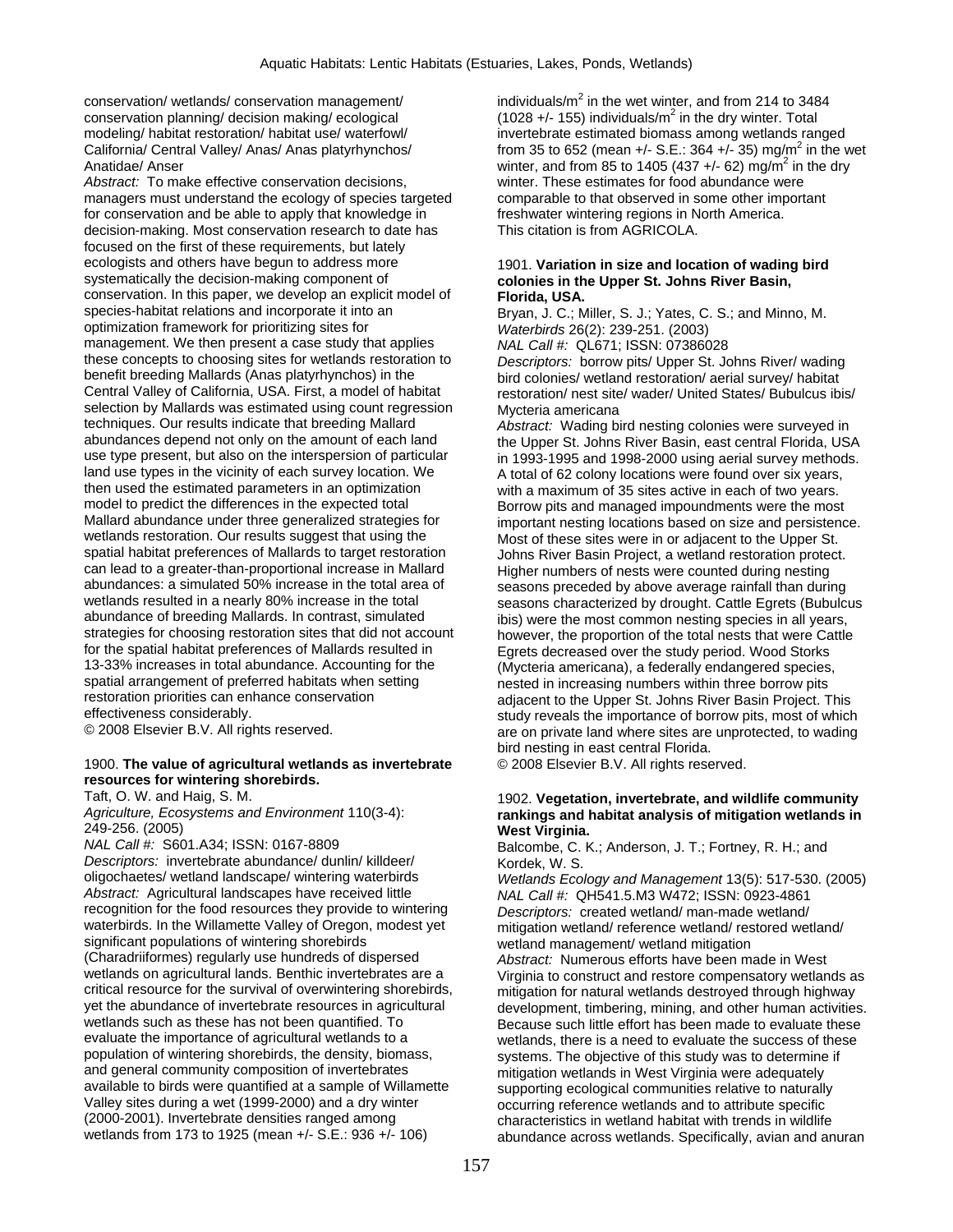communities, as well as habitat quality for eight wetland- 1904. **Vertebrate use of habitats created by installation**  dependent wildlife species were evaluated. To supplement **of field-scale erosion control structures.**<br>
this evaluation, vegetation and invertebrate communities Cooper, C. M.; Smiley, P. C.; Wigginton, J. D.; this evaluation, vegetation and invertebrate communities also were assessed. Wetland ranks were assigned based Knight, S. S.; and Kallies, K. W. on several parameters including richness, abundance, *Journal of Freshwater Ecology* 12(2): 199-207. (June 1997) diversity, density, and biomass, depending on which taxa *NAL Call #:* QH541.5.F7J68; ISSN: 0270-5060 was being analyzed. Mitigation wetlands consistently *Descriptors:* Vertebrata/ farming and agriculture/ scored better ranks than reference wetlands across all agricultural field runoff control by drop pipe installation/<br>
communities analyzed. Canonical correspondence analysis community structure/ habitat utilization/ semiaqu revealed no correlations between environmental variables wetland habitats created by drop pipe installation in field/ and community data. However, trends relating wetland community structures and habitat use survey/ Mississippi/ habitat characteristics to community structure were Panola County/ agriculture field runoff control by drop pipe observed. These data stress the need to maintain specific installation/ created wetland habitats use and habitat characteristics in mitigated wetlands that are community structures compatible with wildlife colonization and proliferation. © © Thomson Reuters Scientific Springer 2005.<br>© 2008 Elsevier B.V. All rights reserved.

## 1903. **Vegetation similarity and avifaunal food value of** Mueller A. J. **restored and natural marshes in northern New York.** *Texas Journal of Science* 37(2-3): 215-226. (1985) Brown, Stephen C. *NAL Call #:* 470 T31; ISSN: 0040-4403

*NAL Call #:* QH541.15.R45R515; ISSN: 1061-2971 vegetation/ rainfall/ evaporation/ salinity/ barrier islands *Descriptors:* natural restored marsh comparisons: avifaunal *Abstract:* The nontidal wetlands of Galveston Island, food value, vegetation/ restoration ecology Texas, depend on local rainfall for freshwater, and many Abstract: Measuring the success of wetland restoration dry out during summer. Evaporation and inundation by efforts requires an assessment of the wetland plant storm tides cause salinities to rise; they decline when heavy community as it changes following restoration. But analyses rains flush out the saltwater. Aquatic emergents are the<br>of restored wetlands often include plant community data dominant vegetation. Nontidal marshes provide imp from only one time period. We studied the development of habitat for many kinds of wildlife, especially birds. In a plant communities at 13 restored marshes in northern New comparison of two wetlands, one natural and the other York for 4 years, including 1 year prior to restoration and 3 man-made, the natural area received equal or greater use years afterwards. Restored wetlands ranged in size from by all aquatic bird groups except the black-crowned night 0.23 to 1.70 ha. Four reference wetlands of similar basin heron (Nycticorax nycticorax) and American coot (Fulica morphology, soil type, and size (0.29-0.48 ha) that occurred americana). Nontidal wetlands are the only available habitat naturally in the same area were studied as comparisons. on Galveston Island for many amphibians and reptiles.<br>Dike construction to restore hydrology disturbed the <br>
© Thomson Reuters Scientific Dike construction to restore hydrology disturbed the existing vegetation in some parts of the restored sites, and vegetation was monitored in both disturbed and **1906. Volunteers monitor bird use of wetland**<br>undisturbed areas. Undisturbed areas within the restored **restoration on public lands in central Florida** sites, which were dominated by upland field grasses before Marburger, J. E. restoration, developed wetland plant communities with *Ecological Restoration* 20(3): 164-172. (2002); lower wetland index values but comparable numbers of ISSN: 1543-4079<br>wetland plant species than the reference wetlands, and *Descriptors:* Aves they lagged behind the reference sites in terms of total wetlands/ surface water level/ hydrology/ habitat wetland plant cover. There were significantly more plant conservation/ ecological restoration wetland plant cover. There were significantly more plant species valuable as food sources for wetland birds, and a species valuable as food sources for wetland birds, and a *Abstract:* In the Emeralda Marsh Connection Area (FL), the significantly higher percent cover of these species, at the *nurnose of the volunteers' work was to eval* significantly higher percent cover of these species, at the purpose of the volunteers' work was to evaluate certain<br>undisturbed areas of the restored sites than at the real related species to see if they responded to envir undisturbed areas of the restored sites than at the related species to see if they responded to environmental<br>
reference wetlands. Areas of the restored sites that were related species to see if they restoration particular disturbed by dike construction, however, often developed alterations in water levels. dense, monospecific cattail stands. In general, the plant communities at restored sites became increasingly similar<br>
to those at the reference wetlands over time, but higher<br>
numbers of herbaceous plants developed at the restored<br>
sites, including food plants for waterfowl, rails

community structure/ habitat utilization/ semiaquatic habitat/

## 1905. Vertebrate use of nontidal wetlands on Galveston **Island, Texas, USA.**

*Restoration Ecology* 7(1): 56-68. (1999) *Descriptors:* amphibians/ reptiles/ birds/ emergent aquatic dominant vegetation. Nontidal marshes provide important

# restoration on public lands in central Florida.

Descriptors: Aves/ Florida/ seabirds/ waterfowl/ restoration/

changes brought on by the restoration, particularly

492 kg/ha), but early planting and harvest dates in recent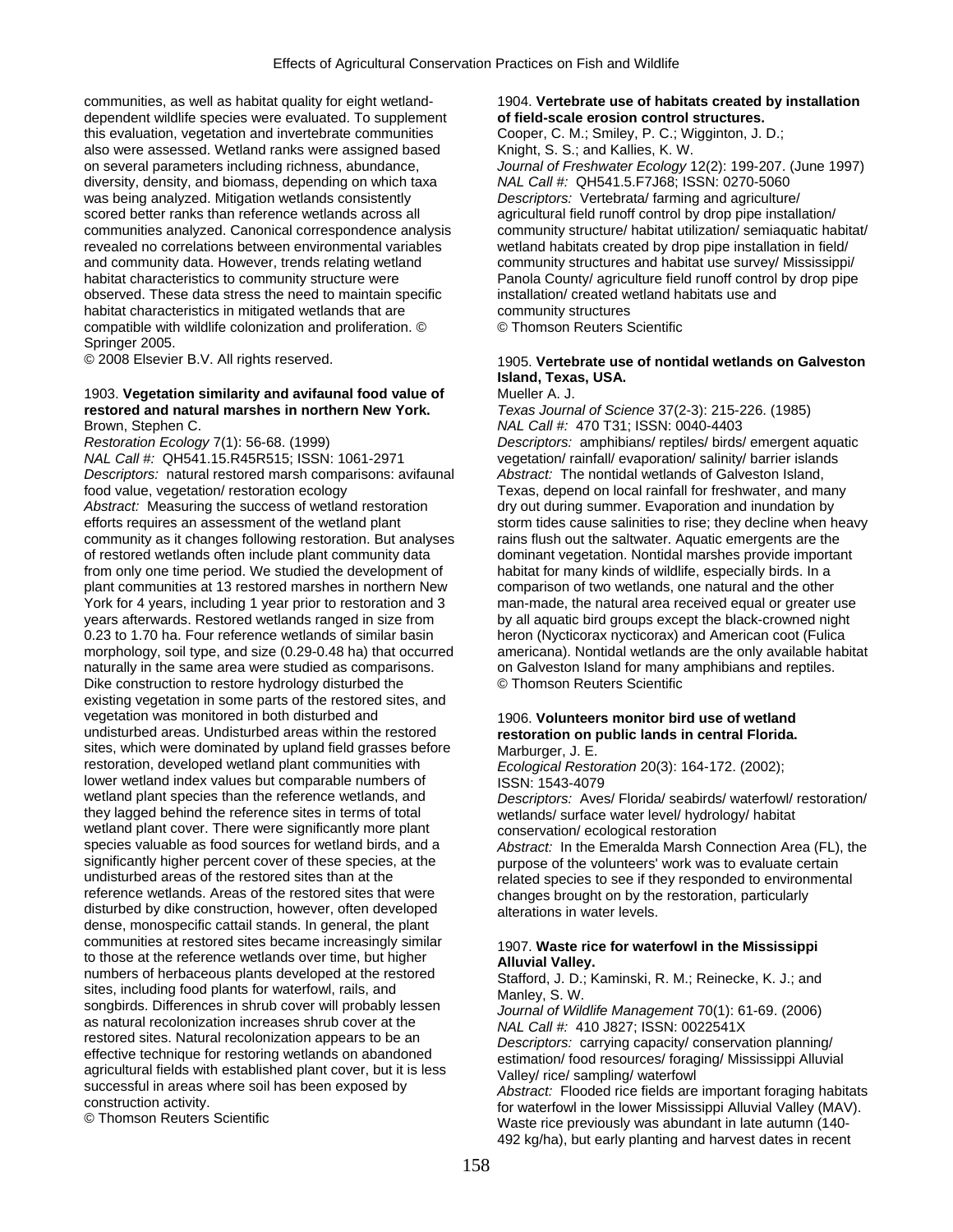years may have increased losses of waste rice during 1909. **Waterbird communities and associated wetlands**  autumn before waterfowl arrive. Research in Mississippi **of the Colorado River Delta, Mexico.**  rice fields revealed waste-rice abundance decreased 79- Hinojosa Huerta, Osvel; Destefano, Stephen; 99% during autumns 1995-1996 (Manley et al. 2004). To Carrillo Guerrero, Yamilett; Shaw, William W.; and determine if this trend existed throughout the MAV, we Valdes Casillas, Carlos used multistage sampling (MSS) to estimate waste-rice *Studies in Avian Biology* (27): 52-60. (2004) abundance during September-December 2000-2002. Averaged over years, mean abundance of waste rice *Descriptors:* biodiversity/ biogeography: population studies/<br>decreased 71% between harvest (x = 271.0 kg/ha, marine ecology: ecology, environmental sciences/ decreased 71% between harvest ( $\bar{x}$  = 271.0 kg/ha, marine ecology: ecology, environmental science<br>CV=13% n = 3 vears) and late autumn ( $\bar{x}$  = 78.4 kg/ha, CV= agricultural drain/ flood control measures/ quild  $CV=13%$  n = 3 years) and late autumn  $(x=78.4 \text{ kg/ha}, CV=$  agricultural drain/flood control measures/ guild<br>15% n = 3). Among 15 models formulated to explain<br>composition/ species abundance/ species richness/ 15% n = 3). Among 15 models formulated to explain composition/ species abundance/ species richnes<br>variation in rice abundance among fields and across vears. Waterbird communities/ wetland habitat/ wetland variation in rice abundance among fields and across years, the best model indicated abundance of waste rice in late management program autumn differed between harvester types (i.e., conventional *Abstract:* Despite extensive losses of wetlands caused by > stripper header) and was positively related to initial water diversions upstream, the Colorado River Delta in waste-rice abundance after harvest. Because abundance of northwestern Mexico remains an important wetland system<br>waste rice in late autumn was less than previous estimates in the Sonoran Desert. The purpose of our study wa waste rice in late autumn was less than previous estimates in the Sonoran Desert. The purpose of our study was to<br>in all 3 years, we concluded that waterfowl conservationists describe waterbird communities across a variety in all 3 years, we concluded that waterfowl conservationists describe waterbird communities across a variety of<br>have overestimated carrying capacity of rice fields for habitat types and zones that exist in the Delta. We have overestimated carrying capacity of rice fields for habitat types and zones that exist in the Delta. We<br>wintering waterfowl by 52-83% and recommend 325 duck-<br>measured species richness and abundance of waterbirds wintering waterfowl by 52-83% and recommend 325 duck- measured species richness and abundance of waterbirds<br>use days/ha (DUDs) as a revised estimate. We suggest from September 1999 to August 2000. We observed a total use days/ha (DUDs) as a revised estimate. We suggest from September 1999 to August 2000. We observed a to<br>monitoring advances in rice harvest dates to determine of 11.918 individuals of 71 species at sites within seven monitoring advances in rice harvest dates to determine when new surveys are warranted and recommend wetland areas. The waterbird communities differed with increased management of moist-soil wetlands to respect to guild composition and species abundances compensate for decreased rice abundance.  $\Box$  among the wetland zones. Wetlands along the eastern © 2008 Elsevier B.V. All rights reserved. portion of the Delta (Cienega and Indio), which are ̄ ̄

# assemblages in three types of seasonally inundated

*Journal of Freshwater Ecology* 16(2): 189-208. (2001) during winter. Breeding marshbirds were also a<br>MAL CalL#: OH541 5 F7 I68: ISSN: 0270-5060 *NAL Call #:* QH541.5.F7J68; ISSN: 0270-5060 with the Yuma Clapper Rail (Rallus longirostris *Descriptors:* wetlands/ macrofauna/ zoobenthos/ water yumanensis) being most notable. Wetlands along the quality/ community composition/ species diversity/ ecology/ invertebrates/ aquatic life/ Georgia and the test of agricultural drains, but were not managed specifically for<br>
Abstract: In southwest Georgia there are three types of wildlife. The Double-crested Cormorant (Phalacrocorax Abstract: In southwest Georgia there are three types of wildlife. The Double-crested Cormorant (Phalacrocora<br>shallow, seasonally inundated limesink wetlands based on auritus) and American Coot (Fulica americana) were shallow, seasonally inundated limesink wetlands based on auritus) and American Coot (Fulica americana) we<br>soil characteristics and vegetation-grass-sedge marshes dominant during winter, while long-legged waders soil characteristics and vegetation-grass-sedge marshes, and a dominant during winter, while long-legged waders<br>Curress savannas, and curress-gum swamps, We sampled (Ardeidae) were dominant in summer. The composition of cypress savannas, and cypress-gum swamps. We sampled June 1998 during early, mid, and late hydroperiod in 1997. The wetlands had similar water chemistry soon after portion of the Delta. The shallow and ephemeral Laguna inundation. Over rime, water in swamps generally had Salada, along the western boundary of the Delta, exhibited<br>higher levels of discolved croanic carbon. NH, NO. N the highest waterbird abundance among our winter higher levels of dissolved organic carbon, NH<sub>4</sub> -N, NO<sub>3</sub> -N, the highest waterbird abundance among our winter<br>censuses when it was flooded in 2000. The results of our and PO<sub>4</sub> -P, was more darkly stained, and had lower censuses when it was flooded in 2000. The results of our<br>temperatures than in other wetland types. We collected 121 study suggest that even minimal levels of instream fl temperatures than in other wetland types. We collected 121 study suggest that even minimal levels of instream flows<br>macroinvertebrate taxa, with 40 taxa occurring in >10% of would lead to habitat improvements for waterbird macroinvertebrate taxa, with 40 taxa occurring in  $>10\%$  of the samples. Marshes had higher macroinvertebrate Delta floodplain. A bi-national wetland management numbers and taxa richness than other wetland types. Early program for the Delta should consider the impacts of flood<br>in the hydroneriod macroinvertebrate assemblages were control measures and diversions for agricultural an in the hydroperiod, macroinvertebrate assemblages were composed of taxa that overwintered in wetlands. Later, uses to the health of wetland habitats on both sides of the composed of taxa that overwintered in wetlands. Later, uses to the health of wetland habitats on both sides predators were abundant in the marshes, and detritivore international border.<br>purphers declined in swamps. Our findings suggest that Carl Common Reuters Scientific numbers declined in swamps. Our findings suggest that water quality is influenced by interactions of vegetation, soils, and time since inundation. We believe that **1910. Waterbird communities in managed wetlands of macroinvertebrate assemblages** differed among the **and all all varying water depth.** macroinvertebrate assemblages differed among the **varying water depth.**<br>
wetland types due mainly to vegetation. Macroinvertebrates Colwell, M. A. and Taft, O. W. wetland types due mainly to vegetation. Macroinvertebrates in marshes probably have a wider variety of food sources *Waterbirds* 23(1): 45-55. (2000) (i.e., algae) and greater habitat structure available, whereas *NAL Call #:* QL671; ISSN: 0738-6028 in swamps macroinvertebrates have more stressful conditions (i.e., low dissolved oxygen) caused by composition/ species diversity/ aquatic birds/ water depth/ processing of large detrital inputs. environment management/ ecosystem management/

supported by agricultural drains and managed under 1908. **Water quality and macroinvertebrate** conservation initiatives, exhibited the highest species **limesink wetlands in southwest Georgia.** abundance in summer. Shorebirds were the dominant guild Battle, J. and Golladay, S. W. in the summer period, while waterfowl were dominant<br>
lournal of Freshwater Ecology 16(2): 189-208 (2001) during winter. Breeding marshbirds were also abundant, wetlands of the three types from February 1997 through waterbird communities along the mainstem of the Colorado<br>Lune 1998 during early mid and late hydroneriod in 1997 River was similar to that of wetlands along the wester

© ProQuest ecological distribution/ habitat utilization/ winter/ California/ Aves/ San Joaquin Valley/ birds/ behavior/ management/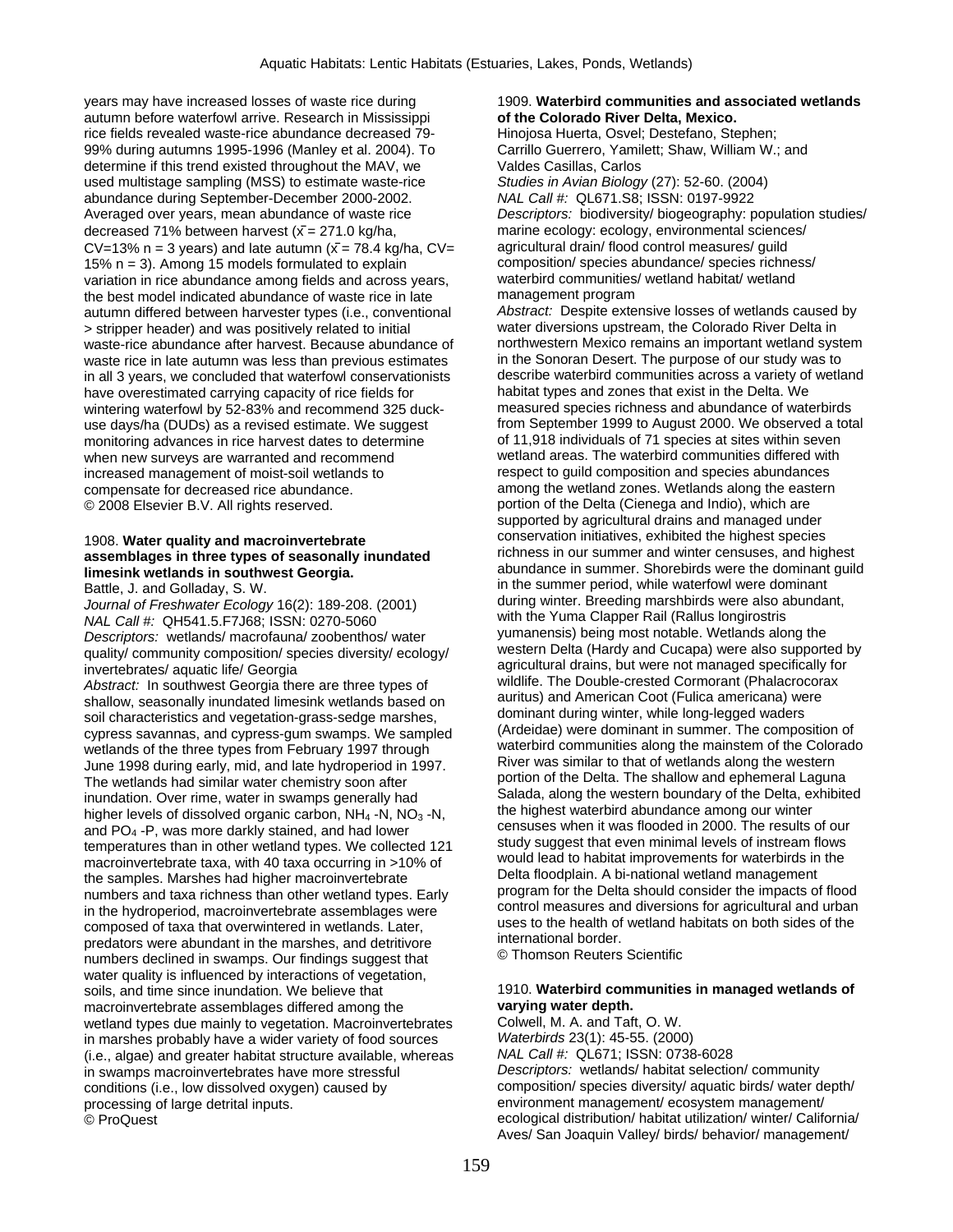*Abstract:* Published accounts of interspecific differences in within harvest methods, species richness was consistently habitat use by waterbirds predict that shallow wetlands greater (P < 0.01) in flooded than non-flooded fields. By should accommodate more species and greater numbers of contrast, species richness did not differ among straw waterbirds than deep wetlands. We evaluated this treatments (P > 0.23). Species richness in stripped fields hypothesis by examining relationships between winter probably was low because foraging opportunities were (January/February) waterbird use (presence/absence, limited by tall dense straw, decreased grain density, and density and number of species) and average depth, infrequent flooding. We recommend that land managers variation in depth and size of 25 wetlands in the northern wishing to provide habitat for a diverse waterbird San Joaquin Valley, California. Bird densities correlated community harvest rice using conventional methods and consistently with depth. Likelihood of use increased in flood fields shallowly. shallow wetlands for all nine wading birds (shorebirds and  $\Box$  Thomson Reuters Scientific ibis); densities of three dabbling duck species and Blacknecked Stilt (Himantopus mexicanus) also increased in 1912. **Waterbird foods in winter-managed ricefields in**  shallow wetlands, whereas use and densities of two diving **Mississippi.**<br>
birds increased in deep wetlands. We observed no **Manley S** W statistically significant relationship between depth and Gerard, P. D. densities of two other waterbird species. The number of *Journal of Wildlife Management* 68(1): 74-83. (2004) species of waterbird, dabbling duck, and wading bird<br>increased in shallow wetlands, whereas the number of *Descriptors:* foraging carrying capacity/ increased in shallow wetlands, whereas the number of *Descriptors:* foraging carrying capacity/ Mississippi Alluvial species of diving bird increased in deep wetlands. Wetland Valley/ Oryza saliva/ private-lands management/ rice/<br>Size and topographic variation inconsistently predicted shorebirds/ waterfowl/ agricultural land/ carrying ca size and topographic variation inconsistently predicted shorebirds/ waterfowl/ agricultural land/ carrying capacity/<br>waterbird densities, but both characteristics correlated feeding ground/ rice/ waterfowl/ wildlife manage positively with number of species. Our results provide winter/ Mississippi general support for shallow flooding of wetlands to provide *Abstract:* Ricefields are important foraging habitats for habitat for more species. We conclude that managers waterfowl and other waterbirds in primary North American<br>seeking to provide foraging habitat for a diverse community wintering regions. We conducted a large-scale experim seeking to provide foraging habitat for a diverse community wintering regions. We conducted a large-scale experiment<br>of wintering waterbirds should flood wetlands to average the state of post-harvest ricefield treatment wi of wintering waterbirds should flood wetlands to average to test effects of post-harvest ricefield treatment, winter<br>depths of 10-20 cm, where topography can provide a range water management, and temporal factors on availa depths of 10-20 cm, where topography can provide a range water management, and temporal factors on availabilities of<br>of depths attractive to a large number of species. However, rice, moist-soil plant seeds, aquatic inverte of depths attractive to a large number of species. However, rice, moist-soil plant seeds, aquatic invertebrates, and<br>this prescription is region-specific and influenced by the and organ forage in the Mississippi Alluvial V great diversity and abundance of waterfowl and shorebirds Mississippi, USA, fall-winter 1995-1997. Our results<br>wintering in California's Central Valley. wintering in California's Central Valley.<br>© ProQuest and early winter (79-99%), which, if

## 1911. **Waterbird communities in rice fields subjected to** implications on foraging carrying capacity of ricefields for

value of rice fields as habitat for waterbirds may vary with of residual rice and aquatic invertebrates in winter. harvest method, postharvest treatment of rice straw  $\heartsuit$  2008 Elsevier B.V. All rights reserved. (chopped, burned, plowed), and extent of flooding. Recent changes in rice harvesting methods (i.e., use of stripper- 1913. Waterbird responses to experimental drawdown:<br>
headers) and a legislative mandate to decrease burning of **Implications for the multispecies management of** rice straw after harvest may alter habitat availability and **wetland mosaics.**  use. Thus, we investigated species richness and Taft, O. W.; Colwell, M. A.; Isola, C. R.; and Safran, R. J. community composition of nonbreeding waterbirds during Journal of Applied Fcology 39(6): 987-1001 (2002) October-March 1993-94 and 1994-95 in rice fields of the *NAL Call #:* 410 J828; ISSN: 00218901. northern Sacramento Valley. Most (85-91% of land area) *Notes:* doi: 10.1046/j.1365-2664.2002.00763.x. rice was conventionally harvested (i.e., cutter bar), and the *Descriptors:* diving waterbirds/ habitat use/ moist-soil remainder was stripped. Rice straw was left untreated in example management/ non-breeding season/ shorebirds/ water<br>more than half of fields (52% in 1994 and 54% in 1995), example of depth/ waterfowl/ abundance/ avifauna/ more than half of fields (52% in 1994 and 54% in 1995), depth/ waterfowl/ abundance/ avifauna/ human activity/<br>especially in stripped fields (56-70%). In fields where species richness/ wetland management/ United States/ farmers treated straw, the most common management Anas/ Anas sp./ Anatidae/ Anser<br>methods were plowing (15-21%), burning (19-24%), and Abstract: 1. The loss and human chopping (3-5%). Fields became increasingly wet from world-wide underscores the importance of efficient<br>October through March as seasonal precipitation management. For wetlands that provide habitats fo accumulated and farmers flooded fields to facilitate straw breeding waterbirds, such management often aims to decomposition and provide habitat for ducks. Species support a rich and abundant waterbird community. 2. decomposition and provide habitat for ducks. Species support a rich and abundant waterbird community. 2.<br>
richness of waterbirds was greater (P < 0.002) in Among the world's many seasonal, moist-soil manage richness of waterbirds was greater (P < 0.002) in Among the world's many seasonal, moist-soil managed<br>
conventionally-harvested fields than in stripped fields;<br>
wetlands, annual winter flooding is followed by spring

Manley, S. W.; Kaminski, R. M.; Reinecke, K. J.; and

feeding ground/ rice/ waterfowl/ wildlife management/

green forage in the Mississippi Alluvial Valley (MAV), between harvest and early winter (79-99%), which, if generally true throughout the MAV, would have critical **different post-harvest treatments.** migrating and wintering waterbirds. During the remainder of Day, John H. and Colwell, Mark A. winter, food resources generally were similar among<br>Colonial Waterbirds 21(2): 185-197. (1998);<br>colonial Waterbirds 21(2): 185-197. (1998);<br>colonial treatment combinations. An exception wa treatment combinations. An exception was biomass of ISSN: 0738-6028 aquatic invertebrates, which demonstrated potential to *Descriptors:* community composition/ post harvest increase by late winter in ricefields that remained flooded. treatments/ rice fields/ habitat/ species richness/ We offer revised calculations of foraging carrying capacity wetland management **for waterfowl in MAV ricefields and recommend continuing** Abstract: In California's Sacramento Valley, the potential research and management designed to increase availability

# Implications for the multispecies management of

Journal of Applied Ecology 39(6): 987-1001. (2002)

species richness/ wetland management/ United States/

Abstract: 1. The loss and human modification of wetlands management. For wetlands that provide habitats for nonwetlands, annual winter flooding is followed by spring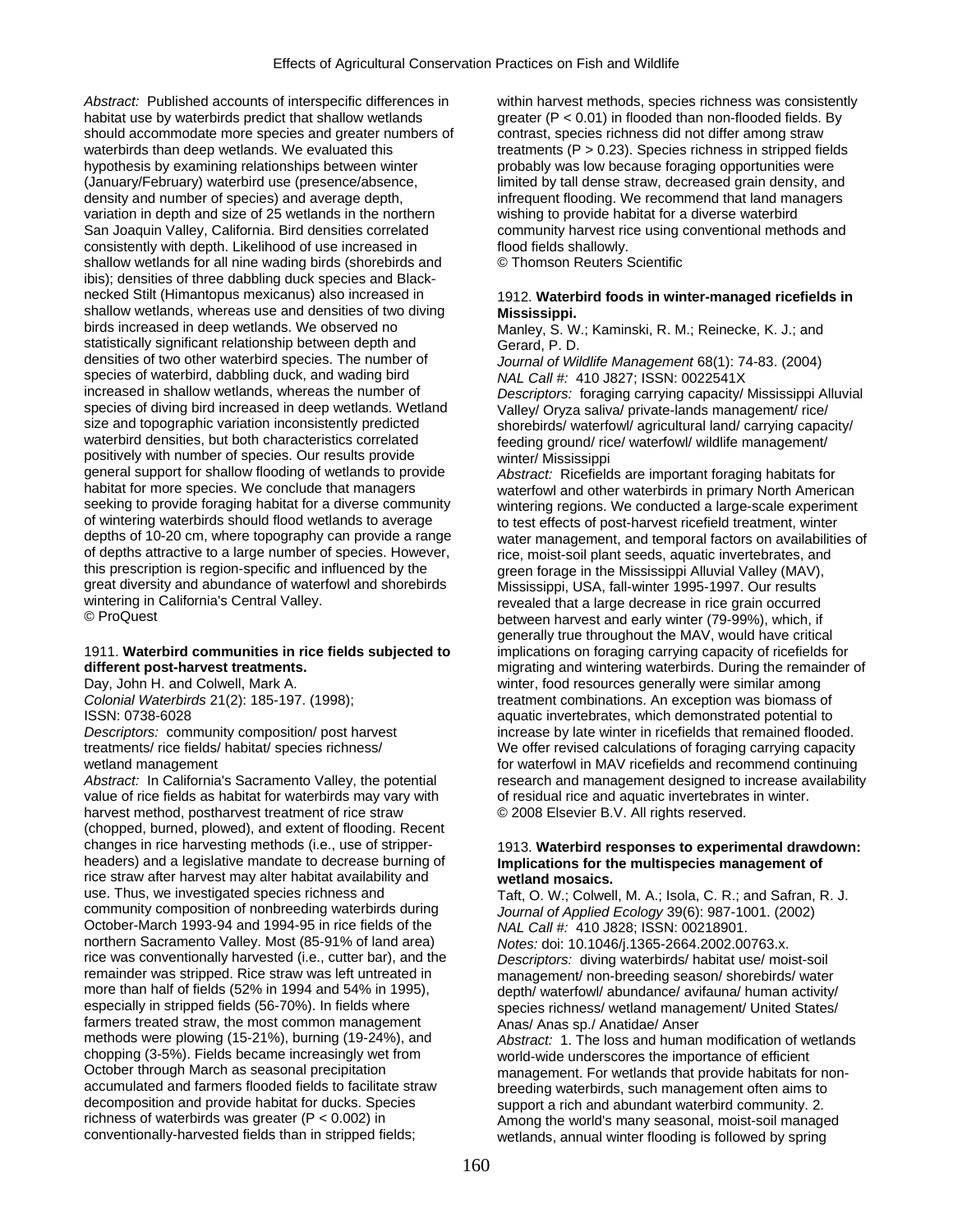plants. Recommendations on how best to maintain flooded 13.2 times greater relative abundances (n birds/ha of wetlands for multiple species are mostly theoretical, and wetland) of waterfowl and other waterbirds on managed drawdown management typically focuses on spring for than on nonmanaged wetlands during spring through migrating shorebirds. The benefits and drawbacks of autumn. We recommend regular postrestoration shallow-water management in winter have not been hydrological management of WRP wetlands to regenerate examined, especially where sizeable populations of moist-soil and other emergent plants and promote<br>wintering shorebirds and waterfowl occur together. 3. We waterfowl and waterbird use of these restored habitats. wintering shorebirds and waterfowl occur together. 3. We waterfowl and waterbird use of these res<br>considered The Grasslands Ecological Area in California's © 2008 Elsevier B.V. All rights reserved. considered The Grasslands Ecological Area in California's Central Valley, USA, as a model wetland complex in which to assess optimal winter flood-depth for multi-species use. 1915. **Waterbird use of bayland wetlands in the San**  group (e.g. shorebirds and waterfowl) of drawdowns **dowitchers during the winter.**<br>
conducted in winter and spring. We experimentally **the conducted in winter** and spring. We experimentally dewatered wetlands of measured topography in the winter Miles, A. K.; and Tsao, D. C. and spring of 1994-95, documenting changes in waterbird *Waterbirds* 25 (Special Publ.2): 93-105. (2002) species richness and abundance associated with daily *NAL Call #:* QL671; ISSN: 07386028 changes in habitat diversity and availability. 4. Results *Descriptors:* Limnodromus scolopaceus/ long-billed indicated limited regional availability of shallow-water dowitcher/ radio telemetry/ San Francisco Bay/ wintering<br>habitat across the landscape in winter but not spring, as ecology/ biotelemetry/ estuarine ecosystem/ habita habitat across the landscape in winter but not spring, as ecology/ biotelemetry/ estuarine ecosystem/ habitat use/<br>use by shorebirds and teal increased on drawndown<br>movement/ overwintering/ restoration ecology/ waterfowl use by shorebirds and teal increased on drawndown movement/ overwintering/ restoration ecology/ waterfowl/<br>wetlands in winter only. Use by deeper-water dabbling wetland/ United States/ Calidris alpina/ Calidris mauri/ ducks and diving waterbirds declined during the later **Himantopus mexicanus/ Limnodromus scolopaceus** stages of drawdown in both seasons, but not until use by *Abstract:* The San Francisco Bay estuary is a migration shorebirds and teal had peaked. The maximum diversity and wintering area for more than 1.5 million waterbirds on<br>And abundance of waterbirds occurred at average depths of the west coast of North America. Because the estuar and abundance of waterbirds occurred at average depths of the west coast of North America. Because the estuary is<br>10-20 cm on wetlands with topographic gradients of 30-40 located in a metropolitan area, development and dik 10-20 cm on wetlands with topographic gradients of 30-40 located in a metropolitan area, development and diking of<br>cm. 5. This study has important implications for the winter baylands (the region between the edge of the ba cm. 5. This study has important implications for the winter baylands (the region between the edge of the bay and the management of seasonal wetland complexes, especially bistorical high tide line) have greatly altered the management of seasonal wetland complexes, especially historical high tide line) have greatly altered the wetland<br>moist-soil systems where managers provide habitat for a landscape. Recently, conservation interests have prom moist-soil systems where managers provide habitat for landscape. Recently, conservation interests have promoted<br>different waterbird groups (from shorebirds to diving restoration of diked baylands to tidal salt marshes for different waterbird groups (from shorebirds to diving restoration of diked baylands to tidal salt marshes for the<br>waterbirds) simultaneously. In general, where topography is represent of endangered pative species. However, variable (e.g. a difference of 30-40 cm between the deepest tidal marsh conversion on the existing community of and shallowest zones), wetlands flooded to average depths waterbirds in the baylands are largely unknown, especially<br>of 15-20 cm should accommodate the greatest richness in muted tidal marshes with restricted inflows and i of 15-20 cm should accommodate the greatest richness in muted tidal marshes with restricted inflows and in<br>and abundance of waterbirds.

# **New York.** a muted tidal marsh on the North Bay and radio-marked

*Wildlife Society Bulletin* 34(4): 921-926. (2006) were tracked for an average of 20.3 d (±8.5 SD) and *NAL Call #:* SK357.A1W5; ISSN: 00917648. obtained 217 high tide and 195 low tide locations.

Abstract: The Wetlands Reserve Program (WRP) has low tide rather than feeding at nearby mud flats. Their<br>restored nearly 600,000 ha of wetlands in the United States avoidance of mud flats contrasted sharply with Wester restored nearly 600,000 ha of wetlands in the United States avoidance of mud flats contrasted sharply with Western<br>since inception of the program in 1996. However, no Sandpipers (Calidris mauri) but was similar to Black-ne research has evaluated postrestoration management of Stilts (Himantopus mexicanus). Seven Long-billed<br>WRP wetlands in relation to waterfowl and waterbird use. Dowitchers flew 110 km inland to Central Valley w Therefore, we conducted an experiment to compare mid-December, a regional movement documented earlier<br>waterfowl and waterbird abundance and diversity between for Dunlin (Calidris alpina) wintering on the coast. However hydrologically managed (i.e., spring-summer drawdown for examplike Dunlin, their movements were not in response to<br>vegetation regeneration) and nonmanaged WRP wetlands example and rainfall but may have been in response to in central New York, USA, in 2004. We surveyed waterfowl front or possibly predictable flooding of fields in the Central and other waterbirds on 5 managed and 5 nonmanaged<br>
wetlands over 3 10-week periods (i.e., spring: 7 Mar-15 supporting large numbers of waterbirds, some birds su May; summer: 16 May-24 Jul; autumn: 25 Jul-30 Sep). We as Long-billed Dowitchers move inland to freshwater detected a total of 36 taxa of these birds across the 3 wetlands in the Central Valley. periods and both types of wetlands but observed 1.4-2.3 © 2008 Elsevier B.V. All rights reserved. times more taxa on managed than on nonmanaged

drawdown to encourage germination of waterfowl food wetlands among periods. Additionally, we recorded 0.8-

# **Francisco Bay Estuary: Movements of long-billed**

Takekawa, J. Y.; Warnock, N.; Martinelli, G. M.; wetland/ United States/ Calidris alpina/ Calidris mauri/ benefit of endangered native species. However, effects of and abundance of waterbirds.<br>
© 2008 Elsevier B.V. All rights reserved. The state of the state of the first radio-marking study of the 2008 densities are found. The first radio-marking study of the Long-billed Dowitcher (Limnodromus scolopaceus) was 1914. **Waterbird responses to hydrological** conducted in November-December 2000 to examine their **management of Wetlands Reserve Program habitats in** use of baylands. We captured 32 birds by rocket netting in Kaminski, M. R.; Baldassarre, G. A.; and Pearse, A. T. them with 1.2 g transmitters affixed with glue. Individuals *Notes:* doi: 10.2193/0091-7648(2006)34 Movements between tides  $(\bar{x} = 1.29 \pm 1.48 \text{ SD km})$  and [921:WRTHMO]2.0.CO;2.  $\blacksquare$  home range sizes ( $\bar{x} = 17.7 \pm 16.0$  SD km<sup>2</sup>) were highly *Descriptors:* moist-soil management/ New York/ variable. Long-billed Dowitchers preferred open habitats such as muted tidal marshes during the high tide, but the Wetlands Reserve Program majority (78.5%) also remained in these wetlands during Sandpipers (Calidris mauri) but was similar to Black-necked WRP wetlands in relation to waterfowl and waterbird use.<br>Therefore, we conducted an experiment to compare mid-December, a regional movement documented earlier waterfowl and waterbird abundance and diversity between for Dunlin (Calidris alpina) wintering on the coast. However,<br>hydrologically managed (i.e., spring-summer drawdown for unlike Dunlin, their movements were not in resp rainfall but may have been in response to a low pressure supporting large numbers of waterbirds, some birds such ̄ ̄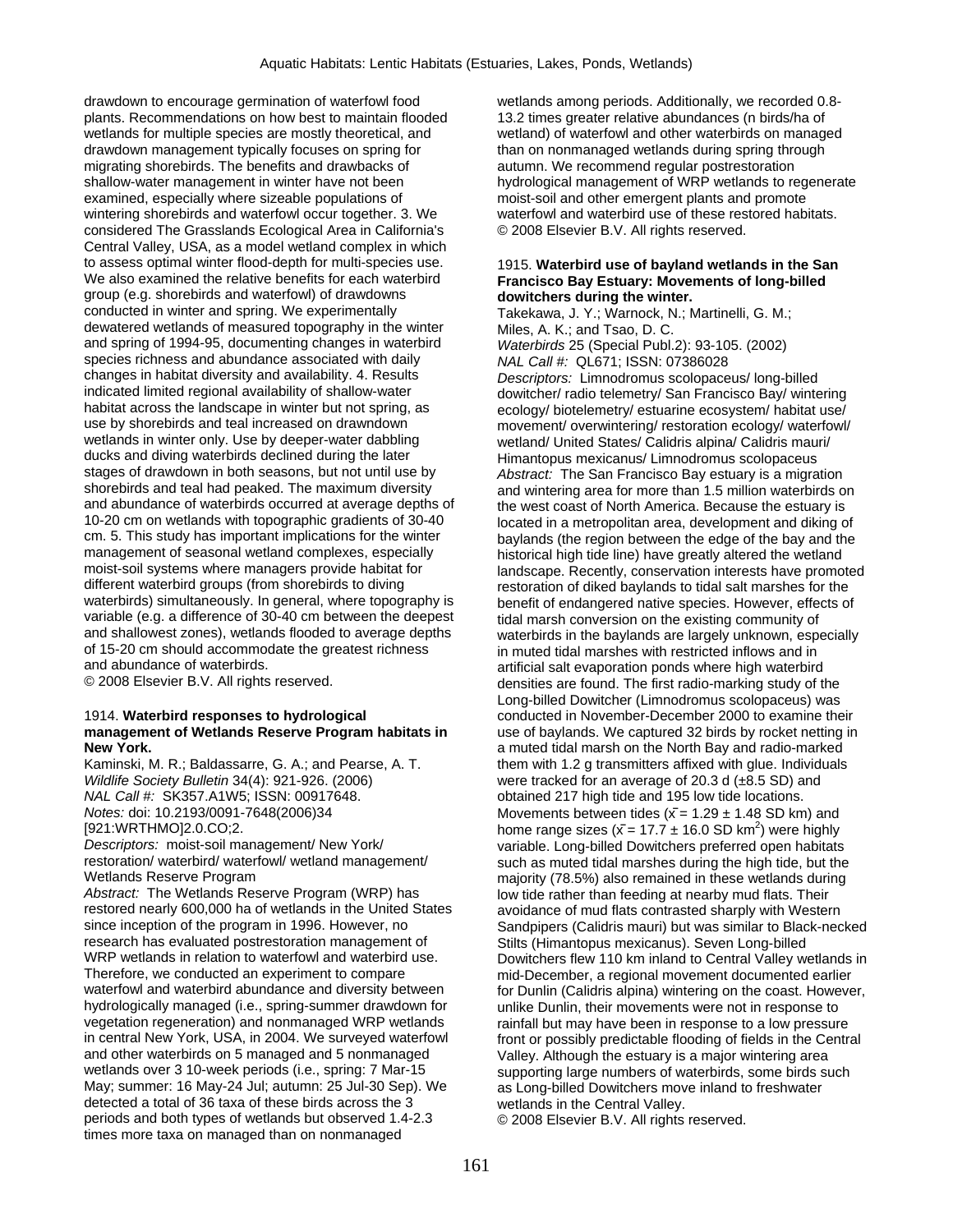Minneapolis: University of Minnesota Press, 1988 © Thomson Reuters Scientific pp. 307-323.

*NAL Call #:* QL696.A52W38 1918. **Weak correspondence between**  exploitation/ semiaquatic habitat/ forest/ wetland/ United States, southern region/ wetland forests/ habitat States, southern region/ wetland forests/ habitat Tangen, B. A.; Butler, M. G.; and Ell, M. J.<br>
exploitation and wildlife management button that Metlands 23(1): 104-115 (2003) exploitation and wildlife management *Wetlands* 23(1): 104-115. (2003)

## **beaver ponds in south-central Ontario. composition** composition/ species diversity/ biotic factors/ trophic

*Northeast Wildlife* 57: 45-57. (2002) ecosystem disturbance/ agriculture/ environment

*Descriptors:* conservation measures/ nutrition/ diet/ prey/ management/ invertebrates/ fish/ population dynamics/ ecology/ population dynamics/ predators/ habitat/ aquatic habitat/ Invertebrata/ pisces/ North Dakota/ freshwater habitat/ lentic water/ land zones/ North America/ Prairie Pothole Region Canada/ Aix sponsa/ Anas platyrhynchos/ Lophodytes *Abstract:* To evaluate the potential development of a cucullatus: habitat management/ prey/ Invertebrata/ macroinvertebrate Index of Biotic Integrity (IBI) for Prairie piscean prey/ Cyprinidae/ food availability/ population Pothole Region wetlands, we sampled the aquatic density/ habitat utilization/ food resource availability macroinvertebrate and fish communities in 24 density/ habitat utilization/ food resource availability<br>relationship/ beaver ponds/ Ontario/ Pisces, Actinopterygii, Cypriniformes/ birds/ chordates/ fish/ invertebrates/ Dakota. Wetland basins were selected to encompass a

availability on beaver (Castor canadensis) ponds in south- (RDA) to identify the influences of fish, and temporal and<br>
central Ontario. We studied 6 types of natural beaver ponds spatial variation on the macroinvertebrate central Ontario. We studied 6 types of natural beaver ponds (aquatic bed, emergent, forested, scrub-shrub, also used RDA to look for relationships between wetland unvegetated, seasonally flooded) and 1 managed beaver macroinvertebrate communities and land-use. Seventeen pond (dewatered for >1 year to rejuvenate vegetation potential invertebrate metrics were tested by graphical communities and then re-flooded). Waterfowl use was analyses. We identified a strong influence on the determined from helicopter surveys for breeding pairs and macroinvertebrate community due to the presence of fish. A elevated platforms for broods. Invertebrate and minnow number of invertebrate taxa decreased in abundance as the abundance and biomass were determined using sweep net summer progressed, and there was noticeable variation in<br>samples. Mallard (Anas platyrhynchos) pair densities were the invertebrate community among individual wetlands samples. Mallard (Anas platyrhynchos) pair densities were higher (P = 0.001) on emergent (0.16  $\pm$  0.02 SE) and the region. However, we detected no strong relationships scrub-shrub  $(0.20 \pm 0.03)$  wetlands than on seasonally between the varying degrees of agricultural land-use in the flooded  $(0.08 \pm 0.02)$  ponds. Wood duck (Aix sponsa) pair wetland catchments and the invertebrate community. densities were higher ( $P = 0.0001$ ) on forested (0.20  $\pm$  Consequently, we were unable to identify any effective IBI 0.04), emergent (0.14  $\pm$  0.03) and unvegetated (0.23  $\pm$  metrics indicative of land-use disturbance. Lack of 0.06) wetlands than on seasonally flooded ponds  $(0.01 + \text{correspondence between land-use and macroinvertebrates})$ 0.01). Hooded merganser (Lophodytes cucullatus) pair in this habitat is most likely due to a high degree of natural densities were higher (P = 0.0001) on forested (0.10  $\pm$  disturbance (e.g., presence of fish, temporal changes) and 0.02) and unvegetated  $(0.07 \pm 0.01)$  ponds than on scrub-<br>a low diversity community of resilient taxa in Prairie Pothole shrub  $(0.01 \pm 0.01)$  and seasonally flooded  $(0)$  wetlands. Region wetlands. Differences in brood densities were not detected between © ProQuest wetland classes for mallard/black duck  $(P = 0.08)$ , wood ducks  $(P = 0.17)$  and all species combined  $(P = 0.44)$ . 1919. **Wetland and aquatic habitats.** Hooded merganser brood densities were higher  $(P = 0.02)$  Mathias, M. E. and Moyle, P. on forested (0.66 ± 0.22) and unvegetated (0.59 ± 0.23) *Agriculture, Ecosystems and Environment* 42(1-2): wetlands than on emergent (0) wetlands. In June, total 165-176. (1992) invertebrate biomass was higher (P = 0.008) in emergent *NAL Call #:* S601.A34; ISSN: 0167-8809. 0.24), and managed wetlands (0.70  $\pm$  0.17) than in agric. production.<br>unvegetated ponds (0.08  $\pm$  0.05). In July, total invertebrate *Descriptors:* wetla unvegetated ponds (0.08 ± 0.05). In July, total invertebrate *Descriptors:* wetlands/ riparian environments/ dispersal/ biomass was higher (P = 0.009) in emergent (1.23  $\pm$  0.38) agricultural practices/ biological diversity/ species diversity/<br>and managed (0.99  $\pm$  0.22) wetlands than in unvegetated ecosystem management/ environmental im ponds (0.07  $\pm$  0.03). Managed wetlands had similar dispersion/ man-induced effects/ man-induced effects/ productivity to natural vegetated wetlands and therefore dispersal/ agricultural practices/ biological diversity/ intensive water level management to increase waterfowl mechanical and natural changes<br>productivity has limited potential. Waterfowl use in the *Abstract:* Riparian wetland areas region is primarily affected by wetland availability. Beaver corridors for animal and plant dispersion in wildland

1916. **Waterfowl use of forested wetlands of the** abundance and distribution determine wetland availability **southern United States: An overview.** and therefore, programs, partnerships, and policy initiatives Fredrickson, L. H. and Heitmeyer, M. E. that consider both forestry and beaver management will In: Waterfowl in winter/ Weller, M. W. **process and a set of the controller in Canada's forested regions.** 

# macroinvertebrate assemblages and land use in Prairie Pothole Region wetlands, USA.

© Thomson Reuters Scientific *NAL Call #:* QH75.A1W47; ISSN: 0277-5212 *Descriptors:* wetlands/ macrofauna/ land use/ agricultural 1917. **Waterfowl use of managed and unmanaged** land/ aquatic communities/ aquatic insects/ community Gabor, T. Shane; Murkin, Henry R.; and Ingram, Joel W. relationships/ freshwater fish/ environmental impact/

semipermanent wetlands located throughout Central North vertebrates<br>Abstract: We studied waterfowl habitat use and resource arassland to 100% cropland. We used redundancy grassland to 100% cropland. We used redundancy analysis

(0.72 ± 0.32), forested (0.78 ± 0.30), scrub-shrub (0.75 ± *Notes:* Special issue: Integrating conservation biol. &

and managed (0.99  $\pm$  0.22) wetlands than in unvegetated ecosystem management/ environmental impact/ agriculture/<br>
ponds (0.07  $\pm$  0.03). Managed wetlands had similar example also dispersion/ man-induced effects/ man-in dispersal/ agricultural practices/ biological diversity/

Abstract: Riparian wetland areas often represent critical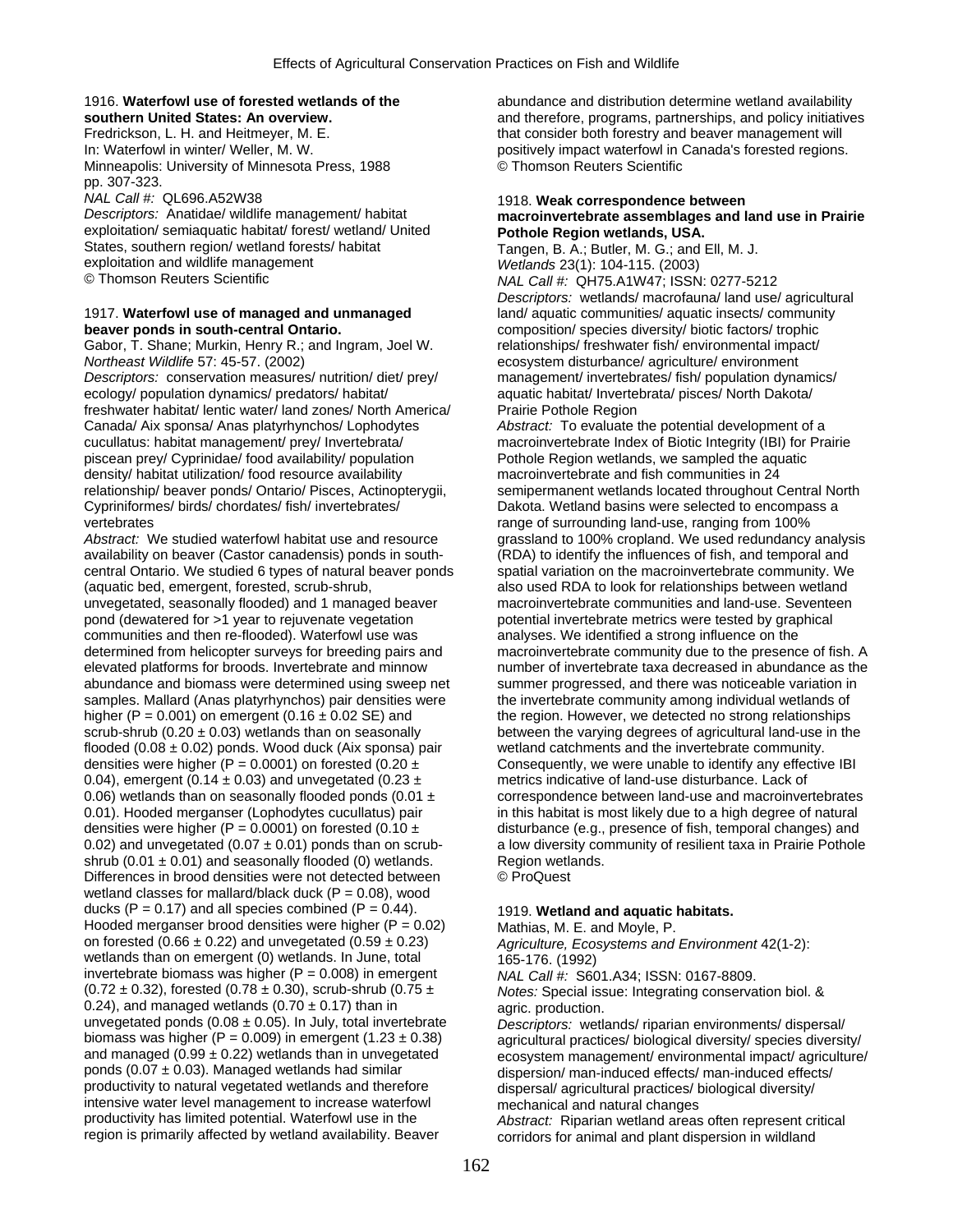watersheds and downstream river systems. It is essential surrounding habitat, type of wetland vegetation, proportion that integrated management of riparian wetland areas be and depth of open water, and availability of mud margin. developed to reverse the loss of biological diversity. Threats to wetland-dependent birds in West Virginia Agricultural and urban uses, and related water continue to be habitat fragmentation, loss, and degradation. developments, have led to a marked decline of stream-side Quantified, long-term studies of breeding and non-breeding wetland habitats. Six major ways are discussed in which bird usage of some of West Virginia's larger wetlands are conventional agriculture alters wetlands and aquatic needed to adequately assess population trends. Breeding habitats: wetland drainage, water diversions, stream Bird Survey studies poorly monitor wetland species. At the channelization, bank stabilization, grazing, and the release same time, given the high diversity of migratory channelization, bank stabilization, grazing, and the release of agricultural pollutants. This article discusses these birds found in some West Virginia wetlands, additional practices and suggests ways biological diversity can be research is needed into the value of these wetlands, protected, or even enhanced. In addition, aquaculture is despite their sma11 size, as stopover sites for migratory discussed as a new force which affects the diversity of species. Ecotonal and seasonal use of wetlands by "nonaquatic organisms. Aquaculture methods range in intensity wetland" bird species is a third area needing attention. In of management from low to high. Management for the same way red-shouldered hawks have territories that biological diversity as well as for food production should be allow feeding in forested wetlands, but are also found in

## **Status, future research and guidelines for constructed wetlands. large, hydrologically joined to rivers, allowed to undergo** large, hydrologically joined to rivers, allowed to undergo

4-5. (2000); ISSN: 0096-4263 to the needs of wetland bird species.<br>Descriptors: agricultural practices/ biological indicators/ © NISC

*Descriptors:* agricultural practices/ biological indicators/ birds/ communities/ ecosystems/ habitat alterations/ habitat islands/ riparian habitat/ rivers/ trophic relationships/ 1921. **Wetland birds: Habitat resources and**  urbanization/ wetland draining/ wetlands/ wildlife-habitat **conservation implications.**  relationships/ West Virginia

Abstract: Birds, along with amphibians, are excellent Cambridge, UK : Cambridge University Press; xv, 271 p., vertebrate indicators of wetland functioning and values. [26] p. of plates : ill., map. (1999). Wetland birds, often specialist predators high on the food *Notes:* Contents note: Introduction -- Wetlands: what, web, indicate an intact trophic pyramid. They are also where, and why -- Major groups of birds that use wetlands sensitive to vegetation type and other landscape - Water and other resource influences -- Foods, feeding parameters. The absence or rarity of wetland birds can tactics, strategies, and guilds -- Bird mobility and wetland indicate problems with wetland quantity or quality. To predictability -- Other behavioral and physical influences on determine the status of West Virginia's wetland birds, a vertland living -- Spatial and structural patter review of existing records (Hall, 1983; Buckelew and Hall, dynamics: water, plant succession, and time -- Population 1994; lists assembled by bird clubs and state and federal consequences of wetland abundance and quality -- How agencies, etc.) and of conservation and management birds influence wetlands -- Conservation implications -sources (journal articles, Partners in Flight Abstracts of The Measures of bird habitat use and quality -- Current status Nature Conservancy, Birds of North America, etc.) was and some conservation problems -- Conservation and conducted. Also, from 1996 through 1999, plot censuses of management strategies -- Outlook. six natural and created wetland habitats in north-central *NAL Call #:* QL698.95.W45 1999; ISBN: 0521633265. West Virginia and similar studies in riparian communities *Descriptors:* Water birds---Ecology/ Wetland animals-- along five rivers, allowed up to date (if local) data on Ecology/ Birds, Protection of wetland bird densities. This study provides an overview of This citation is from AGRICOLA. the general status of wetland bird communities, important wetland habitat characteristics, long-term population 1922. **Wetland conservation and Ducks Unlimited: Real**  changes, problematic wetland species, recommendations **world approaches to multispecies management.**  for future wetland bird research, and recommendations for Tori, Gildo M.; McLeod, Scott; McKnight, Keith; constructed wetlands. West Virginia wetland communities Moorman, Thomas; and Reid, Frederic A.<br>are riverine. lacustrine (reservoirs and lakes), and Materbirds 25 (Special Publication 2): 115 palustrine (wet meadow, emergent, shrub-scrub, forested, *NAL Call #: QL671*; ISSN: 1524-4695<br>and beaver pond) systems, and the bird community varied *Descriptors:* biodiversity/ freshwater e and beaver pond) systems, and the bird community varied *Descriptors:* biodiversity/ freshwater ecology: ecology, from one wetland type to another. For example, isolated environmental sciences/ terrestrial ecology: ecology, and ephemeral beaver ponds, support a high diversity of environmental sciences/ wildlife management: and ephemeral beaver ponds, support a high diversity of environmental sciences/ wildlife management:<br>secondary cavity nesters (high quantity of snags) and black conservation/ multispecies management/ appli secondary cavity nesters (high quantity of snags) and black conservation/ multispecies management/ applied and field<br>ducks (possibly lessened competition with ma1lards who techniques/ Ducks Unlimited/ biodiversity/ coastal threaten hybridization and genetic swamping). Wetlands development: agricultural, industrial, urban/ habitat<br>
lacking a shrub layer, either naturally or because a degradation/ habitat loss/ hydrological modification/ constructed wetland was in an early stage of succession, integrated habitat based landscape management/ land lacked species such as Empidonax flycatchers. In sum, conversion/ palustrine wetlands/ riverine wetlands/<br>West Virginia's wetland bird species were sensitive to sustainable ecosystems/ wetland conservation/ we

encouraged. encouraged.  $\bullet$  contracts, several other species of birds may be found to have "habitats, several other species of birds may be found  $\circ$  ProQuest to have "habitat mosaic" needs that include wetlands. Finally, since constructed wetlands are a growing part of 1920. **Wetland and riparian birds of West Virginia:** the wetland mix in West Virginia, mitigation wetlands can Edinger, Bruce wetland succession to develop shrub-scrub and organic *West Virginia Academy of Science. Proceedings* 72(1): soils, and surrounded by plant communities complementary

wetland living -- Spatial and structural patterns -- Habitat

Waterbirds 25 (Special Publication 2): 115-121. (2002) techniques/ Ducks Unlimited/ biodiversity/ coastal wetlands/ degradation/ habitat loss/ hydrological modification/ sustainable ecosystems/ wetland conservation/ wetland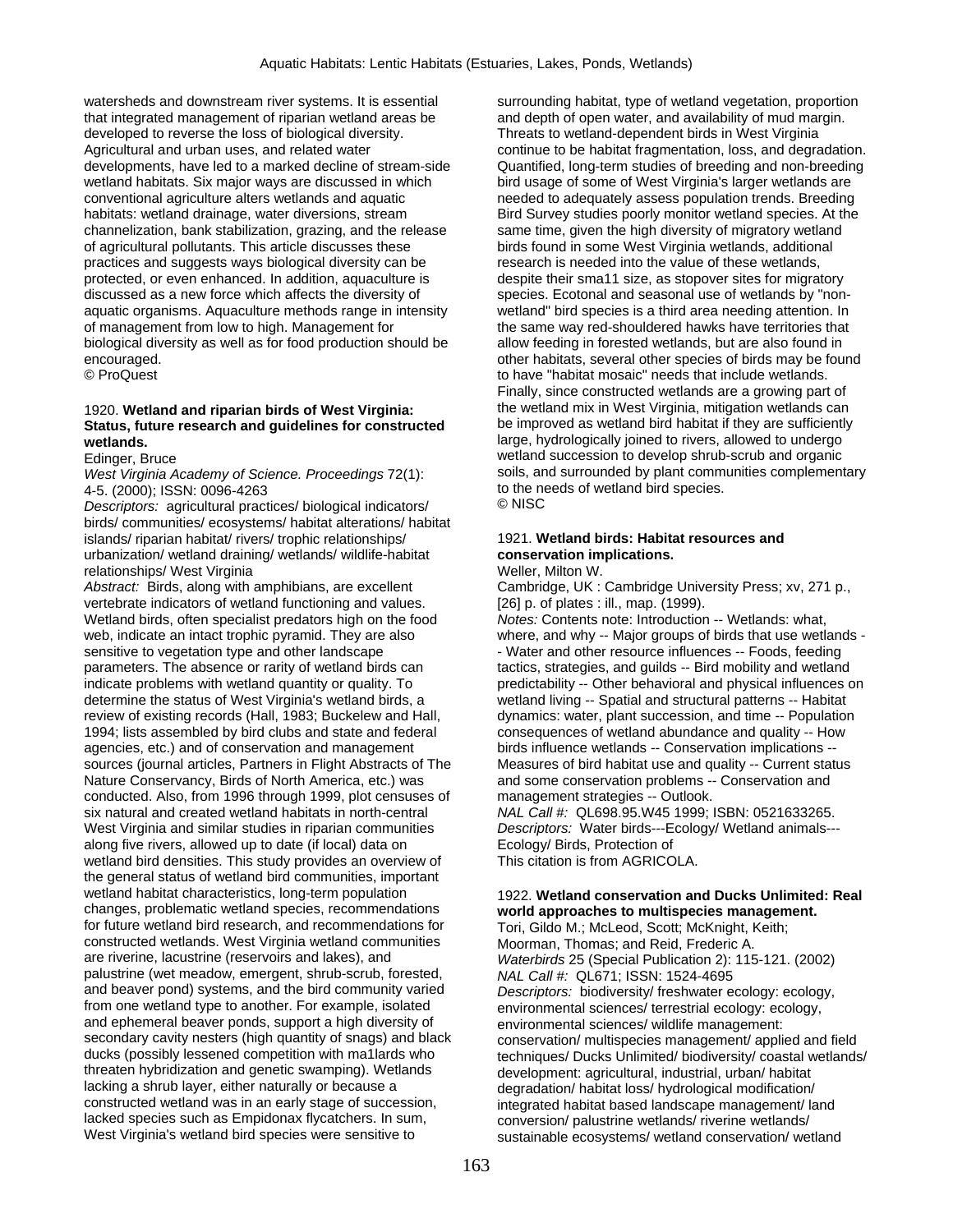*Abstract:* Conversion and loss of coastal, riverine, and most studies having been conducted in Iowa, Minnesota, or palustrine wetlands to agricultural, urban, and industrial South Dakota. developments have had significant impacts on waterbirds. © NISC Degradation of wetlands and associated upland habitats, and associated impacts on several duck and rail species 1925. **Wetland restoration thresholds: Can a**  management are essential for wildlife diversity because of **effort?**<br>
the magnitude of wetland destruction and hydrological **indig**modification that has occurred in most of the United States. Zedler, J. B.<br>Half of threatened and endangered species rely upon Freelogical A wetlands for some portion of their life cycle, underscoring *NAL Call #:* QH540.E23 ; ISSN: 10510761<br>the importance of wetlands to all wildlife. Ducks Unlimited, *Descriptors: alternative-state theory/ cordo* during its 65-year history of conservation programs, has effects/ irreversible transition/ management actions/ restored, protected, and enhanced nearly 4.05 million nitrogen addition/ restoration outcome, evaluating/<br>hectares of wetlands and associated uplands in North restoration threshold/ Spartina foliosa/ statistical de hectares of wetlands and associated uplands in North restoration threshold/ Spartina foliosa/ statistical design/<br>America. Despite the accomplishments of Ducks Unlimited wetland restoration, coastal/ coastal wetland/ degra America. Despite the accomplishments of Ducks Unlimited wetland restoration, coastal/ coastal wetland/ degradation/<br>and its private, state, provincial and federal partners, the restoration ecology/ wetland management/ Spar and its private, state, provincial and federal partners, the restoration ecology/ wetland management/ Spartina foliosa<br>perception remains that our efforts benefit only waterfowl. Abstract: Previous attempts to reverse the However, wildlife inventories on Ducks Unlimited projects coastal wetland and restore nesting habitat for an<br>indicate benefits to more than 900 species. Herein, we andengered bird showed that adding pitrogen cou indicate benefits to more than 900 species. Herein, we endangered bird showed that adding nitrogen could<br>promote an integrated, habitat-based landscape approach emporarily increase the height of Spartina foliosa, b promote an integrated, habitat-based landscape approach temporarily increase the height of Spartina foliosa, but not<br>to wetland restoration and management, rather than than the original self-sustaining tall canopies. We as to wetland restoration and management, rather than endoting produce self-sustaining tall canopies. We asked if<br>individual species management, to achieve biodiversity and increased effort (up to five vears of N fertilizatio individual species management, to achieve biodiversity and increased effort (up to five years of N fertilization) would<br>sustainable ecosystem objectives. We discuss the same shift canopy attributes across the hypothesized sustainable ecosystem objectives. We discuss the shift canopy attributes across the hypothesized threshold.<br>Shift canopy attributes across the hypothesized threshold.<br>Thirty plots were treated with 0-5 yr of urea addition development of wetland restoration and management Thirty plots were treated with 0-5 yr of urea addition, and all<br>strategies for quality wetland complexes needed for were followed for 5 yr. Canopies were robust while urea strategies for quality wetland complexes needed for were followed for 5 yr. Canopies were robust while urea<br>waterbirds during their annual life cycles. Further, we was being added, but Spartina reverted to short stature underscore the importance of wetland management by our soon after fertilization ended, supporting R. J. Hobbs and state, federal and private land partners to manage wetland D. A. Norton's concept of an irreversible transition. complexes to provide high quality habitat for a wide array of However, specific outcomes depended on thechoice of vertland wildlife.

## 1923. **Wetland management for shorebirds and other** measures vs. complete design), indicating the need to

Dickson, H. Loney and McKeating, Gerald *Transactions of the North American Wildlife and Natural* © 2008 Elsevier B.V. All rights reserved. *Resource Conference* 58: 370-377. (1993) *NAL Call #:* 412.9 N814; ISSN: 0078-1355 1926. **Wetland use by non-breeding ducks in coastal Descriptors:** Aves/ habitat management/ semiaquatic **Texas, USA.**<br>
habitat/ wetlands management/ multispecies approach/ **Anderson** Canada/ Alberta/ Manitoba/ Saskatchewan/ multispecies and Lobpries, David S. approach to wetland management/ *Wildfowl* 51: 191-214. (2000)

## 1924. **Wetland restoration in the Prairie Pothole Region** priorities/ population density/ wetland types **of North America: A literature review.** *Abstract:* **Wetland use by nonbreeding ducks in coastal**

USGS/BRD/BSR 2001-0006, 2001. 54 p. Grande were studied, September 1991 to March 1993, to *Notes:* Literature review; U.S. Geological Survey, Biological determine the most important wetland types based on Resources Division, Biological Science Report 2001-0006. density. Twenty-five species of ducks were observed using *Descriptors:* amphibians/ birds/ fishes, freshwater/ floods/ wetlands on a stratified (based on dominant land use) habitat management for wildlife/ land reclamation/ land use/ random sample of 64.75 ha (one-quarter section) plots. mammals/ prairie/ rehabilitation/ reptiles/ seeds/ vegetation/ Ranks of density for all ducks, as a group, were highest in water catchments/ water, chemical properties/ water, lacustrine littoral emergent nonpersistent wetlands. Anatini physical properties invertebrates/ wetlands/ wetland density ranks were greatest in wetlands with scrub-shrub restoration/ prairie potholes/ Prairie Pothole Region vegetation, but individual species' ranks varied. *Abstract:* In this report, prairie pothole region (PPR) Dendrocygnini and Aythyini density ranks were highest in literature is categorized into five general sections: wildlife, a lacustrine littoral wetlands, particularly those with aquaticvegetation, invertebrates, fish, and physical and chemical bed vegetation. Ducks depend on a wide array of wetland characteristics of restored wetlands. Each of the five types (including 48 of 82 available subclasses), and sections includes a summary of research and is divided into management should provide complexes of wetlands. two parts: an overview of research and findings, and Management should concentrate on protecting, enhancing,

management/ wetland restoration/ wetland associated regional case studies. It is noted that there is a scarcity of uplands/ wildlife diversity research in the western and northern portions of the PPR

# degradation transition be reversed with increased

Lindig-Cisneros, R.; Desmond, J.; Boyer, K. E.; and

Ecological Applications 13(1): 193-205. (2003) Descriptors: alternative-state theory/ cordgrass/ fertilization perception remains that our efforts benefit only waterfowl. *Abstract:* Previous attempts to reverse the degradation of a was being added, but Spartina reverted to short stature wetland wildlife. response variable (six comparisons), the choice of reference data (initial conditions, same-year data, and pooled data), and the choice of statistical design (repeated assess experiments thoroughly before making strong recommendations for management.

Anderson, James T.; Muehl, George T.; Tacha, Thomas C.;

© Thomson Reuters Scientific *NAL Call #:* SK351.W575; ISSN: 0954-6324 *Descriptors:* aquatic vegetation/ habitat use/ management Knutsen, G. A. and Euliss, N. H. U.S. Geological Survey; Texas in the areas between Galveston Bay and the Rio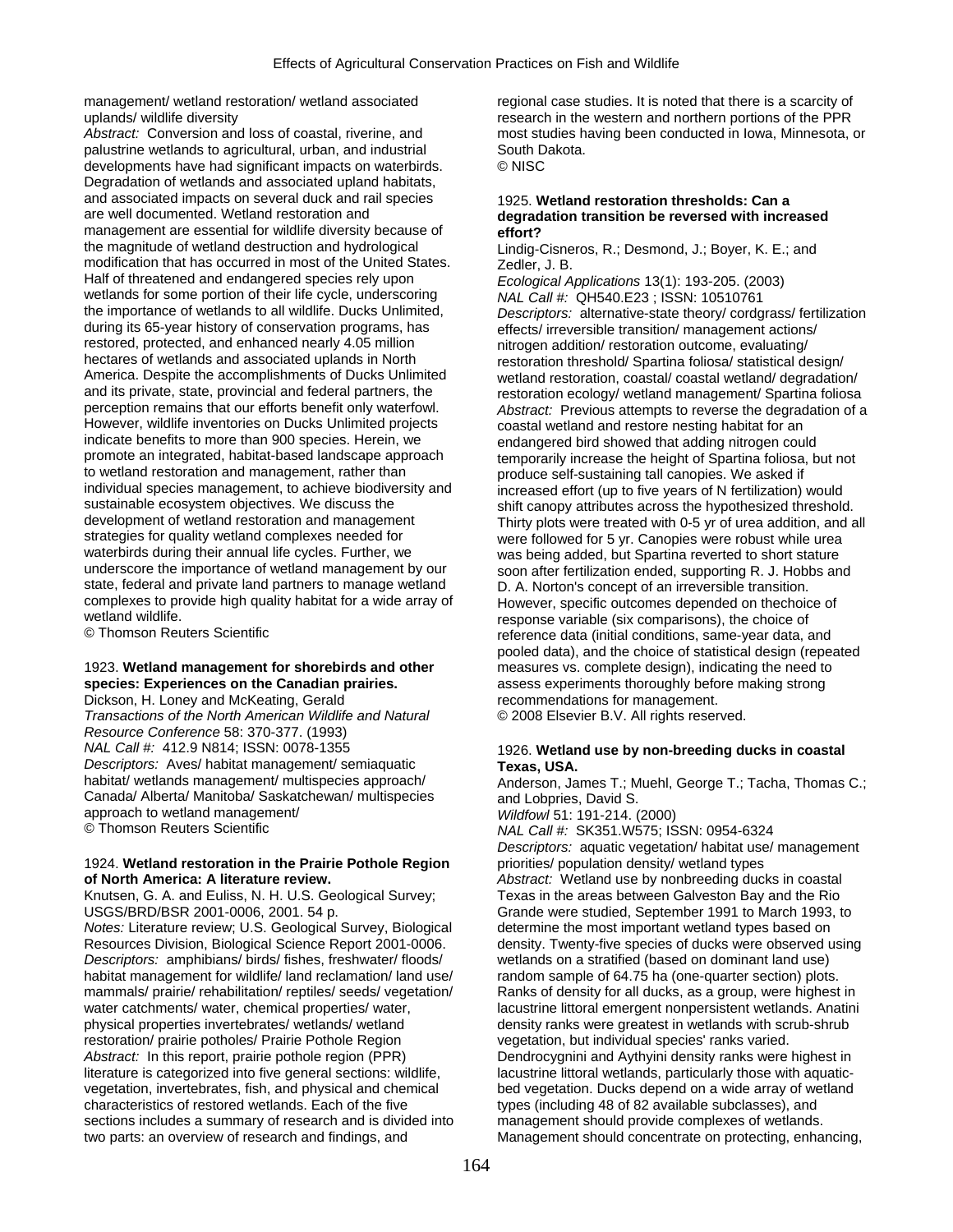and/or creating 15 of 1,201 wetland types occurring in the *Abstract:* Historically, one of the greatest threats to management actions. These wetlands were predominantly fourth of U.S. Cropland, more than 100 million acres, was aquatic-bed, scrub-shrub, and unconsolidated substrate obtained by clearing and draining wetlands. This loss of

## 1927. Wetland use, settling patterns, and recruitment in

Krapu, G. L.; Greenwood, R. J.; Dwyer, C. P.; Kraft, K. M.;

*Journal of Wildlife Management* 61(3): 736-746. (1997) *NAL Call #:* 410 J827; ISSN: 0022-541X voluntary restoration and protection of wetland by ecosystem disturbance/ ponds/ population dynamics/ ducks/ populations/ wildlife management/ waterfowl/ agricultural production. The program is designed to take Anas platyrhynchos/ mallard/ Minnesota/ North Dakota/

*Abstract:* The correlation between number of May ponds in program. The prospect of habitat for fish and wildl<br>the Prairie Pothole Region (PPR) of North America and size and priority factor in determining eligibility for the Prairie Pothole Region (PPR) of North America and size national priority factor in determining the continental mallard (Anas platyrhynchos) breeding eligibility for the continent. of the continental mallard (Anas platyrhynchos) breeding enrollment.<br>
nopulation the following spring weakened from the 1950s to C ProQuest population the following spring weakened from the 1950s to the 1980s, suggesting possible changes in suitability of prairie ponds for meeting reproductive needs. We studied 1929. **Wildlife habitat on grazed or ungrazed small pond**  wetland use and preferences of radioequipped female **shorelines in south Texas.**  mallards by reproductive stage (1988-90) in eastern North Whyte, R. J. and Cain, B. W.<br>Dakota and westcentral Minnesota and evaluated effect of Journal of Range Management 34(1): 64-68. (1981) Dakota and westcentral Minnesota and evaluated effect of *Journal of Range Management* 34(1): 64-6<br>Iand use on pair distribution in eastern North Dakota (1987- *NAL Call #: 60.18 J82: ISSN: 0022-409X*. land use on pair distribution in eastern North Dakota (1987-91). May pond density varied among years and study http://jrm.library.arizona.edu/Volume34/Number1/ areas, with changes in number of temporary and seasonal azu jrm v34 n1 64 68 m.pdf ponds accounting for 93% of variation in total ponds. During *Descriptors:* grazing/ littoral zone/ vegetation/ ponds/ all reproductive stages, semipermanent basins were used community composition/ vegetation cover/ Aves/ Texas/ most by females, but temporary and seasonal ponds were effects on/ environmental effects/ vegetation cover<br>preferred during prenesting and egg production. Accounting *Abstract:* Three man-made ponds constructed in 1956 and preferred during prenesting and egg production. Accounting for number of relocations, number of ponds used varied by fenced to exclude cattle from the shoreline were selected to year, by reproductive stage and with pond density during study the effects of cattle on shoreline veget year, by reproductive stage and with pond density during egg production. Numbers of breeding mallard pairs in stratum 46 in eastern North Dakota increased as May one-half of the shoreline. In most areas the foliar cover and<br>
ponds increased from 1963 to 1985, but 33,659 fewer vegetation height were reduced by cattle pressure. The breeding pairs on average were present in 1971-85 than in stable Longtom Community and the Knotgrass-Smartweed 1963-70. Number of breeding pairs declined relative to May Community were more affected by cattle pressure than the ponds from the 1960s to the 1980s, probably because Transition Community which changed as the water level fewer pairs settle in temporary and seasonal ponds as the rose or dropped. The seasonal Aquatic Community was percent of landscape in cropland increases. Waterfowl least affected by cattle pressure and thus maintained good managers in the PPR should target efforts to increase duck stands of waterfowl food plants. Carefully planned grazing production on landscapes where non-cropped temporarily which allows key rest and grazing periods will control the and seasonally flooded wetland habitats are plentiful, impact of grazing on the shoreline vegetation.<br>thereby increasing cost effectiveness of management  $\textcircled{$  ProQuest thereby increasing cost effectiveness of management actions taken to increase nest success rate. © ProQuest 1930. **Wildlife responses to wetland restoration and** 

## 1928. Wetlands Reserve Program. **Example 20 Your Street Avenue** Rewa, C.

*Fisheries* 19(8): 42-43. (1994)<br>*NAL Call #:* SH1.F54; ISSN: 0363-2415 Wildlife Mohman, W. L.; Halloum, D. J.; and Wildlife H *Descriptors:* wetlands/ fishery resources/ agriculture/ Management Institute (U.S.); Series: Technical Report nature conservation/ legislation/ resources management/ USDA/NRCS/WHMI. Madison, MS: USDA, NRCS, Wildlife environmental protection/ fisheries/ habitats/ wildlife Habitat Management Institute, 2000; pp. 135-150. conservation/ Wetlands Reserve Program/ stock *NAL Call #:* aS604.6 C66 2000 assessment and management/ law/ policy/ economics/ *Descriptors:* wetlands/ constructed wetlands/ water quality/ social sciences/ conservation/ wildlife management/ wildlife habitats recreation/ water law and institutions/ environmental action/ United States

coastal plains of Texas that were prioritized for wetlands has been drainage for agricultural purposes. Onetypes.<br>  $\bullet$  Thomson Reuters Scientific external external external external external external external external exter<br>  $\bullet$  Thomson Reuters Scientific external external external external external external external external of the nation's fish production depends on wetlands. A wetlands protection program with tremendous potential is<br>the Wetlands Reserve Program, authorized by the food, **mallards.**<br> **Agriculture, Conservation and Trade Act of 1990. While not<br>
Krapu G. L. Greenwood R. L. Dwyer, C. P. Kraft K. M. Commonly associated with fisheries, this program offers** and Cowardin, L. M.<br>*Journal of Wildlife Management* 61(3): 736-746 (1997) Wetlands Reserve Program was established for the *Descriptors:* wetlands/ habitat selection/ aquatic birds/ landowners through permanent or 30-year easements on habitats/ habitat utilization/ recruitment/ breeding sites/ marginal cropland out of production, providing landowners<br>Anas platyrhynchos/ mallard/ Minnesota/ North Dakota/ with the opportunity to benefit by maintaining wet breeding pairs<br>
Abstract: The correlation between number of May ponds in Program. The prospect of habitat for fish and wildlife is one

ponds were partially opened in 1977 to allow grazing on vegetation height were reduced by cattle pressure. The

## **creation: An annotated bibliography.**

Hussey, S. L. In: A comprehensive review of Farm Bill contributions to *Hohman, W. L.; Halloum, D. J.; and Wildlife Habitat*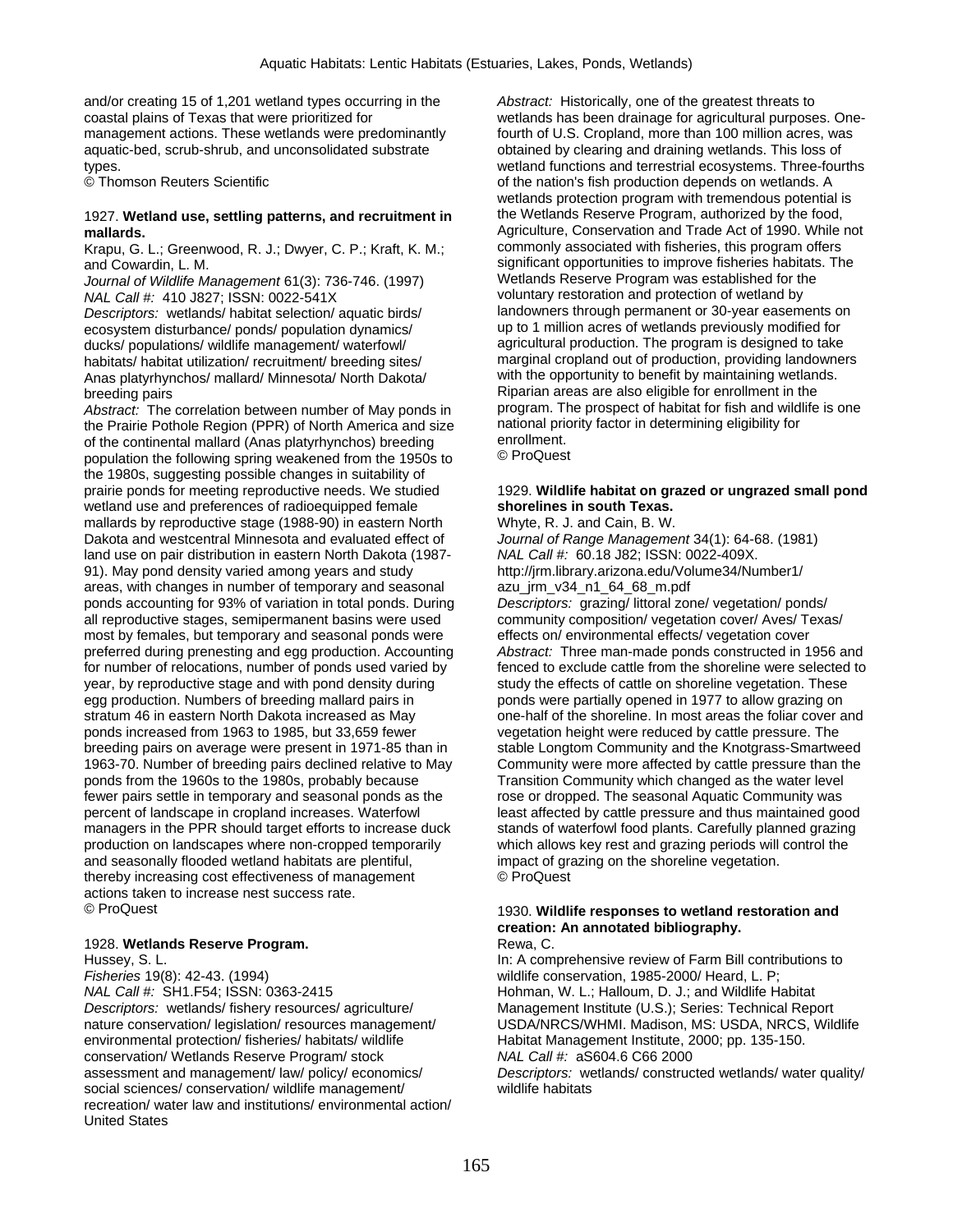## **in West Virginia.** to the presence of particular plant species or to the

*Notes:* doi: 10.1016/j.ecoleng.2005.03.003.<br> *Descriptors:* anurans/ birds/ frogs/ habitat use/ mitigation/ © Thomson Reuters Scientific *Descriptors:* anurans/ birds/ frogs/ habitat use/ mitigation/ mitigation success/ mitigation wetland/ West Virginia/ wetland-dependent species/ biodiversity/ ecosystems/ 1933. **Winter management of Californian rice fields for**  Anuran densities/ mitigation/ reference wetlands/ wildlife/ **waterbirds.**  abundance/ amphibians/ birds/ habitat use/ species Elphick, C. S. and Oring, L. W.<br>diversity/ species richness/ wetland/ West Virginia/ (and all all all and in an all all all all all all all al diversity/ species richness/ wetland/ West Virginia/ *Journal of Applied Ecology* 35(1): 95-108. (1998)

*Abstract:* We evaluated avian and anuran communities in *Descriptors:* wetlands/ water management/ rice/ crop Virginia, USA. Avian species richness (P = 0.711), diversity wild birds/ nature conservation/ flooding/ submergence/  $(P = 0.314)$ , and abundance  $(P = 0.856)$  (expressed as incorporation/ water/ depth/ land use/ decomposition mean  $\pm$  S.E. per ha) were similar between mitigation mean ± S.E. per ha) were similar between mitigation *Abstract:* Recent legislation designed to reduce air<br>(richness: 11.3 ± 0.40; diversity: 3.1 ± 0.53; abundance: pollution has restricted Californian rice-farmers from (richness: 11.3 ± 0.40; diversity:  $3.1 \pm 0.53$ ; abundance: pollution has restricted Californian rice-farmers from<br>27.1 ± 2.2) and reference (richness: 11.2 ± 0.62; diversity: purning rice stubble after harvest Intentiona 27.1  $\pm$  2.2) and reference (richness: 11.2  $\pm$  0.62; diversity:<br>2.8  $\pm$  0.47; abundance: 28.5  $\pm$  4.9) wetlands. Waterbird (P fields during winter to speed straw decomposition is = 0.013) and waterfowl (P = 0.013) abundance were higher becoming increasingly common as growers seek<br>in mitigation (waterbird: 5.1 ± 1.5; waterfowl: 4.4 ± 1.4) than alternatives to burning residual straw. The potenti in mitigation (waterbird:  $5.1 \pm 1.5$ ; waterfowl:  $4.4 \pm 1.4$ ) than alternatives to burning residual straw. The potential for reference (waterbird:  $0.44 \pm 0.23$ ; waterfowl:  $0.24 \pm 0.21$ ) flooded fields to act as a surro reference (waterbird: 0.44 ± 0.23; waterfowl: 0.24 ± 0.21) flooded fields to act as a surrogate for destroyed wetland<br>wetlands. Anuran (frogs and toads) species richness healties habitat may be an additional benefit in a wetlands. Anuran (frogs and toads) species richness habitat may be an additional benefit in a region that hosts a<br>(P = 0.023), Wisconsin index (WI) calling values (P < see that have proportion of North America's wintering (P = 0.023), Wisconsin index (WI) calling values (P < large proportion of North America's wintering water birds.<br>0.001), and abundance (P < 0.001) (expressed as mean  $\pm$  The degree to which water birds use flooded fields 0.001), and abundance (P < 0.001) (expressed as mean  $\pm$  The degree to which water birds use flooded fields and S.E. per survey point) were higher in mitigation (richness: whether the method of flooding affects their use  $2.01 \pm 0.09$ ; WI:  $0.52 \pm 0.03$ ; abundance:  $4.75 \pm 0.66$ ) than investigated. Intentionally flooded rice fields received reference (richness:  $1.47 \pm 0.14$ ; WI:  $0.40 \pm 0.17$ ; significantly greater use by 24 of 31 specie reference (richness: 1.47  $\pm$  0.14; WI: 0.40  $\pm$  0.17; significantly greater use by 24 of 31 species studied. Only<br>abundance: 4.69  $\pm$  1.18) wetlands. Evidence suggests that areat blue berons Ardea berodias and sandbil abundance: 4.69 ± 1.18) wetlands. Evidence suggests that great blue herons Ardea herodias and sandhill cranes Grus<br>avian and anuran densities in mitigation wetlands are granadensis were significantly more common in unflood avian and anuran densities in mitigation wetlands are expandensis were significantly more common in unflooded<br>similar or in some cases higher than in natural (reference) fields. Geese densities did not differ between flood similar or in some cases higher than in natural (reference) fields. Geese densities did not differ between flooded and<br>unflooded fields. There were no differences in the densitie

## 1932. **Winter aggregations, Dehnel Effect, and habitat** Exceptions included several small shore birds which **relations in the Suisun shrew Sorex ornatus sinuosus.** occurred at highest densities in fields where straw was

*Descriptors:* conservation measures/ biometrics/ behavior/ species were more likely to be encountered within the social behavior/ ecology/ habitat utilization/ habitat/ suggested depth ranges. Depth, however, was a poor brackish habitat/ land and freshwater zones/ Sorex ornatus predictor of bird density. Depths of 15-20 cm resulted in sinuosus (Soricidae): habitat management/ weight/ body frequent use by the greatest number of species. It is distribution within habitat/ habitat preference/ salt marsh/ for most, but not all, species studied. Different straw tidal marsh habitat/ California/ Solano County/ Suisun Bay/ manipulation methods had little effect on most species. Rush Ranch/ winter aggregations/ Dehnel Effect/ habitat Water depth, however, was important in determining mammals/ vertebrates matches are depths were greater than the median depths used by most

*Abstract:* A live-trapping study on Suisun shrews Sorex species. ornatus sinuosus Grinnell, 1913, an endangered subspecies, was performed during the non-breeding season along the edge of a tidal marsh in California. During 1934. **Wintering shorebird assemblages and behavior**<br>
the winter, these shrews lived in distinct social aggregations **in restored tidal wetlands in southern Cali** the winter, these shrews lived in distinct social aggregations **in restored tidal wetlands in southern California.**  and subadults. These groups remained stable even when Ambrose, R. F. the adult male died. As the breeding season approached, *Restoration Ecology* 15(1): 139-148. (2007) these groups were invaded by numerous adult males *NAL Call #:* QH541.15.R45R515; ISSN: 10612971.<br> *Notes:* doi: 10.1111/i.1526-100X.2006.00198.x. membership. At the end of the breeding season, adult body *Descriptors:* behavior/ diversity/ habitat heterogeneity/ mass declined by 30 to 40% (Dehnel Effect). Shrews landscape matrix/ mudflats/ restoration/ shorebirds reached high densities along the marsh/grassland ecotone, a abstract: Habitat restoration can partially compens

1931. **Wildlife use of mitigation and reference wetlands** but the precise locations of social groups seemed unrelated Balcombe, C. K.; Anderson, J. T.; Fortney, R. H.; and amphipod food supply. Subadult males wintered mostly Kordek, W. S. **Example 20 Inc.** outside of social groups in the marsh below high tide level. *Ecological Engineering* 25(1): 85-99. (2005) Conservation efforts need to focus on preserving the tidal *NAL Call #:* TD1.E26; ISSN: 09258574. marsh ecotone without promoting contact with the upland

Anatidae/ Anura/ Aves *NAL Call #:* 410 J828; ISSN: 0021-8901 residues/ legislation/ burning/ waste management/ stubble/ fields during winter to speed straw decomposition is whether the method of flooding affects their use was wetlands. unflooded fields. There were no differences in the densities of most bird species in flooded fields that received different straw manipulations to improve decomposition rates. Hays, Warren S. and Lidicker, William Z. incorporated into the soil. For 14 species, it was tested *Acta Theriologica* 45(4): 433-442. (2000) whether preferred depths, suggested in the literature, *NAL Call #:* 410 AC88; ISSN: 0001-7051 received disproportionately higher use. Most of these mass/ aggregating behavior/ social organization/ concluded that flooding rice fields increased suitable habitat relations/ Soricidae/ Insectivora, Mammalia/ chordates/ species occurrence. During the first half of the winter, water

# Armitage, A. R.; Jensen, S. M.; Yoon, J. E.; and

*Notes: doi: 10.1111/j.1526-100X.2006.00198.x.* Abstract: Habitat restoration can partially compensate for